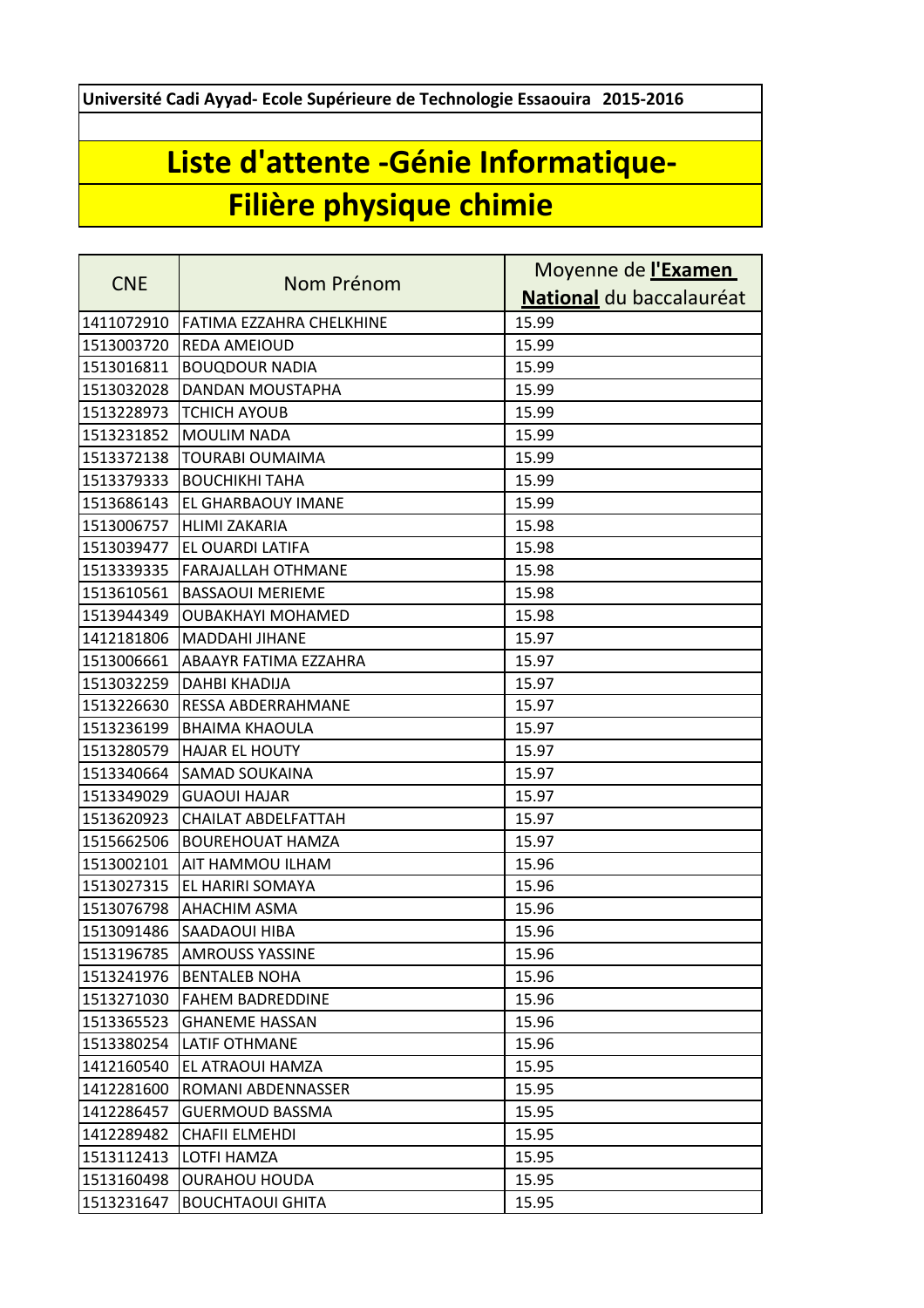| 1513352085<br><b>GHALMI EL MEHDI</b><br>15.95<br>1513368113<br>LACHKAR JIHAD<br>15.95<br>1513372214<br><b>BAZHAR SAFAA</b><br>15.95<br>15.95<br>1513379064<br><b>BEROUAK YOUSRA</b><br>1513541761<br><b>BELHOTI MANAL</b><br>15.95<br>15.93<br>1513000859<br>ELMEHDAOUI RACHIDA |  |
|---------------------------------------------------------------------------------------------------------------------------------------------------------------------------------------------------------------------------------------------------------------------------------|--|
|                                                                                                                                                                                                                                                                                 |  |
|                                                                                                                                                                                                                                                                                 |  |
|                                                                                                                                                                                                                                                                                 |  |
|                                                                                                                                                                                                                                                                                 |  |
|                                                                                                                                                                                                                                                                                 |  |
|                                                                                                                                                                                                                                                                                 |  |
| 1513006751<br>MOUCHANE SIHAM<br>15.93                                                                                                                                                                                                                                           |  |
| 1513007373<br>ROUZEN ABDELHEK<br>15.93                                                                                                                                                                                                                                          |  |
| 1513026146<br>EL HAFIANI SOMAYA<br>15.93                                                                                                                                                                                                                                        |  |
| 1513077252<br>EZZAHRI IKRAM<br>15.93                                                                                                                                                                                                                                            |  |
| 15.93<br>1513377271<br><b>BAAMRANE IMANE</b>                                                                                                                                                                                                                                    |  |
| 1513024152<br><b>BENSOUDANE ABDELIALIL</b><br>15.92                                                                                                                                                                                                                             |  |
| 1513032033<br><b>AIT OUSSOUS SALMA</b><br>15.92                                                                                                                                                                                                                                 |  |
| 15.92<br>1513100643<br>LAADANI KHAOULA                                                                                                                                                                                                                                          |  |
| <b>LAAMIRI YOUSSEF</b><br> 1513171594  <br>15.92                                                                                                                                                                                                                                |  |
| 1513282041<br><b>MAHRACH IKRAM</b><br>15.92                                                                                                                                                                                                                                     |  |
| 1513365318<br>15.92<br>MAEZA ZAKARIA                                                                                                                                                                                                                                            |  |
| 1513380157<br><b>NASSIF MARIAME</b><br>15.92                                                                                                                                                                                                                                    |  |
| 15.92<br>1513626822<br><b>ENNOUALI BILAL</b>                                                                                                                                                                                                                                    |  |
| KAHIM MARYAM<br>15.91<br>1513024835                                                                                                                                                                                                                                             |  |
| 1513089078<br>WAHMAN ABDELILAH<br>15.91                                                                                                                                                                                                                                         |  |
| 1513092437<br><b>BOUSSAID CHAIMA</b><br>15.91                                                                                                                                                                                                                                   |  |
| HACHLAF FATIMA EZZAHRA<br>15.91<br>1513286097                                                                                                                                                                                                                                   |  |
| 1513286102<br>EL HANNADI NABIL<br>15.91                                                                                                                                                                                                                                         |  |
| 15.91<br>1513328917<br><b>KHADRI ZAKIA</b>                                                                                                                                                                                                                                      |  |
| 1513900186<br>ES SAKHI HOUDA<br>15.91                                                                                                                                                                                                                                           |  |
| 1412003835<br><b>BELBEKRI HAJAR</b><br>15.90                                                                                                                                                                                                                                    |  |
| 1412012696<br><b>ENNISSIOUI JAOUAD</b><br>15.90                                                                                                                                                                                                                                 |  |
| 1412280723<br>MAZOUZ KAOUTAR<br>15.90                                                                                                                                                                                                                                           |  |
| EL KAISSY FADWA<br>15.90<br>1513006357                                                                                                                                                                                                                                          |  |
| 1513036977<br>EL HASSOUNI ABDELAZIZ<br>15.90                                                                                                                                                                                                                                    |  |
| 1513085529<br>15.90<br><b>BARI ASMA</b>                                                                                                                                                                                                                                         |  |
| 1513339212<br><b>SADKY OMAR</b><br>15.90                                                                                                                                                                                                                                        |  |
| 1513543168<br><b>ACHARAFI REDOUANE</b><br>15.90                                                                                                                                                                                                                                 |  |
| 1513855156<br><b>ZIRAR IMAN</b><br>15.90                                                                                                                                                                                                                                        |  |
| EL OUATI OUMAIMA<br>1513946567<br>15.90                                                                                                                                                                                                                                         |  |
| 15.89<br>1512025834<br><b>MSALEM RACHID</b>                                                                                                                                                                                                                                     |  |
| 1513017284<br>ZAHID KHALID<br>15.89                                                                                                                                                                                                                                             |  |
| 1513036099<br>MOULAY KHADIJA<br>15.89                                                                                                                                                                                                                                           |  |
| 1513050369<br>BELMACHIA ALAA EDDINE<br>15.89                                                                                                                                                                                                                                    |  |
| 1513068267<br>EL HAJOUI FARAH<br>15.89                                                                                                                                                                                                                                          |  |
| 15.89<br>1513100930<br><b>MOUADDEN YOUSSEF</b>                                                                                                                                                                                                                                  |  |
| 1513250658<br>LAAYATI IBTISSAM<br>15.89                                                                                                                                                                                                                                         |  |
| 1513530681<br>15.89<br>ELHAMRAOUI ZAHRA                                                                                                                                                                                                                                         |  |
| 1513934824<br><b>OUMOUHOU AISSA</b><br>15.89                                                                                                                                                                                                                                    |  |
| 1412367158<br>LATIFA LAARAICH<br>15.88                                                                                                                                                                                                                                          |  |
| <b>HSISSOU ALI</b><br>1513165238<br>15.88                                                                                                                                                                                                                                       |  |
| 1513239201<br>LEKNIZI HAJAR<br>15.88                                                                                                                                                                                                                                            |  |
| 1513246153<br>15.88<br>MOHAMMED AMSSIDI                                                                                                                                                                                                                                         |  |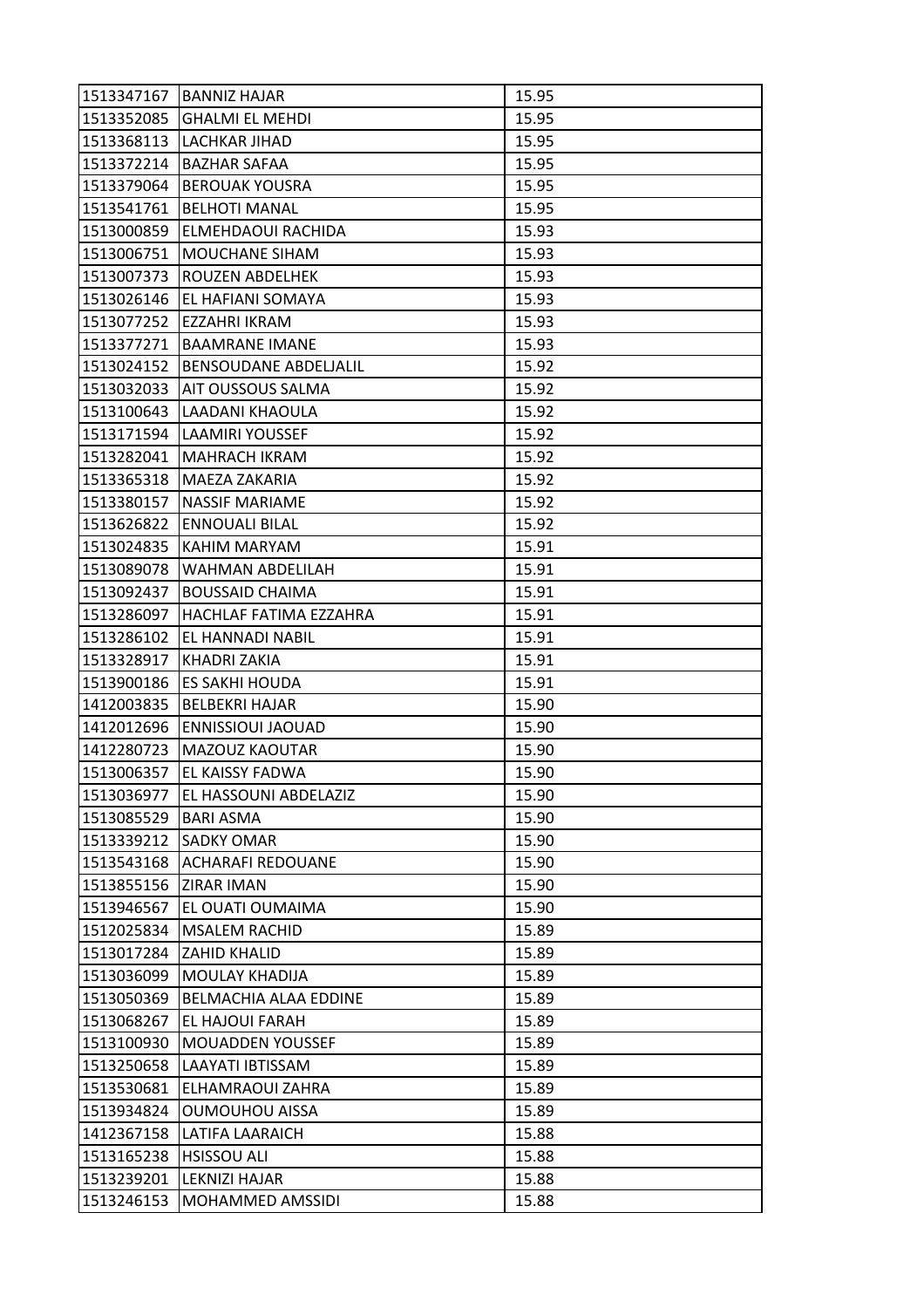|            | 1513282711   ANISS MBARKI  | 15.88 |
|------------|----------------------------|-------|
|            | 1513372765 EL FADILI IKRAM | 15.88 |
|            | 1513546705  IBRAHIM ALLALI | 15.88 |
| 1412244652 | <b>MARIEM ABADA</b>        | 15.87 |
| 1513100132 | AIT EL QADI MAROUANE       | 15.87 |
| 1513102162 | <b>OUDAID AZIZ</b>         | 15.87 |
| 1513171563 | <b>DAHIOUI MANAL</b>       | 15.87 |
| 1513340397 | BAHLAOUANE AMINA           | 15.87 |
| 1513854656 | JARBOUA ZINEB              | 15.87 |
| 1412281717 | <b>BAHYOUNE ABDELLAH</b>   | 15.86 |
| 1412524437 | YASSINE ELAMRANI-ELIDRISSI | 15.86 |
| 1513008409 | <b>BOUHMID AYMANE</b>      | 15.86 |
| 1513077327 | <b>BOUKARKOUR ISMAIL</b>   | 15.86 |
| 1513231789 | LAHLALI SALMA              | 15.86 |
| 1513348268 | ELMAMOUNI OUMAIMA          | 15.86 |
|            | 1513368331   ACHRAF FARAJ  | 15.86 |
| 1513382905 | <b>IDIKANE SOUKAINA</b>    | 15.86 |
| 1513389615 | ISIBO SAADIA               | 15.86 |
| 1513551470 | EL BAHI YOUSRA             | 15.86 |
| 1513804394 | EL BACHIRI SALAHEDDINE     | 15.86 |
|            | 1412015586   AFANOURI SARA | 15.85 |
| 1513005856 | LAGHOUIAT SAFAA            | 15.85 |
| 1513016213 | ACHNID ABDERRAHIM          | 15.85 |
| 1513080739 | EL GHARMALI ASSIA          | 15.85 |
| 1513081030 | <b>BERRIMO ZINEB</b>       | 15.85 |
| 1513113356 | ELAIR OUMAIMA              | 15.85 |
| 1513366310 | <b>HAMDI MONCEF</b>        | 15.85 |
| 1513756829 | CHELKHA MOHAMMED           | 15.85 |
| 1412033035 | <b>HAIDESS HAJAR</b>       | 15.84 |
| 1412336430 | ELIBRAHIMI AYYOUB          | 15.84 |
| 1412622643 | <b>NASSIB TARIK</b>        | 15.84 |
| 1513231514 | <b>BOUASSEL AYA</b>        | 15.84 |
| 1513236068 | <b>EZZEROUALI ZAKIA</b>    | 15.84 |
| 1412281539 | <b>FADLI OUIJDANE</b>      | 15.83 |
| 1412367283 | <b>SOUKAINA DAROUICH</b>   | 15.83 |
| 1412388893 | <b>AKHYAD LAHCEN</b>       | 15.83 |
| 1513008528 | RAFIA SALMA                | 15.83 |
| 1513014295 | RAMI RACHID                | 15.83 |
| 1513030878 | <b>SMAHRI RAJAE</b>        | 15.83 |
| 1513037751 | <b>AMINY HAFSA</b>         | 15.83 |
| 1513065049 | EL BOUHALI MOHAMED         | 15.83 |
| 1513068642 | ERRAJI IMANE               | 15.83 |
| 1513241706 | DAGHIJA MERYEM             | 15.83 |
| 1513371078 | NAANAA MUSTAPHA            | 15.83 |
| 1513533300 | <b>TAYIBI MOHAMMED</b>     | 15.83 |
| 1513943032 | BENDOUZ EL HASSAN          | 15.83 |
| 1412000201 | <b>OULBERJ SAID</b>        | 15.82 |
| 1412022662 | <b>OUCHHAINE YOUNES</b>    | 15.82 |
| 1412034721 | <b>ZYAM YOUSSEF</b>        | 15.82 |
| 1513017128 | <b>GHAZAOUI KHADIJA</b>    | 15.82 |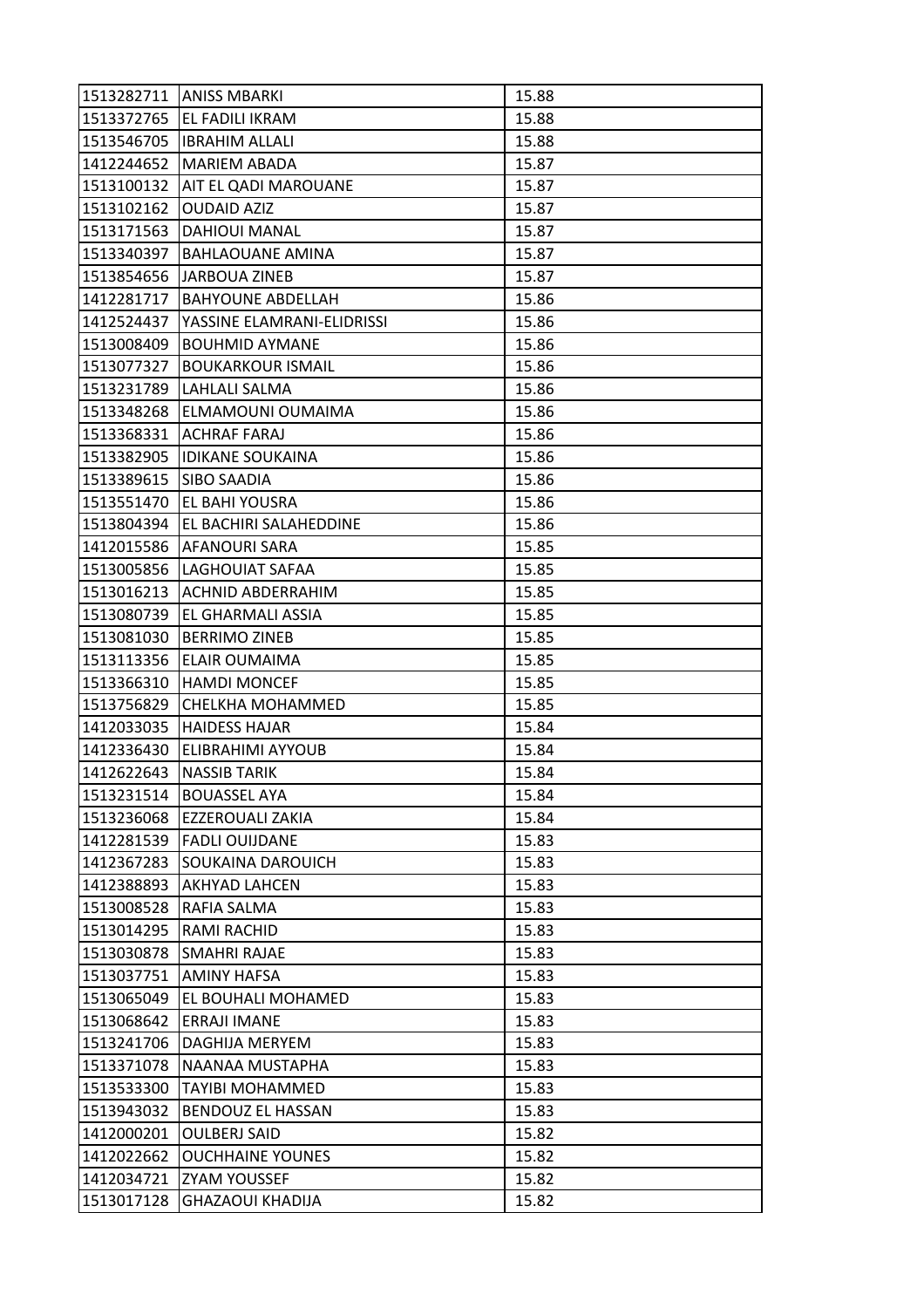| 1513028952 | <b>HADOUZ OMAR</b>          | 15.82 |
|------------|-----------------------------|-------|
|            | 1513077226 AKRIME MAROUANE  | 15.82 |
| 1513106605 | CHAQDID ABDELAZIZ           | 15.82 |
| 1513340853 | <b>MATAA HANANE</b>         | 15.82 |
| 1412014233 | AJDIM FATIMA                | 15.80 |
| 1412249301 | <b>INSAFE QAJOR</b>         | 15.80 |
| 1412271941 | <b>BEAOUISS HAMZA</b>       | 15.80 |
| 1512000567 | <b>OUMKHIL OUMAIMA</b>      | 15.80 |
| 1513005868 | ET TIFOURI ZAKARIA          | 15.80 |
| 1513016913 | SALAGHE HASSNA              | 15.80 |
| 1513074480 | <b>WAHJI SARA</b>           | 15.80 |
| 1513195429 | <b>WATTATI HIND</b>         | 15.80 |
| 1513346233 | <b>CHAKER ILYASS</b>        | 15.80 |
| 1513536435 | <b>HARHIRA ISMAIL</b>       | 15.80 |
| 1412347391 | <b>ER-RAJI ANASS</b>        | 15.79 |
| 1513066091 | MOUSSAID OUALID             | 15.79 |
| 1513183692 | <b>BENAALI HAMZA</b>        | 15.79 |
| 1513234405 | LAGLIL OUSSAMA              | 15.79 |
| 1513521591 | <b>HABARMAN KAWTAR</b>      | 15.79 |
| 1412073336 | NASSIMA AGMIH               | 15.78 |
| 1412248751 | <b>MELKA GHALIA</b>         | 15.78 |
| 1512763815 | <b>OUKIRCHE ABDESSAMADE</b> | 15.78 |
| 1513004240 | <b>MALHA RIM</b>            | 15.78 |
| 1513056426 | <b>SBAAI SALMA</b>          | 15.78 |
| 1513283215 | ISAIDI FATIMAEZZAHRA        | 15.78 |
| 1513324856 | AIT HAME FATIMA             | 15.78 |
| 1513331356 | HABIBI IBTISSAM             | 15.78 |
| 1513333355 | <b>AGHLA AMINA</b>          | 15.78 |
| 1513344895 | <b>CHAHINE GHITA</b>        | 15.78 |
| 1513349191 | <b>BOUAABANE CHAIMAE</b>    | 15.78 |
| 1513529250 | <b>HAMDI NOUR EL HOUDA</b>  | 15.78 |
| 1411071434 | <b>OUSSAMA BAISSANE</b>     | 15.77 |
| 1513006224 | <b>ACHKARMOU AISSAM</b>     | 15.77 |
| 1513006342 | <b>BOUFALAH YASSIR</b>      | 15.77 |
| 1513014399 | <b>BEN IHYA ISMAIL</b>      | 15.77 |
| 1513081067 | METOUILLI OUMAIMA           | 15.77 |
| 1513329390 | <b>ES SEBOUTY YOUSSEF</b>   | 15.77 |
| 1513538956 | <b>AITHSISSINE HOUDA</b>    | 15.77 |
| 1513950656 | TABACH MEHDI                | 15.77 |
| 1412003353 | EL MAKHOUD NADIA            | 15.76 |
| 1513077299 | LAHBABI SALIMA              | 15.76 |
| 1513248161 | AAJJANE SANA                | 15.76 |
| 1513354783 | REDDAD ABDELGHANI           | 15.76 |
| 1412030460 | <b>BAHMANE KARIMA</b>       | 15.75 |
| 1412521278 | <b>ANTAR ASSEDIK</b>        | 15.75 |
| 1513008733 | <b>BARI KHALID</b>          | 15.75 |
| 1513023570 | AIT OULOKCHANE SALAH EDDINE | 15.75 |
| 1513051055 | ROUGUA WISSAL               | 15.75 |
| 1513087450 | EL BADAAI MOHAMED           | 15.75 |
| 1513101360 | AABAS FATIMA                | 15.75 |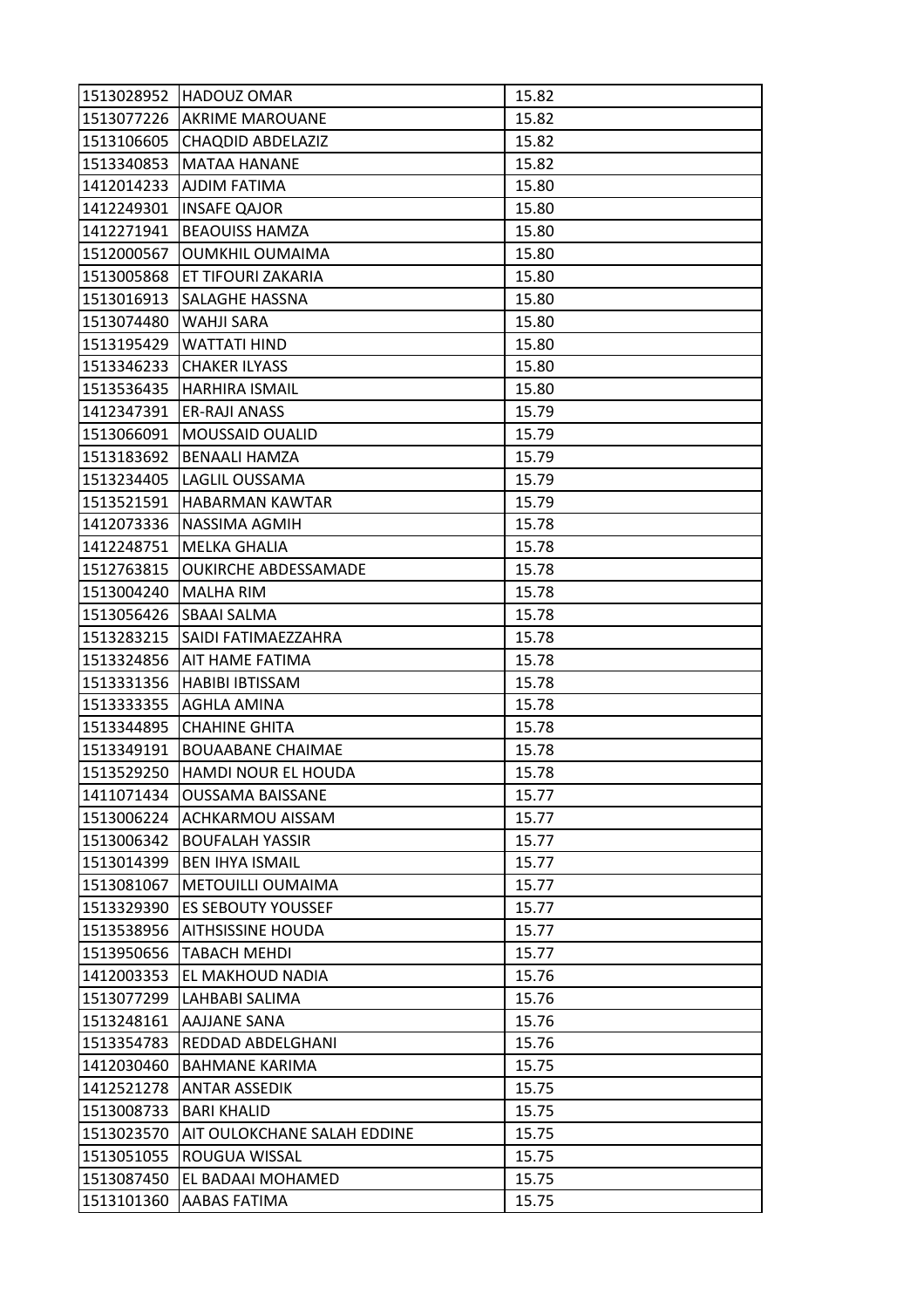| 1513276035 | <b>MAHJOUR OSSAMA</b>          | 15.75 |
|------------|--------------------------------|-------|
| 1513520649 | <b>MASSAOUDI IMANE</b>         | 15.75 |
| 1513534539 | EL MORTAJI ZINEB               | 15.75 |
| 1411242799 | <b>ABDELAALI ELGHAZI</b>       | 15.74 |
| 1412020083 | <b>BOURZIK OSSAMA</b>          | 15.74 |
| 1412036784 | <b>OUMLOUKI IMANE</b>          | 15.74 |
| 1513005246 | <b>DANBOU YOUNESS</b>          | 15.74 |
| 1513033606 | <b>KARIME IMANE</b>            | 15.74 |
| 1513087494 | <b>HAFISSI MAJDA</b>           | 15.74 |
| 1513193996 | <b>ELOUATIQ CHAYMA</b>         | 15.74 |
| 1513701807 | EL BAKKALI EL MOHAMADI MOHAMED | 15.74 |
| 1515015354 | MOUMOUCHE HAFIDA               | 15.74 |
| 1513007035 | <b>MERRAS HIBA</b>             | 15.73 |
| 1513024400 | <b>KEJJI OMAYMA</b>            | 15.73 |
| 1513037753 | <b>OTMANI CHAIMAE</b>          | 15.73 |
|            | 1513103299 ALAOUI HAMZA        | 15.73 |
| 1513244434 | <b>BOURZMATE BADR EDDINE</b>   | 15.73 |
| 1513272332 | <b>RIMA AHMED</b>              | 15.73 |
| 1513552784 | <b>ZEMMOU JAMAL</b>            | 15.73 |
| 1513744192 | <b>FAKIR ABDESSAMAD</b>        | 15.73 |
| 1513933227 | <b>MHAMEDI KHAWLA</b>          | 15.73 |
| 1412007525 | EL OTMANI RKIA                 | 15.72 |
| 1412243034 | <b>IBTISSAM BOUCHEMLA</b>      | 15.72 |
| 1412363941 | RAJI ISSAM                     | 15.72 |
| 1513007032 | INJIRAHI SOUKAINA              | 15.72 |
| 1513036923 | KHALLAD ELMAGBOULA             | 15.72 |
| 1513048940 | <b>SEGUELAF BOUCHRA</b>        | 15.72 |
| 1513113367 | LOULIDA MOSTAFA                | 15.72 |
| 1513337016 | <b>SGHAIR ABDERRAHMANE</b>     | 15.72 |
| 1513358565 | <b>GUERMAL ASSIA</b>           | 15.72 |
| 1513532654 | EL BOUKILI TARIK               | 15.72 |
| 1513552007 | EL FELLAH IDRISSI ASSAAD       | 15.72 |
| 1513809973 | <b>BENHMIMID OTHMANE</b>       | 15.72 |
| 1513870124 | <b>BELGHITI CHAIMAE</b>        | 15.72 |
| 1513956789 | <b>MAAROUFI YASSIR</b>         | 15.72 |
| 1412030493 | <b>ABBOU MANAL</b>             | 15.71 |
| 1513003704 | <b>ZNIBER AHMED</b>            | 15.71 |
| 1513015746 | AIT EL HAJ MOUNA               | 15.71 |
| 1513280742 | <b>ZINEB ELABOUDI</b>          | 15.71 |
| 1513340364 | RJILATTE MOHAMED               | 15.71 |
| 1513370020 | <b>SAMOUH HAMZA</b>            | 15.71 |
| 1513380152 | KHALIFA AIDA                   | 15.71 |
| 1513552672 | <b>BOUNAKCHA KAOUTAR</b>       | 15.71 |
| 1412035385 | <b>BELMAHJOUB LAILA</b>        | 15.70 |
| 1412078775 | <b>AMINA SAMIH</b>             | 15.70 |
| 1412402420 | <b>NASSIH AYOUB</b>            | 15.70 |
| 1513014258 | <b>AGHMANE ABDELLAH</b>        | 15.70 |
| 1513016332 | <b>FARIHANE REDOUAN</b>        | 15.70 |
| 1513026953 | BELHERKATE OMAYMA              | 15.70 |
| 1513099324 | <b>BENHAJJI AMAL</b>           | 15.70 |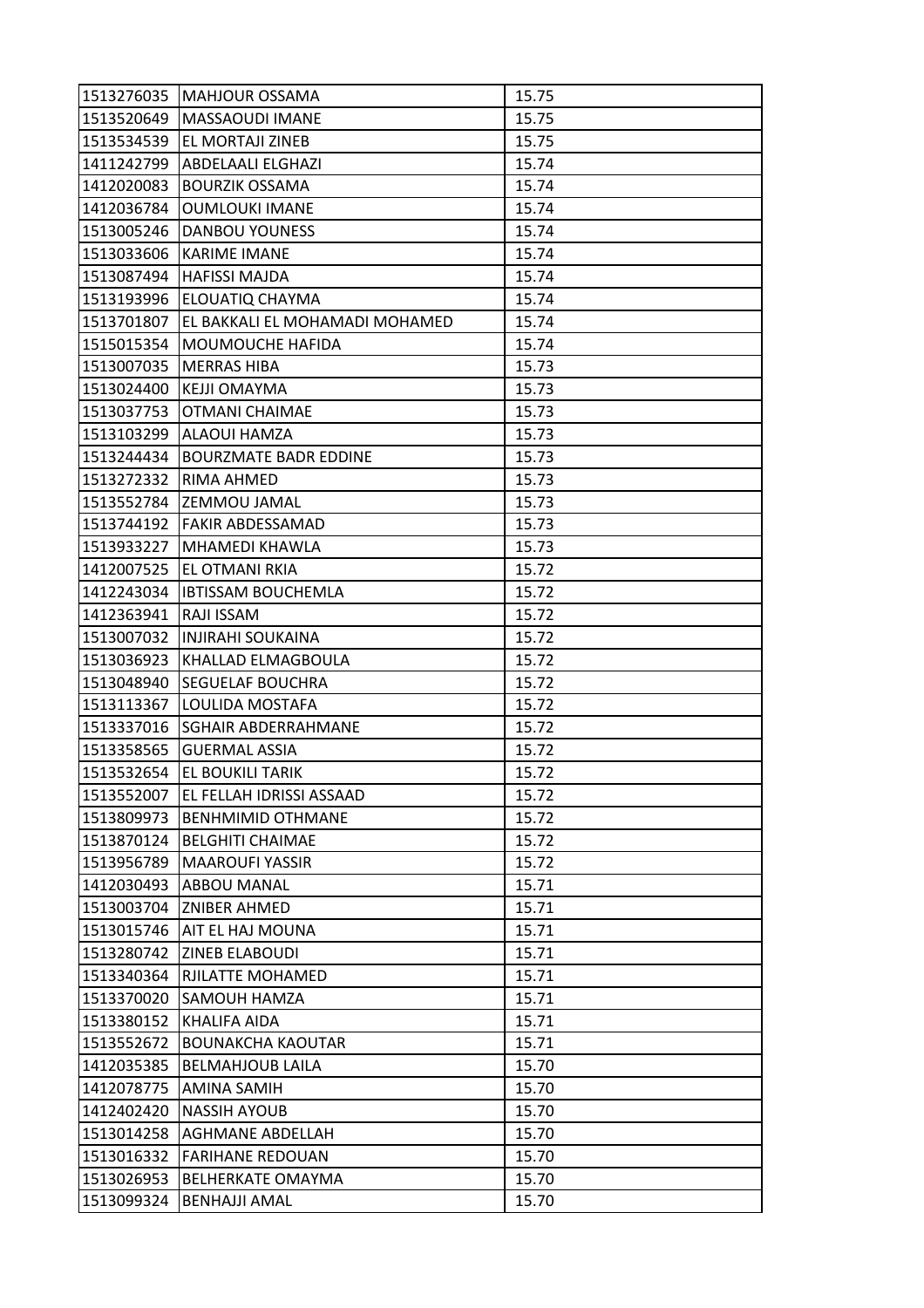| 1513099389 | <b>CHEHAB SOUKAINA</b>            | 15.70 |
|------------|-----------------------------------|-------|
| 1513100665 | <b>GUEMES KHAWLA</b>              | 15.70 |
| 1513112447 | MOUISSA CHAIMA                    | 15.70 |
| 1513272322 | <b>BELYAMANI ISMAIL</b>           | 15.70 |
| 1513349207 | <b>TASSOUFRA IMANE</b>            | 15.70 |
| 1513607033 | <b>HSAINI CHAOUKI</b>             | 15.70 |
| 1513872679 | <b>KELI MOHAMMED</b>              | 15.70 |
| 1412017789 | HAMMA MOHAMED                     | 15.68 |
| 1412035111 | EL FERDAOUS HASNA                 | 15.68 |
| 1412070497 | <b>DOHA M'GHARI</b>               | 15.68 |
| 1412730670 | <b>OUSSAMA EL-HDIRI</b>           | 15.68 |
| 1512014601 | <b>OUHADDOU NOUREDDINE</b>        | 15.68 |
| 1513004241 | <b>OUSGHIR ZINEB</b>              | 15.68 |
| 1513016797 | <b>BAQACH ADIL</b>                | 15.68 |
| 1513074495 | <b>BOUSFIHA SOUFIANE</b>          | 15.68 |
|            | 1513108907 AIT KADDOUR EL HOUCINE | 15.68 |
| 1513232102 | EL KAIM BILLAH CHAIMAE            | 15.68 |
| 1513277402 | EL MASSAOUDI MAHMOUD              | 15.68 |
| 1513303424 | CHAHIL ABDELAALI                  | 15.68 |
| 1513526042 | <b>ANTAR OUMAIMA</b>              | 15.68 |
| 1513696090 | <b>MRIKIM SALSABIL</b>            | 15.68 |
| 1513935750 | <b>SADIKI ISMAIL</b>              | 15.68 |
| 1513956454 | EL KAOUKABI AYA                   | 15.68 |
| 1412026488 | ETTAIB AHMED                      | 15.67 |
| 1412536321 | MOHAMED QUABBOU                   | 15.67 |
| 1513006719 | <b>BENHAMOU HANANE</b>            | 15.67 |
| 1513029166 | <b>AKHERRAZ AYYOUB</b>            | 15.67 |
| 1513039775 | OUBELLA FATIMA EZZAHRA            | 15.67 |
| 1513099021 | <b>ALIA ANAS</b>                  | 15.67 |
| 1513183706 | <b>BATTAHI YASSINE</b>            | 15.67 |
| 1513350590 | <b>ESSEBAIY HAFSSA</b>            | 15.67 |
| 1513520798 | <b>EL KANDILE YASSINE</b>         | 15.67 |
| 1513796042 | <b>ESSEMOUM MERYEM</b>            | 15.67 |
| 1412089204 | <b>BTIHAL RHOUNIMI</b>            | 15.66 |
| 1412272058 | <b>ACH SOUKAINA</b>               | 15.66 |
| 1412379950 | AGOUZZAL HAMZA                    | 15.66 |
| 1513013906 | <b>LAMMISI YOUSRA</b>             | 15.66 |
| 1513026411 | <b>HERMAS NOUHA</b>               | 15.66 |
| 1513087581 | LEMTAI NOHAILA                    | 15.66 |
| 1513248142 | RIDHI CHARAFEDDINE                | 15.66 |
| 1513283124 | EL ADRANI AMINE                   | 15.66 |
| 1513379869 | EL YOUNOUSSI IKRAM                | 15.66 |
| 1513386175 | <b>BASRI ABLA</b>                 | 15.66 |
| 1513937818 | <b>OUTAYEB MERYEM</b>             | 15.66 |
| 1412099080 | <b>NADIR ZRIKEM</b>               | 15.65 |
| 1513004769 | <b>OUTOYA RKIA</b>                | 15.65 |
| 1513014285 | RAZINE FATIMA ZOHRA               | 15.65 |
| 1513028566 | AZOGAY MOHAMED                    | 15.65 |
| 1513036207 | <b>BOUZRAA HASSAN</b>             | 15.65 |
| 1513358531 | <b>KHOFRI MOUAD</b>               | 15.65 |
|            |                                   |       |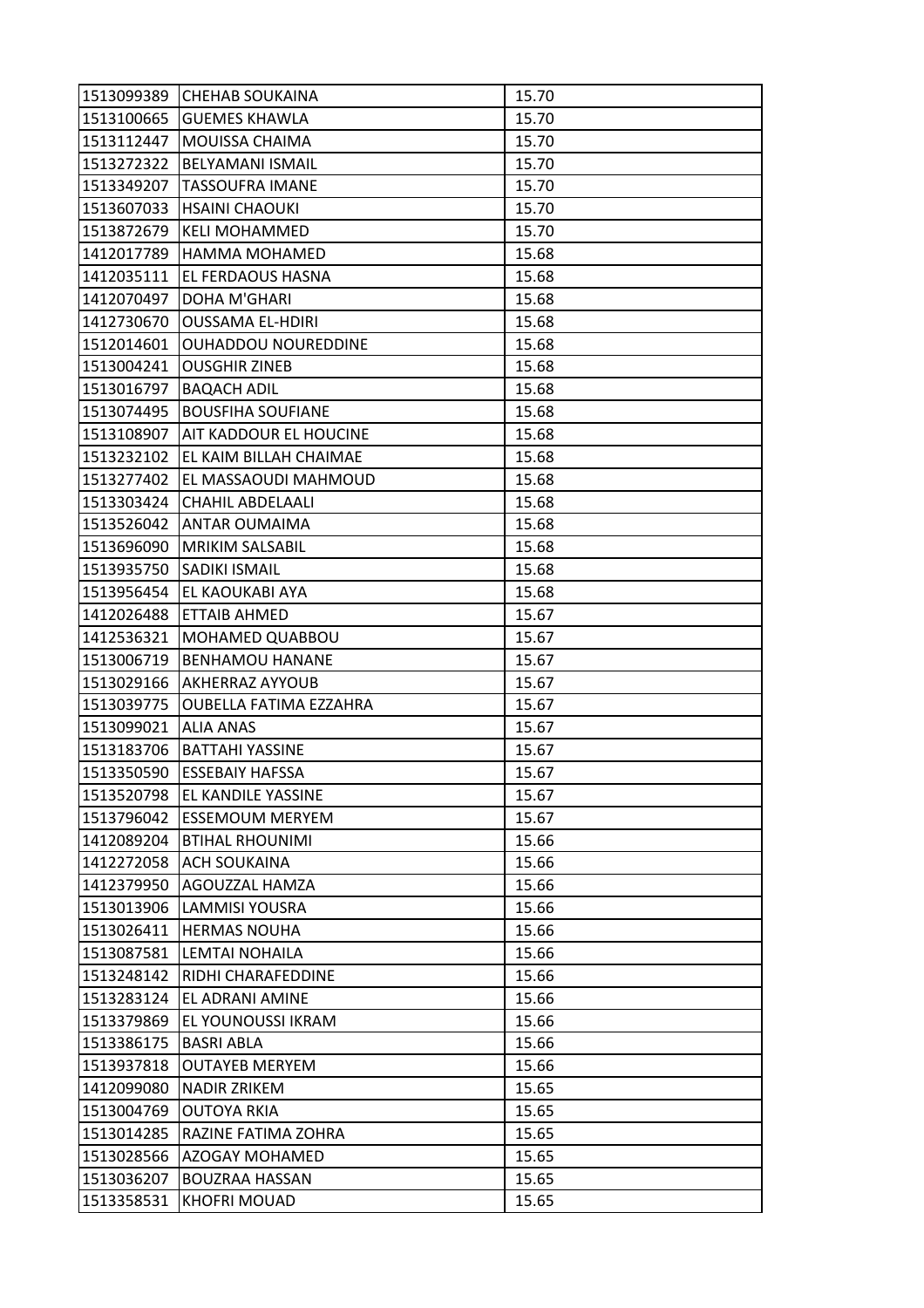| 1513607309 | EL HALOUI EL MEHDI           | 15.65 |
|------------|------------------------------|-------|
| 1410040760 | <b>HAMDI OUSSAMA</b>         | 15.64 |
| 1412099367 | <b>ZAKARIA EL ATTAR</b>      | 15.64 |
| 1513007806 | <b>NACIRI MAHDI</b>          | 15.64 |
| 1513028937 | <b>BERHA FATIMA</b>          | 15.64 |
| 1513280126 | EL GUEZOULI SARA             | 15.64 |
| 1513351782 | <b>MAACHE OUSSAMA</b>        | 15.64 |
| 1513375653 | <b>SADEQ SOUFIANE</b>        | 15.64 |
| 1513379748 | <b>TBILI EL MEHDI</b>        | 15.64 |
| 1412242762 | <b>MARIA YOUSSOUF</b>        | 15.63 |
| 1412279544 | <b>HADDAD YASSINE</b>        | 15.63 |
| 1513041921 | <b>BAKKAR MARYAM</b>         | 15.63 |
| 1513050008 | <b>HOUSNI HASNA</b>          | 15.63 |
| 1513090933 | <b>ELBOURAKI NAJAT</b>       | 15.63 |
| 1513154152 | ABID IBRAHIM                 | 15.63 |
|            | 1513194037 ARSALANE SALIMA   | 15.63 |
| 1513353870 | <b>KHAIR MAJDA</b>           | 15.63 |
| 1513942968 | <b>BENABID CHAYMAE</b>       | 15.63 |
| 1412019651 | <b>GDACH IMANE</b>           | 15.62 |
| 1412099560 | CHATIOUI BOUTAINA            | 15.62 |
|            | 1412399513 EL HAMDOUNI AFAF  | 15.62 |
| 1513004319 | <b>ESSAKHI EL MEHDI</b>      | 15.62 |
| 1513026968 | <b>JANAH AMER</b>            | 15.62 |
| 1513039246 | JABBOUR MOHAMED              | 15.62 |
| 1513080957 | DAKIR KAMAR                  | 15.62 |
| 1513231824 | NAIT HAMMOU SALTANA          | 15.62 |
| 1513279446 | <b>SBA SARA</b>              | 15.62 |
| 1513346332 | <b>CHARA AYMAN</b>           | 15.62 |
| 1513365291 | <b>HOUMIMID JALAL</b>        | 15.62 |
| 1513378386 | <b>GOUZI ASMA</b>            | 15.62 |
| 1513531809 | <b>RIOUNI M BAREK</b>        | 15.62 |
| 1513952711 | <b>TADLAOUI OMAR</b>         | 15.62 |
| 1412073705 | LOTFI YASSINE-ABDELHAKIM     | 15.61 |
| 1512382956 | <b>IZZO ABDELAZIZ</b>        | 15.61 |
| 1512931872 | EL OMARI ALAOUI SADEK        | 15.61 |
| 1513050623 | ZAROQ SAFAE                  | 15.61 |
| 1513069575 | EL FADIL ASMAE               | 15.61 |
| 1513080768 | <b>GHOUAT ABDELOUAHED</b>    | 15.61 |
| 1513100170 | AIT ZIRRI MARYAM             | 15.61 |
| 1513107232 | EN NAQQAR ABDELAZIZ          | 15.61 |
| 1513245851 | CHEKKOURI MOHAMMED AMINE     | 15.61 |
| 1513351882 | DARRAS LINA                  | 15.61 |
| 1513900196 | <b>ELAIDOS MOHAMED</b>       | 15.61 |
| 1412025963 | EL MANE ADIL                 | 15.60 |
| 1412050053 | <b>TAYBI HANAE</b>           | 15.60 |
| 1412152147 | <b>MOHAMED AMINE BOUZIDI</b> | 15.60 |
| 1512014789 | <b>SABER ABDELLAH</b>        | 15.60 |
| 1513003157 | <b>OULAID M BAREK</b>        | 15.60 |
| 1513003921 | <b>BRINI KHAOULA</b>         | 15.60 |
| 1513032603 | <b>BOUCHADI MAROUANE</b>     | 15.60 |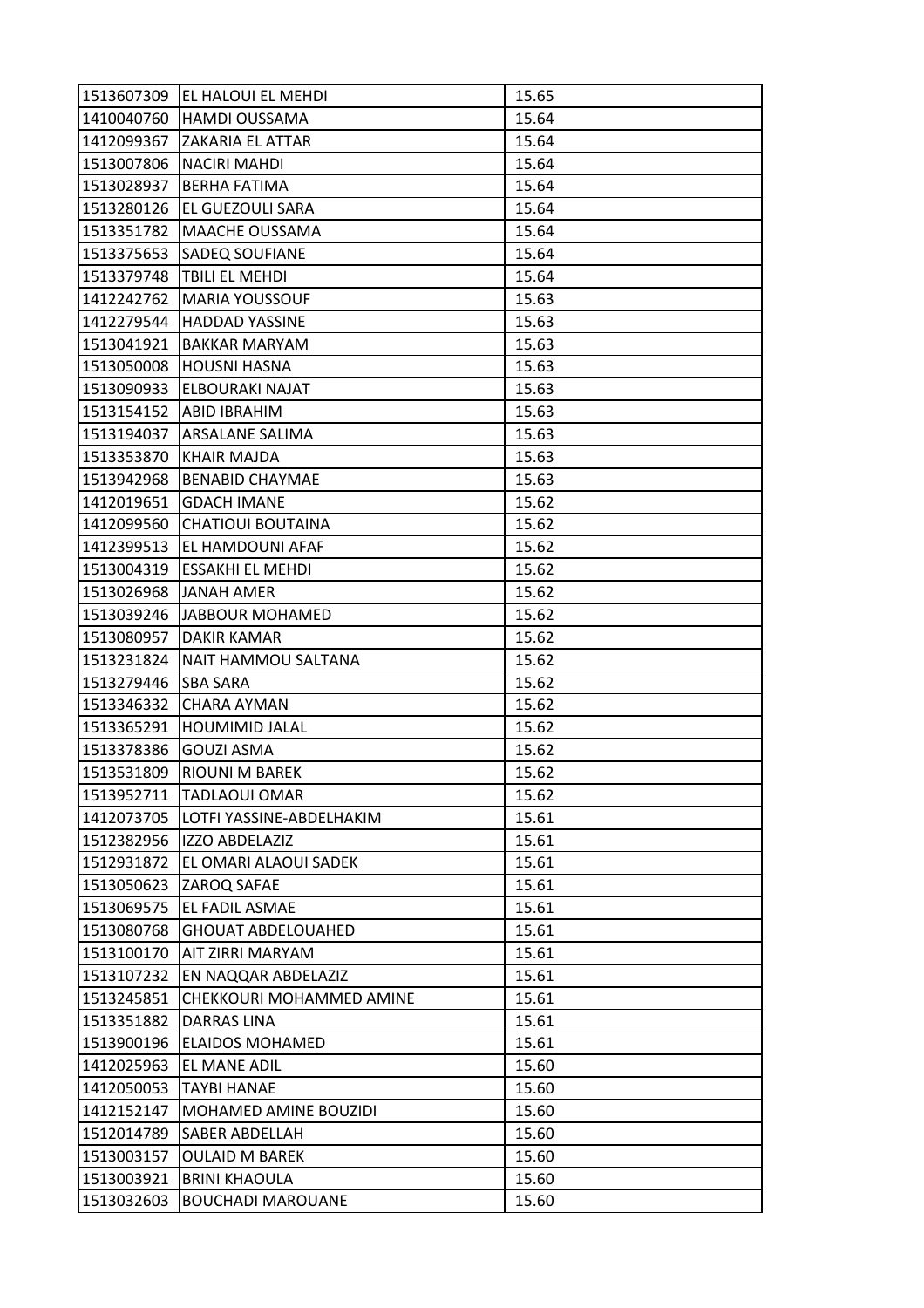| 1513233897 | <b>NAZIH ANASS</b>             | 15.60 |
|------------|--------------------------------|-------|
| 1513280069 | <b>ELBAZ ANAS</b>              | 15.60 |
| 1513362000 | <b>ELFERRAR YOUSSEF</b>        | 15.60 |
| 1412018145 | <b>CHOUIKH YASSINE</b>         | 15.59 |
| 1412035687 | <b>HOUMAM HAFSA</b>            | 15.59 |
| 1412253766 | EL ASRI CHAIMAA                | 15.59 |
| 1412360703 | <b>SOUDASSI RIDA</b>           | 15.59 |
| 1513099137 | <b>FRIRA YOUSSEF</b>           | 15.59 |
| 1513099382 | ABOUSAAD MANAL                 | 15.59 |
| 1513244524 | MOUHAB CHAIMAA                 | 15.59 |
| 1513631315 | IZITANE ABDELKARIM             | 15.59 |
| 1512165409 | <b>OUATTA ABDERRAHMANE</b>     | 15.58 |
| 1513033505 | AJIM KAOUTAR                   | 15.58 |
| 1513080986 | <b>ZEROUGA HAKIMA</b>          | 15.58 |
| 1513084310 | <b>BOUJADYANE SOUKAINA</b>     | 15.58 |
| 1513089814 | KHALDOUN FADWA                 | 15.58 |
| 1513111623 | <b>DADI SOUKAINA</b>           | 15.58 |
| 1513372184 | EL ABBOUBI ARBIA               | 15.58 |
| 1412033725 | <b>AMENZOUY RACHID</b>         | 15.57 |
| 1513014189 | SAHAL ELHAM                    | 15.57 |
| 1513550324 | <b>CHAHIR SAFAE</b>            | 15.57 |
| 1515924657 | MOUSTAHSINE OTHMANE            | 15.57 |
| 1412072796 | FATIMA ZAHRA EL BEKAL          | 15.55 |
| 1412095566 | KHADIJA DHIM                   | 15.55 |
| 1513007521 | <b>RACHID SAFA</b>             | 15.55 |
| 1513037647 | <b>BOUHAMED ZAKARIA</b>        | 15.55 |
| 1513041898 | <b>SEGHIR OMAR</b>             | 15.55 |
| 1513094585 | <b>NAJIH ASMAA</b>             | 15.55 |
| 1513340783 | ELAMRI MOHAMED AMINE           | 15.55 |
| 1513363045 | <b>OUMELAZ ABDERRAZZAK</b>     | 15.55 |
| 1513796051 | <b>AJBARY MOHAMED</b>          | 15.55 |
| 1512017035 | <b>NANA MOHAMED</b>            | 15.54 |
| 1513003961 | KHATER HATIM                   | 15.54 |
| 1513048621 | <b>BAHAMOU YOUSSEF</b>         | 15.54 |
| 1513099327 | <b>BENOUAHI HAMZA</b>          | 15.54 |
| 1513275211 | <b>CHETOUANI HALA</b>          | 15.54 |
| 1513277407 | SAIDI ABDELGHAFOUR             | 15.54 |
| 1513333010 | <b>MOUSTARHIM HOUDA</b>        | 15.54 |
| 1513338410 | <b>BATASSA GHIZLANE</b>        | 15.54 |
| 1513551908 | <b>BELAHCEN TAHA</b>           | 15.54 |
| 1513552723 | <b>OUARDI IMANE</b>            | 15.54 |
| 1513863672 | <b>HANFOURI AYOUB</b>          | 15.54 |
| 1513956190 | <b>LAALEJ SAIF EDDINE</b>      | 15.54 |
| 1412050037 | AMJAD MOHAMED                  | 15.53 |
| 1512095100 | EL GHAZZALY ISSAM              | 15.53 |
| 1513066124 | KHOUCHFI AMINA                 | 15.53 |
| 1513066203 | <b>BADDOU MARYAM</b>           | 15.53 |
| 1513098129 | DAOUDYA AYOUB                  | 15.53 |
| 1513231636 | <b>BOUSSOUF MOHAMMED AMINE</b> | 15.53 |
| 1513279977 | ZIRAOUI JIHANE                 | 15.53 |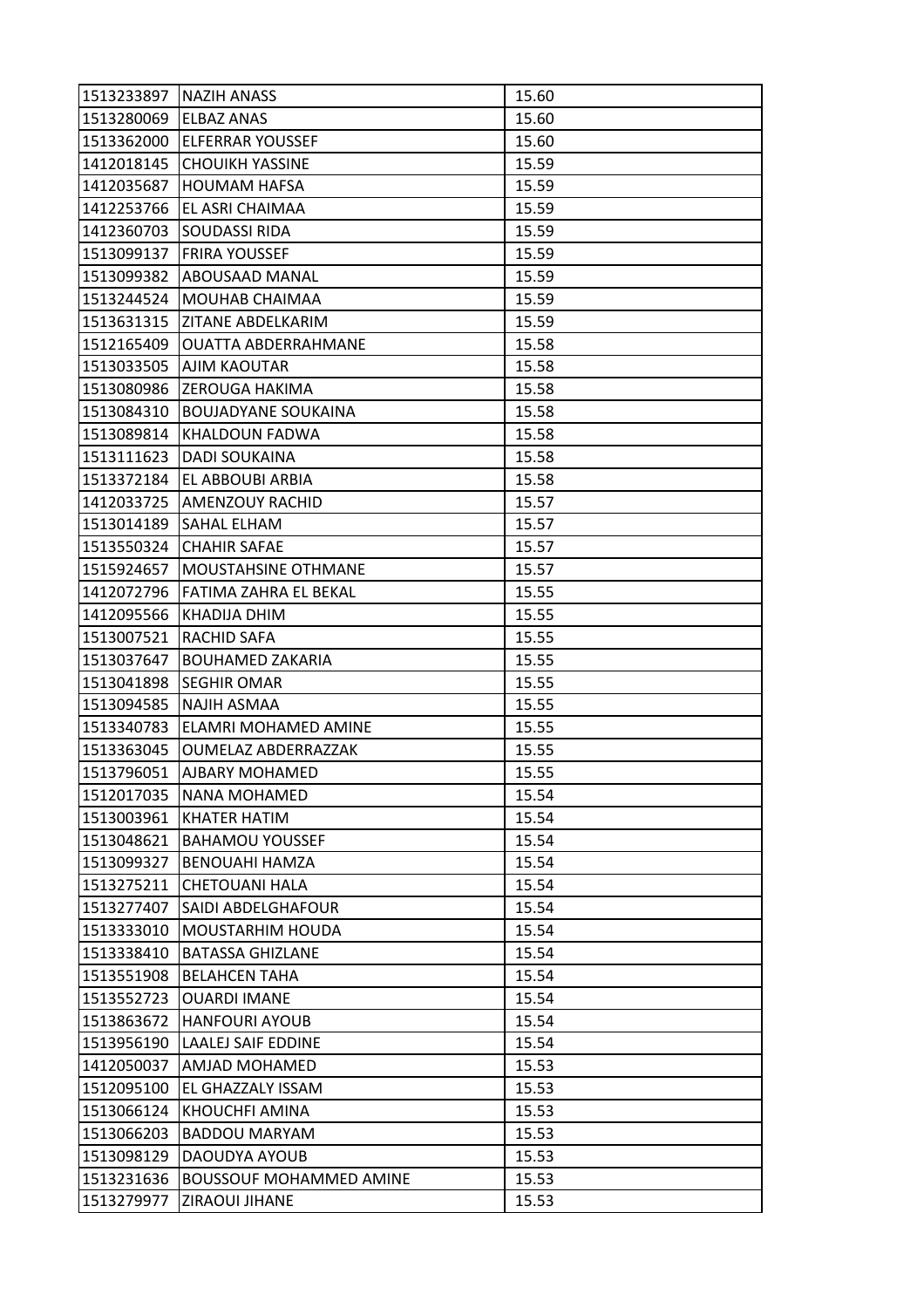| 1513283414 | <b>MOHRACHI MOHAMMED</b>        | 15.53 |
|------------|---------------------------------|-------|
|            | 1513288291   AFARID HIND        | 15.53 |
| 1412073621 | <b>MOHAMED YASSIR ERRAHMANI</b> | 15.52 |
| 1412242938 | RADOUANE HIMOUDI                | 15.52 |
| 1412522133 | FATIMA EZZAHRA YAHYA            | 15.52 |
| 1513094142 | LAAJAJ ZINEB                    | 15.52 |
| 1513172326 | <b>ELHALYA NABIL</b>            | 15.52 |
| 1513321545 | <b>EL YOUSSFI KARIM</b>         | 15.52 |
|            | 1513355761 ABDELHAMID CHAKIR    | 15.52 |
| 1412231791 | <b>SYARY HATIM</b>              | 15.51 |
|            | 1412355144 JJANATI SAIDA        | 15.51 |
| 1513030825 | <b>BAAMMI FATIMAEZZAHRA</b>     | 15.51 |
| 1513036186 | <b>BOUZRAA FADMA</b>            | 15.51 |
|            | 1513042026 ZAMANI ABDELHALIM    | 15.51 |
| 1513085517 | ELHARRADI IMANE                 | 15.51 |
|            | 1513087446  MANTOURAN YOUSSEF   | 15.51 |
| 1513098723 | <b>EL HAMRAOUI AMINA</b>        | 15.51 |
| 1513100593 | DIAEDDINE MOHAMED               | 15.51 |
| 1513101413 | RABHI HIBA                      | 15.51 |
| 1513106044 | <b>BENZNANA RAJA</b>            | 15.51 |
| 1513199988 | <b>OUARI EL HOUCEINE</b>        | 15.51 |
| 1513270968 | <b>BERRADI HAJAR</b>            | 15.51 |
| 1513607269 | <b>OUCHALA MAROUANE</b>         | 15.51 |
| 1513692142 | <b>KHALLOUK ACHRAF</b>          | 15.51 |
| 1513871164 | <b>SELLAM ABDELOUAHAB</b>       | 15.51 |
| 1515015365 | <b>AIT HAMD OUAHIBA</b>         | 15.51 |
| 1515569170 | <b>MAQDAD AYOUB</b>             | 15.51 |
| 1411967243 | <b>IBRAHIMI JALAL</b>           | 15.50 |
| 1412371874 | RACHIDI OMAR                    | 15.50 |
|            | 1513000123 ABOUDRAR FATIMAZAHRA | 15.50 |
| 1513014360 | EL JAZOULI YOUNES               | 15.50 |
| 1513080134 | EL OUAQAF AMAL                  | 15.50 |
| 1513084215 | <b>KARAOUAN ISMAIL</b>          | 15.50 |
| 1513089191 | <b>NADIR ILHAM</b>              | 15.50 |
| 1513225663 | <b>BOUBLEH AYMAN</b>            | 15.50 |
| 1513280563 | <b>GLOUIB CHAIMA</b>            | 15.50 |
| 1513352663 | <b>SOBTI SAMI</b>               | 15.50 |
| 1513527979 | <b>BOUHSASS MAROUAN</b>         | 15.50 |
| 1513535830 | <b>ASSIF AYOUB</b>              | 15.50 |
| 1513546101 | <b>BOURHABA ZINEB</b>           | 15.50 |
| 1513552481 | ABBASSI NAJWA                   | 15.50 |
| 1513846294 | <b>FANNA AYOUB</b>              | 15.50 |
| 1412243075 | <b>SAMIRA ELHAOUF</b>           | 15.49 |
| 1412354992 | <b>MADHOUB WIDAD</b>            | 15.49 |
| 1512004622 | <b>AIT HAMMOU NOUREDDINE</b>    | 15.49 |
| 1513022392 | ABBAD MOUAD                     | 15.49 |
| 1513026574 | <b>OUAHBI MOHAMED</b>           | 15.49 |
| 1513076048 | <b>BOUAMOUD REDA</b>            | 15.49 |
| 1513088435 | CHOUKRI OUMAIMA                 | 15.49 |
| 1513231269 | EL HASNAOUI CHAYMA              | 15.49 |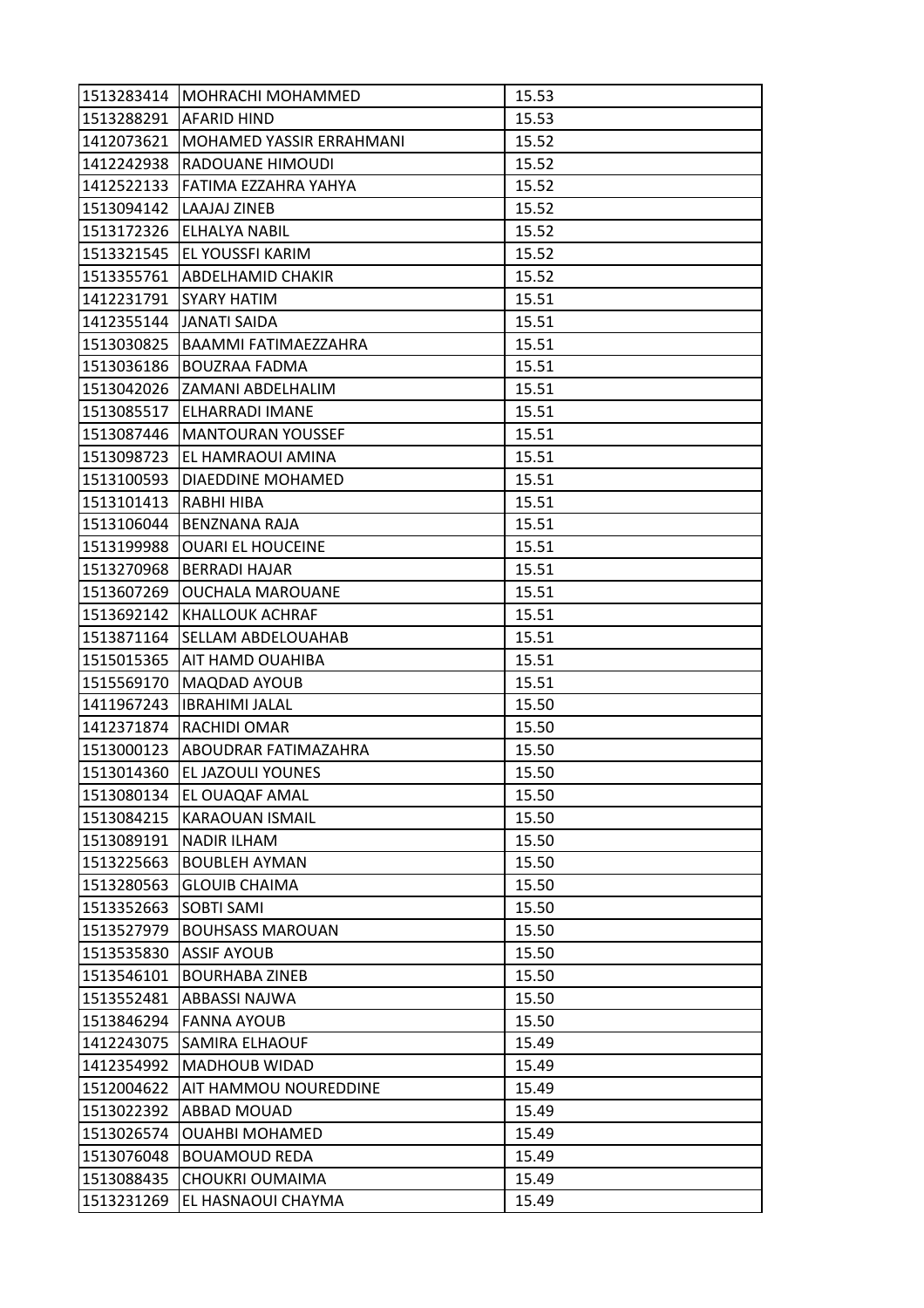| 1513244910 | CHIBANE ASMAA              | 15.49 |
|------------|----------------------------|-------|
| 1513245881 | <b>TAHIRI AYOUB</b>        | 15.49 |
| 1513276601 | <b>NASSIM MOUNA</b>        | 15.49 |
| 1513288625 | <b>BENZAOUIA HAJAR</b>     | 15.49 |
| 1513526052 | <b>BADDI NOUHAD</b>        | 15.49 |
| 1515126402 | KAZOUTA SOUKAINA           | 15.49 |
| 1412019244 | <b>SADKI ABDELWAHAB</b>    | 15.48 |
| 1412160744 | <b>OUWAHBI ADIL</b>        | 15.48 |
| 1412554937 | YASSINE BOULGHAM           | 15.48 |
| 1513021715 | <b>BALAHCEN SAIDA</b>      | 15.48 |
| 1513030923 | MASKAOUI HAMZA             | 15.48 |
| 1513032615 | ETTAHIRI ZINEB             | 15.48 |
| 1513078615 | <b>BAHAOUI YOUSSEF</b>     | 15.48 |
| 1513103212 | <b>BOUSSAID HAMZA</b>      | 15.48 |
| 1513331836 | <b>ESSAGHIR AYMAN</b>      | 15.48 |
| 1513354823 | <b>DEKKAKI SAID</b>        | 15.48 |
| 1513389973 | <b>SAIDI FAYSAL</b>        | 15.48 |
| 1513607034 | <b>MAHOU YOUSSEF</b>       | 15.48 |
| 1513626849 | <b>ELKACEMI HAJAR</b>      | 15.48 |
| 1513954445 | EL AOUYED KAWTAR           | 15.48 |
| 1513036814 | FANINA SAMYA               | 15.47 |
| 1513231596 | <b>BOUHAFRA SOUFIANE</b>   | 15.47 |
| 1513232643 | <b>KHATIB MOUNTASSIR</b>   | 15.47 |
| 1513242559 | <b>KERMOUDI YASINE</b>     | 15.47 |
| 1513250538 | ABDELMOUNIM IMANE          | 15.47 |
| 1513283505 | <b>ENNOURI ABDELHADI</b>   | 15.47 |
| 1513379134 | EL HADDADI MOSAAB          | 15.47 |
| 1513534167 | <b>OUHAMDI YOUSSRA</b>     | 15.47 |
| 1513619610 | <b>KABDI OUAIL</b>         | 15.47 |
| 1513697226 | <b>HSINI HAJAR</b>         | 15.47 |
| 1513755420 | <b>ECHOUFI CHAIMAE</b>     | 15.47 |
| 1513010782 | <b>BOUYA FATIMA</b>        | 15.46 |
| 1513093230 | <b>FALFLAOUI HAITAM</b>    | 15.46 |
| 1513150028 | YAZINI OUMAYMA             | 15.46 |
| 1513174345 | EL HACHIMI ANAS            | 15.46 |
| 1513347626 | <b>FALOUL KHAOULA</b>      | 15.46 |
| 1513930202 | <b>ELOUATIK BADREDDINE</b> | 15.46 |
| 1513942507 | <b>AZNOUR OMARE</b>        | 15.46 |
| 1412065366 | SALMA EL BAHI              | 15.45 |
| 1513005879 | <b>AROUGAIZ HOUSSAM</b>    | 15.45 |
| 1513006696 | <b>BELARCH MOUAAD</b>      | 15.45 |
| 1513051146 | <b>MELLOUKI YASSIN</b>     | 15.45 |
| 1513288605 | ZBIRI FATIMA EZZAHRA       | 15.45 |
| 1513375586 | <b>DRIOUECH YOUSSEF</b>    | 15.45 |
| 1513618333 | <b>BOUJNANE OUSSAMA</b>    | 15.45 |
| 1412005285 | ELMROUEN OUAHIBA           | 15.43 |
| 1412284395 | LEMACHA ISMAIL             | 15.43 |
| 1513000707 | <b>NAJIH YOUSSEF</b>       | 15.43 |
| 1513033667 | <b>AMEHRI YOUSSEF</b>      | 15.43 |
| 1513099553 | MAZLANI NAOUFAL            | 15.43 |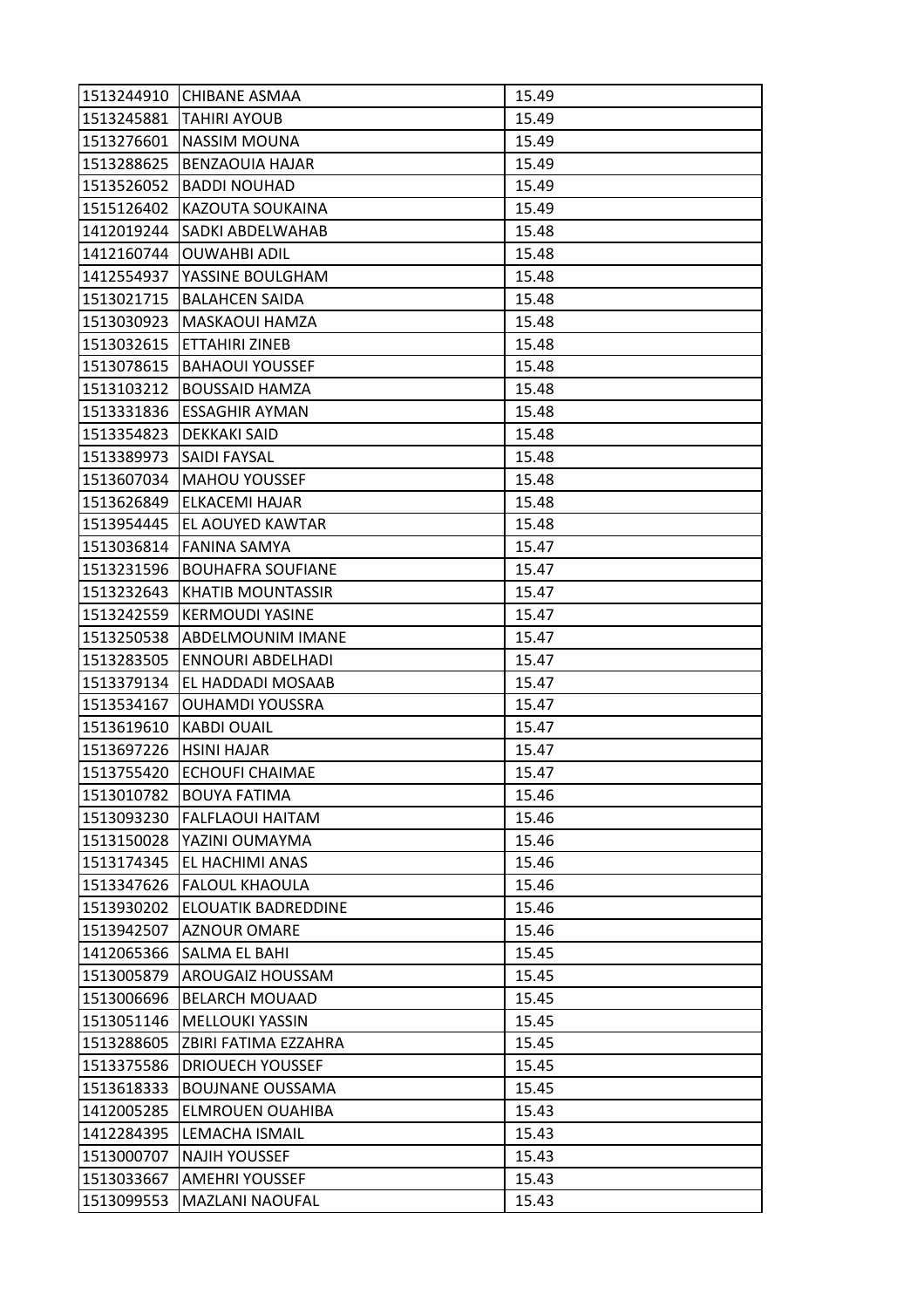| 1513199551 | <b>BOUGHABA FAHD</b>       | 15.43 |
|------------|----------------------------|-------|
| 1513239347 | <b>BOUANANE HAMID</b>      | 15.43 |
| 1513321706 | <b>GOURIRANE YASSINE</b>   | 15.43 |
| 1513355754 | <b>GHALEM IKRAM</b>        | 15.43 |
| 1412085923 | SALMA GUERRACHA            | 15.42 |
| 1412196579 | <b>MOUKHLIS HAJAR</b>      | 15.42 |
| 1512051342 | <b>BENMERIEME MARIEM</b>   | 15.42 |
| 1512073662 | AIT OUAARAB WAFA           | 15.42 |
| 1513028175 | <b>BENNOUR IMANE</b>       | 15.42 |
| 1513082238 | IZIBOTE KHAOULA            | 15.42 |
| 1513088327 | <b>TADRARI ASMAA</b>       | 15.42 |
| 1513152251 | <b>SKANDARI ILHAM</b>      | 15.42 |
| 1513244484 | <b>MALIANE ZAKARIA</b>     | 15.42 |
| 1513552019 | <b>HAJJI MERYEM</b>        | 15.42 |
| 1513621033 | <b>MABROR SAAD</b>         | 15.42 |
| 1513803226 | <b>BENAYAD SOUKAINA</b>    | 15.42 |
| 1412348762 | <b>FTAITA OUSSAMA</b>      | 15.41 |
| 1412524781 | SARA BELGACHA              | 15.41 |
| 1513032833 | <b>BOULHDIR BALSSAM</b>    | 15.41 |
| 1513039813 | <b>IFKIRNE ZAHRA</b>       | 15.41 |
| 1513109768 | BENKHAYA ZAKARIA           | 15.41 |
| 1513226262 | ELKEZIT MAHA               | 15.41 |
| 1513316520 | LACHHAM NAWFAL             | 15.41 |
| 1513376233 | MAHMOUDY OUMAIMA           | 15.41 |
| 1513531400 | HDI CHAYMAA                | 15.41 |
| 1513534242 | JAFARI OUMAIMA             | 15.41 |
| 1513700033 | <b>ZOUAK RAJAE</b>         | 15.41 |
| 1412002313 | <b>SAADI HANANE</b>        | 15.40 |
| 1513080779 | DIANI OUMAIMA              | 15.40 |
| 1513290979 | <b>MANQARI YOUNES</b>      | 15.40 |
| 1513334128 | KAMAR DOUNYA               | 15.40 |
| 1513355778 | <b>BOUMRAYA IMANE</b>      | 15.40 |
| 1513389978 | ER RAQIS OMAR              | 15.40 |
| 1513618881 | <b>KARAKHOU MAROUANE</b>   | 15.40 |
| 1412099076 | MARWAT SAHMI               | 15.39 |
| 1412238795 | <b>HEYTHEM MIFDALE</b>     | 15.39 |
| 1512078539 | <b>BOUHAL AHMED</b>        | 15.39 |
| 1513032057 | <b>HAJJAJI AYOUB</b>       | 15.39 |
| 1513252465 | SALMANE EZZOUHRA           | 15.39 |
| 1513277516 | <b>DGHOUGHI AYOUB</b>      | 15.39 |
| 1513351904 | <b>HAMADI SALAH EDDINE</b> | 15.39 |
| 1513363414 | HAJJIA FATIMA EZ ZAHRA     | 15.39 |
| 1513376917 | <b>NORDINE AMINE</b>       | 15.39 |
| 1513525573 | <b>ENNAOURI SAMAH</b>      | 15.39 |
| 1513551657 | LARABI IBTISSAM            | 15.39 |
| 1513943787 | <b>FROUKHI NEZHA</b>       | 15.39 |
| 1412033001 | SADIK ERROUMAISSA          | 15.38 |
| 1412160599 | <b>BOUSSOUNI AMAL</b>      | 15.38 |
| 1512004669 | <b>BEN HACHME MOHAMED</b>  | 15.38 |
| 1512780142 | LAMGHARI MOURAD            | 15.38 |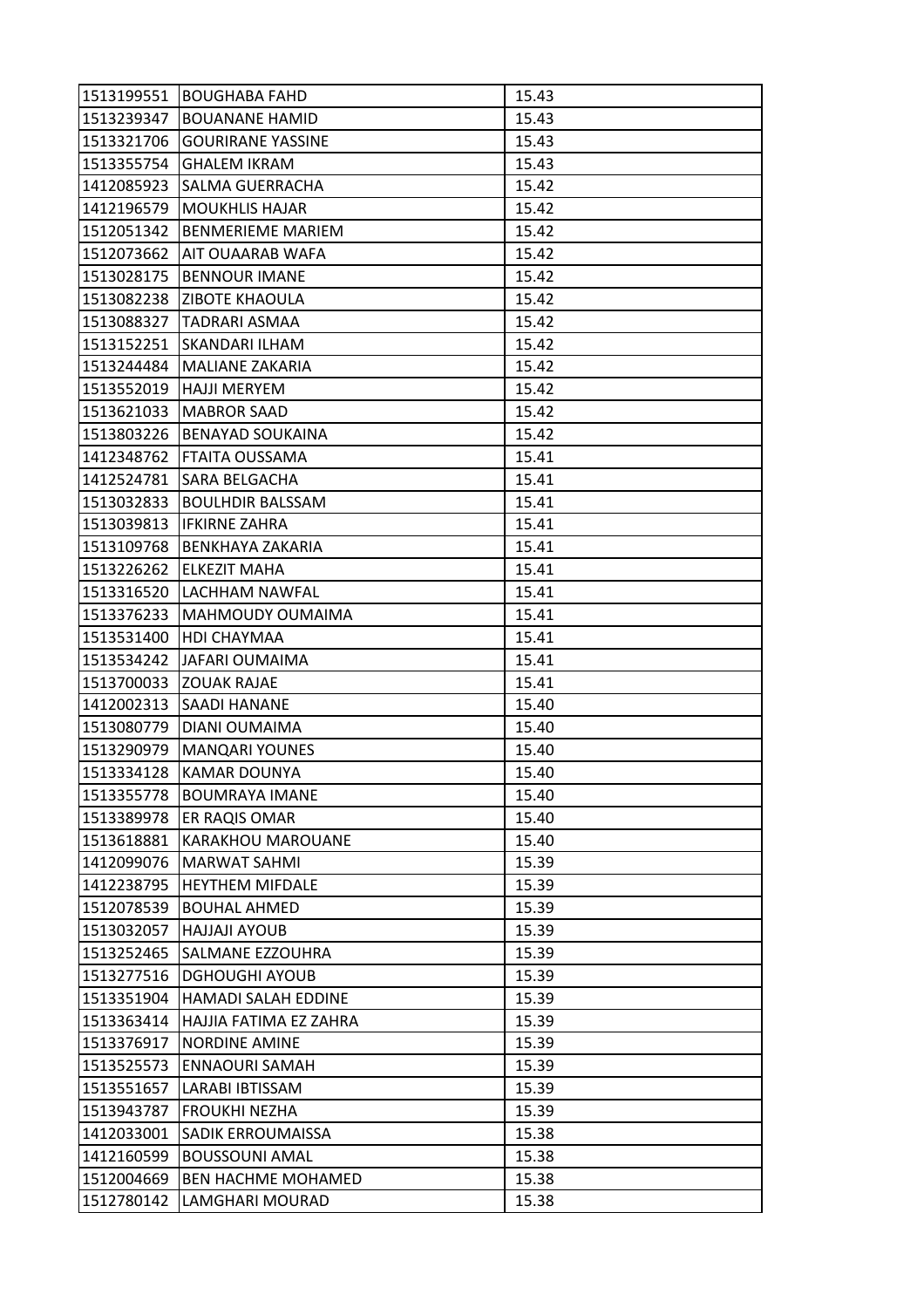| 1513080681 | <b>ASSIRI AYOUB</b>         | 15.38 |
|------------|-----------------------------|-------|
| 1513243880 | <b>LAKRAD REDA</b>          | 15.38 |
| 1513245879 | CHARAFI MOHAMMED TAHA       | 15.38 |
| 1513246674 | <b>FELLOUSI SALMA</b>       | 15.38 |
| 1513282384 | <b>BOUMALKI NAIMA</b>       | 15.38 |
| 1513342617 | SAADAOUI CHAIMAA            | 15.38 |
| 1513534612 | LAMNABHI YOUNESS            | 15.38 |
| 1513627412 | CHAFI M HAMED               | 15.38 |
| 1412036643 | YOUSSEF BOUHANCH            | 15.37 |
| 1412052664 | <b>LEKNIZI YOUSSEF</b>      | 15.37 |
| 1513012794 | <b>OURBIA SALAMA</b>        | 15.37 |
| 1513038139 | <b>CHIAHOU LAHBIB</b>       | 15.37 |
| 1513048753 | <b>RAFIK ZINEB</b>          | 15.37 |
| 1513279310 | <b>CHAIR MONCEF</b>         | 15.37 |
| 1513338965 | <b>BERADY JAMAL</b>         | 15.37 |
| 1513086677 | <b>BINI MOHAMED</b>         | 15.36 |
| 1513089756 | EL ANTARI AMINE             | 15.36 |
| 1513092513 | <b>AIT OUALLANE ASMA</b>    | 15.36 |
| 1513351566 | <b>ARSALA YASSIR</b>        | 15.36 |
| 1412011692 | <b>SLIMANI AIMAN</b>        | 15.35 |
| 1412149235 | <b>KHALKANE EL MEHDI</b>    | 15.35 |
| 1412151407 | <b>OUHSSAINE HALIMA</b>     | 15.35 |
| 1412160520 | <b>TARBIATE GHIZLANE</b>    | 15.35 |
| 1414562736 | FADOUA BENALI OUMJOUD       | 15.35 |
| 1513032679 | MIMOUNI MAROUA              | 15.35 |
| 1513085496 | HAMZAOUI ABDERRAHIM         | 15.35 |
| 1513088485 | <b>HAFYANE AMINA</b>        | 15.35 |
| 1513098128 | <b>OUMELLOUK YOUSSRA</b>    | 15.35 |
| 1513105668 | <b>TISSILTE IMAD EDDINE</b> | 15.35 |
| 1513329257 | EL OUARDI MOUNCEF           | 15.35 |
| 1513606995 | EL ALAMI AYOUB              | 15.35 |
| 1513607317 | <b>ALAMI MANAR</b>          | 15.35 |
| 1513950653 | AIT BEN ELARBI ILHAM        | 15.35 |
| 1411245050 | <b>ELRHILANI ELHABIB</b>    | 15.34 |
| 1412379945 | <b>NAJAH SOUKAINA</b>       | 15.34 |
| 1512608159 | <b>ESSADIK OTMANE</b>       | 15.34 |
| 1513034239 | <b>BAKKA ABDELLATIF</b>     | 15.34 |
| 1513099982 | <b>FAKIHANI ZAKARIA</b>     | 15.34 |
| 1513111670 | <b>HAKIM MOUHSINE</b>       | 15.34 |
| 1513289808 | CHAKIR FATIMA EZZAHRAA      | 15.34 |
| 1513349815 | EL KARZAOUI SOUMIA          | 15.34 |
| 1513370826 | TIGITI ABDERRAZAK           | 15.34 |
| 1513954441 | <b>BENAMAR MIRIEME</b>      | 15.34 |
| 1411939737 | <b>BEJJA RACHID</b>         | 15.33 |
| 1412384014 | LOUTFI AYOUB                | 15.33 |
| 1513031586 | <b>ISMAILI FOUAD</b>        | 15.33 |
| 1513067730 | LABAIOUI SOUKAYNA           | 15.33 |
| 1513154224 | AL AZHAR SARA               | 15.33 |
| 1513243382 | <b>ELGUERRAOUI ELMEHDI</b>  | 15.33 |
| 1513354072 | LAAMARI JALILA              | 15.33 |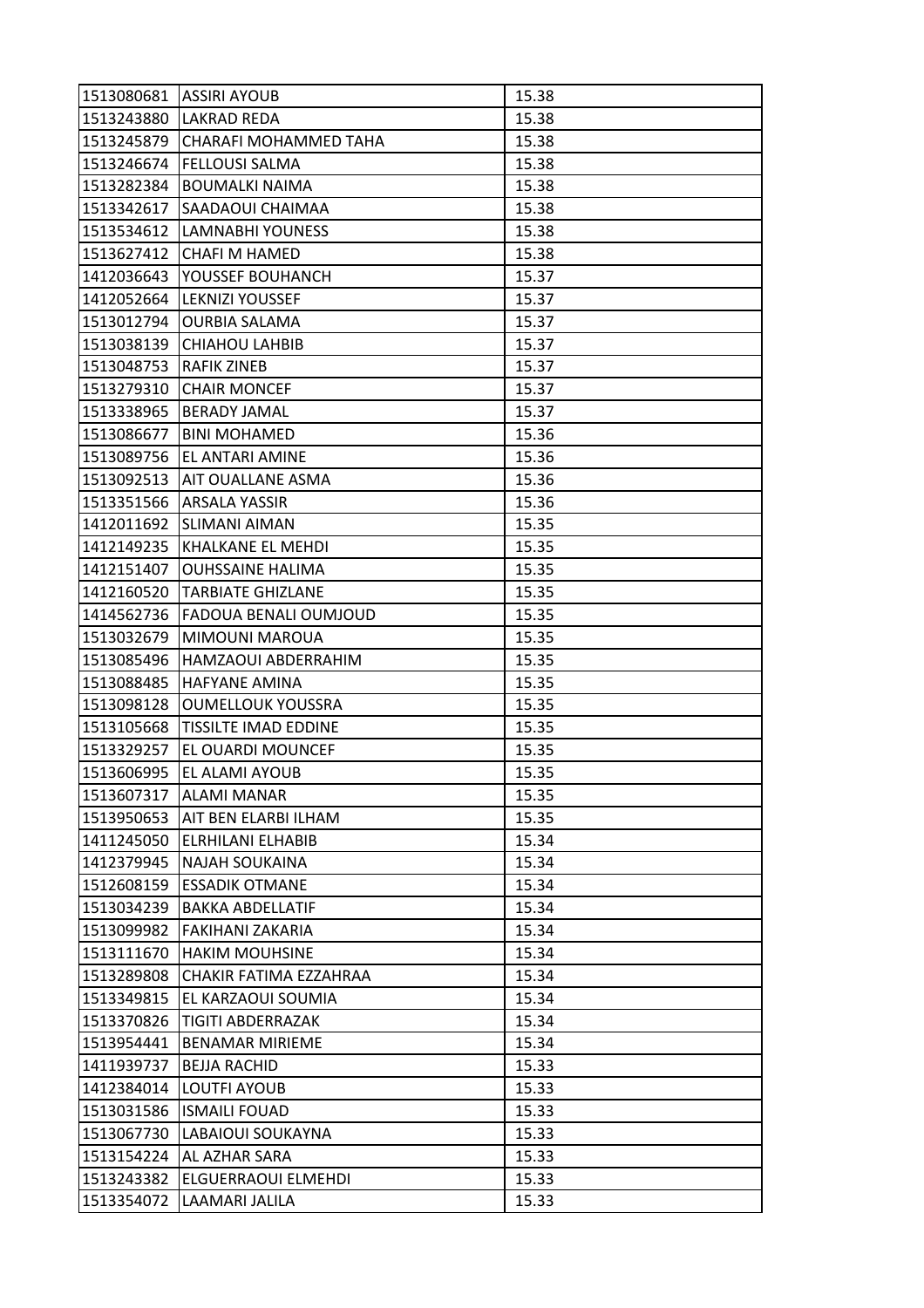| 1513900183 | <b>AHCHOUCH SANAE</b>    | 15.33 |
|------------|--------------------------|-------|
| 1412374849 | <b>ELFARISSI DRISS</b>   | 15.32 |
| 1513003113 | <b>NADIFI WALID</b>      | 15.32 |
| 1513014319 | SMOUGEN MOUAMINA         | 15.32 |
| 1513016001 | <b>BENHAIMOUD AYOUB</b>  | 15.32 |
| 1513019133 | <b>ELGHERBI CHAIMA</b>   | 15.32 |
| 1513022382 | EL OTMANI MOUNIA         | 15.32 |
| 1513037619 | <b>KHMAISSI HICHAM</b>   | 15.32 |
| 1513066785 | <b>KHOUY SOUKINA</b>     | 15.32 |
| 1513077285 | EL QOTBY MOUATTAZE       | 15.32 |
| 1513098661 | EL FELLAKI NOUHAILA      | 15.32 |
| 1513160539 | <b>ALOUI WISSAL</b>      | 15.32 |
| 1513240673 | LAHRIM AHMED             | 15.32 |
| 1513245853 | <b>BENCAID SOUFIANE</b>  | 15.32 |
| 1513322853 | <b>SAID KHALIL</b>       | 15.32 |
| 1513525629 | YOUSSEF MOHAMED          | 15.32 |
| 1513812214 | EL ASRI YASSER ALI       | 15.32 |
| 1412008318 | KHYARI HAJAR             | 15.30 |
| 1513016787 | <b>BOUMALEK MARYEM</b>   | 15.30 |
| 1513050467 | ERRAHLA ANAS             | 15.30 |
| 1513100834 | <b>HAIGANE SOUFIANE</b>  | 15.30 |
| 1513319520 | MOUSSAOUI MEHDI          | 15.30 |
| 1513851404 | <b>SEBIA NOURA</b>       | 15.30 |
| 1412327392 | EL BOUKARAI FADWA        | 15.29 |
| 1513076721 | NASSER ABDELWAHAB        | 15.29 |
| 1513089097 | <b>OUARDEK CHAIMAA</b>   | 15.29 |
| 1513093057 | <b>TAOUBANE ZAHRA</b>    | 15.29 |
| 1513107854 | <b>ANFLOUS HANANE</b>    | 15.29 |
| 1513244878 | <b>AIT SAID IMANE</b>    | 15.29 |
| 1513245686 | <b>BELAYATE HIBA</b>     | 15.29 |
| 1513281755 | EL ARCHI HOUDA           | 15.29 |
| 1513520673 | <b>ZIRI MARWANE</b>      | 15.29 |
| 1513755451 | <b>KHACHILLE MANAL</b>   | 15.29 |
| 1412037712 | <b>ZINEB LOUZI</b>       | 15.28 |
| 1412065389 | MOHAMED BENKARDOUD       | 15.28 |
| 1412075982 | <b>JIHANE DAOUI</b>      | 15.28 |
| 1412280114 | YOUNES HAFIDI            | 15.28 |
| 1414422252 | <b>OUSSAMA JAMI</b>      | 15.28 |
| 1513074306 | <b>KANIT NARJES</b>      | 15.28 |
| 1513089134 | <b>ABJOU ISMAIL</b>      | 15.28 |
| 1513160406 | <b>CHAMI RAJAA</b>       | 15.28 |
| 1513179784 | <b>OUBELHCEN MOHAMED</b> | 15.28 |
| 1513328833 | <b>AATTAR AMAL</b>       | 15.28 |
| 1513375934 | LAKTAOUI AMINE HAMZA     | 15.28 |
| 1513380726 | <b>SABAHI HIBA</b>       | 15.28 |
| 1515139921 | MOUAQ MOUAD              | 15.28 |
| 1515930414 | <b>BENHAMED WALID</b>    | 15.28 |
| 1412003965 | <b>SOUMANE SALMA</b>     | 15.27 |
| 1513004122 | AARAB AMINA              | 15.27 |
| 1513033290 | EL KHADIRI ZAKARIA       | 15.27 |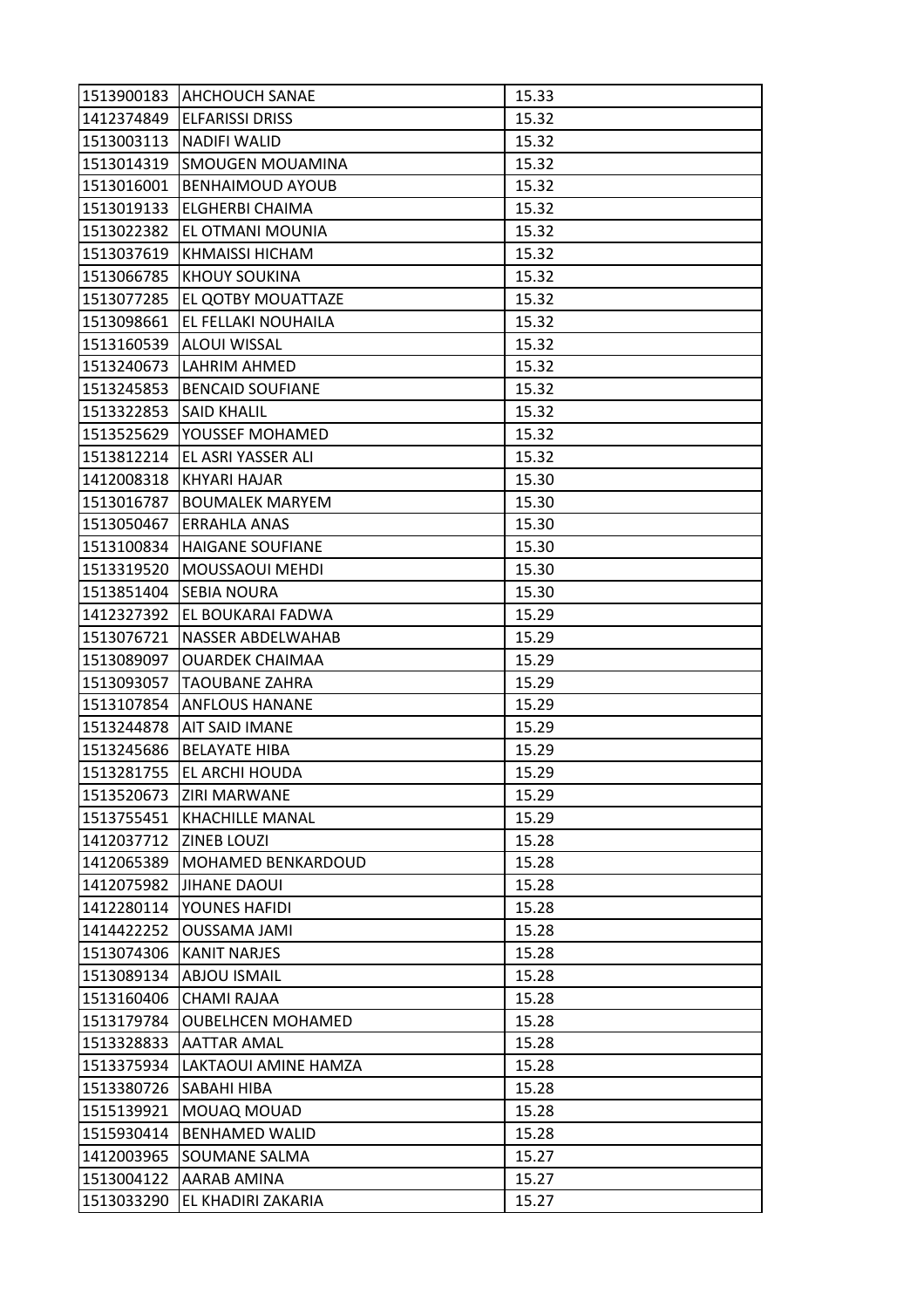| 1513076724 | <b>BOUHIA SAID</b>          | 15.27 |
|------------|-----------------------------|-------|
| 1513092353 | <b>AIT LOADI AYYOUB</b>     | 15.27 |
| 1513196820 | <b>SAADAOUI SAMIR</b>       | 15.27 |
| 1513250060 | <b>BEN AYAD HAYAT</b>       | 15.27 |
| 1513316451 | <b>SBAI AHMED</b>           | 15.27 |
| 1513936236 | FDIL EL MEHDI               | 15.27 |
| 1515178805 | MOUTAHIR SALAHEDDINE        | 15.27 |
| 1412012823 | <b>BAALI OUAFA</b>          | 15.26 |
| 1512707303 | ROUISSOU BILAL              | 15.26 |
| 1513003895 | <b>MOURKY AFAF</b>          | 15.26 |
| 1513041426 | <b>OUISSI HAJAR</b>         | 15.26 |
| 1513075661 | <b>KASSIMI ANASS</b>        | 15.26 |
| 1513077359 | <b>BOUHTI GHITA</b>         | 15.26 |
| 1513345465 | <b>BELLEMLIH FATH HAJAR</b> | 15.26 |
| 1513380373 | MESNAOUI OUMAIMA            | 15.26 |
| 1513384685 | AIT SI ELMADANI ABDENNOUR   | 15.26 |
| 1513871830 | LAHRACHE AMINA              | 15.26 |
| 1412050605 | ERQAOUI MARYEM              | 15.25 |
| 1511034096 | <b>LAZRAK SALAH</b>         | 15.25 |
| 1513089001 | <b>NACIR ACHRAF</b>         | 15.25 |
| 1513193854 | <b>QARCHI ZAKARIYA</b>      | 15.25 |
| 1513329459 | <b>RHOUNAIM HAITAM</b>      | 15.25 |
| 1513546677 | EL IDRISSI ZAKARIAE         | 15.25 |
| 1412186696 | FARHOUT YASMINA             | 15.24 |
| 1513035528 | <b>HOUJAA YOUSSEF</b>       | 15.24 |
| 1513067693 | <b>ELHLOU FATIHA</b>        | 15.24 |
| 1513088383 | <b>CHORFI SALMA</b>         | 15.24 |
| 1513099051 | OUMOUSSA LOUBNA             | 15.24 |
| 1513226542 | MIFDAL NAWFAL               | 15.24 |
| 1513280545 | <b>TASSA YOUSSEF</b>        | 15.24 |
| 1513282397 | <b>DAOUDI ABDELALI</b>      | 15.24 |
| 1513382244 | <b>BIAZ HAMZA</b>           | 15.24 |
| 1513872723 | <b>AHDADI AHMED</b>         | 15.24 |
| 1513954234 | <b>SEKKOUR OTHMAN</b>       | 15.24 |
| 1515766117 | <b>TLATI NOUREDDINE</b>     | 15.24 |
| 1412022580 | <b>BIGHOUAB MERYAME</b>     | 15.23 |
| 1412151376 | YAHYA MAJDOULINE            | 15.23 |
| 1412395006 | MERYEME ALAMI               | 15.23 |
| 1412530152 | <b>MOHAMED BALOK</b>        | 15.23 |
| 1513100178 | <b>BENNOUNA JAAFAR</b>      | 15.23 |
| 1513157242 | <b>OUATAM HOSSAM</b>        | 15.23 |
| 1513174023 | MOUID OUMAIMA               | 15.23 |
| 1513377292 | HAMZA MAZIH                 | 15.23 |
| 1412065376 | LEILA BOUIZRANE             | 15.22 |
| 1513000415 | <b>BOUSSERE AMAL</b>        | 15.22 |
| 1513007565 | <b>BOULAAID SAMIRA</b>      | 15.22 |
| 1513014198 | <b>BOUCHNID ABDILILAH</b>   | 15.22 |
| 1513015281 | ID MOHAMED EL MEHDI         | 15.22 |
| 1513026931 | <b>OUANOUCHE MUSTAFA</b>    | 15.22 |
| 1513101430 | SAMARI SAFA                 | 15.22 |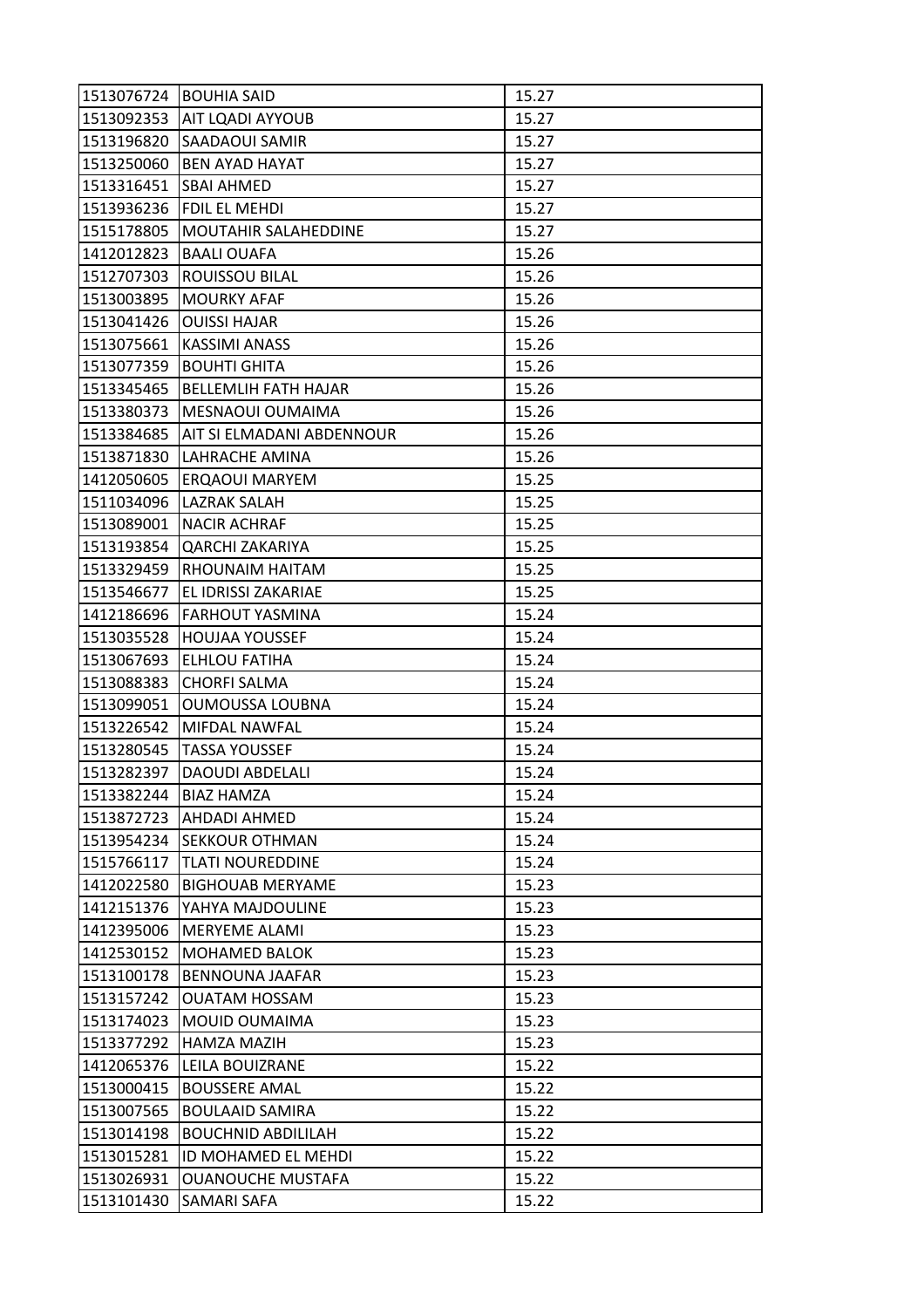| 1513323502 | <b>TALBI ALAMI IMAD</b>         | 15.22 |
|------------|---------------------------------|-------|
| 1513613184 | <b>EL BOUKHARY NADA</b>         | 15.22 |
| 1513938090 | QACHA AMINA                     | 15.22 |
| 1412019672 | <b>ENNAIDI SARA</b>             | 15.21 |
| 1412023078 | RAQIQ MAROUA                    | 15.21 |
| 1412029397 | ASRIRI AISSAME EDDINE           | 15.21 |
| 1412071106 | <b>HMYENE ABDERRAHMANE</b>      | 15.21 |
| 1513008741 | AMESKOUR MOHA                   | 15.21 |
| 1513032104 | <b>IDISSOUR MUSTAPHA</b>        | 15.21 |
| 1513055097 | <b>JOUD ZINEB</b>               | 15.21 |
|            | 1513066016 EL BADAOUI KHALIL    | 15.21 |
| 1513066205 | <b>OUALI AICHA</b>              | 15.21 |
| 1513110531 | ELYAZIDI ELHAFED                | 15.21 |
| 1513172261 | EL HASSANI OUIDAD               | 15.21 |
| 1513231552 | JEBLI SALMA                     | 15.21 |
| 1513365948 | <b>NABIL OUSSAMA</b>            | 15.21 |
| 1513375048 | <b>ZIDI SALMA</b>               | 15.21 |
| 1513527816 | <b>ELYOUSFI YAHYA</b>           | 15.21 |
| 1513741891 | EL AMELI KAOUTAR                | 15.21 |
| 1513755457 | EN NAIHI MERYEM                 | 15.21 |
| 1513954517 | EL BOUJANNANI NAWFAL            | 15.21 |
| 1412085963 | NAJOUA FATHI                    | 15.20 |
| 1512012797 | <b>HAJJI HASSAN</b>             | 15.20 |
| 1513014876 | <b>EL HACHMI YOUNES</b>         | 15.20 |
| 1513076763 | CHEMSI ASMAA                    | 15.20 |
| 1513231551 | EL KADIRI ISMAIL                | 15.20 |
| 1513354897 | EL HARROUCHE CHAIMAA            | 15.20 |
| 1513365370 | M KHANTAR KHADIJA               | 15.20 |
| 1513522131 | CHAOUQI ZAKARIA                 | 15.20 |
| 1513941124 | LAASSIRE OUMAYMA                | 15.20 |
| 1513946685 | <b>MAACHE AYYOUB</b>            | 15.20 |
| 1411007193 | <b>LAHMANE YASSINE</b>          | 15.18 |
|            | 1513011295 BABA ALI SMAIL       | 15.18 |
| 1513086676 | AIT BAALI MOHAMED               | 15.18 |
| 1513100120 | ZAKI AYMANE RACHAD              | 15.18 |
| 1513106635 | <b>BOUTGAYOUT ISMAIL</b>        | 15.18 |
| 1513323772 | <b>FARED MEHDI</b>              | 15.18 |
| 1513338056 | FATTOUHI ABDERRAHMANE           | 15.18 |
| 1513379889 | EL KARAFI WIJDANE               | 15.18 |
| 1513382938 | <b>AMARGUI HAMZA</b>            | 15.18 |
| 1412075106 | <b>OMAIMA TOBA</b>              | 15.17 |
| 1412426397 | <b>BAHSSINE AICHA</b>           | 15.17 |
| 1412525970 | <b>HAJAR ELKHATTAB</b>          | 15.17 |
| 1412533573 | AYOUB EL BAZZAZI                | 15.17 |
| 1513080712 | <b>BOUSSEMAS FATIMA EZZAHRA</b> | 15.17 |
| 1513776666 | OMARI BETAHI CHAIMAE            | 15.17 |
| 1412003878 | AMCHART SAID                    | 15.16 |
| 1412363806 | <b>ARIRI MOHAMMED</b>           | 15.16 |
| 1513083727 | AHLETOUATE CHAIMA               | 15.16 |
| 1513275378 | <b>CHELHI AYOUB</b>             | 15.16 |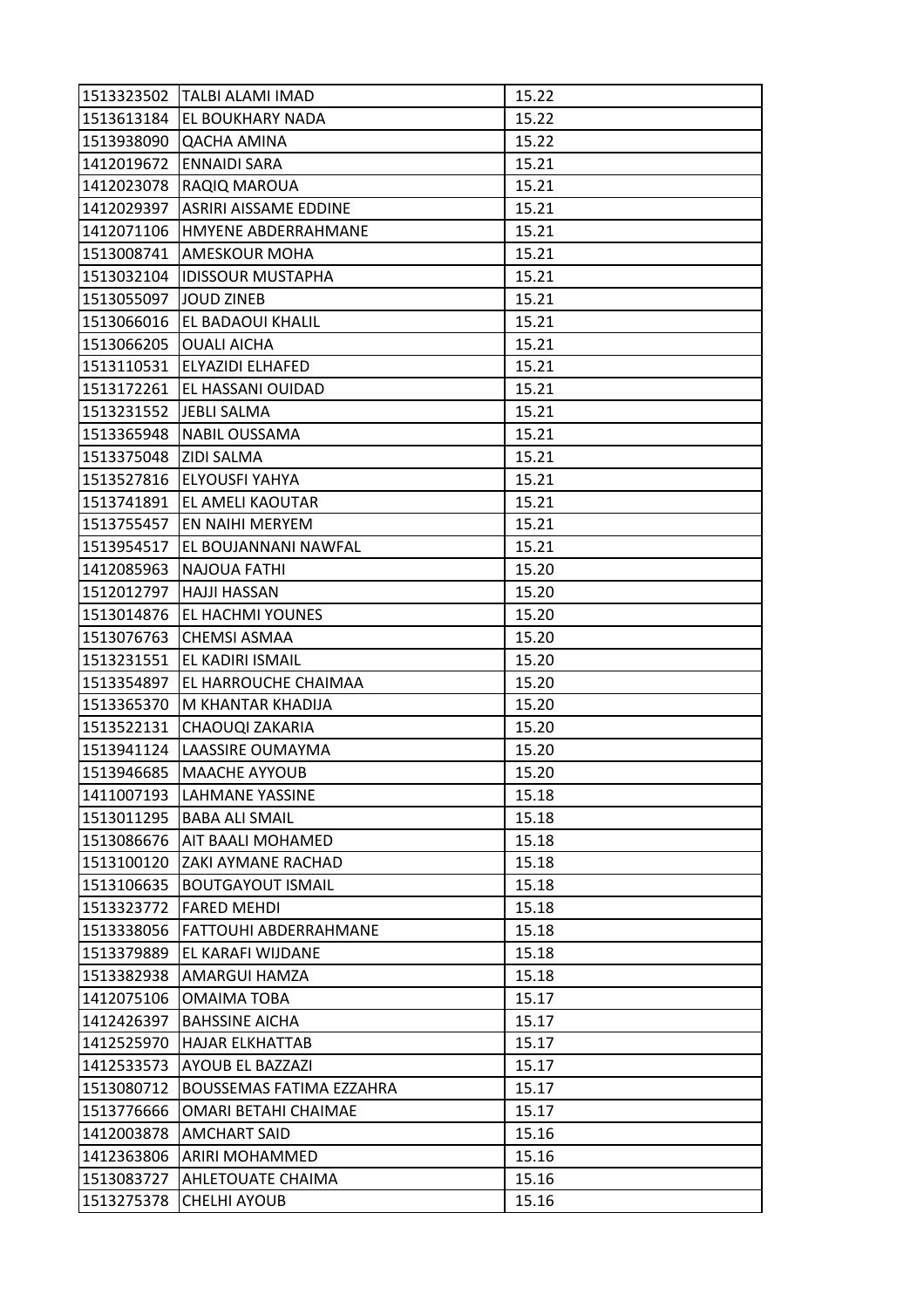| 1513336216 | EL ALLAMI HASSNA            | 15.16 |
|------------|-----------------------------|-------|
| 1513339100 | <b>AIT OUISSADENE HAMZA</b> | 15.16 |
| 1513357380 | ROUBOU YOUSSEF              | 15.16 |
| 1513549499 | <b>GUELZIM MOHAMED</b>      | 15.16 |
| 1513551434 | <b>AIT ZINE ANAS</b>        | 15.16 |
| 1412030569 | <b>OUASSOUR RACHID</b>      | 15.15 |
| 1412036207 | <b>HAIJOUB AMINA</b>        | 15.15 |
| 1412072574 | SARA NIBOU                  | 15.15 |
| 1412919973 | <b>ANTIFI AYOUB</b>         | 15.15 |
| 1513035525 | <b>KHADLI TARIK</b>         | 15.15 |
| 1513277508 | AIT BRIK NADA               | 15.15 |
| 1513336254 | <b>KRAIDIDI SARA</b>        | 15.15 |
| 1513352307 | <b>NADIF IKRAM</b>          | 15.15 |
| 1513359178 | <b>AGNAGAY DOUNIA</b>       | 15.15 |
| 1513527866 | RAHALI ISMAIL               | 15.15 |
| 1412064461 | <b>SARA AKNI</b>            | 15.14 |
| 1412073659 | <b>OUMAIMA HAMIDI</b>       | 15.14 |
| 1412077332 | <b>HAJAR KABBAS</b>         | 15.14 |
| 1412321166 | <b>HERRAZ SARA</b>          | 15.14 |
| 1412531092 | <b>ZNIBER KENZA</b>         | 15.14 |
| 1512021964 | <b>MAHASSINE AZIZ</b>       | 15.14 |
| 1513022594 | <b>BALHAJ NASSIRA</b>       | 15.14 |
| 1513028558 | EL BAGRI NOUR EDDINE        | 15.14 |
| 1513030386 | <b>TIFIDAT KAWTAR</b>       | 15.14 |
| 1513092436 | <b>QOBAY IKBAL</b>          | 15.14 |
| 1513149812 | LAMACHI HAJAR               | 15.14 |
| 1513284351 | SALLAK CHAIMAA              | 15.14 |
| 1513356022 | <b>MARBOUH GHITA</b>        | 15.14 |
| 1513788357 | <b>RHADDI RIHABE</b>        | 15.14 |
| 1412538181 | <b>IKRAME LAGZIRI</b>       | 15.13 |
| 1513028449 | DOUBLALI NEZHA              | 15.13 |
| 1513032800 | JAOUHARAN IMANE             | 15.13 |
| 1513084212 | <b>ABOUABDILLAH ISRAA</b>   | 15.13 |
| 1513160394 | EL MAOULOUA SALAH           | 15.13 |
| 1513227838 | <b>BOUINA NABILA</b>        | 15.13 |
| 1513231159 | EL FAKRI EL MAHDI           | 15.13 |
| 1513367981 | <b>AMINE HAMZA</b>          | 15.13 |
| 1513535222 | <b>ELMENOUNI OTMANE</b>     | 15.13 |
| 1513873641 | <b>KHARTOUCH ANASS</b>      | 15.13 |
| 1513007062 | <b>SABRI MAHMOUD</b>        | 15.12 |
| 1513072392 | EL MANSOUM RACHIDA          | 15.12 |
| 1513088452 | HARBAL FATIMA EZZAHRA       | 15.12 |
| 1513100572 | <b>FOUTOUH KAOUTHAR</b>     | 15.12 |
| 1513351778 | <b>MOUFIK MARIEM</b>        | 15.12 |
| 1513006658 | <b>ISSIOUI BASMA</b>        | 15.11 |
| 1513235433 | <b>ESSEMNAOUI OTMANE</b>    | 15.11 |
| 1513272325 | LHAMIDI MOHAMED             | 15.11 |
| 1513365783 | <b>GHARNATE KHAOULA</b>     | 15.11 |
| 1412162809 | <b>HDACH LATIFA</b>         | 15.10 |
| 1412400843 | ELOUZANI DOUNIA             | 15.10 |
|            |                             |       |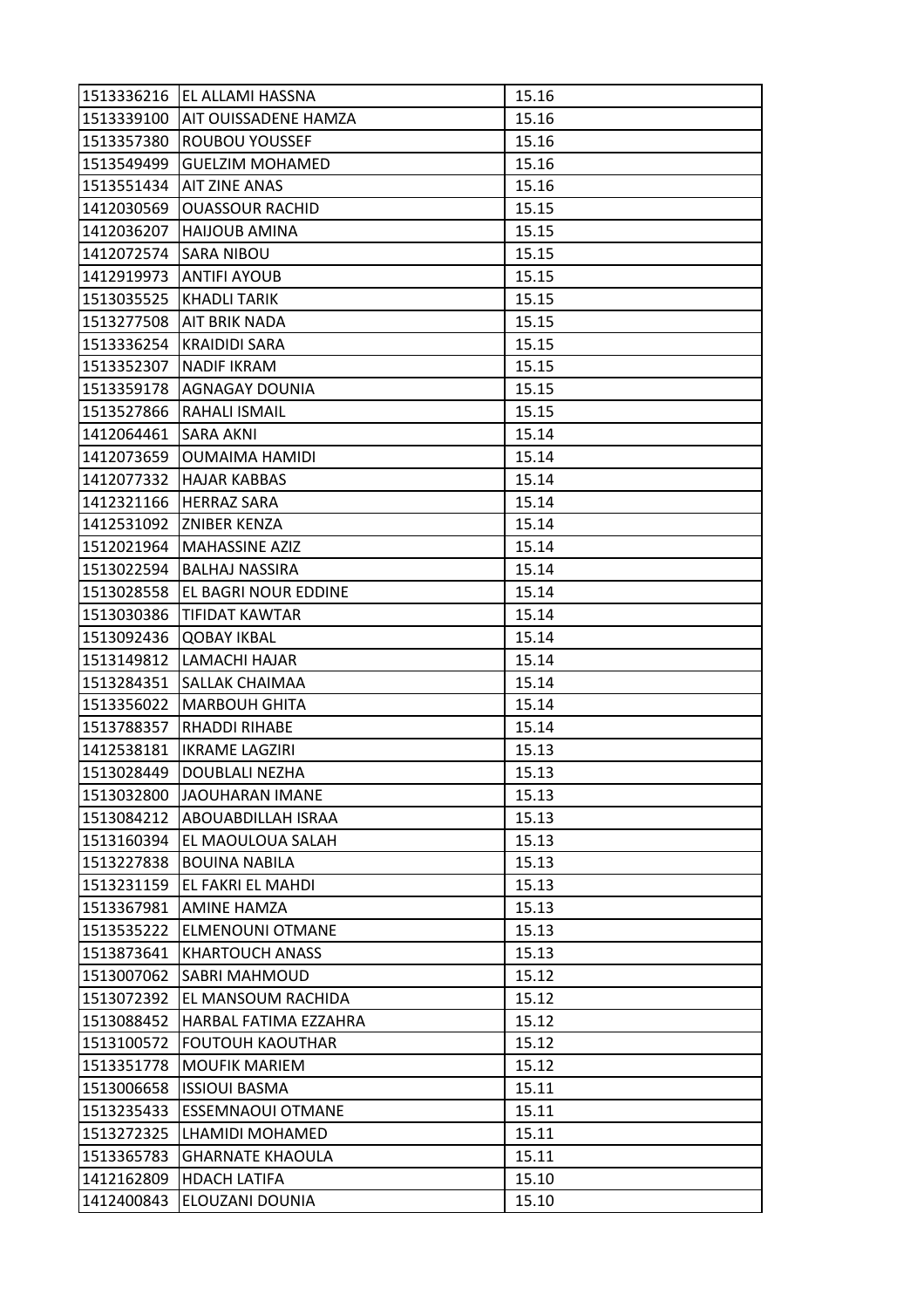| 1412923462 | <b>ABADDOU ISMAIL</b>           | 15.10 |
|------------|---------------------------------|-------|
| 1513001428 | <b>SOUIDI ASMA</b>              | 15.10 |
| 1513023430 | <b>OUHMAID KHALID</b>           | 15.10 |
| 1513026111 | <b>BEL HOUSSI WAFAE</b>         | 15.10 |
| 1513112541 | <b>IDRISSI ABDES SAMAD</b>      | 15.10 |
| 1513183809 | <b>DKHISSI SOUFIANE</b>         | 15.10 |
| 1513236034 | <b>KARBAL ABDELWAHD</b>         | 15.10 |
| 1513276171 | ELHAIMANI NADA                  | 15.10 |
| 1513323672 | TAZI LABZOUR HANAE              | 15.10 |
| 1513361952 | <b>BOUSLAMA REDA</b>            | 15.10 |
| 1513366785 | <b>FATMI IMAD</b>               | 15.10 |
| 1513381807 | HANOUNOU ABDERRAHIM             | 15.10 |
| 1513611389 | MAAKOUL FATIMA-ZAHRA            | 15.10 |
| 1513871487 | KAJIOU SAIF EDDINE              | 15.10 |
| 1412015627 | AIT ELHAJ IKRAM                 | 15.09 |
| 1412548903 | MIMOUNE LAAZYRY                 | 15.09 |
| 1513006269 | <b>NIAZE NAJWA</b>              | 15.09 |
| 1513014261 | <b>BOUTHAICH AYOUB</b>          | 15.09 |
| 1513027650 | <b>BELHERKAT HAYAT</b>          | 15.09 |
| 1513030141 | <b>ROUISSI YASSINE</b>          | 15.09 |
| 1513080747 | <b>HARIB ZINEB</b>              | 15.09 |
| 1513088947 | <b>TAKNAOUI MOAD</b>            | 15.09 |
| 1513089820 | <b>SIMOU YASSINE</b>            | 15.09 |
| 1513091442 | <b>GHOUFIR KHAOULA</b>          | 15.09 |
| 1513091507 | <b>OUZEREN ABDELHAKIM</b>       | 15.09 |
| 1513102089 | <b>OUAHINE OUMAIMA</b>          | 15.09 |
| 1513245872 | <b>DOUHI FERDAOUS</b>           | 15.09 |
| 1513274119 | EL YAZIDI ABDELLATIF            | 15.09 |
| 1513782081 | <b>AMRHAR YOUSSEF</b>           | 15.09 |
| 1513796016 | <b>ESSEMOUM ABDELHAMID</b>      | 15.09 |
| 1411015493 | SEBAH AYOUB                     | 15.08 |
| 1412154093 | <b>SEBNET YASSINE</b>           | 15.08 |
| 1412248819 | LERHOUIRI SOULAIMANE            | 15.08 |
| 1513003145 | RAHMANE HAFIDA                  | 15.08 |
| 1513024891 | AIT ALHYANE YOUSSEF             | 15.08 |
| 1513080869 | LAKNIFLI SABRINE                | 15.08 |
|            | 1513083625 ZERHOUNI ABDOU KANZA | 15.08 |
| 1513199997 | SAIDI LAMIYA                    | 15.08 |
| 1513241924 | <b>JAMILI JAMILA</b>            | 15.08 |
| 1513248130 | <b>ZAKALI KHADIJA</b>           | 15.08 |
| 1513525874 | IABOUZAHIR IHSSANE              | 15.08 |
| 1513943983 | SAAID MOHA OUSAID               | 15.08 |
| 1412001178 | <b>LAHRAICHI HANANE</b>         | 15.07 |
| 1412093184 | ANAS ELJIRARI                   | 15.07 |
| 1412099038 | <b>ALI SEKKAT</b>               | 15.07 |
| 1513009308 | <b>MARGHAD AISSAM</b>           | 15.07 |
| 1513032087 | RAHIOUI FATIMA EZZAHRAE         | 15.07 |
| 1513172363 | <b>LAASSILI YOUSSEF</b>         | 15.07 |
| 1513243578 | EL BADAOUI ABDELHAKIM           | 15.07 |
| 1513283146 | SENNANI SOUKAINA                | 15.07 |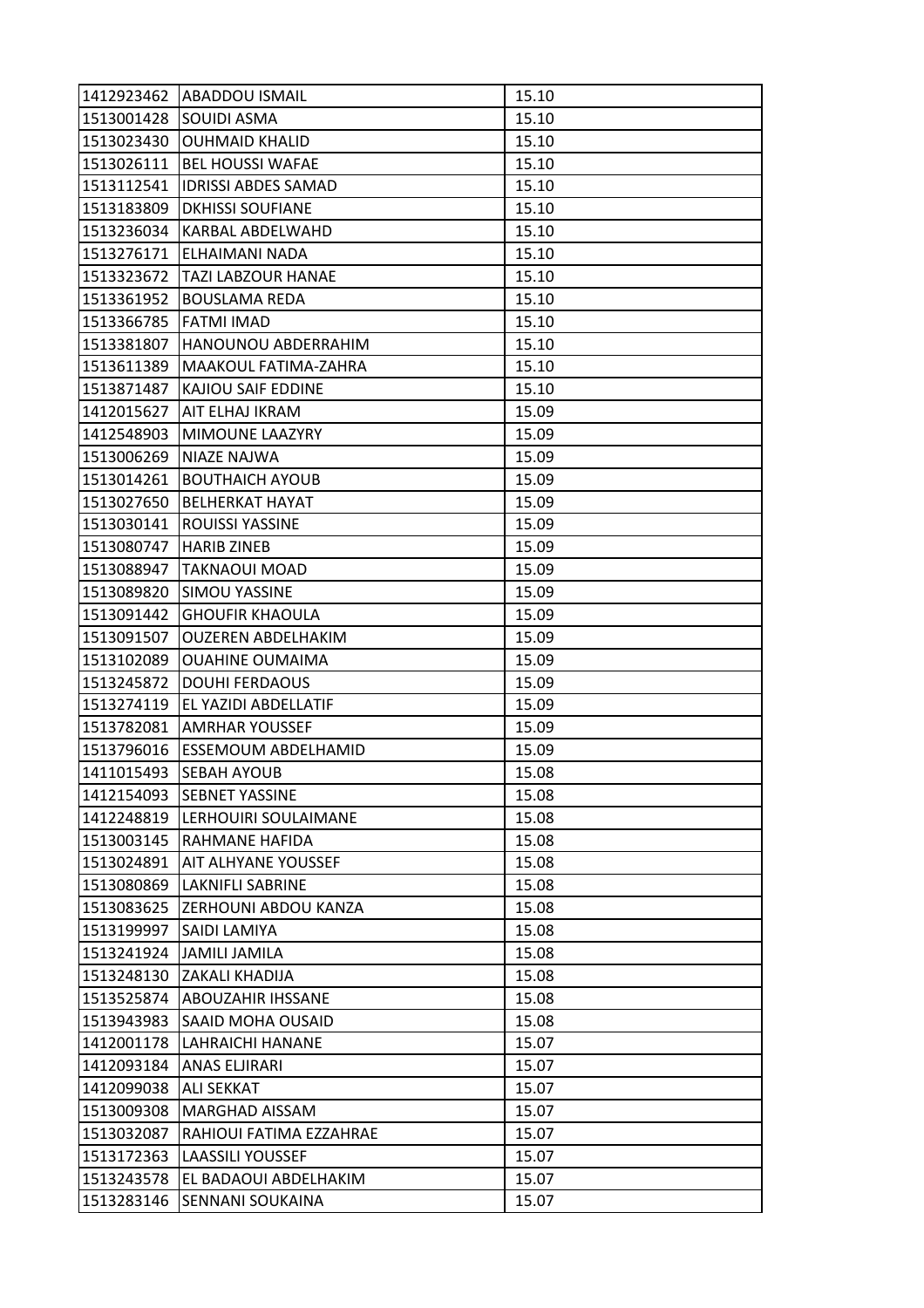| 1513380275 | <b>FATHAOUI HIND</b>       | 15.07 |
|------------|----------------------------|-------|
| 1513537986 | <b>NOUAR SOUAD</b>         | 15.07 |
| 1411005921 | EL AASSRI KAOUTAR          | 15.05 |
| 1412002041 | <b>CHAAIRI ZAKIA</b>       | 15.05 |
| 1412251287 | MOHAMMED KASSBI            | 15.05 |
| 1513005376 | MOUSTAINE FATIMA ZAHRA     | 15.05 |
| 1513028122 | <b>TIZAR ILHAM</b>         | 15.05 |
| 1513077311 | <b>BELKADI YASMINE</b>     | 15.05 |
| 1513194042 | <b>EZ ZAKI MOHAMED</b>     | 15.05 |
| 1513334602 | ELMAGHRAOUI AYOUB          | 15.05 |
| 1513369807 | <b>RIZKI ANASS</b>         | 15.05 |
| 1412004569 | <b>KENZI SARRA</b>         | 15.04 |
| 1412034173 | <b>BITROU HAMZA</b>        | 15.04 |
| 1412538811 | ASRAOUI ABDELMOUNAIM       | 15.04 |
| 1412927171 | <b>BOULFAF OTHMANE</b>     | 15.04 |
| 1513013864 | <b>BAHA YOUNES</b>         | 15.04 |
| 1513017692 | <b>AKHSASSI FATIMA</b>     | 15.04 |
| 1513039459 | MELIKH MOHAMED EL HABIB    | 15.04 |
| 1513174349 | LAOUINA SAAD ESSALAM       | 15.04 |
| 1513321002 | <b>MOUJIB ANAS</b>         | 15.04 |
| 1513745989 | <b>KARMOUNI ILHAM</b>      | 15.04 |
| 1412362980 | <b>HADIDI AYOUB</b>        | 15.03 |
| 1412923368 | <b>BOUKBIR HALIMA</b>      | 15.03 |
| 1512016912 | EL JIRARI ZAKARIA          | 15.03 |
| 1513032709 | <b>CHARIF IBTISSAM</b>     | 15.03 |
| 1513090932 | <b>BARIZ MERIEM</b>        | 15.03 |
| 1513091020 | IZEGUENDRY AMINE           | 15.03 |
| 1513101405 | <b>BENDAOUD YAHYA</b>      | 15.03 |
| 1513162630 | <b>SOUHAIL OUSSAMA</b>     | 15.03 |
| 1513174329 | LAZ R ADNANE               | 15.03 |
| 1513183674 | SAADI ILHAM                | 15.03 |
| 1513280128 | <b>ENNOUHI OUIDAD</b>      | 15.03 |
| 1515415959 | <b>BADI SARA</b>           | 15.03 |
| 1412065047 | KENZA EZZAIRI              | 15.02 |
| 1511089223 | HAMIL ABDELKARIM           | 15.02 |
| 1512359696 | <b>SOULANE AMINE</b>       | 15.02 |
| 1513014346 | <b>AMOUAT AMINA</b>        | 15.02 |
| 1513032730 | <b>ARBAAI KHAOULA</b>      | 15.02 |
| 1513076850 | EL KARNIGHI KENZA          | 15.02 |
| 1513103262 | M BARKI HICHAM             | 15.02 |
| 1513150103 | <b>BOURHIM MOHAMED</b>     | 15.02 |
| 1513152107 | <b>ZAHIR ABDELHADI</b>     | 15.02 |
| 1513161484 | <b>SAMIL AYOUB</b>         | 15.02 |
| 1513186997 | AKOURAY SABAH              | 15.02 |
| 1513231342 | NADMI MOHAMMED             | 15.02 |
| 1513273245 | RIAD MOHAMED               | 15.02 |
| 1513324598 | RACHACH MALIKA             | 15.02 |
| 1513358002 | ELAROUI MOHAMMED           | 15.02 |
| 1513535500 | EL IDRISSI AYOUB           | 15.02 |
| 1513015104 | <b>TAFRAOUTI LAHOUCINE</b> | 15.01 |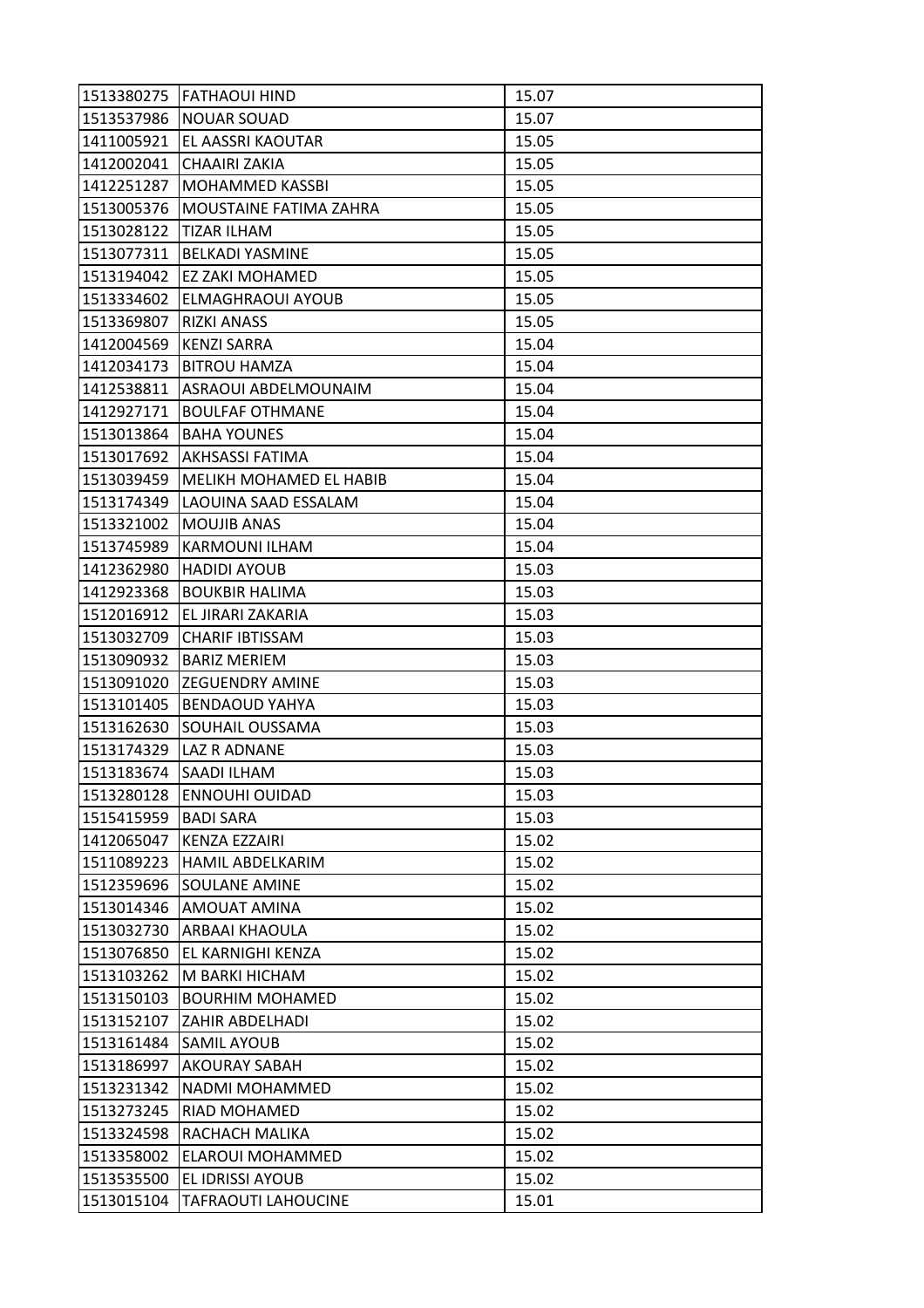| 1513286584 | <b>HADEF MERYEM</b>        | 15.01 |
|------------|----------------------------|-------|
| 1513290215 | <b>GHIAT ZINEB</b>         | 15.01 |
| 1513333997 | LAMEGHAIZI AYOUB           | 15.01 |
| 1513336253 | RADOUANE SARA              | 15.01 |
| 1513365304 | ABOULFAID ABDELKAYOUM      | 15.01 |
| 1513550933 | ESSAMI ABDERRAHMANE        | 15.01 |
| 1513871895 | EL ASRI OUMAIMA            | 15.01 |
| 1412017143 | AIT HAMMOU MOHAMED         | 15.00 |
| 1412085013 | EL QOURICHI IMANE          | 15.00 |
| 1412400892 | <b>MOUNADI ISMAIL</b>      | 15.00 |
| 1513025338 | LAGHZAL RACHID             | 15.00 |
| 1513030942 | <b>HACHAD ABDELKARIM</b>   | 15.00 |
| 1513066068 | EL FALAKI KAOUTAR          | 15.00 |
| 1513100000 | <b>REGRAGUI AYOUB</b>      | 15.00 |
| 1513238357 | <b>AOUNE SANAE</b>         | 15.00 |
| 1513276646 | <b>CHEKNAM ACHRAF</b>      | 15.00 |
| 1513281845 | <b>GROTA ABDELKADER</b>    | 15.00 |
| 1412054020 | MOUSTASLIM HAMZA           | 14.99 |
| 1512357573 | <b>SBAI ALI</b>            | 14.99 |
| 1513003166 | <b>NOUABI CHEMS EDDINE</b> | 14.99 |
| 1513004717 | <b>RADOUANE AYAT</b>       | 14.99 |
| 1513007004 | JOUMANI ABDELILAH          | 14.99 |
| 1513031372 | <b>ELHILATE MERYEM</b>     | 14.99 |
| 1513152343 | <b>GHANIMI SOUFIANE</b>    | 14.99 |
| 1513248169 | DAHHANI SOUHAILA           | 14.99 |
| 1513322882 | <b>MARRAKCHI AYMAN</b>     | 14.99 |
| 1412053725 | ABATOURAB HAMZA            | 14.98 |
| 1412089874 | <b>HAJAR BOUZROUD</b>      | 14.98 |
| 1412162821 | AIT TABAARET ABDELHAK      | 14.98 |
| 1412404021 | HABBOUBA OUMAYMA           | 14.98 |
| 1511076033 | <b>OUZZMAN MAROUANE</b>    | 14.98 |
| 1512052761 | <b>GOURIRANE MOHAMED</b>   | 14.98 |
| 1512074331 | <b>OULED MOUSSA HATIM</b>  | 14.98 |
| 1513028132 | LABIHI NAIMA               | 14.98 |
| 1513037782 | <b>ESSALMI OMAR</b>        | 14.98 |
| 1513068211 | ELAALOUI AYOUB             | 14.98 |
| 1513112448 | <b>ELBAZ NOUHAILA</b>      | 14.98 |
| 1513371014 | BENFADDOUL FATIMA EZZAHRA  | 14.98 |
| 1513380744 | CHAHIR OUMAIMA             | 14.98 |
| 1513937970 | <b>SABIH WAFAE</b>         | 14.98 |
| 1412064902 | MOHAMED LAMOUADI           | 14.97 |
| 1412231000 | FATIMA EZZAHRA EL AYBOUS   | 14.97 |
| 1412325390 | <b>NEGLIZ AMINE</b>        | 14.97 |
| 1513088436 | ZAHID RADIA                | 14.97 |
| 1513100529 | <b>NOUHAILA BERHILI</b>    | 14.97 |
| 1513112400 | AKRAIMI MERYEM             | 14.97 |
| 1513232050 | EL BERDAI HAJAR            | 14.97 |
| 1513236109 | KHOUIY OUMAIMA             | 14.97 |
| 1513243363 | <b>ESSALIH FADOUA</b>      | 14.97 |
| 1513347145 | <b>CHARAFEDDINE MOUMEN</b> | 14.97 |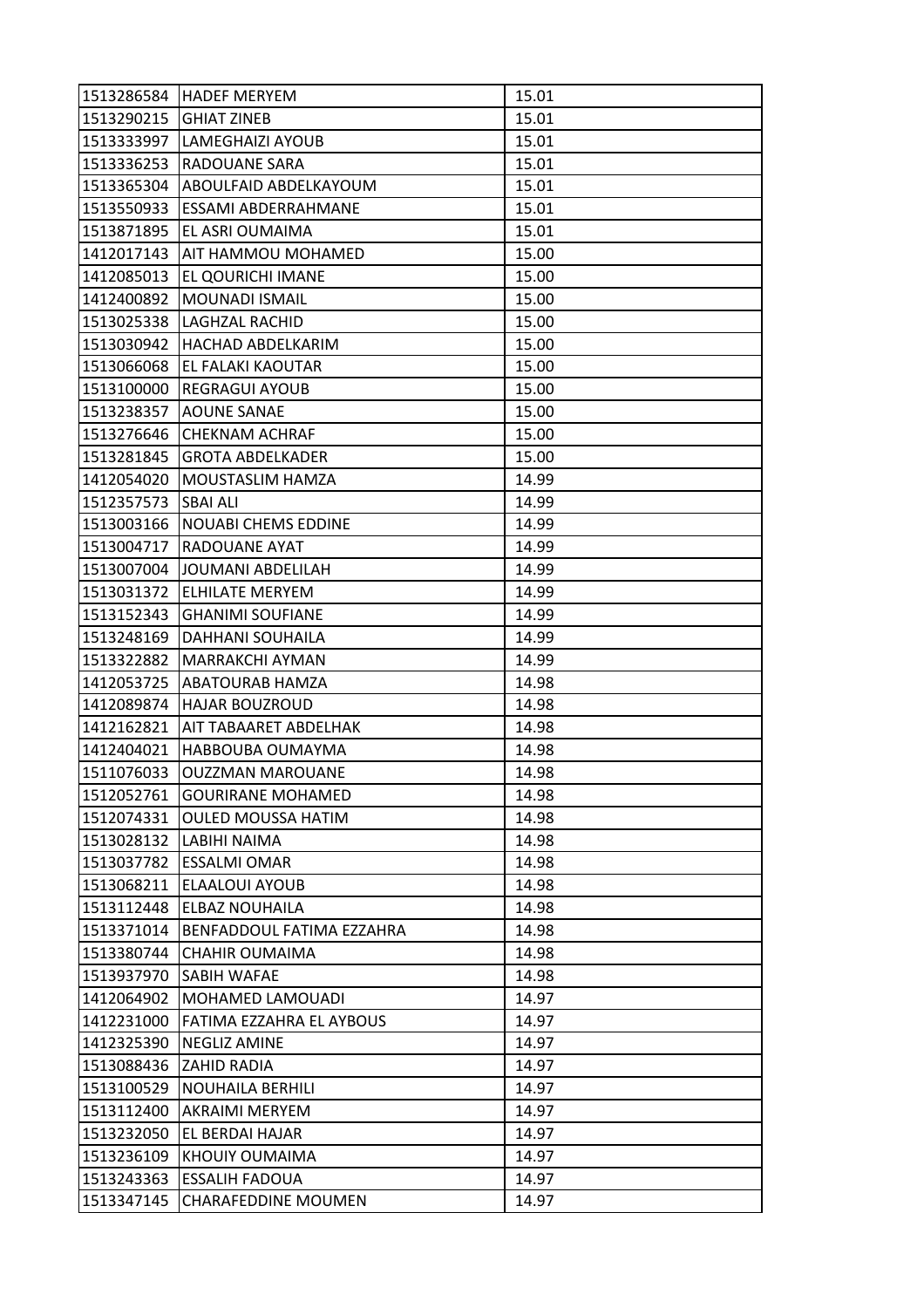| 1513380350 | <b>TIMLI HASSAN</b>          | 14.97 |
|------------|------------------------------|-------|
| 1513634779 | <b>CHADLI ZAKARIA</b>        | 14.97 |
| 1513696682 | <b>AMEZIANE AYOUB</b>        | 14.97 |
| 1513766680 | <b>AOURAGHE SANAE</b>        | 14.97 |
| 1513939315 | <b>BAGARI AISSAM</b>         | 14.97 |
| 1412003884 | ELALAOUY WALID               | 14.96 |
| 1412558441 | <b>SAMIRA LAKOUISMI</b>      | 14.96 |
| 1513113309 | RAHMA AIT KASSI              | 14.96 |
| 1513337543 | <b>BOUNOUADAR ANAS</b>       | 14.96 |
| 1513937650 | DIBA OUMAIMA                 | 14.96 |
| 1411084815 | <b>SAMIRA MESTAKOU</b>       | 14.95 |
| 1412000573 | ELASRI BRAHIM                | 14.95 |
| 1412065955 | <b>HOUDA ELMOULOUA</b>       | 14.95 |
| 1412162568 | <b>BEN AAITONA WALID</b>     | 14.95 |
| 1513094643 | <b>NIFA ISMAIL</b>           | 14.95 |
| 1513100559 | <b>OTMANI YASSINE</b>        | 14.95 |
| 1513171445 | <b>TALHA MERYEM</b>          | 14.95 |
| 1513226879 | RAFIQ MOHAMMED AMINE         | 14.95 |
| 1513243158 | <b>EL HAMDOUNI SIHAM</b>     | 14.95 |
| 1513342715 | MOUTATAOUIA YOUSSEF          | 14.95 |
| 1513552667 | <b>NAIT OUBELLA SAFAE</b>    | 14.95 |
| 1515569258 | <b>BELLARABI IKRAM</b>       | 14.95 |
| 1412015321 | ELOUADID NORDDINE            | 14.93 |
| 1412016831 | ELHAFA BRAHIM                | 14.93 |
| 1412098257 | RAFI REDA                    | 14.93 |
| 1512873371 | <b>MAATALLAH IMAD EDDINE</b> | 14.93 |
| 1513024692 | DAHAOUI MOHAMMED             | 14.93 |
| 1513048990 | <b>AATOUG ESSAADIA</b>       | 14.93 |
| 1513283264 | AHBALA IBTISSAM              | 14.93 |
| 1513347309 | KHALIL ABDELLAH              | 14.93 |
| 1412064988 | <b>MOUAD HIKMAT</b>          | 14.92 |
| 1412085863 | <b>ZOUHAIR SAMHARI</b>       | 14.92 |
| 1512025882 | <b>ASFFAR ABDELHAK</b>       | 14.92 |
| 1512935207 | ELBOURKHISSI KHALID          | 14.92 |
| 1513018214 | NOUMANE MOHAMED              | 14.92 |
| 1513077229 | <b>HADDANE SALAHEDDINE</b>   | 14.92 |
| 1513081045 | <b>IFAKHKHRANE ANAS</b>      | 14.92 |
| 1513228274 | <b>MAGOUANI SAFIA</b>        | 14.92 |
| 1513333942 | LAMHAOUI IMANE               | 14.92 |
| 1513527745 | <b>JGHILA ILHAM</b>          | 14.92 |
| 1513529236 | BELBACHIR FATIMA EZZAHRA     | 14.92 |
| 1412366455 | SMAHI HOUDA                  | 14.91 |
| 1513006791 | <b>NADY IMANE</b>            | 14.91 |
| 1513024887 | EL BAAIZ MOHAMED             | 14.91 |
| 1513099371 | <b>OUCHEN ALI</b>            | 14.91 |
| 1513108008 | <b>OUBLAID YASSIR</b>        | 14.91 |
| 1513152159 | <b>HAJJI EL MEHDI</b>        | 14.91 |
| 1513225571 | EL OUARDI KAOUTAR            | 14.91 |
| 1513231969 | <b>ZORGUI CHAIMAA</b>        | 14.91 |
| 1513250562 | ELKHATIMI FATIMA EZZAHRA     | 14.91 |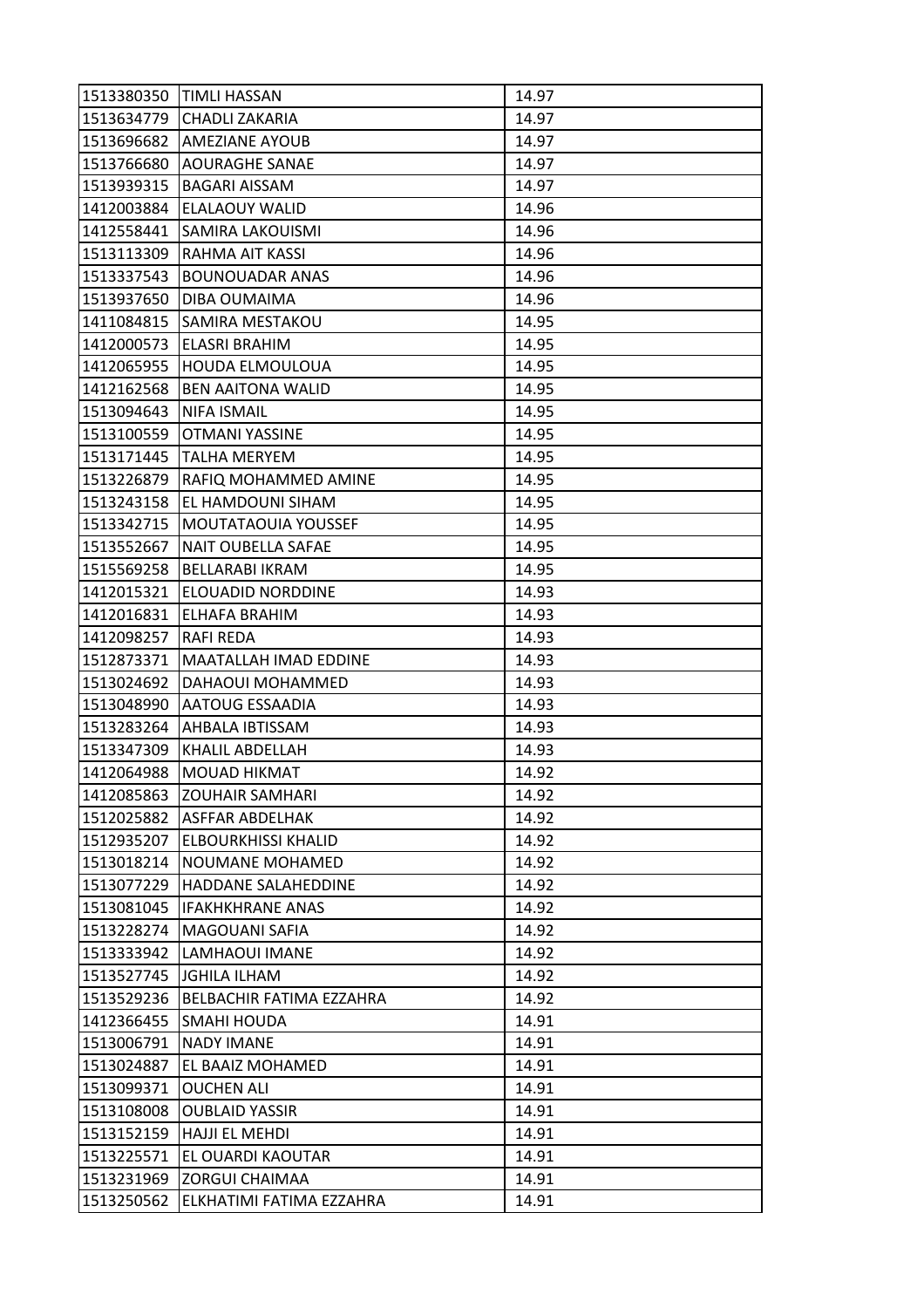| 1513277300 | <b>IZEM ASMAA</b>          | 14.91 |
|------------|----------------------------|-------|
| 1513324209 | <b>SALHI MOHAMED</b>       | 14.91 |
| 1513358372 | <b>ANASSE IKRAM</b>        | 14.91 |
| 1513379866 | <b>NAFI SOUMIA</b>         | 14.91 |
| 1513544339 | YOUSSEFI ASMAE             | 14.91 |
| 1513758823 | EL AALOUCHE OMAR           | 14.91 |
| 1513900169 | <b>AZOUAINE ANAS</b>       | 14.91 |
| 1515004846 | NIDHAMMOU YOUNES           | 14.91 |
| 1412096824 | <b>MAROUANE HSISOU</b>     | 14.90 |
| 1513000732 | <b>JABOU ACHRAF</b>        | 14.90 |
| 1513005184 | AIT BRAHIM ABDELLAH        | 14.90 |
| 1513016820 | <b>MAGHANI HAJAR</b>       | 14.90 |
| 1513019702 | <b>OUIDIR HAMZA</b>        | 14.90 |
| 1513083307 | KHALDAOUI ROUKAYA          | 14.90 |
| 1513232684 | <b>FARKAL OTHMANE</b>      | 14.90 |
| 1513243571 | <b>TOUAILAB MOHAMMED</b>   | 14.90 |
| 1513248096 | <b>MABCHOUR HIND</b>       | 14.90 |
| 1513321822 | KHALLOUK YAHIA             | 14.90 |
| 1513552269 | JAAFAR KHAOULA             | 14.90 |
| 1412008934 | ELAFANI WARDA              | 14.89 |
| 1412922692 | <b>EL-FAKIR MOHAMED</b>    | 14.89 |
| 1512863692 | <b>BAKHTAOUI EL HOUARI</b> | 14.89 |
| 1513006792 | <b>BELHACHMI ISSAM</b>     | 14.89 |
| 1513012853 | ETTAYARSSOUTI AYYOUB       | 14.89 |
| 1513020690 | TINMIOULI HAJAR            | 14.89 |
| 1513023951 | LAARAJ ZAYNAB              | 14.89 |
| 1513034085 | LAHROUD SOUHAILA           | 14.89 |
| 1513174311 | LAFHAILI SANA              | 14.89 |
| 1513372060 | <b>MESKINE ZINEB</b>       | 14.89 |
| 1412070900 | <b>SARA BELARRAS</b>       | 14.88 |
| 1412080573 | ELMAHDI LEHMAD             | 14.88 |
| 1412278759 | <b>AGHRIS KENZA</b>        | 14.88 |
| 1412332903 | <b>ARSALEN MAHMOUD</b>     | 14.88 |
| 1412347009 | MARHOUM ACHRAF             | 14.88 |
| 1513025774 | LADHAM ABDELWAHED          | 14.88 |
| 1513028194 | <b>OUSSALAH ABDELWAHED</b> | 14.88 |
| 1513093141 | <b>FAGHIL SOUKAINA</b>     | 14.88 |
| 1513098135 | MEJBAR OUMAIMA             | 14.88 |
| 1513357433 | <b>BOUTE ZINEB</b>         | 14.88 |
| 1513634350 | <b>TERROUFI SALIM</b>      | 14.88 |
| 1513796056 | <b>MANI YOUSSEF</b>        | 14.88 |
| 1513900155 | <b>KHALI RIDOUANE</b>      | 14.88 |
| 1512064633 | ELHADDAOUI KHAOULA         | 14.87 |
| 1513002294 | CHOUCHOU ACHRAF            | 14.87 |
| 1513024848 | JABRANE ABDELHAMID         | 14.87 |
| 1513027322 | EL MOUSSI HAMZA            | 14.87 |
| 1513034251 | <b>BIBOURCH KAOUTAR</b>    | 14.87 |
| 1513196661 | ELAZHER MARIAM             | 14.87 |
| 1513347000 | ELHAJJAJI SARA             | 14.87 |
| 1513348277 | YAZIDI IMANE               | 14.87 |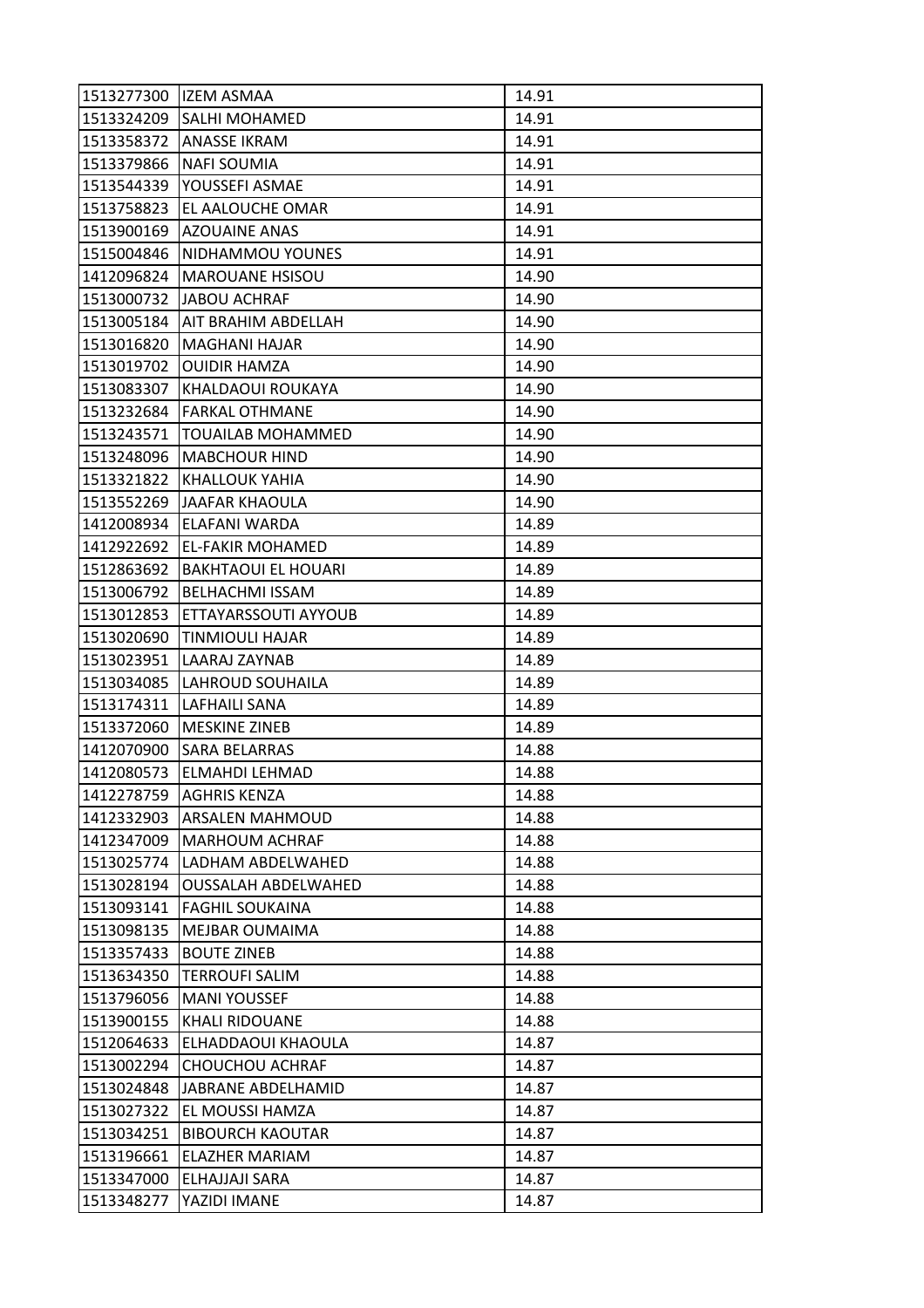| 1513359525 | JOUBIJ AYMAN                  | 14.87 |
|------------|-------------------------------|-------|
| 1513366493 | JAHOUI JIHAD                  | 14.87 |
| 1513379609 | <b>AFFACH HICHAM</b>          | 14.87 |
| 1513859108 | EL MEKKI ABDERRAHMAN          | 14.87 |
| 1513954128 | AITBABAKHAIY CHAYMAE          | 14.87 |
| 1513956671 | MOULLAMRI MOUNA               | 14.87 |
| 1411935067 | <b>FADILI ATMANE</b>          | 14.86 |
| 1412082333 | HAMZA AIT-ABBOU               | 14.86 |
| 1412347328 | <b>HOUMMAD LATIFA</b>         | 14.86 |
| 1513008553 | <b>BAIICH NAOUAR</b>          | 14.86 |
| 1513014236 | <b>MAHNA AYOUB</b>            | 14.86 |
| 1513068293 | <b>ENNIDA NOUHAILA</b>        | 14.86 |
| 1513109838 | AIT SOUGRATI OUMAYMA          | 14.86 |
| 1513333377 | BENAISA KHOMSI HICHAM         | 14.86 |
| 1513339195 | <b>IBNTABIT INASS</b>         | 14.86 |
| 1513359629 | <b>OUTZGUI HAMZA</b>          | 14.86 |
| 1513387244 | <b>IBOURKE RACHID</b>         | 14.86 |
| 1513551687 | <b>BENTALEB SABER</b>         | 14.86 |
| 1513605809 | <b>FOUAD SOUKAINA</b>         | 14.86 |
| 1513618884 | LAHMAIDI MANSOUR              | 14.86 |
| 1412006998 | <b>BALLOUK ELMAHDI</b>        | 14.85 |
| 1412706975 | <b>HAMZA SENNOUNI</b>         | 14.85 |
| 1513034189 | EL MACHOUTI SANA              | 14.85 |
| 1513036925 | <b>BOUCHAIT HASNAE</b>        | 14.85 |
| 1513051173 | <b>ENNASRY SOUMAYA</b>        | 14.85 |
| 1513109832 | <b>TAOURIRTE HIBA</b>         | 14.85 |
| 1513156520 | <b>BOUTAKHAMT ACHRAF</b>      | 14.85 |
| 1513238409 | RIGUI ELMEHDI                 | 14.85 |
| 1513280081 | <b>RTAM AMAL</b>              | 14.85 |
| 1513350577 | EL ASRY YASSINE               | 14.85 |
| 1513378901 | <b>BALLAOUI IMAD EDDINE</b>   | 14.85 |
| 1513543658 | <b>ES SELLAMI AYOUB</b>       | 14.85 |
| 1513935222 | <b>SALHI ABDELMAJID</b>       | 14.85 |
| 1412037601 | <b>OUMLAKHOUT SAHRAOUI</b>    | 14.84 |
| 1412397129 | EL ALOUI ANAS                 | 14.84 |
| 1412551618 | AHMED RACHID AYATALLAH        | 14.84 |
| 1513004781 | <b>RHARISS NISRINE</b>        | 14.84 |
| 1513079182 | <b>NACIR ISMAIL</b>           | 14.84 |
| 1513093365 | <b>TAHIRI RACHID</b>          | 14.84 |
| 1513100065 | EL MEZOUARI EL GLAOUI ARQUAM  | 14.84 |
| 1513337917 | <b>ARSALANE MOUAD</b>         | 14.84 |
| 1513366318 | <b>MOUHIB ACHRAF</b>          | 14.84 |
| 1412023740 | <b>BOUMOUSSOU AHMED AMINE</b> | 14.83 |
| 1412248973 | <b>BRIYA SALIMA</b>           | 14.83 |
| 1412927309 | <b>BOUQBOU SOUKAYNA</b>       | 14.83 |
| 1512018105 | DIBA ABDELKABIR               | 14.83 |
| 1513282042 | RAGHBA AMANI                  | 14.83 |
| 1513283266 | KIALI FAIZA                   | 14.83 |
| 1513320129 | SAIDI HAFSA                   | 14.83 |
| 1513350594 | MIMI AYOUB                    | 14.83 |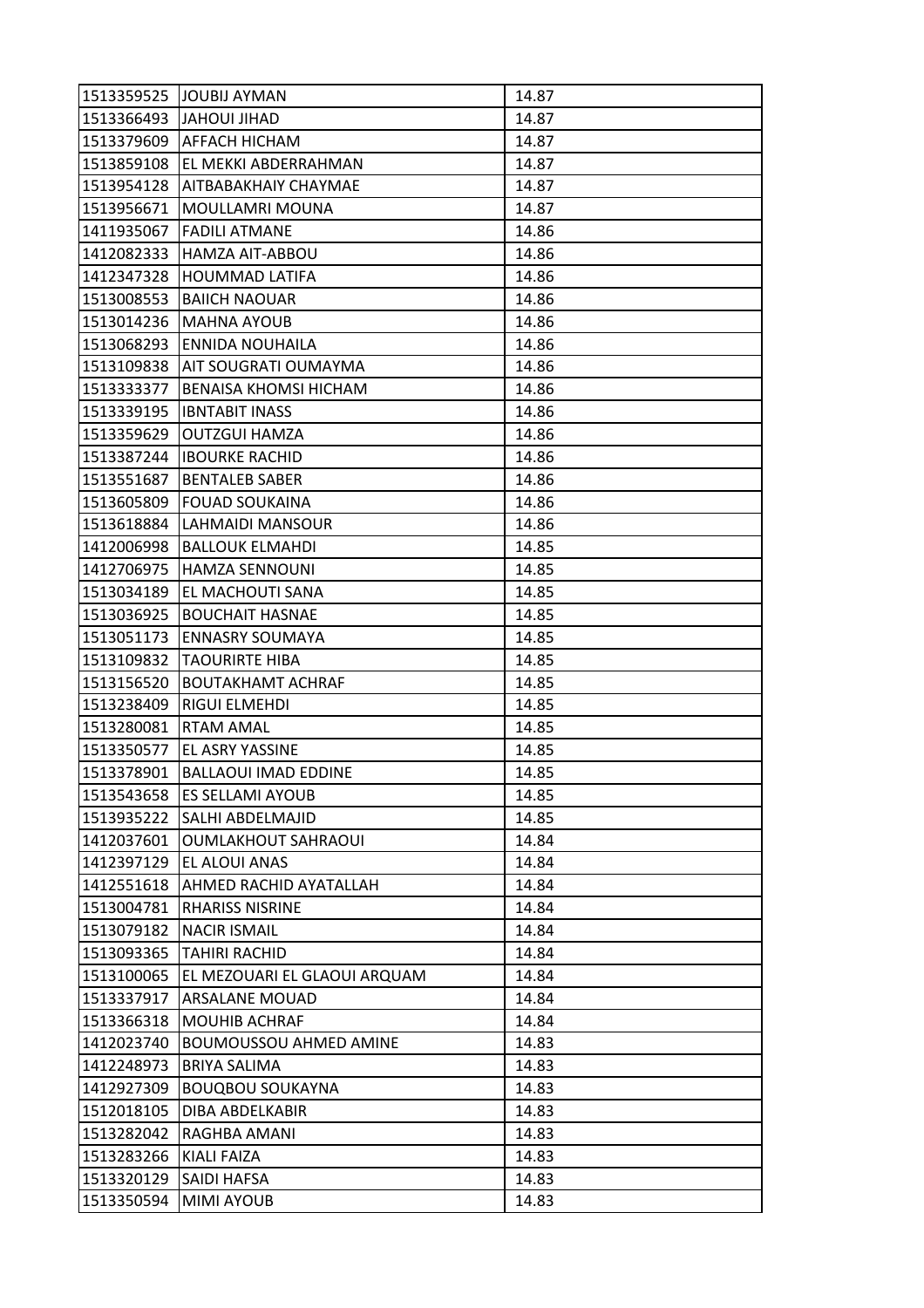| 1513692834 | EL JEBARI YASSIN               | 14.83 |
|------------|--------------------------------|-------|
| 1411080696 | <b>SAID HABIB RABI</b>         | 14.82 |
| 1412002200 | <b>RAHALI OTHMANE</b>          | 14.82 |
| 1412042474 | <b>ACHRAF KOUBI</b>            | 14.82 |
| 1412427759 | AGARROUJ WAFAA                 | 14.82 |
| 1412548235 | <b>KHALID AIT EL MOUDEN</b>    | 14.82 |
| 1512031904 | <b>ELARZGUENE ANAS</b>         | 14.82 |
| 1512086497 | AIT BARI TARIQ                 | 14.82 |
| 1513017347 | IAIT BAKRIM AICHA              | 14.82 |
| 1513080833 | BAYA KAWTAR                    | 14.82 |
| 1513083299 | <b>ACHBANI AYOUB</b>           | 14.82 |
| 1513111135 | <b>BOUHAD NOUR EDDINE</b>      | 14.82 |
| 1513536768 | ABOULMAJD CHAIMAE              | 14.82 |
| 1513543133 | <b>ABA MOHAMED</b>             | 14.82 |
| 1513605843 | EL MOUTEE KHALIL               | 14.82 |
|            | 1513933769   AIT OMAR ABDELLAH | 14.82 |
| 1412863592 | <b>OUOUJJI OMAR</b>            | 14.80 |
| 1512081140 | <b>HAFID HANANE</b>            | 14.80 |
| 1513007539 | <b>AIT MOUSSA MARYAM</b>       | 14.80 |
| 1513031477 | ABOUZID SANA                   | 14.80 |
| 1513033689 | <b>JITE SANAE</b>              | 14.80 |
| 1513034172 | <b>SEMLANE BRAHIM</b>          | 14.80 |
| 1513081043 | <b>ELBABOUR HIND</b>           | 14.80 |
| 1513111106 | MOUJAHID LAILA                 | 14.80 |
| 1513162628 | <b>GHOULAMI ELMEHDI</b>        | 14.80 |
| 1513171586 | EL HILALI HATIM                | 14.80 |
| 1513228830 | <b>BIZGARNE LAILA</b>          | 14.80 |
| 1513338739 | <b>GUIDALI SALMA</b>           | 14.80 |
| 1412099618 | <b>TAMAA KARIM</b>             | 14.79 |
| 1513006460 | <b>TEDROURI KHAOULA</b>        | 14.79 |
| 1513034237 | <b>BOUTAHAR IMAD</b>           | 14.79 |
| 1513077294 | <b>ADRIF HAFSA</b>             | 14.79 |
| 1513107853 | GHAZZAOUI OUMAYMA              | 14.79 |
| 1513171467 | SAADNA YOUNESS                 | 14.79 |
| 1513194133 | TAOUARDA ANASS                 | 14.79 |
| 1513200177 | <b>BOURICH GHADA</b>           | 14.79 |
| 1513242630 | CHOUKRI FATIMA EZZAHRA         | 14.79 |
| 1513245753 | ELGARRAI OUMAIMA               | 14.79 |
| 1513364291 | EL MOBARIK NAJOUA              | 14.79 |
| 1513944893 | <b>JAZZAR TAHA</b>             | 14.79 |
| 1412030447 | <b>BAHTIT OUMAIMA</b>          | 14.78 |
| 1412054791 | ELBOURHIMI MRABIH              | 14.78 |
| 1412064450 | <b>OUMAIMA HAMZAOUI</b>        | 14.78 |
| 1412070438 | <b>SALWA RHOLOFOU</b>          | 14.78 |
| 1412098047 | ELALAOUI CHIGUII SOUKAINA      | 14.78 |
| 1412322420 | JARCHIFY MOHAMMED AMINE        | 14.78 |
| 1512032894 | <b>AIT TIGARGANT MAROUANE</b>  | 14.78 |
| 1513006722 | <b>ATTAOUIL IMANE</b>          | 14.78 |
| 1513017979 | <b>BOUMHAOUT MOHAMED</b>       | 14.78 |
| 1513029030 | <b>AIT SSY YOUNES</b>          | 14.78 |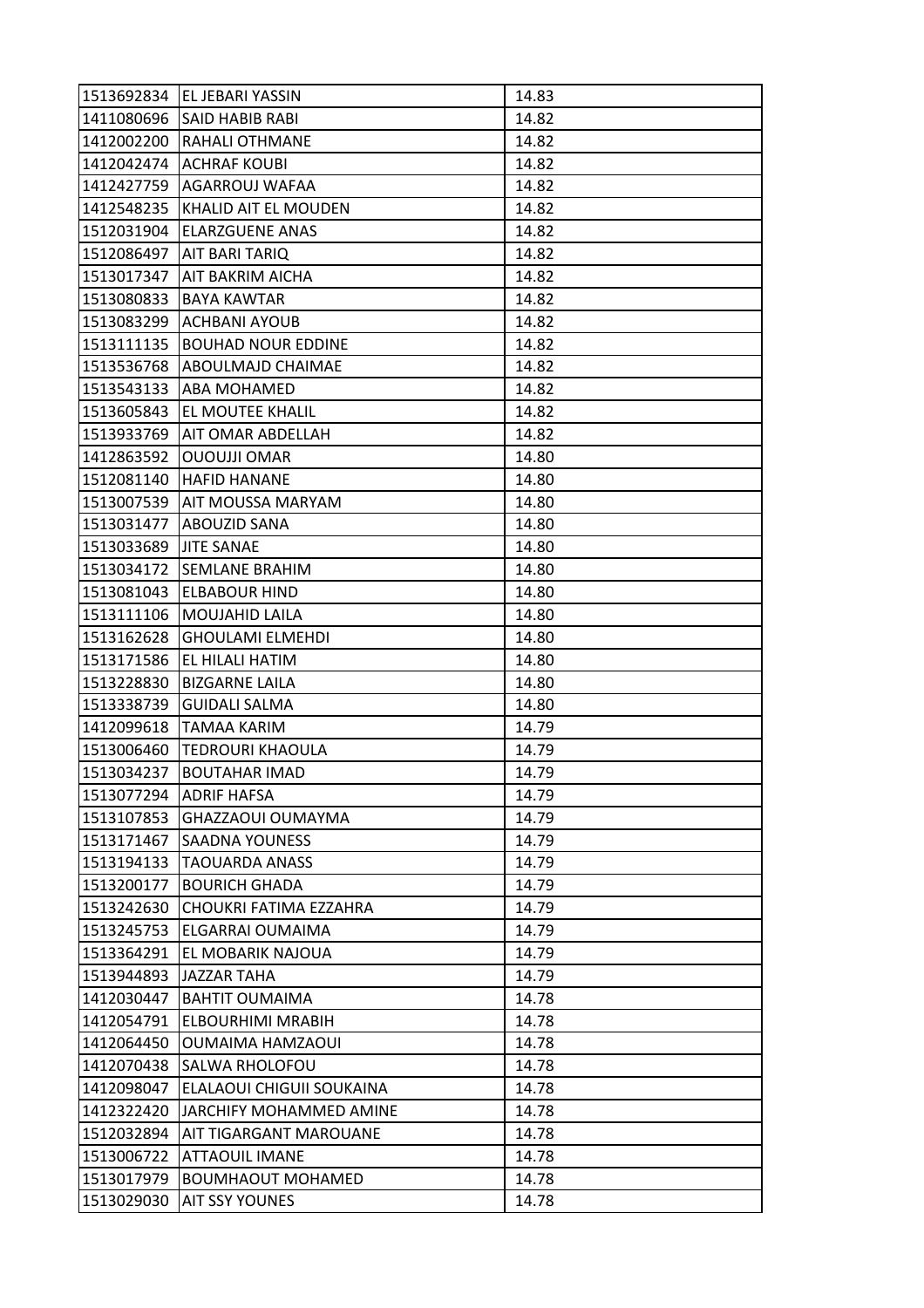| 1513098214 | ELBAROUDI MOHAMED RIDA      | 14.78 |
|------------|-----------------------------|-------|
| 1513232059 | <b>BENFADMA NOUHAILA</b>    | 14.78 |
| 1513232172 | <b>HAMAMOUCHI M HAMED</b>   | 14.78 |
| 1513332748 | ASMA SALMA                  | 14.78 |
| 1513369020 | <b>NAHHAS FATIMA</b>        | 14.78 |
| 1513375445 | <b>BELKHARRAZ SABAH</b>     | 14.78 |
| 1513382932 | <b>MELLOUK ISSAM</b>        | 14.78 |
| 1513531312 | AJAKANE ABDESSAMAD          | 14.78 |
|            | 1512034365 FATIHI ASMAA     | 14.77 |
| 1512083421 | IAKHARAS LAMYAA             | 14.77 |
|            | 1513024795 AIT MAIT HIND    | 14.77 |
| 1513078503 | <b>BERKAOUI RIDA</b>        | 14.77 |
| 1513092529 | <b>IBAALAL IHSSANE</b>      | 14.77 |
| 1513101390 | <b>EL KHALIDI YOUNES</b>    | 14.77 |
| 1513274209 | ELMASMOUDI IHSSANE          | 14.77 |
|            | 1412077465 LAMIAA ZITOUNI   | 14.76 |
| 1513007381 | <b>RAYESS LAMYA</b>         | 14.76 |
| 1513014143 | EL BOUYOUSFI KAWTHAR        | 14.76 |
| 1513039466 | <b>WAHMANI BOCHRA</b>       | 14.76 |
| 1513094028 | TARAKA AMAL                 | 14.76 |
|            | 1513237728 ANIBA SOUKAINA   | 14.76 |
| 1513303292 | EZZAHI HAMZA                | 14.76 |
| 1513355076 | LAHNINI SALEH EDDINE        | 14.76 |
| 1412016289 | <b>ELHOUB HAMZA</b>         | 14.75 |
| 1412098509 | <b>BASSIM BEN BADDAN</b>    | 14.75 |
| 1412098994 | FATIMA-EZZAHRA HACHEFI      | 14.75 |
| 1412921888 | <b>LAGHRISSI IBTISSAM</b>   | 14.75 |
| 1513001782 | QACHBAOUA FATIMA EZZAHRA    | 14.75 |
| 1513092413 | <b>BENRKIA ANAS</b>         | 14.75 |
| 1513183811 | EL HOUARI ABDELAZIZ         | 14.75 |
| 1513787015 | <b>TOUZANI ASMAE</b>        | 14.75 |
| 1412228611 | <b>SALAHEDDINE NAJI</b>     | 14.74 |
| 1412351997 | EL MOUTTAKI KAOUTAR         | 14.74 |
| 1512335145 | <b>KHOURCHI YOUSSEF</b>     | 14.74 |
| 1513016812 | <b>OUZEDDI MARYEM</b>       | 14.74 |
| 1513017353 | <b>EGDADI YOUSSOUF</b>      | 14.74 |
| 1513024094 | <b>OUMENSOUR AHMED</b>      | 14.74 |
| 1513029012 | <b>ID HSSAINE HAFIDA</b>    | 14.74 |
| 1513037763 | ANJAY NOUR L HOUDA          | 14.74 |
| 1513091610 | LAKBITA OUMAIMA             | 14.74 |
| 1513094041 | <b>AIT HOUSSAIN ZINEB</b>   | 14.74 |
| 1513162920 | <b>BOUCHAYBA ISAM</b>       | 14.74 |
| 1513196739 | KANNOUCH IBTISSAM           | 14.74 |
| 1513806541 | LACHKHAM SOUKAYNA           | 14.74 |
| 1412022774 | <b>OUAJA LAILA</b>          | 14.73 |
| 1412099310 | <b>BEN NJAKHOUKH NAJLAA</b> | 14.73 |
| 1412366262 | <b>MOKHTARI SAFA</b>        | 14.73 |
| 1412402461 | <b>MOHDIR HAMZA</b>         | 14.73 |
| 1513037485 | <b>FAKNACHI SAID</b>        | 14.73 |
| 1513048822 | LAROUSSI CHAIMAA            | 14.73 |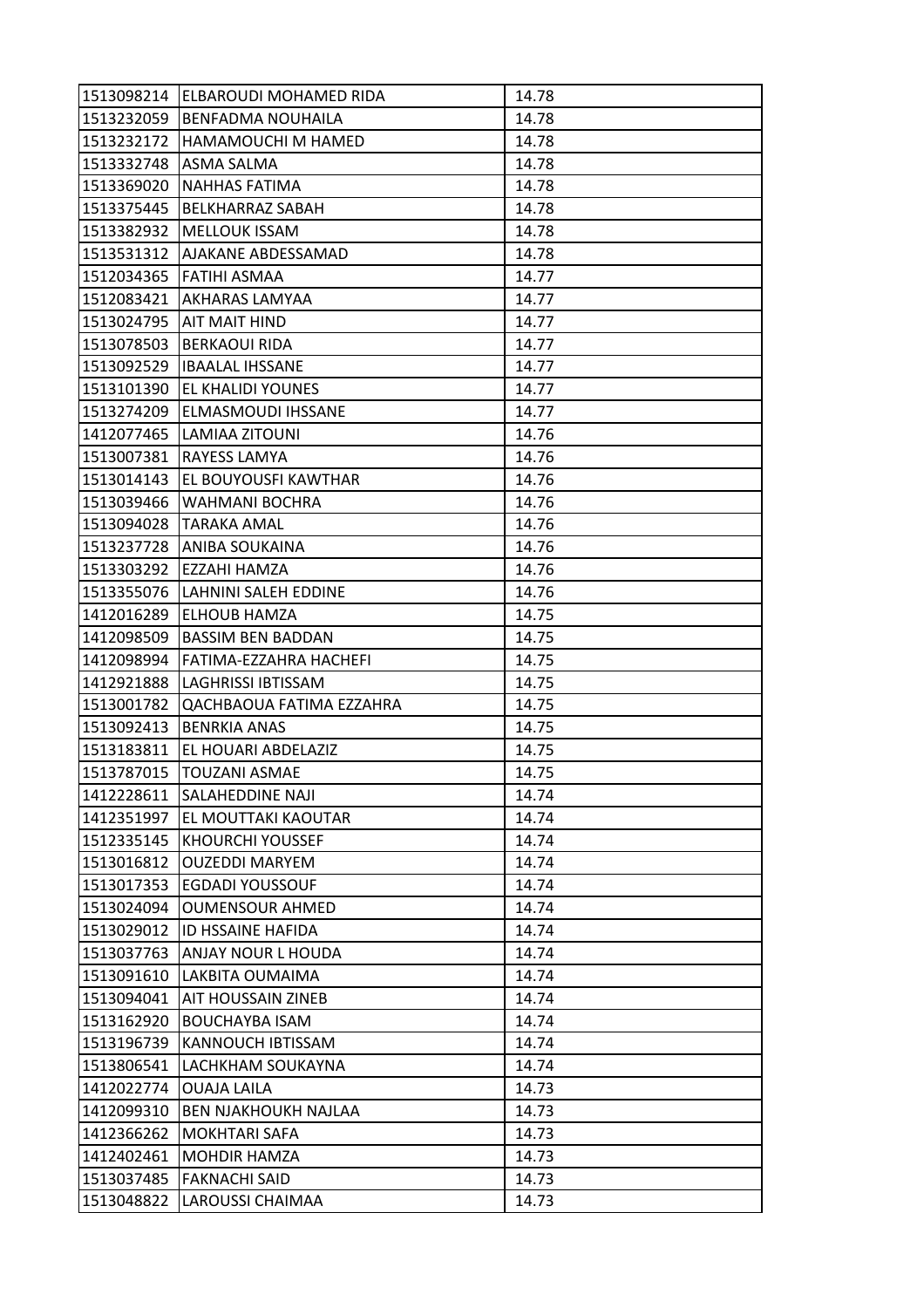| 1513092526 | <b>NAHIR SALMA</b>        | 14.73 |
|------------|---------------------------|-------|
| 1513152370 | <b>EL HIRCH SALIHA</b>    | 14.73 |
| 1513174047 | <b>ABOUALI OMAR</b>       | 14.73 |
| 1412070327 | <b>AYOUB NAFIA</b>        | 14.72 |
| 1412183393 | <b>OUKHICH BADRE</b>      | 14.72 |
| 1412360019 | <b>SOUKANE AYOUB</b>      | 14.72 |
| 1412521326 | MOUAD BEL MOUZOUNA        | 14.72 |
| 1512359573 | <b>JDILY ACHRAF</b>       | 14.72 |
| 1513001465 | <b>JAIT MOHAMED</b>       | 14.72 |
| 1513019698 | <b>ASNAOUI MOHAMMED</b>   | 14.72 |
| 1513022758 | <b>KAMOUCH ASSIA</b>      | 14.72 |
| 1513031993 | <b>AGUIZOUL IKRAM</b>     | 14.72 |
| 1513231756 | <b>HADHOUDI CHAIMAE</b>   | 14.72 |
| 1513245820 | JOUHARI CHOUAIB           | 14.72 |
| 1513245877 | <b>BARIKI OTHMANE</b>     | 14.72 |
| 1513283538 | EL BASRI ANASS            | 14.72 |
| 1513351901 | EN NOUNI CHAFIK           | 14.72 |
| 1513359627 | ELKADI ISSAM              | 14.72 |
| 1513381973 | <b>AFID MOHAMED</b>       | 14.72 |
| 1513796017 | AMRHAR WALID              | 14.72 |
| 1513859482 | <b>ASSOUFI IBTISSAM</b>   | 14.72 |
| 1412050040 | AYYACH OUSSAMA            | 14.71 |
| 1412251347 | <b>IKRAM SABRI</b>        | 14.71 |
| 1513032256 | <b>BEN BRAHIM MALIKA</b>  | 14.71 |
| 1513048633 | <b>BOUGHNAM TAOUFIQ</b>   | 14.71 |
| 1513068719 | <b>MOUHAJIR ABOUBAKR</b>  | 14.71 |
| 1513241680 | <b>TOUAF HAMZA</b>        | 14.71 |
| 1513283348 | <b>ELKILI AFAF</b>        | 14.71 |
| 1513288427 | LAHBIL HOUCINE            | 14.71 |
| 1513342569 | <b>ALAOUI MONCEF</b>      | 14.71 |
| 1513351899 | <b>SA EDDINE MAROUANE</b> | 14.71 |
| 1513372739 | <b>FILALI IMANE</b>       | 14.71 |
| 1513375473 | <b>BENKHAL HASNAE</b>     | 14.71 |
| 1513605789 | <b>BARROUCH FAYCAL</b>    | 14.71 |
| 1513766044 | EL MLIJI MOHAMMED         | 14.71 |
| 1412024875 | ECH-CHKAF AYOUB           | 14.70 |
| 1412026845 | <b>HAFIDI MARIA</b>       | 14.70 |
| 1412052417 | EL HACHEMY MOULOUD        | 14.70 |
| 1412236189 | HARACHI NASSIMA           | 14.70 |
| 1412906834 | <b>MAHBOUB MARWA</b>      | 14.70 |
| 1513004261 | <b>HASSIM SALMA</b>       | 14.70 |
| 1513005829 | <b>BERBANE KHADIJA</b>    | 14.70 |
| 1513007809 | <b>ESGHIR AMINE</b>       | 14.70 |
| 1513008748 | <b>ZOURK BOCHRA</b>       | 14.70 |
| 1513014997 | <b>SELLAL AMINE</b>       | 14.70 |
| 1513023643 | <b>OUDAD YACINE</b>       | 14.70 |
| 1513069768 | <b>AIT LHAJ SAOUSAN</b>   | 14.70 |
| 1513078508 | ALAMIHLIMI ABDELILAH      | 14.70 |
| 1513083231 | EL HAFIDI ASMA            | 14.70 |
| 1513228790 | LOURINI MARYAM            | 14.70 |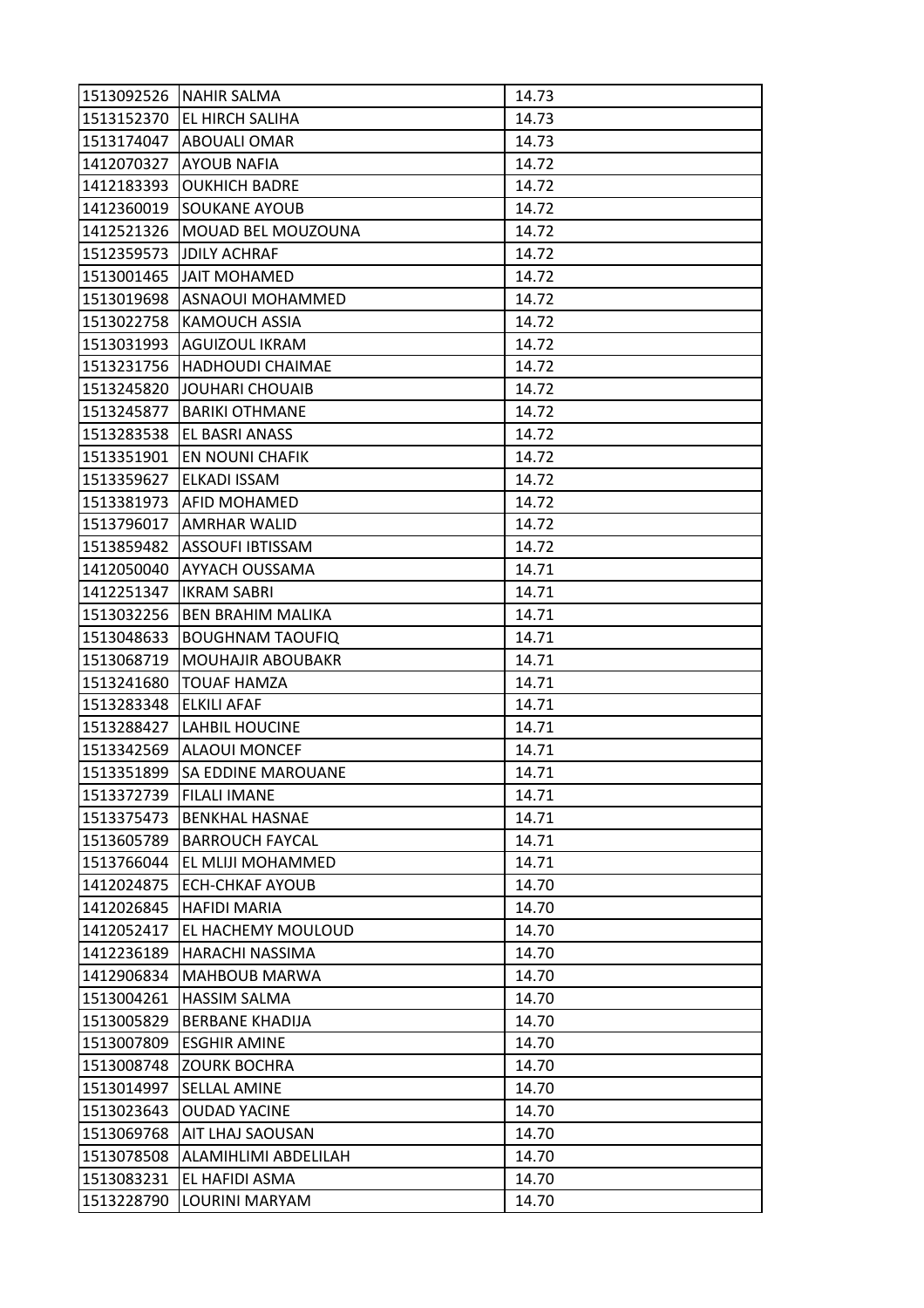|            | 1513243972 ZOUILA LAILA     | 14.70 |
|------------|-----------------------------|-------|
| 1513250171 | <b>ESSALEHY ABDELFETTAH</b> | 14.70 |
| 1513252469 | <b>IDAISSA HANANE</b>       | 14.70 |
| 1513293202 | <b>CHAHBI YOUSSEF</b>       | 14.70 |
| 1513375472 | NAIT ILYASSE SAYDA          | 14.70 |
| 1513381404 | <b>LABBI ISMAIL</b>         | 14.70 |
| 1513522255 | JAZOULI KENZA               | 14.70 |
| 1513551561 | ELHASSOUNI EZZAHRAE         | 14.70 |
| 1513626860 | MESSAOUD FATIMAZAHRAE       | 14.70 |
| 1513803137 | <b>BCHIBACH AICHA</b>       | 14.70 |
| 1513859845 | MAAZAOUI CHAIMAE            | 14.70 |
| 1513931706 | RAGRAGUI NAOUFAL            | 14.70 |
| 1513956845 | <b>BOUTKHIL WAIL</b>        | 14.70 |
| 1515004760 | <b>HSAINA MOHAMED</b>       | 14.69 |
| 1513007848 | JENNAH HAMZA                | 14.68 |
|            | 1513026131   ARAHAL SAID    | 14.68 |
| 1513095965 | <b>KABRANE SOUMIA</b>       | 14.68 |
| 1513102252 | ELMEKAALEL OMAR             | 14.68 |
| 1513154136 | <b>BADRI SOUFIANE</b>       | 14.68 |
| 1513160373 | <b>ASGUINE IMANE</b>        | 14.68 |
| 1513231959 | <b>SALAHEDDINE OUMAIMA</b>  | 14.68 |
| 1513279160 | <b>ABDEDAIM YOUSSEF</b>     | 14.68 |
| 1513357345 | <b>HAMOUCHE HIND</b>        | 14.68 |
| 1513378567 | <b>RACHIKH MERYEM</b>       | 14.68 |
| 1513534927 | EL HAIL HAFID               | 14.68 |
| 1513549444 | ALKHIYARI AYA               | 14.68 |
| 1412526340 | SOUKAINA RHAZALI            | 14.67 |
| 1513015779 | <b>ILILOU TARIK</b>         | 14.67 |
| 1513067691 | AIT NACEUR KHAOULA          | 14.67 |
| 1513096172 | <b>MEGLAOUI MERIEM</b>      | 14.67 |
| 1513100078 | <b>NOKRA KAOUTAR</b>        | 14.67 |
| 1513270131 | <b>SERRAFI IBRAHIM</b>      | 14.67 |
| 1513274162 | <b>FAHIM SIHAM</b>          | 14.67 |
| 1513281292 | RAOUDI AYOUB                | 14.67 |
| 1513288518 | <b>BENLAKHOUY NADIA</b>     | 14.67 |
| 1513352299 | RAYSSI FAY AL               | 14.67 |
| 1513389687 | <b>NOUAJI REDA</b>          | 14.67 |
| 1513741879 | EL RHDIOUI ABDELHAK         | 14.67 |
| 1513871072 | DAROUI NADA                 | 14.67 |
| 1513871633 | <b>MIR ISMAIL</b>           | 14.67 |
| 1412019586 | MOUCHTACH CHARAF-EDDINE     | 14.66 |
| 1512347578 | EL QAOUCH HAMZA             | 14.66 |
| 1513003171 | <b>BOUZZIT AZIZ</b>         | 14.66 |
| 1513089000 | ABAINOU ACHRAF              | 14.66 |
| 1513318310 | <b>SARDI ISMAIL</b>         | 14.66 |
| 1513329394 | <b>BOULLI KAWTAR</b>        | 14.66 |
| 1513937931 | <b>ELWAHCH RAHMA</b>        | 14.66 |
| 1412001880 | TAHA TARIK                  | 14.65 |
| 1412003608 | <b>CHAKIRI YOUNES</b>       | 14.65 |
| 1412033003 | EL WARGUY MERYEM            | 14.65 |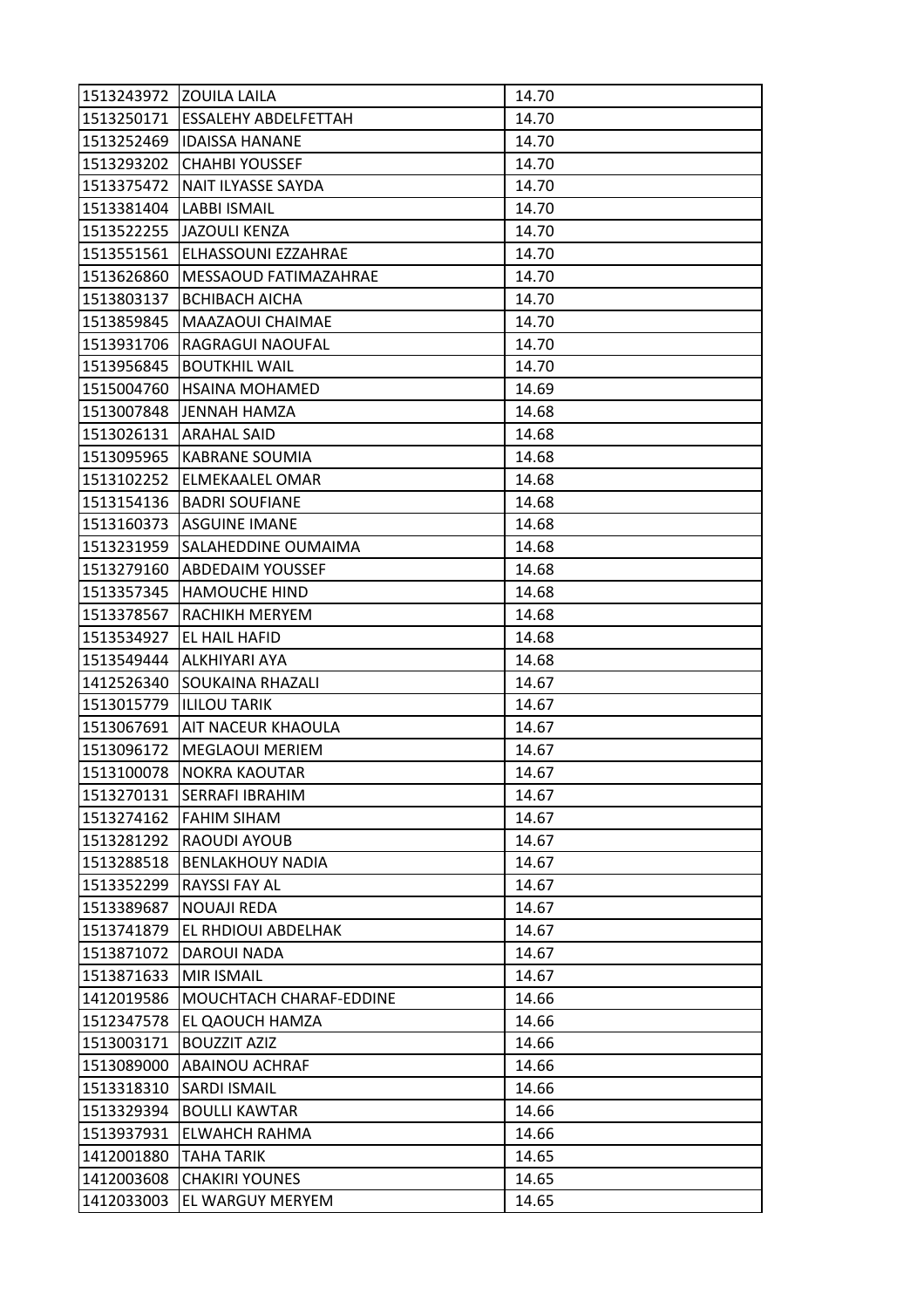| 1412050039 | <b>BOUTAGGOUNT MOHAMED</b> | 14.65 |
|------------|----------------------------|-------|
| 1412054868 | <b>EL GHAMOUR YOUSSEF</b>  | 14.65 |
| 1412068707 | EL HAFID SOUKAINA          | 14.65 |
| 1513041913 | AABASSATI BOUCHRA          | 14.65 |
| 1513290970 | MODNI OUIAM                | 14.65 |
| 1513527268 | <b>OUHRIA ILHAM</b>        | 14.65 |
| 1412073510 | <b>ABDELAZIZ AIT AHMAD</b> | 14.64 |
| 1412077371 | ABIR ELAZZAOUI             | 14.64 |
| 1412341253 | <b>BOUBLIL AYOUB</b>       | 14.64 |
| 1412400846 | MAHMOUDI HAMZA             | 14.64 |
| 1513006702 | <b>OUINOU WAFAA</b>        | 14.64 |
| 1513049668 | <b>ESSOUBHY MOHAMED</b>    | 14.64 |
| 1513109294 | AMENZOU ZAINA              | 14.64 |
| 1513245705 | <b>TOUINBA SALMA</b>       | 14.64 |
| 1513322166 | <b>ESSALHI SAFAE</b>       | 14.64 |
|            | 1513362013 ATTACHE HAKIMA  | 14.64 |
| 1513384942 | <b>EJJALTY HASNAA</b>      | 14.64 |
| 1513544055 | EL AMRI ZAKARIYA           | 14.64 |
| 1411042460 | JOUMADI JAMILA             | 14.63 |
| 1412096823 | LAILA ESSAADI              | 14.63 |
| 1412400884 | <b>BOUKNIFI HASNAE</b>     | 14.63 |
| 1513033731 | JALLAL IBTISSAM            | 14.63 |
| 1513111605 | DAMNATI RIM                | 14.63 |
| 1513245443 | LAHOUIBI TAWFIQ            | 14.63 |
| 1513289851 | EL KADRI KAWTAR            | 14.63 |
| 1513289907 | <b>ZAKARIA YOUSSEF</b>     | 14.63 |
| 1513337547 | <b>SAKKAY MOSAB</b>        | 14.63 |
| 1513377394 | <b>AFAF OUBELLOUCH</b>     | 14.63 |
| 1513613141 | <b>ICHOU NIAMA</b>         | 14.63 |
|            | 1513847019 ACHOUYAB AYOUB  | 14.63 |
| 1513853747 | <b>NHARI AICHA</b>         | 14.63 |
| 1412005662 | MARCHOUDA OMAR             | 14.62 |
| 1513624863 | <b>EL HARDOUZ GHITA</b>    | 14.62 |
| 1412004032 | <b>KARKOUB WAFA</b>        | 14.61 |
| 1512901099 | EL MRABET YOUSSEF          | 14.61 |
| 1513003741 | EL KHOU NASSIM             | 14.61 |
| 1513024669 | LAARAJ FATIMA              | 14.61 |
| 1513033729 | <b>BADAJ LATIFA</b>        | 14.61 |
| 1513380268 | KHALDI ABDESLAM            | 14.61 |
| 1412033716 | <b>CHOURA NAWAL</b>        | 14.60 |
| 1412043917 | BELBASRI HAMZA             | 14.60 |
| 1412149251 | <b>NAGUE IKRAME</b>        | 14.60 |
| 1513009311 | <b>EFKIREN AYOUB</b>       | 14.60 |
| 1513016563 | ELJID AYOUB                | 14.60 |
| 1513084225 | ELOUALI HAMZA              | 14.60 |
| 1513243183 | REBABTI KHAOULA            | 14.60 |
| 1513528194 | ELAZOUZI AYOUB             | 14.60 |
| 1513549269 | ED DAOUDI ABDERRAHMAN      | 14.60 |
| 1412095633 | <b>SANAE BAKNI</b>         | 14.59 |
| 1412322865 | <b>ZOUHRI AYMANE</b>       | 14.59 |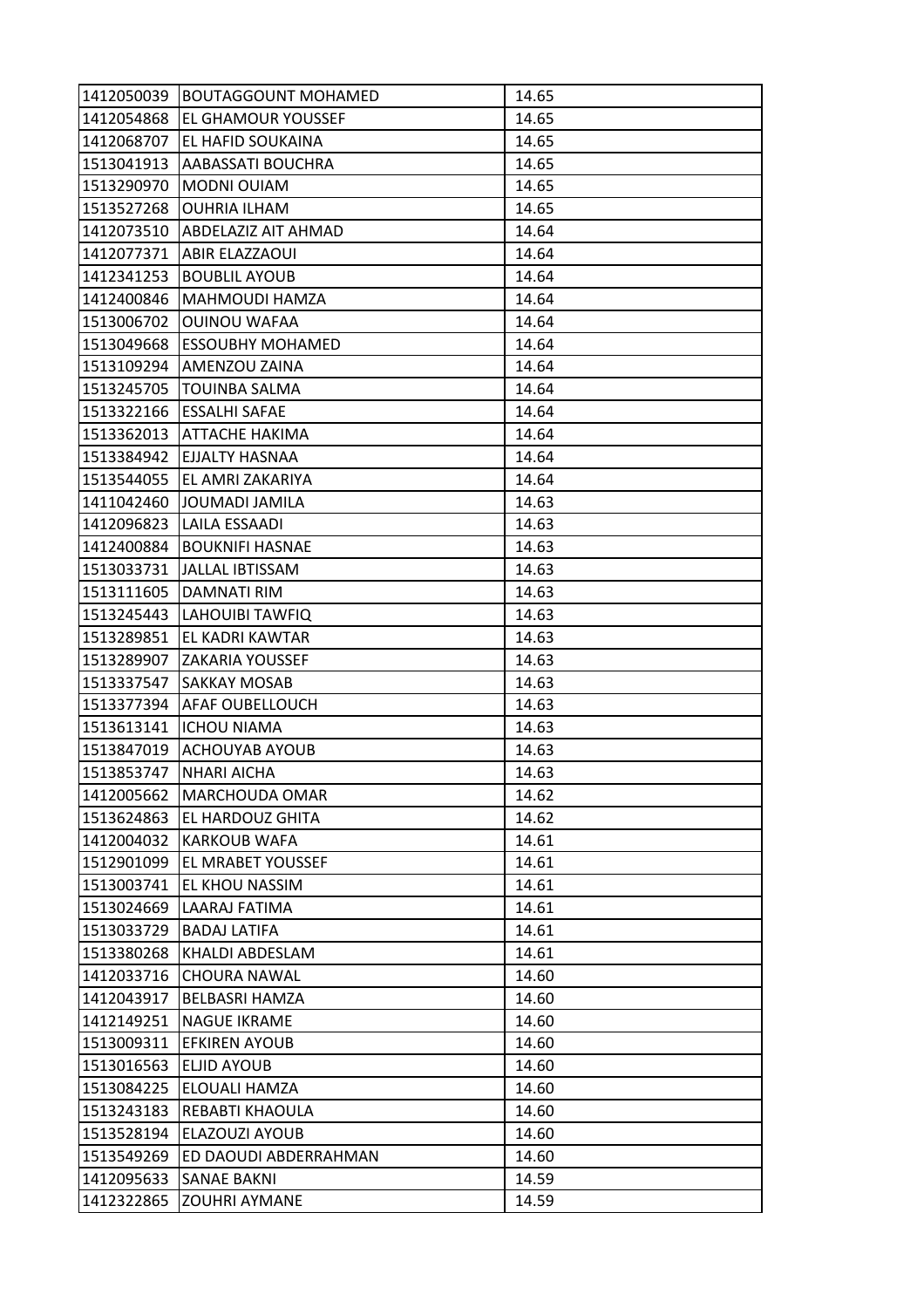| 1513031551 | <b>IELHIJAZI SALIMA</b>     | 14.59 |
|------------|-----------------------------|-------|
| 1513090902 | <b>RAFIK FATIMA ZAHRA</b>   | 14.59 |
| 1513100039 | TEBBOU MOHAMED REDA         | 14.59 |
| 1513231767 | RAJI ASMAE                  | 14.59 |
| 1513239980 | LEMAALEM OUISSAL            | 14.59 |
| 1513552510 | BOUAAZZAOUI CHAIMAA         | 14.59 |
| 1513806596 | EL ALAMI IMANE              | 14.59 |
| 1412036607 | AHMED BOUANIS               | 14.58 |
| 1513014230 | <b>AZIL AYOUB</b>           | 14.58 |
| 1513026940 | <b>SAJID SOUKAINA</b>       | 14.58 |
| 1513098123 | <b>BAKAHOUI AYA</b>         | 14.58 |
| 1513100455 | EL KASSEH ADAM              | 14.58 |
| 1513183736 | <b>OUKKASSI FAISSEL</b>     | 14.58 |
| 1513248206 | EL MACHKOUR FATIMA ZAHRA    | 14.58 |
| 1513272023 | <b>REMZ CHAIMAE</b>         | 14.58 |
| 1513324821 | EL AADIL BOUCHRA            | 14.58 |
| 1412341247 | <b>BATANE YASSIR</b>        | 14.57 |
| 1412742727 | BENKAZZA ABDERAZZAQ         | 14.57 |
| 1412802558 | NOUHAILA CHLIYAH            | 14.57 |
| 1512014611 | AIT HADDOU HAMID            | 14.57 |
| 1513198071 | <b>OUHAMMOU MOURAD</b>      | 14.57 |
| 1513231418 | AMAHMOUD EL MAHDI           | 14.57 |
| 1513351957 | LAHMOURI ILHAM              | 14.57 |
| 1513607236 | <b>MOUMEN ISMAIL</b>        | 14.57 |
| 1412001918 | <b>DANDAN HICHAM</b>        | 14.55 |
| 1412074233 | <b>ABDELLAH ELMANSSOURI</b> | 14.55 |
| 1412274282 | <b>NOUNI EL MEHDI</b>       | 14.55 |
| 1412344627 | <b>SABHI SAAD</b>           | 14.55 |
| 1513021974 | <b>SADIKI HAJAR</b>         | 14.55 |
| 1513050648 | <b>FIKRI ABDESSAMAD</b>     | 14.55 |
| 1513099370 | <b>MAJD MANAL</b>           | 14.55 |
| 1513111780 | <b>AIT BELLA SOUAD</b>      | 14.55 |
| 1513112435 | <b>ELGUERTIT NOUHAILA</b>   | 14.55 |
| 1513113315 | ALMAHDI BAKKAR              | 14.55 |
| 1513225548 | LAHNINE FATIMA EZZAHRA      | 14.55 |
| 1513290774 | <b>SALHI AAHD</b>           | 14.55 |
| 1513357561 | <b>ELKHAL MERIEM</b>        | 14.55 |
| 1513520779 | EL AZHARI SALIM             | 14.55 |
| 1513543429 | CHIADMI ZAKARIA             | 14.55 |
| 1412003737 | EDAMSIRI MOHAMED            | 14.54 |
| 1513009091 | <b>HAFID JIHAN</b>          | 14.54 |
| 1513027836 | <b>KARAM KHALID</b>         | 14.54 |
| 1513066780 | ELHADDAJI ASMA              | 14.54 |
| 1513092671 | <b>BOUMERGOUD NACER</b>     | 14.54 |
| 1513173947 | KHADMAOUI ZAKARIA           | 14.54 |
| 1513231517 | SAOUDI RANIA                | 14.54 |
| 1513241593 | <b>CHAJA DOUNIA</b>         | 14.54 |
| 1513373017 | <b>SAMIM AMAL</b>           | 14.54 |
| 1513381895 | <b>ADAM FKARI</b>           | 14.54 |
| 1515126387 | RIAD ANASS                  | 14.54 |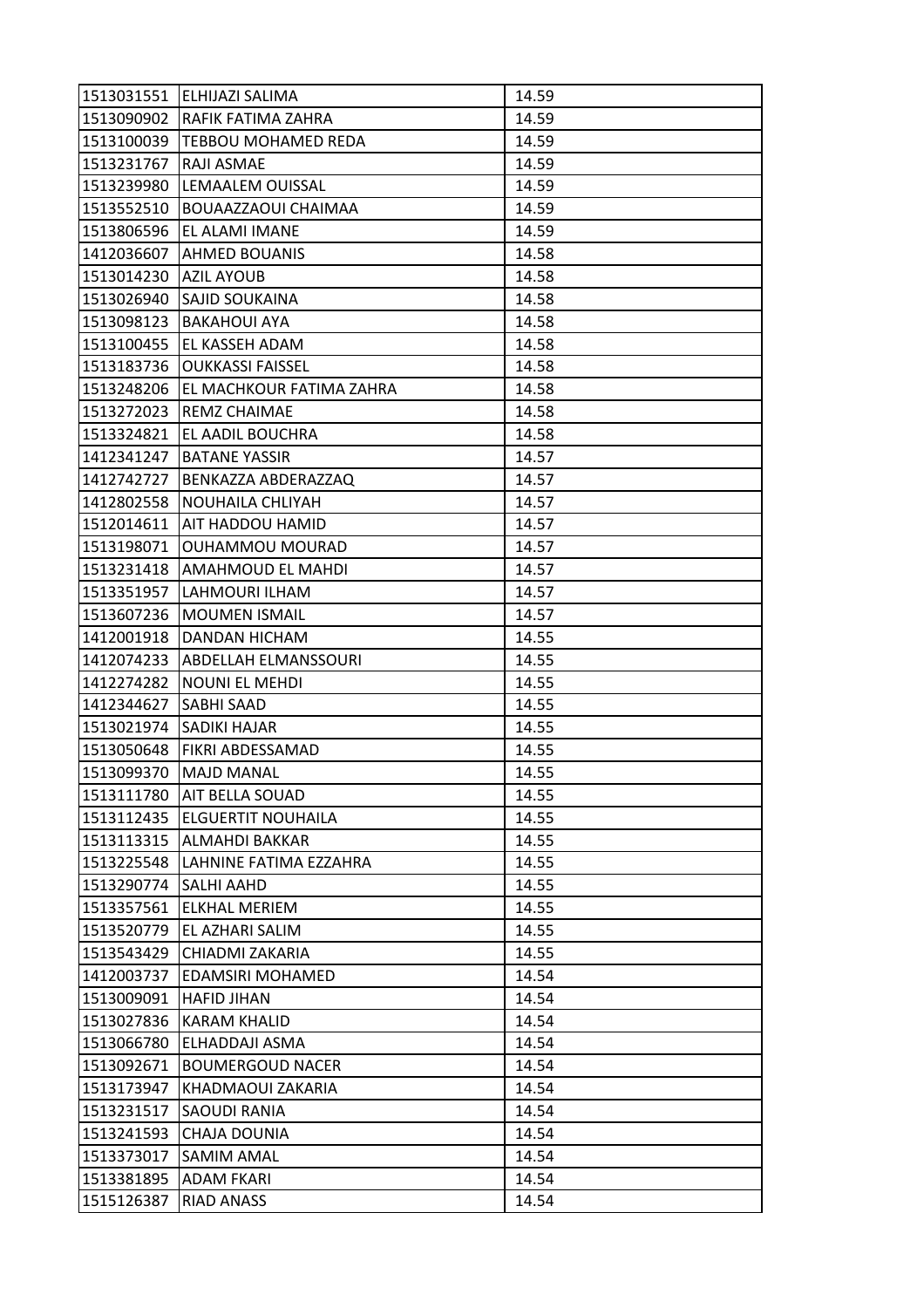| 1412036214 | <b>BOULBAN HICHAM</b>         | 14.53 |
|------------|-------------------------------|-------|
| 1412088031 | SOUKAINA JAMA                 | 14.53 |
| 1412385889 | DIANE MOHAMED                 | 14.53 |
| 1513008709 | ER RAKIBI OMAIMA              | 14.53 |
| 1513017334 | SAMCAHA OTMANE                | 14.53 |
| 1513050660 | EL HAIRACH EL MAHJOUB         | 14.53 |
| 1513077274 | <b>ACHAROIK AYOUB</b>         | 14.53 |
| 1513081037 | <b>BOUSAID FATIMA EZZAHRA</b> | 14.53 |
| 1513379906 | IAMBARI ABDERRAKIB            | 14.53 |
| 1513762887 | <b>KEBIRI WIAME</b>           | 14.53 |
|            | 1513869922 SEBTI MOHAMMED     | 14.53 |
| 1513954541 | <b>BENAMOU OUSSAMA</b>        | 14.53 |
| 1411035856 | <b>KAMAL MOUHCINE</b>         | 14.52 |
| 1412000027 | <b>AIT HMAZI FOUAD</b>        | 14.52 |
| 1412098992 | <b>MOHAMED TAHA ESKALI</b>    | 14.52 |
| 1412099500 | HICHAM EL AASFI               | 14.52 |
| 1412279690 | <b>SFIRANE ANASS</b>          | 14.52 |
| 1512918657 | AIT ALI YOUNES                | 14.52 |
| 1513013730 | <b>LACHHAB RAJA</b>           | 14.52 |
| 1513055853 | <b>HMIDDOUCH SAID</b>         | 14.52 |
| 1513073109 | <b>AIT ECHCHEIKH YOUSSEF</b>  | 14.52 |
| 1513077304 | <b>FADI OUMAIMA</b>           | 14.52 |
| 1513089221 | EL AJI AMINE                  | 14.52 |
| 1513100229 | <b>SEKKAT KARIM</b>           | 14.52 |
| 1513275882 | <b>AHMMAIDAT ILYASS</b>       | 14.52 |
| 1513280603 | <b>BANELHAQ OTHMANE</b>       | 14.52 |
| 1513335159 | <b>NOUINIA ANASS</b>          | 14.52 |
| 1513371878 | <b>TALABI OUMAIMA</b>         | 14.52 |
| 1513531731 | EL FILALI EL MAHDI            | 14.52 |
| 1513814211 | <b>LARROUD JIHANE</b>         | 14.52 |
| 1513930205 | <b>BOUBEKRI EL MEHDI</b>      | 14.52 |
| 1412070013 | <b>MEHDI HGUIGUI</b>          | 14.51 |
| 1513089031 | <b>BOUMADIANE ANOUAR</b>      | 14.51 |
| 1513100630 | <b>BAFDIL MEHDI</b>           | 14.51 |
| 1513112983 | EL AFGHANI OUSSAMA            | 14.51 |
| 1513244570 | <b>CAMEL AFAF</b>             | 14.51 |
| 1513376589 | <b>MOUJOUD ILIASSE</b>        | 14.51 |
| 1412074772 | <b>CHAIMAA BOUSTANE</b>       | 14.50 |
| 1412924534 | <b>HSINI ZAKARIA</b>          | 14.50 |
| 1513000031 | <b>ADOUAY MOHAMED</b>         | 14.50 |
| 1513004103 | <b>SAKHI HASSAN</b>           | 14.50 |
| 1513006888 | EZ ZEHMAD OMAIMA              | 14.50 |
| 1513017264 | <b>INDCHELH MARIAM</b>        | 14.50 |
| 1513074315 | <b>OUSSAMA BEN BOUSELHAM</b>  | 14.50 |
| 1513111913 | <b>BOUSSERGHINE ZAKARIA</b>   | 14.50 |
| 1513243337 | KAROUMI HICHAM                | 14.50 |
| 1513331090 | <b>NAHJI MERYEM</b>           | 14.50 |
| 1513374984 | LAGHRABI KHALIL               | 14.50 |
| 1513611357 | <b>MOKRANI NADA</b>           | 14.50 |
| 1513745023 | <b>OUTIKNI YOUSSEF</b>        | 14.50 |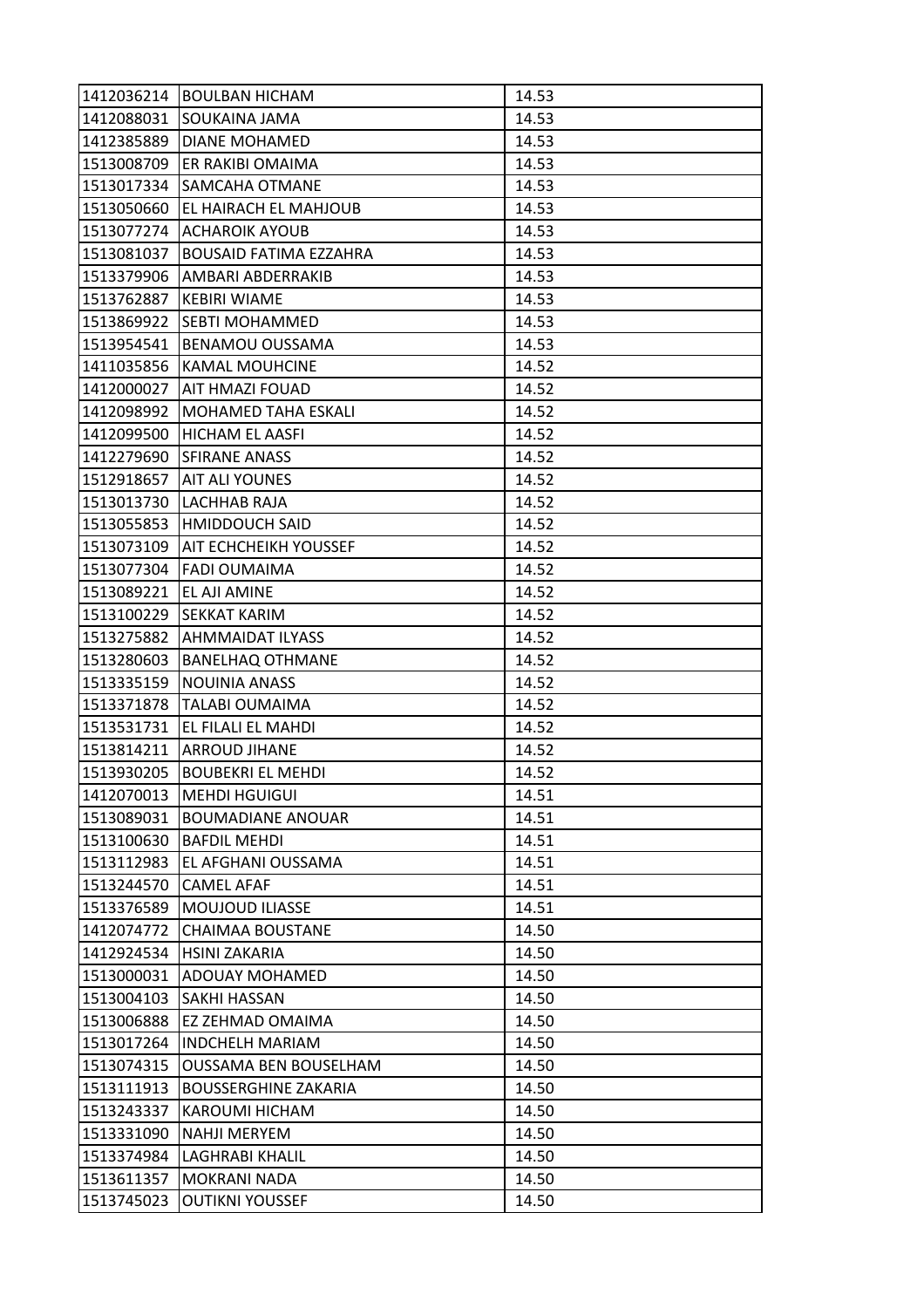| 1513792392 | <b>AMAHRIT ANASS</b>       | 14.50 |
|------------|----------------------------|-------|
| 1411040249 | <b>BALHSSAIN AIMAN</b>     | 14.49 |
| 1411065033 | YOUSSEF BALLACHA           | 14.49 |
| 1411074498 | YASSINE AIT BELKOUHIA      | 14.49 |
| 1412173794 | EL OQAYLY AHLAM            | 14.49 |
| 1412292740 | LAKRACHI HAMZA             | 14.49 |
| 1512292782 | ELHACHIMI HAMZA            | 14.49 |
| 1513014322 | <b>OUARRAD MERYEM</b>      | 14.49 |
| 1513016824 | <b>BAIROUK FAYCAL</b>      | 14.49 |
| 1513032270 | KAZTI HAMZA                | 14.49 |
| 1513074312 | <b>MROUCH SALMA</b>        | 14.49 |
| 1513098531 | EL BARI OUMAIMA            | 14.49 |
| 1513100445 | <b>HADDOUCH KAWTAR</b>     | 14.49 |
| 1513162629 | <b>LAKHDOURA YOUNESS</b>   | 14.49 |
| 1513282638 | <b>NOUGA CHEMAE</b>        | 14.49 |
| 1513369145 | NAIARI SALAHEDDINE         | 14.49 |
| 1513384814 | ELMOUNADY KAOUTAR          | 14.49 |
| 1513954126 | <b>MOKADMI SAFAE</b>       | 14.49 |
| 1412024915 | <b>BOUHADIT ABDESSALAM</b> | 14.48 |
| 1412542295 | KHAWLA ANOUARI             | 14.48 |
| 1513030849 | <b>OUATCHA MINA</b>        | 14.48 |
| 1513069788 | AKHOUIRATE ABD ELBAR       | 14.48 |
| 1513092276 | AIT SAID FATIMAEZZAHRA     | 14.48 |
| 1513289384 | <b>BASLI KHADIJA</b>       | 14.48 |
| 1513291072 | EL WARRARI MEHDI           | 14.48 |
| 1513743356 | <b>BARAICH MOHAMED</b>     | 14.48 |
| 1513853750 | <b>BAYDI SARA</b>          | 14.48 |
| 1513938746 | <b>CHAIB MARIEM</b>        | 14.48 |
| 1411346582 | <b>TARMOUNIA FOUAD</b>     | 14.47 |
| 1412016849 | ELFATOUAKI HABIBA          | 14.47 |
| 1412016973 | ROUIBAA HAJAR              | 14.47 |
| 1412377926 | <b>BEN YOUSSEF AICHA</b>   | 14.47 |
| 1513003814 | <b>OUABEN MUSTAPHA</b>     | 14.47 |
| 1513115139 | <b>BENKHADIJA SANA</b>     | 14.47 |
| 1513234799 | <b>BEN MOUMEN NISRINE</b>  | 14.47 |
| 1513243104 | <b>BOURIN HAFSSA</b>       | 14.47 |
| 1513366886 | LAMHARFI CHAIMAE           | 14.47 |
| 1412160626 | RIDATE OUALID              | 14.46 |
| 1412926257 | <b>ANTARI AYOUB</b>        | 14.46 |
| 1513019732 | MRANI MOHAMMED AMINE       | 14.46 |
| 1513100214 | <b>BERRAK SALMA</b>        | 14.46 |
| 1513108939 | <b>BAIROUK ANASS</b>       | 14.46 |
| 1513162653 | KASSIMI LOUBNA             | 14.46 |
| 1513229517 | <b>OUAKKAS FOUZIA</b>      | 14.46 |
| 1513291526 | HSINA ALAAEDDINE           | 14.46 |
| 1513318836 | <b>SASSI KAWTAR</b>        | 14.46 |
| 1513337440 | ENNOUAIMI DOUNIA           | 14.46 |
| 1513365138 | ROKK ELMEHDI               | 14.46 |
| 1513613291 | EL GUIR ZINEB              | 14.46 |
| 1513807992 | OUHAMMOU MOHAMMED          | 14.46 |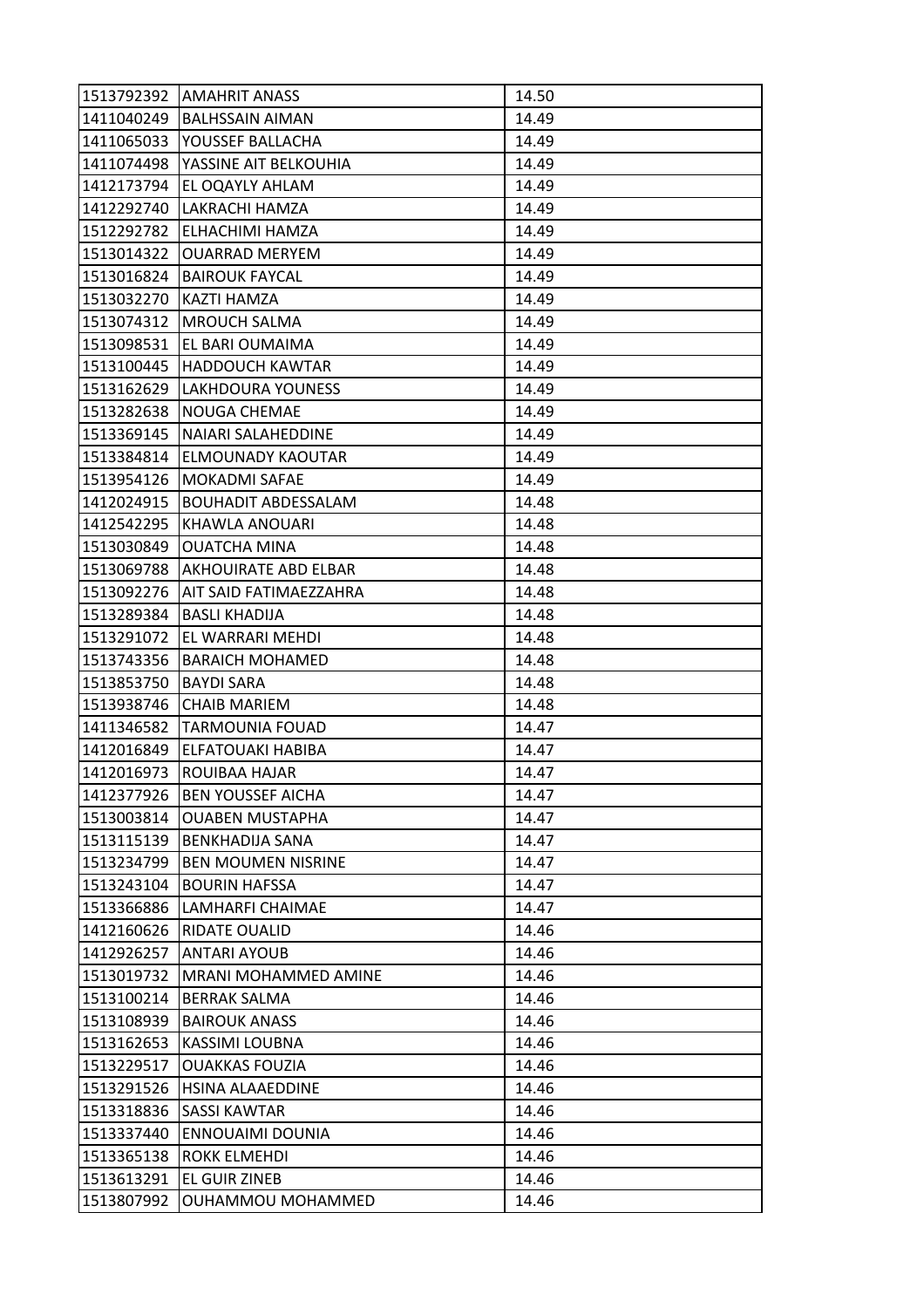| 1513954533 | <b>LAKSIR AMINE</b>          | 14.46 |
|------------|------------------------------|-------|
| 1412025476 | <b>HAMMOU OTHMAN</b>         | 14.45 |
| 1412076434 | <b>MOHSSINE FALIH</b>        | 14.45 |
| 1412402478 | <b>ELBALGHITI YASSINE</b>    | 14.45 |
| 1513032614 | <b>SRIDI IMANE</b>           | 14.45 |
| 1513049762 | <b>IFARI AMINE</b>           | 14.45 |
| 1513077462 | <b>ERRACHDI KENZA</b>        | 14.45 |
| 1513186067 | ELMOTASSADEQ EZOUBAIR        | 14.45 |
| 1513231609 | <b>OURAHOU KAMAR</b>         | 14.45 |
| 1513251325 | <b>ERREBII MOHAMED</b>       | 14.45 |
| 1513290722 | <b>SELLAMI WIAM</b>          | 14.45 |
| 1513320571 | <b>BENASSIME FATIHA</b>      | 14.45 |
| 1513381589 | <b>NOUR HAMZA</b>            | 14.45 |
| 1513628068 | EL AZZOUZI MOHAMED           | 14.45 |
| 1513942952 | <b>ICHOU SAIDA</b>           | 14.45 |
|            | 1515178823   TAFOUZERT DRISS | 14.45 |
| 1511270414 | <b>EL HARRAR AYOUB</b>       | 14.43 |
| 1513007508 | <b>BOURHEJDI AMINE</b>       | 14.43 |
| 1513027741 | <b>BOURHABA MOUAD</b>        | 14.43 |
| 1513035444 | DEZZAZI IMANE                | 14.43 |
| 1513077427 | MOUNTADIM MAROUANE           | 14.43 |
| 1513098529 | <b>CHOUBRI ANASS</b>         | 14.43 |
| 1513102266 | <b>OUAALLA MARIEM</b>        | 14.43 |
| 1513111654 | <b>WAKRIM HAJAR</b>          | 14.43 |
| 1513157239 | <b>BAZOUI MOHAMED</b>        | 14.43 |
|            |                              |       |
| 1513174284 | <b>DIKI KHALIL</b>           | 14.43 |
| 1513196810 | <b>NAJJI MERIEM</b>          | 14.43 |
| 1513335219 | <b>AMMARI AMINE</b>          | 14.43 |
| 1513336585 | BELMOUSSA ABDERRAHMANE       | 14.43 |
| 1515126453 | <b>FAHMI MAROUANE</b>        | 14.43 |
| 1412018107 | EL HOUAZER MOHAMED           | 14.42 |
| 1513005863 | <b>OUALIAD ILIAS</b>         | 14.42 |
| 1513025695 | <b>AMZIL YOUSSEF</b>         | 14.42 |
| 1513230470 | <b>AGARDI DOHA</b>           | 14.42 |
| 1513231802 | <b>HAJAOUI NIHAL</b>         | 14.42 |
| 1513271134 | ARAFA FATIMA                 | 14.42 |
| 1513277436 | <b>DOUMI SALAHEDDINE</b>     | 14.42 |
| 1513280063 | <b>SAFOINE ILYASS</b>        | 14.42 |
| 1513549533 | SBITI MOHAMMED AMINE         | 14.42 |
| 1513552358 | <b>FADILI FATIMA ZAHRA</b>   | 14.42 |
| 1513900120 | <b>JAMAD LAILA</b>           | 14.42 |
| 1515178949 | RAHIMI SALAHEDDINE           | 14.42 |
| 1412036215 | <b>MAYZRANE HASSAN</b>       | 14.41 |
| 1412397681 | <b>SAKHI YOUNESS</b>         | 14.41 |
| 1412532675 | SIHAM EL KABAJ               | 14.41 |
| 1513006693 | KABBA MEHDI                  | 14.41 |
| 1513032810 | <b>AROUK AMINE</b>           | 14.41 |
| 1513038828 | <b>BOULHARZ YOUSSEF</b>      | 14.41 |
| 1513112463 | TAAIMIRA SOUKAINA            | 14.41 |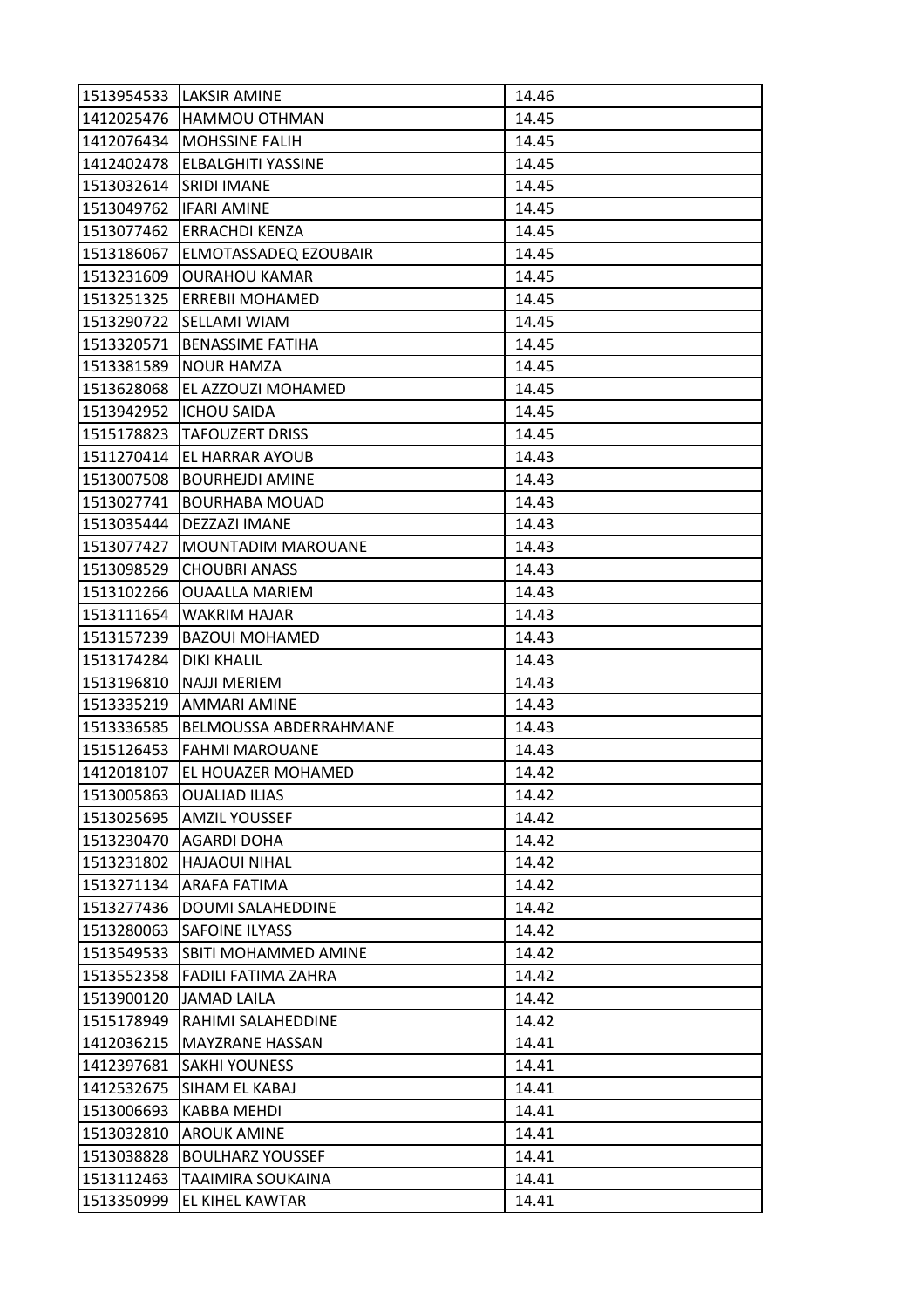| 1513380130 | <b>AKIOUD SOUKAINA</b>         | 14.41 |
|------------|--------------------------------|-------|
| 1513520742 | <b>MOKHTARI ALAE EDDINE</b>    | 14.41 |
| 1513685944 | EL GHAMRI ZINEB                | 14.41 |
| 1513954825 | <b>BRYIAN MOUNIA</b>           | 14.41 |
| 1515856459 | <b>BOUHAMIDI AYOUB</b>         | 14.41 |
| 1411533828 | <b>NABIL EL ACHKY</b>          | 14.40 |
| 1412383923 | <b>NAJMI ANASS</b>             | 14.40 |
| 1513088827 | EL FAZNI YASSINE               | 14.40 |
| 1513099543 | ELABDI ELALAOUI SALIMA         | 14.40 |
| 1513152135 | <b>GUERBAZ SOUKAINA</b>        | 14.40 |
| 1513174040 | <b>QAIDOUR FATIMA</b>          | 14.40 |
| 1513277504 | AZAOUM NASSIRA                 | 14.40 |
| 1513281735 | <b>BELHAMRA ISMAIL</b>         | 14.40 |
| 1513282318 | <b>BETTANI ASMAE</b>           | 14.40 |
| 1513324116 | <b>ESSASSI MERIEM</b>          | 14.40 |
| 1410537810 | <b>ELMEHDI TILLA</b>           | 14.39 |
| 1412002155 | <b>BAKHA KHALID</b>            | 14.39 |
| 1412031157 | <b>ESSABHAOUI HICHAM</b>       | 14.39 |
| 1412344605 | <b>KADDOURI ACHRAF</b>         | 14.39 |
| 1512536763 | <b>KADDOURI ISMAIL</b>         | 14.39 |
| 1513038101 | <b>LATIF LAILA</b>             | 14.39 |
| 1513041375 | <b>BENALLA HAMZA</b>           | 14.39 |
| 1513149870 | <b>OUTOLBA YOUNESSE</b>        | 14.39 |
| 1513243988 | TABAA ABDELKADER               | 14.39 |
| 1513245871 | RAFIQ HANANE                   | 14.39 |
| 1513282703 | <b>BELGHAZA RABIE</b>          | 14.39 |
| 1513339003 | <b>KAANANE ANASS</b>           | 14.39 |
| 1513544628 | DAHMANI CHAIMAE                | 14.39 |
| 1412098270 | <b>EL FOUZI SOUKAINA</b>       | 14.38 |
| 1512758298 | <b>HAMADI MOHAMED</b>          | 14.38 |
| 1512931864 | KARIMI AAFAF                   | 14.38 |
| 1513012017 | EL BASSOURI ABDESSAMAD         | 14.38 |
| 1513196834 | KAMAL BTISSAM                  | 14.38 |
| 1513231575 | <b>BOUHSISS FATIMA EZZAHRA</b> | 14.38 |
| 1513245691 | EL OUAZZANI ZAKARIAA           | 14.38 |
| 1513283541 | ELIDRISSI ABDELAZIZ            | 14.38 |
| 1513323668 | <b>FERHAT ISMAIL</b>           | 14.38 |
| 1513368136 | <b>MOHAMED ELMARNISSI</b>      | 14.38 |
| 1513379317 | NAIM ANAS                      | 14.38 |
| 1513620466 | LAMCHAOUK SAAD                 | 14.38 |
| 1412068784 | YASSINE IMANE                  | 14.37 |
| 1412232296 | MOHAMMED AMINE FADIL           | 14.37 |
| 1513009450 | ERAFII MOHAMED HOUSSAM         | 14.37 |
| 1513093086 | <b>BAAZIZ ELMEHDI</b>          | 14.37 |
| 1513101346 | EL HAMRAOUI AYA                | 14.37 |
| 1513164405 | <b>AMHIJANE MOHAMED</b>        | 14.37 |
| 1513230119 | <b>ZOUINE SAAD ALLAH</b>       | 14.37 |
| 1513231509 | MSADDAQ CHAIMAA                | 14.37 |
| 1513231580 | JOULID SAAD                    | 14.37 |
| 1513240515 | ZAGLAFI IMANE                  | 14.37 |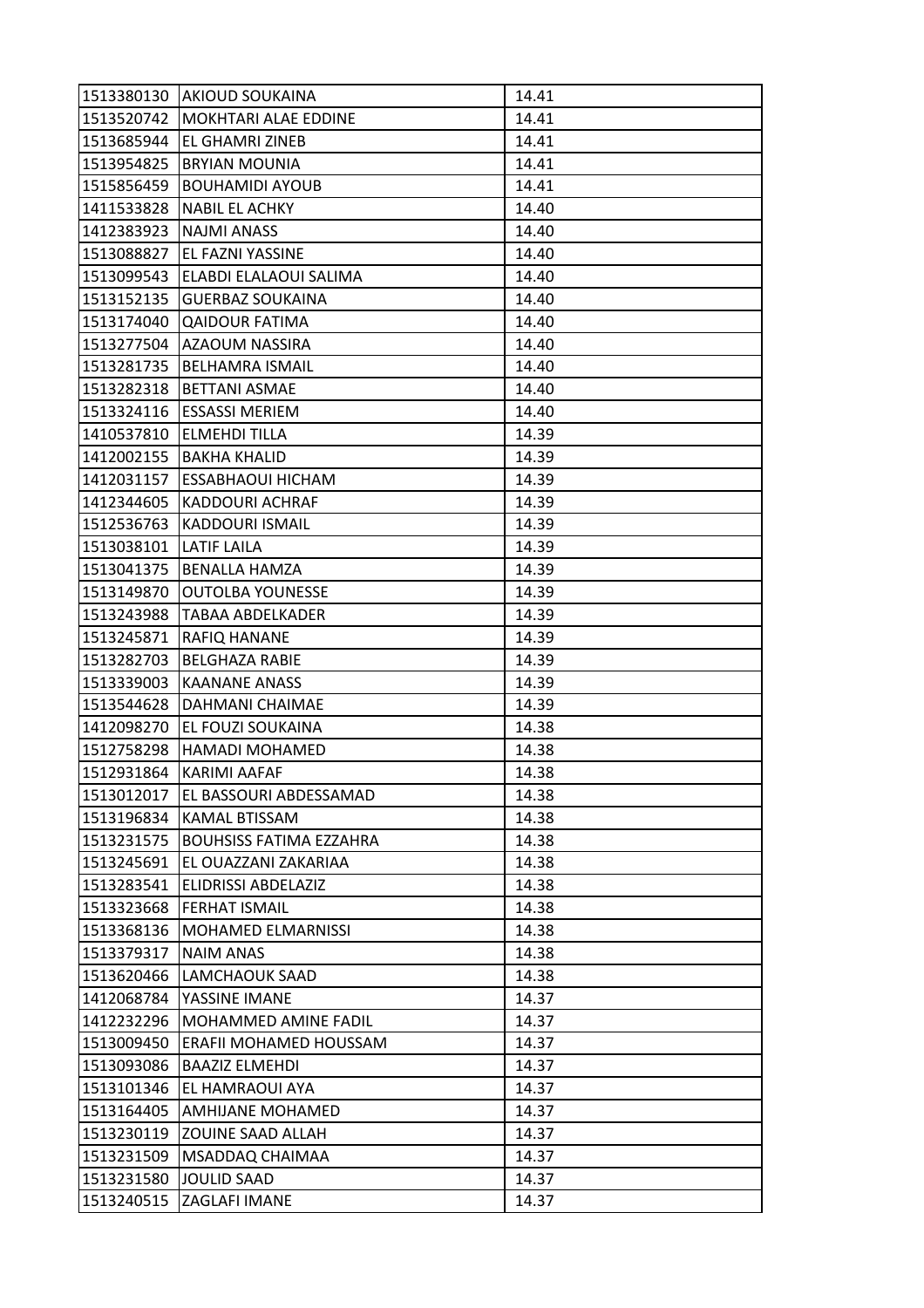| 1513329799 | <b>ITASRY OTHMANE</b>         | 14.37 |
|------------|-------------------------------|-------|
| 1513341571 | <b>KHTIAR HAJAR</b>           | 14.37 |
| 1513708550 | <b>EL KHAYATI YASSIR</b>      | 14.37 |
| 1513758305 | <b>OUDRHIRI IDRISSI KENZA</b> | 14.37 |
| 1512056083 | <b>AIT RAHOU ZAHRA</b>        | 14.36 |
| 1512070947 | <b>ABOUD ISMAIL</b>           | 14.36 |
| 1513033454 | <b>ABOUTALEB FATIMA</b>       | 14.36 |
| 1513091440 | EL GHAFRAOUI MERIEM           | 14.36 |
| 1513150074 | <b>BELGOURCH ILHAM</b>        | 14.36 |
| 1513245663 | ED DEKKANI HOUDA              | 14.36 |
| 1513361095 | <b>JAATAR MOHAMED</b>         | 14.36 |
| 1513549280 | JADDI IMANE                   | 14.36 |
| 1513613101 | LAQQA LAMIAE                  | 14.36 |
| 1513778906 | <b>BENSASSI ANAS</b>          | 14.36 |
| 1513874406 | <b>NADI CHAIMAE</b>           | 14.36 |
| 1513956211 | <b>RHAZI SARAH</b>            | 14.36 |
| 1412020092 | AISSAMI ISMAIL                | 14.35 |
| 1412077431 | RAOUIA EL ALLOUCHI            | 14.35 |
| 1412151307 | <b>EDDADSI BILAL</b>          | 14.35 |
| 1412390746 | <b>CHAIB BOUTAINA</b>         | 14.35 |
| 1513099669 | DRHOURI FATIMA EZZAHRA        | 14.35 |
| 1513243114 | <b>SKOUBANI AICHA</b>         | 14.35 |
| 1513321351 | <b>AIT HSSAINE AMINE</b>      | 14.35 |
| 1513323441 | <b>ARICH AYOUB</b>            | 14.35 |
| 1513390040 | LAROUI ELMEHDI                | 14.35 |
| 1513390176 | <b>ELMASSAOUDI YOUSSEF</b>    | 14.35 |
| 1513543340 | <b>ASLIMANE YASSINE</b>       | 14.35 |
| 1513937659 | HOUARI FAH OUMAYMA            | 14.35 |
| 1512554567 | MOHAMMED SALEM RADOUANE       | 14.34 |
| 1513086877 | TECHA CHAIMA                  | 14.34 |
| 1513101440 | CHALGOUM OUMAIMA              | 14.34 |
| 1513271003 | <b>LOUTFI INASS</b>           | 14.34 |
| 1513289831 | <b>AMINI ILHAM</b>            | 14.34 |
| 1513341135 | AHLAF FATIMA ZAHRA            | 14.34 |
| 1513369871 | <b>CHEBBAKY MOHAMED</b>       | 14.34 |
| 1513543024 | <b>BAJJOU OTMANE</b>          | 14.34 |
| 1513741160 | <b>ZOUGAGH ISMAIL</b>         | 14.34 |
| 1513851559 | <b>CHTIOUI SONDOSS</b>        | 14.34 |
| 1513900558 | <b>BOUAAKIL IMANE</b>         | 14.34 |
| 1412050109 | <b>BARI SOULAIMANE</b>        | 14.33 |
| 1412558956 | NADIYA EL KAMEL               | 14.33 |
| 1512026196 | <b>BEN BIHI MOHAMED</b>       | 14.33 |
| 1513006344 | <b>CHEDDAD KHALIL</b>         | 14.33 |
| 1513076121 | SAYEH KHADIJA                 | 14.33 |
| 1513086161 | <b>ZOUINE SAID</b>            | 14.33 |
| 1513089082 | <b>HAMAOUI AYOUB</b>          | 14.33 |
| 1513246834 | <b>ALLAF SALMA</b>            | 14.33 |
| 1513538199 | ALMA ABDENASSER               | 14.33 |
| 1412070921 | WARDA CHAAOULA                | 14.32 |
| 1412098029 | OUMAYMA SAS                   | 14.32 |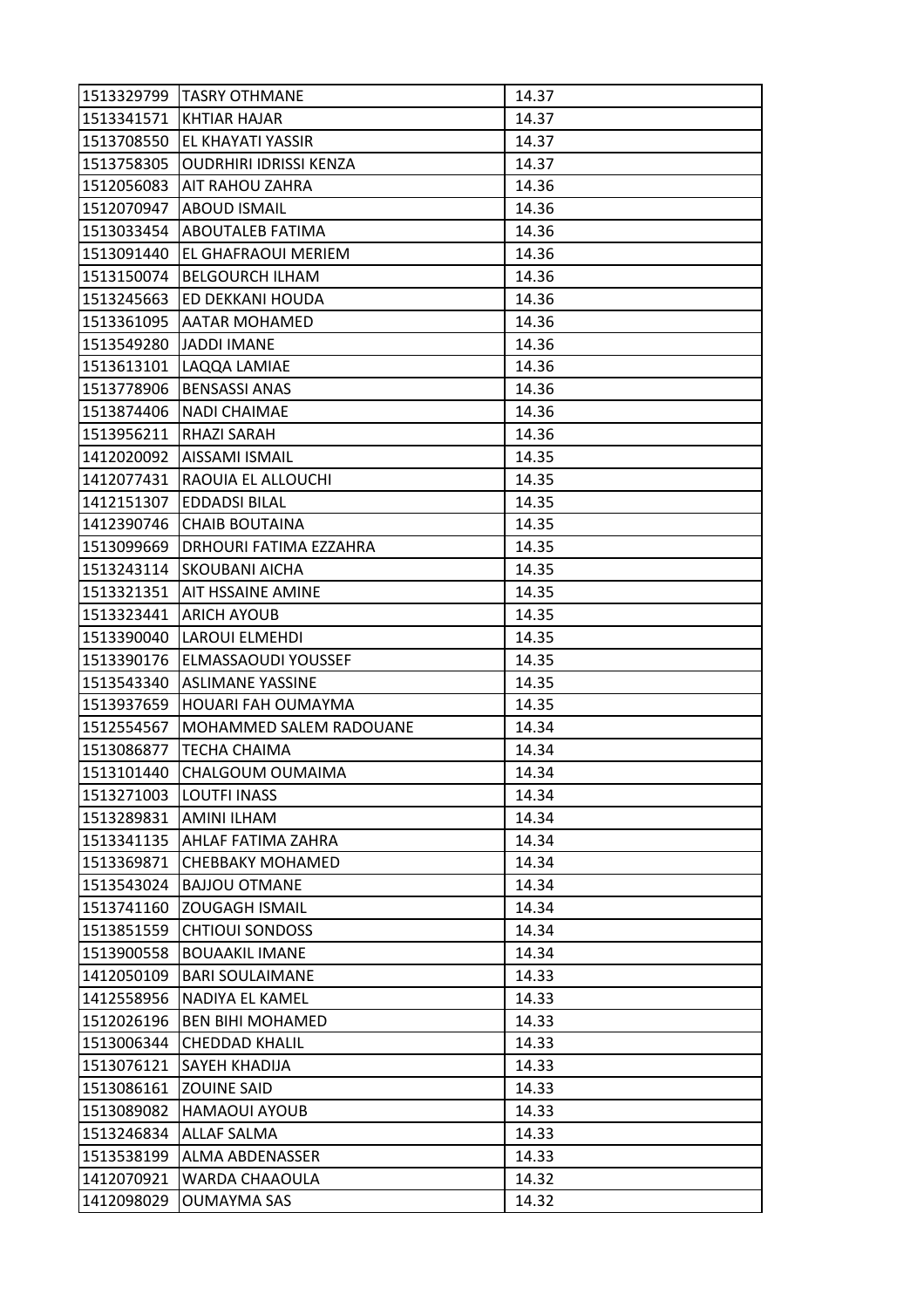| 1412151628 | <b>OUAZINE RIM</b>          | 14.32 |
|------------|-----------------------------|-------|
| 1412274128 | <b>ABID HAMMAM</b>          | 14.32 |
| 1412338097 | <b>ABADA ABDELKRIM</b>      | 14.32 |
| 1412554904 | <b>HAMZA BENABDELLAH</b>    | 14.32 |
| 1412711196 | IAKDI KHITAM                | 14.32 |
| 1412807518 | <b>SOUKAINA AL HANOUF</b>   | 14.32 |
| 1512280750 | <b>MOUKTASSIB IMANE</b>     | 14.32 |
| 1513010569 | <b>BEN YCHOU OMAR</b>       | 14.32 |
| 1513017292 | <b>JAKANE ANAS</b>          | 14.32 |
| 1513027716 | <b>AIT BELLA MOUHSINE</b>   | 14.32 |
| 1513036197 | <b>CHITAM REDWAN</b>        | 14.32 |
| 1513095963 | ELMASSAOUDI ZINEB           | 14.32 |
| 1513157266 | <b>SAID ANOIR</b>           | 14.32 |
| 1513195445 | <b>OUAMNA HAMZA</b>         | 14.32 |
| 1513230169 | <b>BOUAICHA MERYEM</b>      | 14.32 |
| 1513231617 | <b>BAZWI BOUCHAIB</b>       | 14.32 |
| 1513335821 | <b>MAROUF CHAIMAA</b>       | 14.32 |
| 1513369945 | <b>ES SAOUDY AMAL</b>       | 14.32 |
| 1513546121 | EL KABD IMAN                | 14.32 |
| 1412070326 | MOHAMED ADNAN BESSAME       | 14.30 |
| 1412095050 | <b>SAFA ELGHAZOUANI</b>     | 14.30 |
| 1412391533 | LAHCINI MOHAMED             | 14.30 |
| 1412554348 | <b>SARA ESSAMLALI</b>       | 14.30 |
| 1412918598 | <b>MAGHNI IMANE</b>         | 14.30 |
| 1512036385 | <b>AHERBIL IKRAME</b>       | 14.30 |
| 1512805550 | <b>TIMMI YASSINE</b>        | 14.30 |
| 1513108930 | <b>OUAHBI SAMIA</b>         | 14.30 |
| 1513289167 | <b>BOUSMIR WAHIBA</b>       | 14.30 |
| 1513357330 | <b>BELLA ACHRAF</b>         | 14.30 |
| 1513536859 | ENNAJDI OUSSAMA             | 14.30 |
| 1513606171 | <b>ATTAROU RADOUANE</b>     | 14.30 |
| 1512051411 | <b>NAJIB SOUKAINA</b>       | 14.29 |
| 1513033218 | <b>ERRAMI AYOUB</b>         | 14.29 |
| 1513090943 | <b>TAHIRI SARA</b>          | 14.29 |
| 1513108898 | <b>AIT EL CADI IMANE</b>    | 14.29 |
| 1513160374 | <b>ABBA OUMAIMA</b>         | 14.29 |
| 1513329489 | <b>BENKIRANE MOUAD</b>      | 14.29 |
| 1513364864 | DARYF ABDELHAKIM            | 14.29 |
| 1513381628 | EL FELLAH ANAS              | 14.29 |
| 1513523718 | <b>OIRAR AMINE</b>          | 14.29 |
| 1513551480 | <b>GUEDDI HAMZA</b>         | 14.29 |
| 1513940752 | <b>OUBENSAID ANAS</b>       | 14.29 |
| 1412099361 | <b>WISSAM AMGOUNE</b>       | 14.28 |
| 1412350644 | EL BYDARY IMAD              | 14.28 |
| 1511025699 | <b>IGHRACH YACINE</b>       | 14.28 |
| 1512071023 | <b>BADIR ZINEB</b>          | 14.28 |
| 1512316491 | REDA LAKHOUIMA              | 14.28 |
| 1513006338 | <b>MANCOUR BILLAH AYOUB</b> | 14.28 |
| 1513014157 | OUBOUDAOUD IMANE            | 14.28 |
| 1513027226 | SOUGRATI ZAINAB             | 14.28 |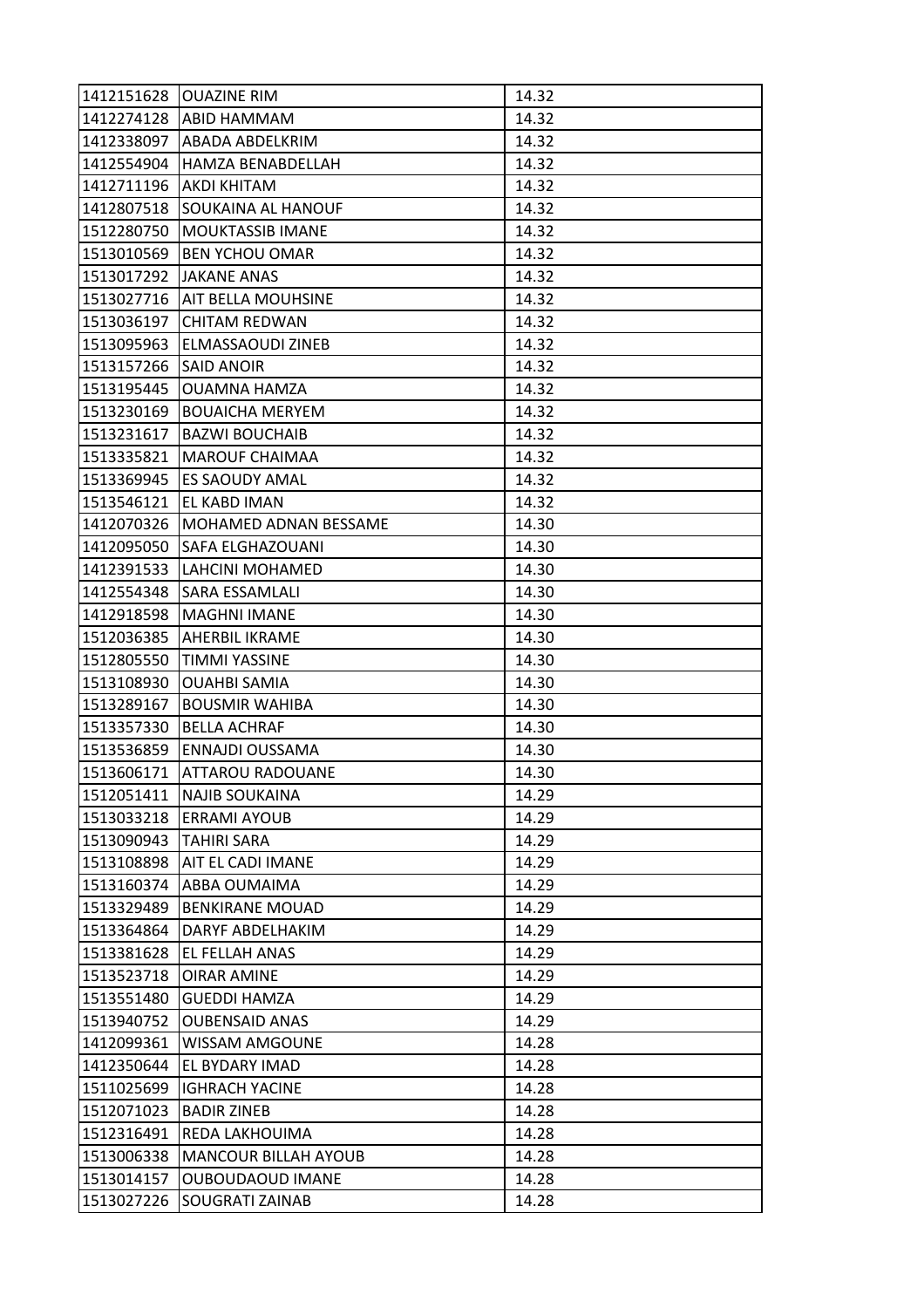| 1513153198 | <b>INEBGUI LOBNA</b>                     | 14.28 |
|------------|------------------------------------------|-------|
| 1513334114 | <b>IRAMDANE AYOUB</b>                    | 14.28 |
| 1513358622 | <b>FKINI FADWA</b>                       | 14.28 |
| 1513534579 | <b>BOUZIANI MOHAMMED SOUFIANE</b>        | 14.28 |
| 1412075776 | <b>MERIEM AIT BENALI</b>                 | 14.27 |
| 1412179448 | JEBBOUJI MOHAMED                         | 14.27 |
| 1513032269 | <b>JAL QUADIB ZAKARIA</b>                | 14.27 |
| 1513084469 | LECHGUAR YASSINE                         | 14.27 |
| 1513099534 | <b>OMARI BILAL</b>                       | 14.27 |
| 1513161343 | EL MALKI ABDELGHANI                      | 14.27 |
|            | 1513355178 JAMALI FADWA                  | 14.27 |
| 1513374961 | <b>HABACHI SARA</b>                      | 14.27 |
| 1513953679 | ELAMMARI ZAKARIAE                        | 14.27 |
| 1515004815 | <b>HAFID ABDELILLAH</b>                  | 14.27 |
| 1412149237 | EL HARAMI ANAS                           | 14.26 |
|            | 1513004748   AIT EL MMALLEM ABDELGHAFOUR | 14.26 |
| 1513014384 | <b>SIF OUMAIMA</b>                       | 14.26 |
| 1513048927 | <b>OULHAJ SABAH</b>                      | 14.26 |
| 1513080639 | <b>ZEROUAL AYMANE</b>                    | 14.26 |
| 1513088895 | <b>SADIQ OUIJDANE</b>                    | 14.26 |
| 1513165221 | <b>ID SAID SANA</b>                      | 14.26 |
| 1513358290 | <b>RZIKAT AMAL</b>                       | 14.26 |
| 1513371365 | EDDAMOUH NADIA                           | 14.26 |
| 1513933699 | <b>MOUSTAKIM AMINE</b>                   | 14.26 |
| 1412020063 | EL MOUIM ABDELHAKIM                      | 14.25 |
| 1412099069 | <b>ANAS NAJI</b>                         | 14.25 |
| 1412551643 | SAFAE AARAB                              | 14.25 |
| 1412729888 | <b>MOHAMED MORJANE</b>                   | 14.25 |
| 1412934771 | <b>KOUACHE YASSINE</b>                   | 14.25 |
| 1512004551 | <b>BOUAOUDI AOUTMANE</b>                 | 14.25 |
| 1512066345 | <b>AMER AYOUB</b>                        | 14.25 |
| 1513012054 | LABYOUI ABDERRAHMANE                     | 14.25 |
| 1513070156 | <b>OUFKIR HANANE</b>                     | 14.25 |
| 1513076081 | <b>CHERRADI HOURIA</b>                   | 14.25 |
| 1513112493 | <b>SAHOU YOUSSEF</b>                     | 14.25 |
| 1513246274 | <b>HAMZA BENSAADOUN</b>                  | 14.25 |
| 1513341237 | EL JAOUHARI EL MEHDI                     | 14.25 |
| 1513690218 | <b>BELKHATTAR IBTISSAM</b>               | 14.25 |
| 1513704520 | EL HADRI HOUDA                           | 14.25 |
| 1513760531 | EL OUADILI HANAE                         | 14.25 |
| 1513956569 | <b>AMINE HAMZA</b>                       | 14.25 |
| 1412007671 | TAGNAMAS JAOUAD                          | 14.24 |
| 1412085029 | <b>HAMZA SALLAOU</b>                     | 14.24 |
| 1512000983 | <b>BOUACHRINE YOUSSEF</b>                | 14.24 |
| 1512015280 | <b>ESSAID YOUSSEF</b>                    | 14.24 |
| 1513029475 | EL MOUDEN RAJA                           | 14.24 |
| 1513193828 | <b>TAOUSSI KHAOULA</b>                   | 14.24 |
| 1513228777 | <b>OUDDIB SAAD</b>                       | 14.24 |
| 1513237901 | <b>ABED AHMED</b>                        | 14.24 |
| 1513241814 | ER ROUBY KENZA                           | 14.24 |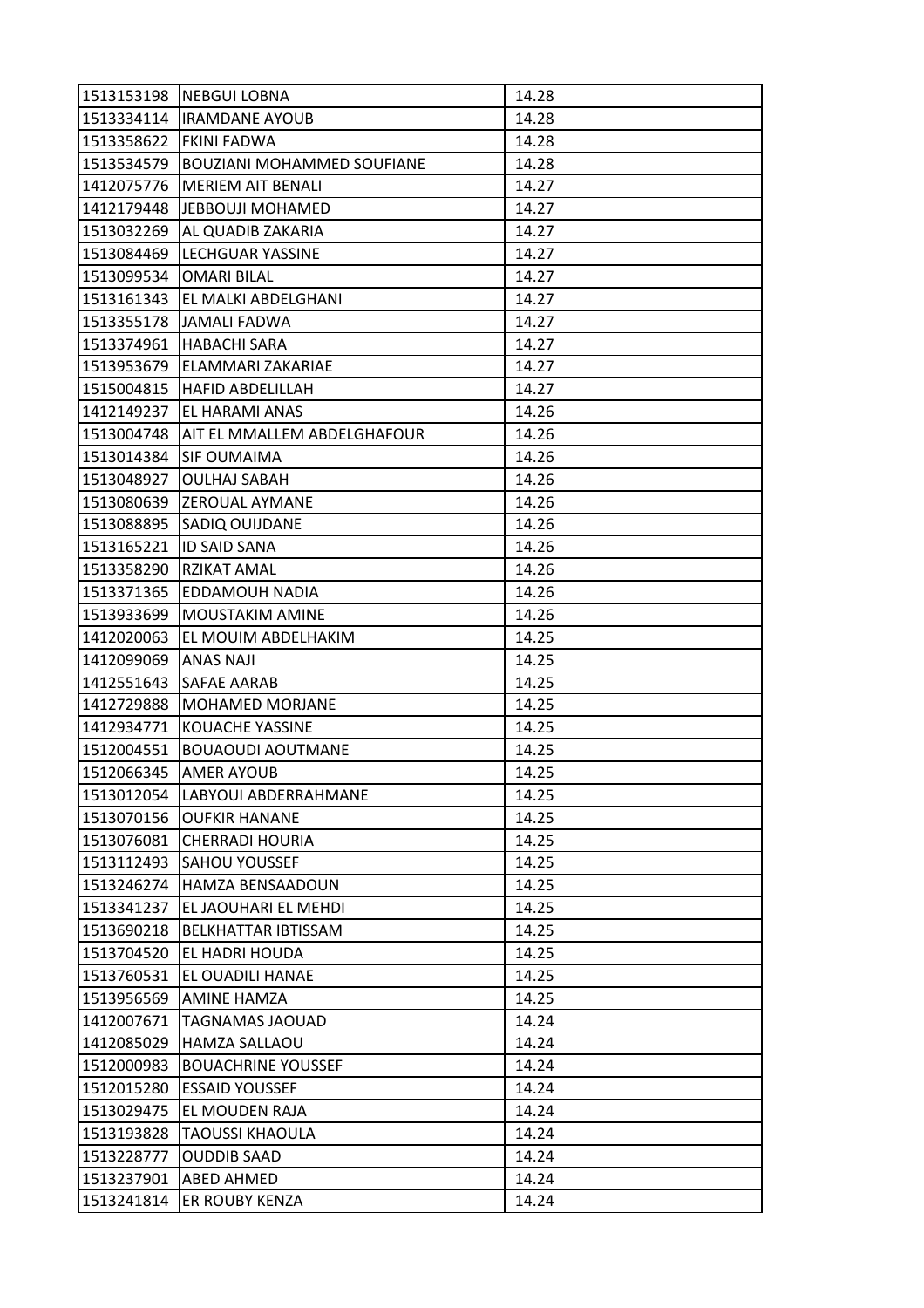| 1513318869 | <b>BENBRAHIM ALI</b>           | 14.24 |
|------------|--------------------------------|-------|
|            | 1513344781   MOUNAIME CHOUAIB  | 14.24 |
|            | 1513745065   ASSALAMI MOHAMMED | 14.24 |
| 1412019619 | AL FAQIR SAFOUANE              | 14.23 |
| 1412529886 | <b>SOUFIANE BAALI</b>          | 14.23 |
| 1512935179 | EL ABDELLAOUI ACHRAF           | 14.23 |
| 1513015799 | <b>EL BAALALI ABDELLAH</b>     | 14.23 |
| 1513023948 | <b>NESSI AMINA</b>             | 14.23 |
| 1513072140 | <b>HAFIR SAID</b>              | 14.23 |
| 1513174053 | <b>BENASSILA MEHDI</b>         | 14.23 |
|            | 1513796052 LAFDILI YOUSSEF     | 14.23 |
| 1412032395 | <b>CHBANI AYOUB</b>            | 14.22 |
| 1412364322 | CHROUKATE MOHAMMED             | 14.22 |
| 1513006816 | <b>GOULLA ABDERRAHMANE</b>     | 14.22 |
| 1513012865 | LABIHI LAHBIB                  | 14.22 |
|            | 1513030799  IDOUAKRIM KHADIJA  | 14.22 |
| 1513089741 | <b>JABIRI MOHAMED HAMZA</b>    | 14.22 |
| 1513111739 | <b>SOUL HOURIA</b>             | 14.22 |
| 1513172306 | FATTEH KAOUTAR                 | 14.22 |
| 1513181135 | MESRAR FATIM EZAHRA            | 14.22 |
| 1513228739 | <b>DELYASSE ABDERRAZZAK</b>    | 14.22 |
| 1513238856 | EL IDRISSI SAIDA               | 14.22 |
| 1513338059 | <b>ENNACIRI NABILA</b>         | 14.22 |
| 1513348266 | <b>GRIMAH KHAOULA</b>          | 14.22 |
| 1513366099 | <b>HARAOUI ILYESS ADEM</b>     | 14.22 |
| 1513541255 | <b>MOHTAFAD HASNAE</b>         | 14.22 |
| 1411932655 | MAAZAZ ZAKARIA                 | 14.21 |
| 1412016002 | <b>NADI SARAH</b>              | 14.21 |
| 1412084130 | <b>GHOFRANE ABKAR</b>          | 14.21 |
| 1412388227 | HAMMAMA ASMAE                  | 14.21 |
| 1513023928 | <b>ACHBBOUKH ASMA</b>          | 14.21 |
| 1513080998 | <b>HAFILI WAFA</b>             | 14.21 |
| 1513098890 | EL GARNI MOHAMED AMINE         | 14.21 |
| 1513350665 | <b>LOTFI ZINEB</b>             | 14.21 |
| 1513618332 | <b>SASSINE BILAL</b>           | 14.21 |
| 1513780050 | <b>BOUHLIL FATIMA AZZAHRA</b>  | 14.21 |
| 1412000066 | ELMOUATASIM SALAH-EDDINE       | 14.20 |
| 1512255749 | <b>HAIDASSE JAOUAD</b>         | 14.20 |
| 1512371076 | SALIME WIDAD                   | 14.20 |
| 1513029733 | <b>HMIMOU BRAHIM</b>           | 14.20 |
| 1513034544 | EL BAHRY HAKIMA                | 14.20 |
| 1513093088 | <b>CHOUKARI ISMAIL</b>         | 14.20 |
| 1513100650 | <b>AHARBIL CHAIMAE</b>         | 14.20 |
| 1513292486 | <b>HOUSNI YOUNESS</b>          | 14.20 |
| 1513369630 | <b>ELKOUFI NOUHAILA</b>        | 14.20 |
| 1513377810 | MIYARA KENZA                   | 14.20 |
| 1513540451 | EL BAKRAOUI YOUSSEF            | 14.20 |
| 1411939601 | <b>NASRI NOURA</b>             | 14.18 |
| 1412351172 | AAFI BOUCHAIB                  | 14.18 |
| 1512004694 | <b>BEN HAMOU ABOUBAKR</b>      | 14.18 |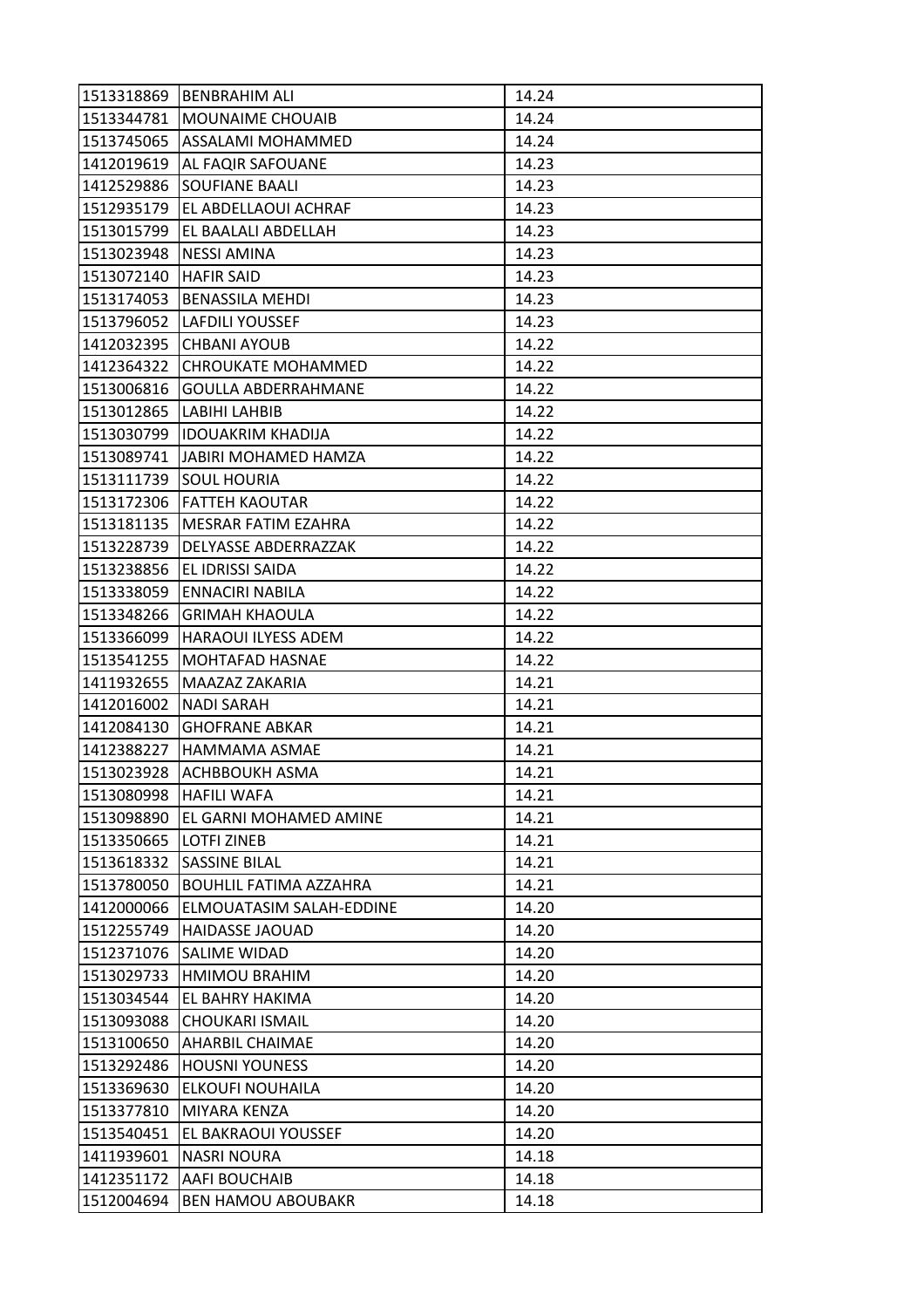| 1512095834 | ABAAOU MOHAMED AMINE           | 14.18 |
|------------|--------------------------------|-------|
| 1512756523 | <b>BOUKILI SAAD</b>            | 14.18 |
| 1513033751 | <b>MAILAL SAID</b>             | 14.18 |
| 1513068597 | EN NAJI SALMA                  | 14.18 |
| 1513079082 | ELHOUMMANI MOHAMED             | 14.18 |
| 1513087440 | RAZINE CHAIMAA                 | 14.18 |
| 1513226877 | MAZOUZ AYYOUB                  | 14.18 |
| 1513231506 | <b>TAZIGH HIND</b>             | 14.18 |
| 1513231838 | <b>AL KHALIFI ASAAD</b>        | 14.18 |
| 1513243619 | ZAAOUANI SOUFIANE              | 14.18 |
| 1513270377 | <b>BOUKHARI SMAIL</b>          | 14.18 |
| 1513318198 | ALIJ CHAIMAA                   | 14.18 |
| 1513355315 | <b>BENZERKANE BADR</b>         | 14.18 |
| 1513361814 | <b>BIALA SMAIL</b>             | 14.18 |
| 1513520661 | <b>ID ELCADI SALMA</b>         | 14.18 |
| 1513950462 | <b>WAFAE TAMASNA</b>           | 14.18 |
| 1412317394 | <b>OUIZZANE SALMA</b>          | 14.17 |
| 1513003408 | <b>HOUMINA HICHAM</b>          | 14.17 |
| 1513032785 | AIT HSAIN KAMAL                | 14.17 |
| 1513066791 | <b>SAKOUM MARYEM</b>           | 14.17 |
| 1513226210 | <b>RAGOUBY MADIHA</b>          | 14.17 |
| 1513283273 | AIT ABBOU RAJAA                | 14.17 |
| 1513328024 | EL FDIDINE MAROUANE            | 14.17 |
| 1513340963 | IEL FARKH SAAD                 | 14.17 |
| 1513526065 | <b>BADDI ALI</b>               | 14.17 |
|            | 1412008372   AIT EL HADJ ASSMA | 14.16 |
| 1412066472 | SAAD ALLAH MARZAK              | 14.16 |
| 1412272177 | JABRI OTHMANE                  | 14.16 |
| 1412928363 | <b>IHRAI YOUSSEF</b>           | 14.16 |
| 1513026965 | <b>KAOUKAB MEHDI</b>           | 14.16 |
| 1513077329 | BELABYAD ABDESSAMAD            | 14.16 |
| 1513080921 | <b>ELAILY ELMEHDI</b>          | 14.16 |
| 1513094736 | <b>ELANBA ZINEB</b>            | 14.16 |
| 1513157293 | <b>AHBAIZ ELMEHDI</b>          | 14.16 |
| 1513197968 | <b>OUZALMAT ISSAM</b>          | 14.16 |
| 1513243821 | LAKMALE IKRAM                  | 14.16 |
| 1513245668 | <b>ELFATEHY TAHA KHALIL</b>    | 14.16 |
| 1513282313 | <b>MAMOUNI NASSIM</b>          | 14.16 |
| 1513363805 | ZAINI MOHAMMED                 | 14.16 |
| 1513375373 | <b>NACIF IMANE</b>             | 14.16 |
| 1513386181 | <b>SGHIOUAR IMANE</b>          | 14.16 |
| 1513815440 | <b>LBERNI HICHAM</b>           | 14.16 |
| 1513939987 | <b>ALLAOUI IMANE</b>           | 14.16 |
| 1515138505 | <b>ALI AMIL</b>                | 14.16 |
| 1411031207 | JELLAOUI HASSAN                | 14.15 |
| 1412007394 | AIT LAMALEM MEHDI              | 14.15 |
| 1412524128 | <b>HAMZA ARCHKAK</b>           | 14.15 |
| 1412547964 | <b>ILYAS GARNAOUI</b>          | 14.15 |
| 1512078157 | <b>KAMAL ZOUANI</b>            | 14.15 |
| 1513027907 | <b>BENBAASID HICHAM</b>        | 14.15 |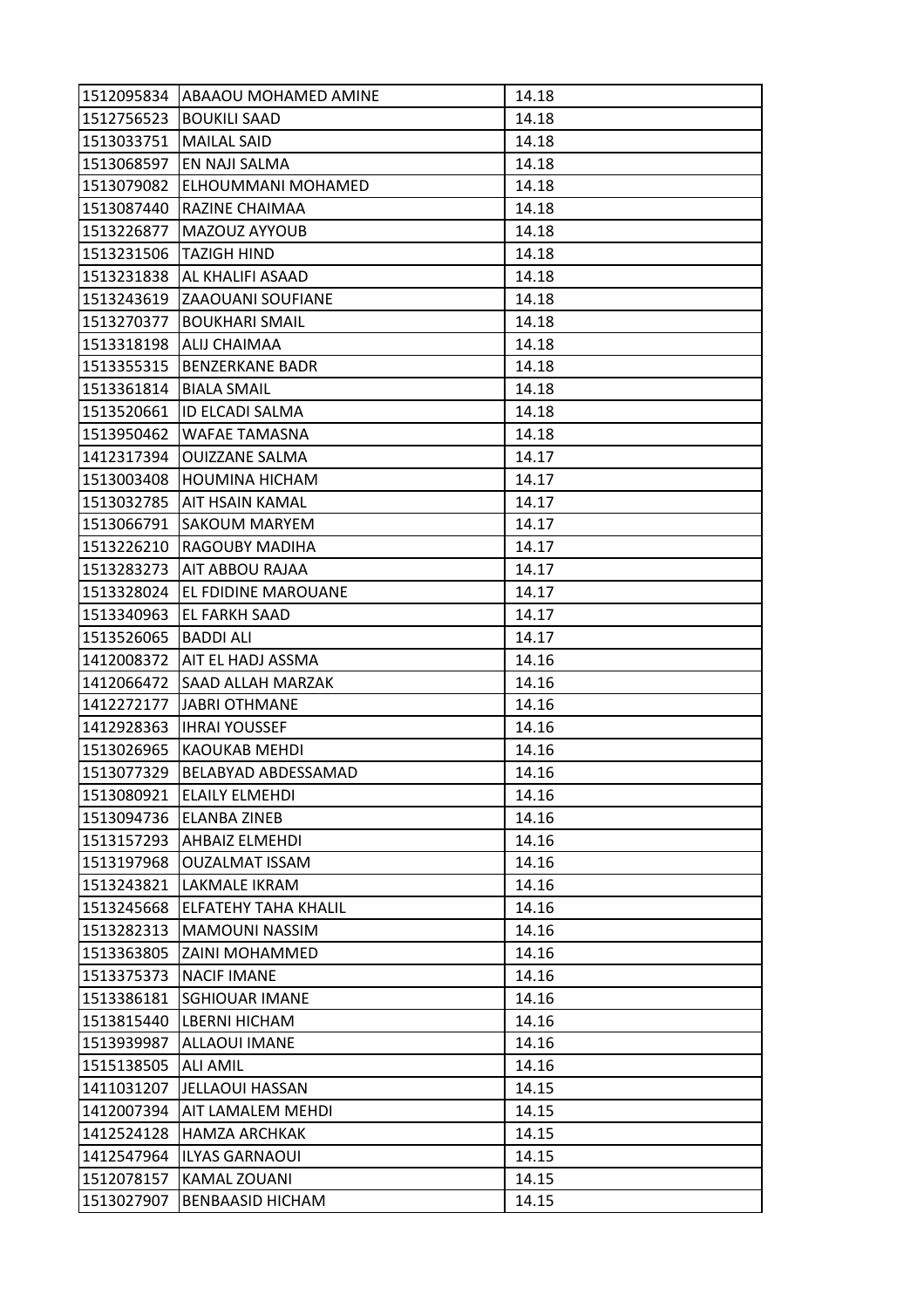| 1513069586 | <b>SELLAMI EL MEHDI</b>      | 14.15 |
|------------|------------------------------|-------|
| 1513231805 | <b>KAISSOUB REDA</b>         | 14.15 |
| 1513241590 | <b>BENAZZOUZ BOUCHRA</b>     | 14.15 |
| 1513360396 | ECHCHNAOUI IBTISSAM          | 14.15 |
| 1513543019 | <b>GOUREYFI MOHAMED REDA</b> | 14.15 |
| 1513616731 | KARICH OUARDA                | 14.15 |
| 1513776042 | <b>HARBAJ MOHAMMED</b>       | 14.15 |
| 1412080920 | <b>AYOUB EL KHAOULI</b>      | 14.14 |
| 1412229760 | KAMAL JAOUABANI              | 14.14 |
| 1512020277 | EL HIKI SALMA                | 14.14 |
| 1512185483 | <b>EL OMARY HASSAN</b>       | 14.14 |
| 1512384496 | <b>BADSI OUSSAMA</b>         | 14.14 |
| 1512944627 | <b>MAGRANE SOUFIANE</b>      | 14.14 |
| 1513002123 | <b>CHAYNANE NORA</b>         | 14.14 |
| 1513009703 | <b>HAJIBI ASSIYA</b>         | 14.14 |
| 1513030829 | EL AOUNG HASNA               | 14.14 |
| 1513107205 | AIT EL MAHJOUB KHADIJA       | 14.14 |
| 1513111710 | ROUAMZI SOULAIMANE           | 14.14 |
| 1513348691 | <b>MAWAHIB HAMZA</b>         | 14.14 |
| 1513350635 | EL MANSOURI AHMED            | 14.14 |
| 1513802119 | EL HADRI CHAYMAE             | 14.14 |
| 1513812704 | <b>TWATI MERYEM</b>          | 14.14 |
| 1513873743 | <b>BERRAHOU MARYAM</b>       | 14.14 |
| 1515139973 | LIAAYCHI OUMAYMA             | 14.14 |
| 1412040664 | <b>BABANA HASSNAE</b>        | 14.13 |
| 1412228398 | YOUNES HAKKAR                | 14.13 |
| 1412367376 | AICHA ABOULAININE            | 14.13 |
| 1512358054 | <b>SALAM MOHAMMED</b>        | 14.13 |
| 1513028220 | <b>MOUHIBI MOHAMED</b>       | 14.13 |
| 1513082231 | RAJOUANI AMAL                | 14.13 |
| 1513193987 | <b>EL KOUIHEN FADILA</b>     | 14.13 |
| 1513351877 | LOUDIYI IMANE                | 14.13 |
| 1513543365 | <b>BELAHCEN OUMAIMA</b>      | 14.13 |
| 1513761775 | <b>EL IDRISSI YOUSSEF</b>    | 14.13 |
| 1412239361 | <b>DOUNIA LAMCHAOURI</b>     | 14.12 |
| 1412240772 | EL ATBAOUI CHOUROUK          | 14.12 |
| 1412356644 | KHALIF FATIMA-ZAHRA          | 14.12 |
| 1512004678 | <b>BAKKOURI SAAD</b>         | 14.12 |
| 1513013761 | <b>IDMOUH RANIA</b>          | 14.12 |
| 1513037663 | <b>BENKAHYA SIHAM</b>        | 14.12 |
| 1513324400 | DARDAR YOUSSEF               | 14.12 |
| 1513350691 | MOUIH ABDERRAHMANE           | 14.12 |
| 1513364951 | <b>BOUAGHAD ABDERRAHMANE</b> | 14.12 |
| 1513692799 | <b>TALHAOUI ALI</b>          | 14.12 |
| 1513016364 | <b>BOUTAYIBI JAMILA</b>      | 14.11 |
| 1513189687 | MASSEROURE FATIMA EZZAHRA    | 14.11 |
| 1513246073 | YASSINE KARAMI               | 14.11 |
| 1412099368 | <b>MOHAMED EL GARRAOUI</b>   | 14.10 |
| 1412099731 | <b>NARJISS BARRAA</b>        | 14.10 |
| 1513001475 | AIT LAHCEN OUALI KHAOULA     | 14.10 |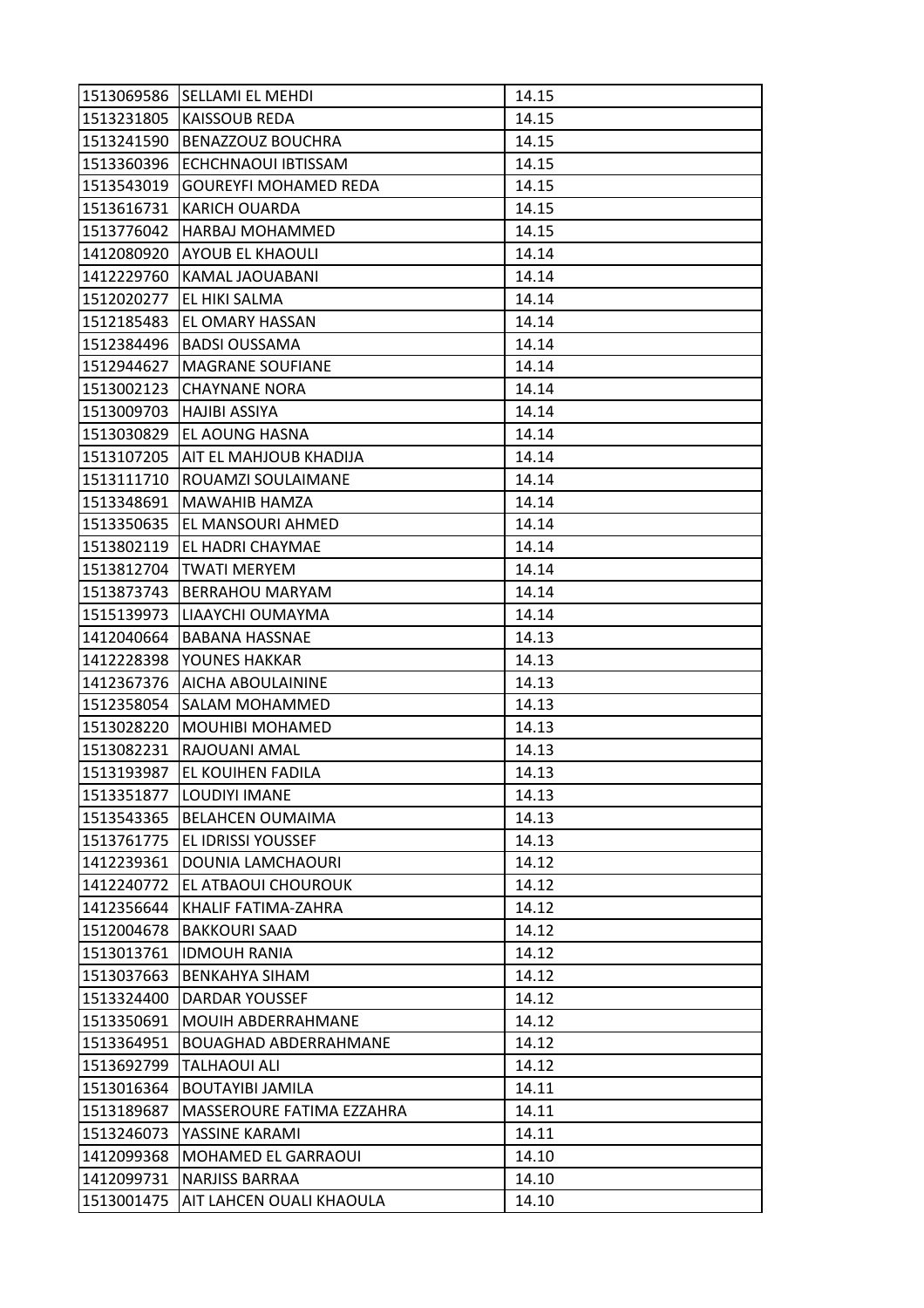| 1513003078 | <b>ENNABO YASSINE</b>       | 14.10 |
|------------|-----------------------------|-------|
| 1513016500 | <b>EL M HAMDI ZINEB</b>     | 14.10 |
| 1513084417 | <b>FATHELKHIR NASREDINE</b> | 14.10 |
| 1513226603 | EL HAROUCH MERYEM           | 14.10 |
| 1513280064 | <b>ELBAKKALI ALAE</b>       | 14.10 |
|            | 1513291063   ABATOURAB FAHD | 14.10 |
| 1513535189 | <b>ELASRI KHALID</b>        | 14.10 |
| 1513806864 | LAMRINI LAMIA               | 14.10 |
| 1513862564 | <b>BOUZIANE NOUHAILA</b>    | 14.10 |
| 1513938899 | EZZOUGHI OMAR               | 14.10 |
| 1412524429 | <b>BRAHIM AZLAGA</b>        | 14.09 |
| 1412541988 | SAMYA AZNAG                 | 14.09 |
| 1512014231 | OUMOULAY BRAHIM NAIMA       | 14.09 |
| 1512548409 | <b>KHALDI IMANE</b>         | 14.09 |
| 1513015979 | <b>NADIF LATIFA</b>         | 14.09 |
| 1513016316 | YASSINE ASMAE               | 14.09 |
| 1513270512 | DAHNI FATIMA ZAHRA          | 14.09 |
| 1513344635 | <b>NAHRI YOUNES</b>         | 14.09 |
| 1513365943 | <b>GASSAR MEHDI</b>         | 14.09 |
| 1513526874 | <b>TOUAOUSSA MOHAMMED</b>   | 14.09 |
| 1412000036 | <b>BELGHARD YASIR</b>       | 14.08 |
| 1412003971 | AIT BAHA TAREK              | 14.08 |
| 1412050935 | AMAHAL HANANE               | 14.08 |
| 1412085855 | ELOUMAMI NASSIMA            | 14.08 |
| 1412160458 | <b>ISSMAILI ABDELJALIL</b>  | 14.08 |
| 1412271001 | <b>HOUIR YOUNES</b>         | 14.08 |
| 1512052172 | <b>ZELMATI YOUSSEF</b>      | 14.08 |
| 1512254398 | KHYAT MUSTAPHA              | 14.08 |
| 1513008516 | <b>KHALED ELMEHDI</b>       | 14.08 |
| 1513050855 | EL BARGHY OUMAYMA           | 14.08 |
| 1513051118 | LAYOUDI MERYEM              | 14.08 |
| 1513069688 | <b>ES SALHY MONCEF</b>      | 14.08 |
| 1513228983 | <b>KHIZRANE SANAE</b>       | 14.08 |
| 1513249604 | ERRACHIDI CHAIMAA           | 14.08 |
| 1513280057 | <b>FARNANE AMINA</b>        | 14.08 |
| 1513331349 | <b>NAMIR OUMAIMA</b>        | 14.08 |
| 1513351895 | EL FATMI MOHAMMED           | 14.08 |
| 1513370598 | <b>NAI MARIEM</b>           | 14.08 |
| 1513691054 | SANA BOURIM                 | 14.08 |
| 1513957381 | RAHOUI SAAD                 | 14.08 |
| 1412012845 | YAICH DRISS                 | 14.07 |
| 1412069463 | YOUSSEF EL HARRAT           | 14.07 |
| 1412099400 | OUMAIMA HAIDDOU             | 14.07 |
| 1412181784 | ESSAALAOUI FATIMA-EZZAHRA   | 14.07 |
| 1412371174 | MOUSSADEQ SALMA             | 14.07 |
| 1412904618 | <b>GUININE ABDESSAMAD</b>   | 14.07 |
| 1512037103 | <b>HHABBAD ISMAIL</b>       | 14.07 |
| 1512806324 | EL YAQOUBI MOHAMED          | 14.07 |
| 1513014364 | <b>NOUNNOUS AMINE</b>       | 14.07 |
| 1513037789 | EL HIYANI FATIMA ZAHRA      | 14.07 |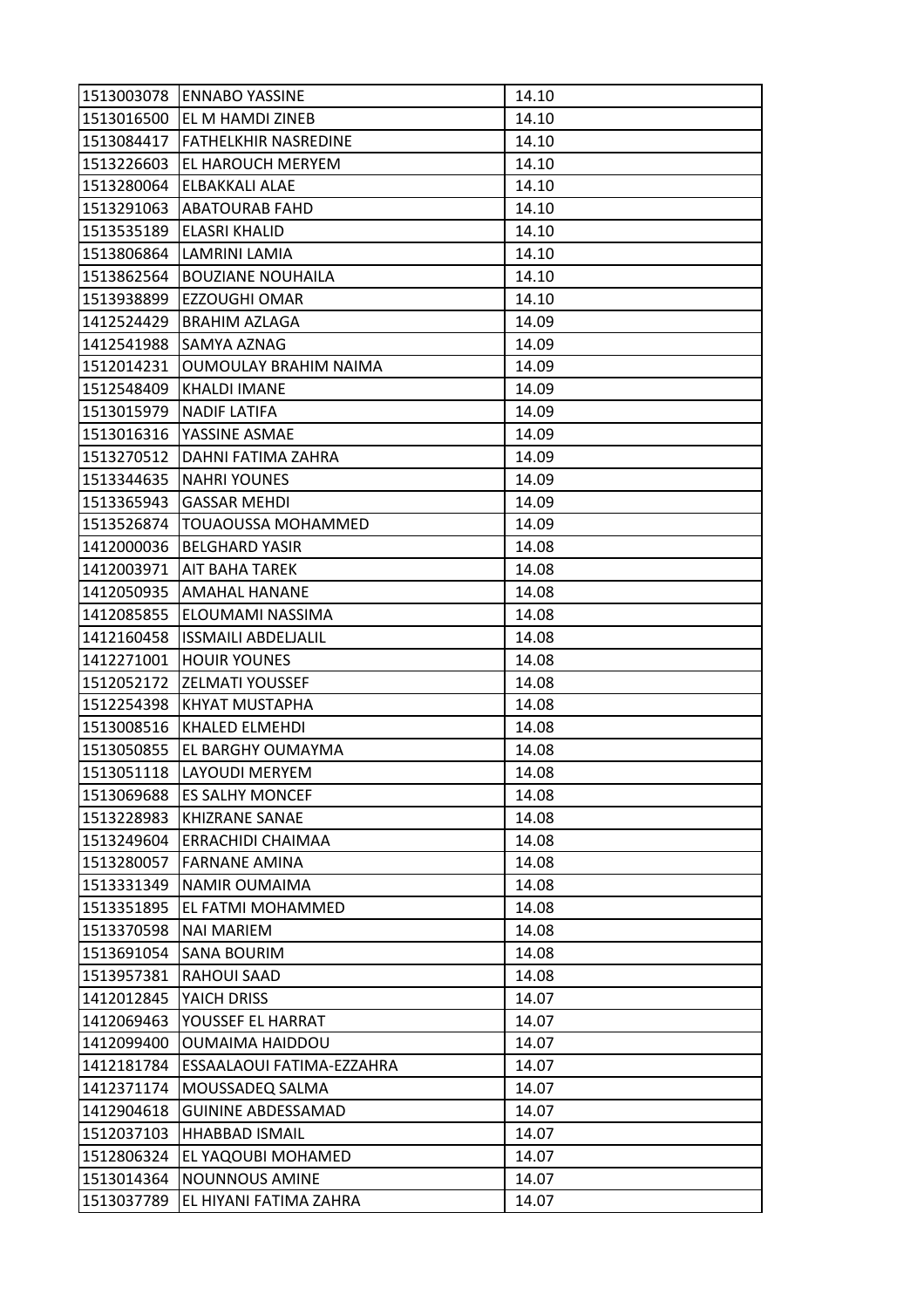| 1513088945 | <b>JLAIDI EL YAZID</b>             | 14.07 |
|------------|------------------------------------|-------|
|            | 1513088959   MASKOUF OUSSAMA       | 14.07 |
| 1513098126 | FILALI FATIMA EZZAHRA              | 14.07 |
| 1513164245 | HAIDAR EL MEHDI                    | 14.07 |
| 1513172285 | <b>CHAKOR HAMZA</b>                | 14.07 |
| 1513239326 | <b>CHAFIQ CHAIMAE</b>              | 14.07 |
| 1513251269 | <b>EL GARDA HAFSA</b>              | 14.07 |
| 1513252510 | <b>MAZOIR BOUCHRA</b>              | 14.07 |
| 1513272324 | <b>BOUBADRE EL MAHDI</b>           | 14.07 |
| 1513339531 | <b>HAFDI ZINEB</b>                 | 14.07 |
| 1513541553 | DIMACHQI KHAOULA                   | 14.07 |
| 1513552701 | <b>SAHOULIM CHARAFEDDINE</b>       | 14.07 |
| 1513755378 | YOUMKA MEHDI                       | 14.07 |
| 1412072604 | <b>ISMAIL BARZI</b>                | 14.06 |
| 1412914085 | EL MAHDOUMA HICHAM                 | 14.05 |
| 1412919870 | <b>KHATIR ILYAS</b>                | 14.05 |
| 1513016310 | <b>DANDI HASNA</b>                 | 14.05 |
| 1513026110 | <b>IBNOUTALIB FATIMA EZ ZAHRAE</b> | 14.05 |
| 1513186014 | <b>AIT OUMOUY MOHAMED</b>          | 14.05 |
| 1513237794 | BEN ZAROUALA KHADIJA               | 14.05 |
| 1513243157 | <b>HAJIB BOUCHRA</b>               | 14.05 |
| 1513270164 | AFARYATE HAMZA                     | 14.05 |
| 1513270416 | NASLOUBY SALAHEDDINE               | 14.05 |
| 1513276023 | LAGRINI AMINA                      | 14.05 |
| 1513529352 | <b>AKCHACHE MOADH</b>              | 14.05 |
| 1513611283 | LY SALIMA                          | 14.05 |
| 1513942308 | <b>BAHA SANAE</b>                  | 14.05 |
| 1411033216 | <b>AMJOUD ELMOKHTAR</b>            | 14.04 |
| 1513027348 | <b>DKAIR NEZHA</b>                 | 14.04 |
| 1513098737 | MAATALLAH NIAMA                    | 14.04 |
| 1513101397 | <b>EZZOUHRY SAMIA</b>              | 14.04 |
| 1513239243 | NADAM MARYEM                       | 14.04 |
| 1513282385 | <b>CHARKAOUI ANASS</b>             | 14.04 |
| 1513283108 | <b>TOUAM YOUSRA</b>                | 14.04 |
| 1513289196 | <b>AMZIL AMINE</b>                 | 14.04 |
| 1513340631 | <b>BOURRASS KAWTAR</b>             | 14.04 |
| 1513378659 | <b>FAKIR SOUKAINA</b>              | 14.04 |
| 1513547035 | <b>ADRI KHAOULA</b>                | 14.04 |
| 1513934501 | <b>ZAABLI HANANE</b>               | 14.04 |
| 1512066380 | HASNAOUI MOHAMED                   | 14.03 |
| 1513003149 | <b>BOUGARMOUZ OMAR</b>             | 14.03 |
| 1513006775 | ELAMRAOUI MOHAMED                  | 14.03 |
| 1513040201 | ELMALAOUI KELTOUM                  | 14.03 |
| 1513099399 | JAMALI MOHAMED                     | 14.03 |
| 1513271257 | EL WAFI MOUNA                      | 14.03 |
| 1513276606 | <b>TRAIKI AYOUB</b>                | 14.03 |
| 1513291763 | <b>BOUZIANE SALMA</b>              | 14.03 |
| 1513329265 | LAHRICHI OTHMAN                    | 14.03 |
| 1513358221 | <b>AZRBI LOUBNA</b>                | 14.03 |
| 1412031531 | <b>OUKASSEM ZAKARIA</b>            | 14.02 |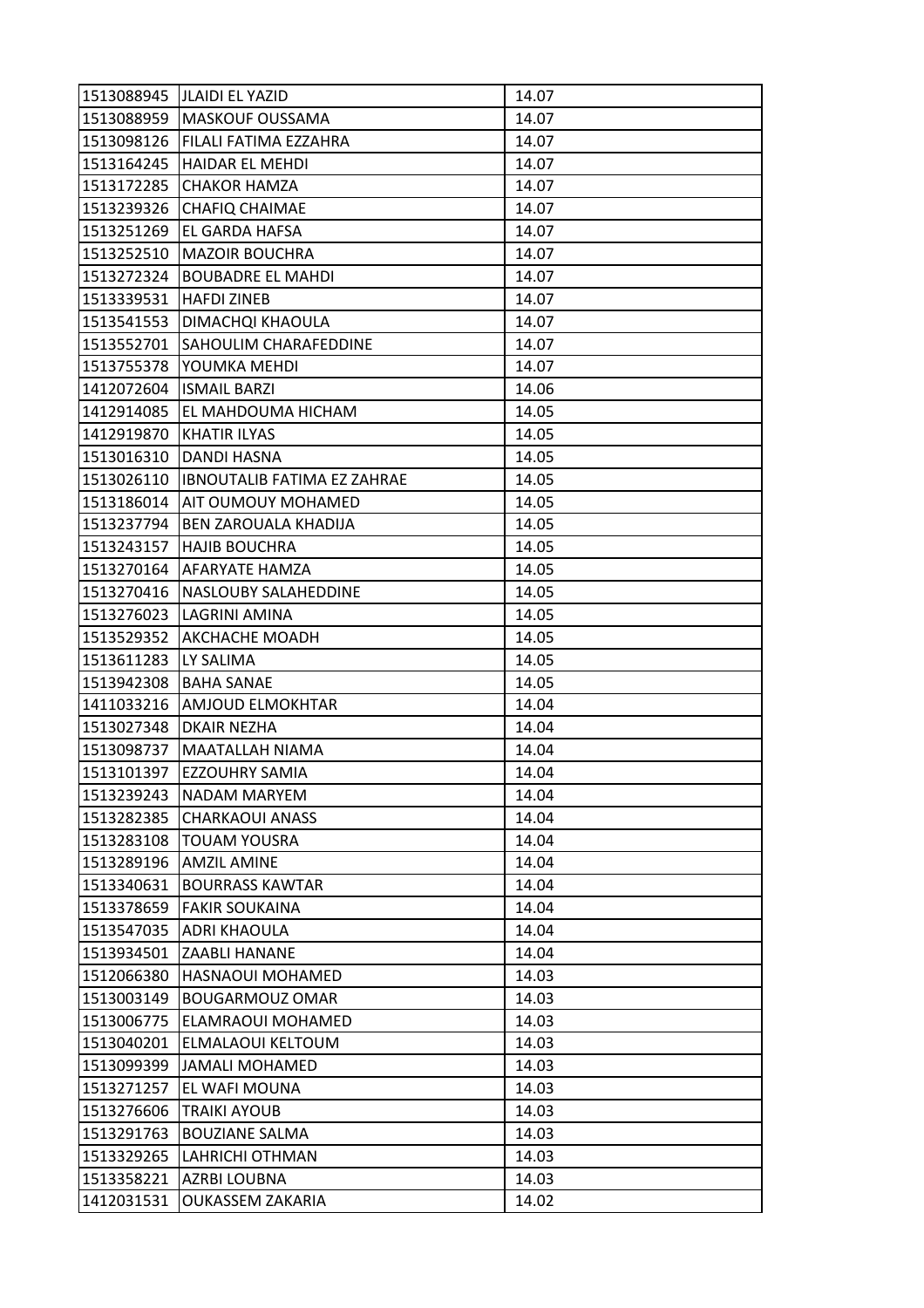| 1412088930 | IFATIMA EZZAHRA IZDI         | 14.02 |
|------------|------------------------------|-------|
| 1412363952 | <b>HANOUNE AYOUB</b>         | 14.02 |
| 1512280191 | <b>AYOUB SAHNOUN</b>         | 14.02 |
| 1512926266 | HARAFI ILHAM                 | 14.02 |
| 1513003677 | <b>BOUMHIR AYOUB</b>         | 14.02 |
| 1513032202 | DRAOUI LAMIAE                | 14.02 |
| 1513039507 | <b>TIRHMERT AHMED</b>        | 14.02 |
| 1513066206 | <b>NOUBAIR DOUAA</b>         | 14.02 |
| 1513238052 | ELAASSRI MARWA               | 14.02 |
| 1513245778 | JABRANE SALMA                | 14.02 |
| 1513526518 | ABOULKACEM ZAKARIA           | 14.02 |
| 1412034739 | DEFAA MOHAMED ILIAS          | 14.01 |
| 1412085102 | <b>MOHAMED AMINE ESGHANI</b> | 14.01 |
| 1512006270 | <b>SAADAOUI KHADIJA</b>      | 14.01 |
| 1513034669 | <b>FARGOUG MARIA</b>         | 14.01 |
| 1513049733 | <b>KAOUANE SANAE</b>         | 14.01 |
| 1513085019 | EL ANSSARI DIKRA             | 14.01 |
| 1513186108 | <b>TOUZANI HAJAR</b>         | 14.01 |
| 1513340540 | KHIZRANE SOUHAILA            | 14.01 |
| 1513366050 | <b>JEBARI SOUFIAN</b>        | 14.01 |
| 1513375698 | EL AZIZI HAMZA               | 14.01 |
| 1515126471 | <b>FAIK AFRAA</b>            | 14.01 |
| 1412002816 | LAFTAH ISMAIL                | 14.00 |
| 1412003610 | AL JIHAD MOHAMED             | 14.00 |
| 1412098000 | SAIDA AZNAG                  | 14.00 |
| 1412276653 | <b>BENZIAT MOHAMED</b>       | 14.00 |
| 1412533797 | FATIMA ZAHRA IBRAHIMI        | 14.00 |
| 1513288583 | <b>TALHA MANAL</b>           | 14.00 |
| 1513351772 | ABOUAM CHAIMAA               | 14.00 |
| 1513361780 | AMRIDA YAHYA                 | 14.00 |
| 1513520814 | <b>ENNAJIH KHAOULA</b>       | 14.00 |
| 1513527828 | <b>TABKHA HOUSSAM</b>        | 14.00 |
| 1513618429 | <b>KATIBI MOUAD</b>          | 14.00 |
| 1412072745 | HICHAM ANISIMI               | 13.99 |
| 1512241930 | <b>HOUAS ABDESSALAM</b>      | 13.99 |
| 1512282190 | <b>CHABANI NISRINE</b>       | 13.99 |
| 1513001029 | <b>BENSEMLALI SAMIA</b>      | 13.99 |
| 1513050628 | <b>KARKOUB MERYEM</b>        | 13.99 |
| 1513050866 | EL ORCHE BADER               | 13.99 |
| 1513243289 | <b>HAREF MAROUAN</b>         | 13.99 |
| 1513537041 | <b>GADDA NOUHAILA</b>        | 13.99 |
| 1513758264 | AMOURI NAJIA                 | 13.99 |
| 1412000843 | LAMKADEM WALID               | 13.98 |
| 1412037638 | KARIMA KHETOU                | 13.98 |
| 1412171100 | <b>DENIAOUI ZAHIRA</b>       | 13.98 |
| 1513056271 | NAJIM MOHAMED ATIK           | 13.98 |
| 1513078523 | <b>OUMERRI JIHAD</b>         | 13.98 |
| 1513245689 | <b>FNOUNI ANAS</b>           | 13.98 |
| 1513379890 | <b>GHATTAB AMAL</b>          | 13.98 |
| 1513536411 | AIT SIDI ALI YASINE          | 13.98 |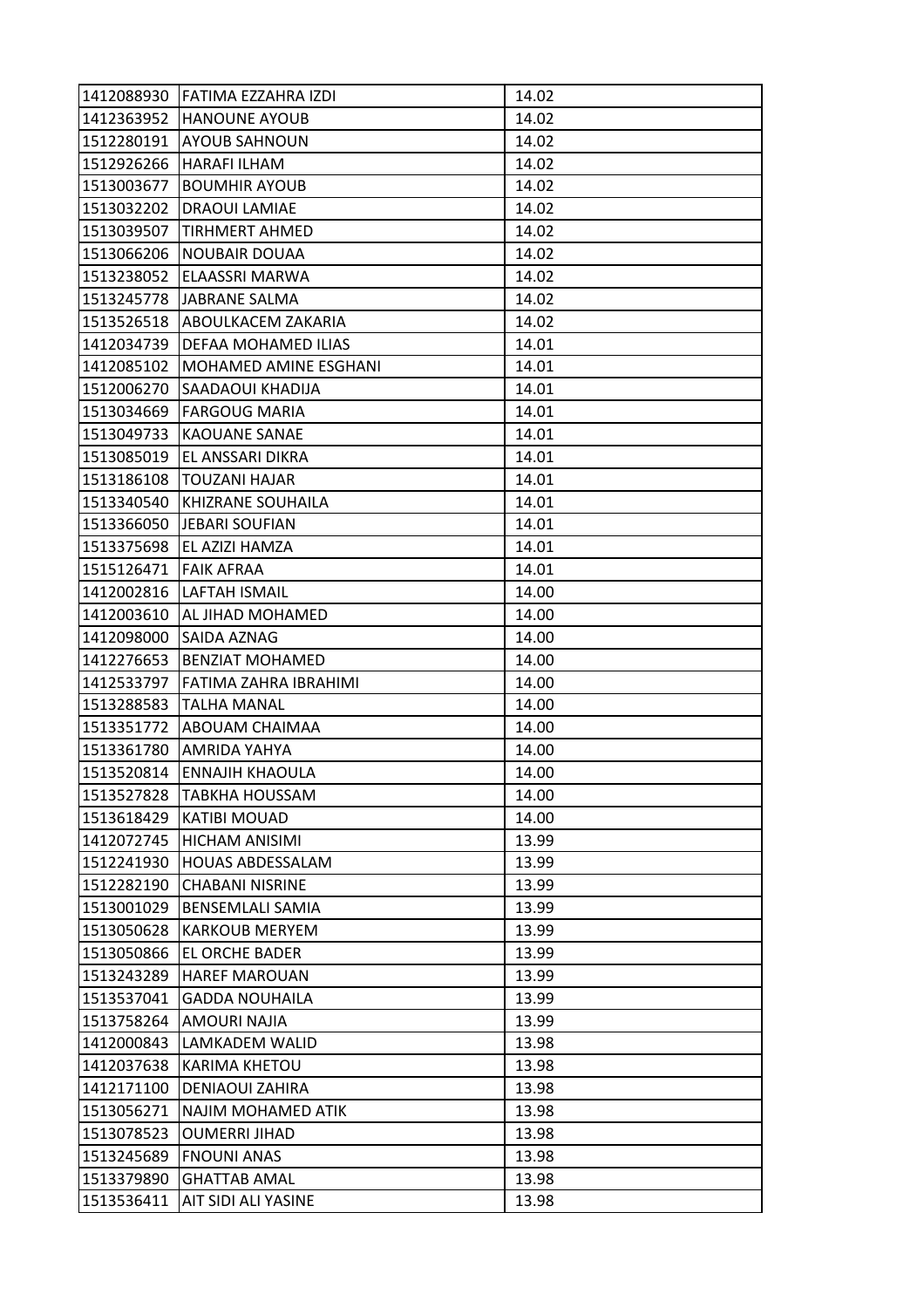| <b>SASSOUR OUSSAMA</b><br>13.98<br>DAHRI HAYTHAM<br>13.98<br><b>MAROUANE JEBBOR</b><br>13.97<br><b>NADOUI ILIASS</b><br>13.97<br>1412098983<br>13.97<br>REDA BELKORCHI<br><b>FIKRY ZINEB</b><br>13.97<br>13.97<br>1513034823<br><b>ERRGUIBI MOHAMED</b><br>ED DOKKALY FATIMA<br>13.97<br>13.97<br><b>MEKTANE HOUSSAM</b><br>13.97<br>RAHHAWI HAFID<br>13.96<br><b>TOUBIT LOUBNA</b><br>1411548669<br>13.96<br>NEZHA BOUYAHIA<br>1512933070<br><b>ISMAILI EL ALAOUI YOUSSEF</b><br>13.96<br>13.96<br>1513026402<br><b>OULKAID GHIZLANE</b><br><b>JATKTAOU ASMAE</b><br>13.96<br>13.96<br><b>HMOURY HAJAR</b><br><b>BOURZOU YASMINE</b><br>13.96<br>13.96<br><b>ABDELLAH LOTFI</b><br>13.96<br>1513527938<br>LYAZIDI YASSIN<br><b>BALOUCH HAMZA</b><br>13.96<br>13.96<br>1513954961<br>SARA L GHDAICHE<br>1412279075<br><b>MOUINE SOUFIANE</b><br>13.95<br>RAYSSI ADAM<br>13.95<br>13.95<br>1412538474<br><b>TOURIA HNIAD</b><br><b>AYMAN M'RABAT</b><br>1412704993<br>13.95<br>1412718090<br>EL IDRISSI MOHCINE<br>13.95<br><b>LAAROUSSI MAHDI</b><br>13.95<br><b>ABOUNAOUAFIL LAILA</b><br>13.95<br>EL AZALI MOHAMED REDA<br>13.95<br>1513105301<br><b>OULTIMLIL NADA</b><br>13.95<br>1513225473<br><b>JABBOURI ZAKIA</b><br>13.95<br>13.95<br><b>NAFTAHI AYMANE</b><br>1513274800<br><b>BAHJA IKRAM</b><br>13.95<br>RHARIB SALMA<br>13.95<br>1513356577<br><b>CHAFIK HAMZA</b><br>13.95<br>JAMAL HAJAR<br>13.95<br>13.95<br>1513952548<br>AIT LHAJ HAJAR<br>1412070403<br><b>IMANE SARIKH</b><br>13.93<br>1512032114<br><b>ILLAL HAJAR</b><br>13.93<br><b>SINIF MOUHSIN</b><br>1512160545<br>13.93<br><b>AIT SY KHALID</b><br>13.93<br>1513056113<br><b>BOUHAFA OUMAIMA</b><br>13.93<br>1513089721<br>13.93<br>AMARA LAMIYA<br>1513100096<br><b>BELKORCHI YASSINE</b><br>13.93<br>1513100523<br><b>KHYAT ASSIA</b><br>13.93<br><b>CHAKIR OUMAIMA</b><br>13.93<br>13.93<br>1513115184<br><b>IDELAOUAD FATIMA</b><br>1513534010<br><b>ELBAHRAOUI ANASS</b><br>13.93<br>1513869900<br>SAIDI SELMA<br>13.93 | 1513552229 | <b>FELLAH OUMAIMA</b> | 13.98 |
|----------------------------------------------------------------------------------------------------------------------------------------------------------------------------------------------------------------------------------------------------------------------------------------------------------------------------------------------------------------------------------------------------------------------------------------------------------------------------------------------------------------------------------------------------------------------------------------------------------------------------------------------------------------------------------------------------------------------------------------------------------------------------------------------------------------------------------------------------------------------------------------------------------------------------------------------------------------------------------------------------------------------------------------------------------------------------------------------------------------------------------------------------------------------------------------------------------------------------------------------------------------------------------------------------------------------------------------------------------------------------------------------------------------------------------------------------------------------------------------------------------------------------------------------------------------------------------------------------------------------------------------------------------------------------------------------------------------------------------------------------------------------------------------------------------------------------------------------------------------------------------------------------------------------------------------------------------------------------------------------------------|------------|-----------------------|-------|
|                                                                                                                                                                                                                                                                                                                                                                                                                                                                                                                                                                                                                                                                                                                                                                                                                                                                                                                                                                                                                                                                                                                                                                                                                                                                                                                                                                                                                                                                                                                                                                                                                                                                                                                                                                                                                                                                                                                                                                                                          | 1513814146 |                       |       |
|                                                                                                                                                                                                                                                                                                                                                                                                                                                                                                                                                                                                                                                                                                                                                                                                                                                                                                                                                                                                                                                                                                                                                                                                                                                                                                                                                                                                                                                                                                                                                                                                                                                                                                                                                                                                                                                                                                                                                                                                          | 1513943522 |                       |       |
|                                                                                                                                                                                                                                                                                                                                                                                                                                                                                                                                                                                                                                                                                                                                                                                                                                                                                                                                                                                                                                                                                                                                                                                                                                                                                                                                                                                                                                                                                                                                                                                                                                                                                                                                                                                                                                                                                                                                                                                                          | 1410246516 |                       |       |
|                                                                                                                                                                                                                                                                                                                                                                                                                                                                                                                                                                                                                                                                                                                                                                                                                                                                                                                                                                                                                                                                                                                                                                                                                                                                                                                                                                                                                                                                                                                                                                                                                                                                                                                                                                                                                                                                                                                                                                                                          | 1412054854 |                       |       |
|                                                                                                                                                                                                                                                                                                                                                                                                                                                                                                                                                                                                                                                                                                                                                                                                                                                                                                                                                                                                                                                                                                                                                                                                                                                                                                                                                                                                                                                                                                                                                                                                                                                                                                                                                                                                                                                                                                                                                                                                          |            |                       |       |
|                                                                                                                                                                                                                                                                                                                                                                                                                                                                                                                                                                                                                                                                                                                                                                                                                                                                                                                                                                                                                                                                                                                                                                                                                                                                                                                                                                                                                                                                                                                                                                                                                                                                                                                                                                                                                                                                                                                                                                                                          | 1412327951 |                       |       |
|                                                                                                                                                                                                                                                                                                                                                                                                                                                                                                                                                                                                                                                                                                                                                                                                                                                                                                                                                                                                                                                                                                                                                                                                                                                                                                                                                                                                                                                                                                                                                                                                                                                                                                                                                                                                                                                                                                                                                                                                          |            |                       |       |
|                                                                                                                                                                                                                                                                                                                                                                                                                                                                                                                                                                                                                                                                                                                                                                                                                                                                                                                                                                                                                                                                                                                                                                                                                                                                                                                                                                                                                                                                                                                                                                                                                                                                                                                                                                                                                                                                                                                                                                                                          | 1513112981 |                       |       |
|                                                                                                                                                                                                                                                                                                                                                                                                                                                                                                                                                                                                                                                                                                                                                                                                                                                                                                                                                                                                                                                                                                                                                                                                                                                                                                                                                                                                                                                                                                                                                                                                                                                                                                                                                                                                                                                                                                                                                                                                          | 1513337435 |                       |       |
|                                                                                                                                                                                                                                                                                                                                                                                                                                                                                                                                                                                                                                                                                                                                                                                                                                                                                                                                                                                                                                                                                                                                                                                                                                                                                                                                                                                                                                                                                                                                                                                                                                                                                                                                                                                                                                                                                                                                                                                                          | 1513941459 |                       |       |
|                                                                                                                                                                                                                                                                                                                                                                                                                                                                                                                                                                                                                                                                                                                                                                                                                                                                                                                                                                                                                                                                                                                                                                                                                                                                                                                                                                                                                                                                                                                                                                                                                                                                                                                                                                                                                                                                                                                                                                                                          | 1411005266 |                       |       |
|                                                                                                                                                                                                                                                                                                                                                                                                                                                                                                                                                                                                                                                                                                                                                                                                                                                                                                                                                                                                                                                                                                                                                                                                                                                                                                                                                                                                                                                                                                                                                                                                                                                                                                                                                                                                                                                                                                                                                                                                          |            |                       |       |
|                                                                                                                                                                                                                                                                                                                                                                                                                                                                                                                                                                                                                                                                                                                                                                                                                                                                                                                                                                                                                                                                                                                                                                                                                                                                                                                                                                                                                                                                                                                                                                                                                                                                                                                                                                                                                                                                                                                                                                                                          |            |                       |       |
|                                                                                                                                                                                                                                                                                                                                                                                                                                                                                                                                                                                                                                                                                                                                                                                                                                                                                                                                                                                                                                                                                                                                                                                                                                                                                                                                                                                                                                                                                                                                                                                                                                                                                                                                                                                                                                                                                                                                                                                                          |            |                       |       |
|                                                                                                                                                                                                                                                                                                                                                                                                                                                                                                                                                                                                                                                                                                                                                                                                                                                                                                                                                                                                                                                                                                                                                                                                                                                                                                                                                                                                                                                                                                                                                                                                                                                                                                                                                                                                                                                                                                                                                                                                          | 1513035904 |                       |       |
|                                                                                                                                                                                                                                                                                                                                                                                                                                                                                                                                                                                                                                                                                                                                                                                                                                                                                                                                                                                                                                                                                                                                                                                                                                                                                                                                                                                                                                                                                                                                                                                                                                                                                                                                                                                                                                                                                                                                                                                                          | 1513049694 |                       |       |
|                                                                                                                                                                                                                                                                                                                                                                                                                                                                                                                                                                                                                                                                                                                                                                                                                                                                                                                                                                                                                                                                                                                                                                                                                                                                                                                                                                                                                                                                                                                                                                                                                                                                                                                                                                                                                                                                                                                                                                                                          | 1513340883 |                       |       |
|                                                                                                                                                                                                                                                                                                                                                                                                                                                                                                                                                                                                                                                                                                                                                                                                                                                                                                                                                                                                                                                                                                                                                                                                                                                                                                                                                                                                                                                                                                                                                                                                                                                                                                                                                                                                                                                                                                                                                                                                          | 1513378636 |                       |       |
|                                                                                                                                                                                                                                                                                                                                                                                                                                                                                                                                                                                                                                                                                                                                                                                                                                                                                                                                                                                                                                                                                                                                                                                                                                                                                                                                                                                                                                                                                                                                                                                                                                                                                                                                                                                                                                                                                                                                                                                                          |            |                       |       |
|                                                                                                                                                                                                                                                                                                                                                                                                                                                                                                                                                                                                                                                                                                                                                                                                                                                                                                                                                                                                                                                                                                                                                                                                                                                                                                                                                                                                                                                                                                                                                                                                                                                                                                                                                                                                                                                                                                                                                                                                          | 1513939736 |                       |       |
|                                                                                                                                                                                                                                                                                                                                                                                                                                                                                                                                                                                                                                                                                                                                                                                                                                                                                                                                                                                                                                                                                                                                                                                                                                                                                                                                                                                                                                                                                                                                                                                                                                                                                                                                                                                                                                                                                                                                                                                                          |            |                       |       |
|                                                                                                                                                                                                                                                                                                                                                                                                                                                                                                                                                                                                                                                                                                                                                                                                                                                                                                                                                                                                                                                                                                                                                                                                                                                                                                                                                                                                                                                                                                                                                                                                                                                                                                                                                                                                                                                                                                                                                                                                          |            |                       |       |
|                                                                                                                                                                                                                                                                                                                                                                                                                                                                                                                                                                                                                                                                                                                                                                                                                                                                                                                                                                                                                                                                                                                                                                                                                                                                                                                                                                                                                                                                                                                                                                                                                                                                                                                                                                                                                                                                                                                                                                                                          | 1412364293 |                       |       |
|                                                                                                                                                                                                                                                                                                                                                                                                                                                                                                                                                                                                                                                                                                                                                                                                                                                                                                                                                                                                                                                                                                                                                                                                                                                                                                                                                                                                                                                                                                                                                                                                                                                                                                                                                                                                                                                                                                                                                                                                          |            |                       |       |
|                                                                                                                                                                                                                                                                                                                                                                                                                                                                                                                                                                                                                                                                                                                                                                                                                                                                                                                                                                                                                                                                                                                                                                                                                                                                                                                                                                                                                                                                                                                                                                                                                                                                                                                                                                                                                                                                                                                                                                                                          |            |                       |       |
|                                                                                                                                                                                                                                                                                                                                                                                                                                                                                                                                                                                                                                                                                                                                                                                                                                                                                                                                                                                                                                                                                                                                                                                                                                                                                                                                                                                                                                                                                                                                                                                                                                                                                                                                                                                                                                                                                                                                                                                                          |            |                       |       |
|                                                                                                                                                                                                                                                                                                                                                                                                                                                                                                                                                                                                                                                                                                                                                                                                                                                                                                                                                                                                                                                                                                                                                                                                                                                                                                                                                                                                                                                                                                                                                                                                                                                                                                                                                                                                                                                                                                                                                                                                          | 1513066224 |                       |       |
|                                                                                                                                                                                                                                                                                                                                                                                                                                                                                                                                                                                                                                                                                                                                                                                                                                                                                                                                                                                                                                                                                                                                                                                                                                                                                                                                                                                                                                                                                                                                                                                                                                                                                                                                                                                                                                                                                                                                                                                                          | 1513084411 |                       |       |
|                                                                                                                                                                                                                                                                                                                                                                                                                                                                                                                                                                                                                                                                                                                                                                                                                                                                                                                                                                                                                                                                                                                                                                                                                                                                                                                                                                                                                                                                                                                                                                                                                                                                                                                                                                                                                                                                                                                                                                                                          | 1513100847 |                       |       |
|                                                                                                                                                                                                                                                                                                                                                                                                                                                                                                                                                                                                                                                                                                                                                                                                                                                                                                                                                                                                                                                                                                                                                                                                                                                                                                                                                                                                                                                                                                                                                                                                                                                                                                                                                                                                                                                                                                                                                                                                          |            |                       |       |
|                                                                                                                                                                                                                                                                                                                                                                                                                                                                                                                                                                                                                                                                                                                                                                                                                                                                                                                                                                                                                                                                                                                                                                                                                                                                                                                                                                                                                                                                                                                                                                                                                                                                                                                                                                                                                                                                                                                                                                                                          |            |                       |       |
|                                                                                                                                                                                                                                                                                                                                                                                                                                                                                                                                                                                                                                                                                                                                                                                                                                                                                                                                                                                                                                                                                                                                                                                                                                                                                                                                                                                                                                                                                                                                                                                                                                                                                                                                                                                                                                                                                                                                                                                                          | 1513270378 |                       |       |
|                                                                                                                                                                                                                                                                                                                                                                                                                                                                                                                                                                                                                                                                                                                                                                                                                                                                                                                                                                                                                                                                                                                                                                                                                                                                                                                                                                                                                                                                                                                                                                                                                                                                                                                                                                                                                                                                                                                                                                                                          |            |                       |       |
|                                                                                                                                                                                                                                                                                                                                                                                                                                                                                                                                                                                                                                                                                                                                                                                                                                                                                                                                                                                                                                                                                                                                                                                                                                                                                                                                                                                                                                                                                                                                                                                                                                                                                                                                                                                                                                                                                                                                                                                                          | 1513321285 |                       |       |
|                                                                                                                                                                                                                                                                                                                                                                                                                                                                                                                                                                                                                                                                                                                                                                                                                                                                                                                                                                                                                                                                                                                                                                                                                                                                                                                                                                                                                                                                                                                                                                                                                                                                                                                                                                                                                                                                                                                                                                                                          |            |                       |       |
|                                                                                                                                                                                                                                                                                                                                                                                                                                                                                                                                                                                                                                                                                                                                                                                                                                                                                                                                                                                                                                                                                                                                                                                                                                                                                                                                                                                                                                                                                                                                                                                                                                                                                                                                                                                                                                                                                                                                                                                                          | 1513360205 |                       |       |
|                                                                                                                                                                                                                                                                                                                                                                                                                                                                                                                                                                                                                                                                                                                                                                                                                                                                                                                                                                                                                                                                                                                                                                                                                                                                                                                                                                                                                                                                                                                                                                                                                                                                                                                                                                                                                                                                                                                                                                                                          |            |                       |       |
|                                                                                                                                                                                                                                                                                                                                                                                                                                                                                                                                                                                                                                                                                                                                                                                                                                                                                                                                                                                                                                                                                                                                                                                                                                                                                                                                                                                                                                                                                                                                                                                                                                                                                                                                                                                                                                                                                                                                                                                                          |            |                       |       |
|                                                                                                                                                                                                                                                                                                                                                                                                                                                                                                                                                                                                                                                                                                                                                                                                                                                                                                                                                                                                                                                                                                                                                                                                                                                                                                                                                                                                                                                                                                                                                                                                                                                                                                                                                                                                                                                                                                                                                                                                          |            |                       |       |
|                                                                                                                                                                                                                                                                                                                                                                                                                                                                                                                                                                                                                                                                                                                                                                                                                                                                                                                                                                                                                                                                                                                                                                                                                                                                                                                                                                                                                                                                                                                                                                                                                                                                                                                                                                                                                                                                                                                                                                                                          |            |                       |       |
|                                                                                                                                                                                                                                                                                                                                                                                                                                                                                                                                                                                                                                                                                                                                                                                                                                                                                                                                                                                                                                                                                                                                                                                                                                                                                                                                                                                                                                                                                                                                                                                                                                                                                                                                                                                                                                                                                                                                                                                                          | 1513012877 |                       |       |
|                                                                                                                                                                                                                                                                                                                                                                                                                                                                                                                                                                                                                                                                                                                                                                                                                                                                                                                                                                                                                                                                                                                                                                                                                                                                                                                                                                                                                                                                                                                                                                                                                                                                                                                                                                                                                                                                                                                                                                                                          |            |                       |       |
|                                                                                                                                                                                                                                                                                                                                                                                                                                                                                                                                                                                                                                                                                                                                                                                                                                                                                                                                                                                                                                                                                                                                                                                                                                                                                                                                                                                                                                                                                                                                                                                                                                                                                                                                                                                                                                                                                                                                                                                                          |            |                       |       |
|                                                                                                                                                                                                                                                                                                                                                                                                                                                                                                                                                                                                                                                                                                                                                                                                                                                                                                                                                                                                                                                                                                                                                                                                                                                                                                                                                                                                                                                                                                                                                                                                                                                                                                                                                                                                                                                                                                                                                                                                          |            |                       |       |
|                                                                                                                                                                                                                                                                                                                                                                                                                                                                                                                                                                                                                                                                                                                                                                                                                                                                                                                                                                                                                                                                                                                                                                                                                                                                                                                                                                                                                                                                                                                                                                                                                                                                                                                                                                                                                                                                                                                                                                                                          |            |                       |       |
|                                                                                                                                                                                                                                                                                                                                                                                                                                                                                                                                                                                                                                                                                                                                                                                                                                                                                                                                                                                                                                                                                                                                                                                                                                                                                                                                                                                                                                                                                                                                                                                                                                                                                                                                                                                                                                                                                                                                                                                                          | 1513111603 |                       |       |
|                                                                                                                                                                                                                                                                                                                                                                                                                                                                                                                                                                                                                                                                                                                                                                                                                                                                                                                                                                                                                                                                                                                                                                                                                                                                                                                                                                                                                                                                                                                                                                                                                                                                                                                                                                                                                                                                                                                                                                                                          |            |                       |       |
|                                                                                                                                                                                                                                                                                                                                                                                                                                                                                                                                                                                                                                                                                                                                                                                                                                                                                                                                                                                                                                                                                                                                                                                                                                                                                                                                                                                                                                                                                                                                                                                                                                                                                                                                                                                                                                                                                                                                                                                                          |            |                       |       |
|                                                                                                                                                                                                                                                                                                                                                                                                                                                                                                                                                                                                                                                                                                                                                                                                                                                                                                                                                                                                                                                                                                                                                                                                                                                                                                                                                                                                                                                                                                                                                                                                                                                                                                                                                                                                                                                                                                                                                                                                          |            |                       |       |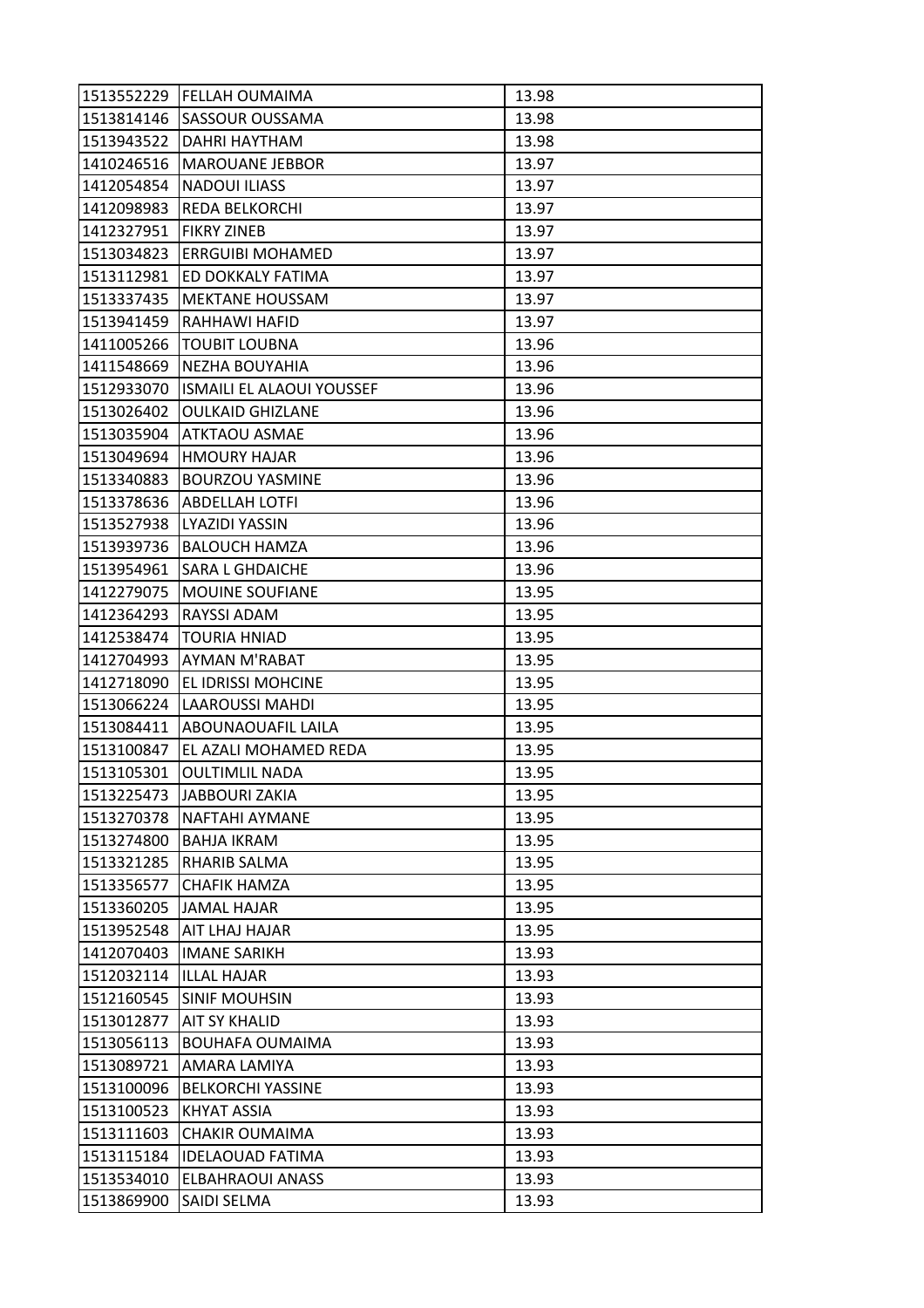| 1412002198 | <b>MOUMMOUCH YOUSSEF</b>      | 13.92 |
|------------|-------------------------------|-------|
| 1412255801 | <b>HOUSSAM OISSIFE</b>        | 13.92 |
| 1512785239 | <b>TEMSANI ABDESSAMII</b>     | 13.92 |
| 1513027641 | ELKASSIMI MANAL               | 13.92 |
| 1513028447 | NAANAI MINA                   | 13.92 |
| 1513033374 | <b>IMZILEN LAMYA</b>          | 13.92 |
| 1513183805 | <b>BENYDIR AYOUB</b>          | 13.92 |
| 1513231759 | <b>HOULLI ADNANE</b>          | 13.92 |
| 1513331928 | <b>AMRI HIBA</b>              | 13.92 |
| 1513338747 | JELTHI HOUDA                  | 13.92 |
| 1513338950 | <b>KAABOUCH LOUBNA</b>        | 13.92 |
| 1513340956 | <b>MANSSOURA MEHDI</b>        | 13.92 |
| 1513354068 | <b>BETTACHE SALMA</b>         | 13.92 |
| 1513532748 | <b>AIT OUALI KAWTAR</b>       | 13.92 |
| 1513536967 | <b>JAIT ZINEB</b>             | 13.92 |
| 1513698301 | <b>OUBOUNI RAJAE</b>          | 13.92 |
| 1412281408 | <b>BENALI MOHAMED</b>         | 13.91 |
| 1513000591 | AKAZOU HASNA                  | 13.91 |
| 1513001017 | <b>BELHADJ YASSINE</b>        | 13.91 |
| 1513006799 | <b>ESSAJIDI NARGISS</b>       | 13.91 |
| 1513077520 | <b>AITBATASS CHAIMA</b>       | 13.91 |
| 1513174086 | <b>AMMOR HOUDA</b>            | 13.91 |
| 1513251448 | EL KHIATI SOUKAINA            | 13.91 |
| 1513272671 | DAHBI KHADIJA                 | 13.91 |
| 1513320939 | ARRAD MERIEM                  | 13.91 |
| 1513540503 | HAMMOUMI ACHRAF               | 13.91 |
| 1513550829 | <b>KHALLAF YASSINE</b>        | 13.91 |
| 1513750842 | ELASRI MOHAMMED               | 13.91 |
| 1513763188 | EL FAKIR ABDELALI             | 13.91 |
| 1513956885 | <b>AYYOU KAWTAR</b>           | 13.91 |
| 1412035146 | <b>AFIR HAMZA</b>             | 13.90 |
| 1412924983 | <b>MOUSTABCHIR OMAR</b>       | 13.90 |
| 1513001814 | <b>CHTAOU YASSINE</b>         | 13.90 |
| 1513008443 | EL BALGHITI FATIMA ZAHRAA     | 13.90 |
| 1513048895 | HAMIDI MOHAMED ACHRAF         | 13.90 |
| 1513076133 | <b>AIT BEN ARROU ALI</b>      | 13.90 |
| 1513093304 | <b>NASSOUH OUALID</b>         | 13.90 |
| 1513114776 | <b>MABROUR SAFIA</b>          | 13.90 |
| 1513351485 | <b>TAHIR MERIEM</b>           | 13.90 |
| 1513367048 | <b>KAOUAM SOHAIB</b>          | 13.90 |
| 1513526024 | <b>BOUKSIM FATIMA EZZAHRA</b> | 13.90 |
| 1513759162 | <b>QACHCHACHI ANASS</b>       | 13.90 |
| 1513766782 | <b>CHAIOUI ABDELLATIF</b>     | 13.90 |
| 1513796058 | <b>BOUBEKRI MOUHCINE</b>      | 13.90 |
| 1515131896 | EL HATTAB ZINEB               | 13.90 |
| 1412008313 | EROUKIBI FATIMA ZAHRA         | 13.89 |
| 1412036047 | MOHAMED HANNANI               | 13.89 |
| 1412347558 | <b>FAKOUS NABIL</b>           | 13.89 |
| 1513002142 | OUCHATTI KHADIJA              | 13.89 |
| 1513006675 | <b>TOUMI OUSSAMA</b>          | 13.89 |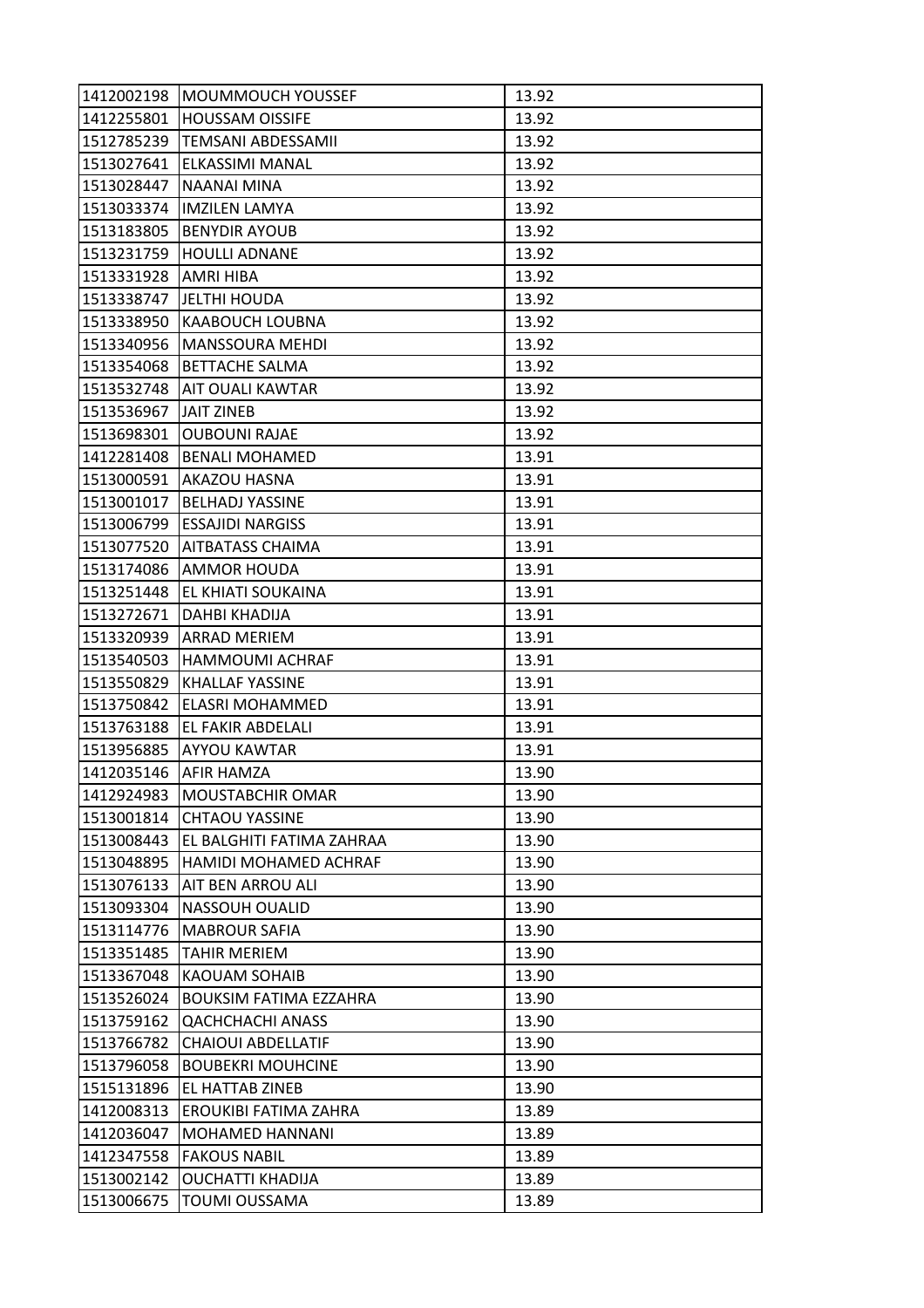| 1513016435 | KHABOUCH MOHAMED           | 13.89 |
|------------|----------------------------|-------|
| 1513076043 | <b>BELAKHDAR AMINE</b>     | 13.89 |
| 1513092691 | <b>AITELBARRAK TAOUFIK</b> | 13.89 |
| 1513162620 | ELMOUTAOUKIL HANANE        | 13.89 |
| 1513245888 | <b>KHALIL YASMINE</b>      | 13.89 |
| 1513284400 | <b>AOUANE SOUKAINA</b>     | 13.89 |
| 1513344949 | NOUIDER MOHAMED KARIM      | 13.89 |
| 1513356006 | <b>OUAIL ZAKARY</b>        | 13.89 |
| 1513526068 | <b>SOUDANI YASSINE</b>     | 13.89 |
| 1513529168 | <b>HABAD MARIYAM</b>       | 13.89 |
| 1513551698 | BAKKALI ABDERRAHMAN        | 13.89 |
| 1513605503 | ELACHQAR OUMAIMA           | 13.89 |
| 1513873315 | <b>BOUCHAIB MANAL</b>      | 13.89 |
| 1412025996 | <b>OUMASST ABDELLAH</b>    | 13.88 |
| 1412051417 | <b>MAIRY MOUNA</b>         | 13.88 |
| 1412162633 | <b>FATHI MOHAMED</b>       | 13.88 |
| 1513007855 | <b>OUAOUIRS SOUFYANE</b>   | 13.88 |
| 1513078668 | <b>ELOUATIK HASNA</b>      | 13.88 |
| 1513111014 | <b>BOUFOUS NOUZHA</b>      | 13.88 |
| 1513281691 | MESSAOUDI OUSSAMA          | 13.88 |
| 1513351435 | JAHDI YASSMINE             | 13.88 |
| 1513806668 | <b>BOUTOUIL ABRARE</b>     | 13.88 |
| 1515401594 | <b>MAACHOUK AYOUB</b>      | 13.88 |
| 1412099398 | <b>MERYEM ELIDRISSI</b>    | 13.87 |
| 1412280307 | <b>MERYEM RTAM</b>         | 13.87 |
| 1512254346 | <b>ABOU ZHAR HAMZA</b>     | 13.87 |
| 1513006782 | <b>GOUMARI WAFA</b>        | 13.87 |
| 1513007843 | MOSAID OUMAIMA             | 13.87 |
| 1513020018 | <b>BAALI ABDERRAHMANE</b>  | 13.87 |
| 1513041379 | EL HAMOUMI MOUNA           | 13.87 |
| 1513100808 | NAOUM OUMAYMA              | 13.87 |
| 1513193992 | <b>KHALDOUNE KHADIJA</b>   | 13.87 |
| 1513351927 | <b>MARDY AYMAN</b>         | 13.87 |
| 1412023970 | <b>BOURHIM ABDELAZIZ</b>   | 13.86 |
| 1412865865 | <b>AYNAOU AYOUB</b>        | 13.86 |
| 1512274156 | KHYARA HAMZA               | 13.86 |
| 1513009819 | CHAJIDI MARWA              | 13.86 |
| 1513015102 | <b>ANJAR OMAIMA</b>        | 13.86 |
| 1513022614 | AIT OMAR FATIMA EZ ZAHRA   | 13.86 |
| 1513098549 | EL FATTAHI MAROUA          | 13.86 |
| 1513174339 | <b>DAMI NIZAR</b>          | 13.86 |
| 1513365305 | <b>AHMAR OUMAIMA</b>       | 13.86 |
| 1513381325 | <b>HANANE HAMZA</b>        | 13.86 |
| 1513870465 | <b>HABI MOHAMMED</b>       | 13.86 |
| 1513872484 | <b>MOKHTARI ASMAE</b>      | 13.86 |
| 1513955821 | EZRAIDI KHALID             | 13.86 |
| 1515310767 | YAAFOUR YOUSSEF            | 13.86 |
| 1412015177 | <b>BADIY ABDERRAHIM</b>    | 13.85 |
| 1412542156 | MOHAMMED ELBOUADI          | 13.85 |
| 1512014687 | <b>ABROUCH JBRANE</b>      | 13.85 |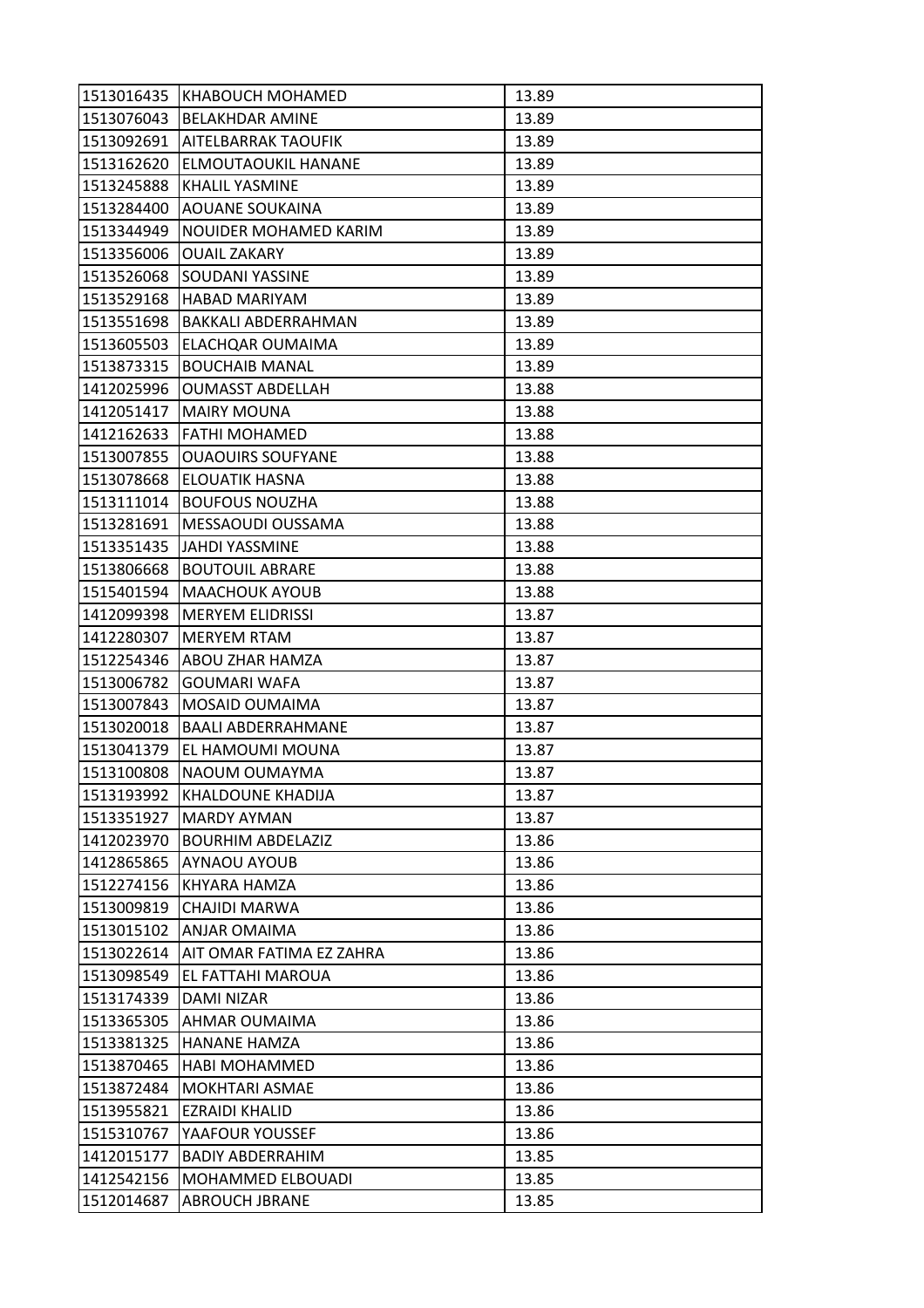| 1513034672 | <b>MOUINE HANANE</b>               | 13.85 |
|------------|------------------------------------|-------|
| 1513099397 | <b>HARISSANE IKRAM</b>             | 13.85 |
| 1513199999 | <b>CHAGOUR SALMA</b>               | 13.85 |
| 1513271076 | LIMI MOHAMED                       | 13.85 |
| 1513271254 | ELADLANI SALMA                     | 13.85 |
| 1513272293 | <b>ZBIRI YOUNESSE</b>              | 13.85 |
| 1513285371 | <b>NADIR IKRAM</b>                 | 13.85 |
| 1513553331 | <b>RETAL ALI</b>                   | 13.85 |
| 1513950449 | TIRAFI HICHAM                      | 13.85 |
| 1412186587 | AIT KHOUYA OUMAIMA                 | 13.84 |
| 1412248865 | CHAIMAA TILFANI                    | 13.84 |
| 1412363961 | <b>BENJABBOUR BADR</b>             | 13.84 |
| 1511165148 | AIT OUKHOUCHOUCH SALAHDDINE        | 13.84 |
| 1513026945 | <b>LAGHRISSI LATIFA</b>            | 13.84 |
| 1513032051 | <b>KHALLOU SIHAME</b>              | 13.84 |
| 1513080633 | <b>BENICHOU HIBA</b>               | 13.84 |
| 1513084290 | EL AZZOUZI MINA                    | 13.84 |
| 1513226881 | <b>BOUKHRAIS HOSSAM</b>            | 13.84 |
| 1513279465 | EL KARNY OUMAIMA                   | 13.84 |
| 1513284127 | <b>FASI ABDELHAFID</b>             | 13.84 |
| 1513333061 | <b>FETHEDDINE HIBA</b>             | 13.84 |
| 1513353003 | <b>HAMOUCHY IMANE</b>              | 13.84 |
| 1513525513 | RAAFAT EL METWALLY EL KAZZAZ N     | 13.84 |
| 1412016974 | <b>AJOUBAR HANANE</b>              | 13.83 |
| 1412025424 | AMHOUD AICHA                       | 13.83 |
| 1412336521 | SALHEDDINE ELMEHDI                 | 13.83 |
| 1412728011 | HAMICHE FATIMA ZAHRA               | 13.83 |
| 1511241809 | <b>BOUNACER AHMED ABDELGHAFFAR</b> | 13.83 |
| 1512926775 | <b>AZI DRISS</b>                   | 13.83 |
| 1513003783 | AGZAR ABDELOUAHED                  | 13.83 |
| 1513032630 | <b>BARAHMOUN MOHAMED</b>           | 13.83 |
| 1513101407 | <b>BENABAD HAJAR</b>               | 13.83 |
| 1513150025 | CHIFAOUI ILHAM                     | 13.83 |
| 1513160462 | <b>BEN YOUNESSE SAMIA</b>          | 13.83 |
| 1513226701 | HANAFI NASR EDDINE                 | 13.83 |
| 1513873594 | <b>SOUSSI ASMAE</b>                | 13.83 |
| 1511000263 | JELLOULI EL MEHDI                  | 13.82 |
| 1513100538 | <b>RKAINI AYOUB</b>                | 13.82 |
| 1513164598 | <b>ASSOULI MOHSINE</b>             | 13.82 |
| 1513248214 | <b>ESSAIFI NABIL</b>               | 13.82 |
| 1513283564 | YARHZOU CHAIMAA                    | 13.82 |
| 1513375456 | <b>MOUNASSIR ZINEB</b>             | 13.82 |
| 1513940847 | <b>ELOUALI YASSINE</b>             | 13.82 |
| 1511025232 | BRIKA ABDERRAHIM                   | 13.80 |
| 1512042528 | <b>IDMOHAMED MOHAMED</b>           | 13.80 |
| 1512160699 | EL HOSAYNY ABDELGHAFOUR            | 13.80 |
| 1513008144 | <b>BEN KHOUYA MOHAMED</b>          | 13.80 |
| 1513021714 | <b>QARTYT LATIFA</b>               | 13.80 |
| 1513091584 | <b>BOUALI HAJAR</b>                | 13.80 |
| 1513199555 | MOUAYN YAZID                       | 13.80 |
|            |                                    |       |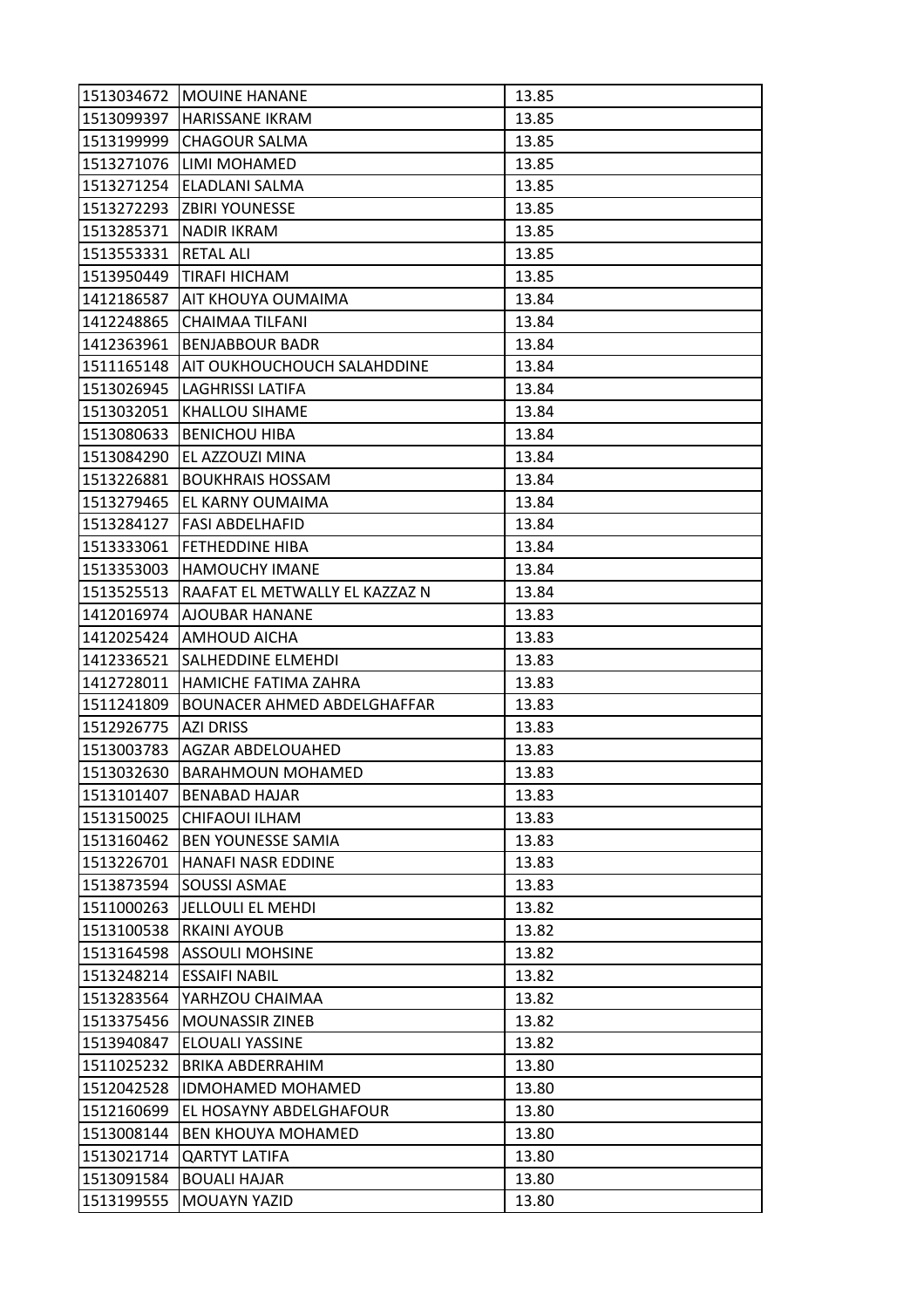| 1513292843 | <b>EL HAJJY HASNA</b>          | 13.80 |
|------------|--------------------------------|-------|
| 1513347469 | <b>SEDOUANE HAMZA</b>          | 13.80 |
| 1513377378 | <b>ABDELHAMID OUTALEB</b>      | 13.80 |
| 1513537324 | <b>ZEROUAL REDA</b>            | 13.80 |
| 1513544346 | <b>BOUTOUISSA MOHAMED</b>      | 13.80 |
|            | 1513779289 JJABBAR SALMA       | 13.80 |
| 1513954468 | <b>ELALOUANI NOUHAILA</b>      | 13.80 |
| 1512242019 | <b>TAHRI YASSINE</b>           | 13.79 |
| 1513000664 | LAANANI AHMED                  | 13.79 |
| 1513004201 | AKHARRAZ NEZHA                 | 13.79 |
| 1513006261 | <b>KESSASSI IMANE</b>          | 13.79 |
| 1513023048 | <b>ZAIM SAIDA</b>              | 13.79 |
| 1513071875 | EZ ZALZOULI AMINA              | 13.79 |
| 1513164271 | <b>ZAIDI AHLAM</b>             | 13.79 |
| 1513245446 | <b>BOUSKOUT SALAH EDDINE</b>   | 13.79 |
|            | 1513326747  ABBADAN IDRISS     | 13.79 |
| 1513348187 | <b>BEN SASSI YASSMINE</b>      | 13.79 |
| 1513373817 | KACIMI KAWTAR                  | 13.79 |
| 1411808633 | <b>MOHAMED HMADOU</b>          | 13.78 |
| 1412708128 | <b>HOUDA GRICHE</b>            | 13.78 |
| 1512253374 | <b>HADOUI SALAHEDDINE</b>      | 13.78 |
| 1513099339 | KNIDIRI AHMED AMINE            | 13.78 |
| 1513160368 | <b>NADI IMANE</b>              | 13.78 |
| 1513160370 | <b>HIMMICH IKRAME</b>          | 13.78 |
| 1513171479 | KHAYARI IMAN                   | 13.78 |
| 1513171511 | ELQOBAA ANASS                  | 13.78 |
| 1513227625 | <b>CHOUAY BOTAYNA</b>          | 13.78 |
| 1513230257 | <b>KHADRAOUI TIBARI</b>        | 13.78 |
| 1513341155 | <b>ANFAR DOAE</b>              | 13.78 |
| 1513347099 | <b>MAKHLOUF ELMEHDI</b>        | 13.78 |
| 1513382062 | <b>GRAZ ASMAA</b>              | 13.78 |
| 1513544016 | <b>ESSOUYHLY NAIMA</b>         | 13.78 |
| 1513748754 | <b>EL FERCHAKHI ABDESSAMAD</b> | 13.78 |
| 1515126377 | <b>CHAHID ADNANE</b>           | 13.78 |
| 1412018311 | <b>BELGHARD AKRAM</b>          | 13.77 |
| 1412086420 | AZED-DINE LAHMAMDA             | 13.77 |
| 1412425898 | <b>MAHIR MAHA</b>              | 13.77 |
| 1512051650 | <b>AZNAGUE KBIRA</b>           | 13.77 |
| 1513030410 | <b>SROU ABDELAALI</b>          | 13.77 |
| 1513040840 | <b>MELLOUK YOUSSEF</b>         | 13.77 |
| 1513231976 | LIERID CHAIMAE                 | 13.77 |
| 1513286592 | <b>AJLAOUI KAOUTAR</b>         | 13.77 |
| 1513291643 | LAFNOUCH MOHAMED               | 13.77 |
| 1513333378 | CHACHDI MAHMOUD                | 13.77 |
| 1513376890 | EL MALKI CHAIMAE               | 13.77 |
| 1513523918 | <b>HJOUJI MOHAMED FAY AL</b>   | 13.77 |
| 1513551713 | <b>ESSLMANI KHAWLA</b>         | 13.77 |
| 1513787749 | <b>BOUTAHAR MAROUANE</b>       | 13.77 |
| 1513863288 | <b>MOKHTARI KARIM</b>          | 13.77 |
| 1513957298 | <b>HMIDI YOUSSRA</b>           | 13.77 |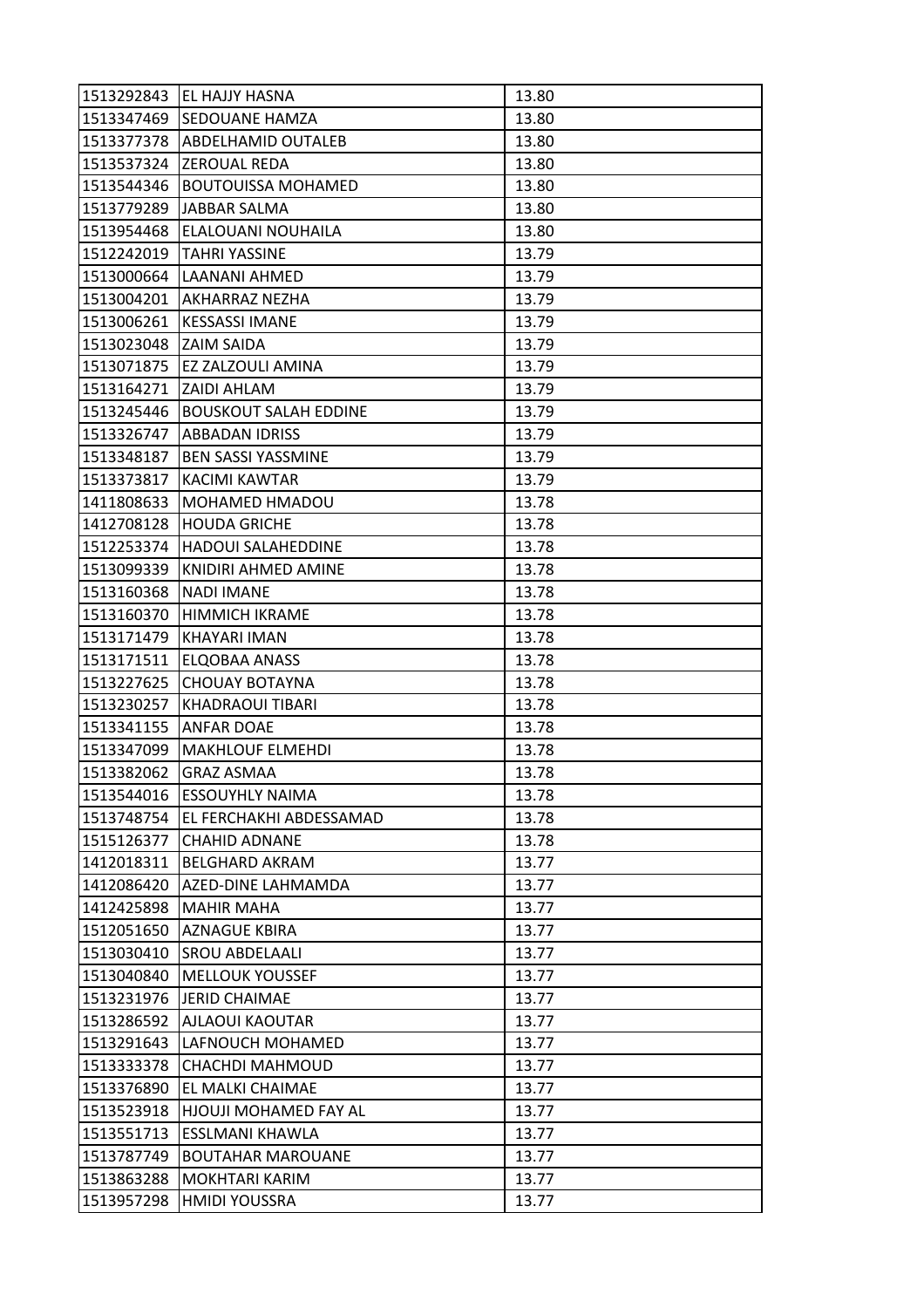| 1412025820 | <b>HAIJOUB NOUREDDINE</b>       | 13.76 |
|------------|---------------------------------|-------|
| 1412040283 | <b>SALIMA EZZAYYANY</b>         | 13.76 |
|            | 1513004115   ASSAKKOUR ISMAIL   | 13.76 |
| 1513340859 | BENGAMMAR BADREDDINE            | 13.76 |
| 1513361312 | MIFTAHI AYMEN                   | 13.76 |
| 1513539085 | TAMRAOUI FATIMA EZZAHRAE        | 13.76 |
| 1513870095 | MERZOUQUI AYMANE                | 13.76 |
| 1513948463 | AMESSAGHROU MAROUA              | 13.76 |
| 1412289483 | OTHMAN HAMID                    | 13.75 |
| 1412316414 | <b>BELKHEYAT ABDELMOUTTALIB</b> | 13.75 |
| 1412395385 | MOUGHIT HAMZA                   | 13.75 |
| 1513001444 | <b>DERKAOUI SOUKAINA</b>        | 13.75 |
| 1513023497 | <b>IDMOUSSA IMANE</b>           | 13.75 |
| 1513055050 | <b>HAMIDI MARYEM</b>            | 13.75 |
| 1513066743 | MEZOUARI AMINA                  | 13.75 |
|            | 1513346017 ZERROUKI HASSAN      | 13.75 |
| 1513551608 | <b>MOUZOUNE RHIZLANE</b>        | 13.75 |
| 1513692745 | EL GHRIB MOHAMED BACHIR         | 13.75 |
| 1513952706 | SALMA BENKARTOUA                | 13.75 |
| 1412196549 | EL HANKI AYOUB                  | 13.74 |
| 1412363778 | <b>OUHAJ AMINE</b>              | 13.74 |
| 1412524401 | <b>KAOUTAR TELTI</b>            | 13.74 |
| 1512074132 | ELAZZOUZI RAOUIA                | 13.74 |
| 1512279329 | MOUNJID ABDERRAHMANE            | 13.74 |
| 1513001830 | <b>BELLAHI GHITA</b>            | 13.74 |
| 1513088433 | <b>SOULKANI SAFAA</b>           | 13.74 |
| 1513089096 | AL MOUSTAFA CHARIFA             | 13.74 |
| 1513101421 | EL HAFIANY ABDELLAH             | 13.74 |
| 1513232730 | <b>HILLAL AYOUB</b>             | 13.74 |
| 1513243105 | <b>BENSLAMA NAWAL</b>           | 13.74 |
| 1513275411 | <b>FRAYZI OTHMANE</b>           | 13.74 |
| 1513332164 | <b>CHMICHI KAWTAR</b>           | 13.74 |
| 1513338955 | <b>ELBOUDI CHAIMAA</b>          | 13.74 |
| 1513380332 | EL WALIDI ABDELLAH              | 13.74 |
| 1513804187 | <b>CHOKRAFI MAHA</b>            | 13.74 |
| 1515413037 | <b>FAIZ ADNANE</b>              | 13.74 |
| 1411014651 | <b>ADNANE MOHAMMED</b>          | 13.73 |
| 1412085032 | <b>AYYOUB EMMANE</b>            | 13.73 |
| 1513101389 | <b>ELBAZ HAITAM</b>             | 13.73 |
| 1513194022 | <b>BOUABID OMAR</b>             | 13.73 |
| 1513231368 | <b>TAMDIOUALTE AMINE</b>        | 13.73 |
| 1513243944 | ELKOURI OMAR                    | 13.73 |
| 1513245300 | EL BATANE ASMAA                 | 13.73 |
| 1513248167 | <b>BENZIDANE GHITA</b>          | 13.73 |
| 1513345485 | <b>MOUTAKI HANANE</b>           | 13.73 |
| 1513815401 | EL GHAZOUANI HAMZA              | 13.73 |
| 1412053883 | LAKLECH BADR EDDINE             | 13.72 |
| 1412072517 | <b>MOHAMED YOUSFI</b>           | 13.72 |
| 1412088905 | <b>FARAH BOUZAIT</b>            | 13.72 |
| 1412228332 | <b>AYOUB EL MESOULI</b>         | 13.72 |
|            |                                 |       |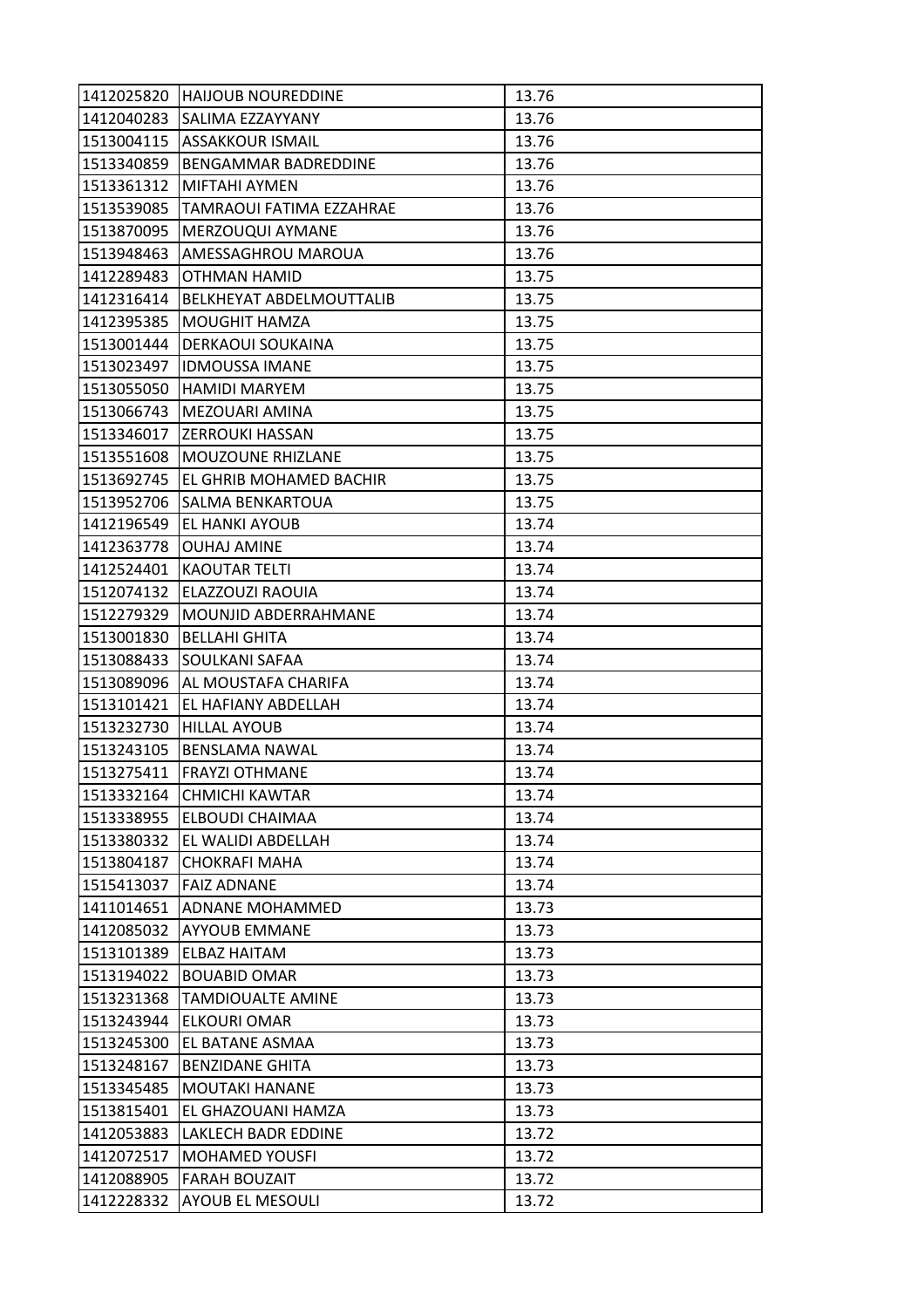| 1510021767 | <b>AZNAG SAID</b>            | 13.72 |
|------------|------------------------------|-------|
| 1512249362 | <b>AISSARI YASSINE</b>       | 13.72 |
| 1513000017 | <b>ATIGUI MALIKA</b>         | 13.72 |
| 1513014238 | <b>MOURRAGUI YASSIR</b>      | 13.72 |
| 1513022071 | <b>MOUNAJ MERYEM</b>         | 13.72 |
| 1513028991 | ELGOURAID HICHAM             | 13.72 |
| 1513085550 | <b>ABID AICHA</b>            | 13.72 |
| 1513087667 | DAHMANE NOUHAILA             | 13.72 |
| 1513088809 | <b>KATIF SOUKAINA</b>        | 13.72 |
| 1513099127 | <b>BERKOUK CHAIMA</b>        | 13.72 |
| 1513106030 | AL BAZZAR ZAKARIA            | 13.72 |
| 1513325986 | EL HALOUTI HATIM             | 13.72 |
| 1513621001 | <b>HOUARA SALAH EDDINE</b>   | 13.72 |
| 1513762983 | JAOUANI WISSAL               | 13.72 |
| 1513856199 | MOKHTARI AHLAM               | 13.72 |
| 1513948476 | TAIBI CHAIMAE                | 13.72 |
| 1511172489 | MONTASSIR HAMZA              | 13.71 |
| 1513004256 | ASATACH OUMAIMA              | 13.71 |
| 1513013820 | <b>GUEMOURI SALAH EDDINE</b> | 13.71 |
| 1513028551 | AIT MOUSSA ABDERRAHIM        | 13.71 |
| 1513028974 | <b>MEZOUARI REQUIA</b>       | 13.71 |
| 1513073458 | <b>BARCHANE MOHAMMED</b>     | 13.71 |
| 1513248159 | <b>DLILAI LAILA</b>          | 13.71 |
| 1513251481 | AZZI OUMAIMA                 | 13.71 |
| 1513292717 | NAHHAR KHADIJA               | 13.71 |
| 1513366029 | <b>LAKLACHE SALMA</b>        | 13.71 |
| 1513369193 | EN NIMER ANASS               | 13.71 |
| 1513374096 | <b>STAT HAMZA</b>            | 13.71 |
| 1513548485 | LAMLIH HIND                  | 13.71 |
| 1513952713 | <b>BENZAGGAGH AMINE</b>      | 13.71 |
| 1412071100 | <b>TALAL GHITA</b>           | 13.70 |
| 1412229711 | <b>OUMAIMA EDARAI</b>        | 13.70 |
| 1412605769 | CHIKHIYA ILHAM               | 13.70 |
| 1512074794 | ELMOHALHIL ADNANE            | 13.70 |
| 1513094166 | LAKHLILI SALAH EDDINE        | 13.70 |
| 1513094603 | JOUMAIL HESSAM               | 13.70 |
| 1513248749 | <b>KHAYA ZINEB</b>           | 13.70 |
| 1513290778 | NOUA M CHA MAA               | 13.70 |
| 1513352300 | KMITI MEHDI                  | 13.70 |
| 1513376887 | EL MOUNAICHET SALMA          | 13.70 |
| 1513525076 | KHAOUTI SOUKAINA             | 13.70 |
| 1513528237 | <b>BENAAMER IMANE</b>        | 13.70 |
| 1513539918 | <b>MANSOURI MEHDI</b>        | 13.70 |
| 1513701029 | <b>MUSLIM MOUNIA</b>         | 13.70 |
| 1412369565 | MOUJIB CHOUAIB               | 13.68 |
| 1412758247 | EL ALAOUI FATIMA ZAHRA       | 13.68 |
| 1512025427 | <b>AHTAQ SALAH EDDINE</b>    | 13.68 |
| 1512377796 | <b>CHAKORI KHALIL</b>        | 13.68 |
| 1512383359 | LAHOUAICHRI ABDELLAH         | 13.68 |
| 1513001058 | AGOURRAM MOHAMED             | 13.68 |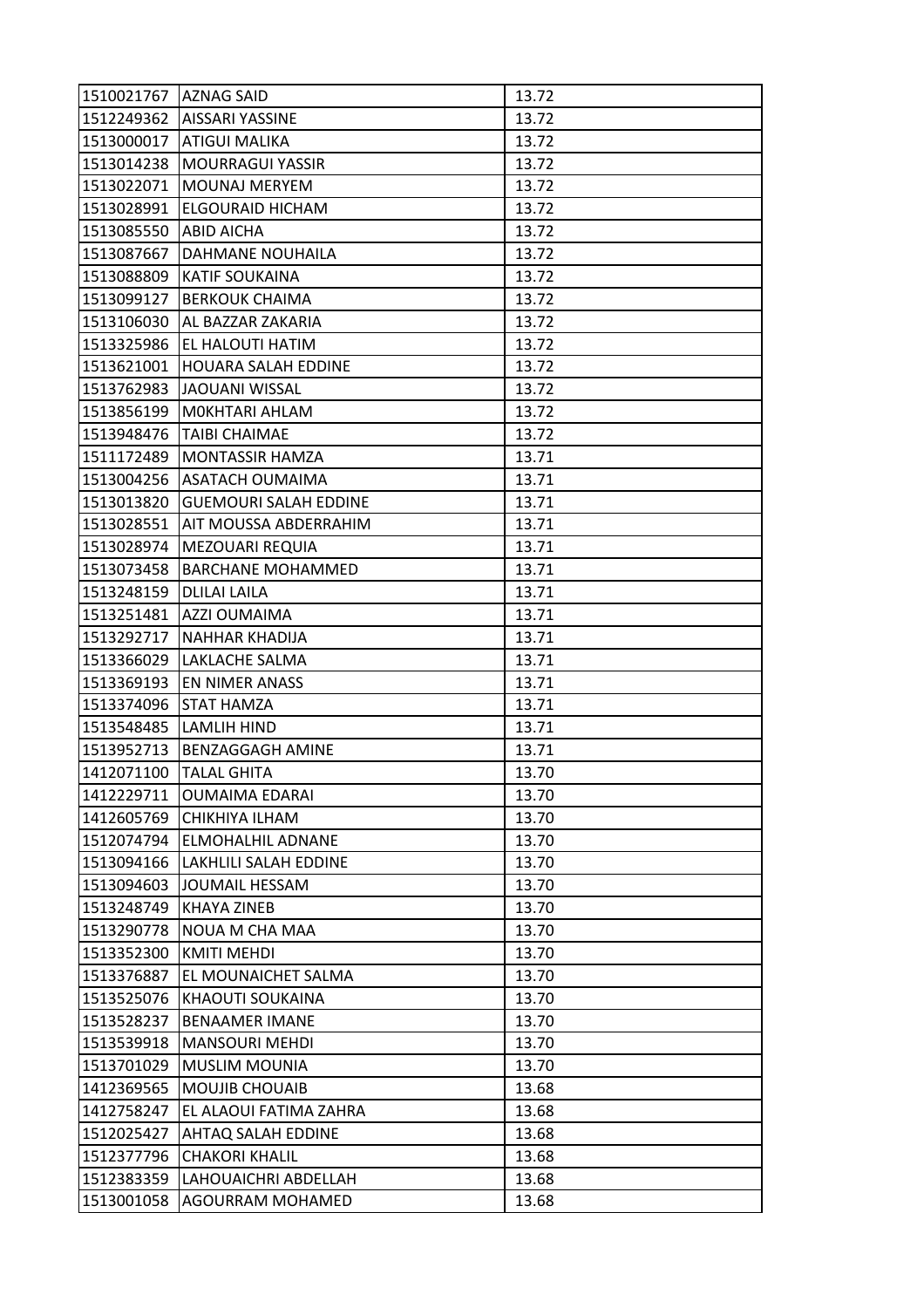|            | 1513034209 ABAHA OUMAIMA   | 13.68 |
|------------|----------------------------|-------|
|            | 1513037414 AMZOUG FATIMA   | 13.68 |
| 1513186001 | EZZINE SAMYA               | 13.68 |
| 1513244911 | <b>ABOULFADIL ZINEB</b>    | 13.68 |
| 1513281825 | <b>FADIL HASNAA</b>        | 13.68 |
| 1513331838 | <b>RHOUFIRY SOUFIANE</b>   | 13.68 |
| 1513932078 | <b>AMZIL MERYEM</b>        | 13.68 |
| 1412541171 | <b>MOHAMED BAGGA</b>       | 13.67 |
| 1412714771 | DIAZ OUAFAE                | 13.67 |
| 1412854519 | ELJOHRI MAHA               | 13.67 |
| 1513048888 | <b>AYACH LOUILLA</b>       | 13.67 |
| 1513080650 | <b>IBAICHOU YOUSSEF</b>    | 13.67 |
| 1513111078 | ZAMHARIR KHAOULA           | 13.67 |
| 1513280535 | <b>ADLAOUI KAOUTAR</b>     | 13.67 |
| 1513372006 | <b>HAMIDI OUMAIMA</b>      | 13.67 |
| 1513763368 | <b>NAJIM FARAH</b>         | 13.67 |
| 1513935189 | <b>ABOUBEKR MAROUANE</b>   | 13.67 |
| 1513936789 | <b>DIDI NOUHAILA</b>       | 13.67 |
| 1412007517 | <b>BOUCHAMA INTISSAR</b>   | 13.66 |
| 1412098617 | AIDA ELALLAM               | 13.66 |
| 1513048608 | <b>AIT LAHCEN SOUKAYNA</b> | 13.66 |
| 1513065037 | <b>LAKHAL NADIA</b>        | 13.66 |
| 1513112451 | <b>JAOUAD YOUSSEF</b>      | 13.66 |
| 1513164226 | <b>HASSINI HAMZA</b>       | 13.66 |
| 1513251282 | <b>MENDOUBI OTHMANE</b>    | 13.66 |
| 1513366805 | <b>HANATI NAJAT</b>        | 13.66 |
| 1513544350 | NHIRI ZAKARIA              | 13.66 |
| 1513777470 | TOUZANI MOHAMMED AMINE     | 13.66 |
| 1513938047 | ER RAJI SIHAM              | 13.66 |
| 1515126607 | ELALAOUI RACHID            | 13.66 |
| 1412021973 | <b>HAFID ABDELKRIM</b>     | 13.65 |
| 1412065040 | SIHAM BOUAZIZI             | 13.65 |
| 1412327968 | <b>FARHANE AMAL</b>        | 13.65 |
| 1513006694 | <b>MRABET MARIEM</b>       | 13.65 |
| 1513012911 | EL FADILI ABDEL MOUNIB     | 13.65 |
| 1513022404 | <b>ABOUMALK SARA</b>       | 13.65 |
| 1513023421 | ELMJOUTI OMAYMA            | 13.65 |
| 1513088468 | <b>SANADE ZINEB</b>        | 13.65 |
| 1513098535 | <b>IDZIM NAJIB</b>         | 13.65 |
| 1513686622 | KACHA ADAM                 | 13.65 |
| 1513807130 | EL KHATTABI HANAN          | 13.65 |
| 1411074641 | <b>HAMZA KHANCHA</b>       | 13.64 |
| 1412029199 | <b>AZIZI ILIAS</b>         | 13.64 |
| 1412282442 | <b>FARDALI YOUSSEF</b>     | 13.64 |
| 1513017345 | <b>ELCOURAGE MALIKA</b>    | 13.64 |
| 1513100438 | <b>TAIGOU DOUNIA</b>       | 13.64 |
| 1513344024 | <b>TOUBALI CHAIMAA</b>     | 13.64 |
| 1513380150 | <b>HAMDOUNE OTHMANE</b>    | 13.64 |
| 1513951111 | <b>ELAMRANI ZINEB</b>      | 13.64 |
| 1412003325 | EL AASSRI JAMILA           | 13.63 |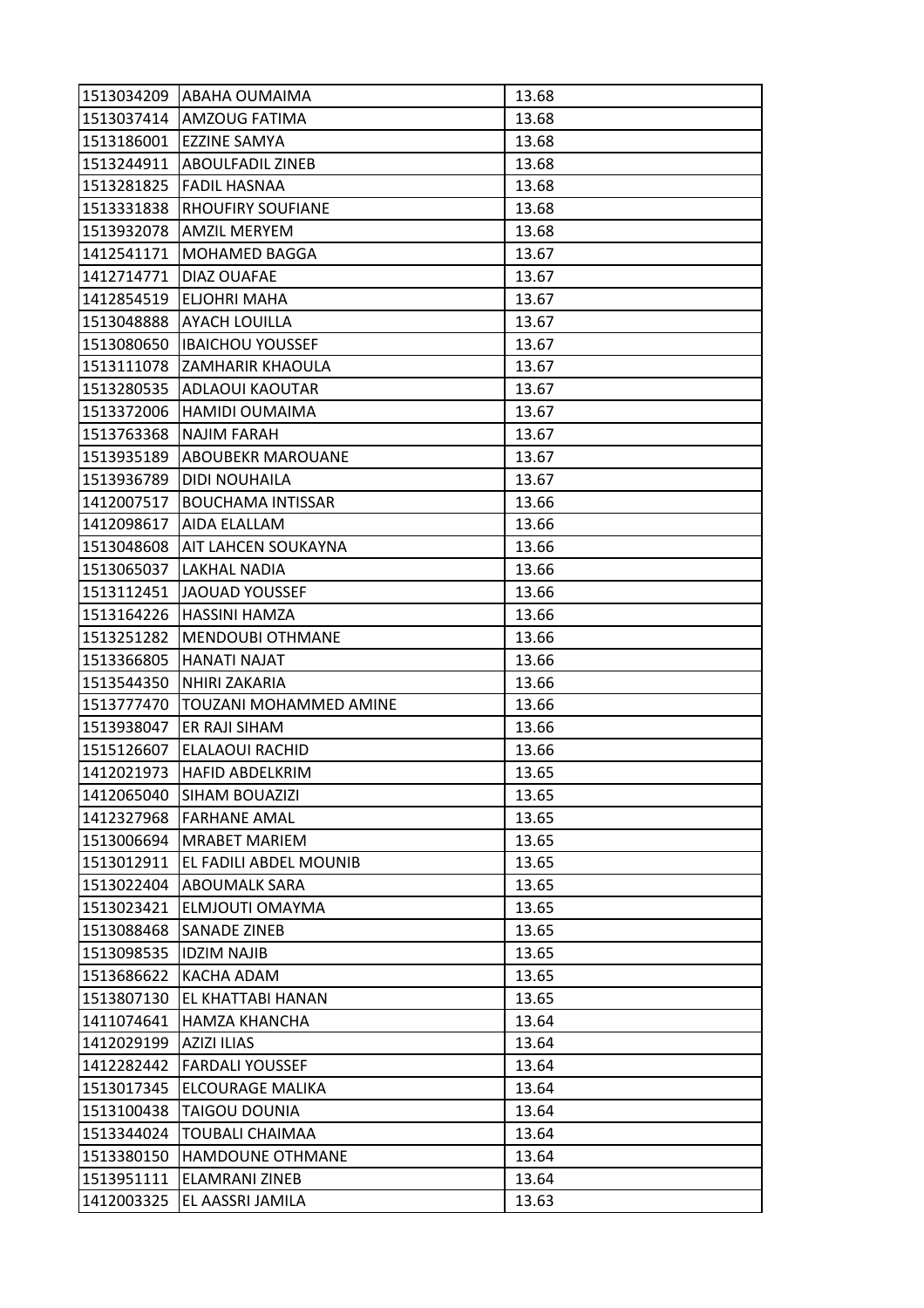| 1412073167 | <b>MOURAD EL MAZZI</b>         | 13.63 |
|------------|--------------------------------|-------|
| 1412098099 | <b>KADOUR ILHAME</b>           | 13.63 |
| 1412371234 | ELWARRAKI OUSSAMA              | 13.63 |
| 1513029196 | EL AOUADA SAFA                 | 13.63 |
| 1513055555 | MIFTAH NAJAT                   | 13.63 |
| 1513077203 | AIT LAASRI JIHANE              | 13.63 |
| 1513093272 | <b>LALAOUI BENCHERIF HOUDA</b> | 13.63 |
| 1513111697 | <b>AMARI NOUHAILA</b>          | 13.63 |
|            | 1513380108   EL FELLAH OUSSAMA | 13.63 |
| 1513780131 | <b>HNIDA YOUNESS</b>           | 13.63 |
| 1412066369 | <b>ELMEHDI BOUDIAB</b>         | 13.62 |
| 1412538124 | <b>AYOUB CHOUKRI</b>           | 13.62 |
| 1512254454 | <b>HERMACH HAMZA</b>           | 13.62 |
| 1512359700 | <b>OTHMANE FAHIM</b>           | 13.62 |
| 1513029814 | IJLAYJY HANANE                 | 13.62 |
| 1513231591 | <b>FELLAHI AYA</b>             | 13.62 |
| 1513239296 | ESSKALI ANAS                   | 13.62 |
| 1513245673 | <b>BELRHZAL YAHYA</b>          | 13.62 |
| 1513331822 | <b>RIFLA SOMAYA</b>            | 13.62 |
| 1513341201 | ELGHOUAS FATIMA ZAHRA          | 13.62 |
| 1513618488 | SOUYEH MOHAMMED                | 13.62 |
| 1513943088 | <b>BELAIDI AYOUB</b>           | 13.62 |
| 1411943690 | <b>OURDYL KARIMA</b>           | 13.61 |
| 1412170978 | <b>NASSIH SAMAH</b>            | 13.61 |
| 1412251234 | <b>HASNA BAHRI</b>             | 13.61 |
| 1412253307 | <b>SALMA ERFOUDI</b>           | 13.61 |
| 1412336433 | <b>KORONFOL ELMEHDI</b>        | 13.61 |
| 1412918440 | <b>MANSSOURI SOUFIANE</b>      | 13.61 |
| 1512018696 | <b>AMAHMAZ IMANE</b>           | 13.61 |
| 1512160708 | <b>DELFAG ADEL</b>             | 13.61 |
| 1513003767 | ALAHIANE SOUKAYNA              | 13.61 |
| 1513032171 | EL MGHARI KHADIJA              | 13.61 |
| 1513067053 | <b>MANNOUCHE ABDELLATIF</b>    | 13.61 |
| 1513102321 | <b>IDBOUYASSINE AYOUB</b>      | 13.61 |
| 1513282431 | <b>CHEBBAK CHAIMAE</b>         | 13.61 |
| 1513289358 | MALKYA MOHAMED                 | 13.61 |
| 1513522834 | RAGBI SOUKAINA                 | 13.61 |
| 1513533398 | <b>ZDOUD HAJAR ABIR</b>        | 13.61 |
| 1513545883 | YASSINE EL YOUNESSY            | 13.61 |
| 1513621081 | KOUZIH MOHAMED                 | 13.61 |
| 1412022577 | <b>GOULAHYANE ABDERRAHMANE</b> | 13.60 |
| 1412028221 | DARHAM LAHCEN                  | 13.60 |
| 1412034906 | <b>IGOUNANE ABDELHALIM</b>     | 13.60 |
| 1412070049 | HATIM AMJAD                    | 13.60 |
| 1412865537 | ELKANDSI FATIMA ZOHRA          | 13.60 |
| 1513007963 | AMRANI RIDA                    | 13.60 |
| 1513066262 | <b>OUABOURANE YOUNESS</b>      | 13.60 |
| 1513358872 | ZAKARIA ELOUAKDI               | 13.60 |
| 1513361162 | <b>FAKIR KHADIJA</b>           | 13.60 |
| 1515002025 | <b>HOUMAM FATIMA</b>           | 13.60 |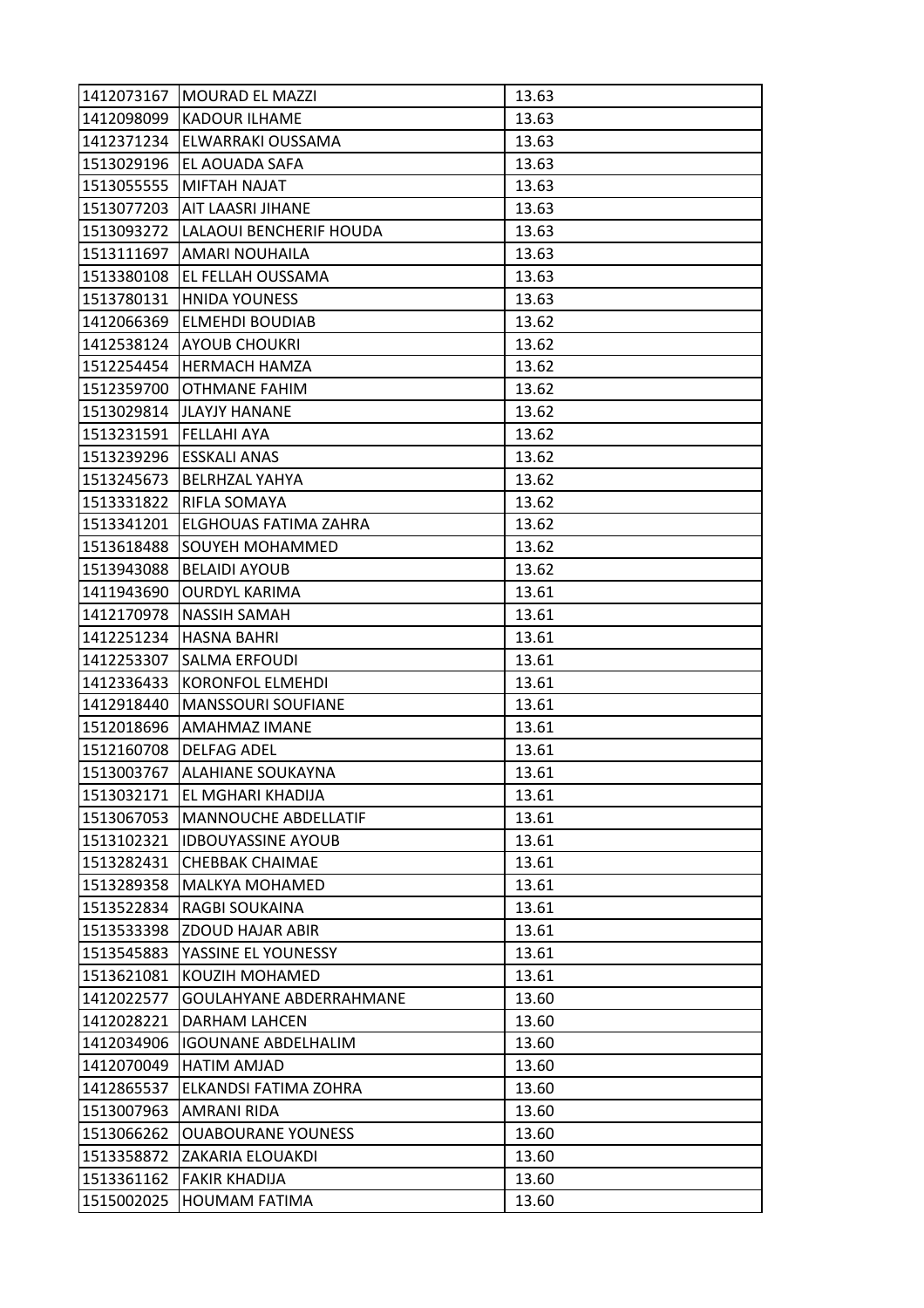| 1412002042 | <b>IMESKINE MOULOUD</b>     | 13.59 |
|------------|-----------------------------|-------|
|            | 1412397714   RIFKY ELMEHDI  | 13.59 |
| 1412405372 | <b>ATBY AHLAM</b>           | 13.59 |
| 1513029448 | <b>ABOU OUAKIL IMANE</b>    | 13.59 |
| 1513032853 | <b>OUROUI MOHAMED AMINE</b> | 13.59 |
| 1513050312 | <b>BOUHADI OUMAIMA</b>      | 13.59 |
| 1513066033 | MEZDI FEDOUA                | 13.59 |
| 1513236067 | ELHAJJAM KHAOULA            | 13.59 |
| 1513251503 | <b>HADIK FAOUZI</b>         | 13.59 |
| 1513328812 | LAHMAINI MOSTAFA            | 13.59 |
| 1513525069 | <b>MHIRA BOUTAINA</b>       | 13.59 |
| 1412073560 | YOUSSEF BIDAZ               | 13.58 |
| 1412281381 | DARMI NAJMEDDINE            | 13.58 |
| 1512005150 | <b>TAGHRAT MARWANE</b>      | 13.58 |
| 1513074400 | <b>FAIZI IBTISSAM</b>       | 13.58 |
| 1513282555 | <b>BAHYOUNE NOUHAILA</b>    | 13.58 |
| 1513347307 | LAAMIRI OUSSAMA             | 13.58 |
| 1513862127 | <b>ARABAT DALAL</b>         | 13.58 |
| 1412541010 | <b>HIBA EL MALIANI</b>      | 13.57 |
| 1412548935 | <b>NASSIM EL ARBAOUI</b>    | 13.57 |
| 1512391691 | <b>RITA YASSINE</b>         | 13.57 |
| 1513002140 | ELGURGAAI HAKIMA            | 13.57 |
| 1513104921 | <b>BABAMOU SALIMA</b>       | 13.57 |
| 1513171665 | <b>TAHORI BADR EDDINE</b>   | 13.57 |
| 1513349915 | CHARBYA SALIM               | 13.57 |
| 1513380349 | SOUFIANI OUMAIMA            | 13.57 |
| 1513547052 | <b>OUARKALI SOUAD</b>       | 13.57 |
| 1513949729 | <b>NABIL ABDESSAMIA</b>     | 13.57 |
| 1412185508 | AMGOUN SOKAYNA              | 13.55 |
| 1412280722 | LEMTOUNI DALILA             | 13.55 |
| 1412324164 | <b>OUZZINE ISMAIL</b>       | 13.55 |
| 1512088085 | <b>ASSABEK HALIMA</b>       | 13.55 |
| 1512344305 | <b>GOUIAME CHAIMAA</b>      | 13.55 |
| 1512927438 | AIT MOUH ABDELILAH          | 13.55 |
| 1513028531 | EL AIMANI IMANE             | 13.55 |
| 1513084375 | <b>GHANJAOUI NAJWA</b>      | 13.55 |
| 1513174093 | RAIHANI ZINEB               | 13.55 |
| 1513332319 | <b>CHRAIBI ZINEB</b>        | 13.55 |
| 1513365935 | <b>BCHAIKER MOHAMMED</b>    | 13.55 |
| 1513369652 | <b>MAAZOUF YOUSSEF</b>      | 13.55 |
| 1513536736 | <b>AHRISS BADR</b>          | 13.55 |
| 1513611297 | <b>CHAKIB IMANE</b>         | 13.55 |
| 1412098647 | MOSTAPHA NAMOUS             | 13.54 |
| 1412335119 | LAHLOU ABDELJABBAR          | 13.54 |
| 1512050617 | MEZIANE OUSSAMA             | 13.54 |
| 1512526159 | ELQITANI ELMAHDI            | 13.54 |
| 1513034224 | <b>MOUSSAID HASNA</b>       | 13.54 |
| 1513271241 | KAIMEZ ZAKARIA              | 13.54 |
| 1513272285 | <b>MAHANE SAAD</b>          | 13.54 |
| 1513333015 | DANNOUNE SALMA              | 13.54 |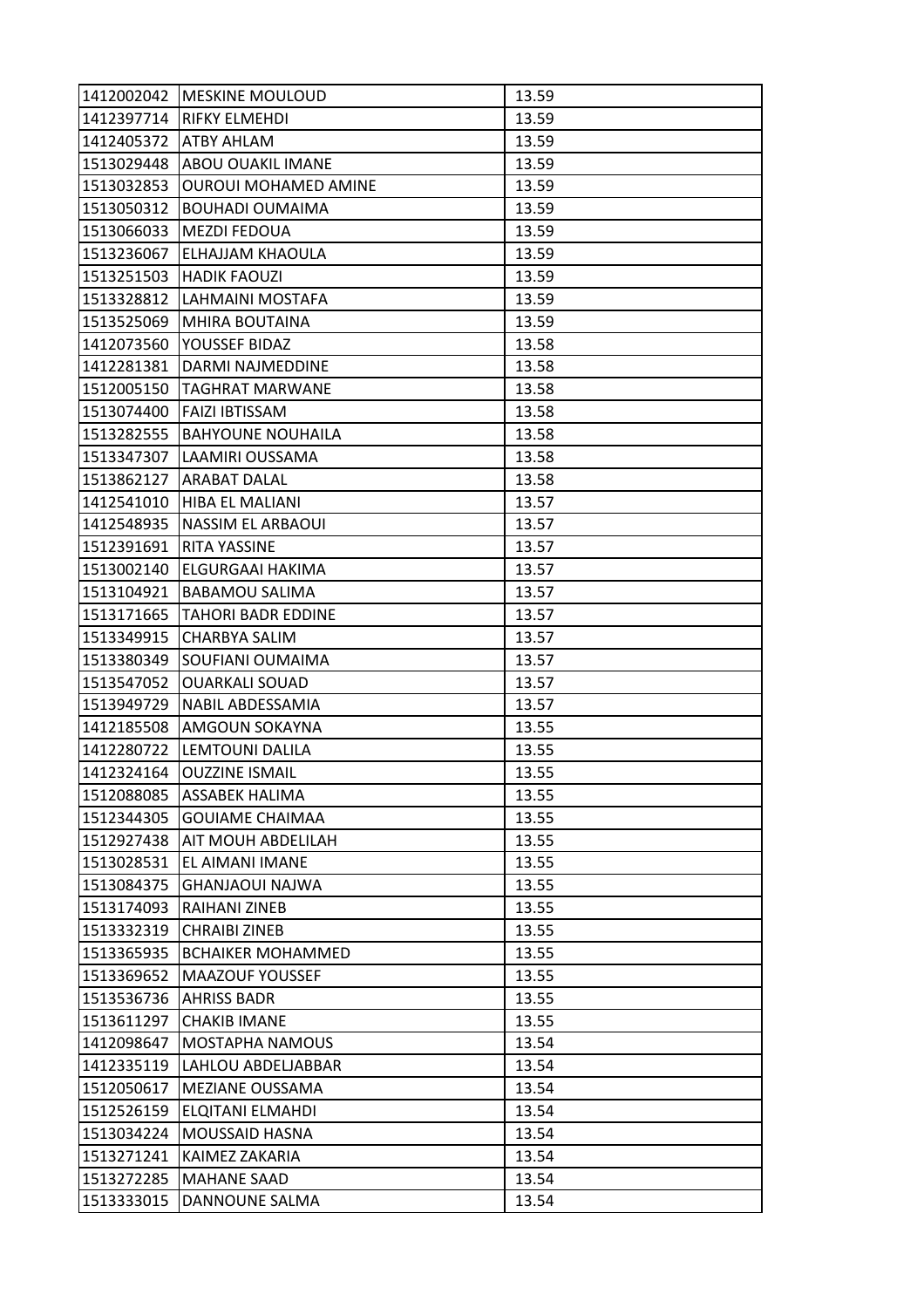| 1513356503 | <b>ABAHAJ AYOUB</b>           | 13.54 |
|------------|-------------------------------|-------|
|            | 1513371024 ADYANE HASSAN      | 13.54 |
| 1412035174 | <b>MOUDDEN BADR</b>           | 13.53 |
| 1512070198 | <b>BOUMHI HAMZA</b>           | 13.53 |
| 1513023483 | <b>AIT TAMARMOUCHT LAHCEN</b> | 13.53 |
| 1513084972 | <b>ZOUAQ RABAB</b>            | 13.53 |
| 1513112501 | LAHSAIRI SALMA                | 13.53 |
| 1513282262 | TAWBARI MOHAMED AMINE         | 13.53 |
| 1513321887 | <b>BELADEL ANAS</b>           | 13.53 |
| 1513525157 | <b>CHERKAOUI NADA</b>         | 13.53 |
| 1513543121 | <b>GUENDOUZ RIM</b>           | 13.53 |
| 1412864266 | <b>GHOURDOU ILYASS</b>        | 13.52 |
| 1412240747 | <b>ELBAHRI MOUNA</b>          | 13.52 |
| 1513005859 | <b>ABOUJAAFAR OTHMANE</b>     | 13.52 |
| 1513007500 | AIT AKKA HICHAM               | 13.52 |
| 1513017682 | ELADDAL LAILA                 | 13.52 |
| 1513019735 | <b>OUAMAMOU ABDEL ILAH</b>    | 13.52 |
| 1513066179 | <b>SARHRAOUI SOUHAIB</b>      | 13.52 |
| 1513100062 | <b>DIOUANE MEHDI</b>          | 13.52 |
| 1513281716 | EL G RAOUI ILHAM              | 13.52 |
| 1513341021 | <b>ERRAIDE JAWHARA</b>        | 13.52 |
| 1513376156 | RAZIK ELMEHDI                 | 13.52 |
| 1513526082 | EL ATOURI KHAOULA             | 13.52 |
| 1412379846 | <b>SALHI SAAD</b>             | 13.51 |
| 1412402469 | ELKOUAY ABDELALI              | 13.51 |
| 1412605754 | SAIDI MERYEM                  | 13.51 |
| 1412908208 | <b>KHANNOUS ZINEB</b>         | 13.51 |
| 1512081428 | <b>BEN SOUIRA MOHAMMED</b>    | 13.51 |
| 1513011510 | AKHOUZAM MOHAMED              | 13.51 |
| 1513036175 | WAHABALI FAISSAL              | 13.51 |
| 1513160431 | EL FARSI MOHAMED AMINE        | 13.51 |
| 1513165213 | <b>CHOUAIB SOUFIA</b>         | 13.51 |
| 1513320046 | <b>BOUBARDA SAAD</b>          | 13.51 |
| 1513534595 | <b>BENDAOU ILHAM</b>          | 13.51 |
| 1513544039 | <b>BOUZROUD SOUKAINA</b>      | 13.51 |
| 1513623702 | <b>HASSUN YASSIR</b>          | 13.51 |
| 1513849456 | <b>OUALLA MOHAMED</b>         | 13.51 |
| 1515592623 | EL MANSOURY SAFAA             | 13.51 |
| 1412099260 | HAJAR ALJAHRI ZAKI            | 13.50 |
| 1412372375 | YASSIR AKHMIS                 | 13.50 |
| 1412374334 | ABOULFATH AHMED               | 13.50 |
| 1412539983 | RANIA EL OUARDI               | 13.50 |
| 1512922406 | <b>MBARKI NABIL</b>           | 13.50 |
| 1513009247 | EL OUARDI ABDERRAZZAK         | 13.50 |
| 1513051099 | <b>BANNANI IMAD</b>           | 13.50 |
| 1513067787 | <b>BOUCHACHIA JINANE</b>      | 13.50 |
| 1513085017 | HIMMAD HIND                   | 13.50 |
| 1513226049 | <b>AKKOUR SANAA</b>           | 13.50 |
| 1513288590 | RHAZOUANI HOUDA               | 13.50 |
| 1513332354 | BENMOHAMED FATIMA ZAHRA       | 13.50 |
|            |                               |       |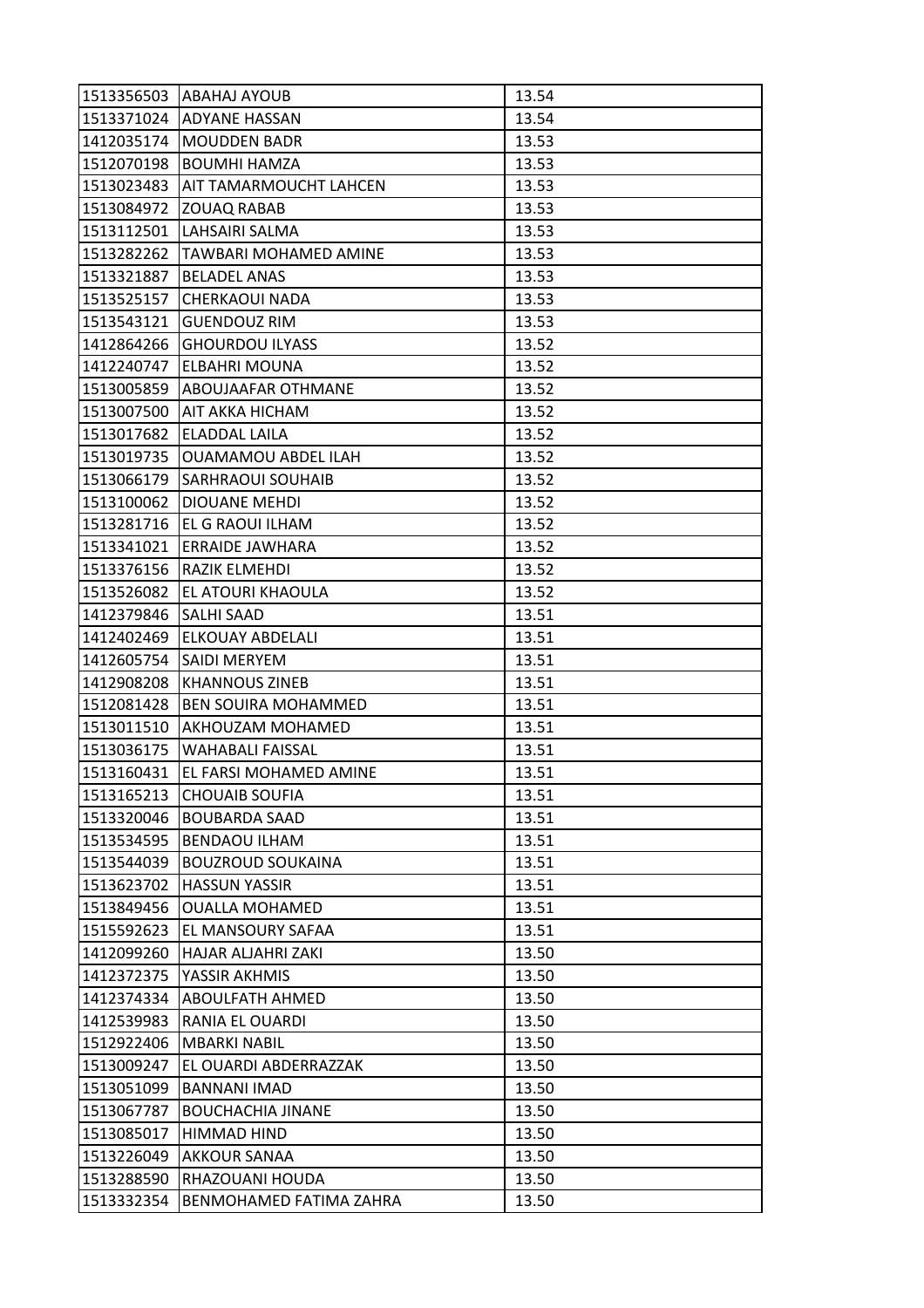| 1513338814 | <b>JARBILI ACHRAF</b>      | 13.50 |
|------------|----------------------------|-------|
| 1513617520 | <b>BERRADA GOUZI NABIL</b> | 13.50 |
| 1412024326 | <b>SIBOUIH LAHCEN</b>      | 13.49 |
| 1412073041 | <b>BOUCHRA BOUZIDI</b>     | 13.49 |
| 1412249248 | <b>ABDELAZIZ LAHLOU</b>    | 13.49 |
| 1513027861 | <b>OUBARI YASSINE</b>      | 13.49 |
| 1513031281 | AKHOUTIR HAJAR             | 13.49 |
| 1513034594 | <b>FAWAR ZAINAB</b>        | 13.49 |
| 1513050309 | <b>EDDAHDOUHI KHALID</b>   | 13.49 |
| 1513074313 | <b>OUMAIMA DOUAB</b>       | 13.49 |
| 1513076108 | ELAKKARI IBTISSAM          | 13.49 |
| 1513174090 | M SAAD CHAIMAA             | 13.49 |
| 1513196825 | EL AZZAOUI ABDELHAKIM      | 13.49 |
| 1513271268 | <b>HOUEM CHAIMAE</b>       | 13.49 |
| 1513286036 | <b>DASSINE AMINE</b>       | 13.49 |
|            | 1513319515   ASIB MOUNIR   | 13.49 |
| 1412098072 | <b>ZAHOUANI EL MEHDI</b>   | 13.48 |
| 1512095579 | <b>AGHRICH MUSTAPHA</b>    | 13.48 |
| 1513032704 | HOUCIMI MOHAMED            | 13.48 |
| 1513037697 | <b>BAZ SOUKAINA</b>        | 13.48 |
| 1513228271 | JOUKARID AICHA             | 13.48 |
| 1513231215 | <b>MANSORI ASMAE</b>       | 13.48 |
| 1513289198 | <b>BOUY ZINEB</b>          | 13.48 |
| 1513366773 | DAKI SOUMIA                | 13.48 |
| 1513546108 | EL HAMDOUCHI EL MEHDI      | 13.48 |
| 1513751216 | ASSARI HAMZA               | 13.48 |
| 1513763419 | <b>EZZERI BILAL</b>        | 13.48 |
| 1513862411 | <b>KADDAR MERIAM</b>       | 13.48 |
| 1515126485 | <b>HOUTI MOHAMMED</b>      | 13.48 |
| 1412003679 | <b>JOUBAIR HAJAR</b>       | 13.47 |
| 1412068827 | <b>AFOUCH HANANE</b>       | 13.47 |
| 1412088919 | <b>SOUKAINA BAAZI</b>      | 13.47 |
| 1412325376 | SEHAIL FATIMA ZAHRA        | 13.47 |
| 1412526100 | <b>BOUTAINA BATR</b>       | 13.47 |
| 1512015283 | <b>KAMEL MOAD</b>          | 13.47 |
| 1513003044 | <b>HADIR NADIA</b>         | 13.47 |
| 1513032626 | <b>SAHRAOUI MAROUANE</b>   | 13.47 |
| 1513033456 | <b>OUMANSOUR MARIA</b>     | 13.47 |
| 1513070154 | DAHNI OUMAYMA              | 13.47 |
| 1513100220 | <b>FATIH ABDESSAMAD</b>    | 13.47 |
| 1513174151 | <b>MAKAOUI MOHAMED</b>     | 13.47 |
| 1513541112 | <b>IRAAMANE ISMAIL</b>     | 13.47 |
| 1513618336 | <b>AMEJJOUD YOUSSEF</b>    | 13.47 |
| 1513941200 | ARBAOUI HAMZA              | 13.47 |
| 1515415883 | EL MOURHIR RIHAB           | 13.47 |
| 1412012544 | EL AMRI ABDELILAH          | 13.46 |
| 1512013991 | <b>AGOULA HAMZA</b>        | 13.46 |
| 1512228532 | ER RIH MARIA               | 13.46 |
| 1513008726 | AZALMAD M BAREK            | 13.46 |
| 1513094108 | ZERRIKI AZIZ               | 13.46 |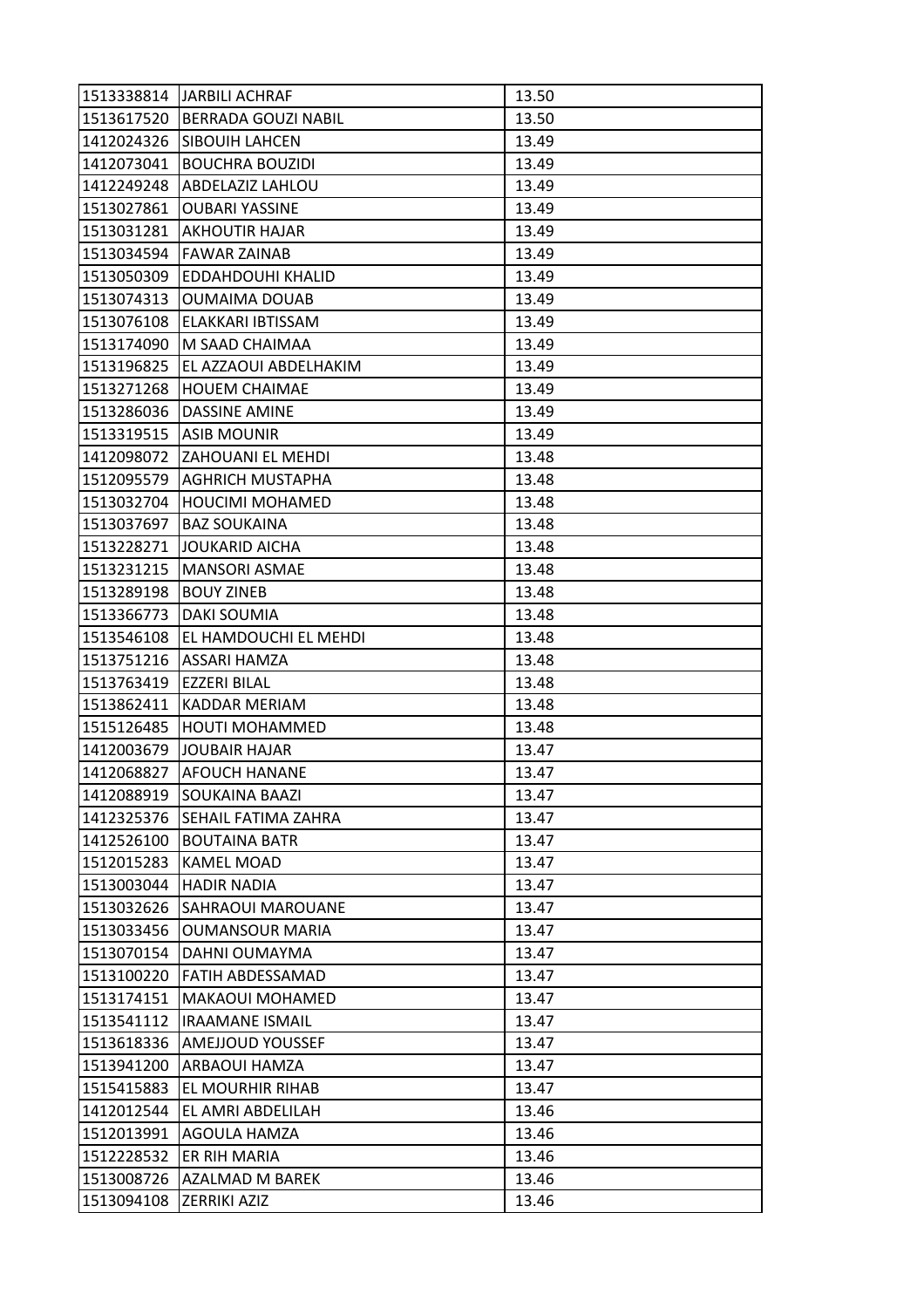| 1513270355 | <b>FARIS IMANE</b>                 | 13.46 |
|------------|------------------------------------|-------|
|            | 1513272307   LACHERAI SAFAE        | 13.46 |
| 1513353064 | <b>MOUJAHID ANASSE</b>             | 13.46 |
| 1513781878 | <b>JAMAI ISSAM</b>                 | 13.46 |
| 1412018059 | IJABRANE JAMAL EDDINE              | 13.45 |
| 1412068865 | <b>IKRAM BOUYAOUM</b>              | 13.45 |
| 1412088003 | <b>HAJAR ZYAT</b>                  | 13.45 |
| 1412151409 | <b>GHANIMI ASSMAE</b>              | 13.45 |
| 1412627238 | <b>ROUAIS EL MEHDI</b>             | 13.45 |
| 1512013531 | <b>ALAOUI YOUNESS</b>              | 13.45 |
| 1512241937 | LOUGHRIBI MOUAD                    | 13.45 |
| 1512249260 | <b>BELAALIA TAHA</b>               | 13.45 |
| 1512402084 | SOUKARI MOHAMMED                   | 13.45 |
| 1513000903 | LAMGHARI IKRAM                     | 13.45 |
| 1513005642 | <b>SABRI ABDERRAHIM</b>            | 13.45 |
|            | 1513012605   EL ABDELLAOUI MOHAMED | 13.45 |
| 1513023527 | lFANIDI ABDERRAHMANE               | 13.45 |
| 1513073129 | <b>CHOLO MERYEME</b>               | 13.45 |
| 1513083284 | <b>ABADA NEHEILA</b>               | 13.45 |
| 1513228341 | <b>HADDAD OUSSAMA</b>              | 13.45 |
| 1513234463 | <b>AGOULY ILHAM</b>                | 13.45 |
| 1513326001 | MESKINE IKRAM                      | 13.45 |
| 1513339419 | <b>BELFOUZ HALIMA</b>              | 13.45 |
| 1513350209 | HALIMA EL ADRAOUI                  | 13.45 |
| 1515131885 | <b>BOUGARNE KHALID</b>             | 13.44 |
| 1411172449 | CHFIRI ABDELKARIM                  | 13.43 |
| 1512002126 | AIT TAHAR MUSTAPHA                 | 13.43 |
| 1513022044 | <b>BEN ABBOU MUSTAPHA</b>          | 13.43 |
| 1513034805 | EZZAHIR MADIHA                     | 13.43 |
| 1513074472 | BENZAOUIA MOHAMED AMINE            | 13.43 |
| 1513276138 | <b>CHILEG ALI</b>                  | 13.43 |
| 1513357065 | <b>SADIKI BADR</b>                 | 13.43 |
| 1513376069 | <b>MOUHTAMMI ILIAS</b>             | 13.43 |
| 1513389984 | <b>BIHMOUTINE ASMAA</b>            | 13.43 |
| 1513606495 | LOLOZI ANAS                        | 13.43 |
| 1412017821 | <b>AZOUGAY ISSAME</b>              | 13.42 |
| 1412532998 | YASSINE SEMLALI                    | 13.42 |
| 1412763812 | <b>OUHADDOU YACINE</b>             | 13.42 |
| 1513011296 | <b>SOUFI NADIA</b>                 | 13.42 |
| 1513085485 | <b>ESSAADI OTMANE</b>              | 13.42 |
| 1513245255 | BAHMAD FATIMA EZZAHRA              | 13.42 |
| 1513249168 | BENZAOUIA WAFA                     | 13.42 |
| 1513338946 | <b>TABAT BADR</b>                  | 13.42 |
| 1513350551 | EZ ZAYANY SAMIRA                   | 13.42 |
| 1412022814 | HADDAD OUMAYMA                     | 13.41 |
| 1412035193 | LIDAIGHBI ABDELLAH                 | 13.41 |
| 1412042019 | <b>AOULEK DRISS</b>                | 13.41 |
| 1511278217 | <b>ARBANE AMINE</b>                | 13.41 |
| 1512241789 | <b>BOUANANI MUSTAFA</b>            | 13.41 |
| 1513000673 | SOUSSIF NOUHAILA                   | 13.41 |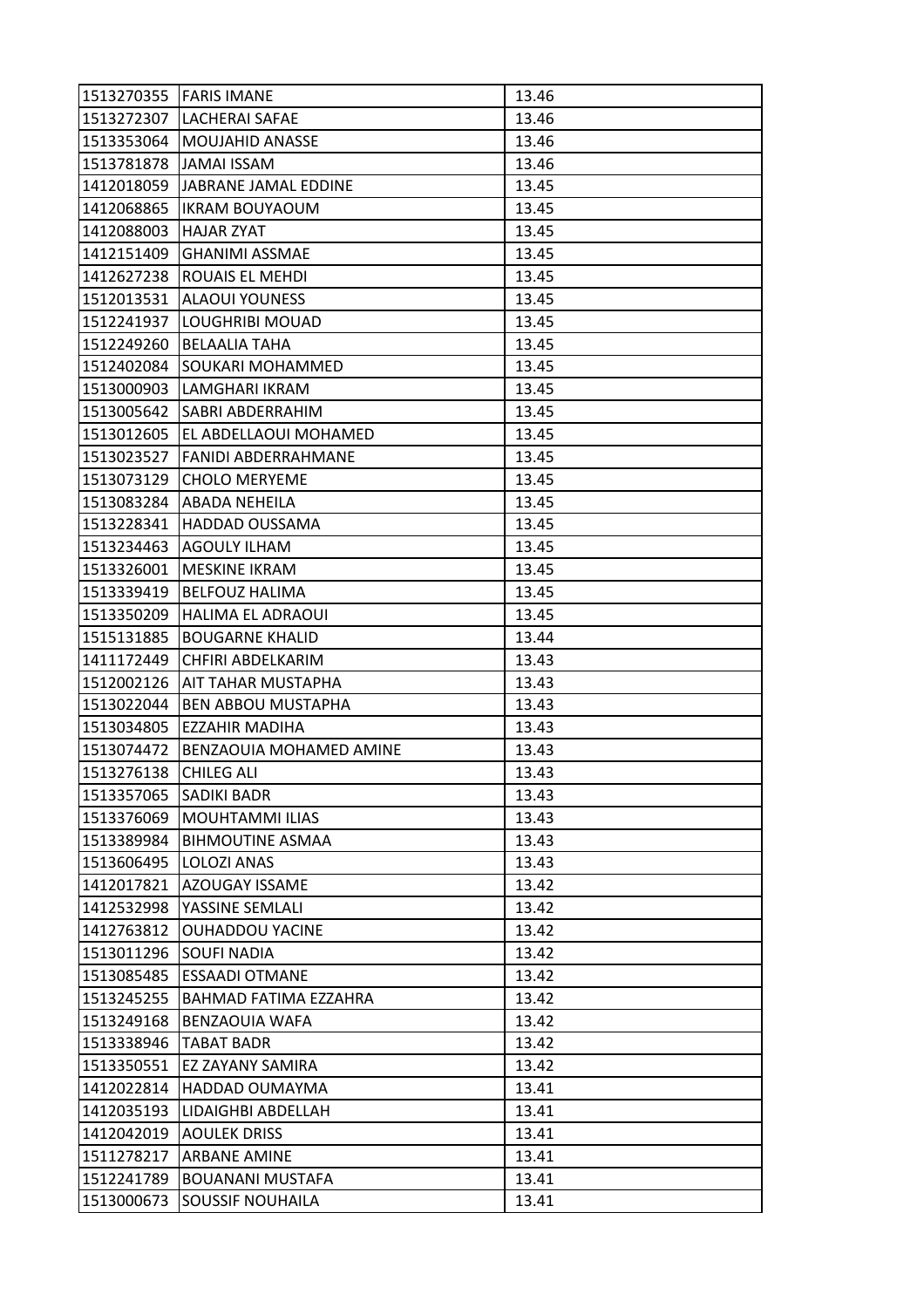| 1513006886 | <b>NATIK NOUHAILA</b>        | 13.41 |
|------------|------------------------------|-------|
| 1513031990 | <b>LAMINE SIHAM</b>          | 13.41 |
| 1513049953 | NOUHAILA EL BRAHMI           | 13.41 |
| 1513093130 | <b>ZAAROUR YOUNESS</b>       | 13.41 |
| 1513303414 | <b>HADRI KENZA</b>           | 13.41 |
| 1513355820 | AIT KADD IHSSAN              | 13.41 |
| 1513364869 | JAD SALAHEDDINE              | 13.41 |
| 1513553337 | AJARAAM MAROUA               | 13.41 |
| 1513684978 | <b>AHAKINE MOHAMED</b>       | 13.41 |
| 1414778561 | LACHKAR MOHAMMED YOUSSEF     | 13.40 |
| 1513037933 | <b>HANI AHMED</b>            | 13.40 |
| 1513069571 | ELMAAYAR KHAOULA             | 13.40 |
| 1513231855 | KAOUACH SALMA                | 13.40 |
| 1513272310 | <b>LHAMIDI SALWA</b>         | 13.40 |
| 1513286738 | <b>QBAICHI AYOUB</b>         | 13.40 |
|            | 1513521348   ALOUANE MOHAMED | 13.40 |
| 1513700644 | EL KHAYATI MINA              | 13.40 |
| 1513741886 | ELOUADGHIRI FATIMA           | 13.40 |
| 1412037171 | <b>AL MOUHTADI MOHAMED</b>   | 13.39 |
| 1412229436 | <b>MERIEM MARZAK</b>         | 13.39 |
| 1512002316 | <b>HAKAM EL MAHDI</b>        | 13.39 |
| 1513027934 | BENHAMMOUCH SOUAD            | 13.39 |
| 1513029089 | <b>BOUHSSINE EL MAHDI</b>    | 13.39 |
| 1513076835 | DAMOULAY SAFIA               | 13.39 |
| 1513089203 | <b>BOUHOUTA YASSINE</b>      | 13.39 |
| 1513173987 | <b>EDDIB SANA</b>            | 13.39 |
| 1513242490 | EL MACHICHI SA D             | 13.39 |
| 1513288596 | <b>SAOUI HAFSA</b>           | 13.39 |
| 1513365381 | <b>HACHEM SALMA</b>          | 13.39 |
| 1513369763 | <b>BOUNI AYMANE</b>          | 13.39 |
| 1513379973 | <b>HAMOUL ICHRAK</b>         | 13.39 |
| 1513382936 | EL MOIDNI AMINE              | 13.39 |
| 1513741166 | <b>CHAIRI ZAKIA</b>          | 13.39 |
| 1513942761 | <b>IZEM HOUDA</b>            | 13.39 |
| 1412379747 | HAQQOUM SAAD                 | 13.38 |
| 1412380340 | <b>SAOUD HAMZA</b>           | 13.38 |
| 1412754480 | EL ALAOUI DRIS               | 13.38 |
| 1513009836 | RACHID HAJAR                 | 13.38 |
| 1513028575 | <b>BANOU HALIMA</b>          | 13.38 |
| 1513112479 | <b>HRAOUA AMINA</b>          | 13.38 |
| 1513152206 | <b>RAOUF MOHAMED</b>         | 13.38 |
| 1513169671 | DRIHIME HAMZA                | 13.38 |
| 1513338907 | <b>SADIKI ANAS</b>           | 13.38 |
| 1412002332 | <b>AOULI MOHAMED</b>         | 13.37 |
| 1412076697 | SOUFIANE ELBOUAZAOUI         | 13.37 |
| 1412235465 | AHMED BENHNIYA               | 13.37 |
| 1513041918 | <b>KASSOU MERYEM</b>         | 13.37 |
| 1513084363 | <b>JAHOURI CHAIMA</b>        | 13.37 |
| 1513228984 | <b>OUARDI SANAE</b>          | 13.37 |
| 1513368872 | <b>LAAZIRI GHITA</b>         | 13.37 |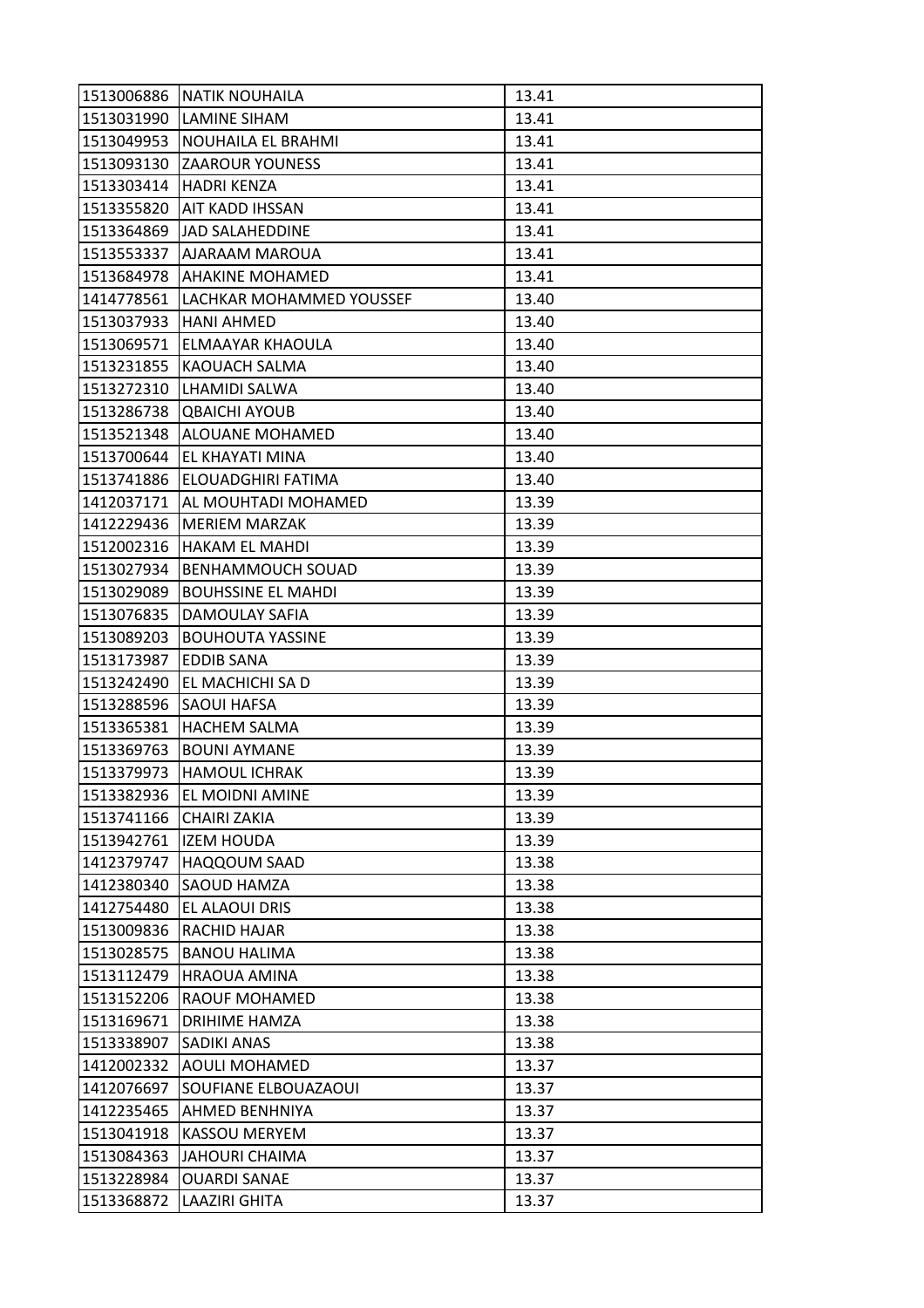| 1513380042 | <b>BENNISS IMANE</b>         | 13.37 |
|------------|------------------------------|-------|
| 1513802062 | <b>FADSSI SAIF EDDINE</b>    | 13.37 |
| 1412925729 | <b>ZARHOU HALIMA</b>         | 13.36 |
| 1512001077 | <b>BERHOUA MUSTAPHA</b>      | 13.36 |
| 1513001439 | <b>AOUINA SALAH EDDINE</b>   | 13.36 |
| 1513017303 | <b>CHAKIR KHADIJA</b>        | 13.36 |
| 1513032588 | <b>BOUKAL OUMAIMA</b>        | 13.36 |
| 1513032870 | EL AFFAS YASSINE             | 13.36 |
| 1513115143 | lSAUTANE AMAL                | 13.36 |
| 1513228787 | LAHMADI LAMIAE               | 13.36 |
| 1513241661 | <b>SEKKAT AMINA</b>          | 13.36 |
| 1513384805 | EL HAJOUI MERYEME            | 13.36 |
| 1513384918 | <b>ZEHRI SAMIR</b>           | 13.36 |
| 1513540419 | <b>CHICHA HAYAT</b>          | 13.36 |
| 1513607504 | <b>WAHIB MEHDI</b>           | 13.36 |
| 1513863111 | KODAD MOHAMED                | 13.36 |
| 1513934544 | <b>BENSAID LAYLA</b>         | 13.36 |
| 1412095086 | KHADIJA EL KHALYLY           | 13.35 |
| 1412095758 | NADIA ELHASNAOUI             | 13.35 |
| 1512042539 | <b>IMGHAREN NOHAILA</b>      | 13.35 |
| 1512173906 | <b>BOUSAID ACHRAF</b>        | 13.35 |
| 1512395195 | <b>FATHI ZAKARIA</b>         | 13.35 |
| 1513020696 | <b>BAAZIZI ZAHRA</b>         | 13.35 |
| 1513022903 | AIT MERRI NAJWA              | 13.35 |
| 1513040917 | <b>BAIBIH OUMAYMA</b>        | 13.35 |
| 1513104933 | <b>BOUIMANE AHMED</b>        | 13.35 |
| 1513112523 | RHOUNAI OMNIA                | 13.35 |
| 1513332257 | <b>BAKHOUT IKRAM</b>         | 13.35 |
| 1513379400 | ZAOUI MOAD                   | 13.35 |
| 1513531302 | <b>AHARCHANE NOEMANE</b>     | 13.35 |
| 1513552027 | <b>ISMAILI MOHAMED AMINE</b> | 13.35 |
| 1513952350 | <b>EL LIF AYOUB</b>          | 13.35 |
| 1412025983 | <b>EL BAZ YAMNA</b>          | 13.34 |
| 1412344653 | ZNAGUI ADAM                  | 13.34 |
| 1412526559 | <b>ZAHIRA ZRIRA</b>          | 13.34 |
| 1512031704 | <b>OUHMOUD HAYAT</b>         | 13.34 |
| 1512934123 | <b>AKKI SLIMAN</b>           | 13.34 |
| 1513226646 | <b>CHINIG AYOUB</b>          | 13.34 |
| 1513289824 | <b>BAHHAR AMINE</b>          | 13.34 |
| 1513618501 | ED DAHMANI YOUSSEF           | 13.34 |
| 1513900018 | <b>BOUCHDIRA HOUSSAM</b>     | 13.34 |
| 1513946492 | EL HAFOUDI SARA              | 13.34 |
| 1411159623 | <b>KHRIBECH MOHAMED</b>      | 13.33 |
| 1513001040 | LABSILI OUMAIMA              | 13.33 |
| 1513042249 | <b>BOUGNINE NOURA</b>        | 13.33 |
| 1513068222 | KHNIZER FATIMA EZZAHRA       | 13.33 |
| 1513231861 | <b>BENALI HAJAR</b>          | 13.33 |
| 1513236879 | <b>OULED SI ALI RABIA</b>    | 13.33 |
| 1513249187 | ELBAHLOULI ABDELMALEK        | 13.33 |
| 1513281130 | <b>GAMRA HASNAE</b>          | 13.33 |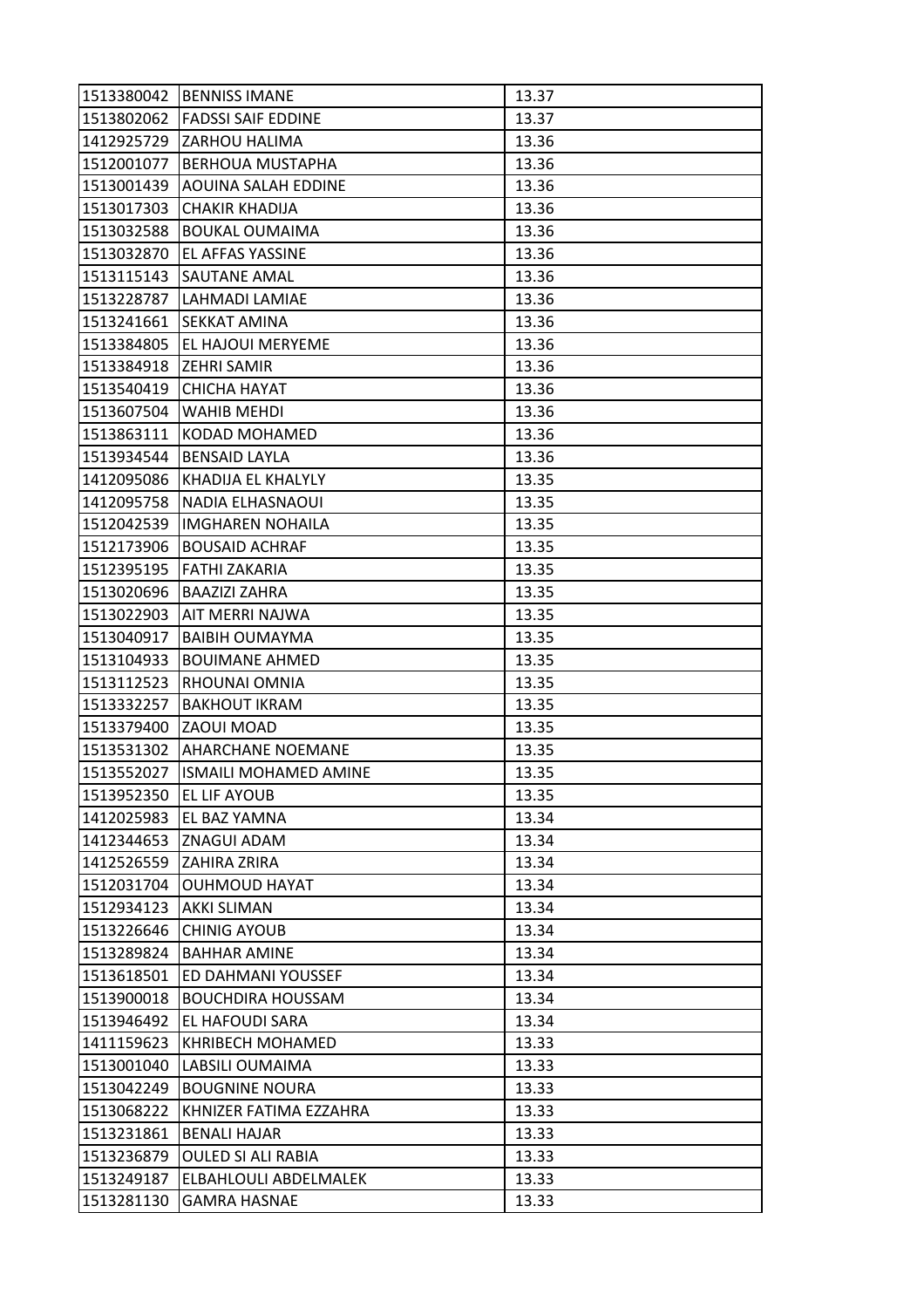| 1513321557 | <b>KAMHI SOUHA</b>            | 13.33 |
|------------|-------------------------------|-------|
| 1513379689 | RAHMOUNI KHADIJA              | 13.33 |
| 1412027194 | HAMANE HALA                   | 13.32 |
| 1412697893 | <b>JARIR ABDELILAH</b>        | 13.32 |
| 1412873751 | YAAGOUBI MOHAMED              | 13.32 |
| 1513004078 | <b>KRAICHA IMANE</b>          | 13.32 |
| 1513027879 | <b>LAGHCHI YASSIR</b>         | 13.32 |
| 1513065010 | <b>HAMSA MARIEM</b>           | 13.32 |
| 1513092523 | <b>ABOUSIKKA MYRIEM</b>       | 13.32 |
| 1513171519 | AFKIR FATIMA EZZAHRA          | 13.32 |
| 1513351934 | <b>ABDOU YOUNES</b>           | 13.32 |
| 1513358366 | <b>MANSOUR JIHANE</b>         | 13.32 |
| 1513621010 | <b>HAMMOUCH OUSSAMA</b>       | 13.32 |
| 1513950721 | MAZOUZ IKRAM                  | 13.32 |
| 1412085938 | ACHRAF FIHRI                  | 13.30 |
|            | 1412251255 AYOUB EL ALLOUAOUI | 13.30 |
| 1412252446 | ISALAH ELGHARRABI             | 13.30 |
| 1412371254 | <b>GERRAFI KAOUTAR</b>        | 13.30 |
| 1512375006 | <b>BELARBI OTHMAN</b>         | 13.30 |
| 1513007371 | <b>HABICHY SAFA</b>           | 13.30 |
| 1513067688 | <b>ER RAMI SARA</b>           | 13.30 |
| 1513080692 | <b>AFIT ALI</b>               | 13.30 |
| 1513094749 | ELMAKKAOUY MOHAMED            | 13.30 |
| 1513171531 | MOUTARAJI HAJAR               | 13.30 |
| 1513190670 | <b>CHABOURI HICHAM</b>        | 13.30 |
| 1513226649 | <b>RHALLOUB IMANE</b>         | 13.30 |
| 1513356164 | <b>ELGHOUFRI ADNANE</b>       | 13.30 |
| 1513626793 | <b>BELHAJ AHMED</b>           | 13.30 |
| 1412022434 | <b>BOUZI ABDELLAH</b>         | 13.29 |
| 1412089264 | ADNANE ABRACHE                | 13.29 |
| 1412098363 | <b>OUSSAMA BAHITE</b>         | 13.29 |
| 1412317160 | <b>IDBOURHIM ISSAM</b>        | 13.29 |
| 1412397103 | <b>TAHIRI ABDELLAH</b>        | 13.29 |
| 1512251793 | <b>BENZIDIA ZINEB</b>         | 13.29 |
| 1513005730 | ELWAHMANI AMINA               | 13.29 |
| 1513029043 | <b>BADDAH KHAOULA</b>         | 13.29 |
| 1513037678 | <b>BAYANE HAMZA</b>           | 13.29 |
| 1513077307 | FATIMA EZZAHRA SAMIT          | 13.29 |
| 1513081411 | <b>BOUKHLIF MOHAMED</b>       | 13.29 |
| 1513089757 | <b>KABISSI OTHMAN</b>         | 13.29 |
| 1513115144 | KONJIH KALTOUM                | 13.29 |
| 1513352185 | WASSEL YASSINE                | 13.29 |
| 1513525116 | JAAFARI FADWA                 | 13.29 |
| 1513689369 | NAIM MOHAMED REDA             | 13.29 |
| 1513944116 | <b>OUHERROU RANYA</b>         | 13.29 |
| 1513951122 | <b>MAROUR RADOUAN</b>         | 13.29 |
| 1512369430 | <b>OUHNA SAID</b>             | 13.28 |
| 1512937573 | KADAR OUSSAMA                 | 13.28 |
| 1513078576 | <b>FAIZ SIHAM</b>             | 13.28 |
| 1513093205 | <b>BAHADDOUCH AMINA</b>       | 13.28 |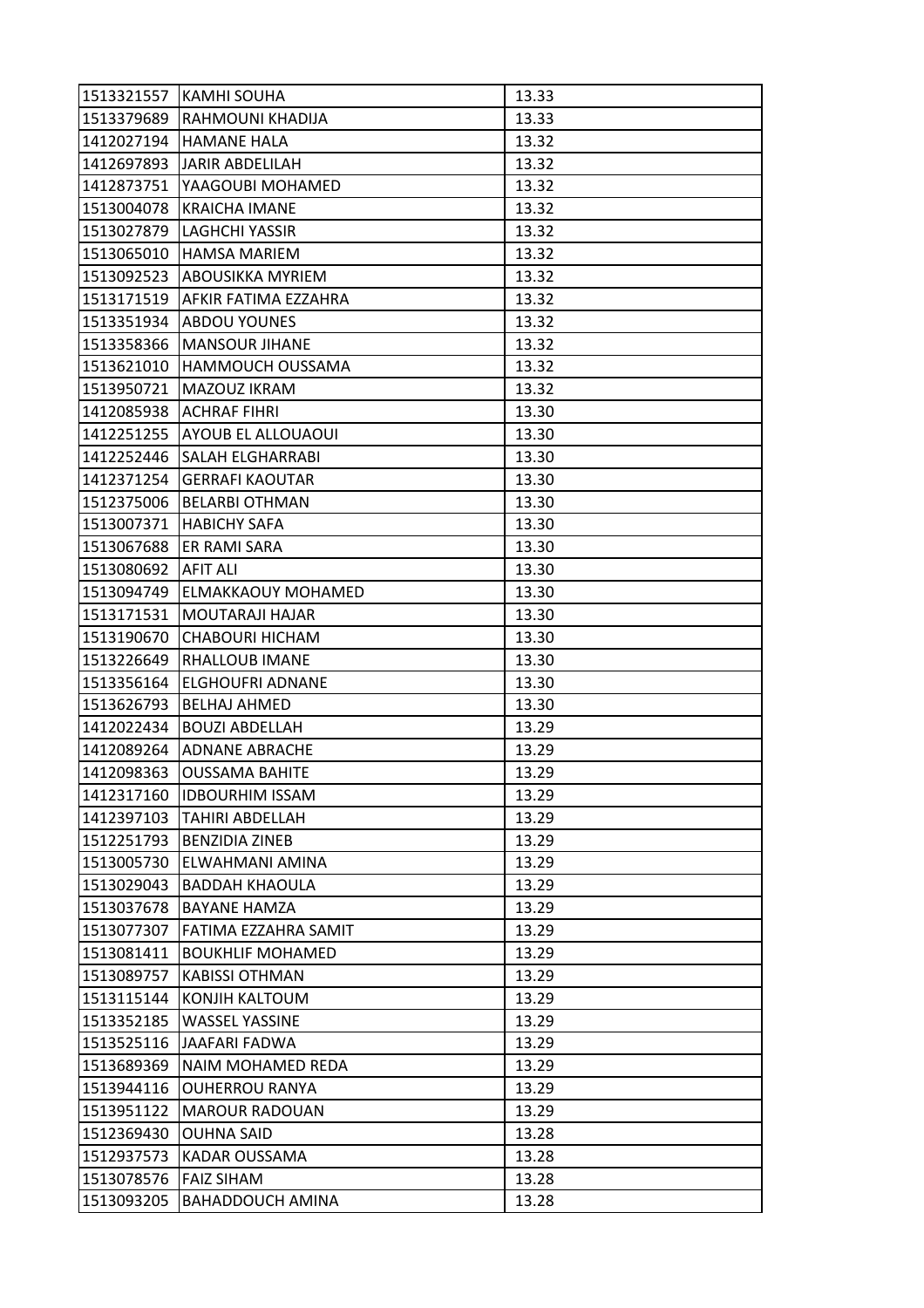| 1513104527 | ILAADRAOUI NADIA                    | 13.28 |
|------------|-------------------------------------|-------|
|            | 1513271048 EL BAHHAT FATIMA EZZAHRA | 13.28 |
| 1513289798 | LAHNINI CHAIMAA                     | 13.28 |
| 1513332220 | <b>CHMICHI MERYEM</b>               | 13.28 |
| 1513356565 | <b>FAHIM SIHAM</b>                  | 13.28 |
| 1513360972 | <b>FATHI HANANE</b>                 | 13.28 |
| 1513955250 | <b>MONYR NOURA</b>                  | 13.28 |
| 1512053886 | <b>BOUADDI MOHAMED</b>              | 13.27 |
| 1513006364 | <b>OUJDI DRISS</b>                  | 13.27 |
| 1513032827 | ALJIHAD YOUNES                      | 13.27 |
| 1513040899 | <b>GOUSLA MOHAMMED</b>              | 13.27 |
| 1513089771 | EL FEZZAZI KHOULOUD                 | 13.27 |
| 1513100542 | ABBAD ISMAIL                        | 13.27 |
| 1513231623 | LOTFI MOHAMMED TAHA                 | 13.27 |
| 1513237667 | <b>GSAIR NADIA</b>                  | 13.27 |
|            | 1513282268   HASSINI CHAIMAE        | 13.27 |
| 1513324318 | <b>SEBTI TAHA</b>                   | 13.27 |
| 1513329229 | <b>ZAFAR YOUSSEF</b>                | 13.27 |
| 1513350874 | NAITITE CHAIMAA                     | 13.27 |
| 1513352992 | <b>NABIL RAJAA</b>                  | 13.27 |
| 1513524207 | <b>ICHAHRAR GHIZLANE</b>            | 13.27 |
| 1513846334 | <b>HOUCH OUSSAMA</b>                | 13.27 |
| 1513871524 | <b>ZERHOUNI MOHAMMED</b>            | 13.27 |
| 1515921151 | NACIRI ABDELKARIM                   | 13.27 |
| 1412006847 | <b>BISDAOUNE AYMANE</b>             | 13.26 |
| 1412099376 | <b>TAHA LAMZOUKI</b>                | 13.26 |
| 1412343052 | ELFALLAHI SALWA                     | 13.26 |
| 1412606477 | <b>DOUIFIR FADWA</b>                | 13.26 |
| 1511151162 | <b>HARKAOUI MOHAMED</b>             | 13.26 |
| 1513100218 | EL IDRISSI HADI YASSINE             | 13.26 |
| 1513226046 | <b>NOR RIHAB</b>                    | 13.26 |
| 1513230129 | EL KADDIOUI EL IDRISSI ZINEB        | 13.26 |
| 1513365517 | <b>BENTAYBI WALID</b>               | 13.26 |
| 1513379931 | <b>REZKI ANASS</b>                  | 13.26 |
| 1513524219 | RAZOUK ACHRAF                       | 13.26 |
| 1513552803 | <b>BARGACH DOUNIA</b>               | 13.26 |
| 1515262546 | TRAIBI FATIMA EZZAHRA               | 13.26 |
| 1412072520 | <b>ANAS BENTALEB</b>                | 13.25 |
| 1412802869 | FATIMA ZAHRA EL HADRI               | 13.25 |
| 1511023437 | <b>QALLAL ISMAIL</b>                | 13.25 |
| 1513004856 | <b>CHAOUI AYOUB</b>                 | 13.25 |
| 1513014332 | <b>BOUSSOUNT LAHOUCINE</b>          | 13.25 |
| 1513027692 | <b>HAKMAOUI ABDALLAH</b>            | 13.25 |
| 1513036195 | TAJAT NAOUAL                        | 13.25 |
| 1513360583 | <b>KENBOUCH JIHANE</b>              | 13.25 |
| 1513362708 | EL GOUACH OTHMANE                   | 13.25 |
| 1513957249 | <b>ABDESSADEK MERYEM</b>            | 13.25 |
| 1515126519 | <b>OUBIDA ANAS</b>                  | 13.25 |
| 1412394134 | <b>ALIOUANE ILYASS</b>              | 13.24 |
| 1412741824 | <b>HAMMI TAOUFIK</b>                | 13.24 |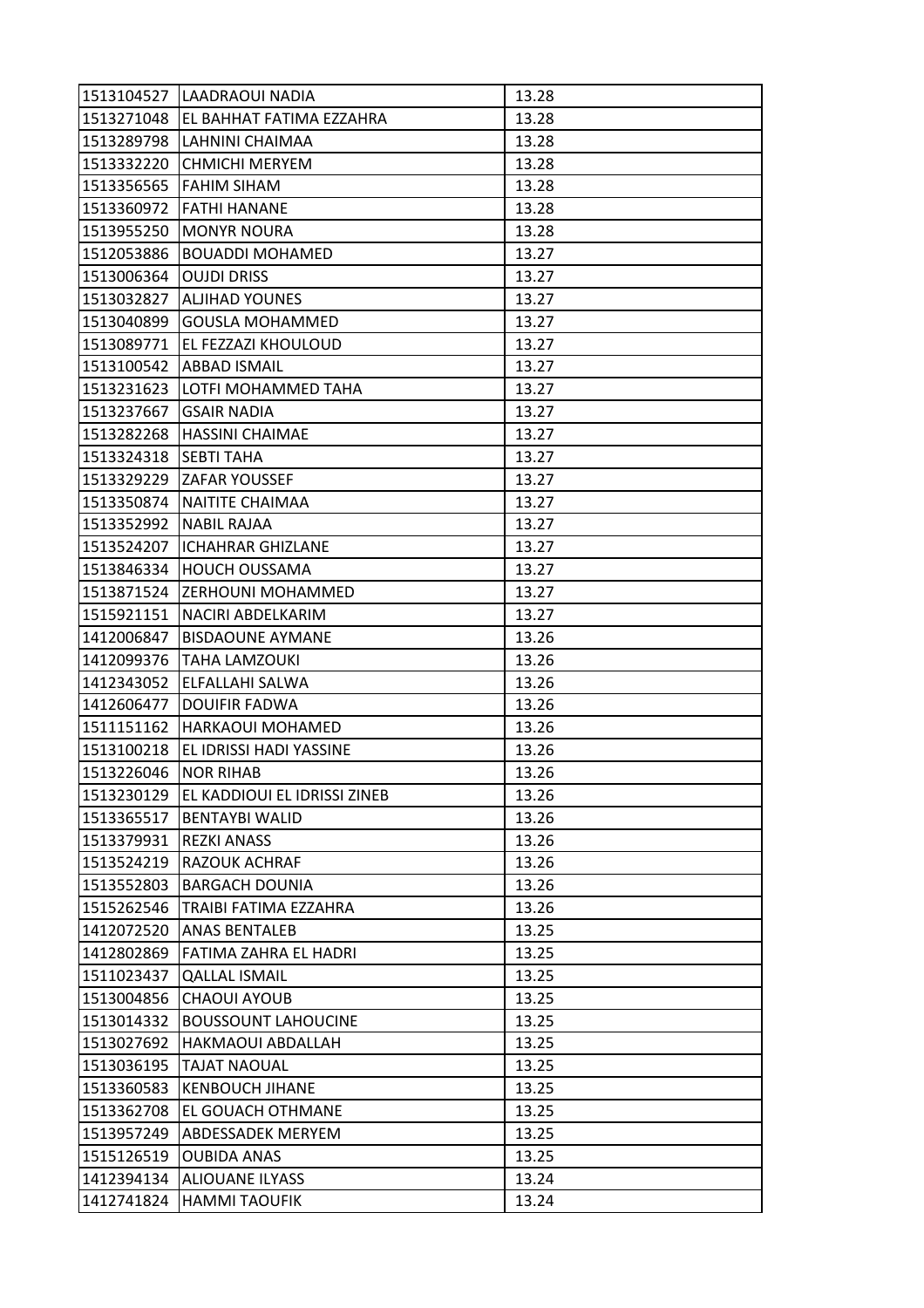| 1511024278 | ITAZIGH ABDELILAH                   | 13.24 |
|------------|-------------------------------------|-------|
| 1511532672 | <b>BENZAFRANE MOHAMMED</b>          | 13.24 |
| 1513537893 | <b>JRAJRI ELMOKHTAR</b>             | 13.24 |
| 1412173778 | EL BEKRI AHMED MAROUANE             | 13.23 |
| 1412370901 | <b>GRICH MOHAMMED</b>               | 13.23 |
| 1513100722 | <b>BAKIR ALI</b>                    | 13.23 |
| 1513354775 | <b>CHAIBOUB HAMZA</b>               | 13.23 |
| 1513372809 | RAFI KHADIJA                        | 13.23 |
| 1513775455 | LACHHAB AISSAM                      | 13.23 |
| 1515010477 | <b>HAMZA ILYASS</b>                 | 13.23 |
| 1412026192 | <b>EDAOUDI FATIMA</b>               | 13.22 |
| 1412073164 | YOUNESSE BEN-AISSA                  | 13.22 |
| 1412163905 | MASSI FATIMA EZZAHRA                | 13.22 |
| 1412289567 | <b>HASSOUN MOHAMED</b>              | 13.22 |
| 1429065570 | <b>BAZTAMI MOHAMMED</b>             | 13.22 |
|            | 1513009444 ELMESKINI FATIMA EZZAHRA | 13.22 |
| 1513164519 | <b>HADAOUI FADWA</b>                | 13.22 |
| 1513240762 | ZININI MOHAMMED                     | 13.22 |
| 1513381989 | <b>EL MOTASSIM ANASS</b>            | 13.22 |
| 1513807128 | AZLABI LOUBNA                       | 13.22 |
|            | 1513948819 ZAHAR SOUMAYA            | 13.22 |
| 1412281322 | JAMHOURI MOHAMED                    | 13.21 |
| 1412290132 | CHOUKHMANE KHALID                   | 13.21 |
| 1511628630 | <b>HNAICHA ANAS</b>                 | 13.21 |
| 1513013827 | SADIKI ZAKARIA                      | 13.21 |
| 1513028967 | AIT SIHMAD ZOHRA                    | 13.21 |
| 1513034058 | MOUKHBIR FATIMA ZAHRA               | 13.21 |
| 1513066042 | <b>BOUKHRIS SMAIL</b>               | 13.21 |
| 1513076851 | OULEDMOUSSA OUMAIMA                 | 13.21 |
| 1513227588 | <b>SEHLAOUI ZINEB</b>               | 13.21 |
| 1513228832 | <b>ABOUSSABIQ MERYEM</b>            | 13.21 |
| 1513281016 | <b>LOUHA DRISS</b>                  | 13.21 |
| 1513290955 | <b>BEN MANSOUR OUSSAMA</b>          | 13.21 |
| 1513355179 | ET TAYEB HODA                       | 13.21 |
| 1513371544 | <b>HAMDANE YOUNESS</b>              | 13.21 |
| 1513528522 | KADOURI NOHAYLA                     | 13.21 |
| 1513551554 | <b>SEFIANI BOUBKER</b>              | 13.21 |
| 1513949586 | ABRIK ABDELHAKIM                    | 13.21 |
| 1411810048 | <b>MOUNCEF EZ-ZRIBI</b>             | 13.20 |
| 1513012656 | <b>TALBI ZAHRA</b>                  | 13.20 |
| 1513032862 | EL MOUFAKIR RACHID                  | 13.20 |
| 1513036126 | DAOUDI DOUNIA                       | 13.20 |
| 1513065034 | <b>MAIT SAMIRA</b>                  | 13.20 |
| 1513066032 | DAHHOU SALLOUA                      | 13.20 |
| 1513077223 | <b>ZNIBER AMINE</b>                 | 13.20 |
| 1513087526 | <b>BOULAJAJ SALIMA</b>              | 13.20 |
| 1513196817 | MARZAQ ISMAIL                       | 13.20 |
| 1513353795 | AIT MANSOUR HAMZA                   | 13.20 |
| 1513742649 | <b>IBRYZ YOUSSEF</b>                | 13.20 |
| 1513956781 | <b>FJER WALID</b>                   | 13.20 |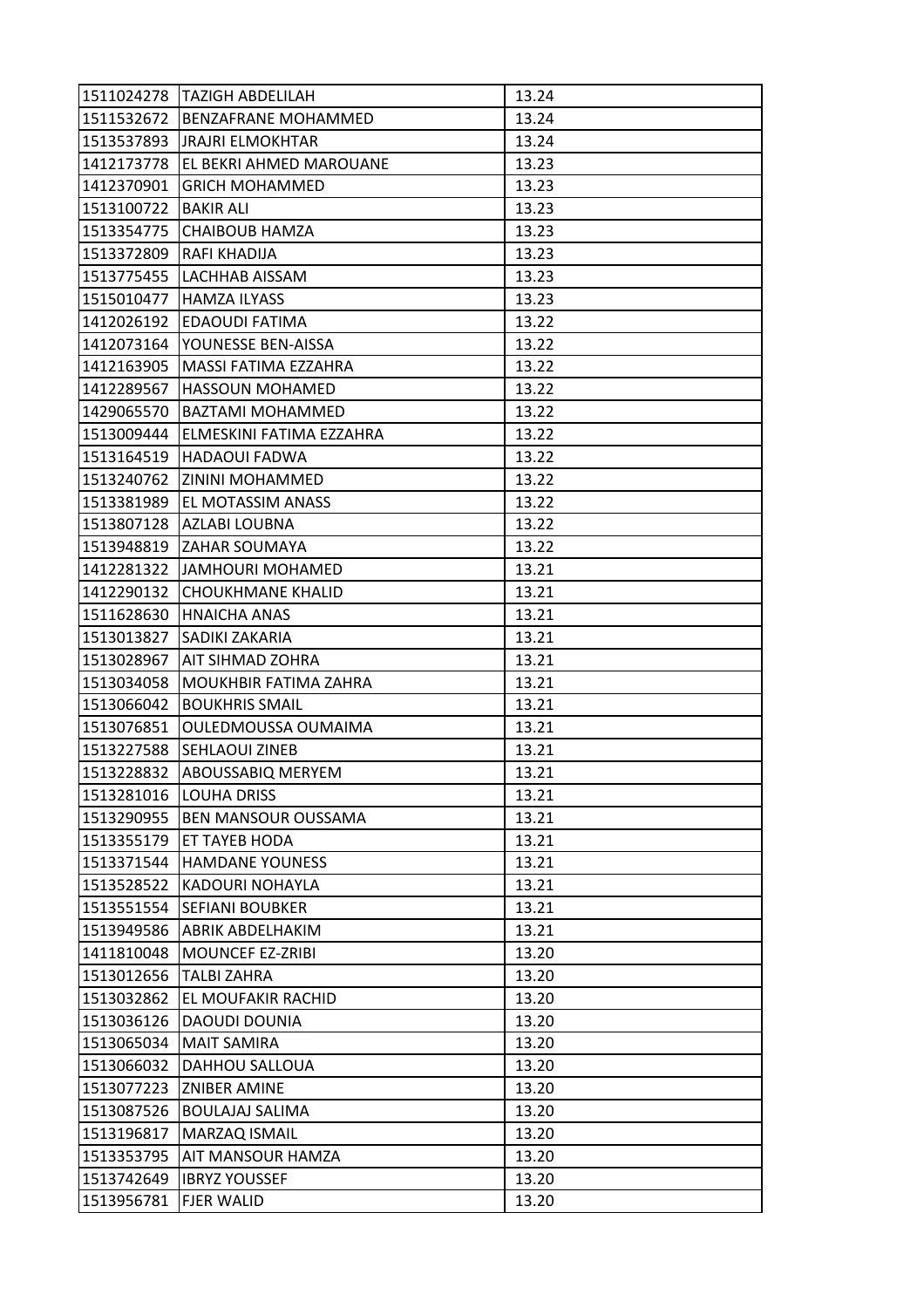|            | 1515410174 ZAHIR HOUSNI      | 13.19 |
|------------|------------------------------|-------|
|            | 1412533828 HAMZA SERSSIF     | 13.18 |
| 1412540153 | <b>ABIR RADI</b>             | 13.18 |
| 1512552923 | <b>SEYYAR MOHAMED</b>        | 13.18 |
| 1513000797 | <b>ALAOUI YOUSFI KHAOULA</b> | 13.18 |
| 1513032737 | <b>NAZIHI HAITAM</b>         | 13.18 |
| 1513099536 | ROUDANI MOHAMED              | 13.18 |
| 1513171640 | <b>MOUHSSINE BERRAISSOU</b>  | 13.18 |
| 1513339206 | HAJJAJ HAJAR                 | 13.18 |
| 1513628930 | <b>NAJY IKRAM</b>            | 13.18 |
| 1513752427 | EL IDRISSI MOHAMMED          | 13.18 |
| 1412377446 | <b>ED-DARQAOUY DOUNIA</b>    | 13.17 |
| 1513031323 | <b>BOULADHAN SAFA</b>        | 13.17 |
| 1513083169 | EL ALAMI DRISSI HIND         | 13.17 |
| 1513100225 | LAHLOU MOHAMED               | 13.17 |
| 1513280015 | <b>BAHRI NOUHAILA</b>        | 13.17 |
| 1513543236 | <b>CHAKI SAID</b>            | 13.17 |
| 1513811111 | <b>KARBICHE MOUHCINE</b>     | 13.17 |
| 1513942288 | <b>SALIH RACHID</b>          | 13.17 |
| 1412055066 | <b>NOUHAILA TALBI</b>        | 13.16 |
| 1412290066 | <b>HABACH YOUNESS</b>        | 13.16 |
| 1412371098 | AZNAG YAHYA                  | 13.16 |
| 1512160703 | <b>SIMA CHARAF</b>           | 13.16 |
| 1513004162 | <b>EL HALLAK SAFIA</b>       | 13.16 |
| 1513087501 | DARSAOUI YASSINE             | 13.16 |
| 1513152171 | <b>KASSOUAD AMINE</b>        | 13.16 |
| 1513161400 | EL BOUZEKRAOUI MERYEM        | 13.16 |
| 1513279234 | ZAIDI OUSSAMA                | 13.16 |
| 1513288428 | <b>LAHBIL HASSAN</b>         | 13.16 |
| 1513363474 | MOUAHHIDI IBTISSAM           | 13.16 |
| 1513932552 | <b>HAJJAJ RABIA</b>          | 13.16 |
| 1513941186 | <b>SEHLI SARA</b>            | 13.16 |
| 1412033925 | <b>SAGHIR MUSTAPHA</b>       | 13.15 |
| 1412055054 | <b>SARA AMAOUCHE</b>         | 13.15 |
| 1412149326 | <b>SALIME SALMA</b>          | 13.15 |
| 1513051185 | <b>AANK AMINE</b>            | 13.15 |
| 1513088820 | <b>BENNIS SOUFIANE</b>       | 13.15 |
| 1513539365 | MANSOURI KANZA               | 13.15 |
| 1412090375 | <b>FARAH AKTAIB</b>          | 13.14 |
| 1412165517 | ZEROUAL AYOUB                | 13.14 |
| 1412323969 | <b>ALLALI ABDELLAH</b>       | 13.14 |
| 1412362978 | <b>ZOUHEIR ANASS</b>         | 13.14 |
| 1412368822 | <b>KHALAF MOUAD</b>          | 13.14 |
| 1412709015 | ALISSAOUI AYMAN              | 13.14 |
| 1512069020 | <b>ESSAIDI NASSIM</b>        | 13.14 |
| 1513093764 | AZOUNKDI MOHAMED             | 13.14 |
| 1513228825 | <b>HASSAR GHITHA</b>         | 13.14 |
| 1513934828 | MELKAOUI ACHRAF              | 13.14 |
| 1513942325 | <b>MAROUI KHALIL</b>         | 13.14 |
| 1412253186 | <b>OUSSAMA BOUHZAM</b>       | 13.13 |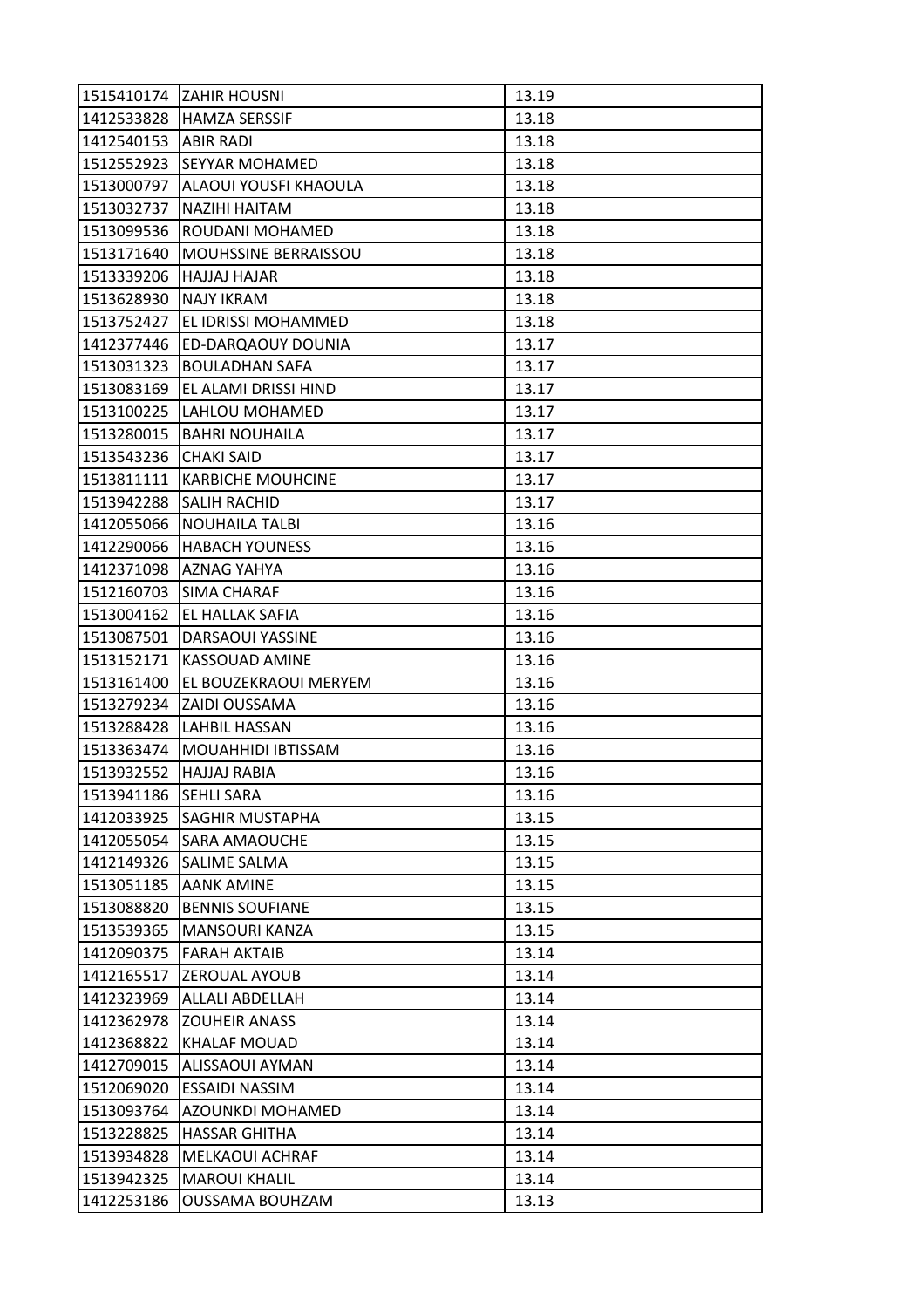| 1412548341 | <b>HANANE SABIRI</b>        | 13.13 |
|------------|-----------------------------|-------|
| 1513007059 | MESMOUDI MOHAMED ALI        | 13.13 |
| 1513113947 | LEGHZAL BOUCHRA             | 13.13 |
| 1513171478 | EL FINAOUI FATIMA ZAHRA     | 13.13 |
| 1513193964 | <b>EL HAKYM MOHAMED</b>     | 13.13 |
|            | 1513333219 ANNI HAMZA       | 13.13 |
| 1513815427 | <b>AALI FATIMA ZAHRA</b>    | 13.13 |
| 1513862846 | <b>OUSAIDI AHMED</b>        | 13.13 |
| 1411065290 | HOUDAYFA EL MOUTAOIKIL      | 13.12 |
| 1412280065 | ABDERRAZAK MAHJOUBI         | 13.12 |
| 1412706979 | <b>ANASS EL BAKOURI</b>     | 13.12 |
| 1513028603 | AIT ABDENNI SAID            | 13.12 |
| 1513114741 | SAMLALI AMINE               | 13.12 |
| 1513154239 | <b>BEN MASSAOUD MOUNA</b>   | 13.12 |
| 1513231587 | TIMOUYASSE AYA              | 13.12 |
| 1513358500 | <b>HAFID HIND</b>           | 13.12 |
| 1513358564 | KASSIOUI CHAIMAA            | 13.12 |
| 1513871986 | <b>CHAKER HIBA</b>          | 13.12 |
| 1513952183 | <b>NGADI MOURAD</b>         | 13.12 |
| 1412088057 | <b>NAJATE BENCHRIF</b>      | 13.11 |
| 1412098140 | <b>ASSASSI MOHAMED</b>      | 13.11 |
| 1412618619 | RBIZA BAHAE-EDDINE          | 13.11 |
| 1513084421 | CHAHID YAHYA                | 13.11 |
| 1513089068 | <b>ALMAI HACHEM</b>         | 13.11 |
| 1513246259 | LAILA ALALMI                | 13.11 |
| 1513275392 | <b>ATIQUE ANAS</b>          | 13.11 |
| 1513332760 | <b>HOMZI ACHRAF</b>         | 13.11 |
| 1513332967 | <b>RAFIKI AYOUB</b>         | 13.11 |
| 1513954162 | IEL GHIWANE FATIMA EZZAHRA  | 13.11 |
|            | 1513011277 JARMOUNE MOHAMED | 13.10 |
| 1513093352 | ABIYOU MOHAMED              | 13.10 |
| 1513111725 | ED DAFIR SAFAA              | 13.10 |
| 1513174291 | <b>FAIZ AMINE</b>           | 13.10 |
| 1513321037 | MARWANE EL AYADI            | 13.10 |
| 1513360690 | AIT HRIZ MOHAMED            | 13.10 |
| 1513541275 | <b>GUAMIL ZAKARIA</b>       | 13.10 |
| 1513813505 | LAHJOUJI AYA                | 13.10 |
| 1513932022 | LAMRANI OMAR                | 13.10 |
| 1411159664 | AMRI MOHAMED                | 13.09 |
| 1412346693 | ELGUASMI MERIEME            | 13.09 |
| 1512085035 | DAYF EL YAZID               | 13.09 |
| 1513018612 | <b>ABATANE DRISS</b>        | 13.09 |
| 1513284265 | EN NOURY SOUKAINA           | 13.09 |
| 1513374324 | <b>CHIBY MOHAMED</b>        | 13.09 |
| 1513526907 | <b>CHATER ASMAE</b>         | 13.09 |
| 1513534003 | ELGHAZI NOUR EL IMANE       | 13.09 |
| 1513548413 | <b>ERROUKI ADAM</b>         | 13.09 |
| 1513550404 | <b>IKKEN NADA</b>           | 13.09 |
| 1513808990 | <b>ZAFZAFI NOUREDDINE</b>   | 13.09 |
| 1529284738 | <b>CHAKALI EL MEHDI</b>     | 13.09 |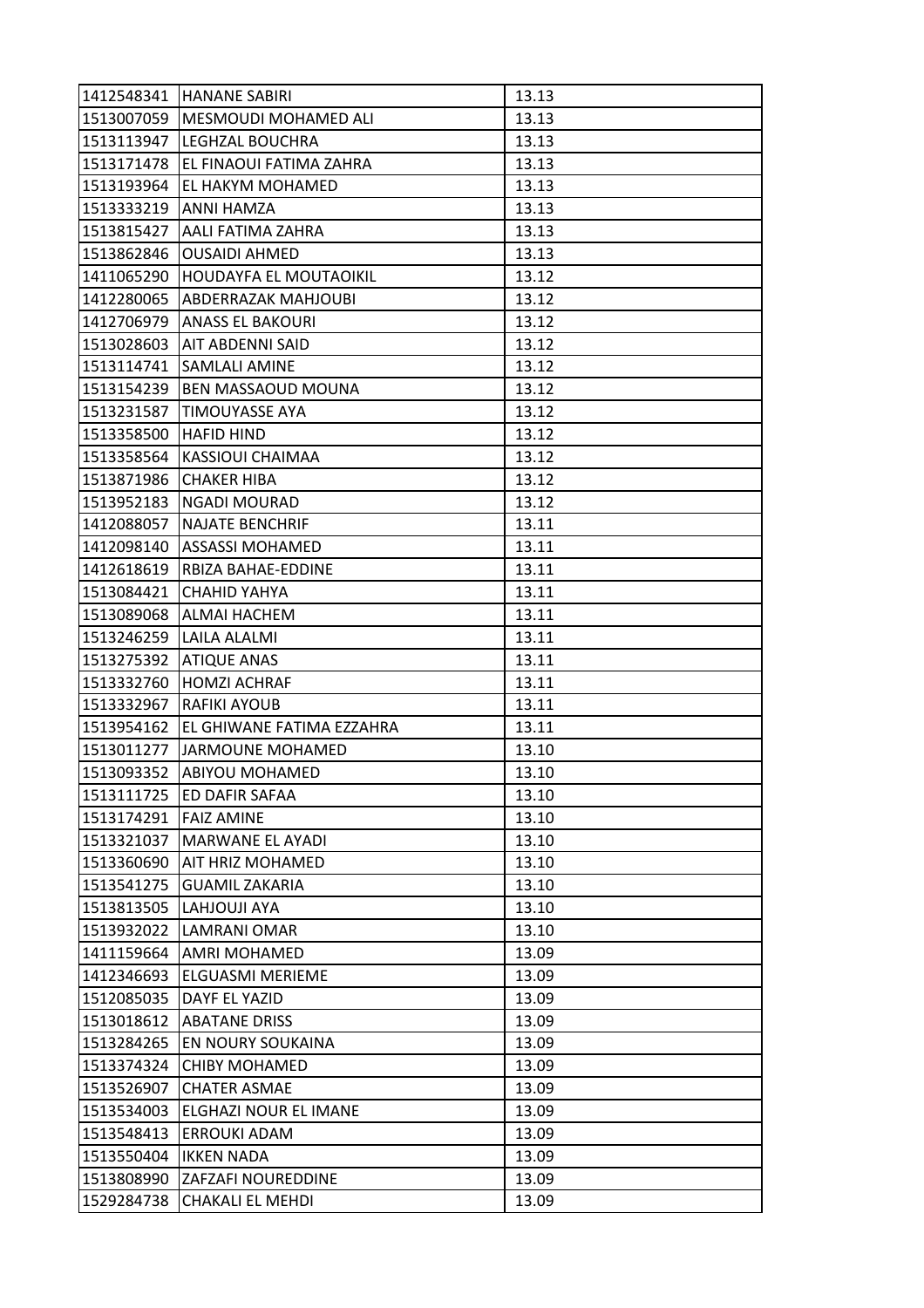| 1412000568 | <b>SALIHI MARYAM</b>           | 13.08 |
|------------|--------------------------------|-------|
| 1412081110 | <b>WAFAE BEN REBIAA</b>        | 13.08 |
| 1412098025 | RACHIDA IMAJJATI               | 13.08 |
| 1512073443 | <b>BENAJEH MOHAMED YOUNESS</b> | 13.08 |
| 1513015359 | EL AZZAOUI MOHAMED             | 13.08 |
| 1513028996 | AGMAR OMAR                     | 13.08 |
| 1513034679 | <b>EL BAHAOUI HANANE</b>       | 13.08 |
| 1513095745 | KORAIMI FATIMA EZZAHRA         | 13.08 |
| 1513231554 | <b>FERMAS WALID</b>            | 13.08 |
| 1513246256 | RAJAA NAJMI                    | 13.08 |
| 1513334077 | <b>BOUTHIM MAROUA</b>          | 13.08 |
| 1513380551 | <b>ATRAG IMANE</b>             | 13.08 |
| 1513551723 | EL MOUSTAQIM OUSSAMA           | 13.08 |
| 1513685520 | <b>BOUALI HICHAM</b>           | 13.08 |
| 1513743355 | KHAYATTI ABI INANE             | 13.08 |
| 1412050129 | <b>SHIBOU KHAOULA</b>          | 13.07 |
| 1412538045 | <b>ACHRAF SAAOUD</b>           | 13.07 |
| 1512086358 | <b>BELQAID BOUJEMAA</b>        | 13.07 |
| 1513007572 | DHARQ ALI                      | 13.07 |
| 1513038127 | RAGUEB OUMAIMA                 | 13.07 |
| 1513089161 | CHAFNAJI NAOUFAL               | 13.07 |
| 1513246007 | EL OUAZKITI HATIM              | 13.07 |
| 1513282106 | <b>SOUHAR ASMAE</b>            | 13.07 |
| 1513539581 | <b>MATAICH OMAR</b>            | 13.07 |
| 1513709051 | ZAOUI HOUSSAM                  | 13.07 |
| 1513943046 | <b>ECHATBI SOUKAYNA</b>        | 13.07 |
| 1513943472 | AIT AKKA FADWA                 | 13.07 |
| 1411087284 | ADIL JEBBOUJ                   | 13.05 |
| 1412256657 | <b>ZBILI MOHAMED AMINE</b>     | 13.05 |
| 1513005188 | ASSAAD ABDELHAMID              | 13.05 |
| 1513012734 | <b>BOUGHENBOUR EL ALIA</b>     | 13.05 |
| 1513014365 | <b>AKALAL REDOUANE</b>         | 13.05 |
| 1513027338 | <b>RADI ZAINEB</b>             | 13.05 |
| 1513040237 | <b>CHOTTA KAOUTAR</b>          | 13.05 |
| 1513041999 | TAMLOUGOU FATMA                | 13.05 |
| 1513080699 | <b>BASRI ILHAM</b>             | 13.05 |
| 1513157232 | <b>IMAGHRI KHAOULA</b>         | 13.05 |
| 1513197969 | <b>BERRI AYOUB</b>             | 13.05 |
| 1513231507 | AMMAR ABDELHAMID               | 13.05 |
| 1513318445 | <b>WAHID AYOUB</b>             | 13.05 |
| 1513351968 | <b>MARDAS ZINEB</b>            | 13.05 |
| 1513536778 | EDDARHRI NOUHAILA              | 13.05 |
| 1513611318 | <b>FDILAT NAJOUA</b>           | 13.05 |
| 1513689179 | <b>ALLOUANE HATIM</b>          | 13.05 |
| 1412075775 | HIBA EL ALAOUI                 | 13.04 |
| 1412088882 | NOAMANE ZEGDAOUI               | 13.04 |
| 1512009339 | EL MONTACER RACHID             | 13.04 |
| 1513080679 | AAFIF ILYASS                   | 13.04 |
| 1513154168 | <b>TAAUSS OTHMANE</b>          | 13.04 |
| 1513226083 | DARDOUR HAKIMA                 | 13.04 |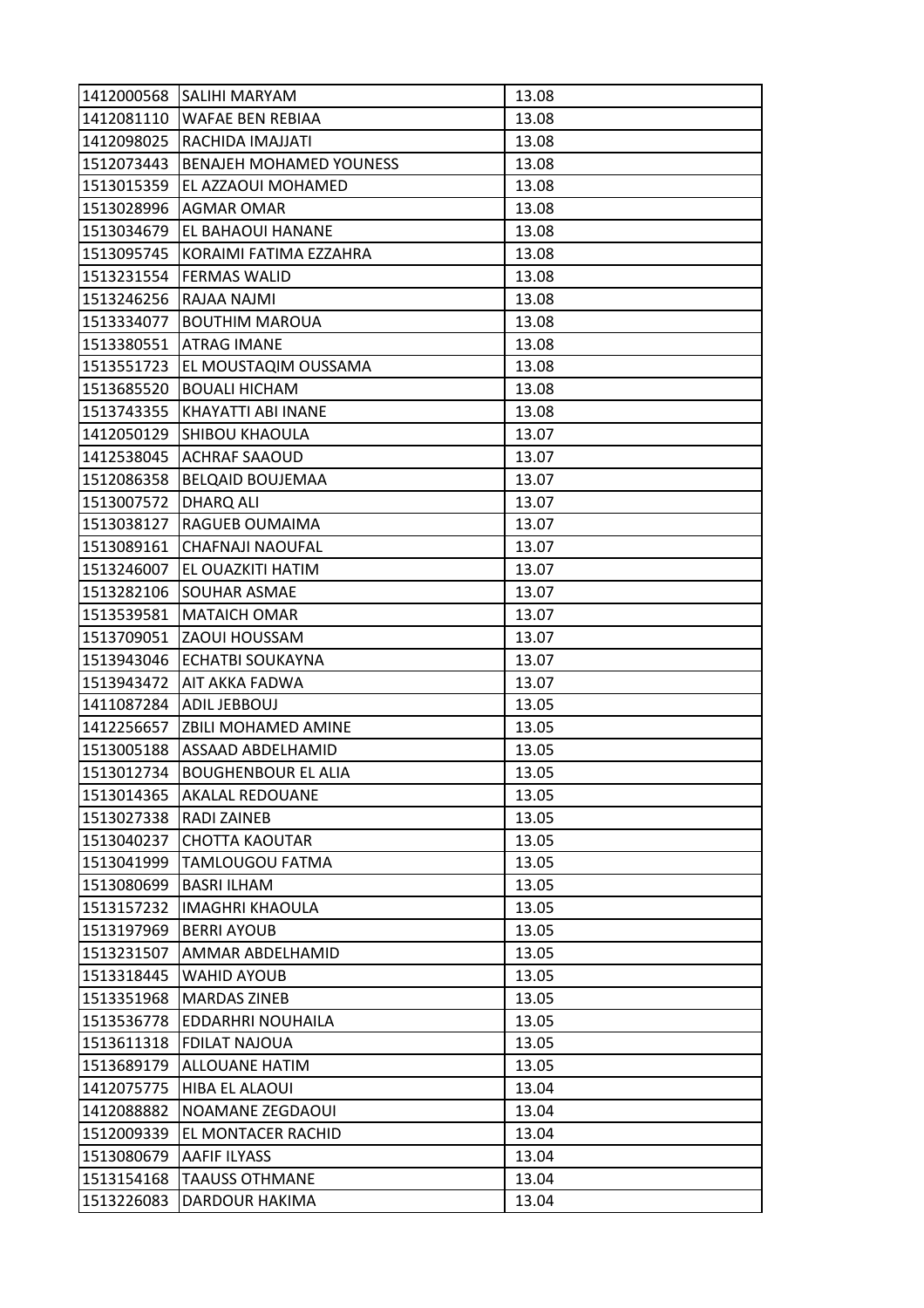| 1513534560 | <b>TINOUDI YOUSRA</b>             | 13.04 |
|------------|-----------------------------------|-------|
| 1513607007 | <b>LOUIHI ANASS</b>               | 13.04 |
| 1513936612 | <b>AMKKOUR HIND</b>               | 13.04 |
| 1513945405 | <b>MEHDAOUI MEHDI</b>             | 13.04 |
| 1412077384 | <b>ASMAA MAHRAR</b>               | 13.03 |
| 1512085143 | ABROUQ HAITHAM                    | 13.03 |
| 1513008499 | <b>OUINKHIR MOHAMED</b>           | 13.03 |
| 1513014339 | <b>ARKKOU SAAD</b>                | 13.03 |
| 1513050331 | <b>DILAL GHALI</b>                | 13.03 |
| 1513066842 | <b>MAAYANE ANAS</b>               | 13.03 |
| 1513069572 | AGHNIMA MARIA                     | 13.03 |
| 1513084960 | <b>LAKRATI HALA</b>               | 13.03 |
| 1513090364 | EZZAKI GHIZLANE                   | 13.03 |
| 1513248097 | <b>FADDAG ZINEB</b>               | 13.03 |
| 1513280224 | AMIZKANE ABDENNABI                | 13.03 |
| 1513537050 | EL AMALI ZAKARIA                  | 13.03 |
| 1513863859 | <b>HADDOU SAFAE</b>               | 13.03 |
| 1515893277 | ANNOURI AYMAN                     | 13.03 |
| 1412250626 | SOUKAÎNA HAFFOUD                  | 13.02 |
| 1513008727 | IKBANE M HAMED                    | 13.02 |
| 1513012785 | <b>AIT M HAMED OUHMAD MOHAMED</b> | 13.02 |
| 1513095935 | EL BAHJAOUI AHMED                 | 13.02 |
| 1513113357 | <b>ABAHOUS KHADIJA</b>            | 13.02 |
| 1513160572 | MAGHFOURI FATIMA EZZAHRA          | 13.02 |
| 1513169672 | ASNA HAMZA                        | 13.02 |
| 1513245666 | <b>HNINI ILIASS</b>               | 13.02 |
| 1513282315 | RIDAH MOHAMED TAHA                | 13.02 |
| 1513288557 | EL OUARTI MOHAMED AMINE           | 13.02 |
| 1513339217 | <b>MOUHTADI ANAS</b>              | 13.02 |
| 1513390066 | KHAZNAOUI SALMA                   | 13.02 |
| 1513544925 | <b>BENJAT HAJAR</b>               | 13.02 |
| 1513549601 | <b>BOUMAHDI AYA</b>               | 13.02 |
| 1513940107 | <b>SAIDI YOUSSEF</b>              | 13.02 |
| 1512032861 | <b>BOURAM JAMILA</b>              | 13.01 |
| 1512279327 | ELOUANNASSE ZAKARIA               | 13.01 |
| 1512938611 | EL MONTASSIR ZINEB                | 13.01 |
| 1513007924 | <b>JOUNDI HAMZA</b>               | 13.01 |
| 1513028999 | YACOUBI ELDRISSI EL HOCINE        | 13.01 |
| 1513039240 | <b>OUACHTOUK HAMZA</b>            | 13.01 |
| 1513232685 | ER RFIG OUSSAMA                   | 13.01 |
| 1513282422 | EL IMRANI AYMENE                  | 13.01 |
| 1513323443 | EL MEJJAD MOHAMED OTHMANE         | 13.01 |
| 1513537016 | <b>AIMEN IMOUHAY</b>              | 13.01 |
| 1513547478 | EL HIDAOUI NOUHAILA               | 13.01 |
| 1513549220 | ELABIAD ABDELMOUNAIM              | 13.01 |
| 1412039122 | <b>ZBAIR EL OILI</b>              | 13.00 |
| 1412086024 | <b>AMAL CHOLO</b>                 | 13.00 |
| 1412089330 | AL HIANE FATIMA EZZAHRAE          | 13.00 |
| 1412397884 | <b>BAKHACH ZAENAB</b>             | 13.00 |
| 1512524440 | ELKASSAMI YASSINE                 | 13.00 |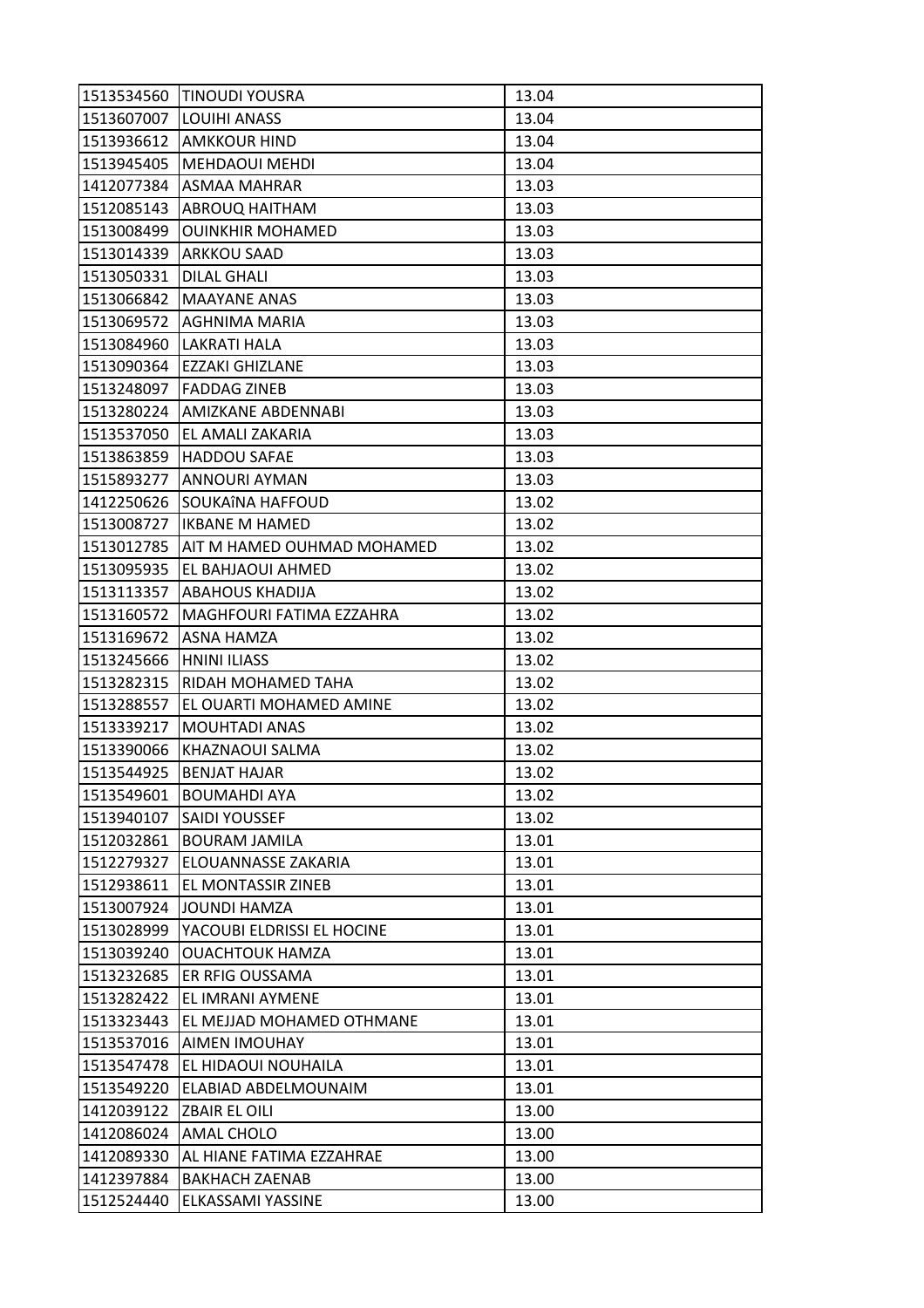| 1512923549 | <b>EL AYOUBI TAIBI</b>        | 13.00 |
|------------|-------------------------------|-------|
| 1513022743 | <b>BAKHALEK OMAYMA</b>        | 13.00 |
| 1513083304 | <b>BOUFTINI RABAB</b>         | 13.00 |
| 1513092351 | EL FADILI NADIR               | 13.00 |
| 1513101399 | <b>OUARDI ILHAME</b>          | 13.00 |
|            | 1513112424  JRAIBI ABDESSAMAD | 13.00 |
| 1513174322 | <b>LEQDIM OMAR</b>            | 13.00 |
| 1513290216 | EL FATIMI CHAIMAE             | 13.00 |
| 1513323920 | JOUDA AYOUB                   | 13.00 |
| 1513323984 | lLAFNOUNE REDA                | 13.00 |
| 1512031065 | EL MADI MARYAME               | 12.99 |
| 1513007915 | <b>EL MEKROUCHI YASSER</b>    | 12.99 |
| 1513032765 | <b>OBAYE SANAA</b>            | 12.99 |
| 1513095728 | <b>ASSENGAR ISMAIL</b>        | 12.99 |
| 1513099355 | <b>BOUTAT ACHRAF</b>          | 12.99 |
|            | 1513228908 ALAOUI LAMIAE      | 12.99 |
| 1513240547 | DOUSSAL FATIMA ZAHRA          | 12.99 |
| 1513245597 | MOUISSA REDA                  | 12.99 |
| 1513279192 | EL MABTOUTI SAID              | 12.99 |
| 1513349678 | <b>BOUKHARE MOUAD</b>         | 12.99 |
| 1513353651 | OULAD BENAISSA SOUKAINA       | 12.99 |
| 1513546116 | ABDESSAMAD BAHASSOU           | 12.99 |
| 1513688753 | <b>BEN SADDIK OMAR</b>        | 12.99 |
| 1513758463 | <b>BOUCHAREB ABDERRAFIE</b>   | 12.99 |
| 1513804769 | <b>BOUHANNI ZAKARIA</b>       | 12.99 |
| 1513931658 | EL MALKI MOHAMED ANASS        | 12.99 |
| 1515305052 | <b>KHARBOUCHI ZINEB</b>       | 12.99 |
| 1411196119 | <b>OUAKHMISS JAMAL</b>        | 12.98 |
| 1512076648 | <b>FATH ALLAH ZAKARIA</b>     | 12.98 |
| 1513002162 | <b>BENKARROUM YOUSSEF</b>     | 12.98 |
| 1513012791 | AKHDAR IMANE                  | 12.98 |
| 1513066064 | <b>KARKACH AHMED</b>          | 12.98 |
| 1513102046 | <b>MOUZAHIR HALIMA</b>        | 12.98 |
| 1513102216 | <b>IKIKI YOUNES</b>           | 12.98 |
| 1513152419 | <b>MELLOUK HAMZA</b>          | 12.98 |
| 1513226519 | <b>CHERRADI TAHA NOR</b>      | 12.98 |
| 1513280998 | <b>ZINEDDINE CHAIMAA</b>      | 12.98 |
| 1513324311 | <b>BENKIRAN OMAR</b>          | 12.98 |
| 1513762338 | <b>ES SADEQY SOUFYAN</b>      | 12.98 |
| 1513936519 | GHAJDAOUI ALAOUI OUSSAMA      | 12.98 |
| 1411535117 | ZAKARIYAE OURHEDJA            | 12.97 |
| 1512532663 | EN NASSIRY FIRDAOUSSE         | 12.97 |
| 1513029862 | <b>BRIGUAM HAMZA</b>          | 12.97 |
| 1513198073 | <b>OUKHARMOUCH RACHID</b>     | 12.97 |
| 1513233617 | ELBOUHALI ABDELAZIZ           | 12.97 |
| 1513241487 | ELOUARDI GHIZLANE             | 12.97 |
| 1513325337 | <b>LKARSS OUMAIMA</b>         | 12.97 |
| 1513331667 | KHOUDARI OUSSAMA              | 12.97 |
| 1513549413 | EL OURAOUI GHALIA             | 12.97 |
| 1513682691 | <b>BENOMAR AYMAN</b>          | 12.97 |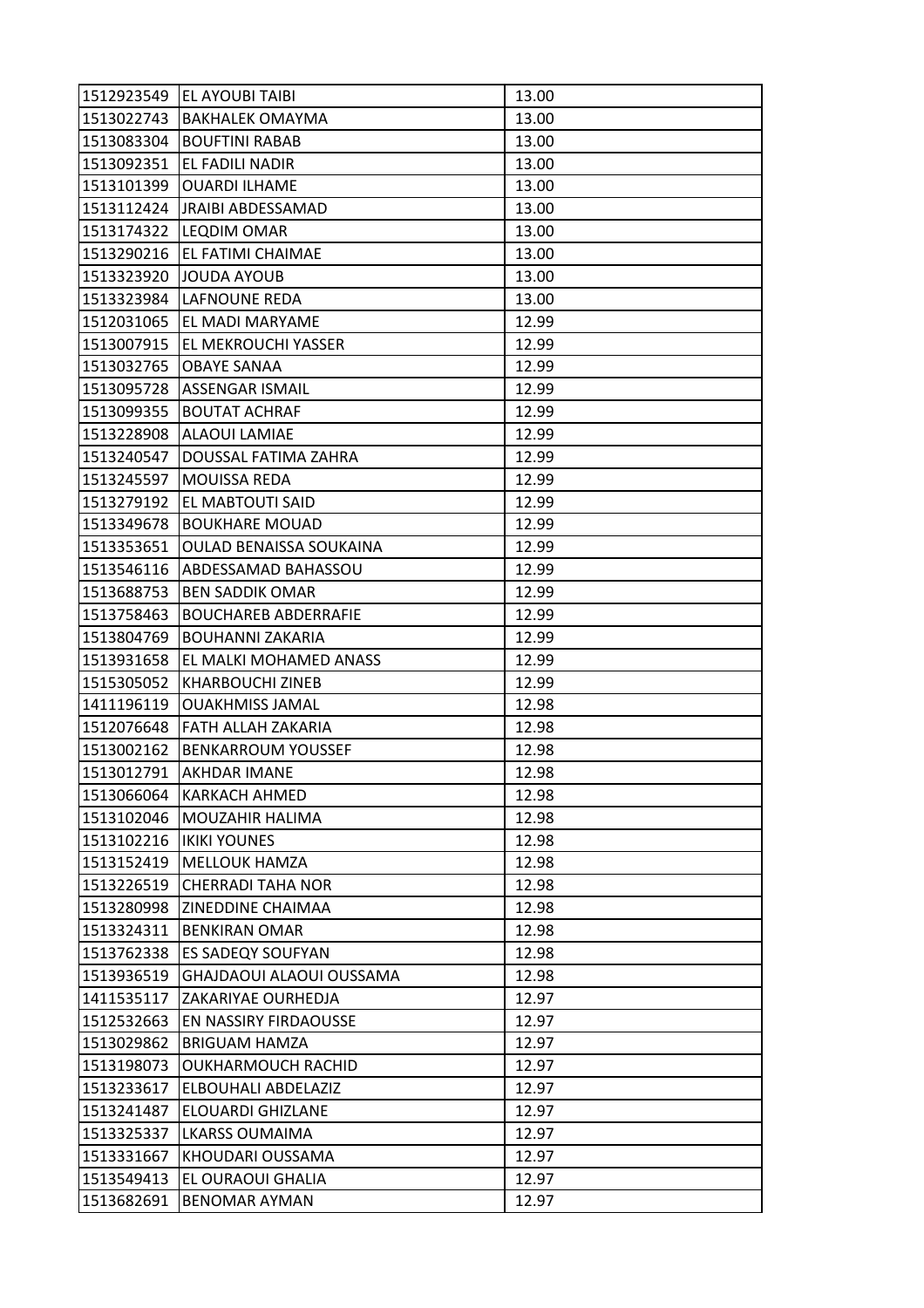| 1513942199 | <b>IAOURAGH MARIEM</b>     | 12.97 |
|------------|----------------------------|-------|
|            | 1412019301 LACHGUER HICHAM | 12.96 |
| 1412536600 | AZEDDINE BENHADDOUCH       | 12.96 |
| 1512030465 | <b>BARRADAH IMAD</b>       | 12.96 |
| 1513009449 | <b>ASSILA HOUSSAM</b>      | 12.96 |
| 1513048648 | <b>NOUNOU RIDA</b>         | 12.96 |
| 1513087496 | <b>OUAHMANE MOHAMED</b>    | 12.96 |
| 1513290872 | LAGHYATI MOAD              | 12.96 |
| 1513343346 | <b>OUSSAADI YASSINE</b>    | 12.96 |
| 1513362127 | <b>OUTAKOURT HANAN</b>     | 12.96 |
|            | 1513528183 AAROUCHE MAJDA  | 12.96 |
| 1513541690 | ELBANI HAMZA               | 12.96 |
| 1513605853 | <b>MAKHLOUTI OUSSAMA</b>   | 12.96 |
| 1513936779 | <b>AMITI OTMAN</b>         | 12.96 |
| 1412289173 | LEBHAL FATIMA-ZAHRA        | 12.95 |
| 1412433200 | <b>FADIL MOHAMED</b>       | 12.95 |
| 1412931887 | <b>BENDAOUD SOURAYA</b>    | 12.95 |
| 1512017003 | <b>BOUHOU OTMANE</b>       | 12.95 |
| 1512066403 | <b>OUARTI ZOUHAIR</b>      | 12.95 |
| 1512709495 | <b>RIFAAY MOHAMED</b>      | 12.95 |
| 1513041363 | AIT MOULAY EBRAHIM ASMA    | 12.95 |
| 1513089183 | ELKANTAOUI OUMAIMA         | 12.95 |
| 1513282254 | ALAHYANE MAROUANE          | 12.95 |
| 1411931688 | <b>HEMMID LAILA</b>        | 12.93 |
| 1513033434 | <b>BAHMANE OUSSAMA</b>     | 12.93 |
| 1513252736 | <b>ELGBOURI MAROUA</b>     | 12.93 |
| 1513322200 | <b>BELLAQ EL MEHDI</b>     | 12.93 |
| 1513533664 | <b>DAOUDI ISMAIL</b>       | 12.93 |
| 1513550437 | <b>OUADIH HAMZA</b>        | 12.93 |
| 1513811094 | EL HAJJAJI MERYAM          | 12.93 |
| 1410343085 | LAHMAMI AYOUB              | 12.92 |
| 1412237122 | <b>ABOUBAKR MOUMEN</b>     | 12.92 |
| 1412249303 | <b>KHAOULA ZNAIDI</b>      | 12.92 |
| 1513037661 | <b>BEN SI ALI IKRAME</b>   | 12.92 |
| 1513225405 | LAHNECH ASMAE              | 12.92 |
| 1513235981 | EL GANA ASSIA              | 12.92 |
| 1513271788 | <b>HACHIM OTHMANE</b>      | 12.92 |
| 1513272266 | <b>KOULLI SAPHIA</b>       | 12.92 |
| 1513319518 | SAHNOUN MOHAMED REDA       | 12.92 |
| 1513533290 | ELHAMMOUNI OMAR            | 12.92 |
| 1513750841 | EL JAMGHYLY MOHAMMED       | 12.92 |
| 1513874298 | <b>BERRIAH KACEM</b>       | 12.92 |
| 1411549969 | YOUSSEF JRIFI              | 12.91 |
| 1512358083 | FAKIRI ABDELLAH            | 12.91 |
| 1513286185 | <b>SIRRI KHALID</b>        | 12.91 |
| 1513355961 | DAHMANI AYOUB              | 12.91 |
| 1513531304 | ALLAOUI ABDELFATTAH        | 12.91 |
| 1513700579 | EL AMERI HOUDA             | 12.91 |
| 1513741860 | <b>GUANNAD SAMIRA</b>      | 12.91 |
| 1412814506 | <b>TAZROUT MOURAD</b>      | 12.90 |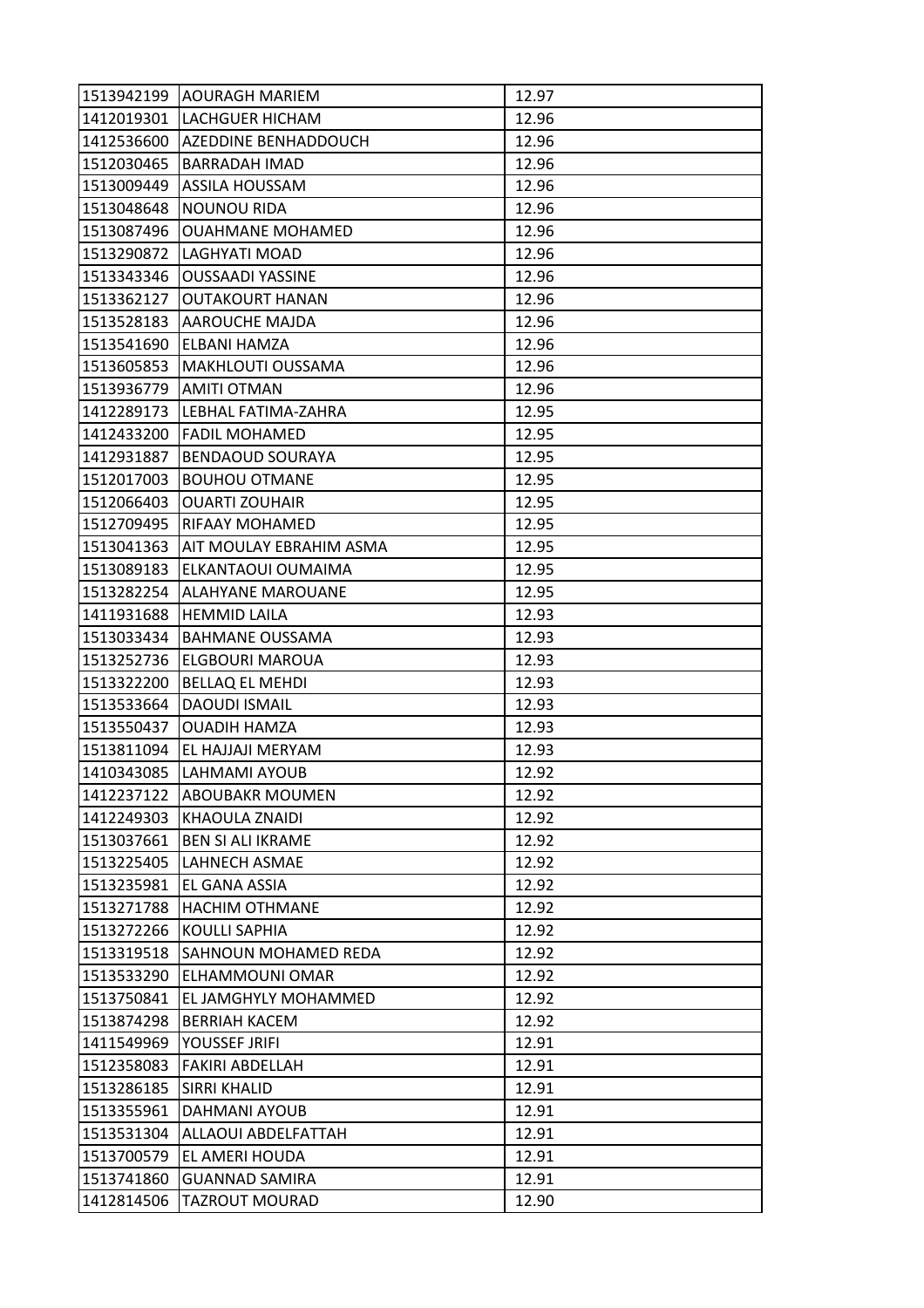| 1511170609 | LAMNAOUAR MOHAMED              | 12.90 |
|------------|--------------------------------|-------|
| 1513015460 | <b>ILHA ADIL</b>               | 12.90 |
| 1513036187 | <b>OUDMINE OUMAIMA</b>         | 12.90 |
| 1513074428 | <b>BOUNNA REDA</b>             | 12.90 |
| 1513109822 | ELHACHMI ELALAOUI AYA          | 12.90 |
| 1513165264 | <b>OURROU ZAKARIA</b>          | 12.90 |
| 1513271807 | <b>HARAKATE MANAL</b>          | 12.90 |
| 1513271914 | NAJJAL FATIMA                  | 12.90 |
| 1513303547 | <b>BENJDIA IMANE</b>           | 12.90 |
| 1513548007 | <b>BOUSSALEM SAIF EDDINE</b>   | 12.90 |
| 1412247774 | LAILA BLOUL                    | 12.89 |
| 1412324144 | <b>BOUCHRA OTHMANE</b>         | 12.89 |
| 1512934107 | <b>OUDDICH ALI</b>             | 12.89 |
| 1513106640 | <b>ALOUAH YOUNES</b>           | 12.89 |
| 1513115174 | <b>MOUSTAKIM RKIA</b>          | 12.89 |
|            | 1513161454 ABD JALIL FATNA     | 12.89 |
| 1513172347 | EL ATTAR ZINEB                 | 12.89 |
| 1513329413 | EL AMRANI HAMZA                | 12.89 |
| 1513337552 | <b>KSIKS HAMZA</b>             | 12.89 |
| 1513350267 | <b>MIFTAH AYYOUB</b>           | 12.89 |
| 1513352658 | MAJGOU OUMAIMA                 | 12.89 |
| 1513358289 | ECH CHRIFI GHIZLANE            | 12.89 |
| 1513541693 | CHAKOUCH MOHAMMED              | 12.89 |
| 1513848244 | ZAARAOUI OUMAIMA               | 12.89 |
| 1513854989 | ESSAADI OUSSAMA                | 12.89 |
| 1411864830 | EL BOUYAHYAOUI MAHMOUD         | 12.88 |
| 1412074198 | <b>ACHRAF JARMOUNI IDRISSI</b> | 12.88 |
| 1412088022 | <b>SONYA LAAYDI</b>            | 12.88 |
| 1412095853 | JAWAD AIT BELAID               | 12.88 |
| 1513016817 | SOUSSOUNE WARDIA               | 12.88 |
| 1513084983 | ZAMIRI YASSINE                 | 12.88 |
| 1513113028 | <b>ESSADEQ SOUKAINA</b>        | 12.88 |
| 1513200182 | <b>SAMI IMANE</b>              | 12.88 |
| 1513243637 | ES SEHYMY MOHSINE              | 12.88 |
| 1513246096 | <b>ZINEB EL HABBAR</b>         | 12.88 |
| 1513248129 | <b>MAROUAZI HAJAR</b>          | 12.88 |
| 1513281701 | KHTAYARI JIHANE                | 12.88 |
| 1513283227 | MOUDNI OUMAIMA                 | 12.88 |
| 1513283513 | ELJIHAOUI AMAL                 | 12.88 |
| 1513390208 | <b>MANSOUR OUSSAMA</b>         | 12.88 |
| 1513551504 | <b>TOUNSI KAWTAR</b>           | 12.88 |
| 1411006964 | ELMOUSAOUI AHMED               | 12.87 |
| 1513024177 | <b>SANAOUI BRAHIM</b>          | 12.87 |
| 1513093124 | <b>BHIH MOUAD</b>              | 12.87 |
| 1513231811 | EL KADIOUI EL IDRISSI HAMZA    | 12.87 |
| 1513240748 | LOUANATE MOHAMMED ALI          | 12.87 |
| 1513246780 | ABOUMOUSSA MOHAMED AMINE       | 12.87 |
| 1513248158 | ELMAAZOUZI SOUKAINA            | 12.87 |
| 1513324256 | <b>MABROUK ILYASS</b>          | 12.87 |
| 1513374969 | <b>ZOUITNI WAFAA</b>           | 12.87 |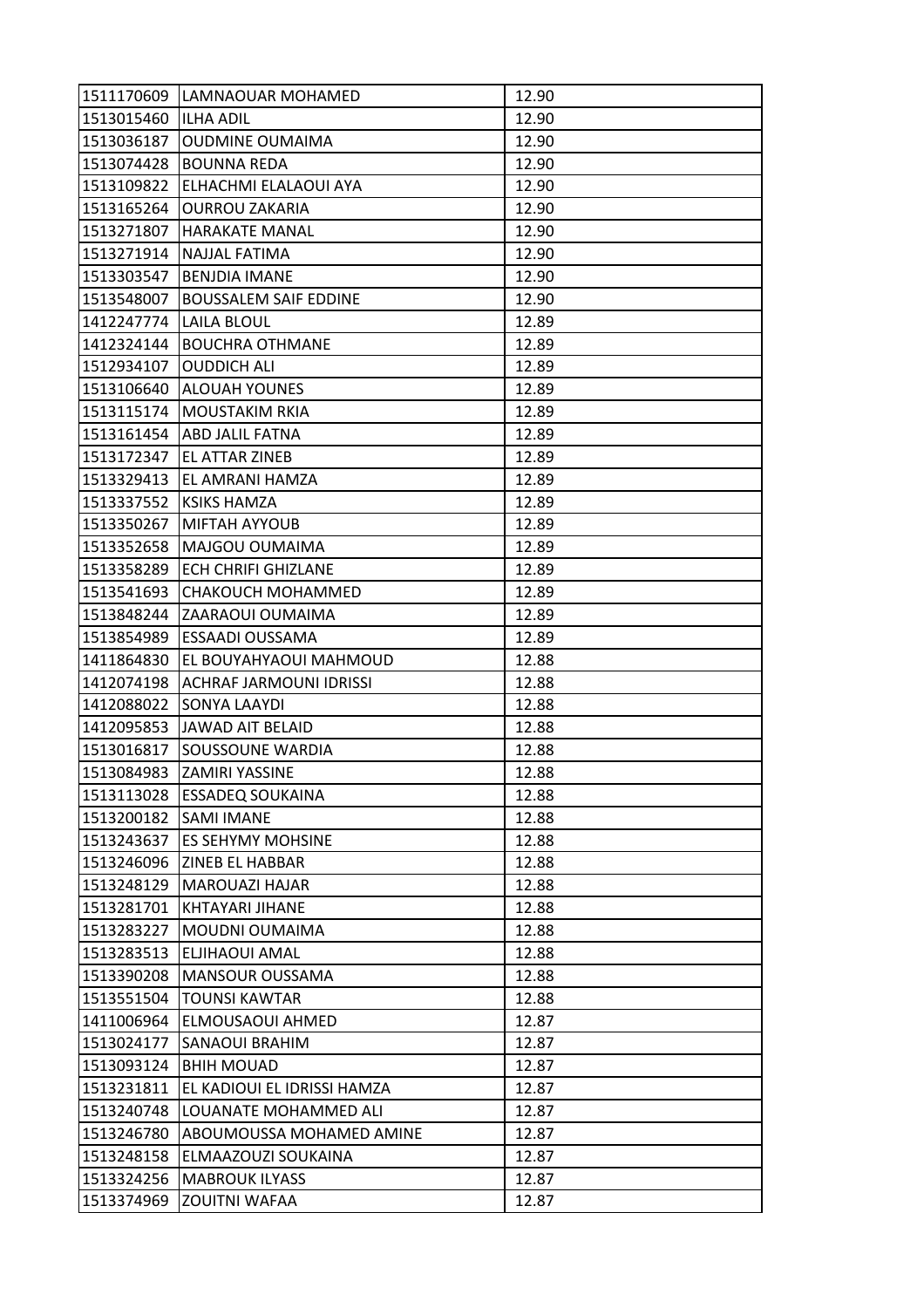| 1513758310               | IKAMAL OUMAYMA                | 12.87 |
|--------------------------|-------------------------------|-------|
|                          | 1513000954 ELBENDEK HAITAM    | 12.86 |
| 1513014262 JJDAIA ILYASS |                               | 12.86 |
| 1513026606               | <b>SABRI AYOUB</b>            | 12.86 |
| 1513029721               | <b>AOUASSAR EL HOUCINE</b>    | 12.86 |
| 1513056114               | <b>AGUNAOU ZINEB</b>          | 12.86 |
| 1513056428               | <b>SOUSAN HAFIDA</b>          | 12.86 |
| 1513080807               | <b>OUBOUHOU RACHID</b>        | 12.86 |
| 1513232621               | <b>LORIGA NAWAL</b>           | 12.86 |
| 1513241723               | <b>BOURZOUK HIND</b>          | 12.86 |
| 1513283151               | <b>GASSIM MOHAMMED</b>        | 12.86 |
| 1513285370               | <b>TIHTIH FATIMA</b>          | 12.86 |
| 1513348708               | <b>ISSERMAD ABDELKARIM</b>    | 12.86 |
| 1513372042               | <b>AHMITO SAAD</b>            | 12.86 |
| 1513528520               | <b>OUBERRI OMAYMA</b>         | 12.86 |
|                          | 1513552660 EL ASRAOUI RAJAA   | 12.86 |
| 1513607235               | AFIF HARONE                   | 12.86 |
| 1513766758               | <b>SNOUSSI FATIMA EZZAHRA</b> | 12.86 |
| 1513848233               | <b>MACHTALAY TAOUFIK</b>      | 12.86 |
| 1515856532               | RAMDANI CHAHID                | 12.86 |
| 1412275698               | LAMRI ABDERRAHMANE            | 12.85 |
| 1412386762               | <b>SAOUD SARRA</b>            | 12.85 |
| 1513030887               | <b>HAOUBARI SOUKAINA</b>      | 12.85 |
| 1513038447               | <b>BOUIRIGUE HAMZA</b>        | 12.85 |
| 1513936807               | IJERMOUNI ABDERRAHIM-         | 12.85 |
| 1515178821               | NYAZI MOHAMED AMINE           | 12.85 |
| 1412934682               | <b>BEN DRISS SAFAE</b>        | 12.84 |
| 1512014696               | <b>BANDIR AYOUB</b>           | 12.84 |
| 1512366617               | <b>BELMOUSSA MALAK</b>        | 12.84 |
| 1513065990               | <b>FAOUZI HIND</b>            | 12.84 |
| 1513115527               | LAMKAIDAM HAFIDA              | 12.84 |
| 1513154146               | LOUTFI FATIMA EZZAHRA         | 12.84 |
| 1513160492               | <b>EL HANNAOUI NADIA</b>      | 12.84 |
| 1513190639               | <b>BOUSSAKSSOU SALAH</b>      | 12.84 |
| 1513197988               | AIT MIMOUN MOHAMED            | 12.84 |
| 1513240676               | ERRIFI ABDESSAMAD             | 12.84 |
| 1513243321               | JETTIBI FATIMA                | 12.84 |
| 1513245780               | <b>CHAYAH KHAOULA</b>         | 12.84 |
| 1513249125               | LACHHAB KARIMA                | 12.84 |
| 1513274155               | LACHGARI IMAD                 | 12.84 |
| 1513280673               | <b>CHAOUB SIHAM</b>           | 12.84 |
| 1513355163               | <b>SAIF JAMILA</b>            | 12.84 |
| 1513541769               | <b>BOURZZA HICHAME</b>        | 12.84 |
| 1411241775               | <b>BENKABDI CHARAF EDDINE</b> | 12.83 |
| 1412002249               | <b>ALAMI HAJAR</b>            | 12.83 |
| 1412151563               | EL MELIANI YOUNES             | 12.83 |
| 1412281238               | ED-DADES MOHAMED ANOUAR       | 12.83 |
| 1412533724               | <b>HAJAR BAHASSOU</b>         | 12.83 |
| 1512151369               | <b>BEL HARIR AMINE</b>        | 12.83 |
| 1513036809               | ELOUAFI OUAFAA                | 12.83 |
|                          |                               |       |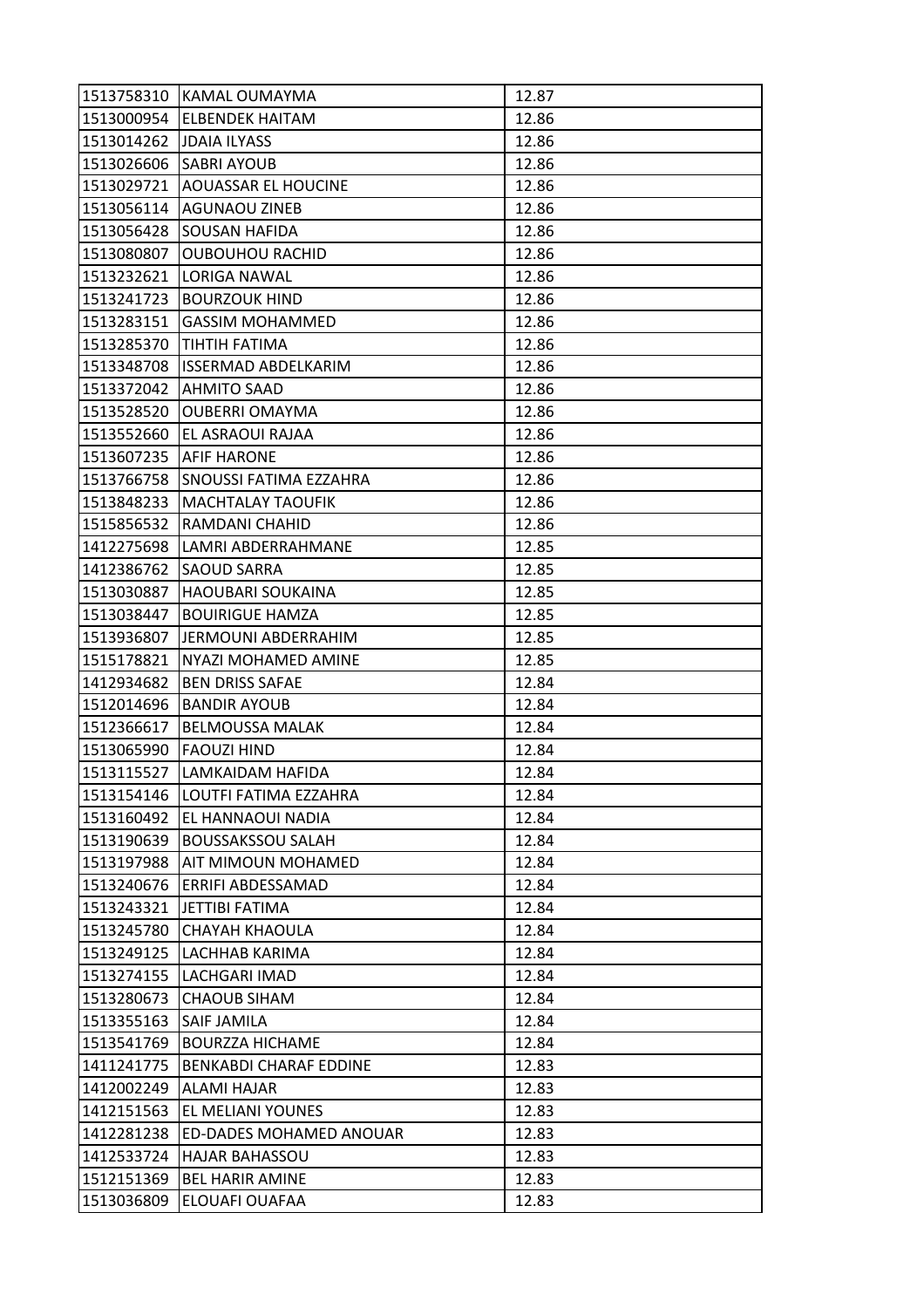| 1513068618 | ETTAHIRI MOHAMMED AMINE     | 12.83 |
|------------|-----------------------------|-------|
| 1513098163 | <b>CHNIBER AMINE</b>        | 12.83 |
| 1513351746 | KABLAOUI MAROUA             | 12.83 |
| 1513370599 | <b>CHAHIR HAJAR</b>         | 12.83 |
| 1513380411 | ABBOUR AROUMAYSSAA          | 12.83 |
| 1513539887 | DOUKKALI AL AMAJIDI OUMAYMA | 12.83 |
| 1513796979 | <b>TAIF ZOUHAIR</b>         | 12.83 |
| 1412098123 | <b>BOUDDINE AMINE</b>       | 12.82 |
| 1512766060 | ELACHOURI SOUKAYNA          | 12.82 |
| 1513111007 | ERRAMMACH MARIAM            | 12.82 |
| 1513353078 | <b>BEN OUAARAB IBTISSAM</b> | 12.82 |
| 1513367534 | EL MELLASS YAHYA            | 12.82 |
| 1513542791 | EL GOUTBI ZAINEB            | 12.82 |
| 1513695022 | EL HANNAOUI ISSAM           | 12.82 |
| 1513759106 | <b>BALLOUK HAMZA</b>        | 12.82 |
| 1414307349 | <b>ESSAYAF HAMZA</b>        | 12.81 |
| 1411947062 | <b>EL-HIDER ISSAM</b>       | 12.80 |
| 1412763657 | KOUACH BOUCHRA              | 12.80 |
| 1513000790 | <b>OUADA WIDAD</b>          | 12.80 |
| 1513017908 | AOURRAS MARYAM              | 12.80 |
| 1513094565 | <b>HARMOUCH MOHCINE</b>     | 12.80 |
| 1513281021 | <b>KODA MOUNIR</b>          | 12.80 |
| 1513346533 | <b>BOUJAATA IMANE</b>       | 12.80 |
| 1513365954 | <b>ZAHID OTHMANE</b>        | 12.80 |
| 1513530264 | <b>CHAKIR ABDELILAH</b>     | 12.80 |
| 1513900203 | LAASSAIRI ABDERRAHIM        | 12.80 |
| 1513931505 | <b>KHARRAZ SOUFIANE</b>     | 12.80 |
| 1513946244 | RACHIDI ASMAE               | 12.80 |
| 1412383087 | <b>MOKHLISS AYOUB</b>       | 12.79 |
| 1511286428 | <b>AIT ABDELLAH SALAH</b>   | 12.79 |
| 1512007432 | <b>OULMOUDEN OUALID</b>     | 12.79 |
| 1512099408 | <b>SOUKRAT HAMZA</b>        | 12.79 |
| 1513014274 | <b>AIT LAABIDI HASNA</b>    | 12.79 |
| 1513024888 | <b>BOUGAR MOHAMED</b>       | 12.79 |
| 1513091014 | <b>JEDDI IMAD</b>           | 12.79 |
| 1513243621 | <b>NEZILI SARA</b>          | 12.79 |
| 1513281677 | <b>MAAROUF YOUSSEF</b>      | 12.79 |
| 1513355968 | <b>FERDAOUS ACHRAF</b>      | 12.79 |
| 1513551536 | BENOMAR MOHAMED AYMANE      | 12.79 |
| 1513552539 | <b>BENOUTMAN SOUHAILA</b>   | 12.79 |
| 1513943573 | <b>MEKKI MOHAMED ILYASS</b> | 12.79 |
| 1513957226 | <b>OUAICHA ANASS</b>        | 12.79 |
| 1411007418 | <b>ZARRIA OTHMAN</b>        | 12.78 |
| 1412000152 | <b>HAJJY ZAKARIA</b>        | 12.78 |
| 1412024205 | <b>ABOULAID MOHAMED</b>     | 12.78 |
| 1412051766 | <b>JASSAB SOULAYMANE</b>    | 12.78 |
| 1512033255 | AKHARAZE KHADIJA            | 12.78 |
| 1513020376 | <b>BOULGOU ABDESLAM</b>     | 12.78 |
| 1513027730 | ELAAMMOURI FATIMA           | 12.78 |
| 1513039492 | <b>NACER KAOUTHAR</b>       | 12.78 |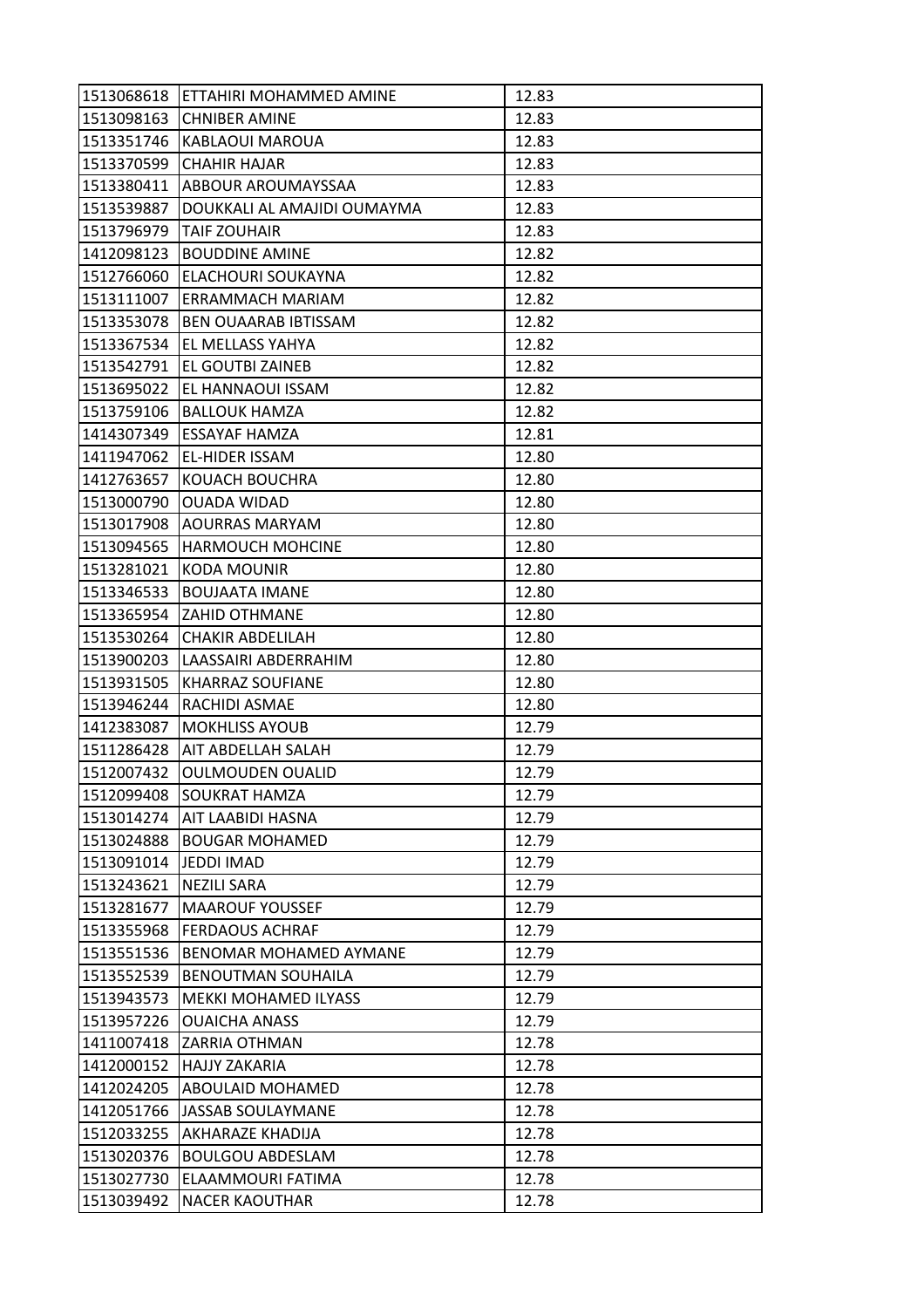| 1513282441 AKHITTOUCH ANASS<br>12.78<br><b>HERRADI SIHAM</b><br>12.78<br><b>KAROUMI IMANE</b><br>12.78<br>RAKI M HAMMED<br>12.78<br><b>NABILE AICHA</b><br>12.78<br><b>ALI EL HAMDI</b><br>12.78<br>1513543068<br><b>BOUAOUAD KHALID</b><br>12.78<br><b>FRETES ISSAM</b><br>12.78<br>12.77<br><b>BOURNANE CHAIMAA</b><br><b>HAMZA BALILI</b><br>12.77<br>12.77<br><b>AOUKILI MOHAMED</b><br>1512088060<br>LAFTAH HAMZA<br>12.77<br>1513012736<br><b>BATAL SABRINE</b><br>12.77<br>BOUARWA CHAIMAA<br>12.77<br>EL ASLAOUI HAFSA<br>12.77<br><b>BOUAZZA ASMAA</b><br>12.77<br>NINI ZINEB<br>12.77<br>12.77<br><b>RHOUNA YAHYA</b><br><b>SALOUF SOUFIANE</b><br>12.76<br>YOUNES MERROU<br>12.76<br>EL GASMI ADNANE<br>12.76<br><b>CHAIB ALI</b><br>12.76<br><b>ZOUWAI IMANE</b><br>12.76<br><b>ANAJAR YOUSSEF</b><br>12.76<br><b>BOUNAGA SOUMAYA</b><br>12.76<br>EL HACHIMI MOUNIR<br>12.76<br><b>GHOUFRANE EL GHALI</b><br>12.76<br>12.76<br><b>KAROUANI AYOUB</b><br>12.76<br><b>ACHRAF FIRAS</b><br>JELLALI ABDESSAMAD<br>12.75<br>1412012840<br>1513017316<br><b>BOUZMOUL YASSER</b><br>12.75<br><b>EL BOURKHISSI AHMED</b><br>12.75<br>ELKABCHE MOHAMED JALAL<br>12.75<br><b>MENNANE MOHAMED</b><br>12.75<br>12.75<br>1513318433<br><b>OMRAOUI MOUAAD</b><br><b>BOURIAL HAFSA</b><br>12.75<br>12.75<br>DANAMI HOUSSAMEDDINE<br>1513368023<br>ABDELMOUNAIME ABOUKATIBA<br>12.75<br>1513541728<br><b>BERROUAGUE YOUSSEF</b><br>12.75<br>1513784213<br><b>BARKA TAHA</b><br>12.75<br>12.75<br><b>BOUTAHIR AYOUB</b><br>12.75<br>ZOUAGUI MOUNA<br>1412051385<br><b>BELKASMY SARA</b><br>12.74<br>1412249339<br>FATIMA-EZZAHRA YASSINE<br>12.74<br>1412540860<br><b>IMANE MAFTAH</b><br>12.74<br><b>AIT SERMANE RAJAE</b><br>12.74<br>EL HAOU NAIMA<br>12.74<br>1513002856<br>1513018367<br>AZZABI SOUKAINA<br>12.74<br>1513095767<br><b>HAMDAN MOHAMED</b><br>12.74 |            | 1513093341 LAMANE MOHAMED | 12.78 |
|-------------------------------------------------------------------------------------------------------------------------------------------------------------------------------------------------------------------------------------------------------------------------------------------------------------------------------------------------------------------------------------------------------------------------------------------------------------------------------------------------------------------------------------------------------------------------------------------------------------------------------------------------------------------------------------------------------------------------------------------------------------------------------------------------------------------------------------------------------------------------------------------------------------------------------------------------------------------------------------------------------------------------------------------------------------------------------------------------------------------------------------------------------------------------------------------------------------------------------------------------------------------------------------------------------------------------------------------------------------------------------------------------------------------------------------------------------------------------------------------------------------------------------------------------------------------------------------------------------------------------------------------------------------------------------------------------------------------------------------------------------------------------------------------------------------------------------------------------------------------|------------|---------------------------|-------|
|                                                                                                                                                                                                                                                                                                                                                                                                                                                                                                                                                                                                                                                                                                                                                                                                                                                                                                                                                                                                                                                                                                                                                                                                                                                                                                                                                                                                                                                                                                                                                                                                                                                                                                                                                                                                                                                                   |            |                           |       |
|                                                                                                                                                                                                                                                                                                                                                                                                                                                                                                                                                                                                                                                                                                                                                                                                                                                                                                                                                                                                                                                                                                                                                                                                                                                                                                                                                                                                                                                                                                                                                                                                                                                                                                                                                                                                                                                                   | 1513288714 |                           |       |
|                                                                                                                                                                                                                                                                                                                                                                                                                                                                                                                                                                                                                                                                                                                                                                                                                                                                                                                                                                                                                                                                                                                                                                                                                                                                                                                                                                                                                                                                                                                                                                                                                                                                                                                                                                                                                                                                   | 1513324250 |                           |       |
|                                                                                                                                                                                                                                                                                                                                                                                                                                                                                                                                                                                                                                                                                                                                                                                                                                                                                                                                                                                                                                                                                                                                                                                                                                                                                                                                                                                                                                                                                                                                                                                                                                                                                                                                                                                                                                                                   | 1513331280 |                           |       |
|                                                                                                                                                                                                                                                                                                                                                                                                                                                                                                                                                                                                                                                                                                                                                                                                                                                                                                                                                                                                                                                                                                                                                                                                                                                                                                                                                                                                                                                                                                                                                                                                                                                                                                                                                                                                                                                                   | 1513337038 |                           |       |
|                                                                                                                                                                                                                                                                                                                                                                                                                                                                                                                                                                                                                                                                                                                                                                                                                                                                                                                                                                                                                                                                                                                                                                                                                                                                                                                                                                                                                                                                                                                                                                                                                                                                                                                                                                                                                                                                   | 1513378592 |                           |       |
|                                                                                                                                                                                                                                                                                                                                                                                                                                                                                                                                                                                                                                                                                                                                                                                                                                                                                                                                                                                                                                                                                                                                                                                                                                                                                                                                                                                                                                                                                                                                                                                                                                                                                                                                                                                                                                                                   |            |                           |       |
|                                                                                                                                                                                                                                                                                                                                                                                                                                                                                                                                                                                                                                                                                                                                                                                                                                                                                                                                                                                                                                                                                                                                                                                                                                                                                                                                                                                                                                                                                                                                                                                                                                                                                                                                                                                                                                                                   | 1513626798 |                           |       |
|                                                                                                                                                                                                                                                                                                                                                                                                                                                                                                                                                                                                                                                                                                                                                                                                                                                                                                                                                                                                                                                                                                                                                                                                                                                                                                                                                                                                                                                                                                                                                                                                                                                                                                                                                                                                                                                                   | 1412330416 |                           |       |
|                                                                                                                                                                                                                                                                                                                                                                                                                                                                                                                                                                                                                                                                                                                                                                                                                                                                                                                                                                                                                                                                                                                                                                                                                                                                                                                                                                                                                                                                                                                                                                                                                                                                                                                                                                                                                                                                   | 1412532366 |                           |       |
|                                                                                                                                                                                                                                                                                                                                                                                                                                                                                                                                                                                                                                                                                                                                                                                                                                                                                                                                                                                                                                                                                                                                                                                                                                                                                                                                                                                                                                                                                                                                                                                                                                                                                                                                                                                                                                                                   | 1412873458 |                           |       |
|                                                                                                                                                                                                                                                                                                                                                                                                                                                                                                                                                                                                                                                                                                                                                                                                                                                                                                                                                                                                                                                                                                                                                                                                                                                                                                                                                                                                                                                                                                                                                                                                                                                                                                                                                                                                                                                                   |            |                           |       |
|                                                                                                                                                                                                                                                                                                                                                                                                                                                                                                                                                                                                                                                                                                                                                                                                                                                                                                                                                                                                                                                                                                                                                                                                                                                                                                                                                                                                                                                                                                                                                                                                                                                                                                                                                                                                                                                                   |            |                           |       |
|                                                                                                                                                                                                                                                                                                                                                                                                                                                                                                                                                                                                                                                                                                                                                                                                                                                                                                                                                                                                                                                                                                                                                                                                                                                                                                                                                                                                                                                                                                                                                                                                                                                                                                                                                                                                                                                                   | 1513277488 |                           |       |
|                                                                                                                                                                                                                                                                                                                                                                                                                                                                                                                                                                                                                                                                                                                                                                                                                                                                                                                                                                                                                                                                                                                                                                                                                                                                                                                                                                                                                                                                                                                                                                                                                                                                                                                                                                                                                                                                   | 1513343403 |                           |       |
|                                                                                                                                                                                                                                                                                                                                                                                                                                                                                                                                                                                                                                                                                                                                                                                                                                                                                                                                                                                                                                                                                                                                                                                                                                                                                                                                                                                                                                                                                                                                                                                                                                                                                                                                                                                                                                                                   | 1513355900 |                           |       |
|                                                                                                                                                                                                                                                                                                                                                                                                                                                                                                                                                                                                                                                                                                                                                                                                                                                                                                                                                                                                                                                                                                                                                                                                                                                                                                                                                                                                                                                                                                                                                                                                                                                                                                                                                                                                                                                                   | 1513543122 |                           |       |
|                                                                                                                                                                                                                                                                                                                                                                                                                                                                                                                                                                                                                                                                                                                                                                                                                                                                                                                                                                                                                                                                                                                                                                                                                                                                                                                                                                                                                                                                                                                                                                                                                                                                                                                                                                                                                                                                   | 1513549295 |                           |       |
|                                                                                                                                                                                                                                                                                                                                                                                                                                                                                                                                                                                                                                                                                                                                                                                                                                                                                                                                                                                                                                                                                                                                                                                                                                                                                                                                                                                                                                                                                                                                                                                                                                                                                                                                                                                                                                                                   | 1412025876 |                           |       |
|                                                                                                                                                                                                                                                                                                                                                                                                                                                                                                                                                                                                                                                                                                                                                                                                                                                                                                                                                                                                                                                                                                                                                                                                                                                                                                                                                                                                                                                                                                                                                                                                                                                                                                                                                                                                                                                                   | 1412077495 |                           |       |
|                                                                                                                                                                                                                                                                                                                                                                                                                                                                                                                                                                                                                                                                                                                                                                                                                                                                                                                                                                                                                                                                                                                                                                                                                                                                                                                                                                                                                                                                                                                                                                                                                                                                                                                                                                                                                                                                   | 1511742032 |                           |       |
|                                                                                                                                                                                                                                                                                                                                                                                                                                                                                                                                                                                                                                                                                                                                                                                                                                                                                                                                                                                                                                                                                                                                                                                                                                                                                                                                                                                                                                                                                                                                                                                                                                                                                                                                                                                                                                                                   | 1513003072 |                           |       |
|                                                                                                                                                                                                                                                                                                                                                                                                                                                                                                                                                                                                                                                                                                                                                                                                                                                                                                                                                                                                                                                                                                                                                                                                                                                                                                                                                                                                                                                                                                                                                                                                                                                                                                                                                                                                                                                                   | 1513006487 |                           |       |
|                                                                                                                                                                                                                                                                                                                                                                                                                                                                                                                                                                                                                                                                                                                                                                                                                                                                                                                                                                                                                                                                                                                                                                                                                                                                                                                                                                                                                                                                                                                                                                                                                                                                                                                                                                                                                                                                   | 1513017116 |                           |       |
|                                                                                                                                                                                                                                                                                                                                                                                                                                                                                                                                                                                                                                                                                                                                                                                                                                                                                                                                                                                                                                                                                                                                                                                                                                                                                                                                                                                                                                                                                                                                                                                                                                                                                                                                                                                                                                                                   | 1513033395 |                           |       |
|                                                                                                                                                                                                                                                                                                                                                                                                                                                                                                                                                                                                                                                                                                                                                                                                                                                                                                                                                                                                                                                                                                                                                                                                                                                                                                                                                                                                                                                                                                                                                                                                                                                                                                                                                                                                                                                                   | 1513194164 |                           |       |
|                                                                                                                                                                                                                                                                                                                                                                                                                                                                                                                                                                                                                                                                                                                                                                                                                                                                                                                                                                                                                                                                                                                                                                                                                                                                                                                                                                                                                                                                                                                                                                                                                                                                                                                                                                                                                                                                   | 1513237714 |                           |       |
|                                                                                                                                                                                                                                                                                                                                                                                                                                                                                                                                                                                                                                                                                                                                                                                                                                                                                                                                                                                                                                                                                                                                                                                                                                                                                                                                                                                                                                                                                                                                                                                                                                                                                                                                                                                                                                                                   | 1513240848 |                           |       |
|                                                                                                                                                                                                                                                                                                                                                                                                                                                                                                                                                                                                                                                                                                                                                                                                                                                                                                                                                                                                                                                                                                                                                                                                                                                                                                                                                                                                                                                                                                                                                                                                                                                                                                                                                                                                                                                                   | 1513605620 |                           |       |
|                                                                                                                                                                                                                                                                                                                                                                                                                                                                                                                                                                                                                                                                                                                                                                                                                                                                                                                                                                                                                                                                                                                                                                                                                                                                                                                                                                                                                                                                                                                                                                                                                                                                                                                                                                                                                                                                   |            |                           |       |
|                                                                                                                                                                                                                                                                                                                                                                                                                                                                                                                                                                                                                                                                                                                                                                                                                                                                                                                                                                                                                                                                                                                                                                                                                                                                                                                                                                                                                                                                                                                                                                                                                                                                                                                                                                                                                                                                   |            |                           |       |
|                                                                                                                                                                                                                                                                                                                                                                                                                                                                                                                                                                                                                                                                                                                                                                                                                                                                                                                                                                                                                                                                                                                                                                                                                                                                                                                                                                                                                                                                                                                                                                                                                                                                                                                                                                                                                                                                   | 1513019729 |                           |       |
|                                                                                                                                                                                                                                                                                                                                                                                                                                                                                                                                                                                                                                                                                                                                                                                                                                                                                                                                                                                                                                                                                                                                                                                                                                                                                                                                                                                                                                                                                                                                                                                                                                                                                                                                                                                                                                                                   | 1513036930 |                           |       |
|                                                                                                                                                                                                                                                                                                                                                                                                                                                                                                                                                                                                                                                                                                                                                                                                                                                                                                                                                                                                                                                                                                                                                                                                                                                                                                                                                                                                                                                                                                                                                                                                                                                                                                                                                                                                                                                                   | 1513100032 |                           |       |
|                                                                                                                                                                                                                                                                                                                                                                                                                                                                                                                                                                                                                                                                                                                                                                                                                                                                                                                                                                                                                                                                                                                                                                                                                                                                                                                                                                                                                                                                                                                                                                                                                                                                                                                                                                                                                                                                   |            |                           |       |
|                                                                                                                                                                                                                                                                                                                                                                                                                                                                                                                                                                                                                                                                                                                                                                                                                                                                                                                                                                                                                                                                                                                                                                                                                                                                                                                                                                                                                                                                                                                                                                                                                                                                                                                                                                                                                                                                   | 1513331831 |                           |       |
|                                                                                                                                                                                                                                                                                                                                                                                                                                                                                                                                                                                                                                                                                                                                                                                                                                                                                                                                                                                                                                                                                                                                                                                                                                                                                                                                                                                                                                                                                                                                                                                                                                                                                                                                                                                                                                                                   | 1513347767 |                           |       |
|                                                                                                                                                                                                                                                                                                                                                                                                                                                                                                                                                                                                                                                                                                                                                                                                                                                                                                                                                                                                                                                                                                                                                                                                                                                                                                                                                                                                                                                                                                                                                                                                                                                                                                                                                                                                                                                                   |            |                           |       |
|                                                                                                                                                                                                                                                                                                                                                                                                                                                                                                                                                                                                                                                                                                                                                                                                                                                                                                                                                                                                                                                                                                                                                                                                                                                                                                                                                                                                                                                                                                                                                                                                                                                                                                                                                                                                                                                                   |            |                           |       |
|                                                                                                                                                                                                                                                                                                                                                                                                                                                                                                                                                                                                                                                                                                                                                                                                                                                                                                                                                                                                                                                                                                                                                                                                                                                                                                                                                                                                                                                                                                                                                                                                                                                                                                                                                                                                                                                                   |            |                           |       |
|                                                                                                                                                                                                                                                                                                                                                                                                                                                                                                                                                                                                                                                                                                                                                                                                                                                                                                                                                                                                                                                                                                                                                                                                                                                                                                                                                                                                                                                                                                                                                                                                                                                                                                                                                                                                                                                                   | 1513931910 |                           |       |
|                                                                                                                                                                                                                                                                                                                                                                                                                                                                                                                                                                                                                                                                                                                                                                                                                                                                                                                                                                                                                                                                                                                                                                                                                                                                                                                                                                                                                                                                                                                                                                                                                                                                                                                                                                                                                                                                   | 1513942269 |                           |       |
|                                                                                                                                                                                                                                                                                                                                                                                                                                                                                                                                                                                                                                                                                                                                                                                                                                                                                                                                                                                                                                                                                                                                                                                                                                                                                                                                                                                                                                                                                                                                                                                                                                                                                                                                                                                                                                                                   |            |                           |       |
|                                                                                                                                                                                                                                                                                                                                                                                                                                                                                                                                                                                                                                                                                                                                                                                                                                                                                                                                                                                                                                                                                                                                                                                                                                                                                                                                                                                                                                                                                                                                                                                                                                                                                                                                                                                                                                                                   |            |                           |       |
|                                                                                                                                                                                                                                                                                                                                                                                                                                                                                                                                                                                                                                                                                                                                                                                                                                                                                                                                                                                                                                                                                                                                                                                                                                                                                                                                                                                                                                                                                                                                                                                                                                                                                                                                                                                                                                                                   |            |                           |       |
|                                                                                                                                                                                                                                                                                                                                                                                                                                                                                                                                                                                                                                                                                                                                                                                                                                                                                                                                                                                                                                                                                                                                                                                                                                                                                                                                                                                                                                                                                                                                                                                                                                                                                                                                                                                                                                                                   | 1512538148 |                           |       |
|                                                                                                                                                                                                                                                                                                                                                                                                                                                                                                                                                                                                                                                                                                                                                                                                                                                                                                                                                                                                                                                                                                                                                                                                                                                                                                                                                                                                                                                                                                                                                                                                                                                                                                                                                                                                                                                                   |            |                           |       |
|                                                                                                                                                                                                                                                                                                                                                                                                                                                                                                                                                                                                                                                                                                                                                                                                                                                                                                                                                                                                                                                                                                                                                                                                                                                                                                                                                                                                                                                                                                                                                                                                                                                                                                                                                                                                                                                                   |            |                           |       |
|                                                                                                                                                                                                                                                                                                                                                                                                                                                                                                                                                                                                                                                                                                                                                                                                                                                                                                                                                                                                                                                                                                                                                                                                                                                                                                                                                                                                                                                                                                                                                                                                                                                                                                                                                                                                                                                                   |            |                           |       |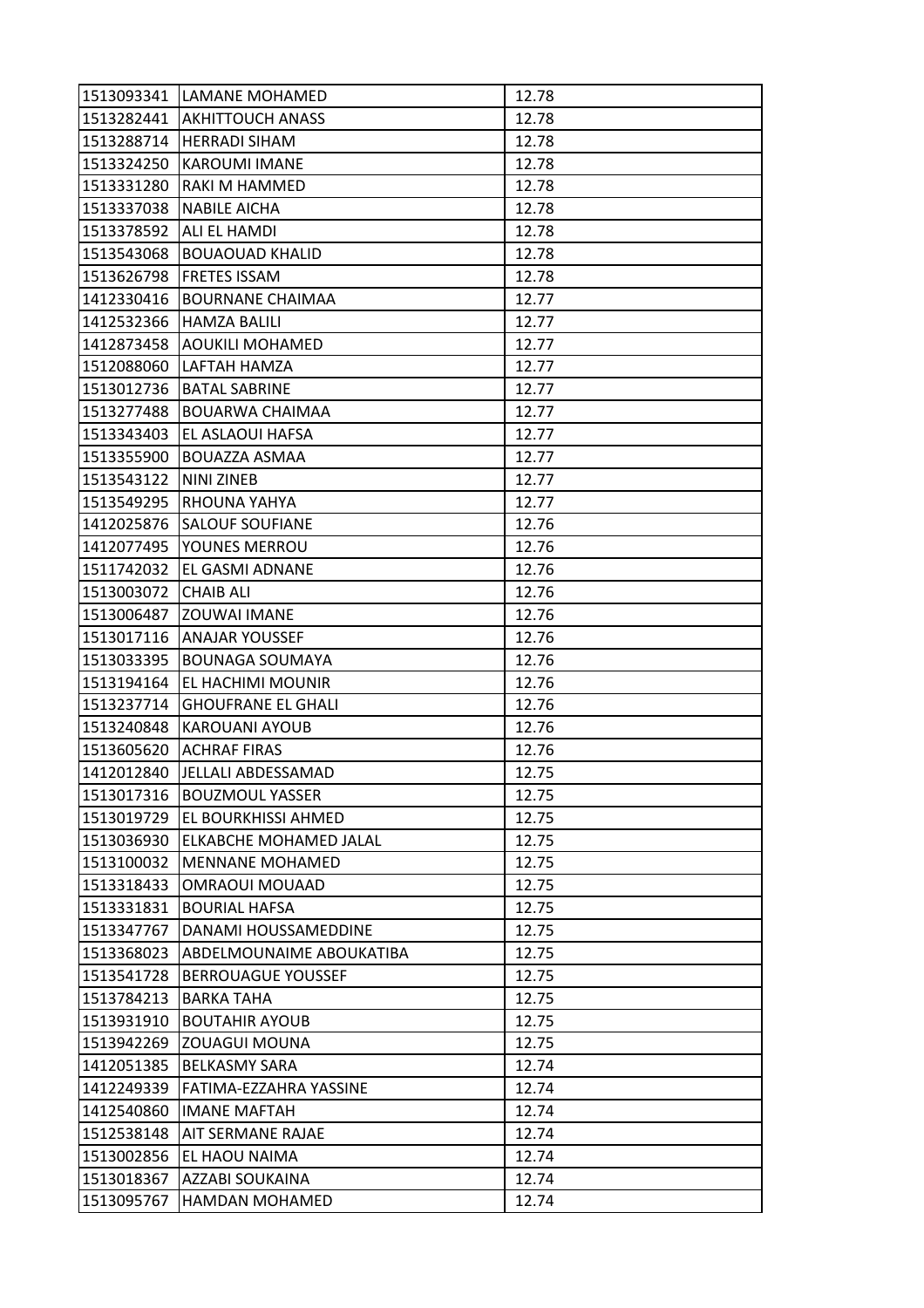| 1513241710 | <b>IDAISSA SOUKAINA</b>      | 12.74 |
|------------|------------------------------|-------|
| 1513340707 | <b>LAFRIKI YASSINE</b>       | 12.74 |
| 1513350887 | RABIA CHAIMAE                | 12.74 |
| 1513381993 | SAAD AITOUAHASSOU            | 12.74 |
| 1513388884 | <b>BACHRE HALIMA</b>         | 12.74 |
| 1513521144 | <b>MALIH HAMZA</b>           | 12.74 |
| 1513787923 | <b>BOUANANI CHAIMAE</b>      | 12.74 |
| 1515010489 | MOHAMED BELHOUCHA            | 12.74 |
| 1411077617 | <b>SALAH ELGHAZOUANI</b>     | 12.73 |
| 1513014300 | <b>OUBOUDRAR ISMAIL</b>      | 12.73 |
| 1513028961 | <b>AIT OUAKRIM ADNANE</b>    | 12.73 |
| 1513100640 | <b>HANDAJI MOHAMED</b>       | 12.73 |
| 1513161322 | <b>TABIAT YOUSSEF</b>        | 12.73 |
| 1513183779 | <b>ALI MOUSSA ABDELHADI</b>  | 12.73 |
| 1513331627 | ELBANOUTI KAOUTAR            | 12.73 |
| 1513520720 | OU LLA IHSSANE               | 12.73 |
| 1513620957 | <b>TOURABI HAMZA</b>         | 12.73 |
| 1411249502 | <b>MOHAMMED LAGHRIAB</b>     | 12.72 |
| 1412031569 | <b>RZIGUI YASSIR</b>         | 12.72 |
| 1412536326 | <b>ADIL BOUAOUAD</b>         | 12.72 |
| 1512051494 | <b>GJIJE MOHAMED</b>         | 12.72 |
| 1513003815 | <b>AYOUB ZAKARIA</b>         | 12.72 |
| 1513032741 | <b>DSOUL SAMIR</b>           | 12.72 |
| 1513270357 | <b>ELHACHIMI ZINEB</b>       | 12.72 |
| 1513520795 | ISLIMANI HIND                | 12.72 |
| 1513745041 | <b>MARJANE MOHAMED AMINE</b> | 12.72 |
| 1513766754 | AGHARABI NOUHA               | 12.72 |
| 1412554907 | <b>LARBI SAIB</b>            | 12.71 |
| 1511022655 | MOUTAOUAKIL ABDELMOUN M      | 12.71 |
| 1512080895 | LAKHEL MERIEME               | 12.71 |
| 1512279681 | <b>BOUADEL SALMA</b>         | 12.71 |
| 1512930896 | <b>BENITO SOUKAINA</b>       | 12.71 |
| 1513009417 | <b>GOUT AHMED</b>            | 12.71 |
| 1513110520 | <b>AGDACH KHALID</b>         | 12.71 |
| 1513234719 | <b>FAKHR EDDINE HASANIA</b>  | 12.71 |
| 1513291387 | KADDI OUMAIMA                | 12.71 |
| 1513329505 | SARBEET SALMA                | 12.71 |
| 1513378570 | <b>OUARDANE AMAL</b>         | 12.71 |
| 1412031454 | NAIM ABDERRAHMANE            | 12.70 |
| 1412251345 | <b>SIHAM SAGHRAOUI</b>       | 12.70 |
| 1412808722 | <b>OULOUL YOUSSEF</b>        | 12.70 |
| 1513021789 | KAMAL AYYOUB                 | 12.70 |
| 1513032799 | MOUADDINE CHAIMAA            | 12.70 |
| 1513072382 | <b>MESSAOUDI YOUNESS</b>     | 12.70 |
| 1513231780 | <b>ZARHOURY YOUSSEF</b>      | 12.70 |
| 1513288611 | <b>BOUALI ZAKARIA</b>        | 12.70 |
| 1513360641 | <b>NAYATE OMAIMA</b>         | 12.70 |
| 1513365536 | <b>SABIR SOUKAINA</b>        | 12.70 |
| 1513379979 | CHOUBAKI HANAA               | 12.70 |
| 1513931596 | <b>OUHAMMOU OTHMANE</b>      | 12.70 |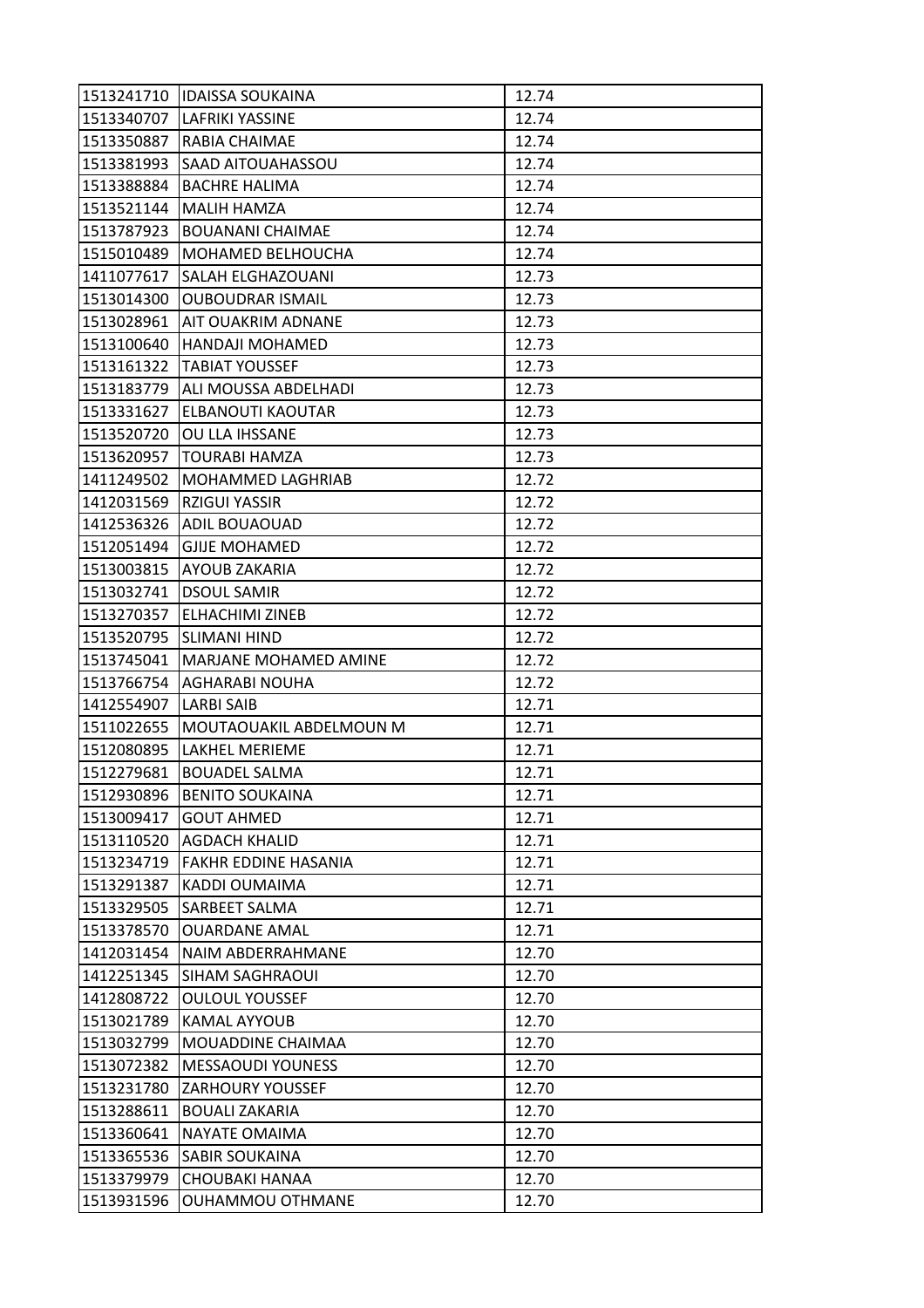| 1513957428 | <b>AROUCHE GOURRA CHAIMAE</b>  | 12.70 |
|------------|--------------------------------|-------|
| 1515131924 | <b>EL ARBAOUI OUSSAMA</b>      | 12.69 |
| 1412002124 | <b>BENALI MERIEME</b>          | 12.68 |
| 1412717009 | <b>AHARRAM RACHID</b>          | 12.68 |
| 1512368177 | IEL AYCHI HAJAR                | 12.68 |
| 1512389074 | <b>AIT ZAOUITE ABDERAHIM</b>   | 12.68 |
| 1513000699 | N AIT BAHA CHAIMA              | 12.68 |
| 1513004243 | <b>AGLAGAL RAHMA</b>           | 12.68 |
| 1513017289 | <b>IGHZR YOUSSEF</b>           | 12.68 |
| 1513086702 | <b>AOURAGH BADIAA</b>          | 12.68 |
| 1513098204 | <b>IDRISSI KHARCHAFI AMINE</b> | 12.68 |
| 1513106420 | <b>OUTCHAKOUCHT HANANE</b>     | 12.68 |
| 1513243815 | AFINDI OUMAIMA                 | 12.68 |
| 1513272305 | <b>HAMDI FIRDAOUSS</b>         | 12.68 |
| 1513369822 | MAARAFI FATIMA EZZAHRA         | 12.68 |
| 1513522571 | <b>BOULMANE OSSAMA</b>         | 12.68 |
| 1513525884 | M HAYA YAHYA                   | 12.68 |
| 1513526519 | <b>GREINCHE EL MEHDI</b>       | 12.68 |
| 1513814020 | DARMOUN CHAIMAE                | 12.68 |
| 1513956296 | AZZAHRAOUI NAJAH               | 12.68 |
| 1412337600 | <b>HMIMOU SALMA</b>            | 12.67 |
| 1414778352 | <b>BOUHALI AMINE</b>           | 12.67 |
| 1513037395 | <b>BARA LAYLA</b>              | 12.67 |
| 1513048816 | <b>GHARBI ISRAE</b>            | 12.67 |
| 1513169660 | EL YOUSEFY NAIMA               | 12.67 |
| 1513282109 | ATQAOUI CHAIMAE                | 12.67 |
| 1513388819 | AGOURRAM HASNA                 | 12.67 |
| 1513802705 | <b>DAOUIRI NOUHAILA</b>        | 12.67 |
| 1411086214 | RIDA ARIBA                     | 12.66 |
| 1412002117 | <b>BELKIRD JIHANE</b>          | 12.66 |
| 1412254581 | <b>AZEDDINE HMIMID</b>         | 12.66 |
| 1510025169 | <b>CHACHOU YASSINE</b>         | 12.66 |
| 1512741566 | <b>AKKADER SABAH</b>           | 12.66 |
| 1513036203 | SMIDI HAMZA                    | 12.66 |
| 1513101443 | <b>ZARHOUN SOUHAILA</b>        | 12.66 |
| 1513245270 | ACHNOUNI FATIMA EZZAHRA        | 12.66 |
| 1513550389 | NAJMAOUI MONCEF                | 12.66 |
| 1513605856 | KHOUMRI KAWTAR                 | 12.66 |
| 1513627414 | EL BAKOURI AMINE               | 12.66 |
| 1513937724 | <b>HAFRI ABDELHAMID</b>        | 12.66 |
| 1412050133 | ZAOUI REDA                     | 12.65 |
| 1412286189 | <b>JAMIL ISMAIL</b>            | 12.65 |
| 1513003163 | <b>ERRAMY AMINE</b>            | 12.65 |
| 1513021932 | <b>OUAMI SOUFIAN</b>           | 12.65 |
| 1513069759 | <b>AZIZI YOUNESS</b>           | 12.65 |
| 1513076778 | <b>HANINE CHAIMA</b>           | 12.65 |
| 1513152394 | <b>HAJJIOUI YOUSSEF</b>        | 12.65 |
| 1513245887 | JAGHNOUNE ACHRAF               | 12.65 |
| 1513346331 | <b>MALHIN HAJAR</b>            | 12.65 |
| 1513365949 | <b>NADIOUI YASSER</b>          | 12.65 |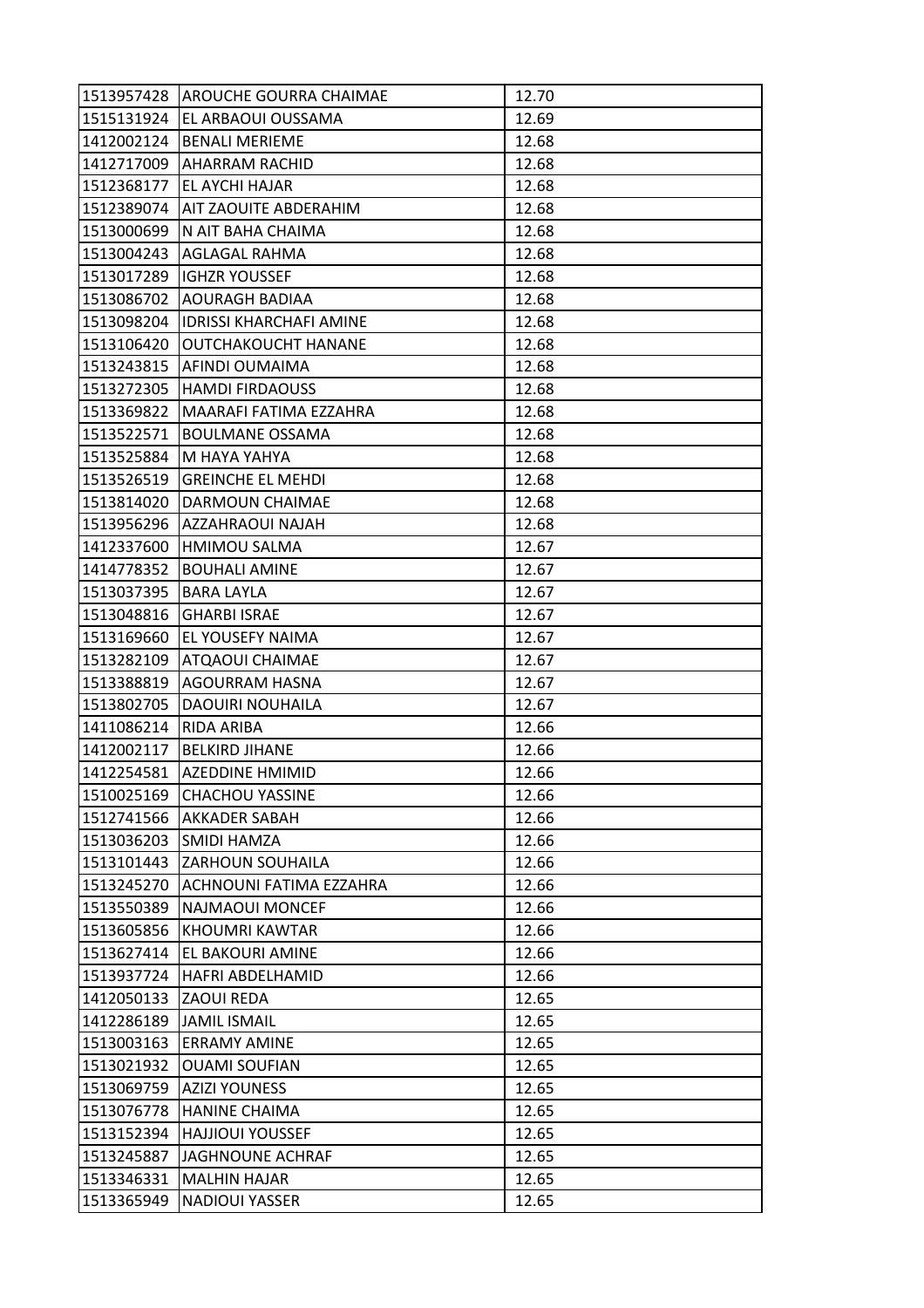| 1513390169 | <b>MESKANY YASSINE</b>       | 12.65 |
|------------|------------------------------|-------|
| 1513521066 | <b>ACOURE SOUKAINA</b>       | 12.65 |
| 1412149157 | <b>BEN KHOUYA AMINE</b>      | 12.64 |
| 1512149239 | <b>BEN ADDI ACHRAF</b>       | 12.64 |
| 1513076836 | <b>MASRET HASSNA</b>         | 12.64 |
| 1513241665 | ELYAACOUBI KHAOULA           | 12.64 |
| 1513249760 | <b>ELIMECH NISRINE</b>       | 12.64 |
| 1513341077 | <b>MOULAY YOUSSEF</b>        | 12.64 |
| 1513346338 | ROHI MOHAMED REDA            | 12.64 |
| 1513359217 | <b>KITOU YASSINE</b>         | 12.64 |
| 1513359729 | HAJRA RAJAA                  | 12.64 |
| 1513380438 | <b>ZMIMITA NACEREDDINE</b>   | 12.64 |
| 1513538995 | AZZOUZ ABDELAZIZ             | 12.64 |
| 1513630559 | EL BOUZIRI AMAL              | 12.64 |
| 1513762979 | <b>HASNAT YOUSSEF</b>        | 12.64 |
| 1412363556 | LAATIOUI MARYAM              | 12.63 |
| 1512025937 | <b>TOBJYA MARWANE</b>        | 12.63 |
| 1513107819 | ZOUZAL ASMAA                 | 12.63 |
| 1513279064 | ELOUADRASSI ABDELHAMID       | 12.63 |
| 1513318368 | TAIRAIDRISSI IMANE           | 12.63 |
| 1513333051 | <b>BARKATOU HAKIMA</b>       | 12.63 |
| 1412051784 | <b>OUSALAH RAJAE</b>         | 12.62 |
| 1412082160 | <b>SALOUA JABRI</b>          | 12.62 |
| 1412090402 | <b>SOUMIA ALKABCH</b>        | 12.62 |
| 1513004192 | <b>BENALI ZAKARIA</b>        | 12.62 |
| 1513005257 | <b>AGOUCHE ZAINAB</b>        | 12.62 |
| 1513023541 | AAMICHA MAHJOUBA             | 12.62 |
| 1513036922 | <b>ESSAKHI MARIAM</b>        | 12.62 |
| 1513072978 | <b>SALAHI HAFSSA</b>         | 12.62 |
| 1513080964 | <b>MOUDY HAMZA</b>           | 12.62 |
| 1513194108 | EL MEKKAWI HIND              | 12.62 |
| 1513286591 | <b>MACHATA KAOUTAR</b>       | 12.62 |
| 1513358536 | <b>BASSIRI MOUHSSINE</b>     | 12.62 |
| 1513522765 | <b>TAGMI HATIM</b>           | 12.62 |
| 1513618861 | RIMI KAOUTAR                 | 12.62 |
| 1513777354 | <b>DREID OTMANE</b>          | 12.62 |
| 1412055983 | <b>OUQEBLI YACINE</b>        | 12.61 |
| 1412098147 | <b>ABOUFIKR YASSMINE</b>     | 12.61 |
| 1512548613 | MHAMDA HOSSAME               | 12.61 |
| 1513014875 | CHAKIRI MUSTAPHA             | 12.61 |
| 1513087712 | IEL KANBOUH YASSINE          | 12.61 |
| 1513172349 | <b>FETOUH HASNA</b>          | 12.61 |
| 1513275195 | <b>ECHEIBI SALIM</b>         | 12.61 |
| 1513341707 | <b>FLAH FAYCAL</b>           | 12.61 |
| 1513938087 | <b>BERQI WIDAD</b>           | 12.61 |
| 1513947615 | <b>MAHMOUDI FATIMA ZOHRA</b> | 12.61 |
| 1412050157 | <b>ZGHIBA MERYAME</b>        | 12.60 |
| 1513029838 | <b>AMZIL MERYEM</b>          | 12.60 |
| 1513072974 | <b>BARAKAT GHIZLANE</b>      | 12.60 |
| 1513083157 | <b>MOKRID MOHAMED</b>        | 12.60 |
|            |                              |       |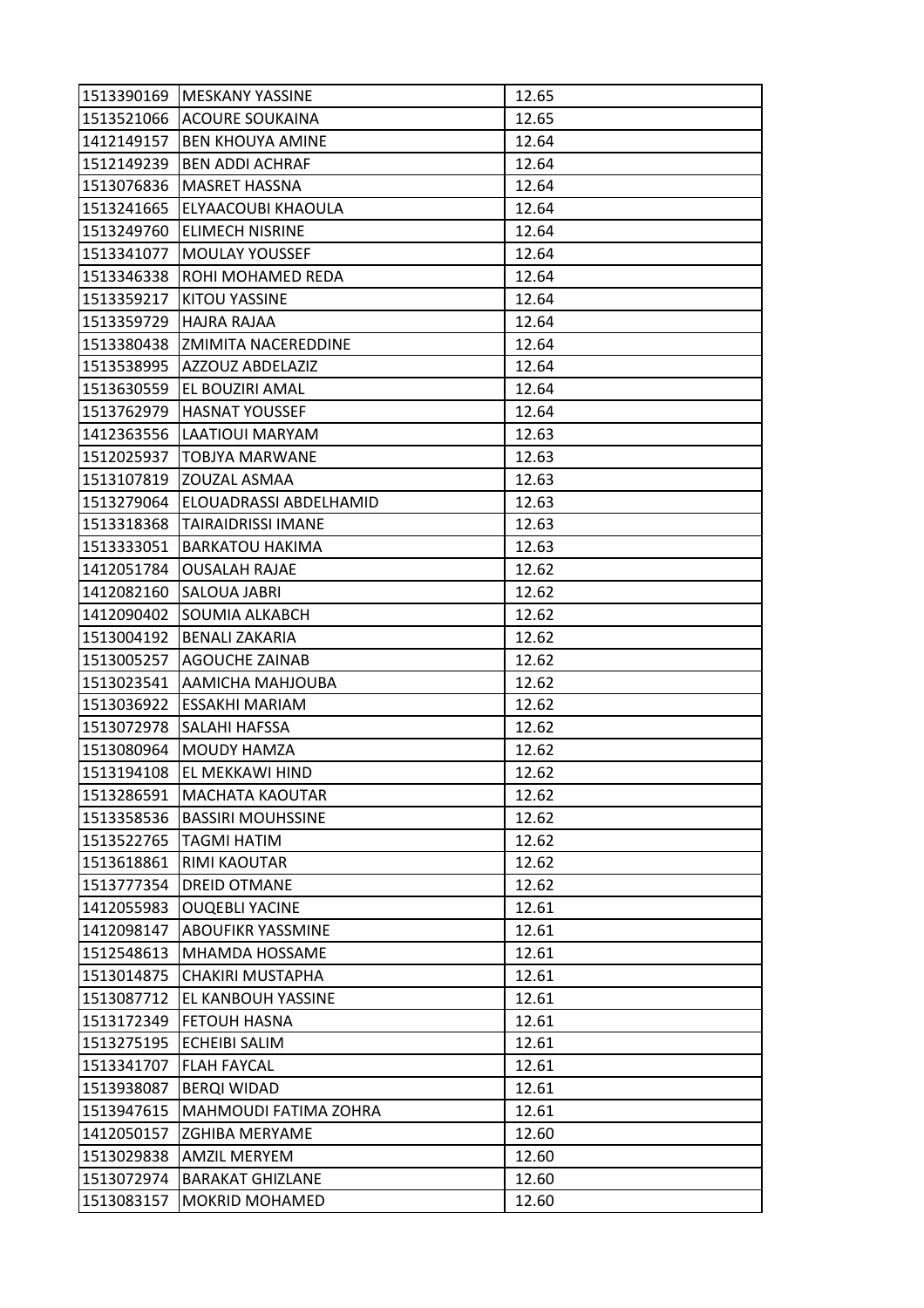| 1513091443 | <b>AIT BELLA SOUKAINA</b>      | 12.60 |
|------------|--------------------------------|-------|
| 1513160403 | <b>LACHHAB AYMANE</b>          | 12.60 |
| 1513244916 | DRIHEM OUMA MA                 | 12.60 |
| 1513349158 | <b>KANCHE ASMAA</b>            | 12.60 |
| 1513374636 | EL ARAFI AFAF                  | 12.60 |
| 1513622793 | <b>MENAOUI SAFAE</b>           | 12.60 |
| 1513871454 | <b>BENATMANE MOHAMED AMINE</b> | 12.60 |
| 1513954537 | EL AZZABI ALI                  | 12.60 |
| 1512017107 | <b>ERRASSEKH IBTISSAM</b>      | 12.59 |
| 1512033235 | <b>BOURIQUI MAROUANE</b>       | 12.59 |
| 1512085014 | <b>DOULKIFLE FATIHA</b>        | 12.59 |
| 1512249295 | <b>BAHHAR NABIL</b>            | 12.59 |
| 1513014148 | <b>ID LMAALEM IMANE</b>        | 12.59 |
| 1513245697 | DIDAH NASR EDDINE              | 12.59 |
| 1513292262 | CHARAFI ILHAM                  | 12.59 |
| 1513683629 | AKAROUCH ABDERRAHIM            | 12.59 |
| 1513685284 | <b>BOUKHARI KAOUTAR</b>        | 12.59 |
| 1513741974 | <b>BAIR BADR</b>               | 12.59 |
| 1513932100 | <b>AIT SATE WASSIMA</b>        | 12.59 |
| 1412035632 | KADDOURI SALWA                 | 12.58 |
| 1412065344 | <b>SAID LAGRANE</b>            | 12.58 |
| 1412866724 | YOUSSEF MOUAD                  | 12.58 |
| 1414126770 | <b>TMADLI ZOUHAIR</b>          | 12.58 |
| 1513022695 | <b>OULGHAZI OUSSAMA</b>        | 12.58 |
| 1513035801 | MOUSTAOUI RACHIDA              | 12.58 |
| 1513100141 | <b>ELWASSY MOHAMED</b>         | 12.58 |
| 1513232641 | EL HADDAJI CHAIMAA             | 12.58 |
| 1513337014 | <b>SARDI YOUSSEF</b>           | 12.58 |
| 1513365501 | LABRIGUI SALAHEDDINE           | 12.58 |
| 1513539478 | <b>BOUHLAL HOUCINE</b>         | 12.58 |
| 1513552537 | BOUAZZAOUI ZAKARIA             | 12.58 |
| 1513933059 | <b>BENSID YOUSSEF</b>          | 12.58 |
| 1515126448 | <b>OURAHOU RIHAB</b>           | 12.58 |
| 1412050003 | <b>OUMESSA THOUMANA</b>        | 12.57 |
| 1412354061 | <b>ELABBASSI AYOUB</b>         | 12.57 |
| 1412380348 | <b>BOUZAIANE WALID</b>         | 12.57 |
| 1412866428 | DAHBI ABDELHAFID               | 12.57 |
| 1412923518 | <b>NORRI MOHAMED</b>           | 12.57 |
| 1511373098 | ZNADA ABDERRAHMANE             | 12.57 |
| 1512033151 | <b>BOUJAMAA YASSINE</b>        | 12.57 |
| 1513111672 | <b>BOUHAD SAAD</b>             | 12.57 |
| 1513174271 | <b>AMRICH SAIDA</b>            | 12.57 |
| 1513358491 | <b>KHEIBOUCH IMANE</b>         | 12.57 |
| 1513364893 | NIDAR IMANE                    | 12.57 |
| 1515407949 | <b>CHERGUI SOUKAINA</b>        | 12.56 |
| 1412093440 | <b>HINDE ARBAOUI</b>           | 12.55 |
| 1512013506 | <b>EZ ZAROUALY YOUSSEF</b>     | 12.55 |
| 1513067046 | LAGMAH MARYEME                 | 12.55 |
| 1513069590 | <b>BEN SOUIRA AMINE</b>        | 12.55 |
| 1513172270 | <b>BOULAKCHOUR FADWA</b>       | 12.55 |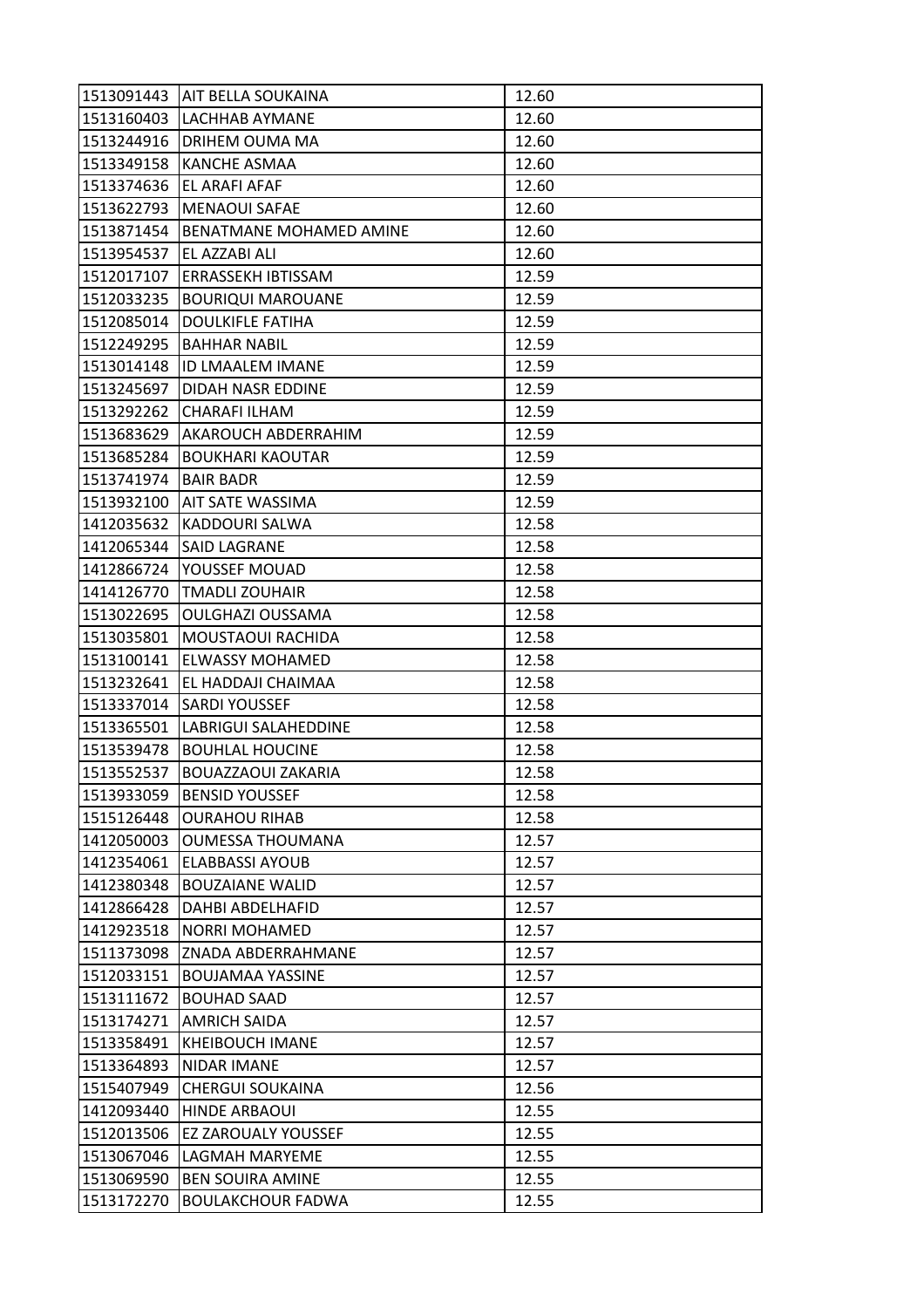| 1513226643 | <b>CHEBBANI ADNANE</b>     | 12.55 |
|------------|----------------------------|-------|
| 1513376094 | LYAFI ASMAE                | 12.55 |
| 1412380312 | <b>DOUIDY TARIK</b>        | 12.54 |
| 1512242050 | <b>WITARI AMINE</b>        | 12.54 |
| 1513005954 | <b>BIGUEDAD AMINE</b>      | 12.54 |
| 1513024116 | EL AALLALI ASMA            | 12.54 |
| 1513066254 | <b>AAMIRA MILOUD</b>       | 12.54 |
| 1513084965 | ELJAADANY HAFSSA           | 12.54 |
| 1513098157 | <b>HANBALI ACHRAF</b>      | 12.54 |
| 1513108352 | <b>DGHOUGHI HIND</b>       | 12.54 |
| 1513245812 | <b>AOUADE NASSIM</b>       | 12.54 |
| 1513283536 | <b>KHTIB YOUNESS</b>       | 12.54 |
| 1513340374 | <b>IBIK ABDERRAHIM</b>     | 12.54 |
|            | 1513743335 ZAIFRI JAMILA   | 12.54 |
| 1513900204 | JALIL OUSSAMA              | 12.54 |
| 1513936759 | <b>JERMOUNI MOUAD</b>      | 12.54 |
| 1513954873 | <b>BOUNASR JAWAD</b>       | 12.54 |
| 1411294151 | MOUJIB FATIMA EZZAHRA      | 12.53 |
| 1412242995 | SARA BENJELOUAJA           | 12.53 |
| 1412279686 | <b>ZAHAR AMINE</b>         | 12.53 |
| 1412553256 | EL MEHDI ZKIOU             | 12.53 |
| 1412556771 | MOHAMMED AIT HADDOU        | 12.53 |
| 1513031431 | <b>CHALACH KELTOUM</b>     | 12.53 |
| 1513031600 | <b>OUTSSILA HASSNA</b>     | 12.53 |
| 1513048677 | NAFIQ OUMAIMA              | 12.53 |
| 1513111638 | <b>GHOULIMI OUSSAMA</b>    | 12.53 |
| 1513328894 | ADDAL KHADIJA              | 12.53 |
| 1513349059 | <b>ENNOKRY MOHAMMED</b>    | 12.53 |
| 1513372678 | SOULAIMANI IMANE           | 12.53 |
| 1513684358 | EL KHALDI MOUATAZ          | 12.53 |
| 1513955762 | <b>BOULAHROUF HANANE</b>   | 12.53 |
| 1515126292 | <b>BOUKHRIS MOHAMED</b>    | 12.53 |
| 1412082201 | <b>SOUFIANE MOUBTADI</b>   | 12.52 |
| 1412618626 | <b>AIT ALLA AYOUB</b>      | 12.52 |
| 1512255794 | <b>FALIL MOHAMED</b>       | 12.52 |
| 1512709609 | <b>ABEH ILIASS</b>         | 12.52 |
| 1513003087 | <b>HADIR OUMAIMA</b>       | 12.52 |
| 1513019716 | <b>OUMGHAR SARA</b>        | 12.52 |
| 1513020046 | AOUJIL MALIKA              | 12.52 |
| 1513033264 | <b>CHABAB KHAOULA</b>      | 12.52 |
| 1513094498 | LAGHRIBI YASSINE           | 12.52 |
| 1513193945 | ELBOUR FATIMA EZZAHRA      | 12.52 |
| 1513236070 | <b>HAFID ZAHIRA</b>        | 12.52 |
| 1513291525 | NADIOUI OTHMANE            | 12.52 |
| 1513344181 | <b>OUSSIDNA ASMAA</b>      | 12.52 |
| 1513539062 | AGNAOU REDA                | 12.52 |
| 1515126338 | <b>BEN MAZHAR GHIZLANE</b> | 12.52 |
| 1411366138 | RHOURIDA KAMAL             | 12.51 |
| 1412077832 | <b>AYOUB DAZI</b>          | 12.51 |
| 1512242769 | MIQDACHE CHAIMAE           | 12.51 |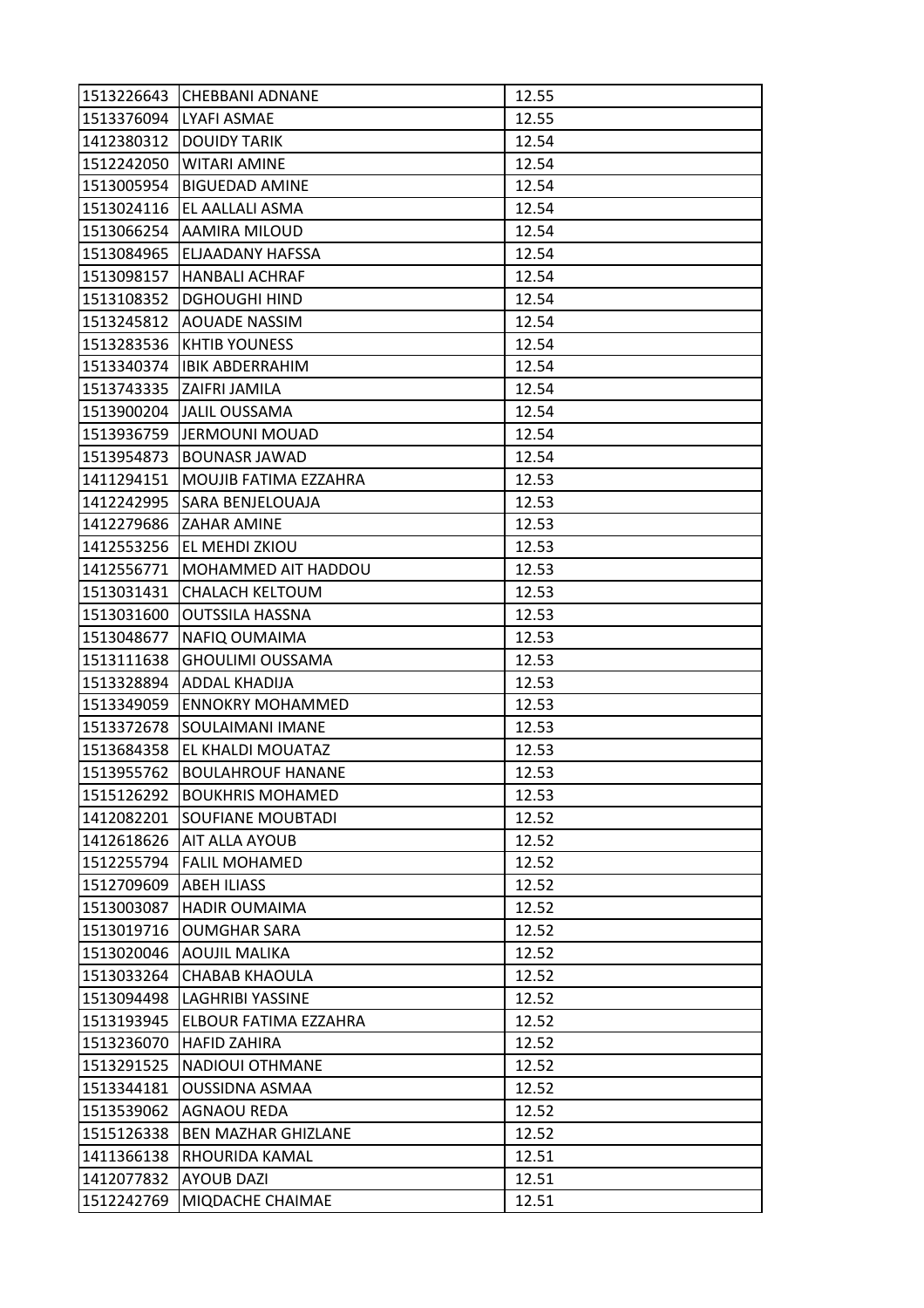|                        | 1513002235 AMTANI MARIAM   | 12.51 |
|------------------------|----------------------------|-------|
| 1513050869             | <b>GOURTI MARYEM</b>       | 12.51 |
| 1513226164             | <b>OUAOUD SABAH</b>        | 12.51 |
| 1513231783             | <b>RACHID YASMINE</b>      | 12.51 |
| 1513276523             | <b>TAQIF MAJDA</b>         | 12.51 |
| 1513283504             | ATRAOUI ISSAM              | 12.51 |
| 1513357977             | <b>SRI KHADIJA</b>         | 12.51 |
| 1513605713             | LOUBANI YAHYA              | 12.51 |
| 1513754495             | <b>CHERQUI MOUHCINE</b>    | 12.51 |
| 1412329445             | <b>MARZOUK JIHANE</b>      | 12.50 |
| 1513089158             | <b>BOUDYNAR MOHAMED</b>    | 12.50 |
| 1513098724             | <b>EL GARMAI RAJAE</b>     | 12.50 |
| 1513100946             | <b>HISSAM MEHDI</b>        | 12.50 |
| 1513356618             | <b>MARAH MAROUANE</b>      | 12.50 |
| 1513375889             | <b>SABRY SELMA</b>         | 12.50 |
| 1513379083 SIDKI SANAA |                            | 12.50 |
| 1412715312             | SAMADI OTHMANE             | 12.49 |
| 1412862946             | EL KHALDI CHIFAE           | 12.49 |
| 1513270637             | <b>SLIK RACHID</b>         | 12.49 |
| 1513276546             | ZENASNI MOHAMED ELMEHDI    | 12.49 |
| 1513279382             | <b>IDM BARK SOUFIANE</b>   | 12.49 |
| 1513318531             | <b>HASSANI CHAIMAA</b>     | 12.49 |
| 1513356125             | <b>HAKIOUI YASSER</b>      | 12.49 |
| 1513859455             | <b>IBNCHAKROUNE FADOUA</b> | 12.49 |
| 1513949733             | MOURCHID MOHAMED           | 12.49 |
| 1412709074             | <b>MOUHSIN ANAS</b>        | 12.48 |
| 1512554438             | CHAHID CHAYMAA             | 12.48 |
| 1513005983             | <b>SADEK SIHAM</b>         | 12.48 |
| 1513030850             | ELAOUADE NEZHA             | 12.48 |
| 1513067106             | <b>TARMOUN THOURAYA</b>    | 12.48 |
| 1513068588             | EL BOUHALI ISSAM           | 12.48 |
| 1513087708             | <b>BASIT HALA</b>          | 12.48 |
| 1513231268             | <b>SOUBARI RIME</b>        | 12.48 |
| 1513243132             | <b>BELGHAIH MOHAMMED</b>   | 12.48 |
| 1513272186             | HARRIZI MOHAMED            | 12.48 |
| 1513281042             | IZARZOR ABDELILAH          | 12.48 |
| 1513338277             | LOUMRI FATIMA ZAHRAE       | 12.48 |
| 1513358703             | WAHID SIHAM                | 12.48 |
| 1412018241             | LAABDI LAILA               | 12.47 |
| 1412324367             | <b>FARHANE YOUSSEF</b>     | 12.47 |
| 1513001835             | <b>MAOURI MARYAM</b>       | 12.47 |
| 1513014161             | <b>JOGHRAF EL MEHDI</b>    | 12.47 |
| 1513015304             | EL KAMELI AYOUB            | 12.47 |
| 1513029449             | BAZIGA ABDELKHALIK         | 12.47 |
| 1513037605             | <b>BOUBRINE KHAOULA</b>    | 12.47 |
| 1513077261             | LAMDAKRI AMINA             | 12.47 |
| 1513098679             | EL AKKAD MOHAMED KHALIL    | 12.47 |
| 1513382882             | <b>BOUMEN MOUAD</b>        | 12.47 |
| 1513535428             | <b>OUADICHE HATIM</b>      | 12.47 |
| 1513618316             | <b>HADRIA CHAIMAE</b>      | 12.47 |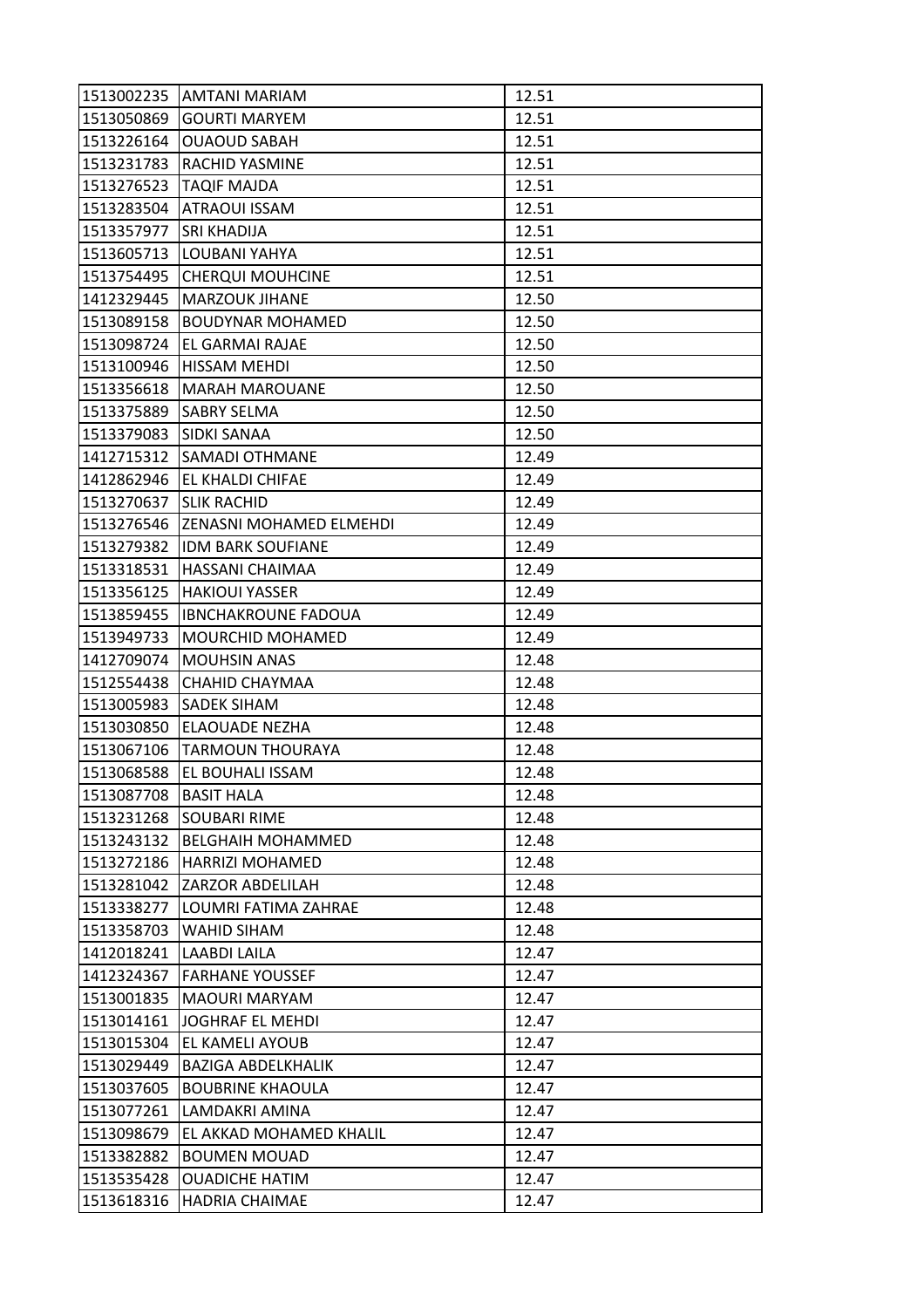| 1411247809            | HICHAM ASSABIK            | 12.46 |
|-----------------------|---------------------------|-------|
|                       | 1411691822 LAYACHI REDA   | 12.46 |
|                       | 1412530603 ABDELLAH OUBEL | 12.46 |
| 1414307930            | <b>HALOUI MOHAMMED</b>    | 12.46 |
| 1512015641            | <b>OULHABIB ZAKARIA</b>   | 12.46 |
| 1513014233            | <b>HAJAT LAHOUSSAINE</b>  | 12.46 |
| 1513016814            | <b>CHAOUAD HIND</b>       | 12.46 |
| 1513166389            | AIT BEN DAOUD MARYAM      | 12.46 |
| 1513281843            | <b>GUELOUADI AYOUB</b>    | 12.46 |
| 1513333334            | <b>BELLAT ABDELKARIM</b>  | 12.46 |
| 1513547109            | LAADIMI MOHAMED           | 12.46 |
| 1412067444            | <b>MANAL NAJAHI</b>       | 12.45 |
| 1512007465            | KHAIF ALLAH NARJIS        | 12.45 |
| 1512151431            | <b>MOUHSSINE YOUSSRA</b>  | 12.45 |
| 1513021753            | <b>MOUSSI SIHAM</b>       | 12.45 |
| 1513040389            | EL ATMANI ZAKARIA         | 12.45 |
| 1513077381            | ARAJDAL ALI               | 12.45 |
| 1513081082            | <b>BAHAMMOU YASSMINE</b>  | 12.45 |
| 1513111889            | <b>BADRA HAMZA</b>        | 12.45 |
| 1513231644            | CHEGRAOUI OUMAIMA         | 12.45 |
| 1513243551            | <b>EL KANOUN MERYEM</b>   | 12.45 |
| 1513246858            | <b>ESSAFI AICHA</b>       | 12.45 |
| 1513328478            | BENHMAMA MOHAMMED         | 12.45 |
| 1513347218            | MOHAMED MOSSALLINE        | 12.45 |
| 1513356008            | <b>CHOUGDANE HICHAM</b>   | 12.45 |
| 1513784829            | <b>BADAOUI YOUSRA</b>     | 12.45 |
| 1412393477            | ZINEB BOUTANOUT           | 12.43 |
| 1412709651            | <b>BRAHIM DINAR</b>       | 12.43 |
| 1512021971            | lirgui Yassine            | 12.43 |
| 1513106058            | <b>CHKIH MOHAMED</b>      | 12.43 |
| 1513231163            | EZZITOUNI HAMZA           | 12.43 |
| 1513382886            | <b>FATEH ANAS</b>         | 12.43 |
| 1513548910 ARIF AYOUB |                           | 12.43 |
| 1513605792            | <b>SOUILMI KHALID</b>     | 12.43 |
| 1513694219            | <b>ELMSIEH MOHAMED</b>    | 12.43 |
| 1513758858            | <b>ALLALI YASSINE</b>     | 12.43 |
| 1412802959            | MOHAMED BEN KAZZA         | 12.42 |
| 1513040390            | <b>ZIDOUH EL MEHDI</b>    | 12.42 |
| 1513084267            | ZAHIR ADAM                | 12.42 |
| 1513091455            | <b>MAHSOUN NACER</b>      | 12.42 |
| 1513234404            | <b>KHALIL MARYEM</b>      | 12.42 |
| 1513319251            | KADIRI WISSAL             | 12.42 |
| 1412028637            | <b>BOUFOUS AYOUB</b>      | 12.41 |
| 1412034821            | EL BOUALI RACHIDA         | 12.41 |
| 1412095602            | <b>MAJDA ABAL</b>         | 12.41 |
| 1412379983            | <b>BOURKIBATE OUSSAMA</b> | 12.41 |
| 1412913274            | <b>MILISS HANANE</b>      | 12.41 |
| 1513050924            | BENLAABIDYA KHAOULA       | 12.41 |
| 1513066188            | <b>ES SADDIQ YOUSSEF</b>  | 12.41 |
| 1513083333            | <b>OUFLAH HIND</b>        | 12.41 |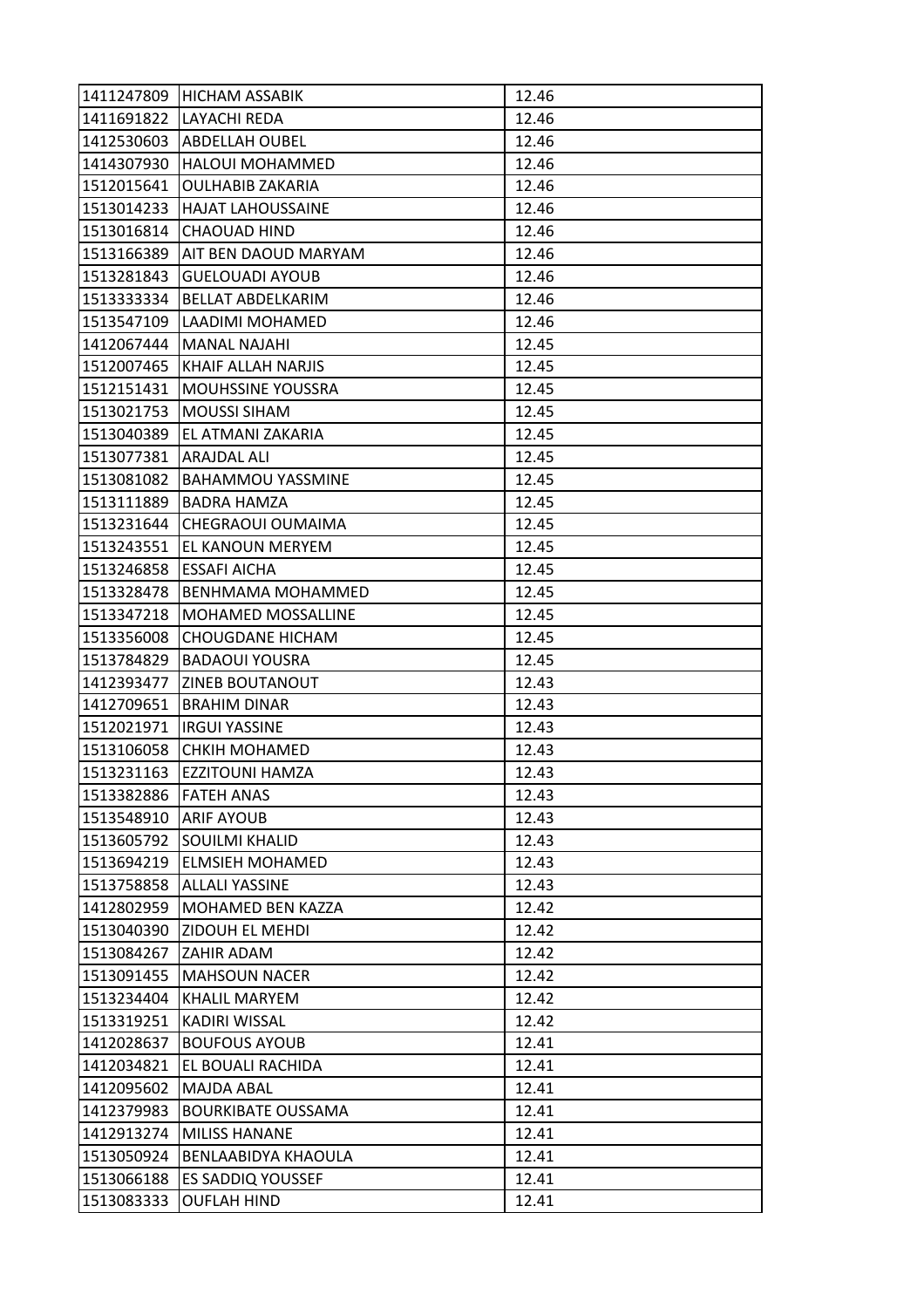| 1513091594 | EL ALLAMI TARIQ                | 12.41 |
|------------|--------------------------------|-------|
| 1513109776 | <b>RAHILI YASSINE</b>          | 12.41 |
| 1513190609 | <b>BOUDAD SMAIL</b>            | 12.41 |
| 1513286060 | <b>KABIRI INTISSAR</b>         | 12.41 |
| 1513347806 | <b>NASR HANANE</b>             | 12.41 |
| 1513369189 | <b>KHYAR MOHCINE</b>           | 12.41 |
| 1513378823 | <b>ESSANI KHADIJA</b>          | 12.41 |
| 1513520622 | DEBOUZA AICHA                  | 12.41 |
| 1513956465 | <b>BENALI LAMIAE</b>           | 12.41 |
| 1411089172 | <b>AHMAD DAIF</b>              | 12.40 |
| 1412025968 | AABOUZ HAMZA                   | 12.40 |
| 1512227529 | <b>MNAOUER YASSIR</b>          | 12.40 |
| 1513006772 | <b>CHARAF EDDINE MANAR</b>     | 12.40 |
| 1513008177 | EL AAMRANI SOUFIANE            | 12.40 |
| 1513552580 | KHOUBBANA ANAS                 | 12.40 |
| 1513700279 | <b>OULAD ALI ISMAIL</b>        | 12.40 |
| 1412036807 | SAIDA ADDACHOUR                | 12.39 |
| 1412081904 | FATIMA BOUMAZZOUGH             | 12.39 |
| 1512390929 | AIT AZZAT MOHAMMED             | 12.39 |
| 1512780029 | BABA LAMINE ALAOUI MOHAMMED AM | 12.39 |
| 1513029815 | <b>AGUNI FATIHA</b>            | 12.39 |
| 1513171505 | ELMORJANI AYOUB                | 12.39 |
| 1513240246 | <b>SOBHI NOUREDDINE</b>        | 12.39 |
| 1513283136 | <b>ELMIR GHIZLANE</b>          | 12.39 |
| 1513318304 | <b>BOUBRIK AYA</b>             | 12.39 |
| 1411350557 | <b>FOUAD FAIZA</b>             | 12.38 |
| 1412784637 | CHAOUI SALAH- ED-DINE          | 12.38 |
| 1412908630 | <b>DRIOUCH HAJAR</b>           | 12.38 |
| 1414977233 | <b>TAOUCHIKHT SAAD</b>         | 12.38 |
| 1512196503 | FAHIMI FAISSAL                 | 12.38 |
| 1513016464 | DABZA ASSIA                    | 12.38 |
| 1513093241 | <b>KADRAOUI YAHYA</b>          | 12.38 |
| 1513100038 | <b>SLIMANI SOUFIANE</b>        | 12.38 |
| 1513104877 | AIT ELCADI IKRAM               | 12.38 |
| 1513152651 | <b>BARAKAT HATIM</b>           | 12.38 |
| 1513384813 | <b>KELLAL HAJAR</b>            | 12.38 |
| 1412279394 | <b>BENSSERRAR JIHANE</b>       | 12.37 |
| 1512098588 | <b>ERRABII OTHMANE</b>         | 12.37 |
| 1513032024 | <b>JIRARI HAMZA</b>            | 12.37 |
| 1513068557 | EL BOUHALI SOUFIANE            | 12.37 |
| 1513248701 | <b>BELKADI YACINE</b>          | 12.37 |
| 1513946574 | EL BAHLOULI BADREDDINE         | 12.37 |
| 1412030429 | <b>MOUHSSINE ADIL</b>          | 12.36 |
| 1412171033 | <b>BEN KHADRA CHARAF</b>       | 12.36 |
| 1512236207 | <b>MOUADEN MOHAMMED</b>        | 12.36 |
| 1512250300 | ELKASSIMI NOUHAILA             | 12.36 |
| 1513102144 | EL HACHIMI NADA                | 12.36 |
| 1513160421 | <b>HAMDANE FATIMA</b>          | 12.36 |
| 1513250760 | AMRHAR MOHAMMED                | 12.36 |
| 1513358449 | JETETE OUMAIMA                 | 12.36 |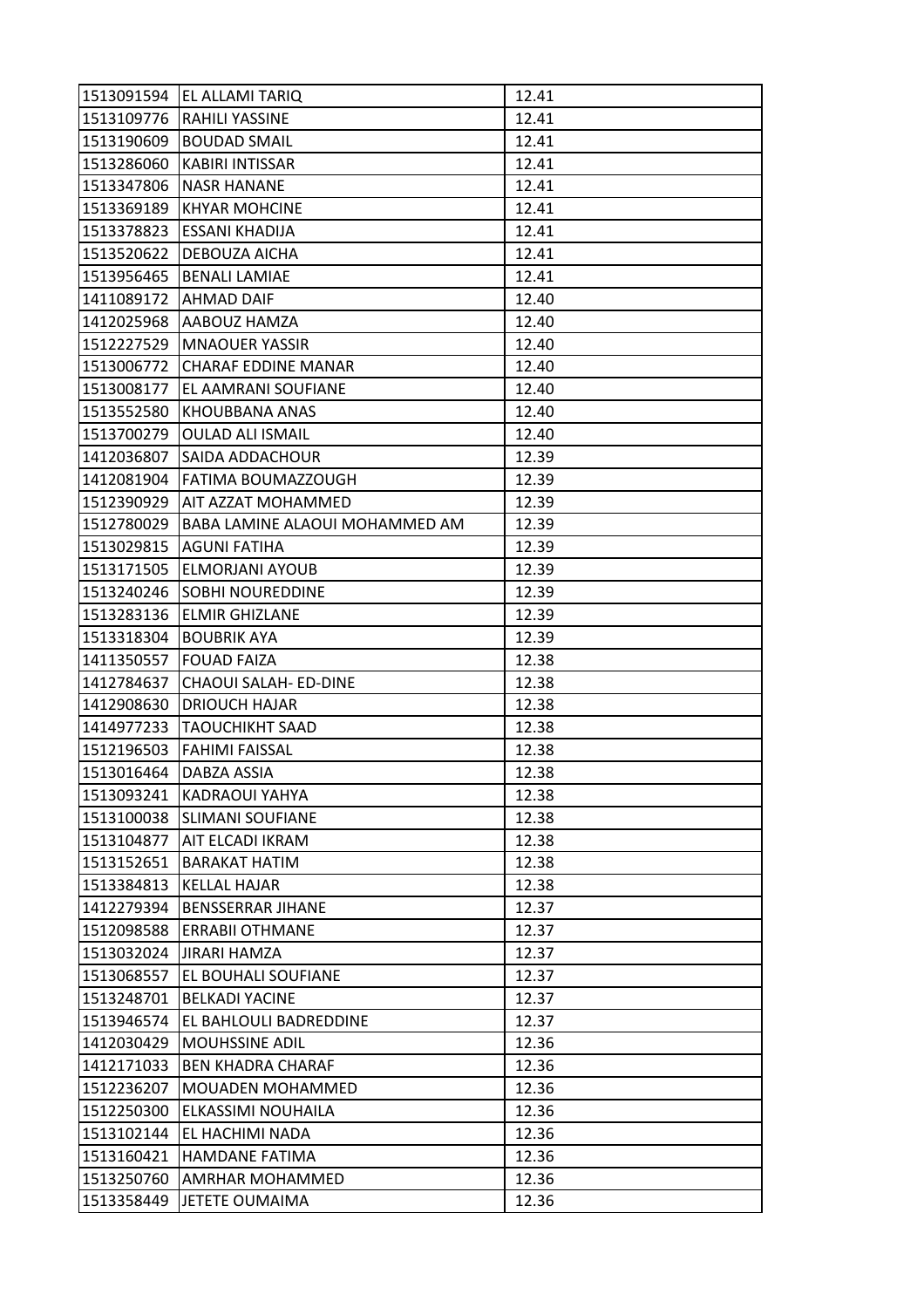| 1513369808             | <b>HASSAN NANAA</b>          | 12.36 |
|------------------------|------------------------------|-------|
| 1513540401             | <b>EL FAKIH HICHAM</b>       | 12.36 |
| 1513779471             | <b>MELLOUKI MOHAMMED</b>     | 12.36 |
| 1513875062             | <b>HADDOUMI WISSAL</b>       | 12.36 |
| 1412272166             | EL HADDAOUI MAROUANE         | 12.35 |
| 1512271083             | YOUNSI ZAKARIA               | 12.35 |
| 1513031282             | <b>ALIATE SARA</b>           | 12.35 |
| 1513072378             | <b>BIOUR WALID</b>           | 12.35 |
| 1513081532             | <b>AIT RAHHO ABDELMAJID</b>  | 12.35 |
| 1513090362             | <b>ABAL HANANE</b>           | 12.35 |
| 1513245818 Z RITI JADE |                              | 12.35 |
| 1513322318             | <b>FATHELLAH IMANE</b>       | 12.35 |
| 1513779960             | AIT LHADJ ACHRAF             | 12.35 |
| 1515131913             | <b>ELHAIDAOUI SOUMIA</b>     | 12.35 |
| 1412271089             | <b>ELHADIN ADIL</b>          | 12.34 |
|                        | 1412320156 LAHSINIA SAFAA    | 12.34 |
| 1513002876             | <b>AMZIL YOUSSEF</b>         | 12.34 |
| 1513030131             | LAAREJ ZAKARIA               | 12.34 |
| 1513033672             | <b>OUCHKAD ISSAM</b>         | 12.34 |
| 1513050912             | <b>HILMI AYOUB</b>           | 12.34 |
| 1513101426             | <b>CHEGGOUR NOUR ELHOUDA</b> | 12.34 |
| 1513104025             | <b>HAZMIRI MERYEM</b>        | 12.34 |
| 1513108368             | AMOUSI SAMIR                 | 12.34 |
| 1513279403             | CHAMI ABDERRAZAK             | 12.34 |
| 1513336212             | <b>KARIM MAROUANE</b>        | 12.34 |
| 1513364323             | <b>FARHAT AMINE</b>          | 12.34 |
| 1513375421             | ALAOUI SALMA                 | 12.34 |
| 1513708223             | <b>ES SAFY KHALID</b>        | 12.34 |
| 1412762630             | <b>ZEMMOURI AHMED</b>        | 12.33 |
| 1512023707             | <b>IDIHOUM YOUNESS</b>       | 12.33 |
| 1513172373             | <b>MALLAH YOUNES</b>         | 12.33 |
| 1513341133             | <b>OUKIL OMAR</b>            | 12.33 |
| 1513380126             | <b>SABIK WAIL</b>            | 12.33 |
| 1513535414             | <b>ELHIHI HIND</b>           | 12.33 |
| 1513535807             | <b>IDBIYA YOUNESS</b>        | 12.33 |
| 1513543143             | <b>OUADOUD YOUSSEF</b>       | 12.33 |
| 1513900134             | <b>LABIAD SOUKAINA</b>       | 12.33 |
| 1513949718             | <b>QNYNOU ABDELHANINE</b>    | 12.33 |
| 1412319647             | EL ABBASI MOHAMMED           | 12.32 |
| 1511004931             | <b>ABOUOUALID KABIR</b>      | 12.32 |
| 1511284844             | ABOUTAMAM AHMED              | 12.32 |
| 1513004166             | <b>ICHOU MERYEM</b>          | 12.32 |
| 1513004215             | <b>OUTZROUALTE SARA</b>      | 12.32 |
| 1513084299             | <b>SBIHI LAAZOUZIA</b>       | 12.32 |
| 1513088441             | MECHKOURI SALIMA             | 12.32 |
| 1513331694             | <b>KHIAR NADIA</b>           | 12.32 |
| 1513346326             | <b>MOUHINE IMANE</b>         | 12.32 |
| 1513349835             | BELGUEDDAR ABDELKABIR        | 12.32 |
| 1513351040             | EL KOUNTI FATIMA ZAHRAE      | 12.32 |
| 1513352223             | <b>ABDOU BADR</b>            | 12.32 |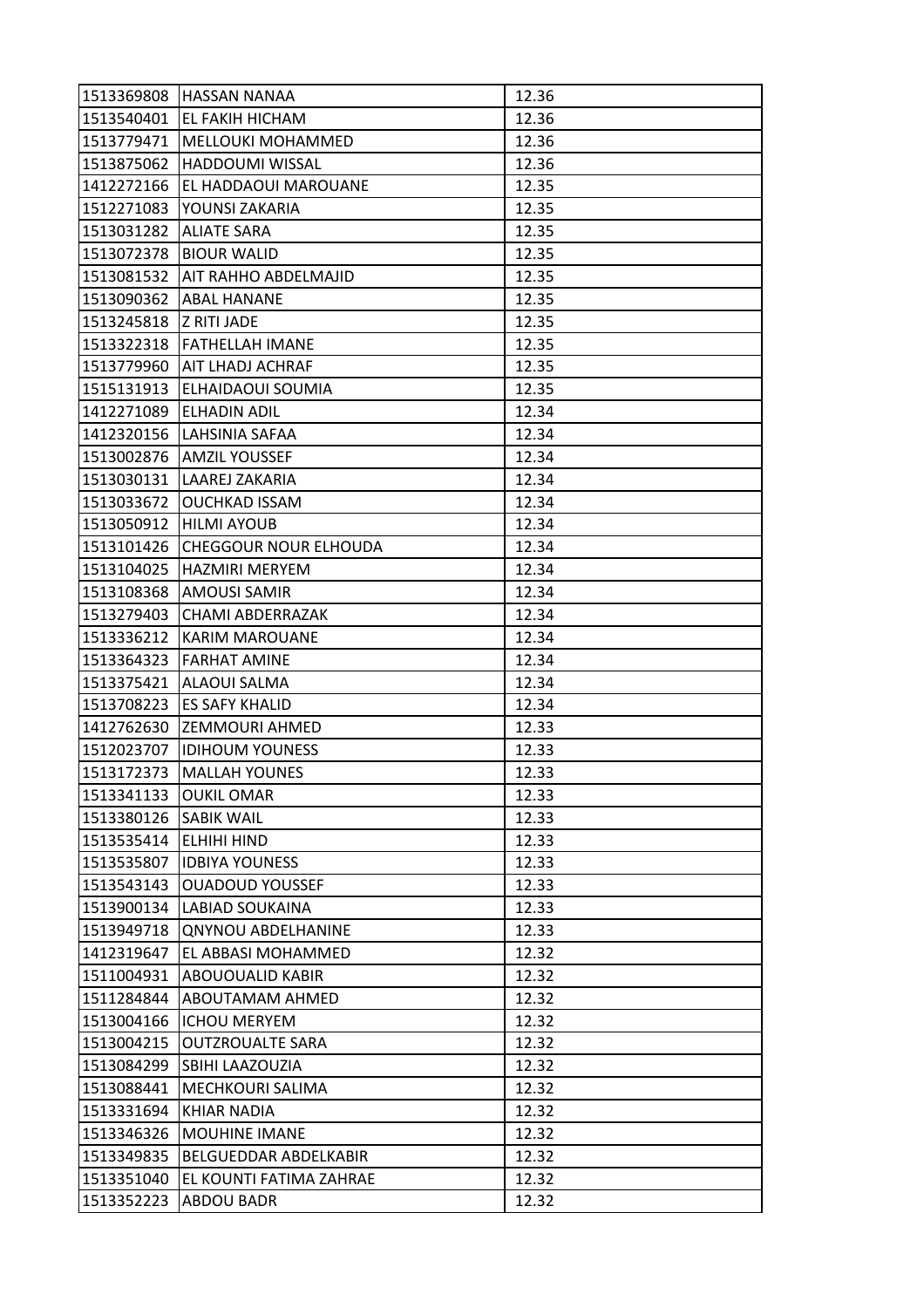| 1513625895 | <b>MOUIHATE RAJAE</b>       | 12.32 |
|------------|-----------------------------|-------|
| 1513802580 | <b>BARCHID SALMA</b>        | 12.32 |
| 1513938800 | ASNAY MOHAMED AMINE         | 12.32 |
| 1412093201 | <b>BTISSAM LAGHFIRI</b>     | 12.30 |
| 1412537688 | MUSTAPHA NAMOUS             | 12.30 |
| 1511844442 | ELHAFI ANASSE               | 12.30 |
| 1512003259 | LAGRANE BRAHIM              | 12.30 |
| 1512011833 | <b>BOUZIT OMAR</b>          | 12.30 |
| 1512346974 | <b>MADDAH KAMAL</b>         | 12.30 |
| 1513009779 | <b>BOUFKRI ABDESSAMAD</b>   | 12.30 |
|            | 1513034118   AMATJOU SAMIRA | 12.30 |
| 1513034671 | <b>BOUTOUDIT FATIMA</b>     | 12.30 |
| 1513199520 | <b>MORCHID AYOUB</b>        | 12.30 |
| 1513272406 | <b>IBN ZIYAT NABILA</b>     | 12.30 |
| 1513346349 | <b>MOUAHHID WALID</b>       | 12.30 |
|            | 1513605717   SAFFI YASSINE  | 12.30 |
| 1412089310 | OTMANE BAHANANE             | 12.29 |
| 1412285257 | ARFANI ABDELWAKIL           | 12.29 |
| 1512369669 | YAHIAOUI ABDELWADOUD        | 12.29 |
| 1513038980 | <b>IDOUGLID M HAND</b>      | 12.29 |
| 1513250700 | CHAMKHI HAMZA               | 12.29 |
| 1513327439 | <b>AALOUCH REDOUANE</b>     | 12.29 |
| 1513355773 | SAADI BADR EDDINE           | 12.29 |
| 1513356061 | DIFAA ZINEB                 | 12.29 |
|            | 1513377262   ASMAA AL ALIM  | 12.29 |
| 1513618943 | <b>TALBI AHMED MAROUANE</b> | 12.29 |
| 1513684007 | <b>AIT TALBE AYOUB</b>      | 12.29 |
| 1513763407 | SAADAOUI WIDAD              | 12.29 |
| 1412244683 | <b>OUALID ARCHI</b>         | 12.28 |
| 1412251819 | <b>RADOUAN EDDBIRI</b>      | 12.28 |
| 1513003929 | AIT BENSALAH ABDELILAH      | 12.28 |
| 1513032760 | <b>JMILE SARA</b>           | 12.28 |
| 1513093758 | <b>BENHAMMADI BRAHIM</b>    | 12.28 |
| 1513241504 | ELADRARI OUMAYMA            | 12.28 |
| 1513272087 | <b>OUZZINE HAMZA</b>        | 12.28 |
| 1513293478 | KACIMI ZOHAIR               | 12.28 |
| 1513319236 | KHOUZAR AMINE               | 12.28 |
| 1513534526 | <b>BOUDRAA INTISSAR</b>     | 12.28 |
| 1513544754 | AALLAL ACHRAF               | 12.28 |
| 1513546278 | <b>NADIR WALID</b>          | 12.28 |
| 1513688995 | <b>CHAHBAR YOUSRA</b>       | 12.28 |
| 1412389055 | <b>IMAHLI MOHAMED</b>       | 12.27 |
| 1412611159 | MOUTIE CHARAFEDDINE         | 12.27 |
| 1512066497 | MARZOUGUI MOHAMEDJASSIR     | 12.27 |
| 1512377818 | <b>BOUTIOUR YASSINE</b>     | 12.27 |
| 1513009822 | <b>IGHMOR MARIEM</b>        | 12.27 |
| 1513049106 | <b>BOUALI SOUMIA</b>        | 12.27 |
| 1513086665 | LALAOUI MOUTARAJJI CHAIMAE  | 12.27 |
| 1513092284 | TAFGHI MERYEM               | 12.27 |
| 1513240696 | RIBATI DOUNIA               | 12.27 |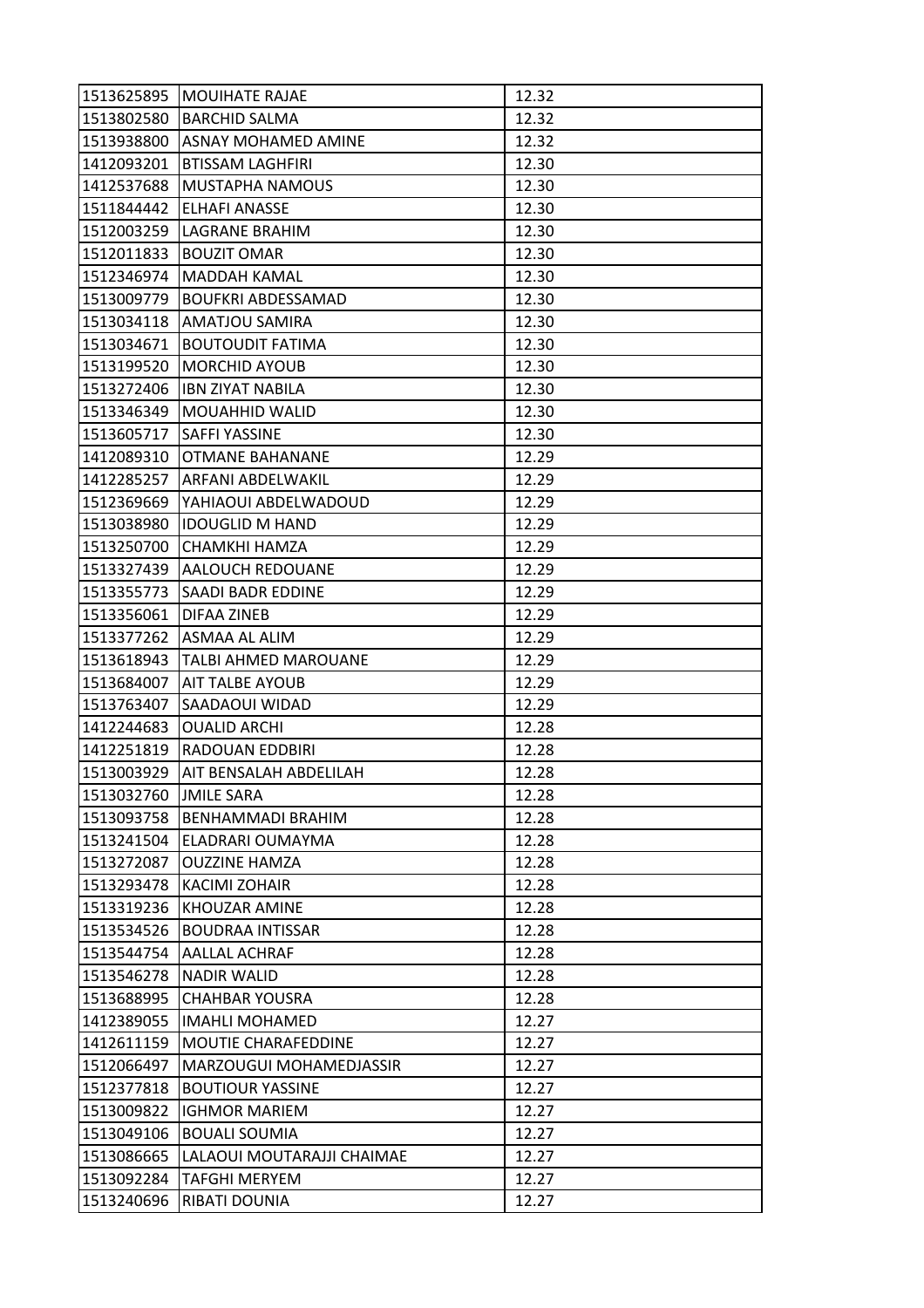| 1513333670 | <b>BARKAL NASSIMA</b>        | 12.27 |
|------------|------------------------------|-------|
| 1513351973 | <b>LAM ACHI SOFIAN</b>       | 12.27 |
| 1513539489 | <b>SARRAR MOHAMMED</b>       | 12.27 |
| 1512254468 | EZZOUIMI KAOUTAR             | 12.26 |
| 1512536026 | <b>BIGDAD SOUFIANE</b>       | 12.26 |
| 1513004099 | TALBI FATIMA EZZAHRA         | 12.26 |
| 1513099631 | <b>AJMAOUI CHAIMA</b>        | 12.26 |
| 1513108978 | AIT OMAR ABDELLJALIL         | 12.26 |
| 1513152307 | EL HADDOUMI GHYZLANE         | 12.26 |
| 1513763367 | <b>RIAD OUMAYMA</b>          | 12.26 |
| 1412764809 | <b>ANOUAR YOUNES</b>         | 12.25 |
| 1512005566 | <b>IDRISSI ESSADIQ</b>       | 12.25 |
| 1512908297 | EL OUALI TAYEB               | 12.25 |
| 1513021053 | EDDARAI SOUFIANE             | 12.25 |
| 1513036971 | <b>MALIH ZOUHAIR</b>         | 12.25 |
|            | 1513041387 JAAFAR MARIAM     | 12.25 |
| 1513077533 | <b>IDRISSI HASSANI AYOUB</b> | 12.25 |
| 1513327622 | <b>OUHARROU OUMAIMA</b>      | 12.25 |
| 1513368917 | <b>KHATIBI AYOUB</b>         | 12.25 |
| 1513381633 | CHLAIHANI OUSSAMA            | 12.25 |
| 1513803265 | <b>BEL HADJ MAJDOULINE</b>   | 12.25 |
| 1512807656 | MHIMDEN WADIA                | 12.24 |
| 1513016786 | MAGHANI OUMAYMA              | 12.24 |
| 1513066342 | LAFRIKH HAMZA                | 12.24 |
| 1513068307 | <b>CHAKHMY CHOROUQ</b>       | 12.24 |
| 1513091532 | <b>BOUKHLET LOUBNA</b>       | 12.24 |
| 1513100100 | <b>BOUIGARGAOUN KHADIJA</b>  | 12.24 |
| 1513101907 | ER RABITY NOUR EDDINE        | 12.24 |
| 1513249756 | IFETHI MERIEM                | 12.24 |
|            | 1513274259 AMZIL AYMAN       | 12.24 |
| 1513332764 | EL KHAYATI ZAKARIA           | 12.24 |
| 1513380073 | <b>BRADY AHMED</b>           | 12.24 |
| 1513871456 | <b>AZIZI BILAL</b>           | 12.24 |
| 1411019728 | MAASSOU IMAM                 | 12.23 |
| 1412004626 | <b>CHEMLAL AYOUB</b>         | 12.23 |
| 1412382892 | <b>LEMAIDEN KAWTAR</b>       | 12.23 |
| 1513079003 | ETTAYEB SOUKAINA             | 12.23 |
| 1513284193 | SADOUNI SALMA                | 12.23 |
| 1513290770 | <b>DAIF SALIM</b>            | 12.23 |
| 1513385349 | <b>MEDLOUH HAJAR</b>         | 12.23 |
| 1513872436 | TAHANI AHMED                 | 12.23 |
| 1412008744 | AIT BARROU MOHAMMED          | 12.22 |
| 1412034434 | <b>IDMBARK MOHAMED RIDA</b>  | 12.22 |
| 1412357204 | ZAHIR AHMED                  | 12.22 |
| 1512085979 | <b>BENKHALLOUQ MOUAD</b>     | 12.22 |
| 1513000398 | <b>RABIB ASSIA</b>           | 12.22 |
| 1513095706 | <b>RGUIBI KHADIJA</b>        | 12.22 |
| 1513103283 | <b>BOUBEKRI MARIAM</b>       | 12.22 |
| 1513173977 | <b>FADLI SABAH</b>           | 12.22 |
| 1513231374 | <b>MAD AYOUB</b>             | 12.22 |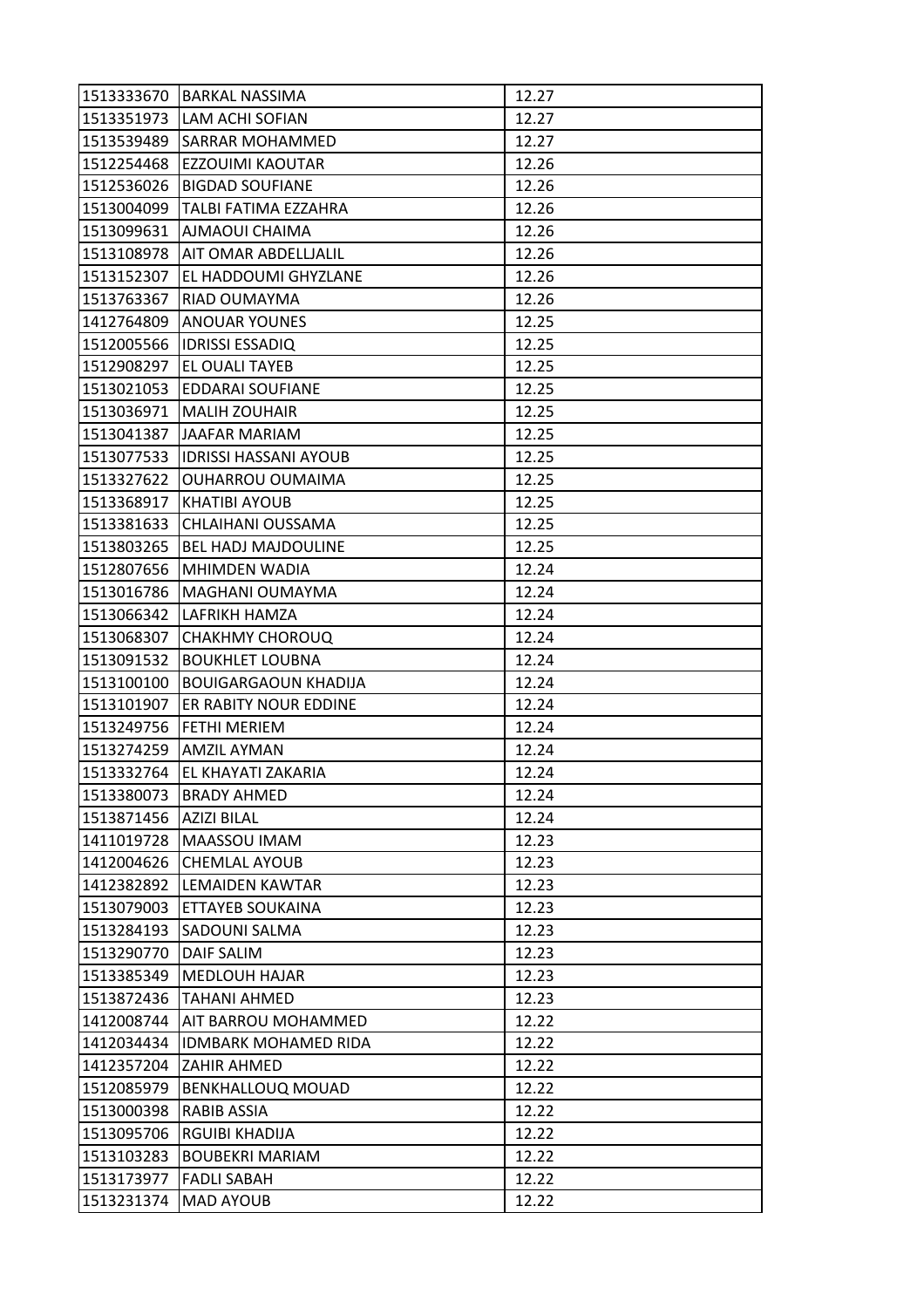| 1513280110 | LOUHA MOHAMED              | 12.22 |
|------------|----------------------------|-------|
| 1513338748 | <b>OUAFIKI SAAD</b>        | 12.22 |
| 1513357505 | <b>SABIR ABDELHAMID</b>    | 12.22 |
| 1513380545 | <b>BOURJILAT OMAR</b>      | 12.22 |
| 1513779989 | EL HAJJAMI MOHAMED         | 12.22 |
| 1513936496 | EL ASRI HANANE             | 12.22 |
| 1412163746 | <b>BELAIDI NAZHA</b>       | 12.21 |
| 1412280277 | MOHAMMED BELLA             | 12.21 |
| 1512533532 | ELASRI HAMZA               | 12.21 |
| 1513006517 | CHERGAOUI WALID            | 12.21 |
| 1513011551 | <b>BOUSKSOU JAWAD</b>      | 12.21 |
| 1513024745 | <b>HAFID ASMA</b>          | 12.21 |
| 1513080995 | <b>CHAOULID LEILA</b>      | 12.21 |
| 1513084327 | <b>ABHIR BADREDDINE</b>    | 12.21 |
| 1513240706 | <b>RGUIBI CHARAF</b>       | 12.21 |
|            | 1513249279 RAKIA YASSINE   | 12.21 |
| 1513282238 | <b>MASROUR ILYAS</b>       | 12.21 |
| 1513288452 | DEHMANI OUSSAMA            | 12.21 |
| 1513316951 | <b>DJEBARA ABDELALI</b>    | 12.21 |
| 1513332323 | <b>SBIH FATIMA ZAHRA</b>   | 12.21 |
| 1513759165 | NEJJARI RIDA               | 12.21 |
| 1513946668 | ROUIMI RAJAE               | 12.21 |
| 1411379965 | <b>SADIK ALI</b>           | 12.20 |
| 1412074699 | YOUSSEF EL KHAMIRI         | 12.20 |
| 1412345667 | <b>RETMANE HAJAR</b>       | 12.20 |
| 1512030467 | <b>CHAFIQ MOHAMED</b>      | 12.20 |
| 1512034364 | <b>BOUHIA ASMA</b>         | 12.20 |
| 1513004202 | <b>OUCHEN HANANE</b>       | 12.20 |
| 1513087424 | EL BARDAOUI ANOUAR         | 12.20 |
| 1513099980 | <b>ELMENDILI OUTMANE</b>   | 12.20 |
| 1513112488 | ARJANE KHADIJA             | 12.20 |
| 1513286988 | <b>BARKHOUNE MOHAMED</b>   | 12.20 |
| 1513349245 | <b>EL BALGHITI AYOUB</b>   | 12.20 |
| 1513366894 | <b>BOUCHAMA MERIEM</b>     | 12.20 |
| 1513521357 | <b>MEDKOURI OTMANE</b>     | 12.20 |
| 1513843660 | RIOUCHI NASSIMA            | 12.20 |
| 1412162814 | JAAFARI MOHAMED            | 12.18 |
| 1513085558 | <b>BENBOUCHOU MOUAD</b>    | 12.18 |
| 1513351925 | EL KA DI JAMAL EDDINE      | 12.18 |
| 1513364362 | <b>AMACHKI AMINE</b>       | 12.18 |
| 1513365307 | AZHAR ZAINAB               | 12.18 |
| 1513527844 | <b>SALAM NIDAL</b>         | 12.18 |
| 1513536488 | <b>QASSOUM ABDELILAH</b>   | 12.18 |
| 1513938103 | <b>BIJBIGE MOAD</b>        | 12.18 |
| 1411008793 | <b>MAITITE NOUR-EDDINE</b> | 12.17 |
| 1412521860 | OTHMANE ROUANE             | 12.17 |
| 1513249297 | LAHLALI SAMIRA             | 12.17 |
| 1513358329 | ELABBASSI OUMAIMA          | 12.17 |
| 1513606422 | <b>HAJHOUJ KHAOULA</b>     | 12.17 |
| 1513814899 | <b>GHEMARI FADOUA</b>      | 12.17 |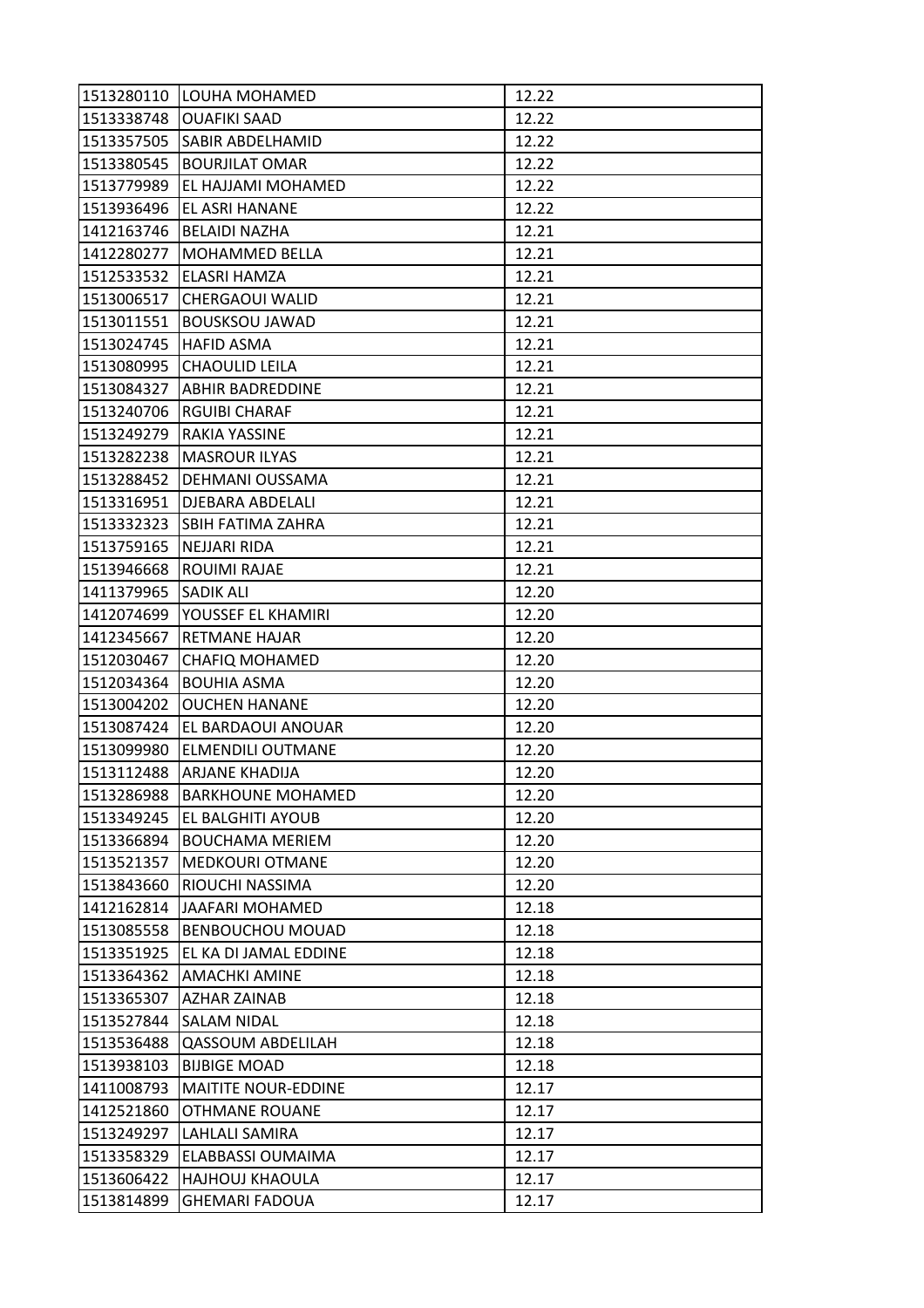| 1412089295 | lFATIMA EZZAHRA ALAYAR     | 12.16 |
|------------|----------------------------|-------|
| 1512934103 | MALKAOUI FADWA             | 12.16 |
| 1513164494 | KARBAB FATIMA EZZAHRA      | 12.16 |
| 1513189733 | <b>BENZAGHAR RADIA</b>     | 12.16 |
| 1513348694 | <b>FATIHI HOUDA</b>        | 12.16 |
| 1513751194 | LAMSIAH SOFIA              | 12.16 |
| 1513808847 | <b>ASSOUIK AISSAM</b>      | 12.16 |
| 1513811092 | <b>SEHRANI CHAYMAE</b>     | 12.16 |
| 1412402449 | SOUSSANE ÅLHAME            | 12.15 |
| 1513022124 | <b>MALK OUSSAMA</b>        | 12.15 |
| 1513032068 | <b>STITOU ADNAN</b>        | 12.15 |
| 1513321102 | <b>CHBOUKI YOUSSEF</b>     | 12.15 |
| 1513847999 | BELAANAYA AHMED            | 12.15 |
| 1411025833 | <b>ACHAAOUI ISMAIL</b>     | 12.14 |
| 1412936401 | EL BAROUDI AASMAE          | 12.14 |
| 1512282438 | <b>KHANTARI ZOUHAIR</b>    | 12.14 |
| 1512532953 | SAOURI HAMMOU              | 12.14 |
| 1513000987 | <b>AMZIL ISMAIL</b>        | 12.14 |
| 1513336231 | <b>GHOULAM YASSINE</b>     | 12.14 |
| 1513352236 | <b>SAMIA NADIF</b>         | 12.14 |
| 1513381808 | <b>EL ARCH WALID</b>       | 12.14 |
| 1513957482 | <b>SALHI AYMANE</b>        | 12.14 |
| 1412009622 | AIT KHAYOUSSEF HANANE      | 12.13 |
| 1512019703 | ABDOU ABDELOUAHAB          | 12.13 |
| 1512242875 | <b>MACHOU SIHAM</b>        | 12.13 |
| 1513007859 | <b>OUBOUHOU ABDELILAH</b>  | 12.13 |
| 1513010810 | <b>BOUTBOUT MARWAN</b>     | 12.13 |
| 1513231637 | GUEROUAJA MOHAMED ALAA     | 12.13 |
| 1513240747 | HARHOURI CHARAF EDDINE     | 12.13 |
| 1513241552 | <b>ELMOUNE MEHDI</b>       | 12.13 |
| 1513244609 | KALHI MOHAMMED             | 12.13 |
| 1513250571 | <b>ZOUINE WAFAA</b>        | 12.13 |
| 1513270167 | <b>ELBOUANANI AHMED</b>    | 12.13 |
| 1513331249 | KAMAL MOHAMED              | 12.13 |
| 1513332761 | KOUNAIDIL EL MEHDI         | 12.13 |
| 1513547377 | <b>FAKHREDDINE ZAKARIA</b> | 12.13 |
| 1412290259 | <b>RADID YOUSSEF</b>       | 12.12 |
| 1513014362 | <b>IDHAMOUCH MOHAMED</b>   | 12.12 |
| 1513113338 | ALMOU YOUSSEF              | 12.12 |
| 1513230088 | <b>KARIDOU ANAS YASSER</b> | 12.12 |
| 1513245365 | <b>HAILI FAIZE</b>         | 12.12 |
| 1513275094 | CHARAFI MAJDA              | 12.12 |
| 1513318303 | <b>SALKI ANISSE</b>        | 12.12 |
| 1513332404 | MOKSSITE AYA               | 12.12 |
| 1513339506 | <b>SOUAINI HAJAR</b>       | 12.12 |
| 1513384809 | AIDOUNI BOUTAINA           | 12.12 |
| 1513549960 | <b>LARHERIBI AHLAM</b>     | 12.12 |
| 1511004711 | <b>BENKERROUM AYOUB</b>    | 12.11 |
| 1513023222 | OIFFA RACHID               | 12.11 |
| 1513036770 | WAHIA ABDESLAM             | 12.11 |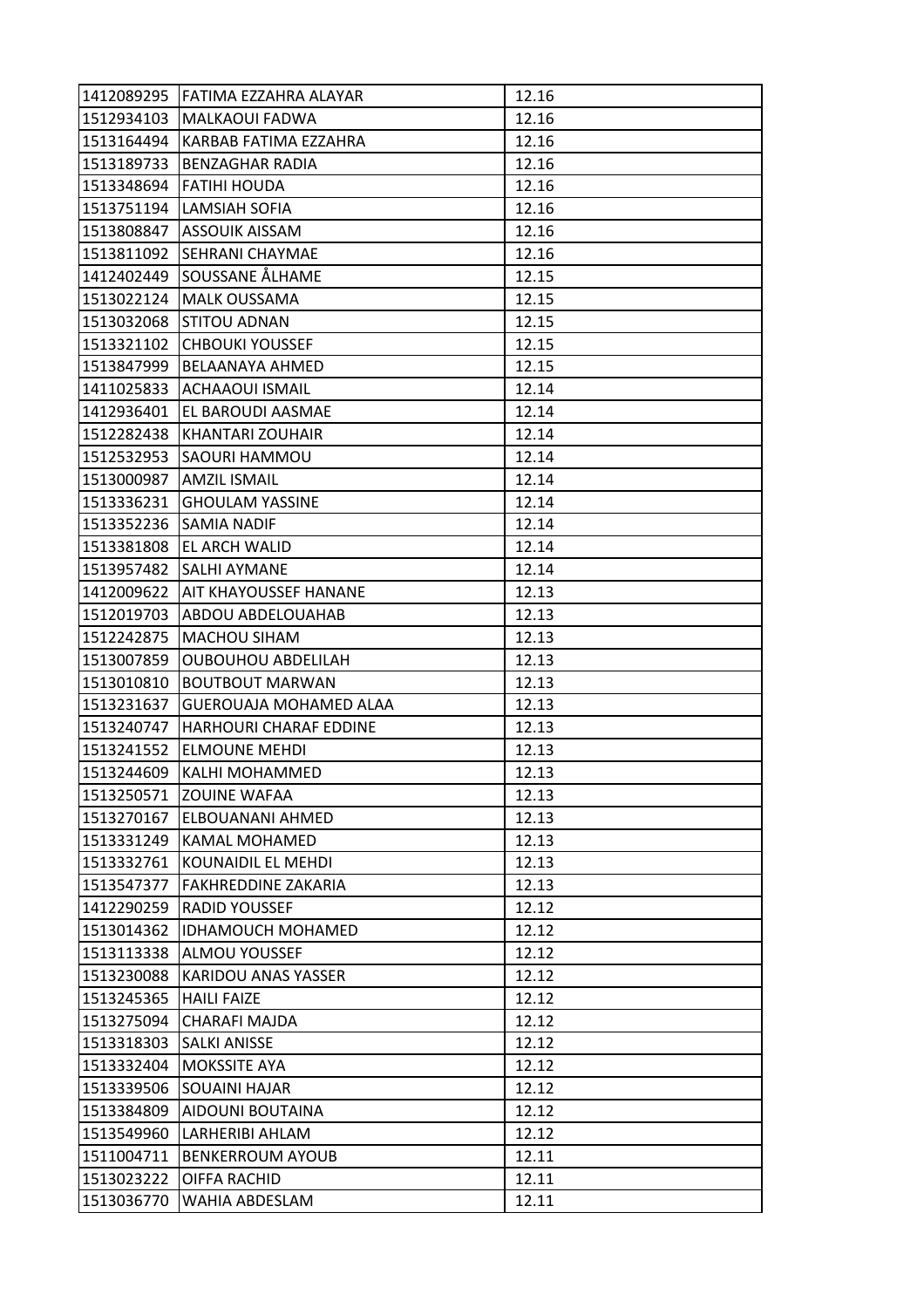| 1513084989 | ERRIDA HAMZA              | 12.11 |
|------------|---------------------------|-------|
| 1513111688 | <b>SOUMMADE SALMA</b>     | 12.11 |
| 1513245371 | DOUMAR ASMAE 2J           | 12.11 |
| 1513320785 | KAIMA ABDELALIM           | 12.11 |
| 1513339192 | AIT OUAHAMMI REDA         | 12.11 |
| 1513349892 | ABAOUCHE MARIAM           | 12.11 |
| 1513359490 | <b>MAKMOUL HAJAR</b>      | 12.11 |
| 1513552815 | <b>BENABDELLAH SAAD</b>   | 12.11 |
| 1513606990 | CHEBABATE ZAKARIA         | 12.11 |
| 1513949513 | <b>RAHOUANE MEHDI</b>     | 12.11 |
| 1515004891 | ELHADI OUMAYMA            | 12.11 |
| 1412089409 | NIDAE ECHAOUI             | 12.10 |
| 1412096739 | <b>SOUFIANE BENOUMMI</b>  | 12.10 |
| 1412359651 | <b>HOUSSAM ILYASS</b>     | 12.10 |
| 1412927403 | <b>ES-SADEQY HAJAR</b>    | 12.10 |
| 1512002109 | <b>BAMMOU ZAKARIA</b>     | 12.10 |
| 1512076533 | <b>HACHLAF HAFSSA</b>     | 12.10 |
| 1513006857 | OUKMI RKIA                | 12.10 |
| 1513083340 | <b>DAOUI FADWA</b>        | 12.10 |
| 1513107829 | ENNAJAR FATIMA EZZAHRA    | 12.10 |
| 1513189707 | EL AZHARI FATIMA EZ ZAHRA | 12.10 |
| 1513227643 | LAMZIOUAQ ANASS           | 12.10 |
| 1513365556 | <b>DRIOUACHE ALI</b>      | 12.10 |
| 1513936459 | AFOUZAR HAJAR             | 12.10 |
| 1411535206 | YOUSSEF MANIOUI           | 12.09 |
| 1412249201 | <b>IMANE AREDDAD</b>      | 12.09 |
| 1412706547 | ZAKARIA ELAYADY           | 12.09 |
| 1512005694 | ELHACHADI ZAKARIA         | 12.09 |
| 1512006464 | IKRICHE MOHAMED ELHABIB   | 12.09 |
| 1512066347 | EL OUAZANI ILIAS          | 12.09 |
| 1512283399 | ELYAQINI AMINE            | 12.09 |
| 1513024137 | <b>DANBI ADEL</b>         | 12.09 |
| 1513228881 | <b>DAABE YOUSSEF</b>      | 12.09 |
| 1513379959 | <b>TALIB MOAD</b>         | 12.09 |
| 1513537892 | EL AMRANI YOUSSEFE        | 12.09 |
| 1412290312 | NAIT SI BAHA RACHID       | 12.08 |
| 1512025846 | RAISS ABDELLATIF          | 12.08 |
| 1512242771 | <b>ELHAINI WAFA</b>       | 12.08 |
| 1513000789 | LISSIGUI ZAINAB           | 12.08 |
| 1513032108 | EL FADLI MOUHCINE         | 12.08 |
| 1513034174 | EL CASS SOUKAINA          | 12.08 |
| 1513092517 | <b>JLIL NAJAT</b>         | 12.08 |
| 1513098202 | <b>BADRY SHOUROUK</b>     | 12.08 |
| 1513236180 | <b>MOLTAZIM OTHMANE</b>   | 12.08 |
| 1513241717 | <b>ZERZOURI CHAIMAA</b>   | 12.08 |
| 1513274169 | MOUSSAID SARA             | 12.08 |
| 1513290256 | EL YOUSFI MOHAMMED        | 12.08 |
| 1513338890 | <b>LABSIRI AOUATIF</b>    | 12.08 |
| 1512014244 | <b>BENALLA SOUFIANE</b>   | 12.07 |
| 1512089400 | <b>SUISSI KHADIJA</b>     | 12.07 |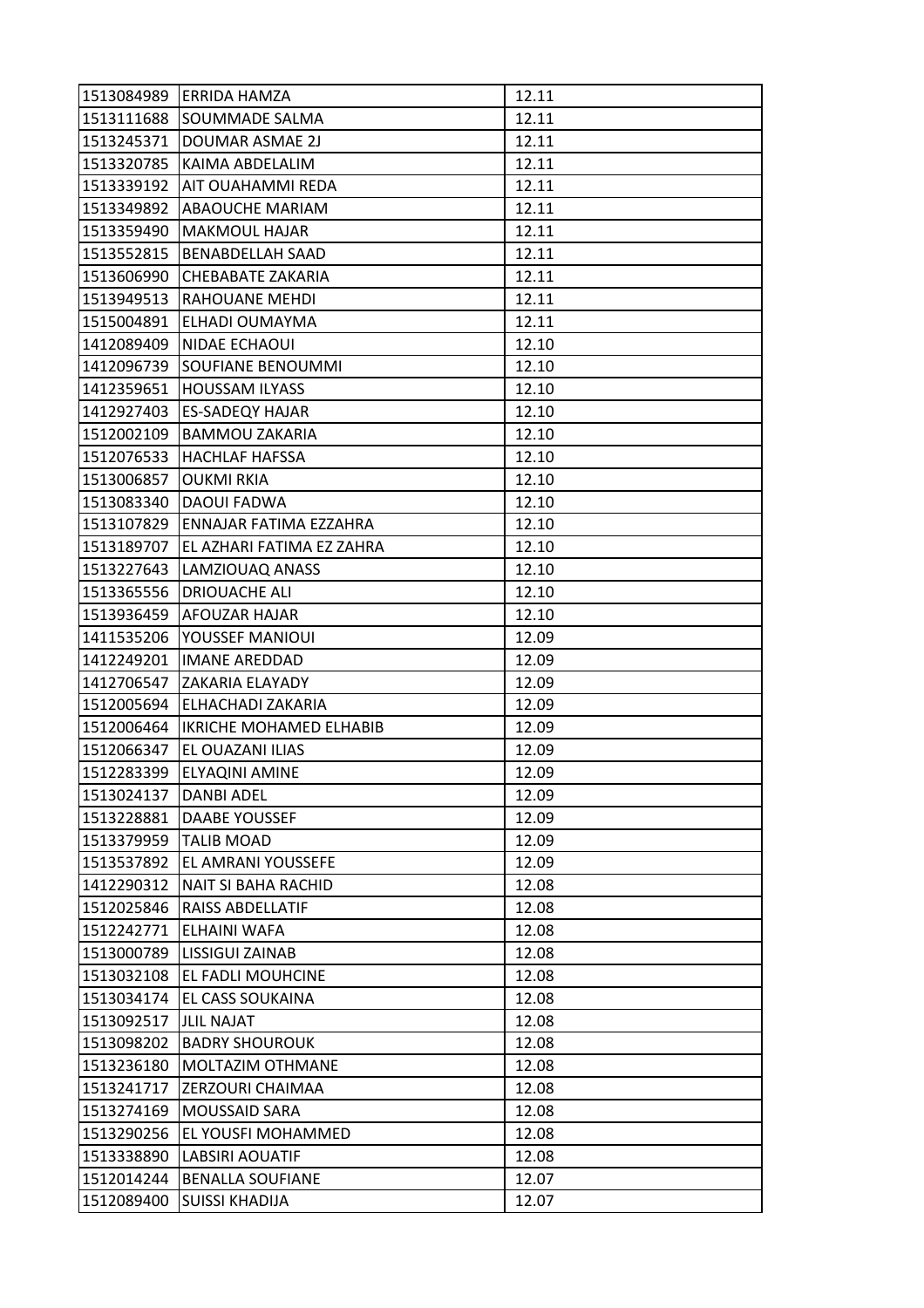| 1512089478 | <b>BOUZIA SAID</b>            | 12.07 |
|------------|-------------------------------|-------|
| 1512099603 | <b>FOUAD MECHKOURI</b>        | 12.07 |
| 1513008050 | <b>MABROUK OUSSAMA</b>        | 12.07 |
| 1513320879 | <b>GOUCHI AYMAN</b>           | 12.07 |
| 1513376746 | <b>ERRICH KHADIJA</b>         | 12.07 |
| 1513382937 | TAGHI ZAKARIA                 | 12.07 |
| 1513534578 | <b>TARTOURI ABDELALI</b>      | 12.07 |
| 1512235948 | <b>OUARRAK NABIL</b>          | 12.05 |
| 1512917544 | <b>OUIJDANE ELADNANI</b>      | 12.05 |
| 1513010773 | <b>REZZAK YOUSEF</b>          | 12.05 |
| 1513183819 | <b>MAZZI MEHDI</b>            | 12.05 |
| 1513231287 | <b>LOUTFI MEHDI</b>           | 12.05 |
| 1513288510 | <b>TAOUFIKI FIRDAOUSSE</b>    | 12.05 |
| 1513628620 | <b>AL JANABI FOURAT</b>       | 12.05 |
| 1513006238 | <b>AKIAOUEN SAAD</b>          | 12.04 |
|            | 1513013823 ABLOUZE ABDELLATIF | 12.04 |
| 1513077432 | <b>HAFIR ZAKARIA</b>          | 12.04 |
| 1513112428 | <b>TALHI IBTISSAM</b>         | 12.04 |
| 1513331273 | EL BOUAITAOUI YOUSSEF         | 12.04 |
| 1513686112 | <b>TAHIRI AYOUB</b>           | 12.04 |
| 1513952165 | <b>BOUSSALIM SARA</b>         | 12.04 |
| 1411023192 | <b>TOUHS AMINA</b>            | 12.03 |
| 1412393035 | <b>DIBI MOUAD</b>             | 12.03 |
| 1513025358 | CHIKI MOURAD                  | 12.03 |
| 1513030925 | DIOUANE NOURDINE              | 12.03 |
| 1513088978 | <b>ASMAAOUI MAJDA</b>         | 12.03 |
| 1513088992 | ELMOULOUA REDOUANE            | 12.03 |
| 1513089199 | <b>BENSGHIR KHAOULA</b>       | 12.03 |
| 1513282433 | RAYAD BASMA                   | 12.03 |
| 1513289007 | MOATAZ AYOUB                  | 12.03 |
| 1513321014 | <b>BAHAT SANAA</b>            | 12.03 |
| 1513685638 | EL KOJJI BADR EDDINE          | 12.03 |
| 1513802695 | DAOUIRI ZAKARIA               | 12.03 |
| 1512850473 | <b>CHAOUI YOUSSEF</b>         | 12.02 |
| 1513004181 | <b>FARISSI CHAIMAA</b>        | 12.02 |
| 1513036104 | CHERQI KAOUTAR                | 12.02 |
| 1513098672 | RAZAQ HOSSAM                  | 12.02 |
| 1513152447 | <b>HADER MERYEM</b>           | 12.02 |
| 1513243723 | YOUSSOUFI SOUMAYA             | 12.02 |
| 1411272834 | <b>FAROQUE ANASS</b>          | 12.01 |
| 1412052691 | AQANNAI NAOUAL                | 12.01 |
| 1412064985 | MOHAMED ISMAIL GADRAOUI       | 12.01 |
| 1412617628 | AIMAD QUOUNINICH              | 12.01 |
| 1513000858 | EL GARNI KHAOULA              | 12.01 |
| 1513004242 | SAADAOUI FATIMA EZZAHRA       | 12.01 |
| 1513016916 | <b>SEROUKH LATIFA</b>         | 12.01 |
| 1513068231 | <b>NADIR MOUAD</b>            | 12.01 |
| 1513102017 | <b>ASFSI ACHRAF</b>           | 12.01 |
| 1513250533 | <b>ELMENDOUB ISMAIL</b>       | 12.01 |
| 1513252748 | LAOUINA EL MEHDI              | 12.01 |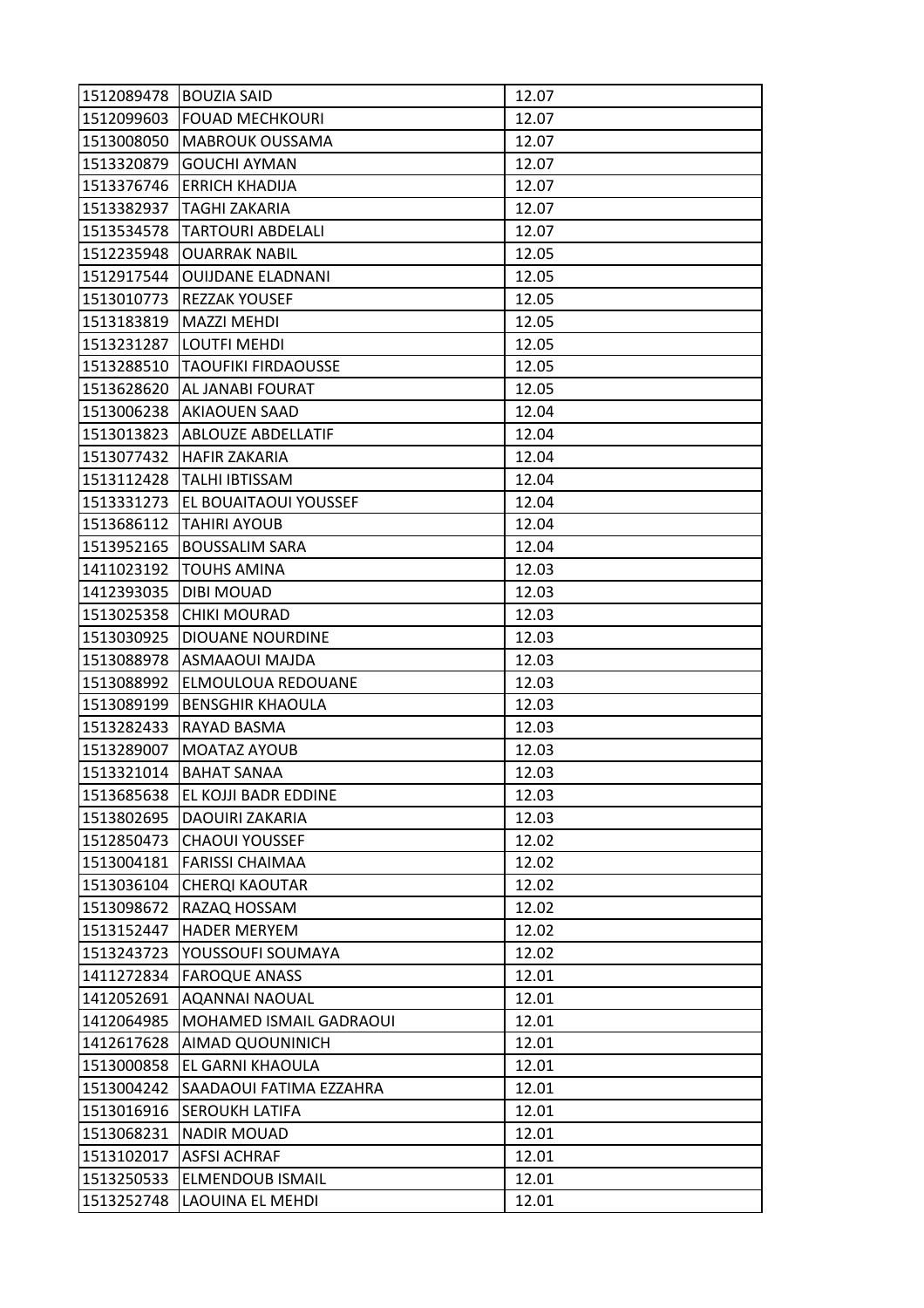| 1513318420 | <b>JAMOUNE CHAIMAA</b>           | 12.01 |
|------------|----------------------------------|-------|
| 1513341236 | <b>GUNNOUNI ALI</b>              | 12.01 |
| 1513358502 | <b>KHEDID NOUHAILA</b>           | 12.01 |
| 1513365325 | <b>SAHAL HIND</b>                | 12.01 |
| 1513936594 | <b>CHAAIAT YOUSSEF</b>           | 12.01 |
| 1513951856 | KHALIS MARYAM                    | 12.01 |
| 1411010330 | <b>HAZMI ACHRAF</b>              | 12.00 |
| 1412238801 | HANANE EL FAHM                   | 12.00 |
| 1412286458 | <b>BOUKHEROUAA OTHMANE</b>       | 12.00 |
| 1512252539 | <b>CHRAMI MOHAMED</b>            | 12.00 |
| 1513003039 | <b>BIROUKANE MUSTAPHA</b>        | 12.00 |
| 1513181134 | <b>JAMAL IMANE</b>               | 12.00 |
| 1513194047 | DAOUI MOUAD                      | 12.00 |
| 1513231965 | MAZIH KHAWLA                     | 12.00 |
| 1513241730 | <b>KHACHIB MOUAD</b>             | 12.00 |
| 1513241780 | <b>CHAHIR HASNAA</b>             | 12.00 |
| 1513276655 | EL OUAJJITE ALAE EDDINE          | 12.00 |
| 1513279384 | <b>OUAHLI MOUAAD</b>             | 12.00 |
| 1513534177 | <b>MGOUNI IKRAM</b>              | 12.00 |
| 1513811112 | SAHBAOUI OTHMAN                  | 12.00 |
|            | 1513942951 ATMANI NADYA          | 12.00 |
| 1412000071 | <b>FOUHAMI RIDA</b>              | 11.99 |
| 1512385056 | <b>LAKHZINE REDA</b>             | 11.99 |
| 1513017172 | <b>ESSABIR MOHAMED</b>           | 11.99 |
| 1513101354 | <b>ABDELLAOUI BADR EDINNE</b>    | 11.99 |
| 1513152113 | <b>OUAHOUAH ZINEB</b>            | 11.99 |
| 1513225633 | LOTFI OUSSAMA                    | 11.99 |
| 1513237862 | EL MOURJANI AYYOUB               | 11.99 |
| 1513358373 | LYOUSFI ELMEHDI                  | 11.99 |
| 1513611378 | <b>BOUTRASSIT CHAIMAE</b>        | 11.99 |
| 1412294323 | <b>BENTOURKI ASMAA</b>           | 11.98 |
| 1512003645 | EL HROUID ABDELAZIZ              | 11.98 |
| 1512051802 | LAMJAHDI MOHAMED EL MAMI         | 11.98 |
| 1512843409 | <b>BENABOU MOHAMMED</b>          | 11.98 |
| 1513041914 | <b>OUALI AZIZA</b>               | 11.98 |
| 1513357403 | AOUIRA FATIMA EZZAHRA            | 11.98 |
| 1513546263 | HADI KARIMA                      | 11.98 |
| 1513689897 | <b>ADIM OMAR</b>                 | 11.98 |
| 1513842602 | AL BANYAHYATI SALAHEDDINE        | 11.98 |
| 1513938000 | YATRIB ELMEHDI                   | 11.98 |
| 1512043853 | <b>BOUGHALIM HASNAE</b>          | 11.97 |
| 1512051408 | <b>BOUZIANE AMAL</b>             | 11.97 |
| 1513087660 | <b>GHAZOUANE MOHAMED EL MEKI</b> | 11.97 |
| 1513094722 | <b>JOUMAIL HAMZA</b>             | 11.97 |
| 1513112423 | AZZI ABDESSAMAD                  | 11.97 |
| 1513112512 | <b>TIGUI SOUKAINA</b>            | 11.97 |
| 1513114795 | <b>AL KAOUTY BOCHRA</b>          | 11.97 |
| 1513157300 | SALEME MOHAMED AMINE             | 11.97 |
| 1513243634 | <b>BASKAR KAOUTAR</b>            | 11.97 |
| 1513280600 | MOUTAOUAKIL CHOROUK              | 11.97 |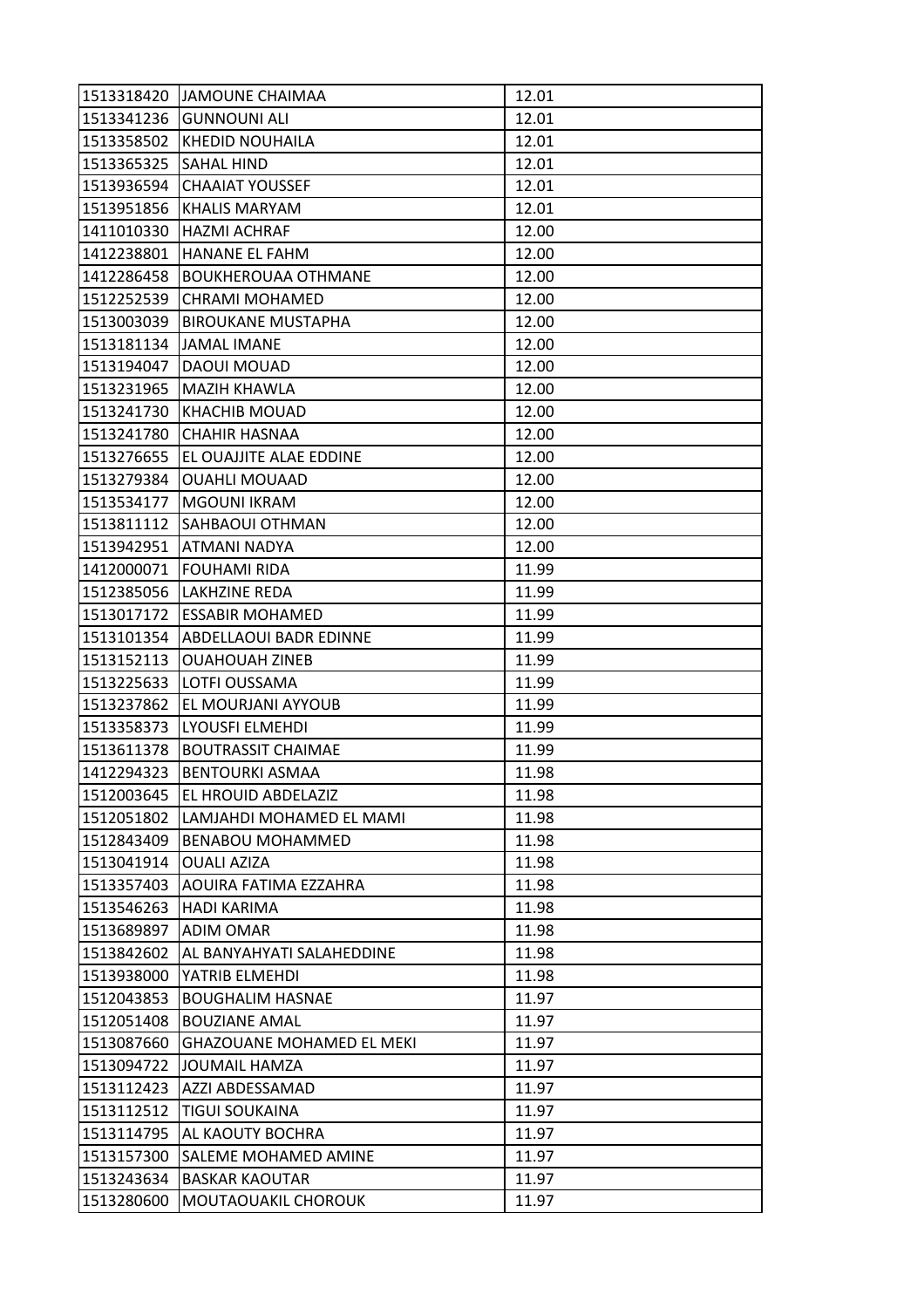| 1513379596 | KHALILI YASSER                    | 11.97 |
|------------|-----------------------------------|-------|
| 1414126694 | <b>BOUBNINA OMAR</b>              | 11.96 |
|            | 1512339614 ENNAHID ABDELGHAFOUR   | 11.96 |
| 1512787237 | CHBIL ABDELADIM                   | 11.96 |
| 1513038099 | <b>ELMAKSOUB HAJAR</b>            | 11.96 |
|            | 1513160425   AIT AISSA ABDELGHANI | 11.96 |
| 1513162590 | <b>BOUARFA ZINEB</b>              | 11.96 |
| 1513364245 | LACHHAB RAIHANA                   | 11.96 |
| 1513534495 | <b>NOUREDDINE SARA</b>            | 11.96 |
| 1513605743 | CHOUJAA MOHAMED                   | 11.96 |
| 1412234927 | <b>IMANE BOUCHKARA</b>            | 11.95 |
| 1412255757 | <b>HAMZA BOUJI</b>                | 11.95 |
| 1412865456 | <b>REZQUELLAH YOUNESS</b>         | 11.95 |
| 1412921926 | <b>OUELMAKKI HAMID</b>            | 11.95 |
| 1512043876 | <b>BOUZKIF MOHAMED</b>            | 11.95 |
|            | 1513095713   ELMAHMOUDY CHAIMAA   | 11.95 |
| 1513194692 | TIGHIOUART ACHRAF                 | 11.95 |
| 1513339199 | EZ ZOHRY MOHAMED                  | 11.95 |
| 1513340674 | <b>ESSBAA NAJLAA</b>              | 11.95 |
| 1513525877 | <b>IBIKS RIM</b>                  | 11.95 |
| 1513630512 | DAFROUALLAH WIAME                 | 11.95 |
| 1513814185 | LACHHAB AYOUB                     | 11.95 |
| 1513849109 | <b>BENKHEDDA MOHAMED</b>          | 11.95 |
| 1513934406 | <b>BAOU MOURAD</b>                | 11.95 |
|            | 1513940776 ZADANI ELHOUSSAINE     | 11.95 |
| 1412173736 | <b>EL GHARRAS BADR EDDINE</b>     | 11.93 |
| 1412377384 | <b>OUADIF NEZHA</b>               | 11.93 |
| 1512384878 | <b>ZAIRI YASSINE</b>              | 11.93 |
| 1513001845 | <b>WARAB OUISSAL</b>              | 11.93 |
| 1513008090 | <b>OUTOUAYA KHALID</b>            | 11.93 |
| 1513067624 | <b>TOUISSE ILYASS</b>             | 11.93 |
| 1513080944 | <b>AGOUASSIF ASMA</b>             | 11.93 |
| 1513283259 | <b>BAATI SARA</b>                 | 11.93 |
| 1513548430 | <b>ERRADOUANI YOUSSEF</b>         | 11.93 |
| 1513931581 | <b>OULMALEH YASSINE</b>           | 11.93 |
| 1513937705 | EL OUARDI HAJAR                   | 11.93 |
| 1412089420 | <b>WALID AFILAD</b>               | 11.92 |
| 1412369646 | KACHKOURA ANASS                   | 11.92 |
| 1412533776 | <b>OUSSAMA BENALLA</b>            | 11.92 |
| 1512280151 | SAAD EL IMANNI IKRAM              | 11.92 |
| 1513013501 | <b>OUATIK BRAHIM</b>              | 11.92 |
| 1513022092 | <b>OUHRA ZAKARYA</b>              | 11.92 |
| 1513032719 | ELOUARRATE KARIMA                 | 11.92 |
| 1513050056 | AMAHZOUNE LOTFA                   | 11.92 |
| 1513073073 | <b>OBBAD HAMZA</b>                | 11.92 |
| 1513104868 | AIT HMAD OULAHSEN BTISSAM         | 11.92 |
| 1513114771 | <b>KARAM FATIMA</b>               | 11.92 |
| 1513231247 | KOUA HAMZA                        | 11.92 |
| 1513322173 | <b>CHAHMI MOUNIA</b>              | 11.92 |
| 1513324837 | NORRI OUMAIMA                     | 11.92 |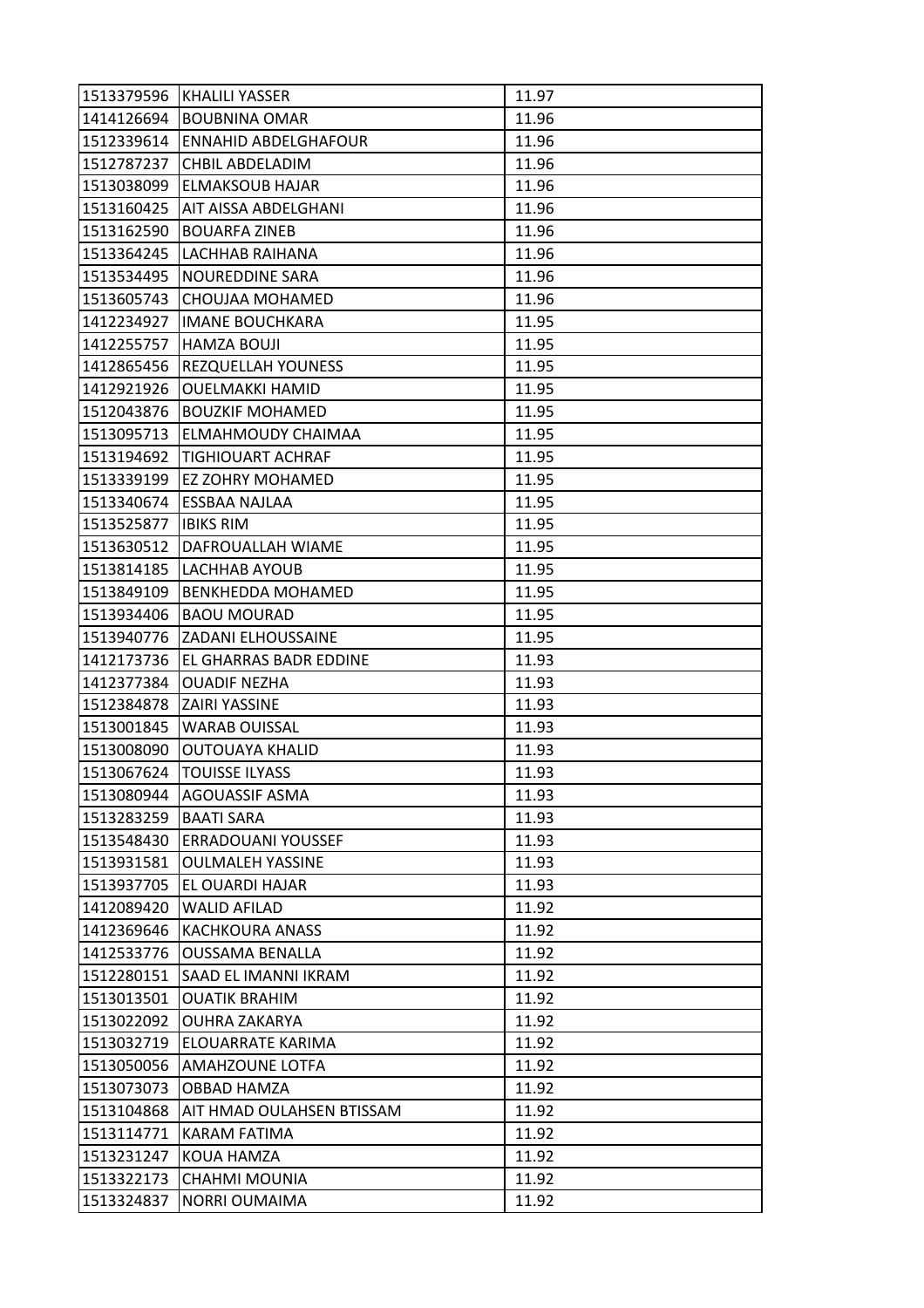| 1513344021 | <b>AMANSOUR AICHA</b>          | 11.92 |
|------------|--------------------------------|-------|
| 1513350558 | <b>MAKTABI ANASS</b>           | 11.92 |
| 1513546259 | <b>BOUQATA DOUNIA</b>          | 11.92 |
| 1513630522 | ELHAMRI HAJAR                  | 11.92 |
| 1513761690 | <b>SALIM GHIZLANE</b>          | 11.92 |
| 1513938765 | <b>BEN EL BACHIR ZAKARIA</b>   | 11.92 |
| 1513950469 | YASSER BOUCHACH                | 11.92 |
| 1513953578 | ZANANI MOHAMED                 | 11.92 |
| 1513957134 | <b>IAAGOUBI YASSIR</b>         | 11.92 |
| 1412088920 | <b>SOUKAINA LAHCHIOUACH</b>    | 11.91 |
| 1412188169 | EL HAOUZI MERYEME              | 11.91 |
| 1512708169 | <b>BOUASRIA MOHAMED</b>        | 11.91 |
| 1512926119 | <b>BAGHDADI EL MOUATASSIM</b>  | 11.91 |
| 1513094734 | <b>HAFID ABDELHALIM</b>        | 11.91 |
| 1513099335 | EL YAZGHI NOUHAILA             | 11.91 |
|            | 1513150154 EL MANSOURI HOUSSAM | 11.91 |
| 1513158042 | ELKHIRAOUI INTISSAR            | 11.91 |
| 1513226634 | <b>MIFTAH ZINEB</b>            | 11.91 |
| 1513235439 | MOUTAWAKKIL MAROUANE           | 11.91 |
| 1513356742 | <b>BENMOUSSA HIBA</b>          | 11.91 |
| 1513360280 | <b>MRINY YOSSRA</b>            | 11.91 |
| 1513380051 | <b>FETOUAK YOUNES</b>          | 11.91 |
| 1513766736 | <b>MARZOUK MOUAD</b>           | 11.91 |
| 1411254066 | <b>AYOUB DOUKRANE</b>          | 11.90 |
| 1412282341 | <b>BOUADEL NAJOUA</b>          | 11.90 |
| 1412316498 | <b>HAMLY DRISS</b>             | 11.90 |
| 1412529795 | <b>HAJAR TAHRI</b>             | 11.90 |
|            | 1512014245   AFSAHI EL MAHJOUB | 11.90 |
| 1513035499 | JADDA OUMAIMA                  | 11.90 |
|            | 1513080121 AZNAGUI AMINA       | 11.90 |
| 1513193931 | <b>BOUTAYIB IMAD</b>           | 11.90 |
| 1513273048 | <b>ACHCHARIF SIHAM</b>         | 11.90 |
| 1513281666 | <b>HABIB ALLAH KAWTAR</b>      | 11.90 |
| 1513291497 | ELJAOUHARI YOUNESS             | 11.90 |
| 1513357476 | <b>DARDOUR LOUBNA</b>          | 11.90 |
| 1513379857 | <b>KHIYER AYOUB</b>            | 11.90 |
| 1513549824 | <b>OUMALEK ILIAS</b>           | 11.90 |
| 1513630597 | <b>HABITOU HATIM</b>           | 11.90 |
| 1513933883 | <b>OUAZIZ TAWFIK</b>           | 11.90 |
| 1513950385 | <b>BENNANIKHAIR ACHRAF</b>     | 11.90 |
| 1412754170 | ALAMI MARROUNI OMAR            | 11.89 |
| 1412758772 | <b>FAKHKHAR IKHLAS</b>         | 11.89 |
| 1412921904 | <b>GHANEM AICHA</b>            | 11.89 |
| 1513077518 | ELAADDAD IMANE                 | 11.89 |
| 1513161394 | AMHAIDRA FATIMA ZAHRA          | 11.89 |
| 1513275301 | MOUJID FATIMA ZAHRA            | 11.89 |
| 1513281137 | <b>HANNANE IKRAM</b>           | 11.89 |
| 1513286806 | ELRHAZZAI BADRED DINE          | 11.89 |
| 1513379161 | <b>BENSAID LAMIA</b>           | 11.89 |
| 1513529115 | <b>DIOURI HAMZA</b>            | 11.89 |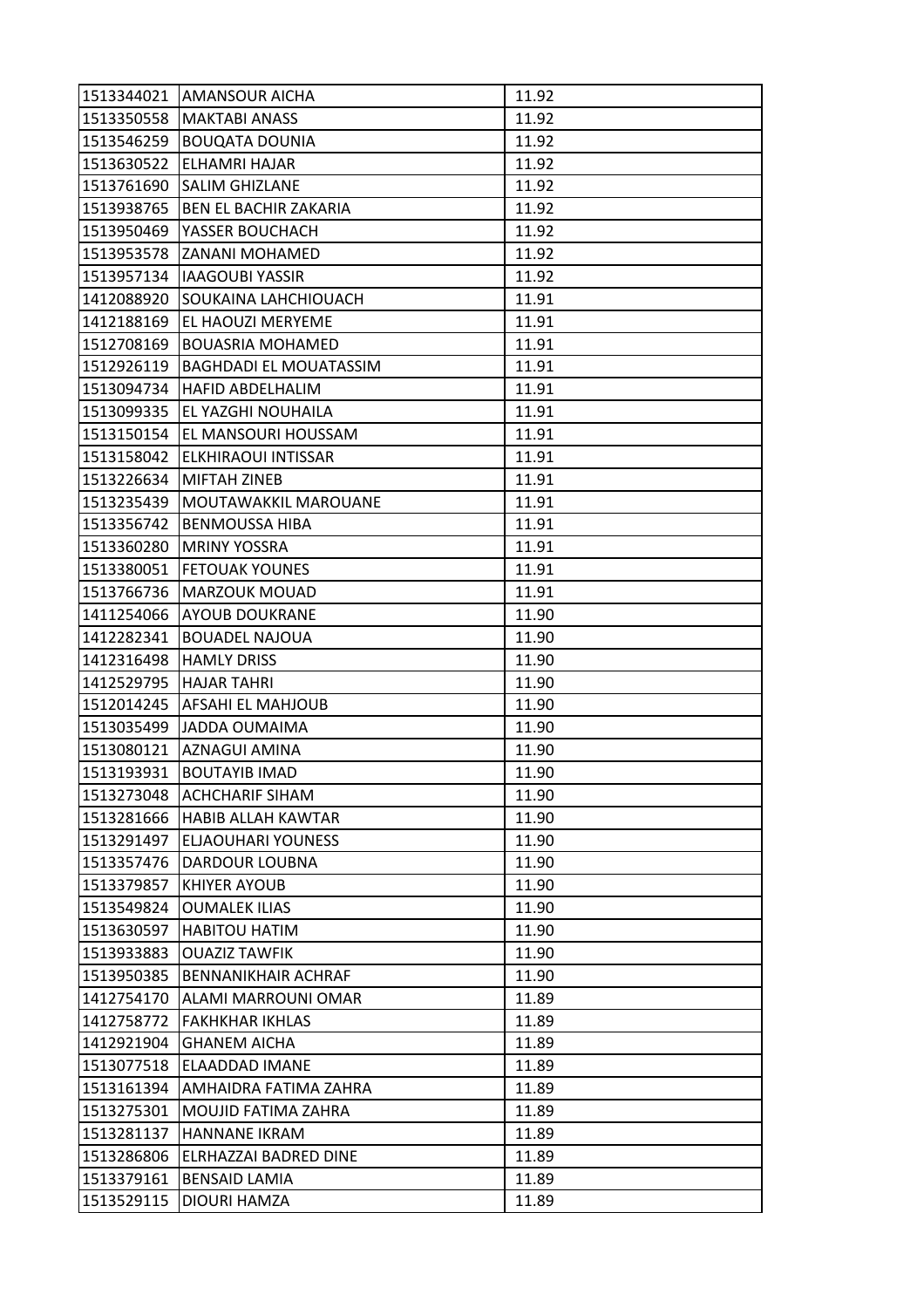| 1513551646 | <b>ERGUIG MOHAMED</b>          | 11.89 |
|------------|--------------------------------|-------|
| 1513758345 | <b>EDDAHBI HAJAR</b>           | 11.89 |
| 1513872708 | <b>BOUCHAQUIF IMANE</b>        | 11.89 |
| 1412069360 | <b>HAJAR ARRAHIL</b>           | 11.88 |
| 1412391721 | <b>AIT SAID AYOUB</b>          | 11.88 |
| 1512012579 | <b>ANAYA YASSINE</b>           | 11.88 |
| 1513000343 | <b>ACHEMLAL MARIAME</b>        | 11.88 |
| 1513002097 | <b>TAZROUTI FATIMA EZZAHRA</b> | 11.88 |
| 1513012861 | <b>OULGHAZI JAMILA</b>         | 11.88 |
| 1513028165 | <b>BYA KAWTAR</b>              | 11.88 |
| 1513099557 | <b>SAYD TAHIRI AYOUB</b>       | 11.88 |
| 1513290769 | DRISSI EL BOUZAIDI SAMI        | 11.88 |
| 1515126445 | LAMDIOUANI KHADIJA             | 11.88 |
| 1512008451 | AIT HMANE MARYAM               | 11.87 |
| 1513006682 | <b>RADAH AMINE</b>             | 11.87 |
| 1513009412 | HACHAMI EL IDRISSI NOURA       | 11.87 |
| 1513027752 | <b>ACHAHBOUNE AYOUB</b>        | 11.87 |
| 1513041443 | LAGLIEL ABDELWAHED             | 11.87 |
| 1513088453 | EL HANDAK SALMA                | 11.87 |
| 1513190610 | <b>MOU TACIM YASSINE</b>       | 11.87 |
| 1513245816 | REZRAZI JAAFAR                 | 11.87 |
| 1513281674 | MENBAR JAMILA                  | 11.87 |
| 1513321818 | <b>AMMOR OTHMANE</b>           | 11.87 |
| 1412065154 | YASSER BENMMAN                 | 11.86 |
| 1412530604 | <b>MOUBARIK IDRISS</b>         | 11.86 |
| 1511742028 | [FATHI MOHAMED AMINE           | 11.86 |
| 1512722213 | EL MAMOUN MOTIE                | 11.86 |
| 1513162632 | <b>ELMARDI YOUNESS</b>         | 11.86 |
| 1513164242 | <b>ENNACIRI MARYEM</b>         | 11.86 |
| 1513243700 | <b>EL HARCHI ZINEB</b>         | 11.86 |
| 1513276145 | <b>AJRHALEF OUALID</b>         | 11.86 |
| 1513280007 | <b>AZIZ SIHAM</b>              | 11.86 |
| 1513325498 | JAOUHAR ABDELILAH              | 11.86 |
| 1513367434 | <b>ADNANI ANAS</b>             | 11.86 |
| 1513548454 | YOUSFI ANAS                    | 11.86 |
| 1513947353 | EL BAGHOULA SANAE              | 11.86 |
| 1412193713 | <b>BOUSHAIB DOU E</b>          | 11.85 |
| 1412282608 | <b>TAZINE RACHID</b>           | 11.85 |
| 1412547651 | SALMA OUTALEB                  | 11.85 |
| 1513007460 | EL MORCHID NABIL               | 11.85 |
| 1513088902 | <b>BEL LAZAAR OMAR</b>         | 11.85 |
| 1513098743 | CHAHETTE ZAKARIA               | 11.85 |
| 1513240602 | ETTAJANI HOUDA                 | 11.85 |
| 1513249265 | <b>HAMDICH SANAA</b>           | 11.85 |
| 1513288366 | <b>BACHAR HIND</b>             | 11.85 |
| 1513544433 | BENARBIA FATIMA ZAHRA          | 11.85 |
| 1513779275 | LYOUBI SAAD                    | 11.85 |
| 1513936760 | EL KHARAKHI MIMOUN             | 11.85 |
| 1412248858 | <b>HAJAR SOUDI</b>             | 11.84 |
| 1511271286 | <b>HLIB AFAF</b>               | 11.84 |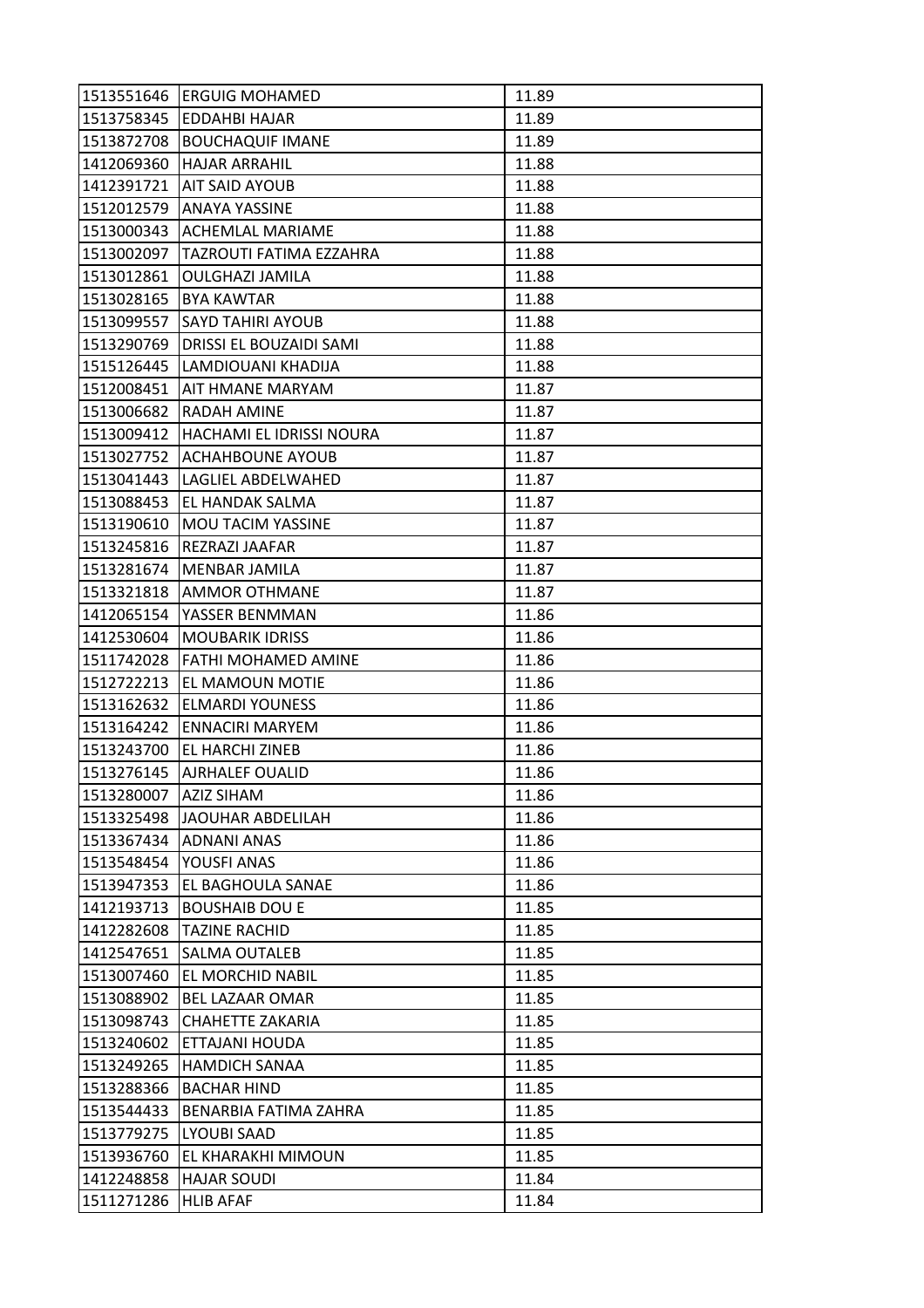| 1513015333 | <b>SKAOU AYYOUB</b>          | 11.84 |
|------------|------------------------------|-------|
| 1513084318 | <b>BALLIHI FATIMA ZAHRA</b>  | 11.84 |
| 1513094050 | YAHYA SOUFYA                 | 11.84 |
| 1513098147 | <b>BENTAHER ISSAM</b>        | 11.84 |
| 1513229656 | <b>BENSEMLALI HAFSSA</b>     | 11.84 |
| 1513368409 | SOUFIANE OULMALME            | 11.84 |
| 1512252598 | LAMDANE ADEL                 | 11.83 |
| 1513009490 | <b>HIDSI OUAFA</b>           | 11.83 |
| 1513026450 | <b>ESSALIMI MAJDA</b>        | 11.83 |
| 1513031502 | <b>BENALLA YASSER</b>        | 11.83 |
| 1513240641 | NAIMA CHAIMAE                | 11.83 |
| 1513933782 | <b>ADLI AYOUB</b>            | 11.83 |
| 1412098121 | <b>HEDDA HICHAM</b>          | 11.82 |
| 1412551541 | <b>ABDELGHAFOUR DRIOWYA</b>  | 11.82 |
| 1512549452 | <b>BENHRIMA IMAD</b>         | 11.82 |
| 1513009814 | <b>DERRAGH MOHAMED AMINE</b> | 11.82 |
| 1513028956 | <b>ID RAMI SAID</b>          | 11.82 |
| 1513100457 | <b>ABIDAR MERIEM</b>         | 11.82 |
| 1513228851 | <b>LAARAICH AYOUB</b>        | 11.82 |
| 1513367695 | <b>JOUARI GHIZLANE</b>       | 11.82 |
| 1513374331 | <b>MOUMEN KHADIJA</b>        | 11.82 |
| 1513536985 | EL ACHHAB ISMAIL             | 11.82 |
| 1513547071 | <b>TOUFIK KAWTAR</b>         | 11.82 |
| 1412000164 | <b>BEN MHAND MOHAMED</b>     | 11.80 |
| 1512019750 | AIT MOULAY RIDOUAN           | 11.80 |
| 1513015747 | <b>OULAHYANE ABDELLAH</b>    | 11.80 |
| 1513016497 | <b>ARABI SOUFIANE</b>        | 11.80 |
| 1513031274 | CHAOUIKI MUSTAPHA            | 11.80 |
| 1513051259 | ECHOUIAAR LAHBIB             | 11.80 |
| 1513083161 | AIMAD EDDINE MARIEME         | 11.80 |
| 1513283127 | <b>BOUANANI ABDELATI</b>     | 11.80 |
| 1513291514 | <b>TAGHI AMINE</b>           | 11.80 |
| 1513352323 | <b>ELACHAR ANISS</b>         | 11.80 |
| 1513624879 | EL FERRAI CHAIMAE            | 11.80 |
| 1412098707 | <b>TOMNOULI MALAK</b>        | 11.79 |
| 1412160434 | <b>BOUABANE ASMA</b>         | 11.79 |
| 1513115530 | EL KANNIMA SALWA             | 11.79 |
| 1513272985 | <b>ENNAJI YOUSSEF</b>        | 11.79 |
| 1513279138 | <b>BEN ELKARDADI AZIZA</b>   | 11.79 |
| 1513853797 | <b>AIT BAHDIDOU JIHANE</b>   | 11.79 |
| 1411368027 | NASSOUR IMAD                 | 11.78 |
| 1412232716 | EL ADNANI AZEDDINE           | 11.78 |
| 1412756503 | <b>MANNI OUMAIMA</b>         | 11.78 |
| 1512074126 | ELOUFIR MOHAMED              | 11.78 |
| 1513240629 | HMOUMI MOHAMMED REDA         | 11.78 |
| 1513318422 | <b>FAHIM MOHAMED</b>         | 11.78 |
| 1513340351 | <b>BAILLY CHAIMAA</b>        | 11.78 |
| 1513788372 | <b>CHEGUE SOUKAINA</b>       | 11.78 |
| 1412545504 | <b>ISMAIL EL AOUAD</b>       | 11.77 |
| 1510230715 | <b>NAOUISS HAMZA</b>         | 11.77 |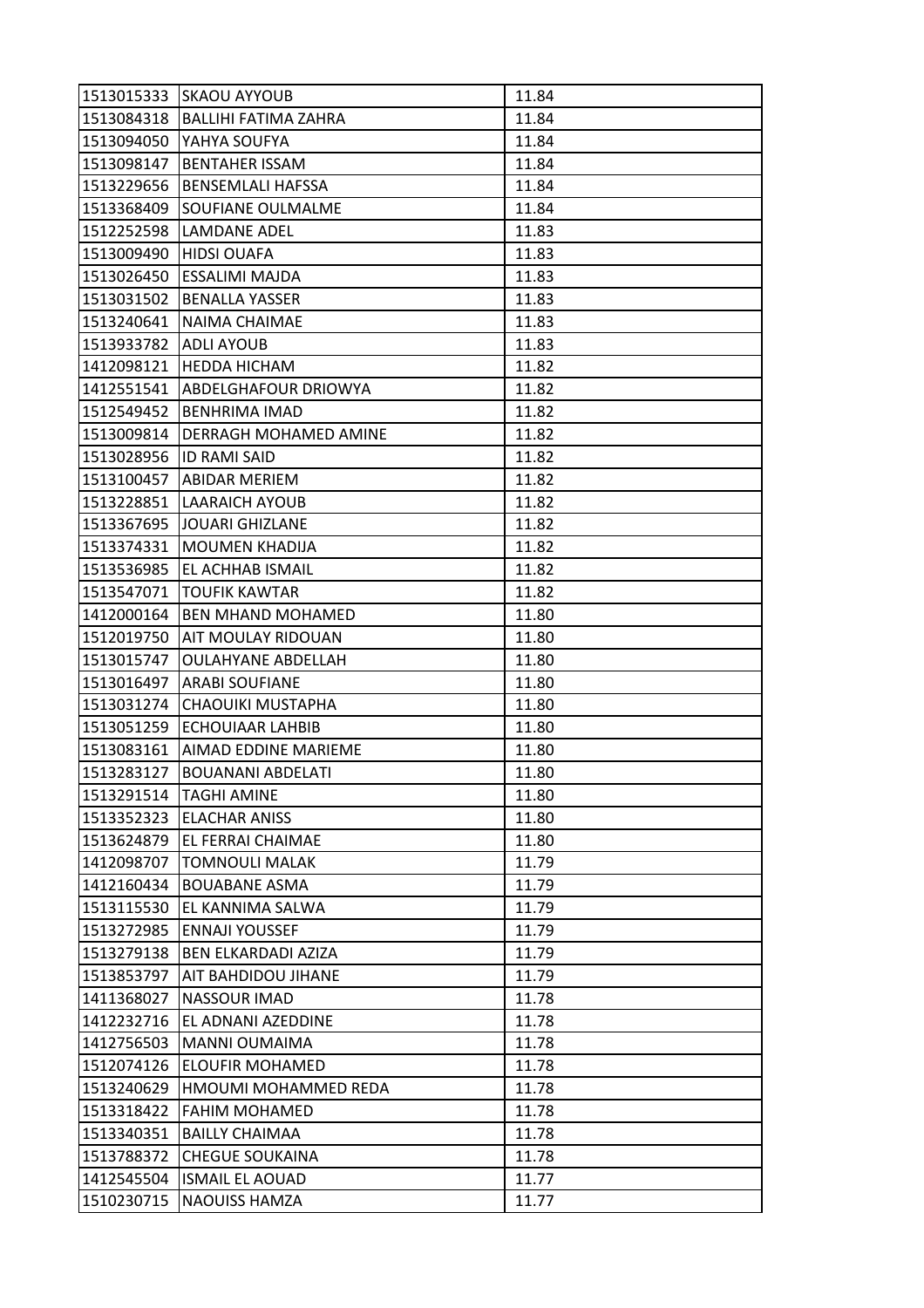| 1512234719 | KHABAL BADREDDINE        | 11.77 |
|------------|--------------------------|-------|
| 1513035519 | <b>MOUHADDAB SOUMIYA</b> | 11.77 |
| 1513069557 | <b>SOBHI ILYASS</b>      | 11.77 |
| 1513349890 | EL SSOBAI OUMAIMA        | 11.77 |
| 1513380270 | LASFAR FATIMA EZZAHRA    | 11.77 |
| 1513846256 | TAHIRI AYOUB             | 11.77 |
| 1412034378 | <b>KABBA LATIFA</b>      | 11.76 |
| 1412068945 | <b>OUMAIMA BASIT</b>     | 11.76 |
| 1511338768 | BENSAAOUD NOUREDDINE     | 11.76 |
| 1513005872 | <b>IDOUCHE SOUKAINA</b>  | 11.76 |
| 1513077519 | <b>KHARBOUCH IMANE</b>   | 11.76 |
| 1513101358 | ACHAHANE KHADIJA         | 11.76 |
| 1513283595 | <b>EDDIGUE BRAHIM</b>    | 11.76 |
| 1513351777 | <b>LOUMI MERIEM</b>      | 11.76 |
| 1513371583 | ABIDAR MOHAMED           | 11.76 |
|            | 1513376234 FARID OUSSAMA | 11.76 |
| 1513525936 | EL YASTAOUI NADA         | 11.76 |
| 1513551913 | <b>BATTOUCH MOUAD</b>    | 11.76 |
| 1513683780 | EL GHRIFI MOHAMED        | 11.76 |
| 1513956592 | <b>AOURARH IMANE</b>     | 11.76 |
| 1513003681 | LACHGAR OUMAIMA          | 11.75 |
| 1513089036 | <b>BAKCHICH YASSIR</b>   | 11.75 |
| 1513174128 | <b>OUARRACHI OUMAIMA</b> | 11.75 |
| 1513186006 | AASSIMI NIHAD            | 11.75 |
| 1513281135 | EL HOUDANI LAMYAA        | 11.75 |
| 1513521306 | <b>NAZZA FAHD</b>        | 11.75 |
| 1412285259 | DEFFA ABDELILAH          | 11.74 |
| 1513012005 | <b>AZEGGAGH SAID</b>     | 11.74 |
| 1513099034 | EL MEDIOUNI SOUKAINA     | 11.74 |
|            | 1513160457   AMGHAR HIND | 11.74 |
| 1513172225 | EL OUICHOUANI HASNA      | 11.74 |
| 1513226611 | AIT LABSIR AYMAN         | 11.74 |
| 1513236224 | <b>ECHATOUANI RACHID</b> | 11.74 |
| 1513240210 | <b>TOUSSI IMANE</b>      | 11.74 |
| 1513245370 | DOUMAR SOUKAINA 1J       | 11.74 |
| 1513358058 | <b>ELMOUKHLIS SALMA</b>  | 11.74 |
| 1411931935 | <b>BEN ACHA YOUSSEF</b>  | 11.73 |
| 1412802707 | AMINE EL AJI             | 11.73 |
| 1511628595 | RAAIDI AMINE             | 11.73 |
| 1513090921 | LAFROUNGUI CHAIMA        | 11.73 |
| 1513100850 | RAZZAQ ALLAH ABDELAZIZ   | 11.73 |
| 1513349293 | BEN JAAFAR OUMAIMA       | 11.73 |
| 1513931837 | <b>BAIZOU MOHAMED</b>    | 11.73 |
| 1513944130 | SADDIKI ILYASS           | 11.73 |
| 1412805542 | <b>HAMZA BOULEHJOUR</b>  | 11.72 |
| 1513036417 | YDIR BRAHIM              | 11.72 |
| 1513083338 | <b>BAHMOUDI YASSINE</b>  | 11.72 |
| 1513228833 | CHOUIKA MARYAM           | 11.72 |
| 1513231848 | <b>MEKKAOUI HAFID</b>    | 11.72 |
| 1513366813 | MEKKAOUI SABRINE         | 11.72 |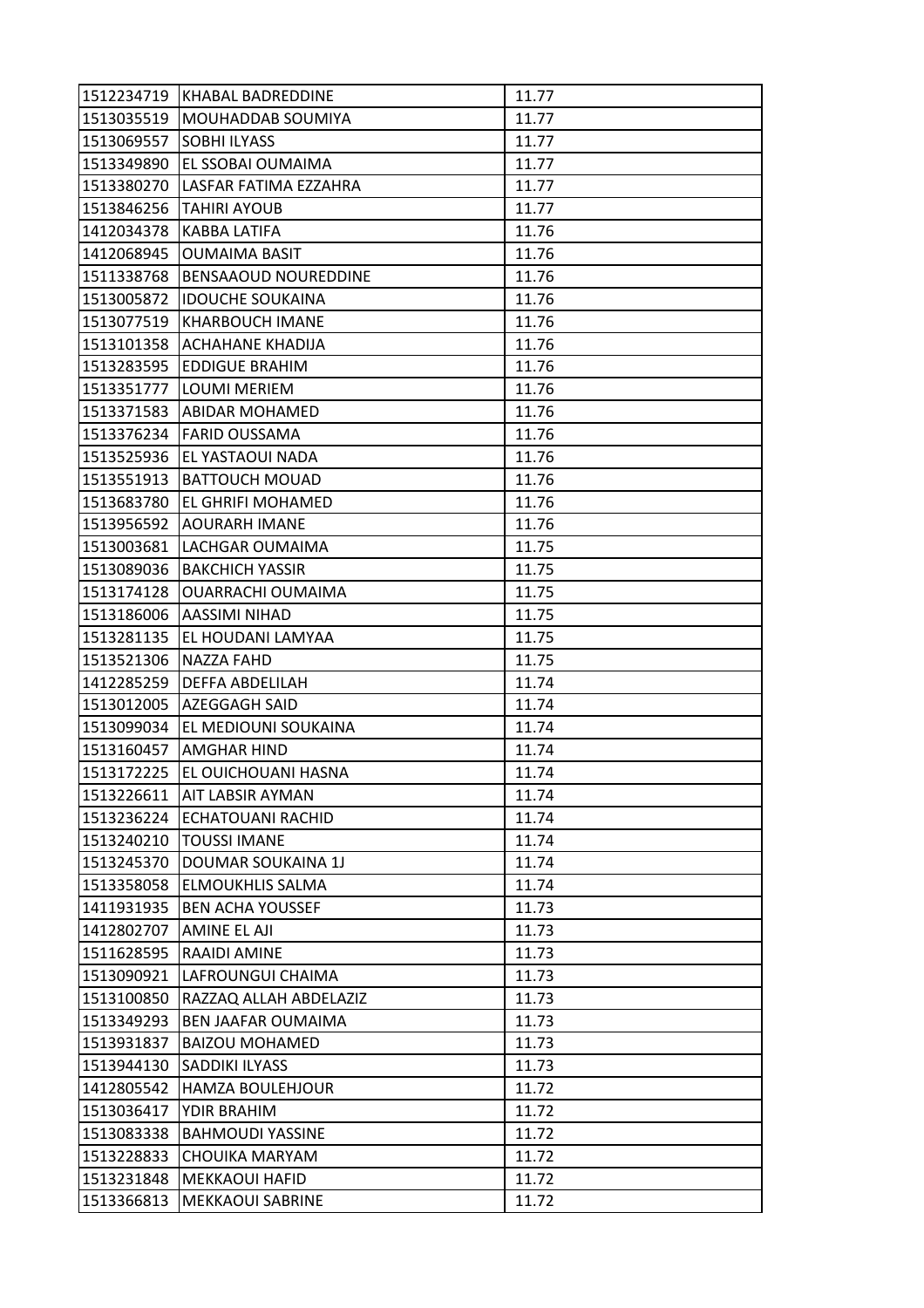| 1513418585 | <b>GOUMASSINE AYMEN</b>   | 11.72 |
|------------|---------------------------|-------|
| 1515126477 | <b>AFSAHI JAOUAD</b>      | 11.72 |
| 1412085906 | <b>OTHMANE FANKACH</b>    | 11.71 |
| 1412229353 | <b>SALOUA JOUHARI</b>     | 11.71 |
| 1513026471 | <b>DAOUDI HIND</b>        | 11.71 |
| 1513080719 | AIT OUAKRIM ELMEHDI       | 11.71 |
| 1513080797 | <b>BOUDAL HIBATOLLAH</b>  | 11.71 |
| 1513094170 | MANSOURI OSAMA            | 11.71 |
| 1513318343 | ZADDOUG ABDERRAHMAN       | 11.71 |
| 1513355898 | <b>HAKIOUI MARIEM</b>     | 11.71 |
| 1513356510 | <b>ADKIR FATIMA ZAHRA</b> | 11.71 |
| 1513546203 | LAABOUDY OUSSAMA          | 11.71 |
| 1412099318 | RHADDOUF ABDELHAY         | 11.70 |
| 1412247767 | <b>SALMA QIYOUD</b>       | 11.70 |
| 1511231131 | EL KACEM ABDELLAH         | 11.70 |
| 1513048866 | <b>ELMEJJATI ZAINAB</b>   | 11.70 |
| 1513227585 | <b>GHANMI IMANE</b>       | 11.70 |
| 1513240715 | <b>FERNANE YOUNES</b>     | 11.70 |
| 1513549300 | ELHAJJAOUI ABDELHADI      | 11.70 |
| 1513605634 | EL JADD ANASS             | 11.70 |
| 1513694258 | <b>CHAYMAA HSISSEN</b>    | 11.70 |
| 1412163981 | RAMI WI AL                | 11.68 |
| 1512193958 | <b>FOUAZ YOUSSOUF</b>     | 11.68 |
| 1513018360 | <b>JALLOULI MOHAMED</b>   | 11.68 |
| 1513034797 | <b>TAOUFIQ IBTISSAM</b>   | 11.68 |
| 1513093159 | <b>JAIT HIND</b>          | 11.68 |
| 1513333111 | SADDIK YASSINE            | 11.68 |
| 1513341288 | <b>SADIKINE IKRAM</b>     | 11.68 |
| 1412241972 | RAKIK REDA                | 11.67 |
| 1412249340 | <b>SANAA KHCHAICHA</b>    | 11.67 |
| 1513016400 | EL BAHI MOHAMED           | 11.67 |
| 1513099121 | <b>LALOUN WALID</b>       | 11.67 |
| 1513231880 | <b>ADIL YOUSSEF</b>       | 11.67 |
| 1513244674 | <b>BOUSROUR YOUSSEF</b>   | 11.67 |
| 1513250129 | <b>FAGUIGUE IKRAM</b>     | 11.67 |
| 1513280608 | AAMIR KAOUTER             | 11.67 |
| 1513376165 | EL MARYOUCH ABDELGHANI    | 11.67 |
| 1513381958 | <b>TOUAYRI YASSINE</b>    | 11.67 |
| 1513529130 | <b>KASMI KHALIL</b>       | 11.67 |
| 1513548376 | EL BA TA CHAYMAA          | 11.67 |
| 1412293978 | MAJBARI SANA              | 11.66 |
| 1412294617 | <b>SAKI HIND</b>          | 11.66 |
| 1512361846 | <b>ELKORTIH YOUNES</b>    | 11.66 |
| 1513171672 | <b>ESSAEH HICHAM</b>      | 11.66 |
| 1513251309 | <b>AIT LAHCEN FADWA</b>   | 11.66 |
| 1513936800 | <b>SEGHIR KHALIL</b>      | 11.66 |
| 1411086618 | <b>ZAKARIA FAHRAOUI</b>   | 11.65 |
| 1412007493 | BELAAZIZ ABDELHADI        | 11.65 |
| 1512290843 | <b>BOUZROUR YOUSSEF</b>   | 11.65 |
| 1513091571 | EL GHIYATY FOUZIA         | 11.65 |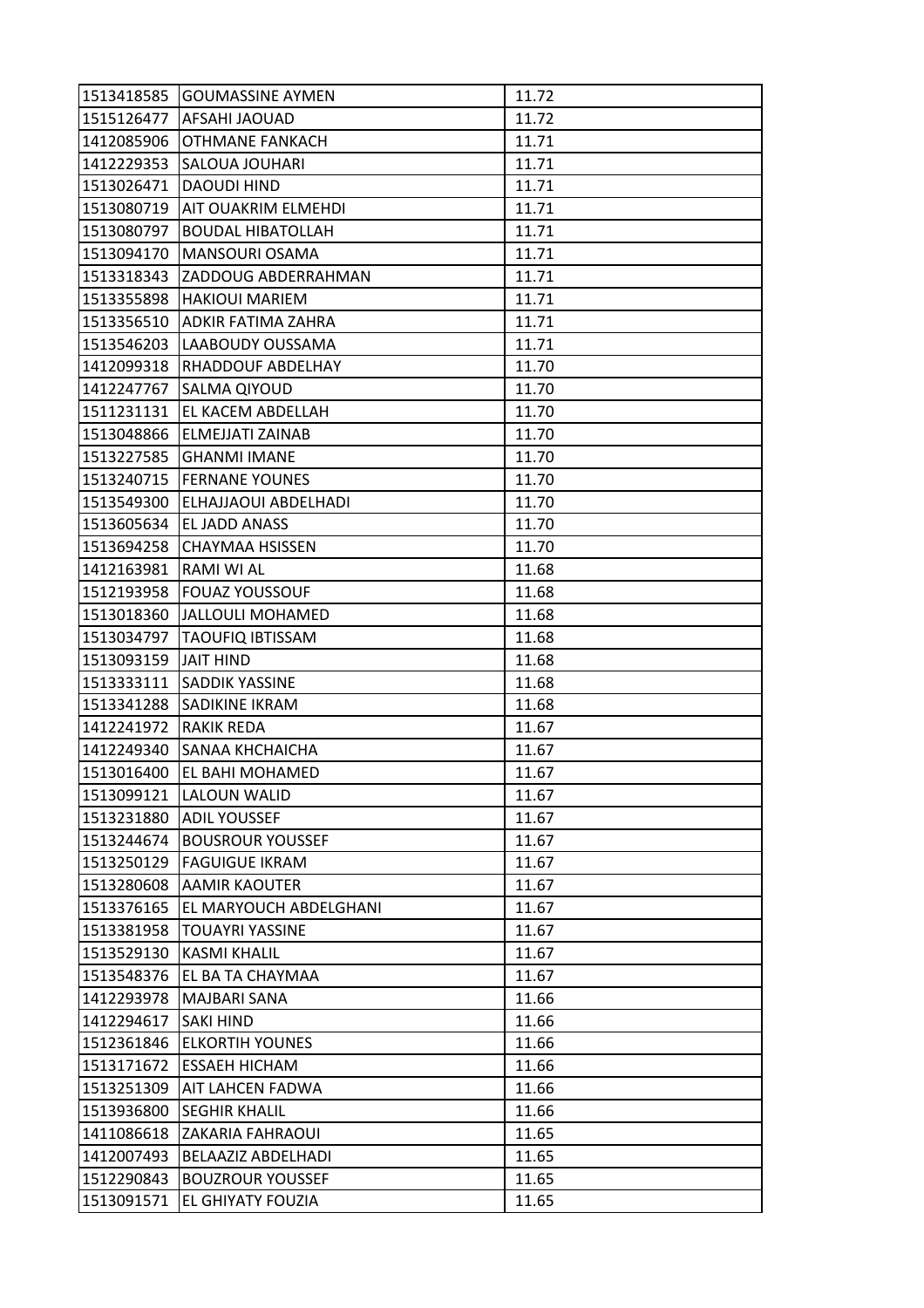| 1513154211 | <b>ELKADIRI MANAR</b>     | 11.65 |
|------------|---------------------------|-------|
| 1513246248 | <b>SALAH EDDINE KHEIR</b> | 11.65 |
| 1513271051 | <b>BELDI BASMA</b>        | 11.65 |
| 1513288747 | EL ABBASSI HASNAA         | 11.65 |
| 1412155729 | MOUAD EL ANOIRI           | 11.64 |
| 1412713144 | DAHMAN MOHAMED            | 11.64 |
| 1513000809 | <b>BAKKI ISSAM</b>        | 11.64 |
| 1513272730 | SABBAGHE KARIMA           | 11.64 |
| 1513303554 | ELARJOUNI FATIMA ZAHRA    | 11.64 |
| 1513950353 | <b>GUEROIZ MOHAMED</b>    | 11.64 |
| 1412285343 | <b>MOHDAR BADR</b>        | 11.63 |
| 1512256653 | <b>OUAHID MOHAMED</b>     | 11.63 |
| 1512756484 | EL KANTRI MOUAD           | 11.63 |
| 1513003047 | <b>BERRADA SAAD</b>       | 11.63 |
| 1513016432 | <b>ZAROIAL IBTISSAM</b>   | 11.63 |
|            | 1513080950 KATIR SOUKAINA | 11.63 |
| 1513235258 | <b>BENHAOURECH KHALID</b> | 11.63 |
| 1513246008 | <b>SOFRI YOUNES</b>       | 11.63 |
| 1513355211 | <b>MEGHERBI NASSIRA</b>   | 11.63 |
| 1513533384 | <b>CHERKAOUI IMANE</b>    | 11.63 |
| 1513782061 | AZZOU FATIMA ZAHRA        | 11.63 |
| 1515126557 | <b>IDBOUHADOU AYMANE</b>  | 11.63 |
| 1512226934 | <b>OUARD KHALID</b>       | 11.62 |
| 1512254471 | <b>BELLALIJE MOHAMMED</b> | 11.62 |
| 1513087678 | <b>OUILAL YOUNESS</b>     | 11.62 |
| 1513332762 | CHIBAOUI HAMZA            | 11.62 |
| 1513357514 | EL ALLAM MARWANE          | 11.62 |
| 1513370825 | <b>LAAZIZ SAIF EDDINE</b> | 11.62 |
| 1513533911 | <b>ZAHRAOUI MEHDI</b>     | 11.62 |
| 1513552810 | <b>ATIQ MANAL</b>         | 11.62 |
| 1513605599 | <b>BANELHAQ AYOUB</b>     | 11.62 |
| 1513951041 | <b>HAMRIRI CHAIMAE</b>    | 11.62 |
| 1515157240 | <b>KENZI YOUSSEF</b>      | 11.62 |
| 1412073220 | MOHAMMED AHARCHI          | 11.61 |
| 1513039497 | <b>AIT BAHA ALI</b>       | 11.61 |
| 1513098207 | NAJA ADAM                 | 11.61 |
| 1513111695 | <b>NAIA MAROUA</b>        | 11.61 |
| 1513241626 | <b>TOUGDA MERYEM</b>      | 11.61 |
| 1513289035 | EL ABBASSI MARIEM         | 11.61 |
| 1513848348 | <b>AZZAOUGUI NADIA</b>    | 11.61 |
| 1412279416 | LOURARHI MOHAMED KHALIL   | 11.60 |
| 1412938283 | MIMOUNI IKRAM             | 11.60 |
| 1512040378 | GOULZIMA MOHAMED AMINE    | 11.60 |
| 1512230926 | ABDAOUI SALAHEDDINE       | 11.60 |
| 1513012766 | SALAHEDDINE LOUBNA        | 11.60 |
| 1513014212 | AIT LAABIDI IHSSANE       | 11.60 |
| 1513048709 | <b>HANAFI HAMZA</b>       | 11.60 |
| 1513283082 | SALAMI YOUSSEF            | 11.60 |
| 1513380597 | <b>MARHIB EL MEHDI</b>    | 11.60 |
| 1513741923 | <b>ESSEMLALI WYAME</b>    | 11.60 |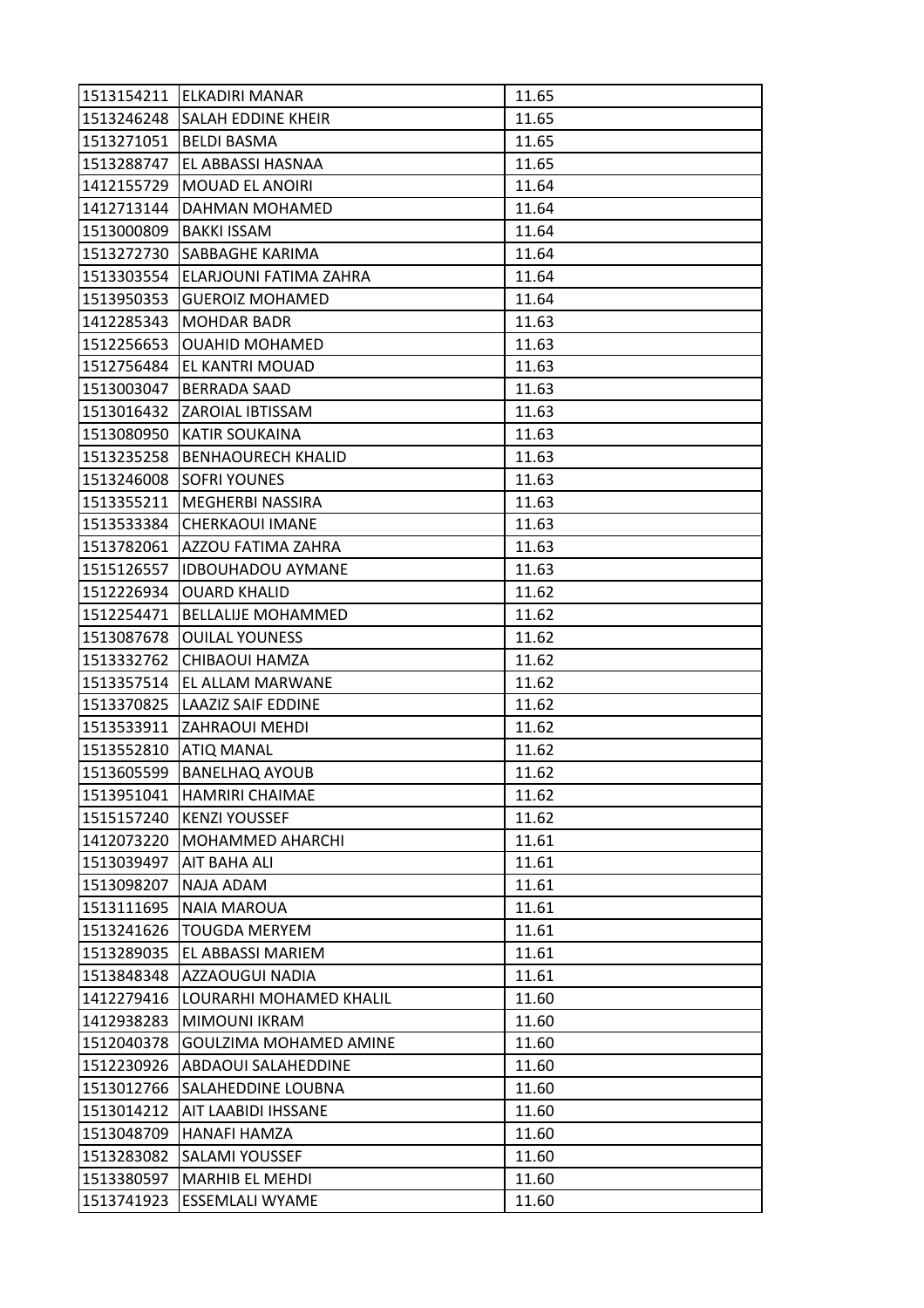| 1513939749 | <b>BEN EL MAKROUD MOHAMED</b> | 11.60 |
|------------|-------------------------------|-------|
| 1412027916 | <b>SLIMANI AYOUB</b>          | 11.59 |
| 1412099737 | <b>IMANE BOUATI</b>           | 11.59 |
| 1412225463 | <b>ANASS FADEL</b>            | 11.59 |
| 1510109927 | <b>BOUKHOBZA ELMEHDI</b>      | 11.59 |
| 1512070539 | <b>BOUSKRAOUI HANAE</b>       | 11.59 |
| 1512088019 | <b>WALKJAH YOUNES</b>         | 11.59 |
| 1512173869 | <b>ABATORAB AMINE</b>         | 11.59 |
| 1512379773 | <b>HABTI AMINE</b>            | 11.59 |
| 1513171565 | <b>DEYAE TAKI</b>             | 11.59 |
| 1513272728 | ELKOUIBATI FATIMA EZZAHRA     | 11.59 |
| 1513551523 | <b>GHARBAOUI MARWA</b>        | 11.59 |
| 1414256036 | EL OUAFI ABDELATI             | 11.58 |
| 1513341078 | <b>FILALI YOUSSEF</b>         | 11.58 |
| 1513358527 | <b>SABER HAJAR</b>            | 11.58 |
|            | 1513549298 EL MRABET MOUAD    | 11.58 |
| 1513550452 | CHAKIRI HAYTHAM               | 11.58 |
| 1513848277 | <b>ASLLI ILHAM</b>            | 11.58 |
| 1512391519 | <b>AMZIL MOHAMED</b>          | 11.57 |
|            | 1513003096 SABIR AYMANE       | 11.57 |
|            | 1513003727 AMALIK OUMAIMA     | 11.57 |
| 1513115177 | <b>JADIR MARYAM</b>           | 11.57 |
| 1513197964 | <b>ALKORCHI SARA</b>          | 11.57 |
| 1513245790 | ELALAOUI ELBELRHITI MAROUANE  | 11.57 |
| 1513290209 | <b>ADDOUH WISSAL</b>          | 11.57 |
| 1513365620 | <b>GUEDDARI MERYEM</b>        | 11.57 |
| 1513534215 | <b>CHADMI IBTISSAME</b>       | 11.57 |
| 1513933245 | LMAHI ABDELHAKIM              | 11.57 |
| 1513936552 | <b>REGUI HAMZA</b>            | 11.57 |
| 1414269062 | ADNANE ABDELJAOUAD            | 11.56 |
| 1412318823 | <b>MAALEMI TARIK</b>          | 11.55 |
| 1412382169 | DAANOUN AYOUB                 | 11.55 |
| 1513084974 | <b>RYADI KHOULOUD</b>         | 11.55 |
| 1513088322 | <b>BOUYESK MARIAM</b>         | 11.55 |
| 1513106451 | AIT OU BELLA MARYEM           | 11.55 |
| 1513194034 | EL FATIMI HANANE              | 11.55 |
| 1513337092 | EL KHANBOUBI HOUDA            | 11.55 |
| 1513382831 | ALI MOHAMMED                  | 11.55 |
| 1513541766 | AIT BELLA AYOUB               | 11.55 |
| 1513785340 | EL MALQY HAMZA                | 11.55 |
| 1412089913 | <b>HAJAR BOUYA</b>            | 11.54 |
| 1412186626 | MAANISSE FATIMA EZZAHRA       | 11.54 |
| 1512034022 | DOUBLALI LAYLA                | 11.54 |
| 1512365391 | <b>MACHKOURI ABDESSADIK</b>   | 11.54 |
| 1512538144 | ECHOUKRI BASMA                | 11.54 |
| 1513098530 | EL ADNANI NAOUFAL             | 11.54 |
| 1513226802 | BENABDELLAH SALMA             | 11.54 |
| 1513348418 | <b>SALEM SALAHEDDINE</b>      | 11.54 |
| 1513352706 | <b>SEFRIOUI ABDELLAH</b>      | 11.54 |
| 1513553357 | <b>KHLIFI OMAR</b>            | 11.54 |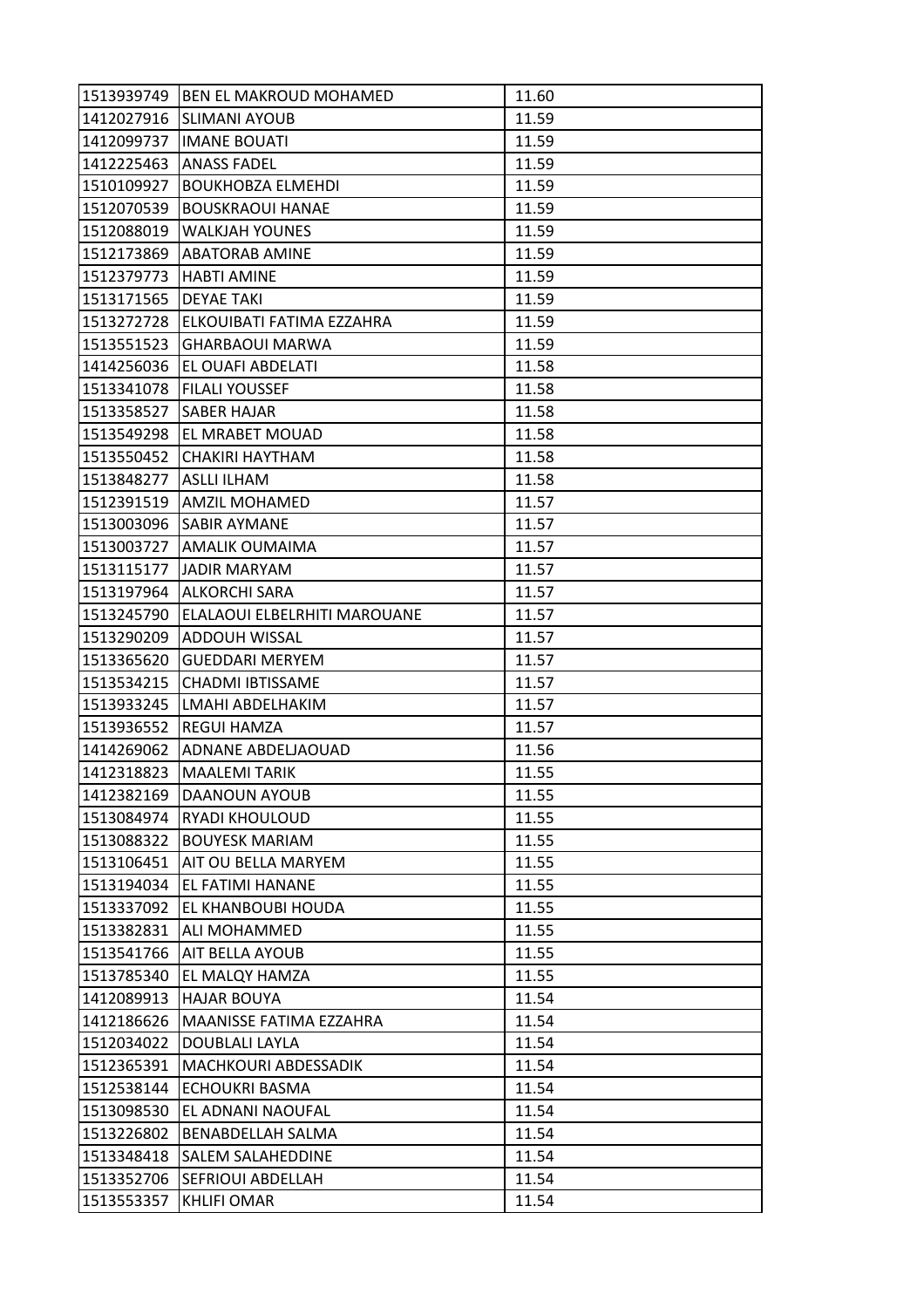| 1513872046 | <b>BELKHEIRI RIM</b>        | 11.54 |
|------------|-----------------------------|-------|
| 1513076037 | <b>AIT BENAZZOUZ ASMA</b>   | 11.53 |
| 1513355299 | DHIRA AMINA                 | 11.53 |
| 1513378519 | <b>SABRI AMAL</b>           | 11.53 |
| 1412008652 | <b>OUDINA LOUBNA</b>        | 11.52 |
|            | 1412240801 ZAHAR OUMAIMA    | 11.52 |
| 1513004175 | <b>AFERIAD MAJDA</b>        | 11.52 |
| 1513245288 | NAINIA EL MAHDI             | 11.52 |
| 1513281080 | <b>ZANANI SOUFIANE</b>      | 11.52 |
| 1513362076 | IZIDANI MOHAMMED AMINE      | 11.52 |
| 1513527829 | ITABKHA HAMZA               | 11.52 |
| 1513616718 | <b>AIT AADI ABDELALI</b>    | 11.52 |
| 1513930201 | EL MIDAOUI NAOUFAL          | 11.52 |
| 1411864918 | <b>ZNABET BILAL</b>         | 11.51 |
| 1412074173 | <b>SAAD RMILI</b>           | 11.51 |
|            | 1412089917 SOUAD LABHIH     | 11.51 |
| 1513041894 | <b>BEN DAOUD OTHMANE</b>    | 11.51 |
| 1513100624 | AIT LHAIMER BASMA           | 11.51 |
| 1513251391 | MOUAHID MOHAMED AMINE       | 11.51 |
| 1513283552 | <b>HAKIMI YOUSSRA</b>       | 11.51 |
| 1513552738 | <b>MRIZKI ANASS</b>         | 11.51 |
| 1410007049 | <b>HAOUDI ABDELLAH</b>      | 11.50 |
| 1411080989 | <b>OUMAIMA ELMESLOUHI</b>   | 11.50 |
| 1513381878 | <b>BAKKACH AYOUB</b>        | 11.50 |
| 1513814866 | EL BEGHEDADI CHAHRAZAD      | 11.50 |
| 1513007868 | <b>MOUSTAID KAOUTAR</b>     | 11.49 |
| 1513009252 | HMAYDA ZAKIA                | 11.49 |
| 1513161390 | <b>ESSABRE MOHAMED</b>      | 11.49 |
| 1513227518 | <b>NACIRI JAAFAR</b>        | 11.49 |
|            | 1513232644 SAMIRI HAMZA     | 11.49 |
| 1513535809 | KHOUNCH ZAKARIA             | 11.49 |
| 1513537057 | <b>KAMAL MEHDI</b>          | 11.49 |
| 1513810988 | EL HAIL HICHAM              | 11.49 |
| 1513811881 | MEDDECH SOUHA LA            | 11.49 |
| 1411862704 | BELAANAYA SAMAH             | 11.48 |
| 1412804771 | <b>ALAE TIYAL</b>           | 11.48 |
| 1513115107 | EL MOURABIT HAFSA           | 11.48 |
| 1513183737 | <b>BOUKDIR MOHAMED</b>      | 11.48 |
| 1513345974 | <b>ERRAGH YOUSSEF</b>       | 11.48 |
| 1513349885 | CHALHAOUI ZAKARIA           | 11.48 |
| 1412284733 | MOHAMMED EL MEHDI AZIZI     | 11.47 |
| 1412866012 | <b>BOUZID CHARAF-EDDINE</b> | 11.47 |
| 1513034726 | EL MALAWLI ILHAM            | 11.47 |
| 1513036936 | EL AANBOUBI HASSAN          | 11.47 |
| 1513040333 | <b>AZARGUI N GIA</b>        | 11.47 |
| 1513293207 | KHATIMI MOHAMED AMINE       | 11.47 |
| 1513954199 | NOUKRACHE SOUFIANE          | 11.47 |
| 1412065065 | <b>MOHAMED MARJANE</b>      | 11.46 |
| 1412149092 | <b>SOAIDI AYMANE</b>        | 11.46 |
| 1511089175 | <b>ASEBRIY AYOUB</b>        | 11.46 |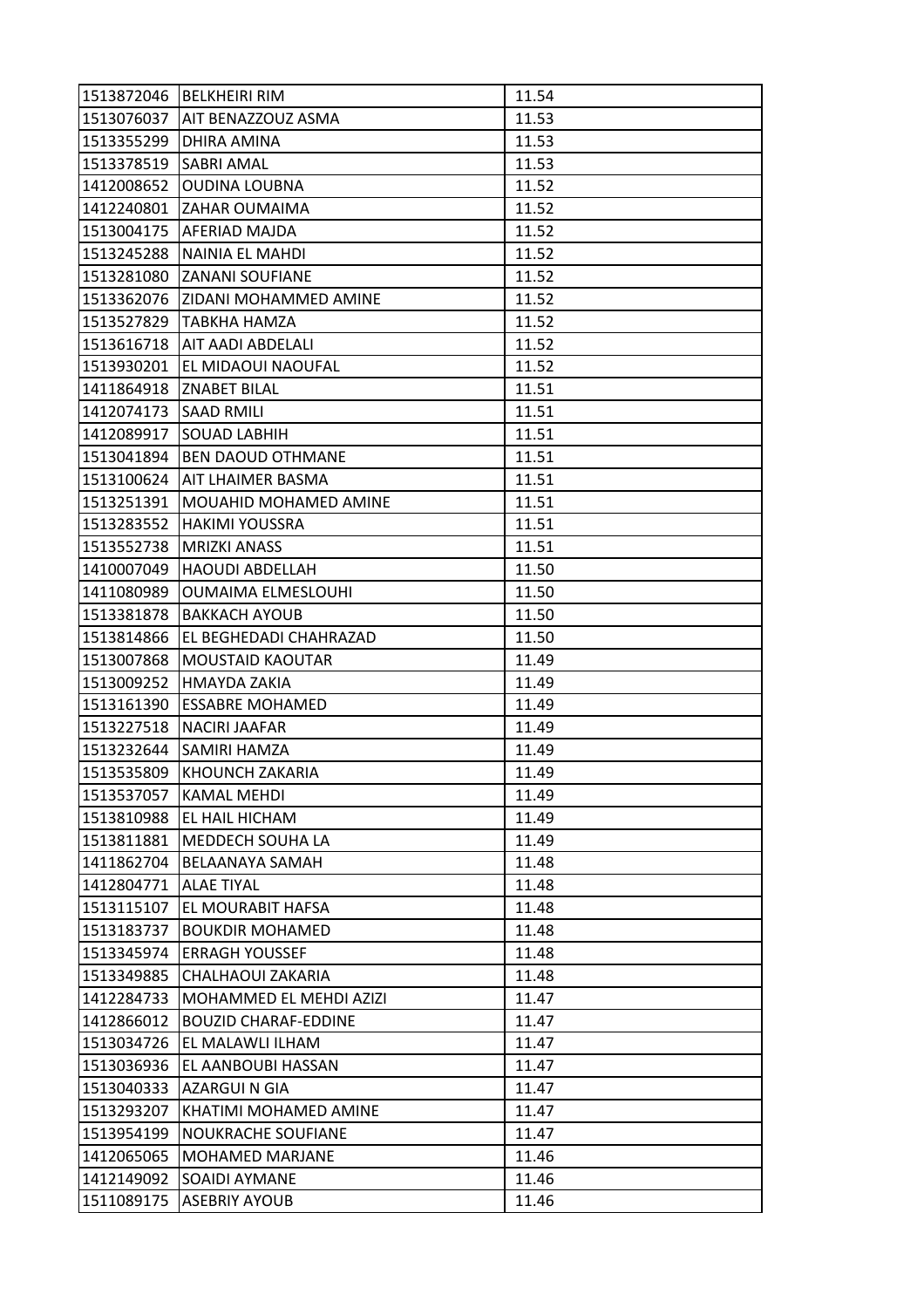| 1513005977 | <b>EL MOUNTAJ HASNA</b>          | 11.46 |
|------------|----------------------------------|-------|
|            | 1513006808 MUNTACIR SOUKAINA     | 11.46 |
|            | 1513017333   AFRAD YOUNESS       | 11.46 |
| 1513092338 | <b>LMATI AMINA</b>               | 11.46 |
| 1513282444 | <b>GUENNOUZ ZAKARIA</b>          | 11.46 |
|            | 1513283102 JJABANE FATIMAEZZAHRA | 11.46 |
| 1513334353 | <b>BAITE ROUMAISSA</b>           | 11.46 |
| 1513356690 | <b>ABELHAD LAHOUCINE</b>         | 11.46 |
| 1513379388 | <b>KHABER OUISSAL</b>            | 11.46 |
| 1513534570 | <b>SADRAOUI OUMAIMA</b>          | 11.46 |
| 1515126512 | <b>OUGUAOUR MOUNAIM</b>          | 11.46 |
| 1412027521 | <b>IDBOUFRADE AMINE</b>          | 11.45 |
| 1412282429 | AKBI KHAOULA                     | 11.45 |
| 1412346606 | <b>ZNIBI KARIMA</b>              | 11.45 |
| 1412802620 | FATIMA ZAHRA EL MEJJATI          | 11.45 |
| 1513111118 | <b>GHANNAM ZAKARIA</b>           | 11.45 |
| 1513235292 | <b>MNOUMER BRAHIM</b>            | 11.45 |
| 1513280996 | <b>GHAZI HAJAR</b>               | 11.45 |
| 1513356206 | <b>ELBOUHALI TAREK</b>           | 11.45 |
| 1513358538 | CHABRI FATIMA EZZAHRA            | 11.45 |
| 1412098289 | YEZZOUH ALI                      | 11.43 |
| 1511007343 | <b>AMBARKY ANOUAR</b>            | 11.43 |
| 1512033776 | ALOUA MOHAMED                    | 11.43 |
| 1512934041 | <b>ALAOUI YASSINE</b>            | 11.43 |
| 1513005778 | EDDAHANI IMANE                   | 11.43 |
| 1513107858 | <b>BENCHAIB SOUHAILA</b>         | 11.43 |
| 1513250126 | <b>ELBOUAISI HANANE</b>          | 11.43 |
| 1513282455 | <b>MOUHSSINE RIM</b>             | 11.43 |
| 1513284100 | <b>MAHDAOUI YASMINE</b>          | 11.43 |
| 1513367427 | <b>HAIMOUNE FATIHA</b>           | 11.43 |
| 1513371543 | <b>RAFIQUI AYOUB</b>             | 11.43 |
| 1513684771 | <b>KHOUYI RAOUIAE</b>            | 11.43 |
| 1513745081 | <b>EL HADDAR YOUSSEF</b>         | 11.43 |
| 1513792285 | <b>BENBERI MOUNA</b>             | 11.43 |
| 1515267573 | <b>ESSABA ANAS</b>               | 11.43 |
| 1412071008 | <b>ISMAIL BENMHAMED</b>          | 11.42 |
| 1412089305 | <b>TARIQ ASSIR</b>               | 11.42 |
| 1412173700 | <b>FOUQANI HAMZA</b>             | 11.42 |
| 1412341266 | <b>MARZOUK KHADIJA</b>           | 11.42 |
| 1412395372 | <b>KHALFI AYOUB</b>              | 11.42 |
| 1512233932 | ETTADLAOUY EL MEHDI              | 11.42 |
| 1512367172 | MOUTANE ILYAS                    | 11.42 |
| 1513000144 | <b>HAFA YOUNES</b>               | 11.42 |
| 1513088371 | CHINI CHAIMAA                    | 11.42 |
| 1412553438 | ANAS EL AZOUZY                   | 11.41 |
| 1511170426 | RACHIDI IMAD                     | 11.41 |
| 1512283435 | EL QALB SOUKAINA                 | 11.41 |
| 1513013140 | <b>OUMANZOU AZIZA</b>            | 11.41 |
| 1513076106 | <b>HIKMAT YASSINE</b>            | 11.41 |
| 1513083153 | BENJAAFAR FATIMA EZZAHRA         | 11.41 |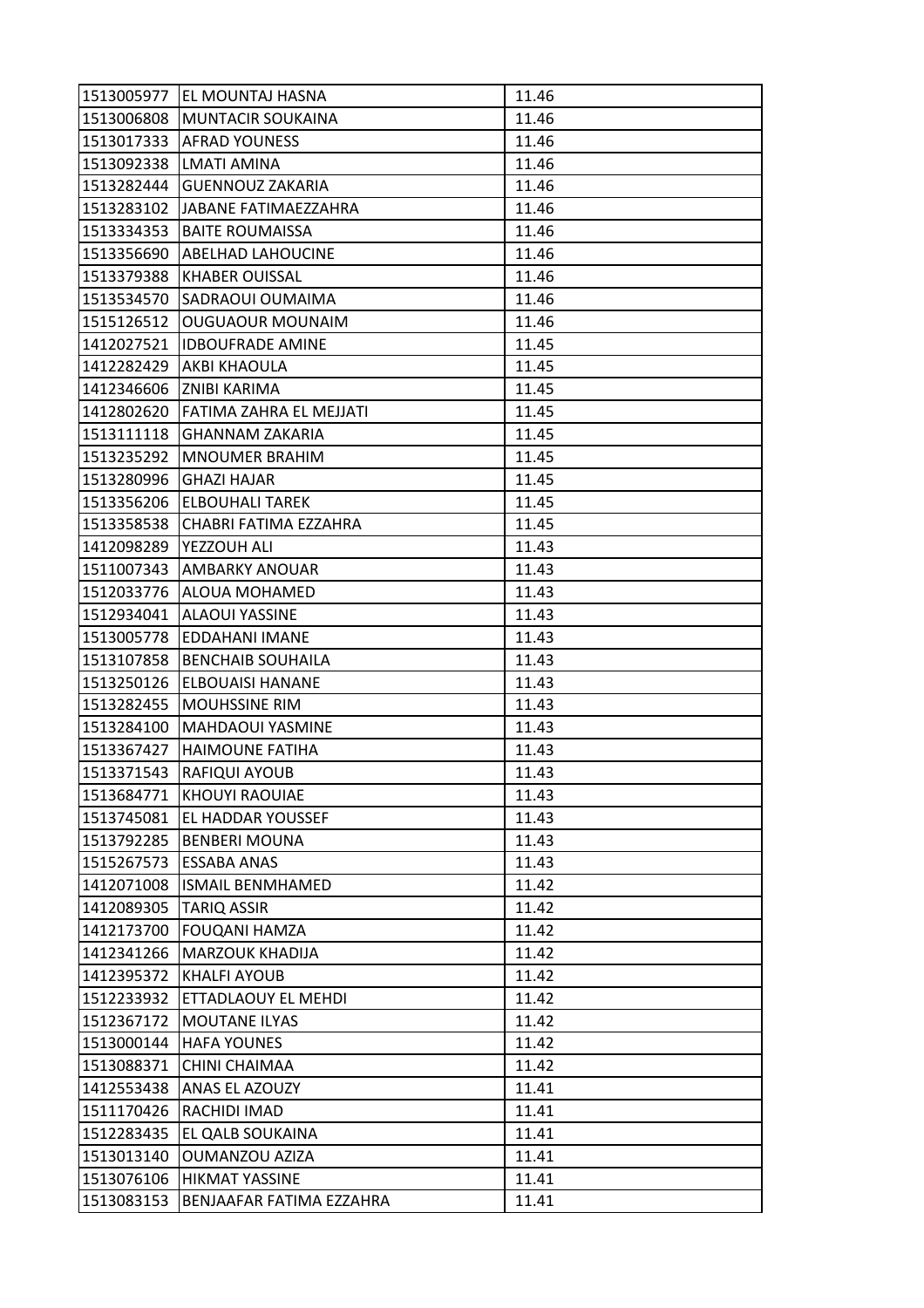| 1513092383 | <b>BOULACHGOUR LOUBNA</b> | 11.41 |
|------------|---------------------------|-------|
| 1513242660 | <b>SOUIMTO YASSINE</b>    | 11.41 |
| 1513277510 | <b>JAIT IDIR YOUSSRA</b>  | 11.41 |
| 1513341102 | <b>ZAINE CHAIMAA</b>      | 11.41 |
| 1411276916 | <b>BENABOUD MOHAMED</b>   | 11.40 |
| 1412089901 | <b>HIND IKENE</b>         | 11.40 |
| 1414255975 | <b>BENHAIMED MOHAMMED</b> | 11.40 |
| 1513002281 | AIT LARBI MERIEM          | 11.40 |
| 1513272164 | RIMA SAADIA               | 11.40 |
| 1513290855 | <b>TOURABI CHAIMA</b>     | 11.40 |
| 1513375909 | YAKINI HAFSA              | 11.40 |
| 1513533666 | <b>FTOUKI HAMZA</b>       | 11.40 |
| 1412624121 | KOUIRA AZEDDINE           | 11.39 |
| 1512007955 | YACHOU YASSINE            | 11.39 |
| 1513041911 | EL RADDAL SABAH           | 11.39 |
| 1513098738 | <b>EZZAROUDI SOUHAILA</b> | 11.39 |
| 1513704186 | <b>HASHAS KHAOULA</b>     | 11.39 |
| 1513846266 | KHOUTOUR ANOUAR           | 11.39 |
| 1412089265 | <b>SOUFIANE BENHAIDA</b>  | 11.38 |
| 1512016491 | IZIKI ABDELHAFID          | 11.38 |
| 1513090903 | <b>TEMHAL IBTISSAM</b>    | 11.38 |
| 1513090975 | BELKHAOUDA MOHAMED AMINE  | 11.38 |
| 1513290724 | <b>BENKHEIRA SALMA</b>    | 11.38 |
| 1513364304 | DEKKAKI SOUKAINA          | 11.38 |
| 1513368944 | IACHHAR YOUSSEF           | 11.38 |
| 1513371413 | CHARKAOUI OUMAIMA         | 11.38 |
| 1512019725 | NOUNNOUS MAROUANE         | 11.37 |
| 1512341287 | MOUJOUDE YASSINE          | 11.37 |
| 1513084455 | <b>DERKAOUI YASSINE</b>   | 11.37 |
| 1513231650 | <b>IZILAF YOUSSEF</b>     | 11.37 |
| 1513349715 | <b>HOMSI SALMA</b>        | 11.37 |
| 1513371138 | MISBAH FATIHA             | 11.37 |
| 1513758884 | EL IBRAHIMI IKRAM         | 11.37 |
| 1412016515 | <b>SKIOU SALMA</b>        | 11.36 |
| 1512171124 | NAJIH FATIMA EZZAHRA      | 11.36 |
| 1513020014 | <b>OUMOURA SALAH</b>      | 11.36 |
| 1513245880 | <b>CHAYATE SOUKAINA</b>   | 11.36 |
| 1513245890 | <b>TIMIJA SARA</b>        | 11.36 |
| 1513378398 | <b>BOUKAR IBRAHIM</b>     | 11.36 |
| 1513758272 | LAZAAR IKRAM              | 11.36 |
| 1513949591 | EL OMARI MOHAMED          | 11.36 |
| 1512023199 | <b>HANINI YASSINE</b>     | 11.35 |
| 1512025432 | <b>BAZID FAISAL</b>       | 11.35 |
| 1513004690 | NAIT TAADAOUYT ISMAIL     | 11.35 |
| 1513028931 | <b>AKEBLI ASMA</b>        | 11.35 |
| 1513068533 | WAHID AFAF                | 11.35 |
| 1513099723 | <b>SALIH SALMA</b>        | 11.35 |
| 1513100644 | MANSOURA SOUKAINA         | 11.35 |
| 1513103313 | <b>BAJJA AYOUB</b>        | 11.35 |
| 1513171503 | <b>MEHDI BRADI</b>        | 11.35 |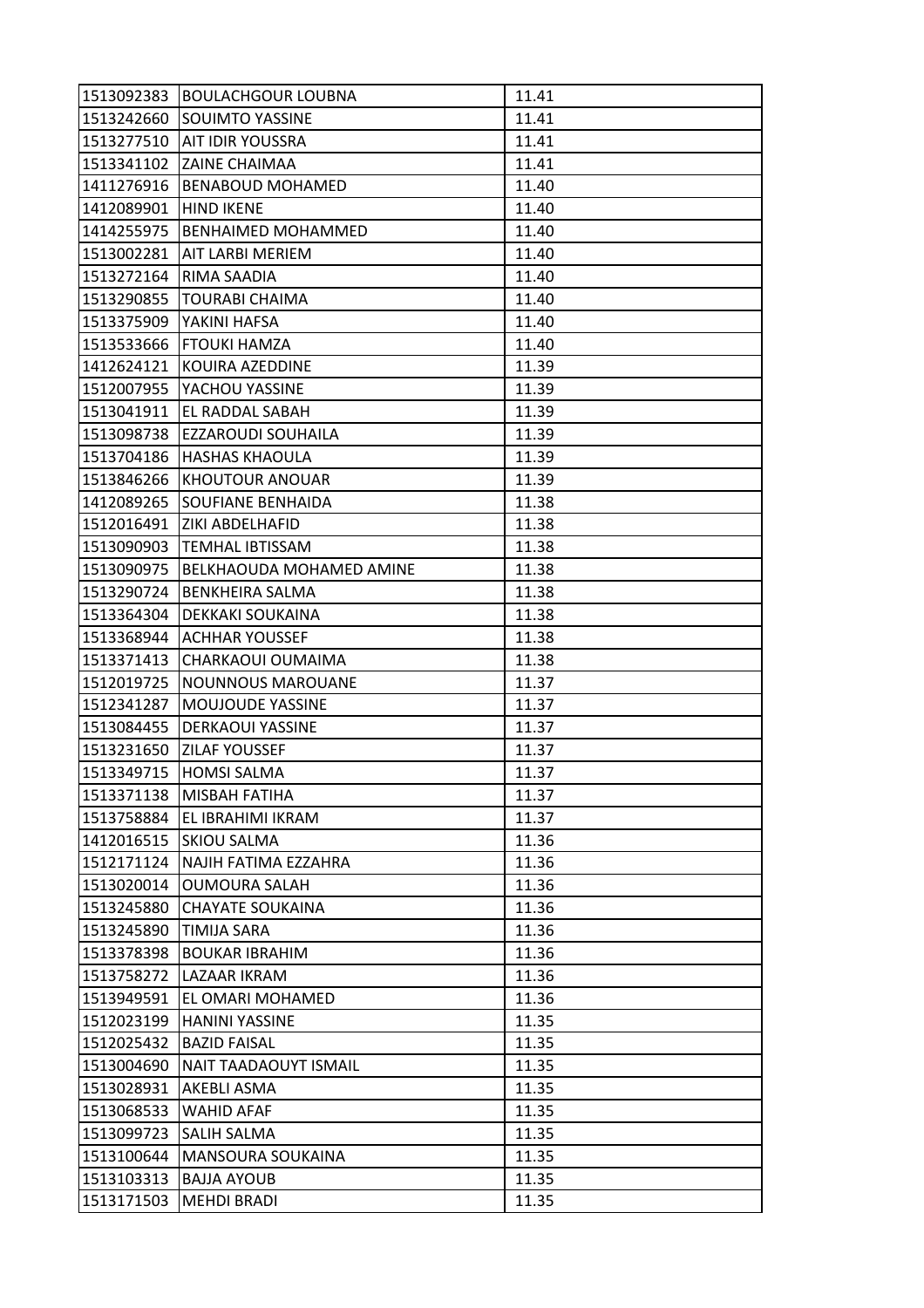| 1513289837 | KHADDADI ZINEB               | 11.35 |
|------------|------------------------------|-------|
| 1513529824 | <b>OUHTIT OMAYMA</b>         | 11.35 |
| 1515267555 | <b>TIZIANE ISMAIL</b>        | 11.35 |
| 1513021417 | AZMARKOU MIMOUNE             | 11.34 |
| 1513023055 | <b>OUHAMOU AYOUB</b>         | 11.34 |
| 1513092393 | <b>BARGAMANE AMINA</b>       | 11.34 |
| 1513550893 | <b>EL GHAZI SOUFIANE</b>     | 11.34 |
| 1513760082 | <b>TAGNAOUTI GHITA</b>       | 11.34 |
| 1512935813 | M BARKI NOUREDDINE           | 11.33 |
| 1513050658 | <b>SAHNOUN SANAA</b>         | 11.33 |
| 1513099527 | <b>BENNANI ZAKARIA</b>       | 11.33 |
| 1513276156 | <b>FAIK NOUAMANE</b>         | 11.33 |
| 1513289796 | ERRADI MERYEM                | 11.33 |
| 1513290789 | <b>BENSMAIL ABDERRAHMAN</b>  | 11.33 |
| 1513350950 | <b>MOUHAN ACHRAF</b>         | 11.33 |
| 1513380187 | <b>MEKKAOUI AMINE</b>        | 11.33 |
| 1513779282 | EL MOUFID AL MOUKHTAR        | 11.33 |
| 1513001851 | KARMACH ZAKARIA              | 11.32 |
| 1513090944 | LAMRABAT NASSIMA             | 11.32 |
| 1513282567 | EL FATIH MOHCINE             | 11.32 |
| 1513283275 | MOURADI MARYEM               | 11.32 |
| 1513286051 | DAOUI MOHAMED AMINE          | 11.32 |
| 1513366052 | <b>MASMOUDI ANAS</b>         | 11.32 |
| 1515254462 | DAROUACHE MAROUANE           | 11.32 |
| 1512250478 | <b>BENOUD AYOUB</b>          | 11.30 |
| 1513002293 | <b>HADRI NOUAIM</b>          | 11.30 |
| 1513034785 | <b>ALAHYANE REDOUANE</b>     | 11.30 |
| 1513067651 | <b>CHANNA AMAL</b>           | 11.30 |
| 1513101033 | <b>BELHADJ AYYOUB</b>        | 11.30 |
|            | 1513237733 SALHI MARIEM      | 11.30 |
| 1412294469 | <b>BENHADDOU YASSMINE</b>    | 11.29 |
| 1511027904 | <b>MOHNI ZAKARIA</b>         | 11.29 |
| 1512384494 | <b>BARTA ZOUHAIR</b>         | 11.29 |
| 1513093318 | <b>RAJI HANANE</b>           | 11.29 |
| 1513098154 | <b>OUAALAM MOUAD</b>         | 11.29 |
| 1513160384 | EL HARROUGUI ANASS           | 11.29 |
| 1513365761 | <b>MGHIRAT EL MEHDI</b>      | 11.29 |
| 1513936555 | HAJARABI AHMED KHALIL        | 11.29 |
| 1412802646 | <b>KERBOUTE MOHAMED SAMI</b> | 11.28 |
| 1513086699 | EL AMRI MOHCINE              | 11.28 |
| 1513092360 | ELHIMEUR TAHA                | 11.28 |
| 1513160477 | <b>MOKKADEM ANASS</b>        | 11.28 |
| 1513684806 | EL FASSI MOHAMED             | 11.28 |
| 1412294675 | <b>ATTABENE AMINE</b>        | 11.27 |
| 1412928246 | <b>TAIBI IKRAM</b>           | 11.27 |
| 1513000406 | <b>IDOUHOUKAR HAMZA</b>      | 11.27 |
| 1513050901 | <b>BOUZAHER AYOUB</b>        | 11.27 |
| 1513344776 | <b>MANAR BADR</b>            | 11.27 |
| 1513353670 | <b>TALI MERIEM</b>           | 11.27 |
| 1513807247 | <b>BUAMAR ISMAIL</b>         | 11.27 |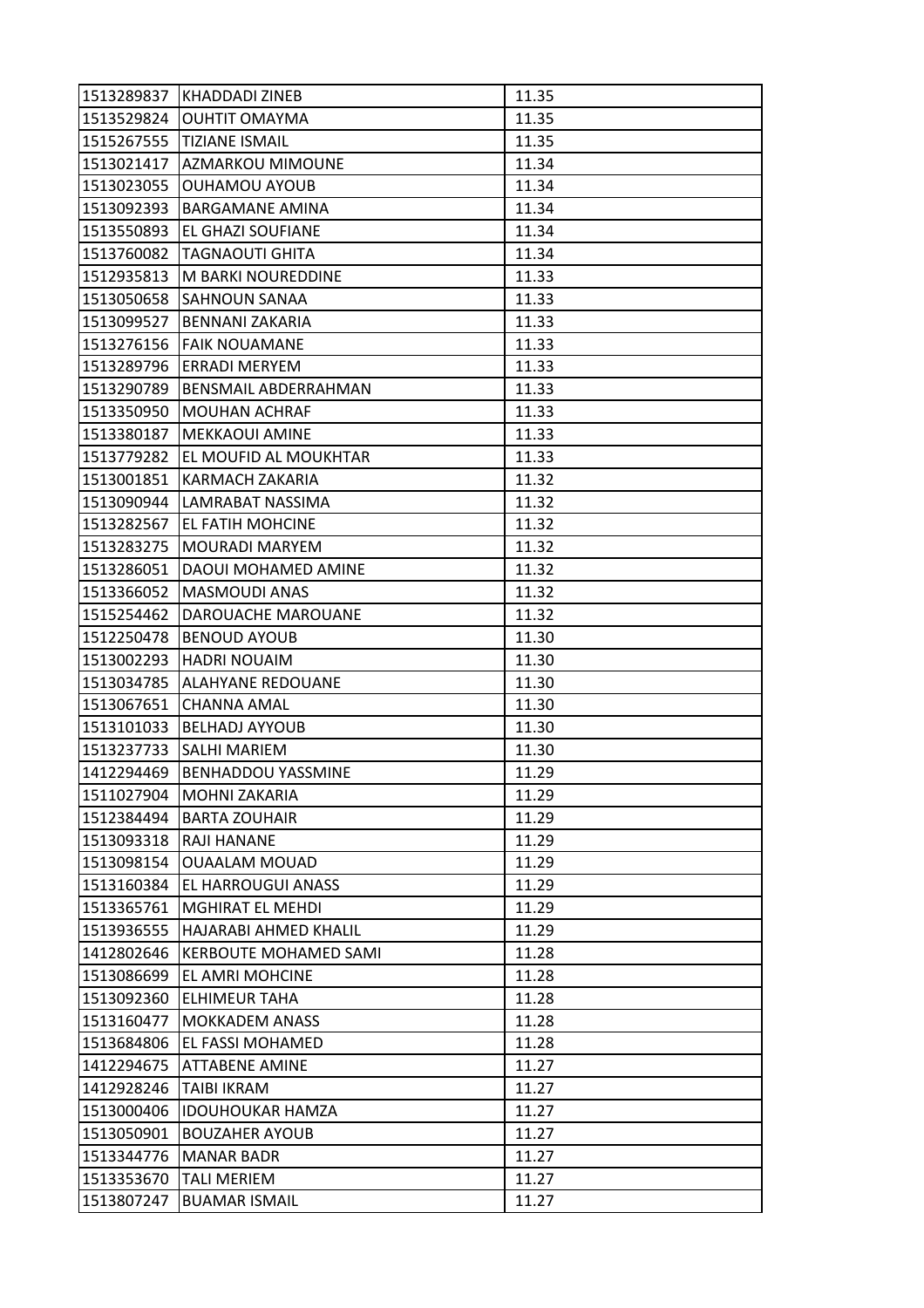| 1411277039 | <b>IEL BEZDAOUI AYOUB</b>         | 11.26 |
|------------|-----------------------------------|-------|
| 1412035693 | <b>OISKHINE ABDERRAHIM</b>        | 11.26 |
| 1412381654 | <b>RASSAD SANAE</b>               | 11.26 |
| 1513034553 | <b>ISSEGUE HANANE</b>             | 11.26 |
| 1513081495 | ELKHOUDA ABDERRAZZAK              | 11.26 |
| 1513282221 | <b>BELLASS FATIMA ZAHRA</b>       | 11.26 |
| 1513324004 | <b>BOUDILI YOUSSEF</b>            | 11.26 |
| 1513527258 | <b>GDIEL EL MEHDI</b>             | 11.26 |
| 1513803849 | <b>AZZOUZI SIHAM</b>              | 11.26 |
| 1513936483 | MELLOUKI MOHAMED ABDSAMAD         | 11.26 |
| 1513957264 | <b>BENATTOU SOUAD</b>             | 11.26 |
| 1512948279 | <b>KREIMI SAFAE</b>               | 11.25 |
| 1513078582 | ELMANJRA KAOUTAR                  | 11.25 |
| 1513107262 | <b>ZYATE AYOUB</b>                | 11.25 |
| 1513194050 | <b>ELHANNOUNI ISSAM</b>           | 11.25 |
|            | 1513243617  ELMASLOUHI ABDELMALEK | 11.25 |
| 1513281247 | <b>SELLAMI YOUSSEF</b>            | 11.25 |
| 1513551558 | EL KOUCHE REDA                    | 11.25 |
| 1513618934 | EL BEKKAOUI MERIEM                | 11.25 |
| 1411273604 | LAHFAS MERYEM                     | 11.24 |
| 1512085333 | <b>CHAABANE YASSINE</b>           | 11.24 |
| 1512286456 | <b>SAANANE YASSINE</b>            | 11.24 |
| 1512923501 | AKHEBAZE SOUKAYNA                 | 11.24 |
| 1513000121 | <b>BAHTI OUMKALTOUM</b>           | 11.24 |
| 1513033265 | EL GHRIFI ANSAM                   | 11.24 |
| 1513040943 | <b>TOMZEN SALAH</b>               | 11.24 |
| 1513067644 | <b>KNIOUAN SARA</b>               | 11.24 |
| 1513107852 | EDDAGHOUGHI ILHAM                 | 11.24 |
| 1513243187 | LAHLOU HAFSA                      | 11.24 |
| 1513281667 | RJIMATI NAJOUA                    | 11.24 |
| 1513550420 | <b>ABBASSI AIMAN</b>              | 11.24 |
| 1513939585 | <b>AFDIFID ABDELTIF</b>           | 11.24 |
| 1512025783 | <b>OUBAALI YOUSSEF</b>            | 11.23 |
| 1512284767 | EL ATLASSI BADR                   | 11.23 |
| 1513012793 | <b>SUIMRI SOUKAINA</b>            | 11.23 |
| 1513049789 | <b>BEN LAMLIH ANAS</b>            | 11.23 |
| 1513347870 | <b>SALKI ANASS</b>                | 11.23 |
| 1513549275 | <b>HSSIKOU KHAOULA</b>            | 11.23 |
| 1412054924 | AMOUCHAL KARIM                    | 11.22 |
| 1412226926 | MOHAMMED AMINE LAHBALI            | 11.22 |
| 1511808345 | <b>AHEJJAR BRAHIM</b>             | 11.22 |
| 1512403433 | <b>AZIZ SABOUR</b>                | 11.22 |
| 1513003545 | <b>BOUKARKOUR MOHAMED</b>         | 11.22 |
| 1513075668 | ZIRARI ILHAM                      | 11.22 |
| 1513241843 | <b>BEN KABAB SOULAIMANE</b>       | 11.22 |
| 1513246159 | <b>ABDESSAMAD HELAFI</b>          | 11.22 |
| 1513288371 | <b>ABALA LOBNA</b>                | 11.22 |
| 1513388918 | EL MOULAOUI KHADIJA               | 11.22 |
| 1513779945 | <b>FEDDINI IHSSANE</b>            | 11.22 |
| 1412021345 | EL MOUAHSSINE AYOUB               | 11.21 |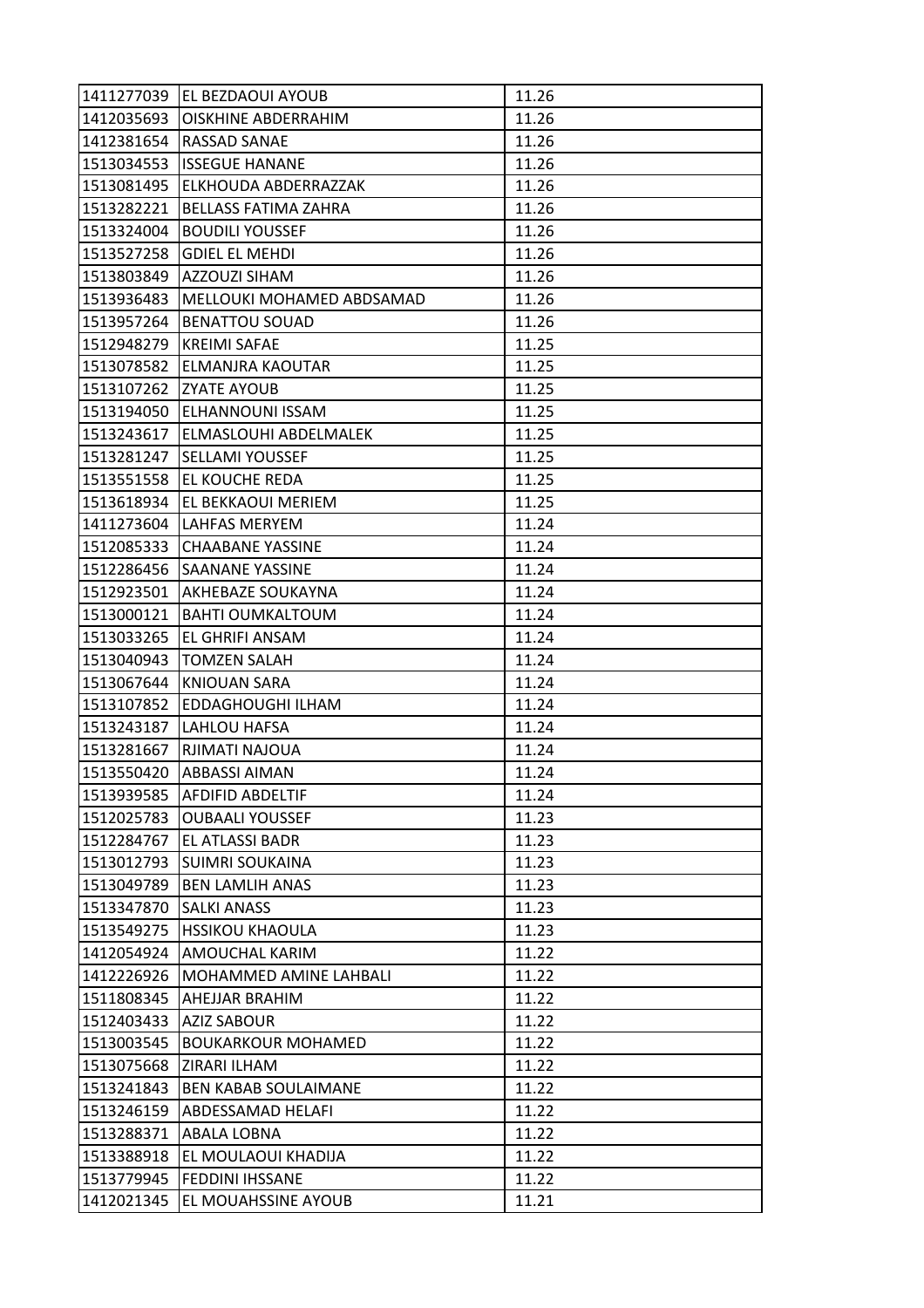| 1512090234 | <b>IELMOUMEN ABDELHAK</b>           | 11.21 |
|------------|-------------------------------------|-------|
|            | 1512239265 ELHAMMOUMY KHALID        | 11.21 |
| 1513029009 | <b>GUEZAM SAFAE</b>                 | 11.21 |
| 1513086683 | <b>AITBAHA TAOUFIK</b>              | 11.21 |
| 1513095985 | <b>ERRAYS TARIK</b>                 | 11.21 |
| 1513152092 | <b>BOUTA REDA</b>                   | 11.21 |
| 1513152308 | MAOULAINE FATIMA EZZAHRA            | 11.21 |
| 1513174294 | <b>SAAD ACHRAF</b>                  | 11.21 |
| 1513525247 | <b>IZOUI SALAHEDDINE</b>            | 11.21 |
| 1412876724 | <b>BARZIZOUI MOSTAPHA</b>           | 11.20 |
|            | 1511172737  ABALY SOLAIMANE         | 11.20 |
| 1512021362 | EL AIMANI YASMINE                   | 11.20 |
| 1512253278 | ISALAMA FOUZIA                      | 11.20 |
| 1512254707 | <b>CHIBA AMINE</b>                  | 11.20 |
| 1513013547 | TOUFIQ ABDERRAHMANE                 | 11.20 |
|            | 1512051425 ELBORDIJI ECHCHIAA       | 11.18 |
| 1512098401 | <b>CHAKIR NAOUFAL</b>               | 11.18 |
| 1512923281 | <b>HADRI SAFAE</b>                  | 11.18 |
| 1513027694 | <b>GAMGHAL AYMAN</b>                | 11.18 |
| 1513027945 | <b>BENHAMMOU EL MAHDI</b>           | 11.18 |
| 1513076099 | MOUTACALLI MOHAMED AMINE            | 11.18 |
| 1513245860 | <b>NMILI OMAR</b>                   | 11.18 |
| 1412274077 | <b>BENTALBA REDA</b>                | 11.17 |
| 1511534413 | <b>COUISSI ABDELHAMID</b>           | 11.17 |
| 1512253354 | RHASSAL FATIMA EZZAHRA              | 11.17 |
| 1513005658 | <b>AIT TAHABBASSAT FATIMA ZAHRA</b> | 11.17 |
| 1513009927 | IAIT LAMKADDEM FATIMA               | 11.17 |
| 1513048772 | <b>HSAINA MERYAM</b>                | 11.17 |
| 1513280711 | IBATRICH ZAKARIYA                   | 11.17 |
|            | 1513618426 AIT LHAJ LAHCEN AYOUB    | 11.17 |
| 1412024298 | EL HOUB MOUSTAPHA                   | 11.16 |
| 1412382611 | <b>SOBHI INTISSAR</b>               | 11.16 |
|            | 1513031515   FOUKALENE YASSINE      | 11.16 |
| 1513074564 | LAGZOULI HICHAM                     | 11.16 |
| 1513084450 | <b>KHALOUANE MAHDI</b>              | 11.16 |
| 1513238360 | KISMI FATIMA EZZAHRA                | 11.16 |
| 1513280076 | <b>ZAID AYMANE</b>                  | 11.16 |
| 1513540206 | <b>KTAM SALIM</b>                   | 11.16 |
| 1513691192 | MOULAY SALMA                        | 11.16 |
| 1412274649 | SAFIA EL BAZE                       | 11.15 |
| 1414179752 | <b>CHARROU LOUBNA</b>               | 11.15 |
| 1512928376 | <b>JBARI YOUNESS</b>                | 11.15 |
| 1513035534 | <b>IBNOUELMHDI ABDELKARIM</b>       | 11.15 |
| 1513241578 | KAIT HAJAR                          | 11.15 |
| 1513322630 | <b>ABBA ILHAM</b>                   | 11.15 |
| 1513329398 | <b>HASSANI IMANE</b>                | 11.15 |
| 1513378521 | EL OURANI ZINEB                     | 11.15 |
| 1513381615 | ABOUSSABER ABDERRAHMANE             | 11.15 |
| 1513952523 | <b>LAHLOU YOUSSEF</b>               | 11.15 |
| 1412004537 | ANAOU HAJAR                         | 11.14 |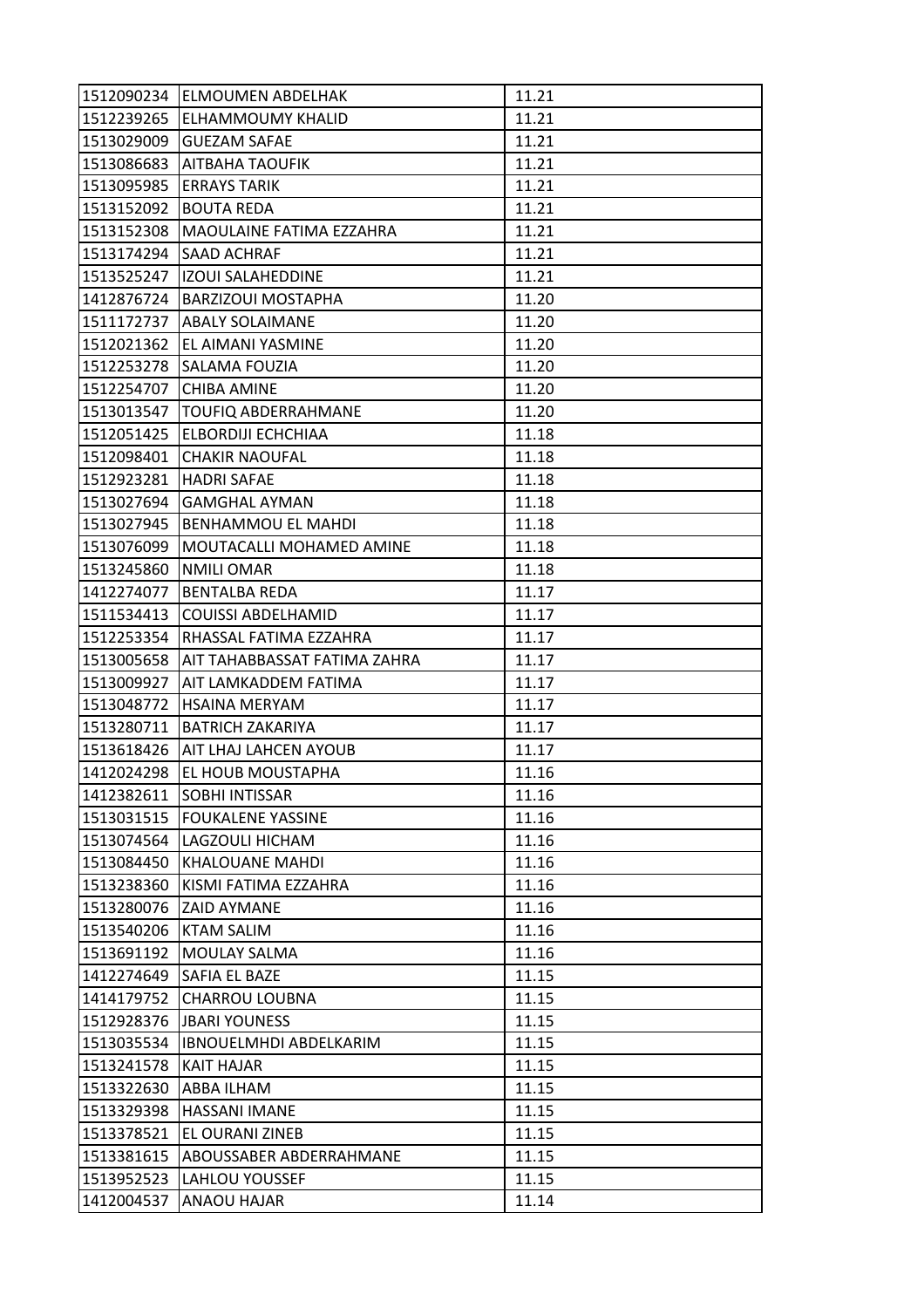| 1414126696 | DOUADA TAHA                     | 11.14 |
|------------|---------------------------------|-------|
| 1512246413 | MOHAMMED AMINE SKILA            | 11.14 |
| 1513074300 | DOUADA NASSIMA                  | 11.14 |
| 1513240279 | <b>SIDKI OMAR</b>               | 11.14 |
| 1513245716 | <b>TAOUFIQ BASSAM</b>           | 11.14 |
| 1513539636 | OULD ZNADIYA FATIMAZAHRA        | 11.14 |
| 1513546181 | <b>ELLAOULIDI WALID</b>         | 11.14 |
| 1513550472 | EL KHALFOUNI AYMAN              | 11.14 |
| 1513709332 | <b>NEGGADI YOUSSEF</b>          | 11.14 |
| 1513792454 | EL MZAH ZINEB                   | 11.14 |
|            | 1513814178  AZZOUZI SAAD        | 11.14 |
| 1412254410 | <b>ELMEHDI ENNAIR</b>           | 11.13 |
| 1513006520 | EL HOUDAIGUI HAJAR              | 11.13 |
| 1513030305 | ELOUARDANI KHADIJA              | 11.13 |
| 1513160376 | <b>OUABI FATIMA ZAHRA</b>       | 11.13 |
| 1513187146 | <b>BOUSTAOUIL SAIDA</b>         | 11.13 |
| 1513234686 | WAHBI HOUDA                     | 11.13 |
| 1513241558 | <b>BOUIZMOUNE ELMAHDI</b>       | 11.13 |
| 1513291055 | EL MOUBARIKI NOUHAILA           | 11.13 |
| 1513379323 | <b>HALABI IMANE</b>             | 11.13 |
|            | 1513618798   EL HAMMAMEL AIMANE | 11.13 |
| 1412003304 | <b>EZ-ZARIY AYOUB</b>           | 11.12 |
| 1512807420 | <b>HADIDI CHAIMAE</b>           | 11.12 |
| 1513232091 | KATAN MOHAMED RADWAN            | 11.12 |
| 1513352068 | <b>BOUCHANE SALMA</b>           | 11.12 |
| 1513359148 | <b>LAGLIL ZINEB</b>             | 11.12 |
| 1513758389 | <b>ENNAOUI SARA</b>             | 11.12 |
| 1513937921 | <b>BENKEJJANE OUSSAMA</b>       | 11.12 |
| 1412763846 | <b>ZEHROUNI OTHMANE</b>         | 11.11 |
| 1513189706 | RACHID KHADIJA                  | 11.11 |
| 1513245721 | <b>MORCHIKH ALI</b>             | 11.11 |
| 1513276191 | <b>BELKHYR OTHMANE</b>          | 11.11 |
| 1513955802 | <b>ASHAD SARA</b>               | 11.11 |
| 1511369671 | <b>ELABBADI AYOUB</b>           | 11.10 |
| 1513282395 | <b>SMAILI AYMEN</b>             | 11.10 |
| 1513355865 | <b>RADIF IKRAM</b>              | 11.10 |
| 1513361172 | <b>CHLIGUI SALMA</b>            | 11.10 |
| 1513552522 | AL ASLI BASMA                   | 11.10 |
| 1513804782 | <b>ASSEBANE RHIZLANE</b>        | 11.10 |
| 1513956603 | <b>HADDANE WIDAD</b>            | 11.10 |
| 1515004786 | EL KOURAICHI AMINE              | 11.10 |
| 1412036631 | <b>ACHRAF HAIDARA</b>           | 11.09 |
| 1512929925 | ELMOUHAMIDI MOHAMMED            | 11.09 |
| 1513243927 | TALIA KHAOULA                   | 11.09 |
| 1513520770 | <b>CHORFI HAMZA</b>             | 11.09 |
| 1513704662 | <b>BEN KIRANE ANASS</b>         | 11.09 |
| 1513936706 | <b>AKKADIR AYOUB</b>            | 11.09 |
| 1511375151 | EL KABIRI EL MEHDI              | 11.08 |
| 1512339765 | <b>ELOUAFI YASSINE</b>          | 11.08 |
| 1513025340 | <b>HAMASSI MAROUANE</b>         | 11.08 |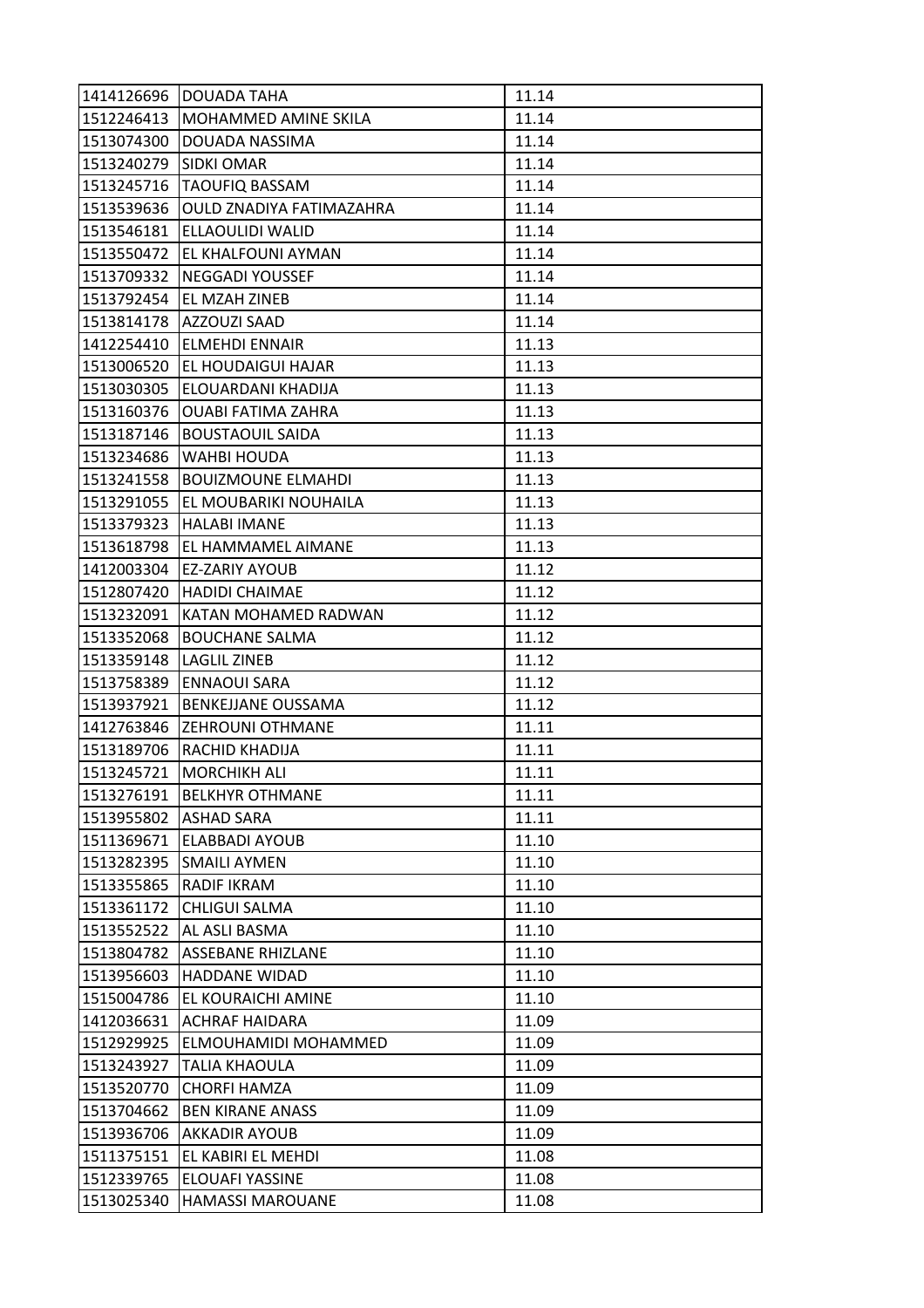| 1513055011 | <b>BANNOUR ZAKARIA</b>          | 11.08 |
|------------|---------------------------------|-------|
| 1513068616 | <b>BOUMMANE YASSINE</b>         | 11.08 |
| 1513189691 | <b>BOUMAHDI ABDERRAHIM</b>      | 11.08 |
| 1513283149 | CHIHABI SOUKAINA                | 11.08 |
| 1513324629 | <b>SALIHEDDINE YASSER</b>       | 11.08 |
| 1513375431 | <b>BELATTAR MAJDA</b>           | 11.08 |
| 1513634341 | <b>BEN MHAMMED REDA</b>         | 11.08 |
| 1513934552 | <b>BOUDLICH RIDA</b>            | 11.08 |
| 1513009456 | EL BAHLOUL ABDELALI             | 11.07 |
| 1513085525 | <b>BENAZZI ANOIAR</b>           | 11.07 |
| 1513114784 | AIT OUFQIR EL MEHDI             | 11.07 |
| 1513199554 | <b>BOUKHSIMI MOHAMED AIMANE</b> | 11.07 |
| 1513329227 | <b>BOUAYAD YOUSSEF</b>          | 11.07 |
| 1513611280 | <b>FARES SALAH EDDINE</b>       | 11.07 |
| 1513683494 | EL KOURAICHI MOUHSINE           | 11.07 |
|            | 1414724582 HALAL MANAR          | 11.06 |
| 1412706613 | <b>BILAL ZAAITRI</b>            | 11.05 |
| 1412923455 | ES-SALMI SARA                   | 11.05 |
| 1513017277 | <b>BARKACHE SOUFYANE</b>        | 11.05 |
| 1513021923 | EL BOUKHARI ABDELHAMID          | 11.05 |
| 1513030861 | <b>HACHEM KHEMISSA</b>          | 11.05 |
| 1513095710 | <b>CHERKAOUI SAHAR</b>          | 11.05 |
| 1513245416 | HANNOUR FATIMA ZAHRA            | 11.05 |
| 1513347820 | <b>MALK MARWA</b>               | 11.05 |
| 1513381090 | SAKTNI MOHAMED AMINE            | 11.05 |
| 1412098299 | <b>CHIDMI MORAD</b>             | 11.04 |
| 1512081277 | <b>BOULAAQIDATE ILIASS</b>      | 11.04 |
| 1512364302 | NAOUASS OUMAIMA                 | 11.04 |
| 1513236869 | <b>BOUARFA LAMYAA</b>           | 11.04 |
| 1513333235 | <b>RIZKI HAMZA</b>              | 11.04 |
| 1513346215 | <b>NAFIE CHAIMAA</b>            | 11.04 |
| 1513353577 | <b>ASSIL OUSSAMA</b>            | 11.04 |
| 1513358584 | <b>GHOUATI HIND</b>             | 11.04 |
| 1513372643 | MESSRAR SIHAM                   | 11.04 |
| 1412396963 | <b>JNIBI SAAD</b>               | 11.03 |
| 1511033215 | <b>BOUDRA BILAL</b>             | 11.03 |
| 1512036598 | <b>ASRA ADIL</b>                | 11.03 |
| 1512050141 | EL GUETTABI AYOUB               | 11.03 |
| 1512242001 | <b>DIBANI ELMEHDI</b>           | 11.03 |
| 1513115140 | <b>ASSBANE ZAHRA</b>            | 11.03 |
| 1513249091 | AMRI NAFISSA                    | 11.03 |
| 1513280558 | ET THABITY SARA                 | 11.03 |
| 1513759036 | LOUTFI NAJOI                    | 11.03 |
| 1513931483 | <b>OUALILICH KARIMA</b>         | 11.03 |
| 1412050659 | EL GHOURFI NOHA                 | 11.02 |
| 1414766188 | <b>BOUJETTIOUA MOHAMMED</b>     | 11.02 |
| 1512151316 | <b>BOUKILI BADREDDINE</b>       | 11.02 |
| 1513017280 | <b>SAKHILLAH ISSAM</b>          | 11.02 |
| 1513078568 | <b>CHATIR AMAL</b>              | 11.02 |
| 1513283560 | KARROUD FATIMA EZZAHRA          | 11.02 |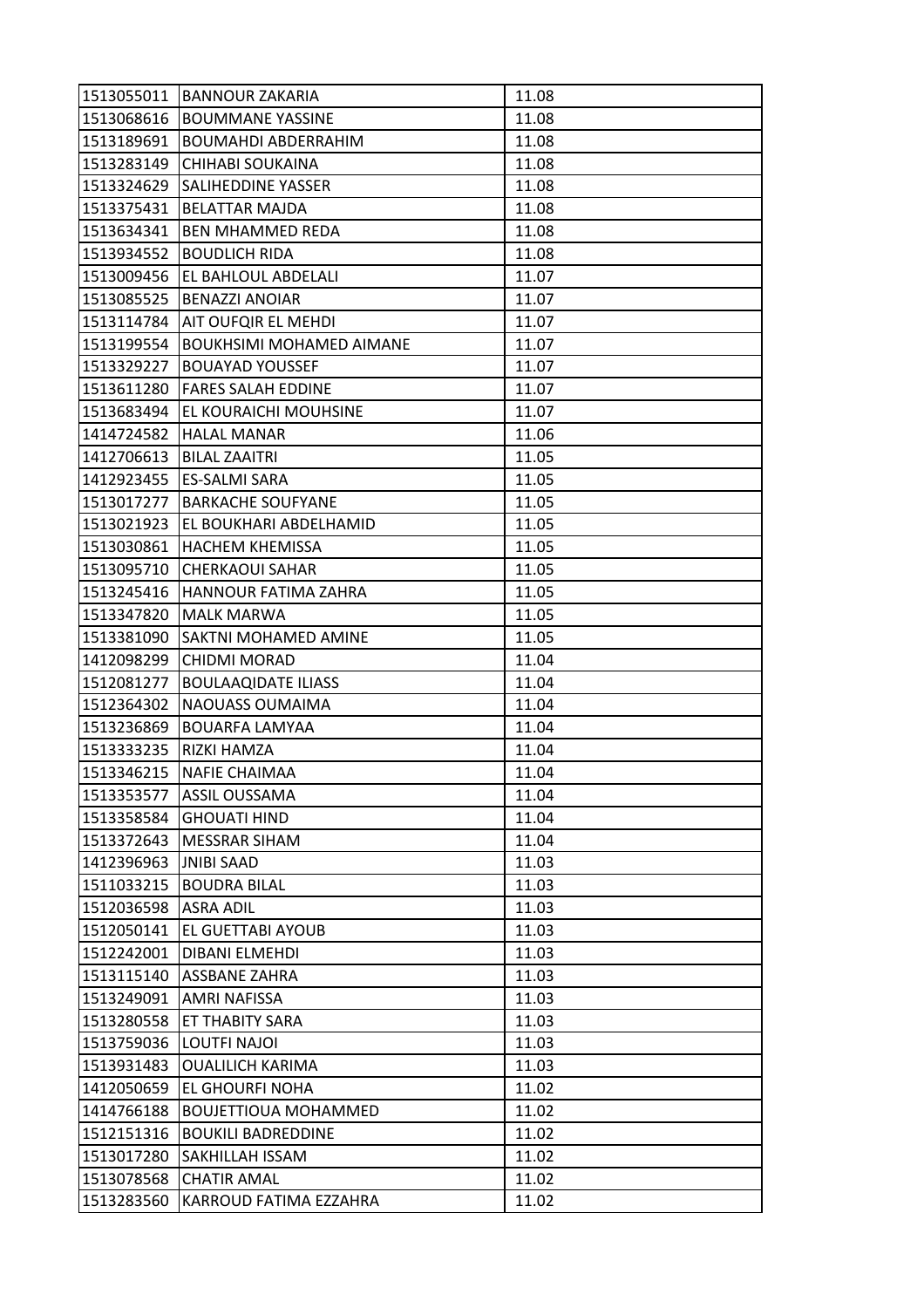| 1513331094 | <b>SIDQUI SOUKAINA</b>    | 11.02 |
|------------|---------------------------|-------|
| 1513938009 | <b>MERBOUH NADIA</b>      | 11.02 |
| 1412089958 | <b>ISMAIL CHAKIR</b>      | 11.01 |
| 1412918539 | <b>MESSAOUDI MOHAMED</b>  | 11.01 |
| 1513008157 | <b>ELALIOUI ISMAIL</b>    | 11.01 |
| 1513050474 | <b>ZIDANE SAAD</b>        | 11.01 |
| 1513090977 | <b>CHABBI OTHMANE</b>     | 11.01 |
| 1513282119 | MAZOUI HAMZA              | 11.01 |
| 1513539095 | ELALAMI IDRISSI HAITAM    | 11.01 |
| 1513631365 | <b>ELKALAI BADREDDINE</b> | 11.01 |
| 1513792309 | NOUALI MOHAMMED           | 11.01 |
| 1513859423 | <b>ESSABRI BOCHRA</b>     | 11.01 |
| 1513900168 | SAYOUKH IBTISSAM          | 11.01 |
| 1515592773 | YZZOGH YOUNESS            | 11.01 |
| 1412236548 | MAHMOUD JENNAI            | 11.00 |
| 1412377498 | <b>CHAFIKIDRISSI SARA</b> | 11.00 |
| 1412918889 | <b>MALKI AMINA</b>        | 11.00 |
| 1512923567 | <b>BEN ACHOUNE ISSAM</b>  | 11.00 |
| 1513009266 | ECHARHBILI MUSTAPHA       | 11.00 |
| 1513022109 | <b>IKOU SOUAD</b>         | 11.00 |
| 1513034613 | <b>BELAASEL ABDELILAH</b> | 11.00 |
| 1513067602 | ELMOULOUA FATIMA ZAHRAE   | 11.00 |
| 1513526490 | EL KHOUAITI GHIZLANE      | 11.00 |
| 1513806062 | SADDATI ANASS             | 11.00 |
| 1513933876 | LAHMAM ASSYA              | 11.00 |
| 1412010994 | <b>DIHADRIL LAYLA</b>     | 10.99 |
| 1513030798 | NABIGHA FATIMA            | 10.99 |
| 1513084294 | <b>MAMAS YASMINE</b>      | 10.99 |
| 1513238848 | <b>BENCHRIFA HICHAM</b>   | 10.99 |
| 1513282287 | SIMOURI OSSAMA            | 10.99 |
| 1513345434 | <b>FADEL SARA</b>         | 10.99 |
| 1513527846 | LAALAOUI AYA              | 10.99 |
| 1513531300 | <b>HINNACH OTHMAN</b>     | 10.99 |
| 1513802577 | EL HASNAOUI SOFIA         | 10.99 |
| 1412037965 | <b>MKHIMAR AYOUB</b>      | 10.98 |
| 1412325521 | <b>BENSGHEIR ILYASS</b>   | 10.98 |
| 1412348932 | <b>BAYNE TAOUFIK</b>      | 10.98 |
| 1512012613 | RAISS ABDERRAHMANE        | 10.98 |
| 1512015172 | EL BARKAOUI ZAKARIA       | 10.98 |
| 1512812021 | MOUNSEF MOHAMMED YASSINE  | 10.98 |
| 1513003761 | <b>SABIR ILHAM</b>        | 10.98 |
| 1513068255 | LAMZAOUAQ FATIMA ZAHRA    | 10.98 |
| 1513331366 | <b>ELKHAL ANAS</b>        | 10.98 |
| 1513343177 | LAMJAHED ABLA             | 10.98 |
| 1513359347 | <b>ELARBAOUI ELMEHDI</b>  | 10.98 |
| 1512077815 | <b>SAMOUT YOUSRA</b>      | 10.97 |
| 1513022598 | <b>FEKRAOUI LAMIA</b>     | 10.97 |
| 1513160450 | <b>OUSSOUS IMANE</b>      | 10.97 |
| 1513363972 | AIT RAMI FATIMA EZ ZAHRA  | 10.97 |
| 1513802572 | LAKRAFLI LAMYAE           | 10.97 |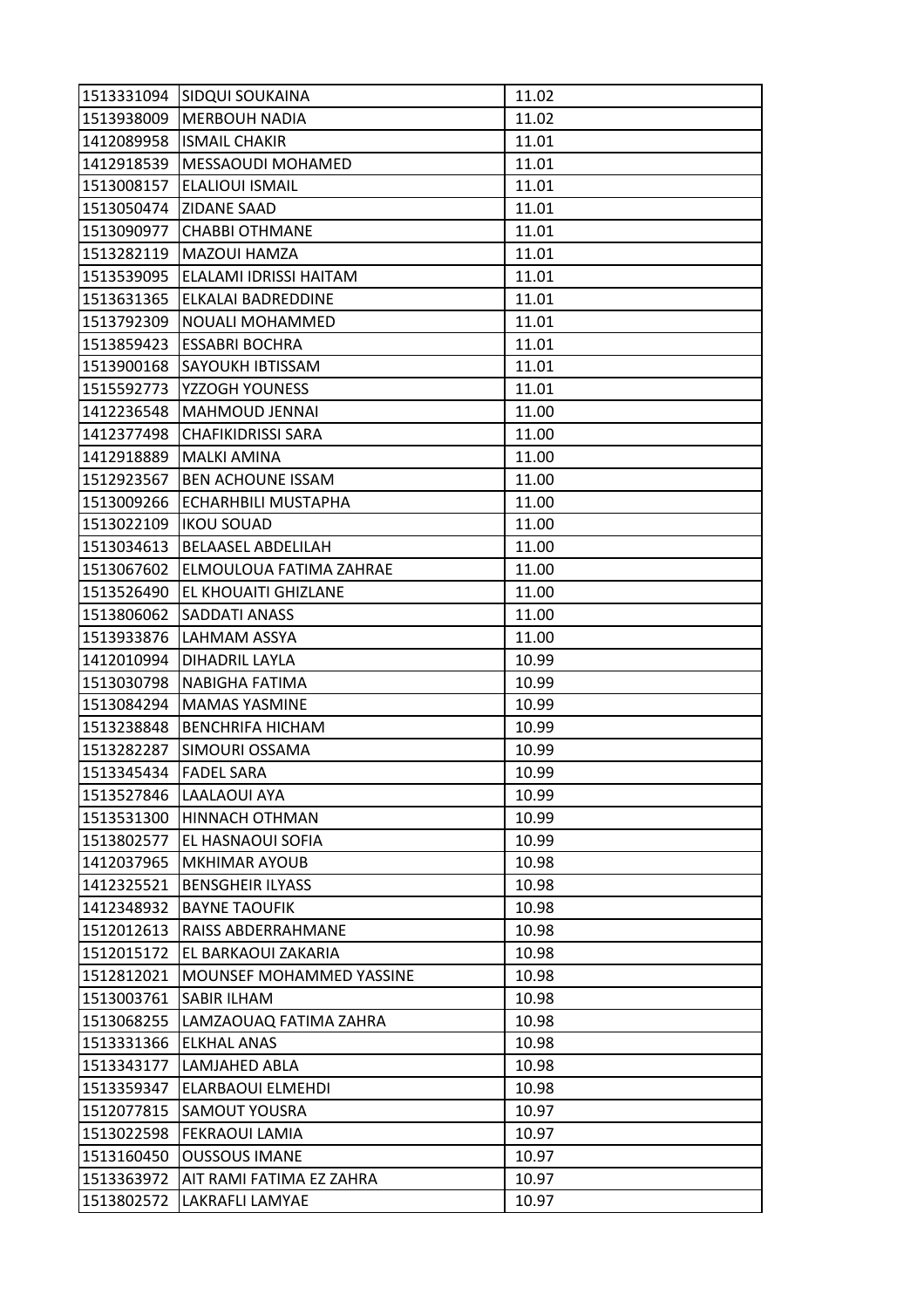| 1512171093               | <b>MOUNTASSIR LATIFA</b>                  | 10.96          |
|--------------------------|-------------------------------------------|----------------|
| 1512524391               | CHAFI MOHAMED AMINE                       | 10.96          |
| 1513777298               | <b>GAOUGAOU FATIMA AZ ZAHRAE</b>          | 10.96          |
| 1513944806               | <b>ABASSI SALMA</b>                       | 10.96          |
| 1513955113               | <b>HATIM ANOUAR</b>                       | 10.96          |
| 1515856554               | NAJI OUMAYMA                              | 10.96          |
| 1410271303               | JBILOU SALAH EDDINE                       | 10.95          |
| 1412055685               | <b>AYMEN DOUIDA</b>                       | 10.95          |
| 1412073593               | <b>MOAD ELIDRISSI DAFALI</b>              | 10.95          |
| 1412282352               | HAMMANI CHAIMAA                           | 10.95          |
| 1512278985               | EL MOUTAOUAKIL MOUSSA                     | 10.95          |
| 1512534706               | <b>SEKKOUR YOUSSEF</b>                    | 10.95          |
| 1513017363               | ABOUDAR HICHAM                            | 10.95          |
| 1513050771               | NIDOUAZIZ ACHRAF                          | 10.95          |
| 1513051117               | EL MOHI IHSANE                            | 10.95          |
|                          | 1513077258   HAZIM WIAM                   | 10.95          |
| 1515766172               | <b>EL YOUBI NAJIB</b>                     | 10.95          |
| 1411182747               | <b>SALHAOUI KHALIL</b>                    | 10.93          |
| 1412289252               | <b>SAFOUH SABRINE</b>                     | 10.93          |
| 1511273467               | YAQINE FATIMA EZZAHRA                     | 10.93          |
| 1513275984               | KHAILI OUMAIMA                            | 10.93          |
| 1411228560               | <b>MEHDI ELYAZIJI</b>                     | 10.92          |
| 1412872733               | <b>ATMANE OUMAYMA</b>                     | 10.92          |
| 1511026562               | <b>AHBBANE IDRISS</b>                     | 10.92          |
| 1512076710               | EL ATRI LOUBNA                            | 10.92          |
| 1513007386               | <b>BEN MESSAOU NOUHAILA</b>               | 10.92          |
| 1513012764               | <b>MESKOUR SAMAH</b>                      | 10.92          |
| 1513328418               | <b>ZAHRI WIAM</b>                         | 10.92          |
| 1513351910               | LYAZAMI SALWA                             | 10.92          |
|                          | 1513848236 SAALIOUA MOHAMED               | 10.92          |
| 1412526413               | <b>JIHANE MOUDAR</b>                      | 10.91          |
| 1512929729               | <b>AMMANI ILYAS</b>                       | 10.91          |
| 1513021761               | <b>MASSTOUR MOHAMED</b>                   | 10.91          |
| 1513066105               | <b>ZABDI YOUNESS</b>                      | 10.91          |
| 1513231237               | TAQI HAJAR                                | 10.91          |
| 1513279876               | <b>BENDAQ ASSIYA</b>                      | 10.91          |
| 1513318180               | <b>AIT KHOUYA ILYAS</b>                   | 10.91          |
| 1513331066<br>1513341248 | MOUAKKAD MOHAMED                          | 10.91          |
| 1513537034               | <b>MORCHAID MERIEM</b><br>AIT ELHAJ IKRAM | 10.91<br>10.91 |
| 1513548537               | <b>BAANNOU YOUSSOUF</b>                   | 10.91          |
| 1513956036               | <b>REGOUG HAYTAM</b>                      | 10.91          |
| 1412249325               | <b>MOHAMMED ELHILALI</b>                  | 10.90          |
| 1412760673               | <b>IKEN MOHAMED</b>                       | 10.90          |
| 1511934161               | <b>DERROU MOHAMED</b>                     | 10.90          |
| 1512005627               | KHAMCHAN MOURAD                           | 10.90          |
| 1512095584               | ELOUADI HAMZA                             | 10.90          |
| 1512099592               | KADDIOUI JAMAL EDDINE                     | 10.90          |
| 1512246676               | EL OUICHOUANI NASSIMA                     | 10.90          |
| 1512254525               | ELHASSOUNI KHALID                         | 10.90          |
|                          |                                           |                |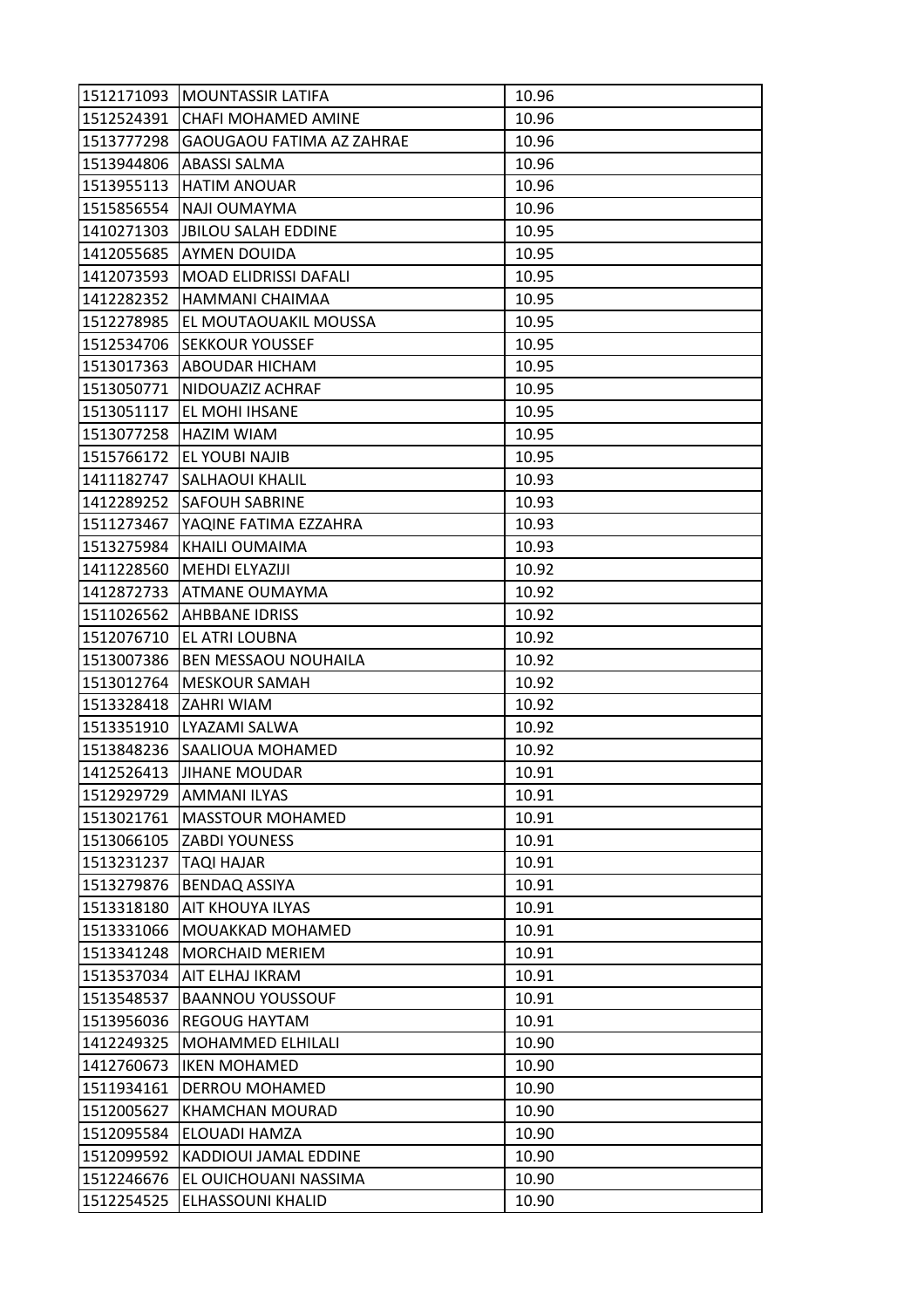| 1512751756 | MAHRAOUI ABDELMOUNAIM     | 10.90 |
|------------|---------------------------|-------|
| 1513015454 | <b>BOUFERTIH TAOUFIQ</b>  | 10.90 |
| 1513073475 | <b>BROUZIYNE YASMINE</b>  | 10.90 |
| 1513076735 | <b>BOUATBA ALI</b>        | 10.90 |
| 1513227831 | <b>BOUABIDI CHAYMAA</b>   | 10.90 |
| 1513241939 | <b>BADDOUSSI MERYEM</b>   | 10.90 |
| 1513617581 | <b>STITOU MOUAD</b>       | 10.90 |
| 1513620465 | EL QAISSI ANASS           | 10.90 |
| 1511170517 | ET TAOUJAR ANAS           | 10.89 |
| 1512360029 | <b>WAHBY BADR</b>         | 10.89 |
| 1513004859 | <b>ASBAA YASSINE</b>      | 10.89 |
| 1513040048 | KHNATI ASSIYA             | 10.89 |
| 1513089782 | <b>BOUJERKENE SALMA</b>   | 10.89 |
| 1513093366 | <b>ZOUITINE ZAHIRA</b>    | 10.89 |
| 1513101442 | KOUBI EL MEHDI            | 10.89 |
|            | 1513282063 ABIDATE MARIAM | 10.89 |
| 1513283434 | <b>BAHADOU ASMAA</b>      | 10.89 |
| 1412088495 | JAOUAD SAID               | 10.88 |
| 1511152285 | EL HOU FATIMA ZAHRA       | 10.88 |
| 1512160629 | <b>GHOUZ GHOUZ HAMZA</b>  | 10.88 |
| 1512250218 | <b>MAACHI IDRISS</b>      | 10.88 |
| 1513016312 | METBOUA FATIMA EZZAHRA    | 10.88 |
| 1513032822 | <b>MAZROUI BASSEM</b>     | 10.88 |
| 1513241959 | <b>ENNAOUI ADIL</b>       | 10.88 |
| 1513316569 | <b>TIRIRI HIBA</b>        | 10.88 |
| 1513804800 | <b>TIJAOUI SADEK</b>      | 10.88 |
| 1411242114 | ELHAIMEUR LAMYAA          | 10.87 |
| 1512171106 | <b>BOURZIK MOHAMED</b>    | 10.87 |
| 1513030851 | <b>EL BOUIHI AAFAF</b>    | 10.87 |
| 1513050078 | <b>ELYOUSY AISSAME</b>    | 10.87 |
| 1513056107 | SALIH NOUHAILA            | 10.87 |
| 1513186117 | SABBAR FATIMA EZZAHRA     | 10.87 |
| 1513234485 | <b>TAHRI HAMID</b>        | 10.87 |
| 1513372874 | EL KORCHI ANAS            | 10.87 |
| 1513616936 | LEMRHABBAR MOHAMED        | 10.87 |
| 1412538757 | <b>MOHAMMED GOUITI</b>    | 10.86 |
| 1512338910 | <b>ANEGMAR MOHAMMED</b>   | 10.86 |
| 1513006430 | <b>AMHIYEN KHADIJA</b>    | 10.86 |
| 1513013580 | RBIAI OUSSAMA             | 10.86 |
| 1513073086 | M GHARI IBTISSAM          | 10.86 |
| 1513199540 | <b>AZIZ MUSTAPHA</b>      | 10.86 |
| 1513230190 | REBBAH HAMZA              | 10.86 |
| 1513936813 | KHATTABI FILALI SOUFIANE  | 10.86 |
| 1412776887 | <b>LARHRISSI AYOUB</b>    | 10.85 |
| 1512020236 | <b>CHEKKAR HAFSA</b>      | 10.85 |
| 1513012020 | KHOUYA SAID               | 10.85 |
| 1513023508 | <b>AOUZAL JIHANE</b>      | 10.85 |
| 1513076026 | BENDAOUD MOHAMED AMINE    | 10.85 |
| 1513094077 | <b>BERRAHOU EL MAHDI</b>  | 10.85 |
| 1513549552 | <b>CHERKAOUI AYA</b>      | 10.85 |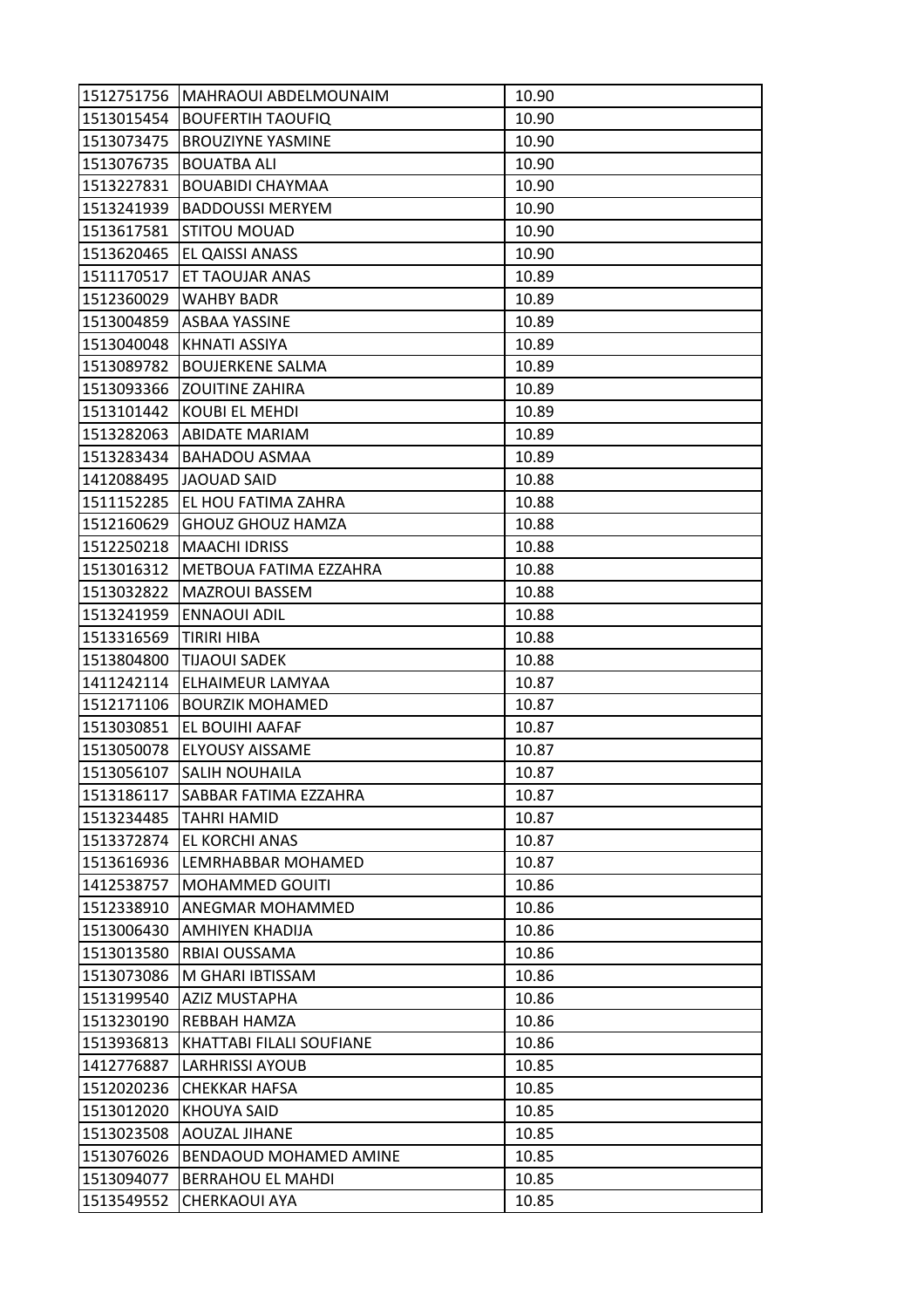| 1513862850 | <b>BIDRI AYOUB</b>         | 10.85 |
|------------|----------------------------|-------|
| 1515126320 | <b>ELAARFAOUI YOUSSEF</b>  | 10.85 |
| 1411011215 | <b>BAKHTI YOUSSEF</b>      | 10.84 |
| 1412231534 | EL-KAMMAL IBTISSAM         | 10.84 |
| 1513013806 | ABOU ELMARAH AMINA         | 10.84 |
| 1513112416 | ELGARBA ASSIA              | 10.84 |
| 1513174160 | YASSINE HADEZZINE          | 10.84 |
| 1513381522 | ZERROU SALMA               | 10.84 |
| 1513537006 | ZAOUI OUMAIMA              | 10.84 |
| 1513552309 | <b>FARAH JIHANE</b>        | 10.84 |
| 1412089190 | <b>ABDELHAKIM FAYK</b>     | 10.83 |
| 1512029315 | <b>BOUHALI ANAS</b>        | 10.83 |
| 1513098860 | RABBAHI NABIL              | 10.83 |
| 1513279969 | <b>BAN EL HAQ AHMED</b>    | 10.83 |
| 1513357064 | <b>DAHHAK SALIMA</b>       | 10.83 |
| 1513366511 | EL HODALY ZOUHAIR          | 10.83 |
| 1513807859 | <b>ZEMHOUTE ABDELILAH</b>  | 10.83 |
| 1513938088 | <b>ABERBACH HASNAE</b>     | 10.83 |
| 1513092595 | <b>ELMAALOUM CHAIMAE</b>   | 10.82 |
| 1513242506 | <b>ALLAM HOUDA</b>         | 10.82 |
| 1513283181 | <b>BOUADEL HASNAA</b>      | 10.82 |
| 1513321385 | EL KSABI SALWA             | 10.82 |
| 1513331277 | <b>ZOUHAIR ABOUBAKR</b>    | 10.82 |
| 1513338816 | <b>OUALI AMINE</b>         | 10.82 |
| 1412755923 | EL OUANNANI SAFAE          | 10.80 |
| 1512286672 | <b>BELBSIR MOUAD</b>       | 10.80 |
| 1513021797 | DADY ABDELHADI             | 10.80 |
| 1513281004 | EL FOUIRI KHADIJA          | 10.80 |
| 1513356007 | <b>HOULALI AMINE</b>       | 10.80 |
| 1513359887 | <b>FATIH ZAKARIA</b>       | 10.80 |
| 1512076637 | KORCHI ZAKARIA             | 10.79 |
| 1512408875 | ELYAMANI BRAHIM            | 10.79 |
| 1512551619 | <b>FEDEHI HOSSAMEDDINE</b> | 10.79 |
| 1513198013 | <b>OUABIR WALID</b>        | 10.79 |
| 1411014411 | <b>BOUGUERN MOHAMED</b>    | 10.78 |
| 1512926254 | <b>OUTMANI SOUFIANE</b>    | 10.78 |
| 1513040220 | <b>BENNOMAN ICHRAK</b>     | 10.78 |
| 1513050337 | EL ASRI FARID              | 10.78 |
| 1513338431 | <b>BERRADI AYOUB</b>       | 10.78 |
| 1412068722 | <b>AMARSINE HIBA</b>       | 10.77 |
| 1412290798 | LEMGHYERATTE SOUFIANE      | 10.77 |
| 1412338989 | <b>ZAID ELGHOUFIRI</b>     | 10.77 |
| 1412395858 | <b>DELMANI HANAE</b>       | 10.77 |
| 1512031568 | <b>BITI HAITAM</b>         | 10.77 |
| 1513077454 | KALAM IDRISSI MOUAD        | 10.77 |
| 1513077502 | EL QARFAD OUSSAMA          | 10.77 |
| 1513083209 | KHATER FATIMA              | 10.77 |
| 1513101422 | <b>KHALIDY MEHDI</b>       | 10.77 |
| 1513189724 | TARIK SAAD ALLAH           | 10.77 |
| 1513244370 | RIMI IKRAM                 | 10.77 |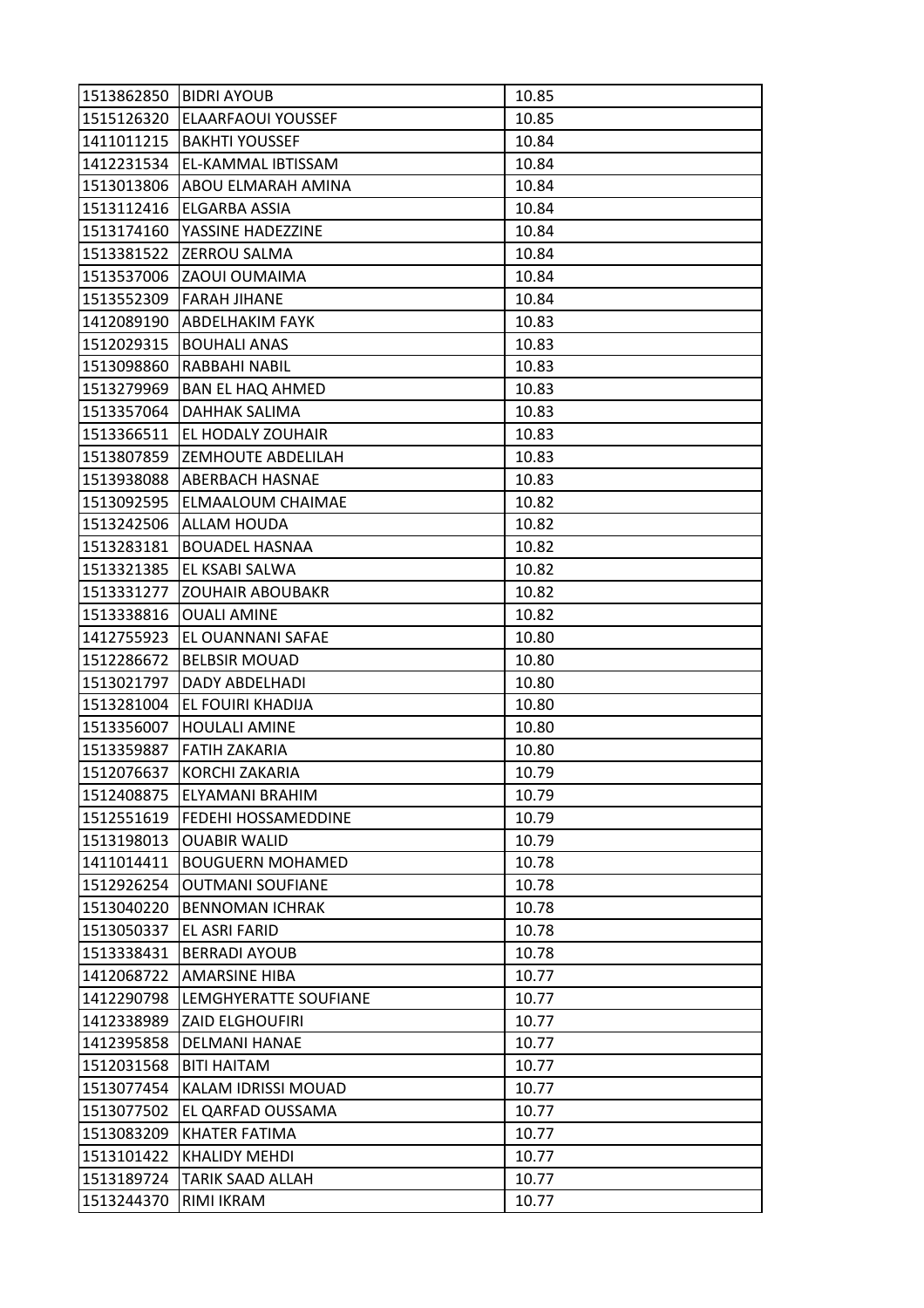| 1513245252 | <b>BAHRAOUI FATIMA ZOHRA</b>   | 10.77 |
|------------|--------------------------------|-------|
| 1513380593 | LAHLOU FATIMA ZAHRA            | 10.77 |
| 1412612955 | HIBA ECHCHEHIBA                | 10.76 |
| 1511068225 | <b>KHARBOUCH ISMAIL</b>        | 10.76 |
| 1512000210 | <b>BAQUIA EL HASSAN</b>        | 10.76 |
| 1513029044 | TALA HASSNA                    | 10.76 |
| 1513246119 | YASSINE GUERRAB                | 10.76 |
| 1513275319 | RAJEB YASSINE                  | 10.76 |
| 1513329243 | <b>ISLAH NOUHAILA</b>          | 10.76 |
| 1513940857 | TEMOUCH SA D                   | 10.76 |
| 1513944862 | <b>SELLAMI IMANE</b>           | 10.76 |
| 1513952700 | <b>BOUGRINE AHMED HAMZA</b>    | 10.76 |
| 1410256117 | <b>ABDELGHAFOUR MITTOU</b>     | 10.75 |
| 1411080736 | <b>HAMZA OUAAJIK</b>           | 10.75 |
| 1412781869 | <b>TINAKOUA SARA</b>           | 10.75 |
| 1511053045 | EL ASSALI AYOUB                | 10.75 |
| 1512925363 | <b>BOT BOT AYOUB</b>           | 10.75 |
| 1513021921 | ED DOKKALY MOHAMED             | 10.75 |
| 1513077379 | <b>OUILALI MOHAMED TAHA</b>    | 10.75 |
| 1513099540 | <b>BENJAANID HAFSA</b>         | 10.75 |
| 1513280713 | <b>HAOUDI ZINEB</b>            | 10.75 |
| 1513340391 | <b>BENMAKDAD NADIA</b>         | 10.75 |
| 1513363929 | <b>ZAROUALI BOUCHRA</b>        | 10.75 |
| 1513863720 | LAHBIB ANAS                    | 10.75 |
| 1412052144 | EL ANSARI KHALIL               | 10.74 |
| 1513003665 | <b>NAAIM SOUHAILA</b>          | 10.74 |
| 1513041405 | ROCHDI KHADIJA                 | 10.74 |
| 1513240518 | EL FILAHI MERYEM               | 10.74 |
| 1513363836 | <b>ESSAKHI OUADIE</b>          | 10.74 |
| 1513550334 | BENHADDOUCH YASSINE ABDERRAHMA | 10.74 |
| 1513620492 | <b>BOUZIANI YOUSSRA</b>        | 10.74 |
| 1412004613 | EL AISSI MAROUA                | 10.73 |
| 1513003802 | <b>AMAAZI RABAB</b>            | 10.73 |
| 1513093122 | <b>IQIQ MOUNIR</b>             | 10.73 |
| 1513231359 | MORCHID SOUMAYA                | 10.73 |
| 1513279295 | EL LAMII MERYEM                | 10.73 |
| 1513282229 | <b>MERYEME MOUSSAID</b>        | 10.73 |
| 1513544947 | ETTAOUSSI REDA                 | 10.73 |
| 1513787622 | ELHAJJAJI OUMAYMA              | 10.73 |
| 1513900202 | MOKTAFI MOHAMED AMINE          | 10.73 |
| 1513943800 | <b>OUCHQI MOUHSSINE</b>        | 10.73 |
| 1410246400 | <b>AYOUB EL HIBA</b>           | 10.72 |
| 1411243156 | <b>JIHANE CHOUAREF</b>         | 10.72 |
| 1412086942 | SOUMIA AIT ELBIED              | 10.72 |
| 1412530270 | YOUNESSOULEIMANI-HOUTI-HASSANI | 10.72 |
| 1512088037 | LAHTITA MALIKA                 | 10.72 |
| 1513009462 | <b>LODLI SAIDA</b>             | 10.72 |
| 1513032667 | <b>BOUAMAIR ASMA</b>           | 10.72 |
| 1513193905 | <b>TAHIRI SOUMAYA</b>          | 10.72 |
| 1513332131 | EL AASKRI ASMAE                | 10.72 |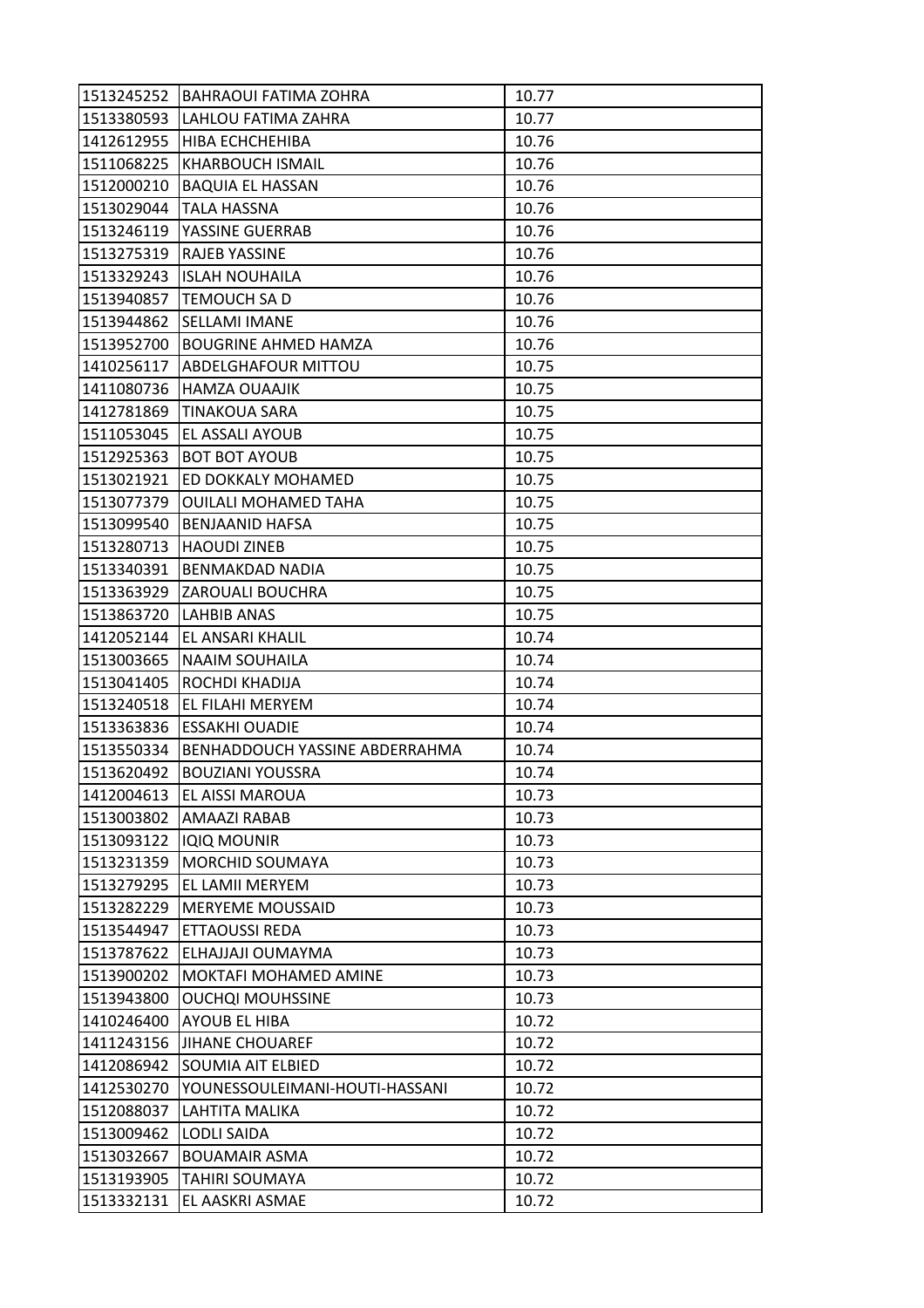| 1513930271             | <b>BELKASEM MOHAMMED</b>          | 10.72 |
|------------------------|-----------------------------------|-------|
| 1513955079             | <b>ELOUAFI ANAS</b>               | 10.72 |
| 1411743346             | MOHAMMED ALAMI                    | 10.71 |
| 1411931940             | AIT BRIK HATIM                    | 10.71 |
| 1513018364             | <b>HDIA YASSIR</b>                | 10.71 |
| 1513078574             | LOURIGA SOUKAINA                  | 10.71 |
| 1513099642             | <b>BAYDAOUI AYOUB</b>             | 10.71 |
| 1513112407             | M GUIGUIZE ILHAM                  | 10.71 |
| 1513241895             | <b>JRA MANAL</b>                  | 10.71 |
| 1513809977             | EL AZZOUZI ZAKARIA                | 10.71 |
| 1513875006             | <b>BENDAHMANI NADIR</b>           | 10.71 |
| 1512181768             | <b>OUCHIBOU EL MEHDI</b>          | 10.70 |
| 1512243026             | <b>ZINE OMAIMA</b>                | 10.70 |
| 1513003750             | <b>ELASIRI YASSIR</b>             | 10.70 |
| 1513931942             | ENNACIRI ZAKARIA                  | 10.70 |
| 1513112449 JBILI HAMZA |                                   | 10.68 |
| 1513347801             | <b>BOUCETTA KHAOULA</b>           | 10.68 |
| 1513785241             | MOUTAICH KHAOULA                  | 10.68 |
| 1414888321             | <b>IBRAHIM EL HARRAOUI</b>        | 10.67 |
| 1511086274             | DAOU SOUKAINA                     | 10.67 |
| 1512068810             | <b>AIT BOU LOUDEN BADEREDDINE</b> | 10.67 |
| 1512151318             | MERSELMIZ SAYFEDDINE              | 10.67 |
| 1512242939             | <b>HIMOUDI REDA</b>               | 10.67 |
| 1513005861             | EL AFFANI SARA                    | 10.67 |
| 1513050410             | LOUBNA FADILI                     | 10.67 |
| 1513248081             | <b>BENTALEB MOHAMMED</b>          | 10.67 |
| 1513249183             | KARIM ELMEKKI                     | 10.67 |
| 1511273586             | YARHZOU EL MEHDI                  | 10.66 |
| 1513160530             | EL HILALI MERYEM                  | 10.66 |
| 1513171600             | <b>BEN TOUDA YOUSSEF</b>          | 10.66 |
| 1513802698             | EL HASSNAOUI IMANE                | 10.66 |
| 1412378453             | <b>SAFIDINE ZAKARIA</b>           | 10.65 |
| 1412399288             | <b>BOUSSALEM HAMZA</b>            | 10.65 |
| 1512241835             | <b>HOUIDER RAJAA</b>              | 10.65 |
| 1513050889             | <b>FARAH SABAH</b>                | 10.65 |
| 1513068522             | LAAFO MEHDI                       | 10.65 |
| 1513082271             | <b>BENBELKHEIR GHIZLANE</b>       | 10.65 |
| 1513083128             | AIT AOURI HOUSSAM                 | 10.65 |
| 1513086182             | AGUINAZ OMAIMA                    | 10.65 |
| 1513090920             | <b>BOUHAMIDA HAJAR</b>            | 10.65 |
| 1513099372             | <b>OUZAKA KHADIJA</b>             | 10.65 |
| 1513281291             | <b>FERTOUL FATHALLAH</b>          | 10.65 |
| 1513293151             | <b>BAHRAOUI AYMAN</b>             | 10.65 |
| 1513341092             | <b>BARKATE BADREDDINE</b>         | 10.65 |
| 1513345626             | <b>ABID YOUNESS</b>               | 10.65 |
| 1513936588             | SOULIMANI MOHAMED                 | 10.65 |
| 1412805427             | YACINE BOUZIANE                   | 10.64 |
| 1512030379             | <b>AHAROUANE AMINE</b>            | 10.64 |
| 1513016474             | <b>BOUNA NOUR EDDINE</b>          | 10.64 |
| 1513016815             | CHAACHOUAY FATIMA                 | 10.64 |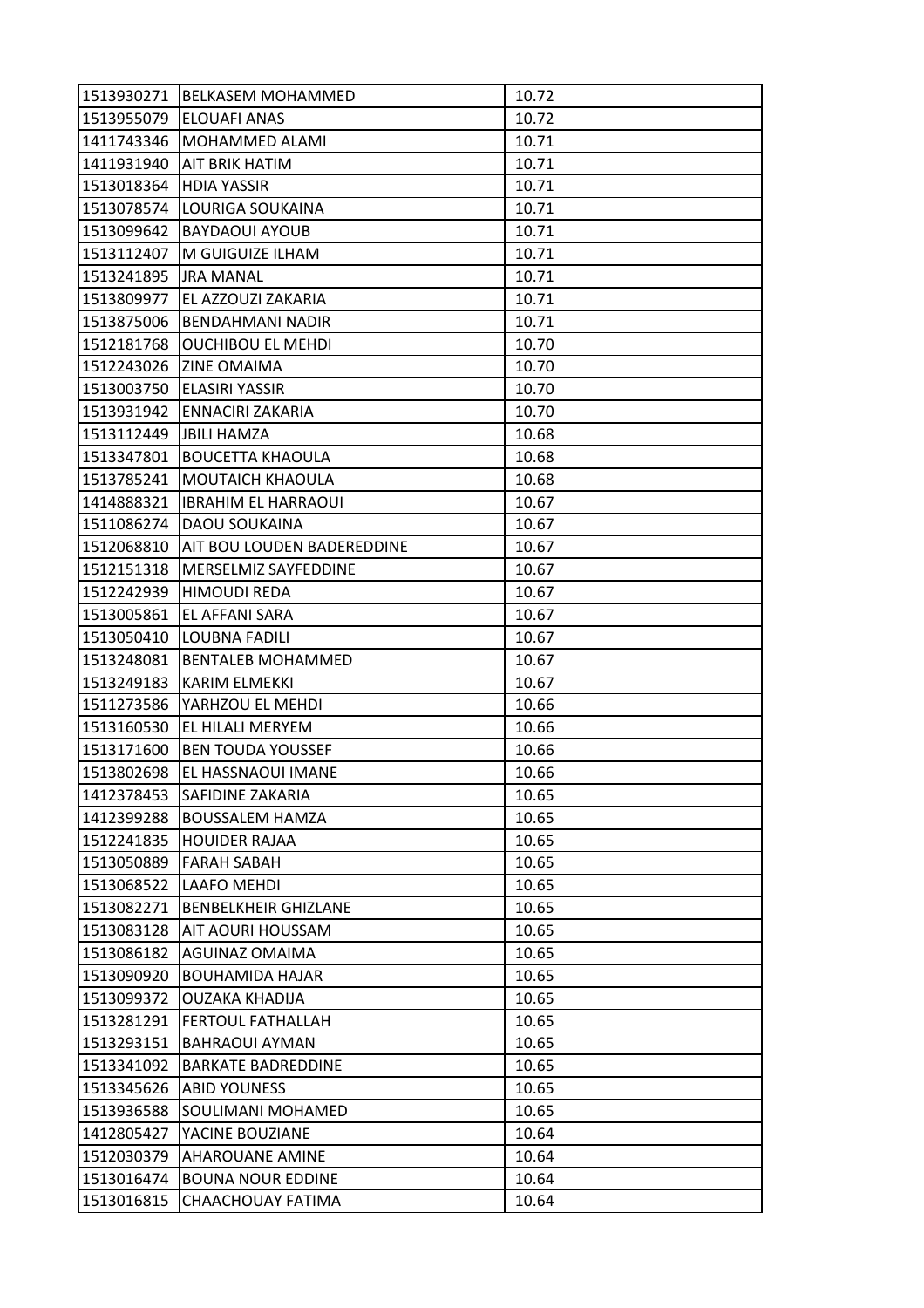| 1513018779 | <b>BOUHADA OMAR</b>           | 10.64 |
|------------|-------------------------------|-------|
| 1513095709 | <b>BEN RAIS FATIMA ZAHRA</b>  | 10.64 |
| 1513281891 | ELKETANI LAILA                | 10.64 |
| 1513526402 | <b>BENYOUSSEF NOUHAILA</b>    | 10.64 |
| 1513806938 | <b>BEKKAL NAOUFEL</b>         | 10.64 |
| 1412242919 | <b>OUMAIMA MADAR</b>          | 10.63 |
| 1412244249 | <b>MERIEM ZOUHRI</b>          | 10.63 |
| 1513006343 | <b>OUASMIH MOHAMED KHALIL</b> | 10.63 |
| 1513078575 | <b>ERRAJI SOUMAYA</b>         | 10.63 |
| 1513089053 | HNIKI OUMAIMA                 | 10.63 |
| 1513292476 | <b>HAIMOUD OMAR</b>           | 10.63 |
| 1412282451 | <b>GHANNOUCHI SAID</b>        | 10.62 |
| 1412347504 | <b>JAWAL IMAD</b>             | 10.62 |
| 1412360954 | <b>ELJABIRI OMAR</b>          | 10.62 |
| 1512006271 | <b>TAHRI KHAOULA</b>          | 10.62 |
| 1512904845 | <b>BELLOUAHAB YASSINE</b>     | 10.62 |
| 1513229613 | <b>ARRACHI IMANE</b>          | 10.62 |
| 1513281066 | <b>BARAKAT NOURA</b>          | 10.62 |
| 1513809008 | <b>ABARRAH AYOUB</b>          | 10.62 |
| 1513944131 | <b>TOUATI HAYTAM</b>          | 10.62 |
| 1412034912 | RACHDI AYMANE                 | 10.61 |
| 1513115534 | EJJAAOUANI GHIZLANE           | 10.61 |
| 1513227748 | ISLIBANI KHADIJA              | 10.61 |
| 1513231579 | MEKOUAR MOHAMED ABDERRAHMANE  | 10.61 |
| 1513243908 | NAINIA MOHAMMED               | 10.61 |
| 1513248182 | ZARAANI ZAYAD                 | 10.61 |
| 1513804239 | <b>SAFI SOUFIANE</b>          | 10.61 |
| 1412929709 | EL-GHALAM SAID                | 10.60 |
| 1513016508 | ELGHOUDANI ISMAIL             | 10.60 |
| 1513021444 | <b>AIT RAHOU LMAHDI</b>       | 10.60 |
| 1513050466 | <b>AGNAOU AMINE</b>           | 10.60 |
| 1513231420 | <b>TARRAB HAMZA</b>           | 10.60 |
| 1513248118 | <b>ELAMMARI ZINEB</b>         | 10.60 |
| 1513283056 | <b>ELOS ZINEB</b>             | 10.60 |
| 1513365973 | <b>SAADOUNI HASNA</b>         | 10.60 |
| 1513382808 | <b>CHARRAT HOUDA</b>          | 10.60 |
| 1513539071 | ETTALBI HAMZA                 | 10.60 |
| 1513625916 | <b>ELYAZID MOHAMED</b>        | 10.60 |
| 1513947386 | AGRAOU ILYAS                  | 10.60 |
| 1512246604 | <b>BOUZAIRI AYOUB</b>         | 10.59 |
| 1512253227 | ELLEFAF OUMAIMA               | 10.59 |
| 1513024871 | AIT OUALI FATIMA ZOHRA        | 10.59 |
| 1513050457 | AJEF KHAOULA                  | 10.59 |
| 1513076104 | EL HAJAMI HIND                | 10.59 |
| 1513094040 | EL FARJI HOUDA                | 10.59 |
| 1513240647 | LAMLIOUI HASNAA               | 10.59 |
| 1513366340 | <b>HOUSNY OUMAIMA</b>         | 10.59 |
| 1513371428 | DAMI ELKHANSAA                | 10.59 |
| 1513805923 | <b>BOUGRINE WALID</b>         | 10.59 |
| 1412628680 | LAAIMOUMI ZAKARIA             | 10.58 |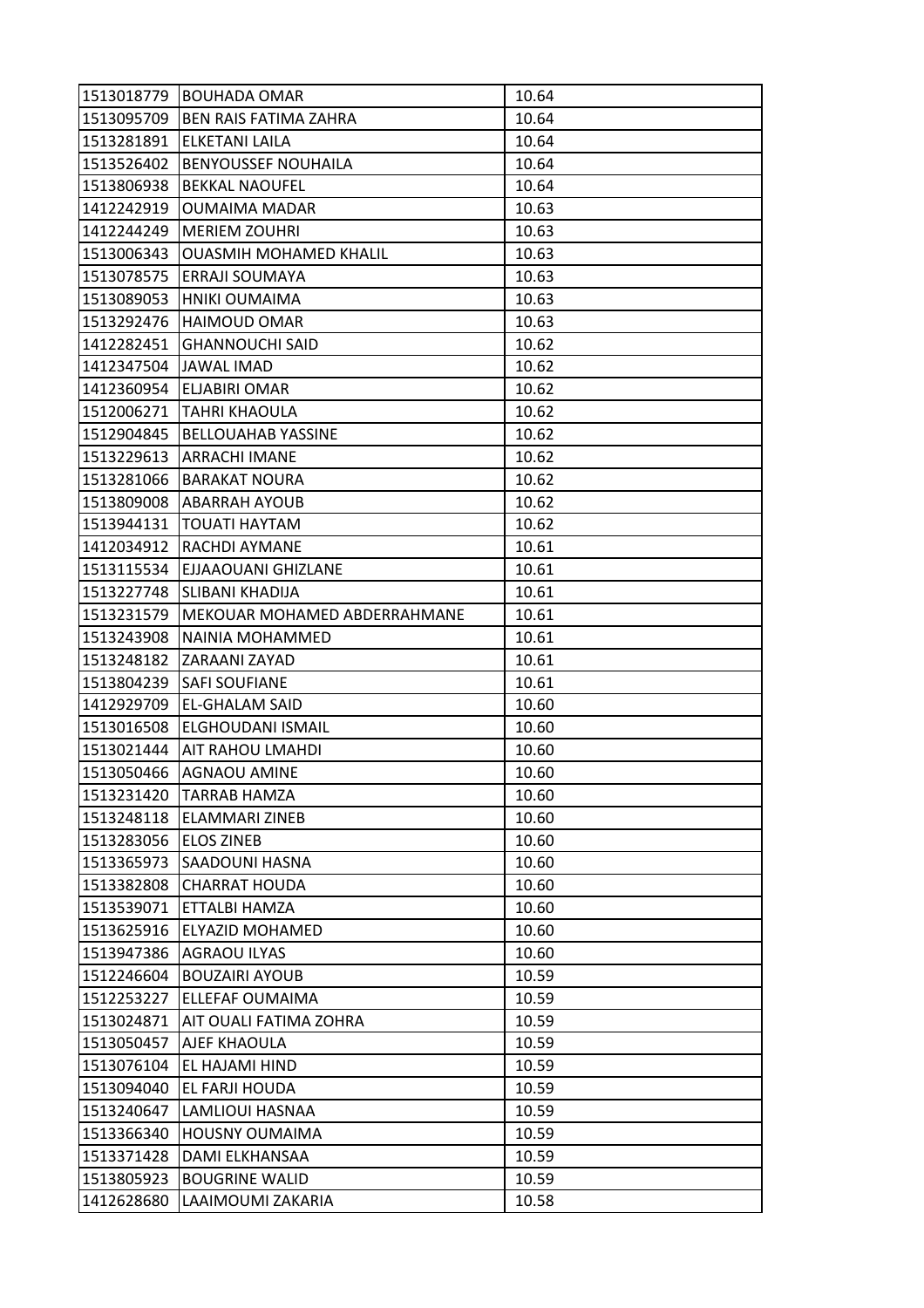| 1511242006 | IMEHAIH SALAH EDDINE             | 10.58 |
|------------|----------------------------------|-------|
|            | 1512004077 AZEROUAL HAMZA        | 10.58 |
| 1512524407 | <b>BENBREK YASSINE</b>           | 10.58 |
| 1513068686 | JAMAL TABIT HAMZA                | 10.58 |
| 1513937852 | <b>HAJJI HOUDA</b>               | 10.58 |
| 1412802747 | <b>AYOUB LAHRACHE</b>            | 10.57 |
| 1512247770 | KHATIM RAJAA                     | 10.57 |
| 1513023543 | AIT HMAIMER MARYAM               | 10.57 |
| 1513936704 | <b>BELFKIH KAHLIL</b>            | 10.57 |
| 1412007761 | IAIT ELHAJ SOUFIANE              | 10.55 |
| 1512096536 | <b>BAKHA ISMAIL</b>              | 10.55 |
| 1513000881 | <b>SAMIR ACHRAF</b>              | 10.55 |
| 1513017288 | <b>BOUMAAOUED NOUREDDINE</b>     | 10.55 |
| 1513196754 | <b>ZRIOUIL BAKR</b>              | 10.55 |
| 1513238060 | ELHAOUARI SAAD                   | 10.55 |
|            | 1513240507 ATTOUF MERIEM         | 10.55 |
| 1513246655 | lELGUEDDAR SALMA                 | 10.55 |
| 1513246779 | <b>HBEIZE HAMZA</b>              | 10.55 |
| 1513282283 | <b>GADA ABDELLAH</b>             | 10.55 |
| 1513379856 | <b>OUALI ILYAS</b>               | 10.55 |
|            | 1513943495  LOUIZI MOHAMED AMINE | 10.55 |
| 1512903284 | <b>EMTIL YASSINE</b>             | 10.54 |
| 1513100172 | <b>AOUAD WISSAL</b>              | 10.54 |
| 1513112415 | <b>ZOUHRI HICHAM</b>             | 10.54 |
| 1513335171 | <b>HAMED FATIMA</b>              | 10.54 |
| 1513362625 | <b>EL AMARTI ACHRAF</b>          | 10.54 |
| 1513382154 | LEMSSAOUI BADR                   | 10.54 |
| 1513537014 | ELALAOUI OUSSAMA                 | 10.54 |
| 1513645107 | CHAOUI OUSSAMA                   | 10.54 |
|            | 1513802585 SABRI MAJDA           | 10.54 |
| 1412073700 | FATIMA ZOHRA AIT BAAYA           | 10.53 |
| 1512369778 | <b>SOUAD CHOUKRAALLAH</b>        | 10.53 |
| 1512391488 | <b>SABIL YOUSRA</b>              | 10.53 |
| 1513283052 | <b>MAHRY BOUTHAYNA</b>           | 10.53 |
| 1412089959 | MOHAMED AMINE ETAMALLOUK         | 10.52 |
| 1412095007 | <b>FARAH ELALEM</b>              | 10.52 |
| 1512004756 | EL GHOURISSI MOHAMED             | 10.52 |
| 1513006984 | <b>SFAIRI IMANE</b>              | 10.52 |
| 1513084270 | AIT BAAYA SOUKAINA               | 10.52 |
| 1513244406 | HNICHE AMINE                     | 10.52 |
| 1513551776 | <b>MOKHLIS OUSSAMA</b>           | 10.52 |
| 1513853830 | MIZEB IKRAM                      | 10.52 |
| 1513871609 | <b>AZIZI JIHANE</b>              | 10.52 |
| 1414179557 | CHARROU MOHAMED AMNE             | 10.51 |
| 1511088353 | <b>OUBOU BADR</b>                | 10.51 |
| 1511687438 | MOHRACH HAMZA                    | 10.51 |
| 1513014231 | LYAJOURI ZAKARIA                 | 10.51 |
| 1513014350 | CHERKAOUI FATIMA ZAHRA           | 10.51 |
| 1513095982 | FIKRI ABDELKARIM                 | 10.51 |
| 1513274735 | <b>ARJOUNE AYOUB</b>             | 10.51 |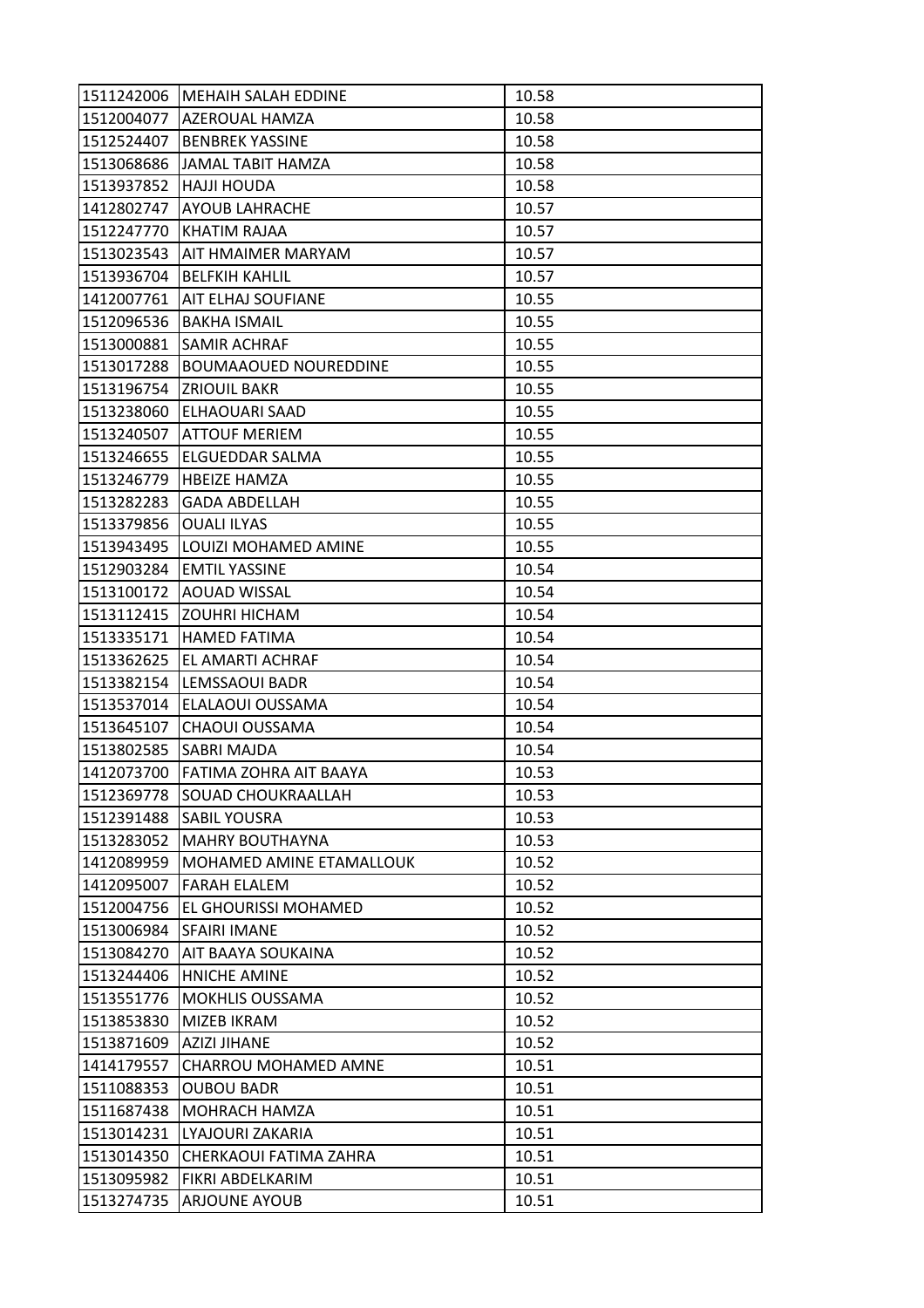| 1513276616 | <b>BENCHRA MOHAMED</b>        | 10.51 |
|------------|-------------------------------|-------|
| 1513356723 | EL BARNAKI ABDERRAHIM         | 10.51 |
| 1513369898 | <b>HDIDOU BADREDDINE</b>      | 10.51 |
| 1513760008 | DANI KHAWLA                   | 10.51 |
| 1412098095 | <b>BOUDRIGA AHMED YASSINE</b> | 10.50 |
| 1512248611 | MAZZALE IMRANE                | 10.50 |
| 1513252802 | <b>ESS BBAH CHAIMA</b>        | 10.50 |
| 1513376715 | ALAMGHARI HIBA                | 10.50 |
| 1513608323 | <b>BENSMAA BADR</b>           | 10.50 |
| 1412073704 | YOUNES BOULADHANE             | 10.49 |
| 1412075756 | KHADIJA AIT OUARAB            | 10.49 |
| 1412270810 | LABROUJ SAFAA                 | 10.49 |
| 1412376069 | AMZIL IMAD                    | 10.49 |
| 1512078263 | ELKENZI AKRAM                 | 10.49 |
| 1513281739 | <b>MANNI OMAR</b>             | 10.49 |
| 1513283103 | KHACHCHABI ROUKAYA            | 10.49 |
| 1513533188 | <b>WAHIB MANAL</b>            | 10.49 |
| 1512075773 | AIT MOUSSA NOUR EDDINE        | 10.48 |
| 1512918874 | <b>TAHIR HAMZA</b>            | 10.48 |
| 1513112445 | <b>BENCHIKH OUAFA</b>         | 10.48 |
|            | 1513241719   LAKHDAR HAFIDA   | 10.48 |
| 1513358940 | JOUWAD SAID                   | 10.48 |
| 1412282327 | <b>FADILI YOUSSEF</b>         | 10.47 |
| 1512533390 | <b>AIT OFKIR YOUSSEF</b>      | 10.47 |
| 1513022090 | <b>ISEHLI MOHAMED</b>         | 10.47 |
| 1513037772 | <b>NTIFI MOHAMED</b>          | 10.47 |
| 1513048885 | <b>BOUNNIT ABDELJABBAR</b>    | 10.47 |
| 1513937914 | <b>AITHAMMADI OUSSAMA</b>     | 10.47 |
| 1412099047 | <b>MEHDI AIT SIF</b>          | 10.46 |
| 1412251291 | <b>MOHAMMED BAHRI</b>         | 10.46 |
| 1511089184 | ACHIQ ABDESSAMIA              | 10.46 |
| 1512015202 | <b>HAYANE MUSTAFA</b>         | 10.46 |
| 1512809406 | DIOUAN AYMAN                  | 10.46 |
| 1513112534 | <b>ASKHATIR ASMA</b>          | 10.46 |
| 1513152367 | EL FATMI HIND                 | 10.46 |
| 1513280625 | LAYOUDI ELMEHDI               | 10.46 |
| 1513943576 | <b>BELABED ABDELILAH</b>      | 10.46 |
| 1412005672 | HMITTI HINDE                  | 10.45 |
| 1412189372 | <b>FASSIH MOUHCINE</b>        | 10.45 |
| 1513087470 | <b>BOUCHEN HOUSNI</b>         | 10.45 |
| 1513706725 | TAGANCHI MARIEM               | 10.45 |
| 1513937722 | AMRANI HOUSSAM                | 10.45 |
| 1513939582 | <b>JERDOUJ ELMEHDI</b>        | 10.45 |
| 1512050174 | <b>BOUALI HAMID</b>           | 10.43 |
| 1513012136 | <b>OUASSOU LAHCEN</b>         | 10.43 |
| 1513245672 | NAFZAOUI YASSINE              | 10.43 |
| 1513364228 | <b>GUEROUANE ZINEB</b>        | 10.43 |
| 1511038369 | WAHIA ABDELAZIZ               | 10.42 |
| 1512703908 | RZOUKI KHOULOUD               | 10.42 |
| 1513003682 | LAMOUADDEN ILYES              | 10.42 |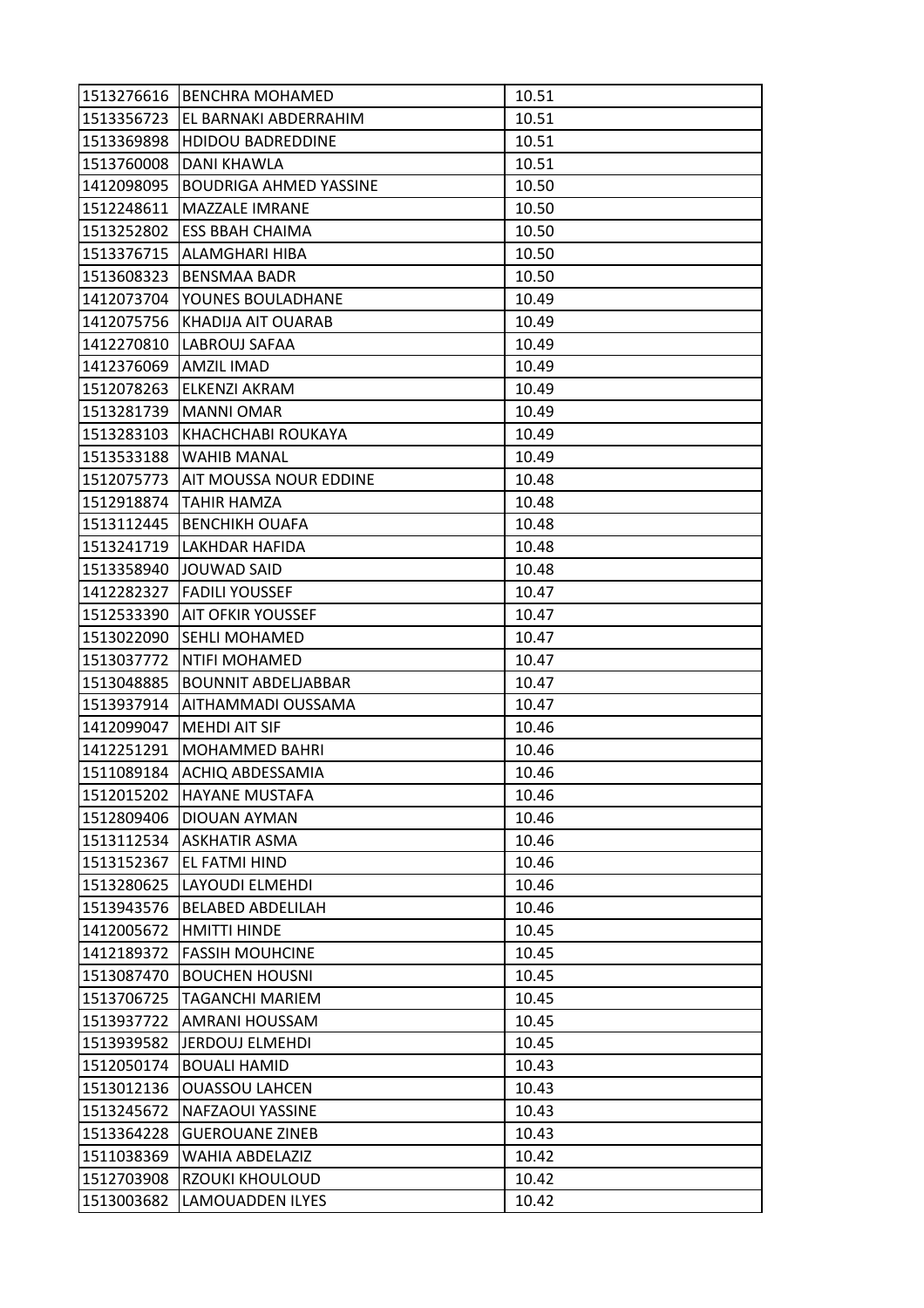| 1513279515 | <b>LOTFI YOUSSEF</b>            | 10.42 |
|------------|---------------------------------|-------|
| 1513280765 | <b>OUIDAD NAOUA</b>             | 10.42 |
| 1513359201 | MAZOUZ OUSSAMA                  | 10.42 |
| 1513366488 | EL HACHEMY IMANE                | 10.42 |
| 1513618309 | <b>LOTFI SIHAM</b>              | 10.42 |
|            | 1513814889 ZAHDALI RHIZLAN      | 10.42 |
| 1513930299 | <b>EL BABANI MOHAMED</b>        | 10.42 |
| 1513940111 | AMEKKAOUI MOHAMED               | 10.42 |
| 1512367170 | <b>RAOUAH SOUFIANE</b>          | 10.41 |
| 1513245548 | <b>BENCHAKROUN REDOUANE</b>     | 10.41 |
| 1513341011 | <b>CHEBBALE TAHA</b>            | 10.41 |
| 1513359196 | AKBA OUSSAMA                    | 10.41 |
| 1412620849 | <b>BNITIR YOUSSEF</b>           | 10.40 |
| 1512014109 | <b>AIT BRAHIM SOUKAYNA</b>      | 10.40 |
| 1512071016 | <b>ZOUINE CHOUAIB</b>           | 10.40 |
| 1512270882 | <b>MASTARI ALI</b>              | 10.40 |
| 1512346886 | EN NAKORI SAAD                  | 10.40 |
| 1513150101 | <b>AFID ANAS</b>                | 10.40 |
| 1513357338 | <b>MOUINE AYOUB</b>             | 10.40 |
| 1513785337 | ELATTAR ELHOUSSINE              | 10.40 |
|            | 1513932126   AIT TALEB REDOUANE | 10.40 |
| 1513936688 | <b>SGHIRI EL MEHDI</b>          | 10.40 |
| 1412729886 | <b>MOHSINE SALHI</b>            | 10.39 |
| 1511342718 | EL FAZNI AHMED                  | 10.39 |
| 1513005828 | <b>HAMMADOU AYOUB</b>           | 10.39 |
| 1513050348 | EL YAZGHI MAHA                  | 10.39 |
| 1513076274 | KHALED ZINAB                    | 10.39 |
| 1513109295 | <b>AFROUG KHADDOUJ</b>          | 10.39 |
| 1513160554 | <b>OUALI ELIAS</b>              | 10.39 |
| 1513366751 | <b>TILKASS AMINE</b>            | 10.39 |
| 1412605577 | LAMHASNI OUIDAD                 | 10.38 |
| 1513013778 | KADOURI MUSTAPHA                | 10.38 |
| 1513080694 | <b>FESSAOUI MOHAMED REDA</b>    | 10.38 |
| 1513243989 | <b>JAIDI HASSANE</b>            | 10.38 |
| 1513249768 | <b>JABRAN MARYAM</b>            | 10.38 |
| 1513281690 | ANJAIMI ACHRAF                  | 10.38 |
| 1513360715 | <b>HJLI HANAN</b>               | 10.38 |
| 1513382028 | CHAHINE CHAIMAA                 | 10.38 |
| 1412026432 | <b>NADIR KAMAL</b>              | 10.37 |
| 1412074302 | <b>HAITAM EL ALAOUI</b>         | 10.37 |
| 1511938726 | AIT TALOUNT MOHAMED             | 10.37 |
| 1512076413 | <b>ABARGHOU HANANE</b>          | 10.37 |
| 1513322045 | <b>BASSY GHIZLANE</b>           | 10.37 |
| 1513329354 | <b>GUIR MONCEF</b>              | 10.37 |
| 1512071036 | RACHYQ SOUKAINA                 | 10.36 |
| 1513281814 | KHAIT HAMZA                     | 10.36 |
| 1513706728 | <b>TAYOUB AMIRA</b>             | 10.36 |
| 1513760056 | SLIMANI TLEMCANI HAMZA          | 10.36 |
| 1513946819 | EN NAHNAHI AYOUB                | 10.36 |
| 1513093755 | <b>BOUGTAYA HAMZA</b>           | 10.35 |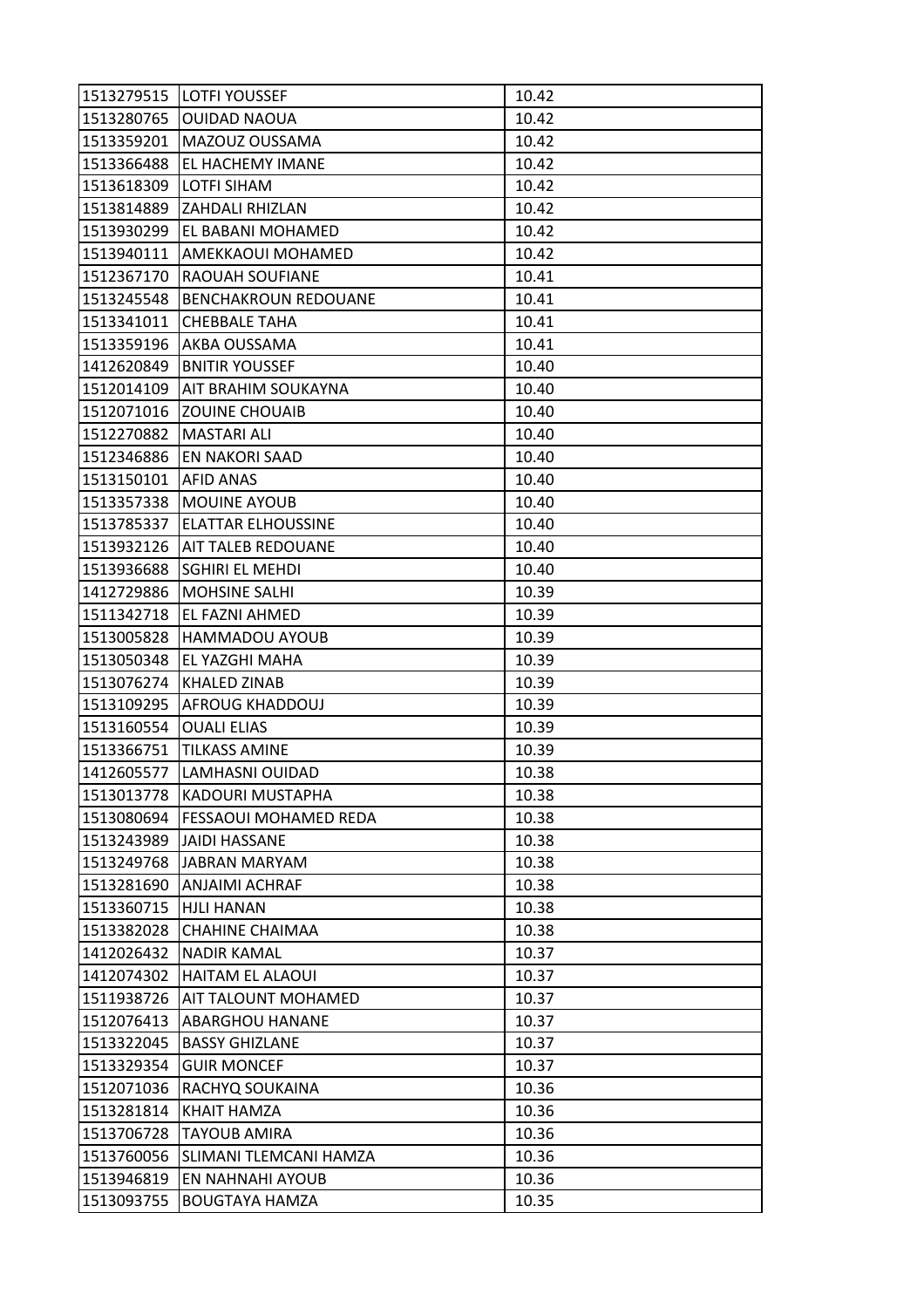| 1513244885 | <b>MAITIQ GHIZLANE</b>           | 10.35 |
|------------|----------------------------------|-------|
| 1513246136 | <b>BASMA DALY</b>                | 10.35 |
| 1513345428 | EL MARIAMI IMANE                 | 10.35 |
| 1513539036 | <b>BENMESSAOUD AYOUB</b>         | 10.35 |
| 1512066405 | <b>BOULAASSAFER HAMZA</b>        | 10.34 |
| 1513055117 | YADDAS EL MAHJOUB                | 10.34 |
| 1513080816 | <b>BOUSGA MOUNIR</b>             | 10.34 |
| 1513092391 | <b>ZAHRAOUI LAILA</b>            | 10.34 |
| 1513549456 | <b>ARCHICH ZAKARIA</b>           | 10.34 |
| 1513796616 | <b>NOUAYTI FATIHA</b>            | 10.34 |
| 1513339365 | <b>HADAIKY AMINE</b>             | 10.33 |
| 1513385357 | <b>BEN RAHHAL AICHA</b>          | 10.33 |
| 1513788238 | EL ACHHAB YASSINE                | 10.33 |
| 1513246018 | <b>QACHAB NASSR</b>              | 10.32 |
| 1513359318 | <b>LAGHOUISSA ZINEB</b>          | 10.32 |
| 1412070040 | <b>REDA JARTI</b>                | 10.30 |
| 1512014613 | AIT TALEB ZAKARIA                | 10.30 |
| 1512254400 | <b>SAIH NOUR EDDINE</b>          | 10.30 |
| 1513026962 | <b>AITALI HOUSSAME</b>           | 10.30 |
| 1513149896 | NMASSA ASMA                      | 10.30 |
|            | 1513931804   FARSI ALAOUI RACHID | 10.30 |
| 1513228877 | LATIF MARYAM                     | 10.29 |
| 1513842647 | EL BAY AYOUB                     | 10.29 |
| 1513039676 | <b>ETTAHIRI YOUSSEF</b>          | 10.28 |
| 1513084956 | <b>BECHNATI CHAIMA</b>           | 10.28 |
| 1513091515 | <b>ARRADI SOUFIANE</b>           | 10.28 |
| 1513270725 | <b>MOUJHID ABDERRAHMANE</b>      | 10.28 |
| 1513280228 | <b>BOUDERKA IBRAHIM</b>          | 10.28 |
| 1513531458 | <b>ZINE OUSSAMA</b>              | 10.28 |
| 1513935203 | <b>OUABOUT ATMANE</b>            | 10.28 |
| 1411274689 | <b>WAHJI SOUFIA</b>              | 10.27 |
| 1511368826 | <b>LEMZIOUI YOUSSEF</b>          | 10.27 |
| 1512280521 | EL MORTADA YASSINE               | 10.27 |
| 1513069682 | <b>ESSADIKI AYOUB</b>            | 10.27 |
| 1513092660 | <b>ESSAIDI AICHA</b>             | 10.27 |
| 1513101684 | <b>BOUIBAOUN ALI</b>             | 10.27 |
| 1513112443 | <b>HMAINE LOUBNA</b>             | 10.27 |
| 1513229505 | ELHAOUARI BOUCHRA                | 10.27 |
| 1513283530 | <b>MNIOULI RACHIDA</b>           | 10.27 |
| 1513320887 | EL HAMRANI SOUKAINA              | 10.27 |
| 1513360969 | KADIRI KARIMA                    | 10.27 |
|            | 1513618952   ABDELHADI ABDELHAK  | 10.27 |
| 1513623005 | KASSIMI ALAOUI ANASS             | 10.27 |
| 1513851193 | OUSGHOU FATIMA ZAHRA             | 10.27 |
| 1513016335 | <b>ZAKAR SOUKAINA</b>            | 10.26 |
| 1513083621 | LABBILTA CHAYMAE                 | 10.26 |
| 1513111816 | <b>OUBELLA EZZOHRA</b>           | 10.26 |
| 1513231595 | JABBARI CHAYMAA                  | 10.26 |
| 1513231882 | <b>MORAD YOUNESS</b>             | 10.26 |
| 1513291477 | CHAFIK OSSAMA                    | 10.26 |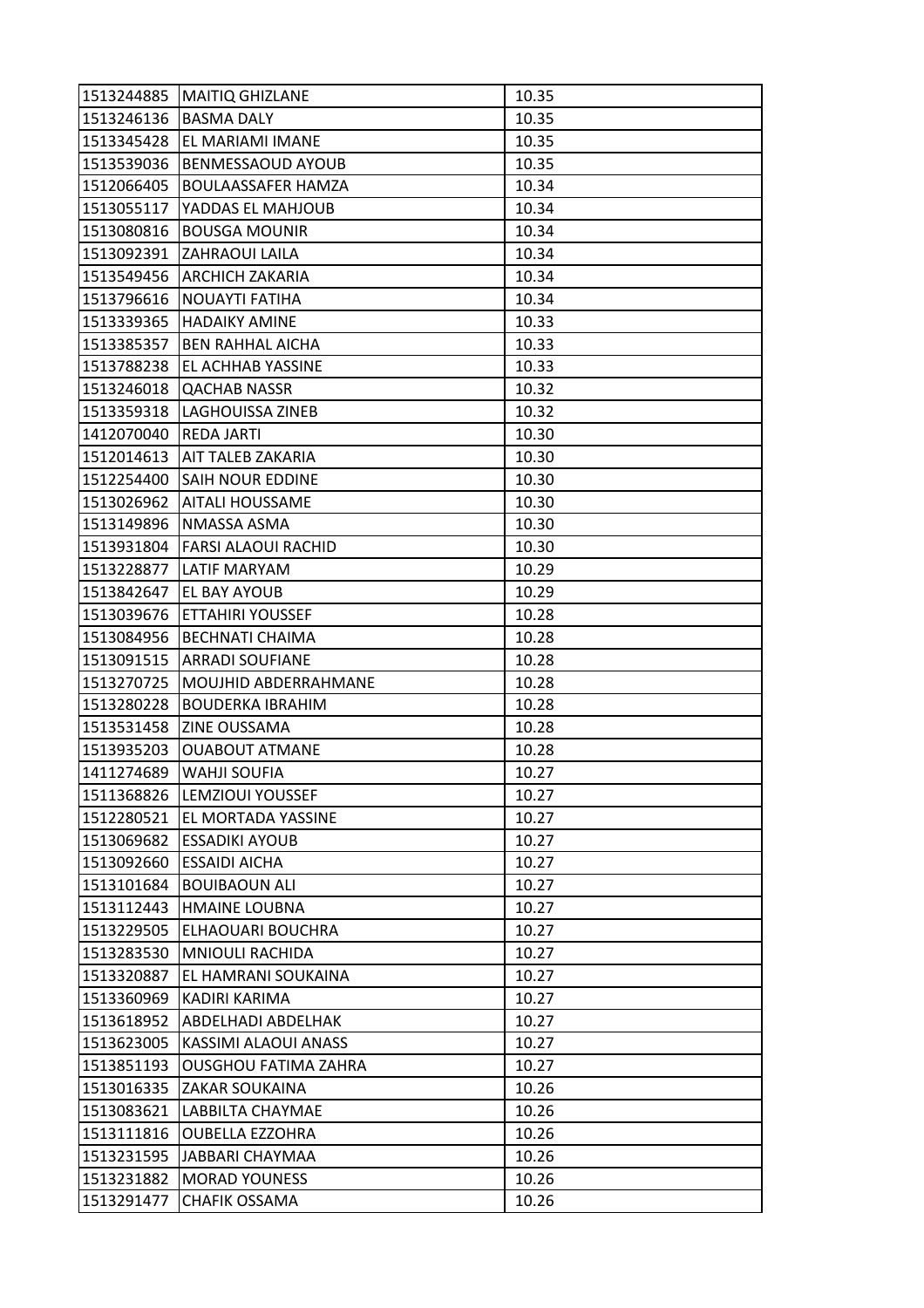| 1513689491 | <b>ISAJID OTMANE</b>        | 10.26 |
|------------|-----------------------------|-------|
| 1511271877 | <b>ELBAHTOURI ELMOSTAFA</b> | 10.25 |
| 1512279035 | <b>RARHIB AYOUB</b>         | 10.25 |
| 1513000971 | EL MANOUZI SAFA             | 10.25 |
| 1513001780 | <b>HANNOUDA KHALID</b>      | 10.25 |
| 1513235297 | <b>BOUSSIF ABDELJALIL</b>   | 10.25 |
| 1513874991 | <b>FADILI HANANE</b>        | 10.25 |
| 1513930249 | EL FAKIR KHAWLA             | 10.25 |
| 1513946239 | <b>TRICHA HAJAR</b>         | 10.25 |
| 1412243139 | ASSIYA EL HIBARI            | 10.24 |
| 1512369752 | <b>OUAKRIM HAMZA</b>        | 10.24 |
| 1512379544 | ELKOURIA ELMEHDI            | 10.24 |
| 1512547562 | BENHASSOUN MOHAMMED AMINE   | 10.24 |
| 1513000937 | <b>BAIT BOUCHRA</b>         | 10.24 |
| 1513002236 | M BOUIRI HANANE             | 10.24 |
| 1513013892 | <b>BOUTBHIRT SAID</b>       | 10.24 |
| 1513015118 | <b>GOUIAZZA ABDERRAHIM</b>  | 10.24 |
| 1513050733 | <b>BOURAHJOUL NAWAL</b>     | 10.24 |
| 1513149853 | <b>ZAKI KAOUTAR</b>         | 10.24 |
| 1513282080 | <b>FOUAIDE SAAD</b>         | 10.24 |
| 1513353014 | <b>EL ASSIMY KAMAL</b>      | 10.24 |
| 1513807182 | TAOUAF AHMED                | 10.24 |
| 1511050411 | <b>OUAJAA ABDERRAHIM</b>    | 10.23 |
| 1512181773 | <b>MAAROUF HAMZA</b>        | 10.23 |
| 1513004281 | <b>BAJJA ABDERRAHMANE</b>   | 10.23 |
| 1513030331 | <b>TALEB AYOUB</b>          | 10.23 |
| 1513243860 | NEZILI KAOUTAR              | 10.23 |
| 1513281774 | <b>GOUAICHE HAJER</b>       | 10.23 |
| 1513284404 | <b>HAJJAR KAOUTHAR</b>      | 10.23 |
| 1513009481 | <b>HIDSI MOHAMED</b>        | 10.22 |
| 1513334049 | <b>TAZI NOUHAYLA</b>        | 10.22 |
| 1513356189 | <b>BOURHIDA IKRAM</b>       | 10.22 |
| 1412081354 | <b>TAHA EL QADI</b>         | 10.21 |
| 1513012851 | <b>OUALY YASSER</b>         | 10.21 |
| 1513100932 | <b>NAJA SOUFIANE</b>        | 10.21 |
| 1513242034 | JAIATHE YAHYA               | 10.21 |
| 1513246011 | <b>NIL AYOUB</b>            | 10.21 |
| 1513275895 | KHEMLACH CHAIMAE            | 10.21 |
| 1513283121 | <b>ONQANI YOUSSEF</b>       | 10.21 |
| 1513337081 | <b>SOUFIANE AYOUB</b>       | 10.21 |
| 1513346659 | <b>FAHIM CHAIMAA</b>        | 10.21 |
| 1513359164 | ELASSOULI ABDELBASSAT       | 10.21 |
| 1513376685 | EL JAZOULI IHSSANE          | 10.21 |
| 1513527811 | <b>AGUERD AYOUB</b>         | 10.21 |
| 1513553222 | <b>BITI NOUHAILA</b>        | 10.21 |
| 1513032261 | AIT MOULAY NOUHAILA         | 10.20 |
| 1513106003 | <b>HANSALI KHADIJA</b>      | 10.20 |
| 1513188308 | KHALID HAJAR                | 10.20 |
| 1513241625 | LAGNAOUI OUMAIMA            | 10.20 |
| 1513347014 | EL AABOUBI YOUNESS          | 10.20 |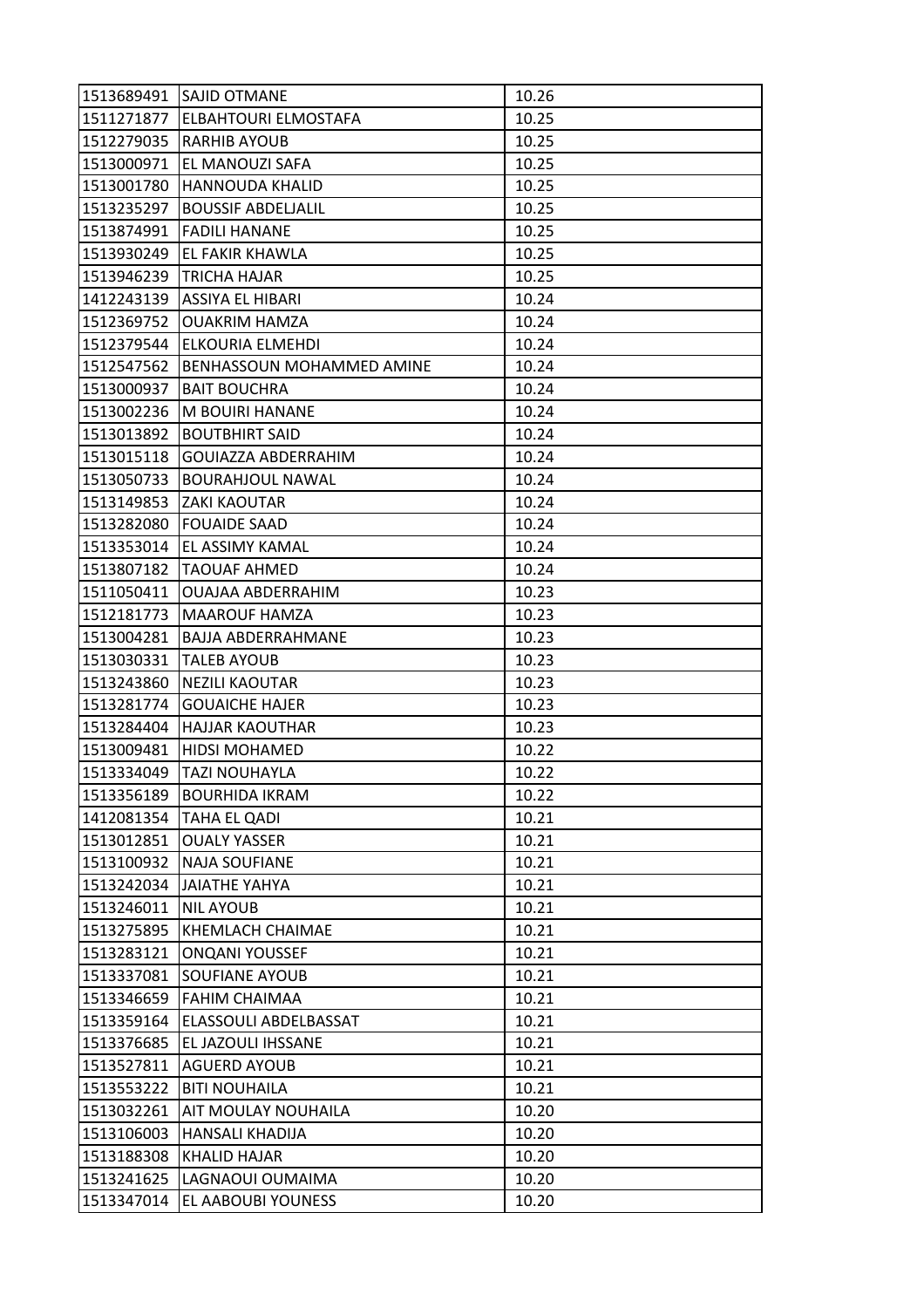| 1513379685 | <b>MERBOUH ACHRAF</b>         | 10.20 |
|------------|-------------------------------|-------|
| 1411244745 | <b>SEKKAK MAROUANE</b>        | 10.18 |
| 1412558388 | <b>ILYASS SABER</b>           | 10.18 |
| 1512089479 | <b>SABRANE TARIK</b>          | 10.18 |
| 1513093139 | <b>TAJER HICHAM</b>           | 10.18 |
| 1513099405 | SEBKAOUI IMANE                | 10.18 |
| 1513230211 | <b>ADLANE RIM</b>             | 10.18 |
| 1513375905 | DARIJ ABDESSAMAD              | 10.18 |
| 1513775769 | <b>TOUDJINE YASSER</b>        | 10.18 |
| 1512003689 | SIHALI ZAKARIA                | 10.17 |
| 1512021929 | <b>NACIRI SAID</b>            | 10.17 |
| 1512248187 | KHARBACH MAJDA                | 10.17 |
| 1513080082 | <b>ZAHIR ANASS</b>            | 10.17 |
| 1513087596 | <b>AIT HRIZ OUMAIMA</b>       | 10.17 |
| 1513098140 | <b>ACHOUIH MOUAD</b>          | 10.17 |
| 1513240828 | <b>ETTGHARSSI ACHRAF</b>      | 10.17 |
| 1513243925 | <b>CHEMLALI SIHAM</b>         | 10.17 |
| 1513361455 | AMEZIANE ELHASSANI KENZA      | 10.17 |
| 1513377354 | KHAOULA BENELAYFAR            | 10.17 |
| 1513848216 | <b>HAMDAOUI MARYEM</b>        | 10.17 |
| 1511193238 | <b>SAROUF ABDESSALAM</b>      | 10.16 |
| 1513012731 | <b>TAOUFYQ SAMIRA</b>         | 10.16 |
| 1513022703 | AIT ARAB ZAKARYAE             | 10.16 |
| 1513034658 | AIT JEDDI AYOUB               | 10.16 |
| 1513074435 | <b>ERROMANI YASIR</b>         | 10.16 |
| 1513110351 | <b>AATTAR FARAH</b>           | 10.16 |
| 1513112460 | <b>ELOUASIF RAJA</b>          | 10.16 |
| 1513153196 | EL HARIRI HAMZA               | 10.16 |
| 1513229628 | CHOUKHA M BARKA               | 10.16 |
| 1513689160 | <b>SLAOUI NAWFAL</b>          | 10.16 |
| 1513937445 | AZEBA ISMAIL                  | 10.16 |
| 1512371086 | ENNASSIRI HAMZA               | 10.15 |
| 1513006992 | <b>BAHJAJI HIND</b>           | 10.15 |
| 1513032011 | <b>AIT MOUSE YASSIR</b>       | 10.15 |
| 1513282235 | <b>AKRAM DERDAKI</b>          | 10.15 |
| 1513549268 | <b>ADDOU ALAE</b>             | 10.15 |
| 1513758972 | EL KASMI ALAOUI MOHAMMED      | 10.15 |
| 1513787770 | EL AMRICHE KHADIJA            | 10.15 |
| 1513240542 | KHOUYA EL MEHDI               | 10.14 |
| 1513522823 | <b>AMLIL OUMAIMA</b>          | 10.14 |
| 1412237149 | <b>FOUAD EL AARAJ</b>         | 10.13 |
| 1512250237 | <b>QALLIDI FATIMA EZZAHRA</b> | 10.13 |
| 1513034786 | <b>OUBELLA AYOUB</b>          | 10.13 |
| 1513164529 | <b>HADRAOUI AMINE</b>         | 10.13 |
| 1513227645 | AIT AMI HAMZA                 | 10.13 |
| 1513240508 | <b>HAROUMTI KARIMA</b>        | 10.13 |
| 1513240640 | <b>AMRANE FATIHA</b>          | 10.13 |
| 1513331733 | RIFLA ASMAA                   | 10.13 |
| 1513373488 | <b>ELHAIMI ZINEB</b>          | 10.13 |
| 1513546109 | <b>SEROUAL ACHRAF</b>         | 10.13 |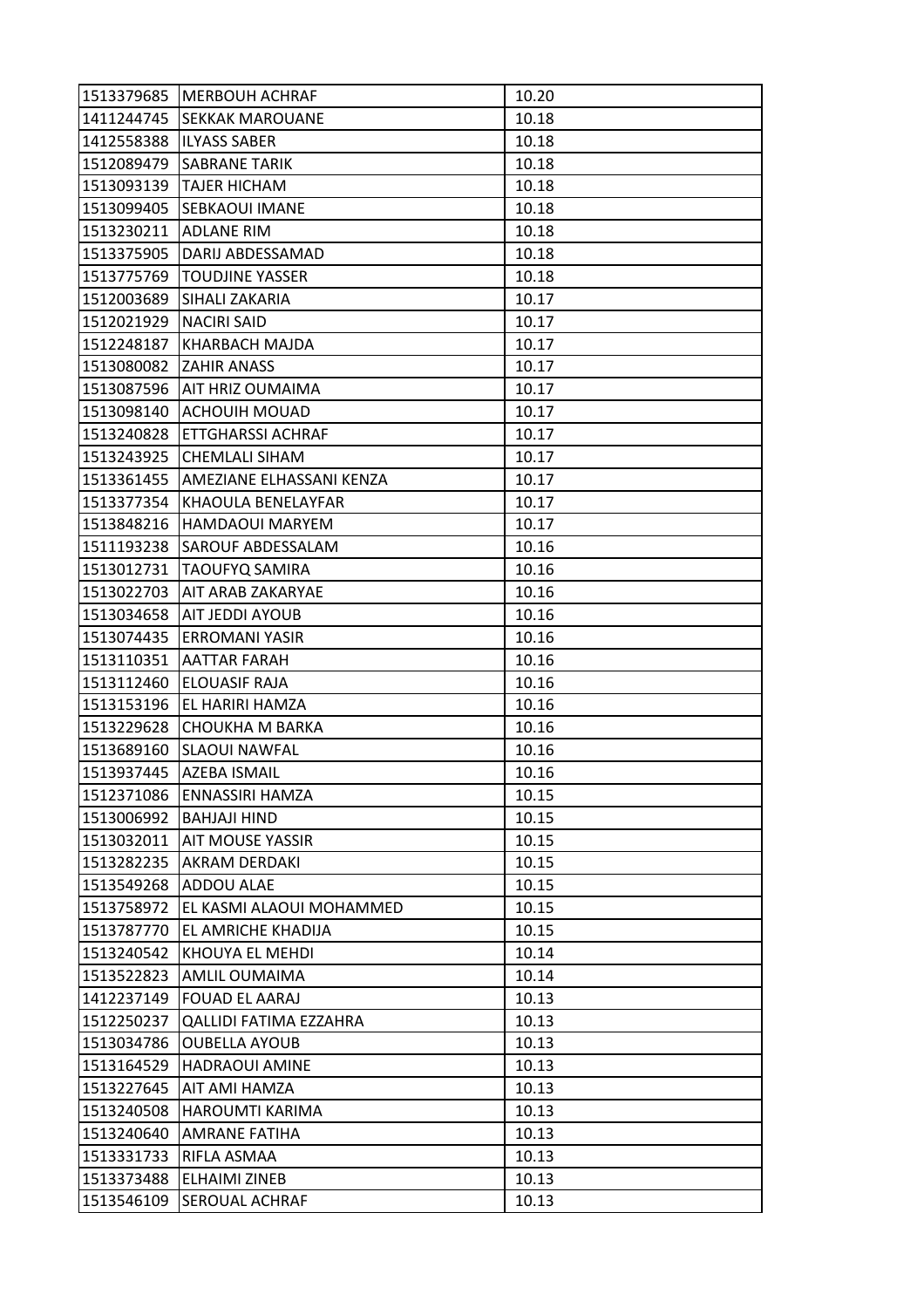| 1513242033 | <b>MIQDACHE MOUSAB</b>         | 10.12 |
|------------|--------------------------------|-------|
| 1513288623 | <b>BASSINI YASSINE</b>         | 10.12 |
| 1513360065 | <b>MOUFID SALWA</b>            | 10.12 |
| 1513369013 | <b>BELHCEN HASSAN</b>          | 10.12 |
| 1412003250 | <b>JAMAL SOUKAINA</b>          | 10.11 |
| 1512282294 | MOUTAOUAKIL ABDELHAKIM         | 10.11 |
| 1513005640 | <b>ELWAHMANI MOSLEM</b>        | 10.11 |
| 1513037638 | <b>BELLA ZAHRA</b>             | 10.11 |
| 1513087675 | LAYADI ANAS                    | 10.11 |
| 1513088830 | <b>BOUASRI YOUNES</b>          | 10.11 |
| 1513111636 | <b>KHALLOUSSI ABDELGHAFOUR</b> | 10.11 |
| 1513804849 | EL HOUROU ABDERRAHIM           | 10.11 |
| 1513023626 | RAOUI ZAYNAB                   | 10.10 |
| 1513040052 | <b>IDOUZGARH FATIMAZAHRA</b>   | 10.10 |
| 1411089331 | <b>FOUAD ELGHOUFIRI</b>        | 10.09 |
| 1512028352 | <b>BOULLI BOUCHRA</b>          | 10.09 |
| 1513381965 | RAMI EL MEHDI                  | 10.09 |
| 1411033251 | REHAIMI ABDESLAM               | 10.08 |
| 1411763711 | <b>OMAR KHALDI</b>             | 10.08 |
| 1511959000 | <b>AIT TAYEB MOHAMMED</b>      | 10.08 |
| 1513080651 | <b>TALILI YOUSSEF</b>          | 10.08 |
| 1513236205 | <b>MOURID DOHA</b>             | 10.08 |
| 1513271014 | MOUFAK ZAKARIA                 | 10.08 |
| 1513279877 | <b>IDOUISSADEN SARA</b>        | 10.08 |
| 1513548507 | <b>NEKT GHITA</b>              | 10.08 |
| 1513685647 | EL MANSOURY NIEMA              | 10.08 |
| 1511080586 | ZAKARIA IMAD                   | 10.07 |
| 1513009283 | EL GHACHI KHAOULA              | 10.07 |
| 1513111100 | AZEHIKAR AHMED                 | 10.07 |
| 1513231197 | <b>AZARKI AYMAN</b>            | 10.07 |
| 1513328829 | <b>BAIZ ABDELLATIF</b>         | 10.07 |
| 1513370830 | RBIBOUZIANE HICHAM             | 10.07 |
| 1513758963 | LAHROURI MOHAMMED ABDESSAMAD   | 10.07 |
| 1511033191 | ASSALIHI MOHAMED AMINE         | 10.05 |
| 1513027763 | <b>ABIDY OMAYMA</b>            | 10.05 |
| 1513038106 | <b>AKDIM SOUFIANE</b>          | 10.05 |
| 1513360428 | <b>AGUNI ABDELLATIF</b>        | 10.05 |
| 1412763853 | <b>BOUJROU FAYCAL</b>          | 10.04 |
| 1511696262 | <b>JEBARI REDOUAN</b>          | 10.04 |
| 1512157138 | <b>OUGASSI ABDESSAMAD</b>      | 10.04 |
| 1513008136 | <b>AROUCH KARIMA</b>           | 10.04 |
| 1513035990 | EL YOUSSOUFI ABDELBASSET       | 10.04 |
| 1513040953 | <b>MAINI AIMANE</b>            | 10.04 |
| 1513367535 | <b>JROUNDI HAMZA</b>           | 10.04 |
| 1515262941 | <b>AFKIR HICHAM</b>            | 10.04 |
| 1412074199 | SOUKAINA JOUDRI                | 10.03 |
| 1513037623 | ELAASRI JAMAL                  | 10.03 |
| 1513073147 | LAHLALI AYYOUB                 | 10.03 |
| 1513322183 | <b>SAOUDI SANAA</b>            | 10.03 |
| 1513808850 | <b>MZILI YASSINE</b>           | 10.03 |